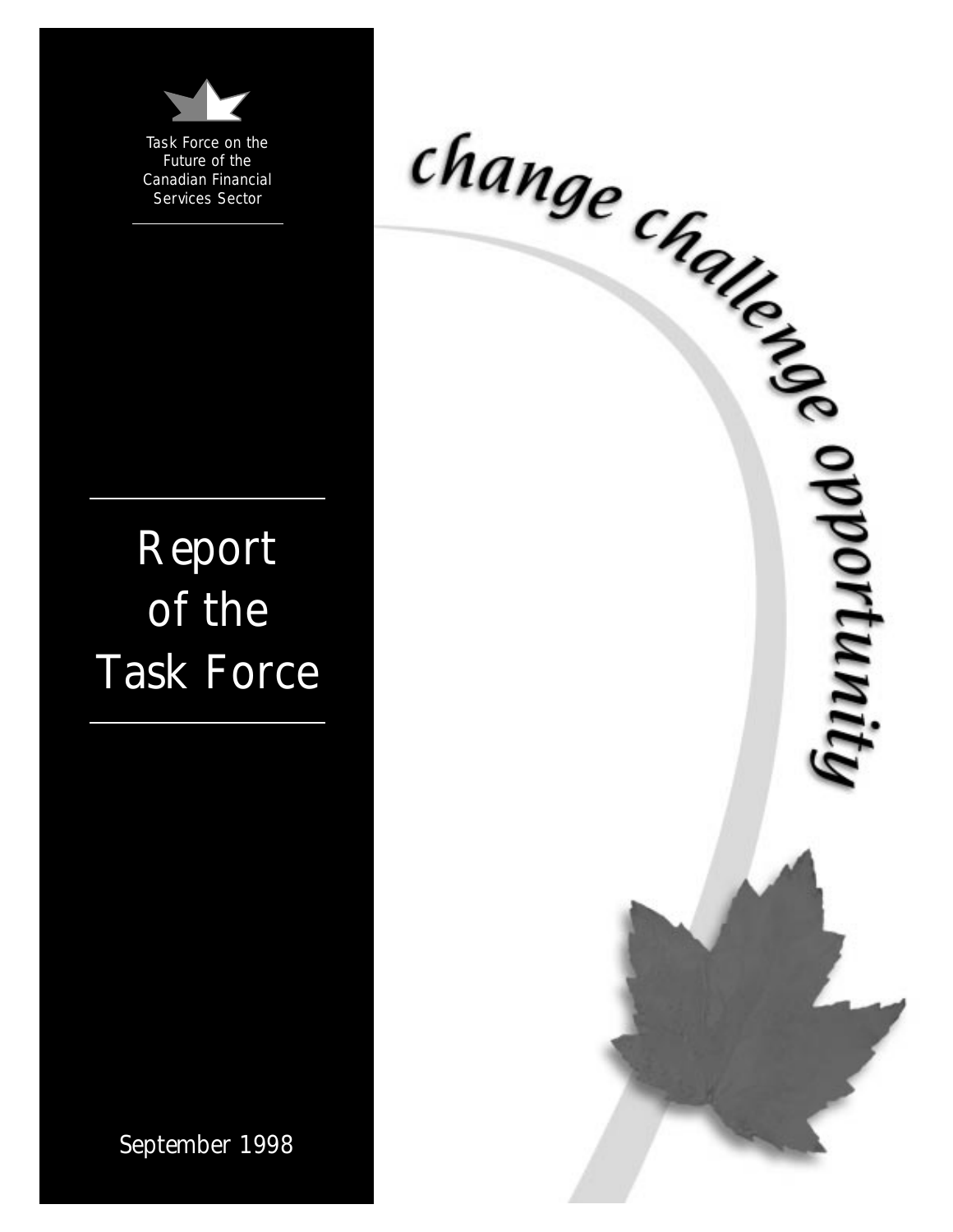Cat No.: BT22-61/1998E ISBN 0-662-27133-5

For additional copies of this document please contact: Distribution Centre Department of Finance 300 Laurier Avenue West Ottawa K1A 0G5

Telephone: (613) 995-2855 Facsimile: (613) 996-0518

Also available through the Internet at http://finservtaskforce.fin.gc.ca

*Cette publication est également disponible en français.*

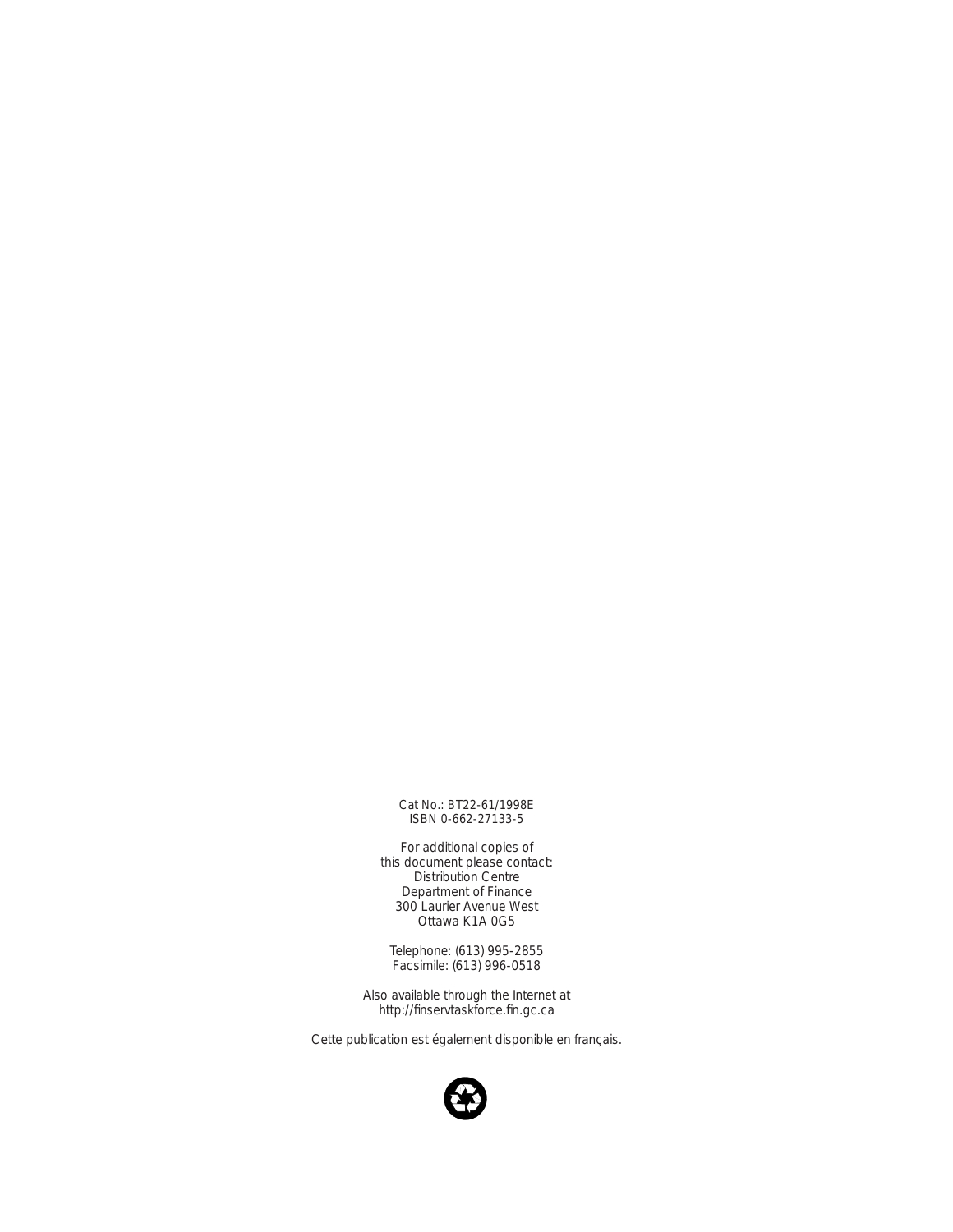September 14, 1998 The Honourable Paul Martin, P.C., M.P. Minister of Finance House of Commons **Ottawa** 

Dear Mr. Minister:

We have the honour to enclose the Report of the Task Force on the Future of the Canadian Financial Services Sector. The report responds to the terms of reference which you established on December 19, 1996. It sets forth our unanimous conclusions and recommendations in respect of the issues that you placed before us.

With the report we are delivering five background papers, each of which discusses in detail the reasoning which has led us to our conclusions. We are also delivering to you today 18 research studies which the Task Force commissioned and which underlie our work.

We wish to thank you for giving us the opportunity to serve Canada by participating in this challenging review. We hope that our recommendations will provide you with helpful information and guidance.

We have titled our report *Change, Challenge and Opportunity*.

We are living in a turbulent period. Change is a hallmark of our times and the pace of change seems to be accelerating.

Change presents challenges to all of us – to our financial institutions, which are facing new forms of competition in markets that are increasingly global; to consumers, who are presented with increased choice but also new risks and different relationships with providers; and to policymakers and regulators, who require flexibility and skills that have not previously been necessary to fulfil their important public policy responsibilities well.

Our report sets out these challenges in some detail. It also points to the significant opportunities that change is bringing. Canada is, on balance, well positioned to benefit from a healthy, dynamic, innovative and competitive financial services sector into the next millennium. For a small country in population terms, Canada has many relatively large and successful financial institutions. We believe that they, along with new entrepreneurs in the financial services sector, are capable of positioning themselves so that they will be positive forces in the Canadian economy in the years ahead.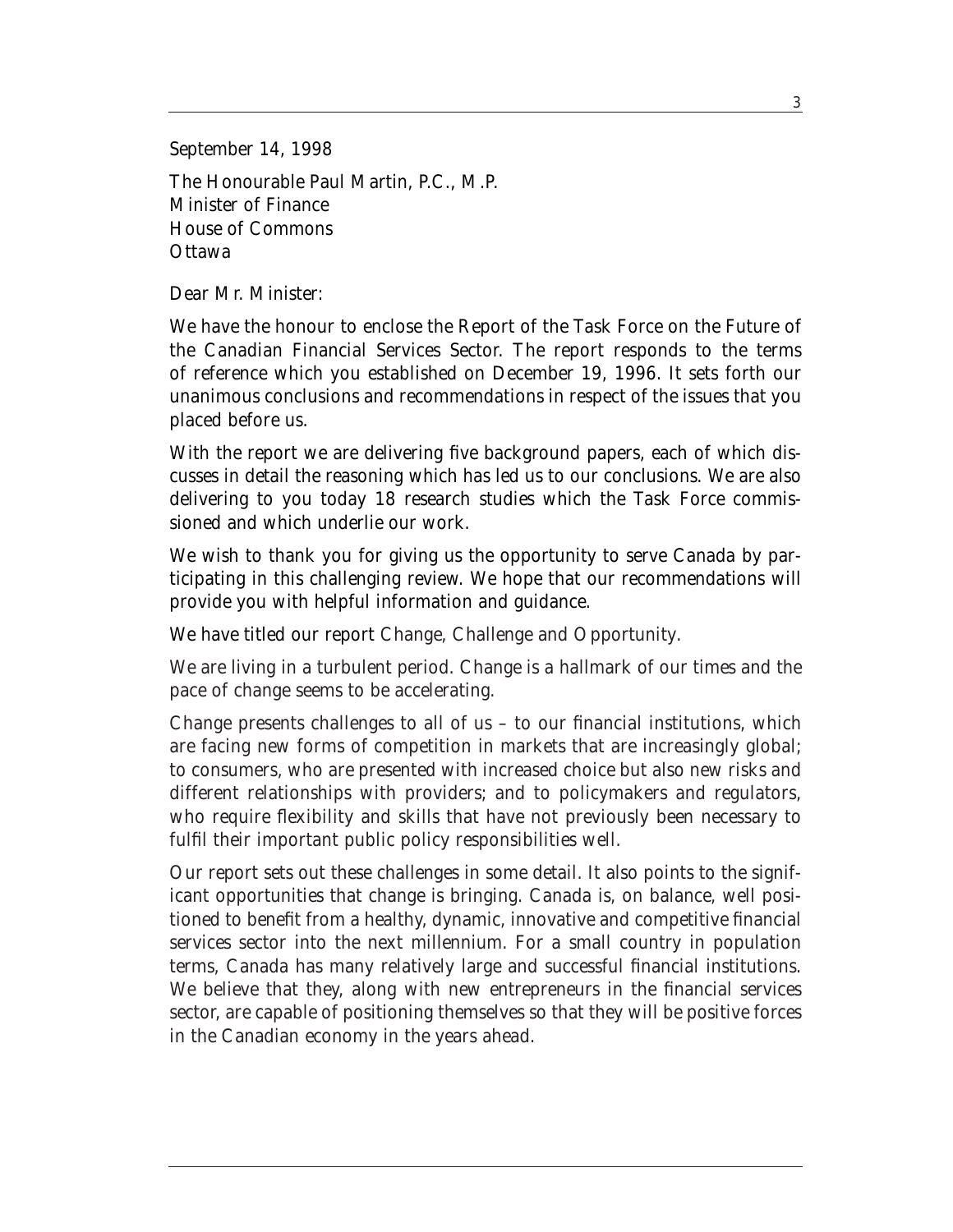A strong financial services industry, based in Canada and capable of carrying on successful operations both at home and outside our borders, is clearly important to Canadians. We believe that it is within our reach, and that our recommendations will assist Canadian institutions, consumers, policymakers and regulators to meet the challenges of change and to realize the opportunities.

The changes are inexorable and we cannot ignore them or pretend they do not exist. For financial institutions, their customers and public policy, reliance on the status quo is no option.

Because of the speed of change, we urge you and your colleagues to deal promptly with the public policy issues we have identified.

Yours sincerely,

Harold MacKay, Chairman

 $200$ 

Pierre Ducros, Vice Chairman

Neil Baker

Norm Bromberger

Donald Brown

Maya Cahie

Moya Cahill



John McArthur

Lynne Toupin

4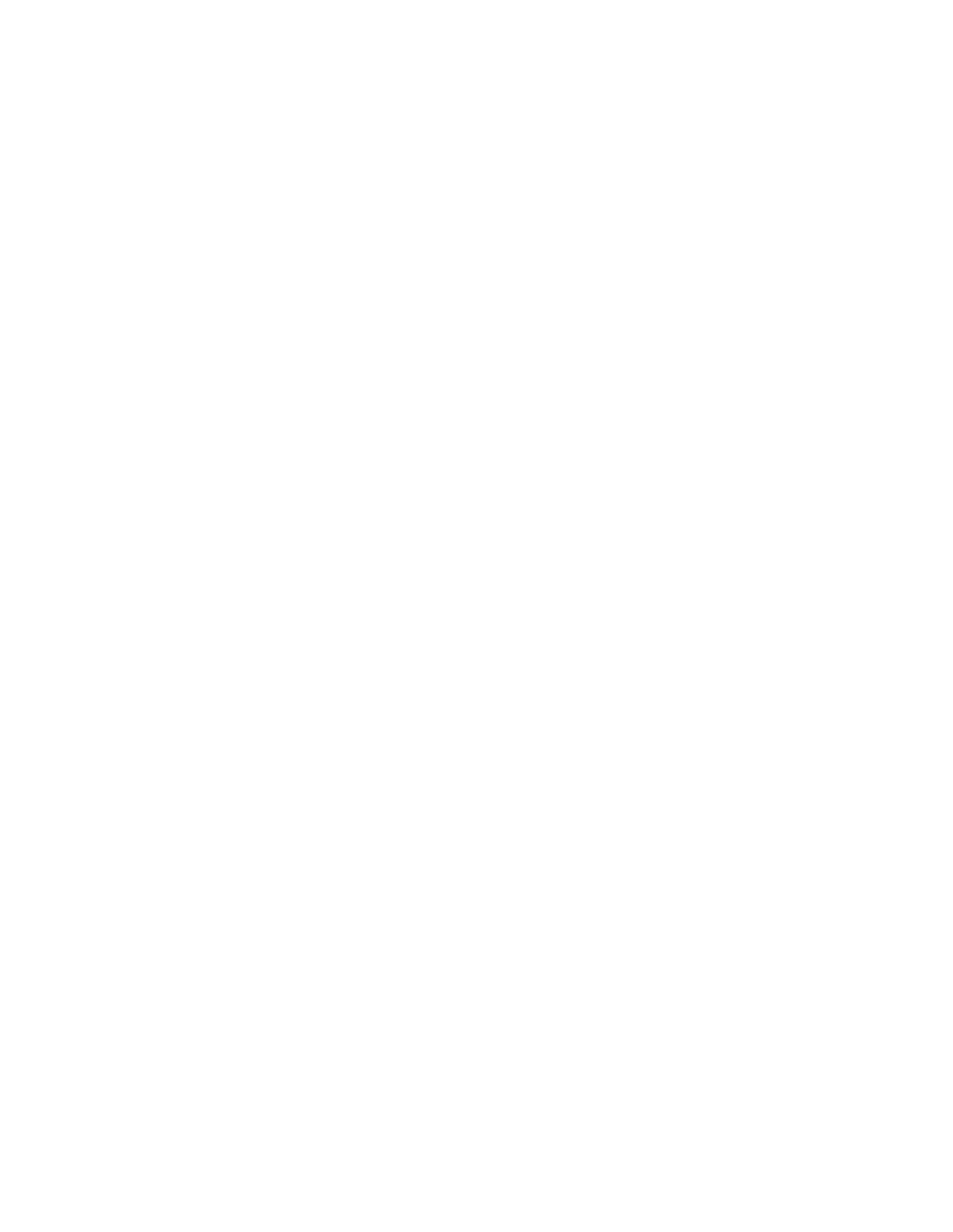## Acknowledgments

We wish to thank those Canadians who took the time and made the effort to inform us of their views. Through your participation you have made an important input into critical issues of public policy for our country.

We extend our appreciation to those who authored our external research studies. The authors, a full list of whom is set forth in Appendix 3, have done research that has greatly assisted us. We are sure that this work will also provide valuable input to action planning by governments, financial institutions and others in the community.

The members of the Task Force are particularly grateful to the hard working staff with whom we have been blessed. Their energy, dedication to the task and unfailing good humour and collegiality produced, in a short time frame, a team effort of impressive proportions. Our schedule was an aggressive one. Given the breadth of our task, we needed people not only with knowledge and experience, but also with curiosity and creativity to look beyond the known. Our staff met and exceeded these expectations.

We owe particular words of appreciation to Fred Gorbet, the Executive Director of the Task Force. His formidable organizational and writing skills were strong pillars on which we have built our work. His substantive wisdom, intellectual rigor, and insights into the issues, from both public and private sector perspectives, have been invaluable to us and have been of great value to Canada.

Our senior research staff, Michael Andrews, Beth Atcheson, John Chant, Louise Pelly and Kevin Wright, led our research efforts and were the principal authors of the five Background Papers which underlie this Report. We thank them for taking leave of their tasks elsewhere to help us with our work. We also owe a special debt to Michel Caron who reviewed and commented on the Background Papers and the Report as they were written.

The remainder of our research team and staff worked hard and effectively together, despite the sometimes tight deadlines and what must have appeared tedious rounds of edits, to allow us to complete our work. They have made it possible for us to meet our schedule and to do so, we hope, in a way that will allow us to make a solid contribution to Canadian public policy. We gratefully acknowledge the support of Danielle Bryden, Jim Callon, Françoise Charlebois, Stephen Frank, Bob Hannah, Neil Mohindra and Alva Smith. We want to say a special word of thanks to Christine Daniel who provided unflagging administrative support to the Chairman and Executive Director and other members of the Task Force.

We recognize the contribution of James Baillie, Barbara Rae and Guy Saint-Pierre who served as Task Force members, and in the case of Mr. Baillie as Task Force Chair, during a portion of the work of the Task Force.

Finally we would be remiss if we did not express our gratitude to Frank Swedlove of the Department of Finance, who was a helpful source of background information when we needed it.

6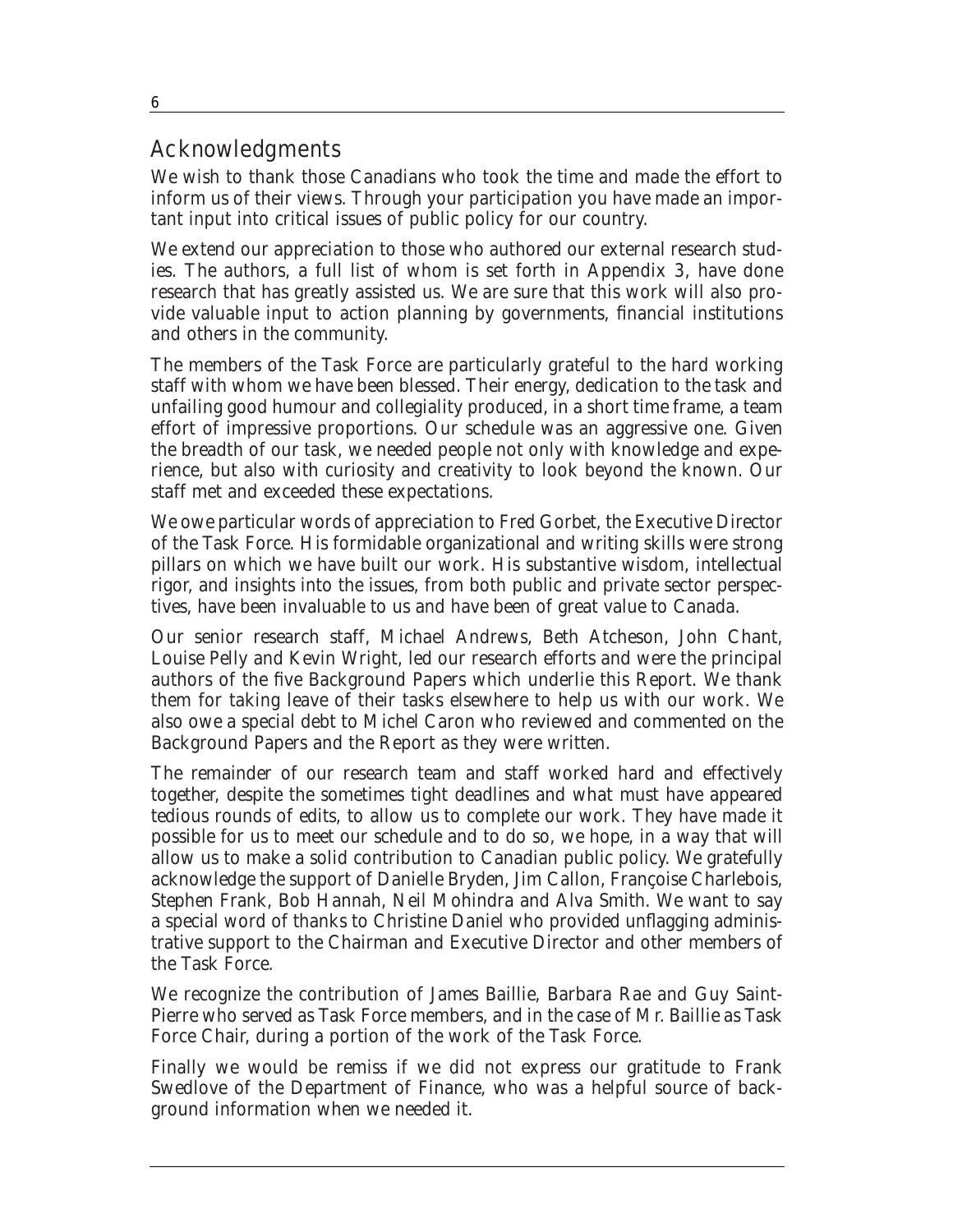## Table of Contents

| <b>Chapter 2</b>                        |
|-----------------------------------------|
|                                         |
|                                         |
|                                         |
|                                         |
|                                         |
|                                         |
|                                         |
|                                         |
|                                         |
|                                         |
| Chapter 3                               |
| The Feneral of Observe<br>$\sim$ $\sim$ |

| Chapter 3 |
|-----------|
|           |
|           |
|           |
|           |
|           |
|           |
|           |
|           |
|           |
|           |

#### Chapter 4

| The Financial Services Sector and its Challenges 39 |  |
|-----------------------------------------------------|--|
| The Importance of the Financial Services Sector 39  |  |
|                                                     |  |
|                                                     |  |
|                                                     |  |
|                                                     |  |
|                                                     |  |
|                                                     |  |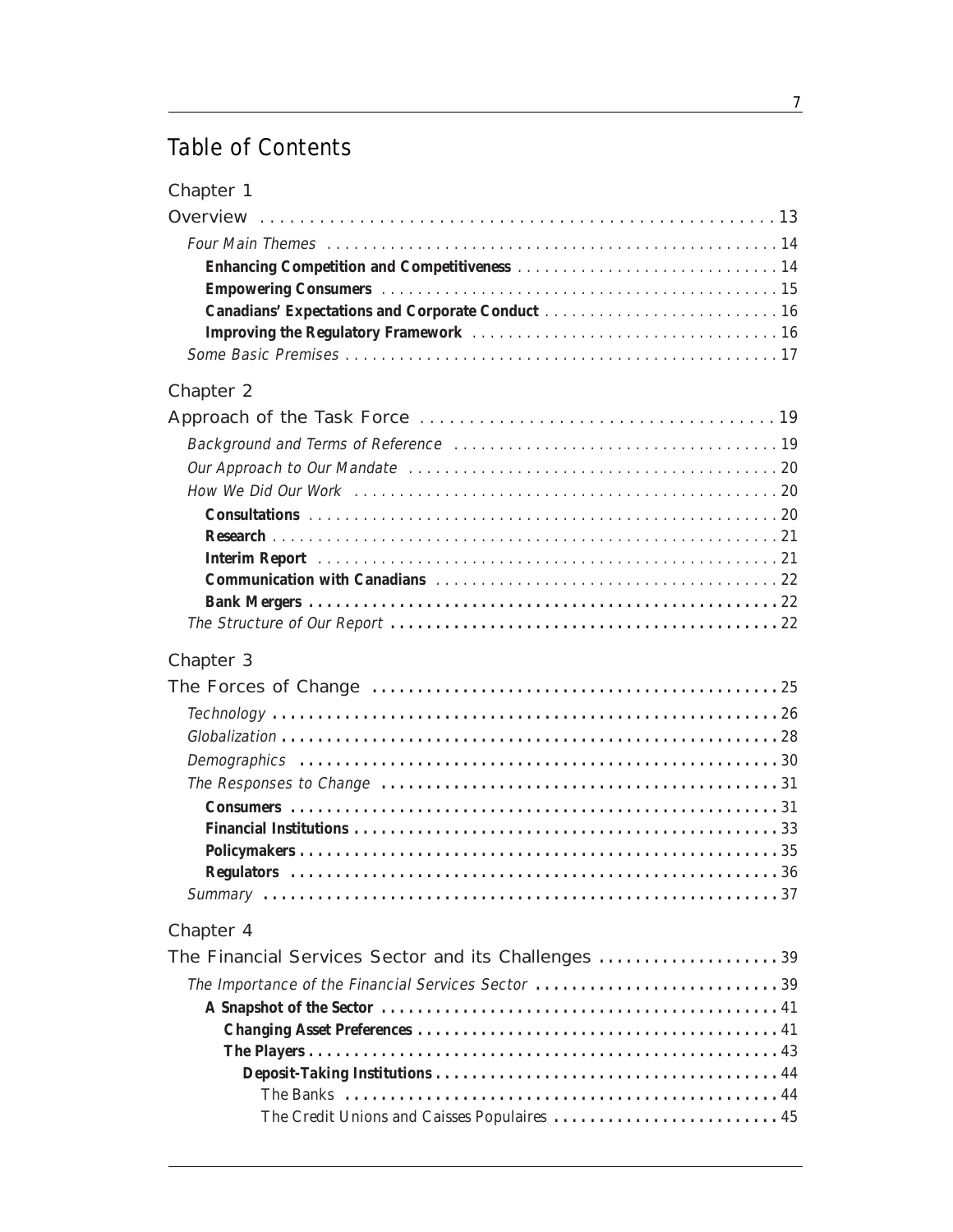| The Property and Casualty Insurance Industry  46              |
|---------------------------------------------------------------|
|                                                               |
|                                                               |
|                                                               |
|                                                               |
|                                                               |
|                                                               |
|                                                               |
|                                                               |
|                                                               |
|                                                               |
| Are Canadians Well Served by Their Financial Institutions? 58 |
|                                                               |
|                                                               |
|                                                               |
|                                                               |
|                                                               |
|                                                               |
|                                                               |
|                                                               |
| <b>Chapter 5</b>                                              |
|                                                               |
|                                                               |
|                                                               |
|                                                               |
|                                                               |
|                                                               |
|                                                               |
|                                                               |
|                                                               |
|                                                               |
|                                                               |
|                                                               |
| Chapter 6                                                     |
|                                                               |
|                                                               |
|                                                               |
|                                                               |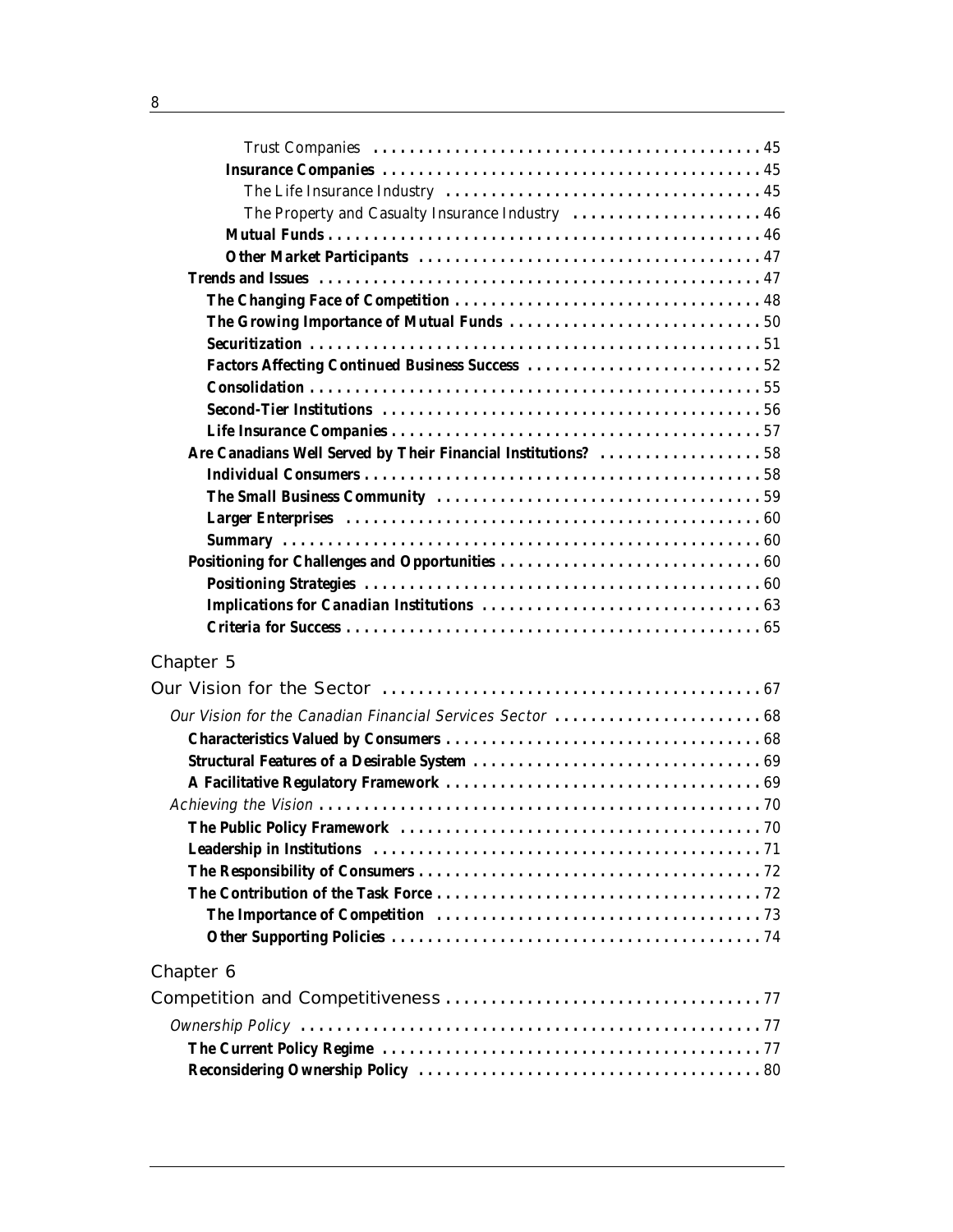| Business Combinations and Accounting Policy 104                 |  |
|-----------------------------------------------------------------|--|
|                                                                 |  |
|                                                                 |  |
|                                                                 |  |
|                                                                 |  |
| The Importance of Size: Assessment of Relative Performance  110 |  |
|                                                                 |  |
|                                                                 |  |
|                                                                 |  |
|                                                                 |  |
|                                                                 |  |
|                                                                 |  |
|                                                                 |  |
|                                                                 |  |
|                                                                 |  |
| Chapter 7                                                       |  |
|                                                                 |  |
|                                                                 |  |
|                                                                 |  |
|                                                                 |  |
|                                                                 |  |
|                                                                 |  |
|                                                                 |  |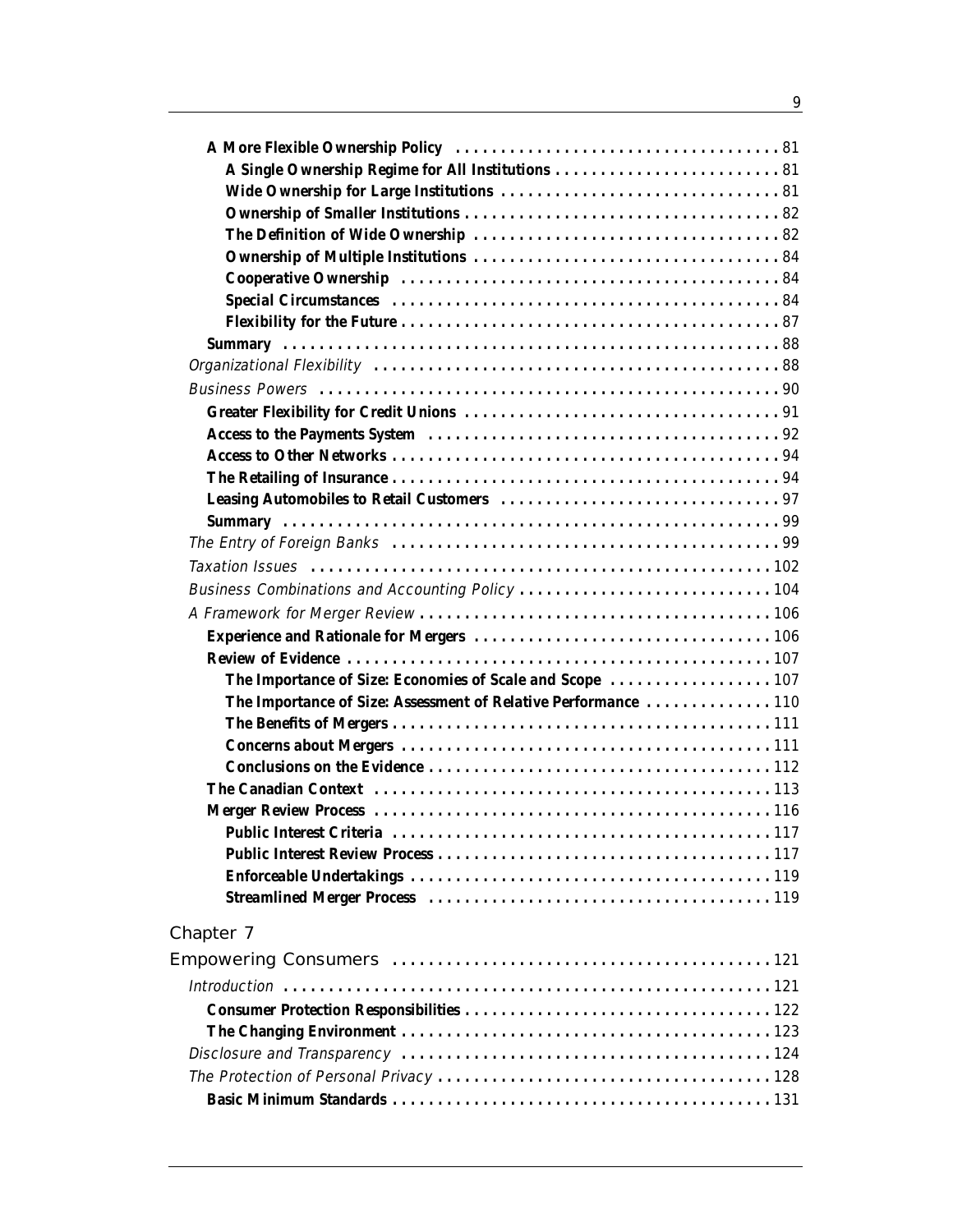| Decisions and Procedures (and according to the state of the state of the state of the state of the state of the state of the state of the state of the state of the state of the state of the state of the state of the state |  |
|-------------------------------------------------------------------------------------------------------------------------------------------------------------------------------------------------------------------------------|--|
|                                                                                                                                                                                                                               |  |
|                                                                                                                                                                                                                               |  |
|                                                                                                                                                                                                                               |  |

## Chapter 8

| Canadians' Expectations and Corporate Conduct  145            |  |
|---------------------------------------------------------------|--|
|                                                               |  |
|                                                               |  |
|                                                               |  |
|                                                               |  |
|                                                               |  |
|                                                               |  |
|                                                               |  |
|                                                               |  |
| Financing Firms in Knowledge-Based Industries  156            |  |
|                                                               |  |
|                                                               |  |
|                                                               |  |
|                                                               |  |
|                                                               |  |
|                                                               |  |
| Access of Low-Income Canadians to Basic Banking Services  162 |  |
|                                                               |  |
|                                                               |  |
|                                                               |  |
|                                                               |  |
|                                                               |  |
| <b>Chapter 9</b>                                              |  |
| Improving the Regulatory Framework 173                        |  |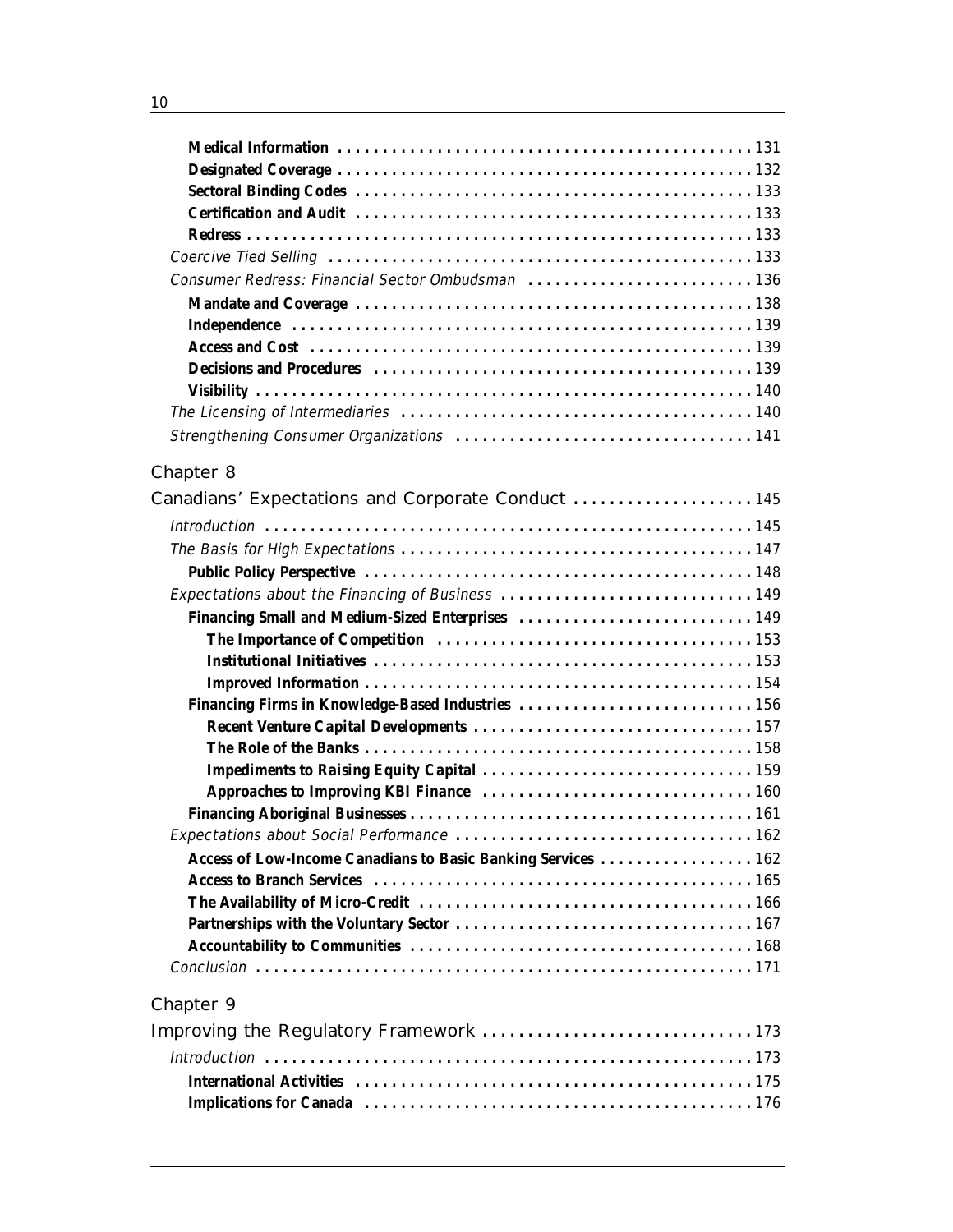| More Effective Governance of the Payments System  181                 |  |
|-----------------------------------------------------------------------|--|
|                                                                       |  |
|                                                                       |  |
|                                                                       |  |
|                                                                       |  |
| Integrating Deposit Insurance and Policy Holder Protection Plans  184 |  |
| Regulating Market Entry without a Physical Presence  187              |  |
| The Definition and Regulation of Foreign Providers  189               |  |
|                                                                       |  |
|                                                                       |  |
|                                                                       |  |
|                                                                       |  |
| Chapter 10                                                            |  |
|                                                                       |  |
|                                                                       |  |
|                                                                       |  |
| Canadians' Expectations and Corporate Conduct 214                     |  |
|                                                                       |  |
| Chapter 11                                                            |  |
|                                                                       |  |
|                                                                       |  |
|                                                                       |  |
| Appendix 2: List of Submissions and Presenters  231                   |  |
|                                                                       |  |
|                                                                       |  |
| Appendix 4: Interim Report of July 1997 243                           |  |
|                                                                       |  |

11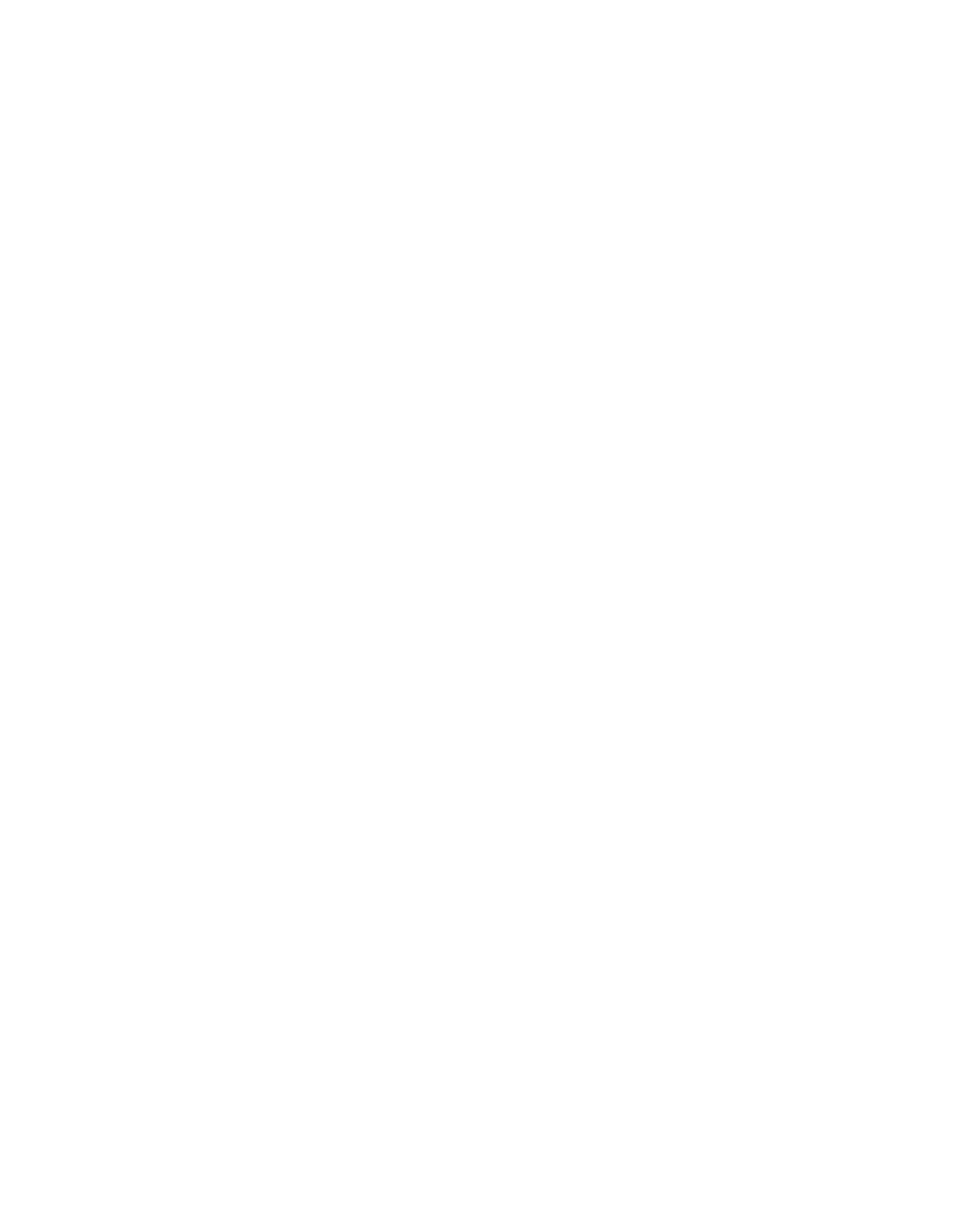## **Overview**

The last decade has been a period of great turbulence and massive change.

Extraordinary advances in technology and knowledge have enabled entrepreneurs and innovators to develop new products, new services, new ways of doing things, new distribution channels and new industries. We are living through an information revolution that is expected to continue well into the next century. This revolution is providing an exploding range of choices and opportunities to individuals. The rapidly spreading use of the Internet, for example, offers the possibility of accessing information, news, opinion and – increasingly – goods and services from around the world almost instantaneously, without leaving one's own home.

Existing businesses of all sorts are affected by this information revolution, and new businesses are being created. They are challenged to meet diverse and sophisticated consumer demands in a marketplace that is increasingly global and constantly changing. Financial institutions, more than most, are profoundly challenged by these changes because they rely to such a great extent on information and on information processing.

These waves of change have already led to great success stories and some notable failures. Change can present overblown expectations – for both institutions and individuals. It will be ignored at the peril of any nation. Complacency and failure to adjust and respond will most certainly lead to problems.

As a society, we are all coping with change, trying to manage the challenges and seize the opportunities that change presents. Our report aims to help this process in the context of Canada's financial institutions. We attempt to provide an independent and objective look at what this era of change means to Canada and Canadians. An objective look is certainly important because this is a "noisy" environment in which special interests and particular agendas abound. We provide a context, weigh the evidence, set out some directions and make specific recommendations that we believe can help governments, financial institutions and consumers work together to build a financial services sector that will serve Canada well.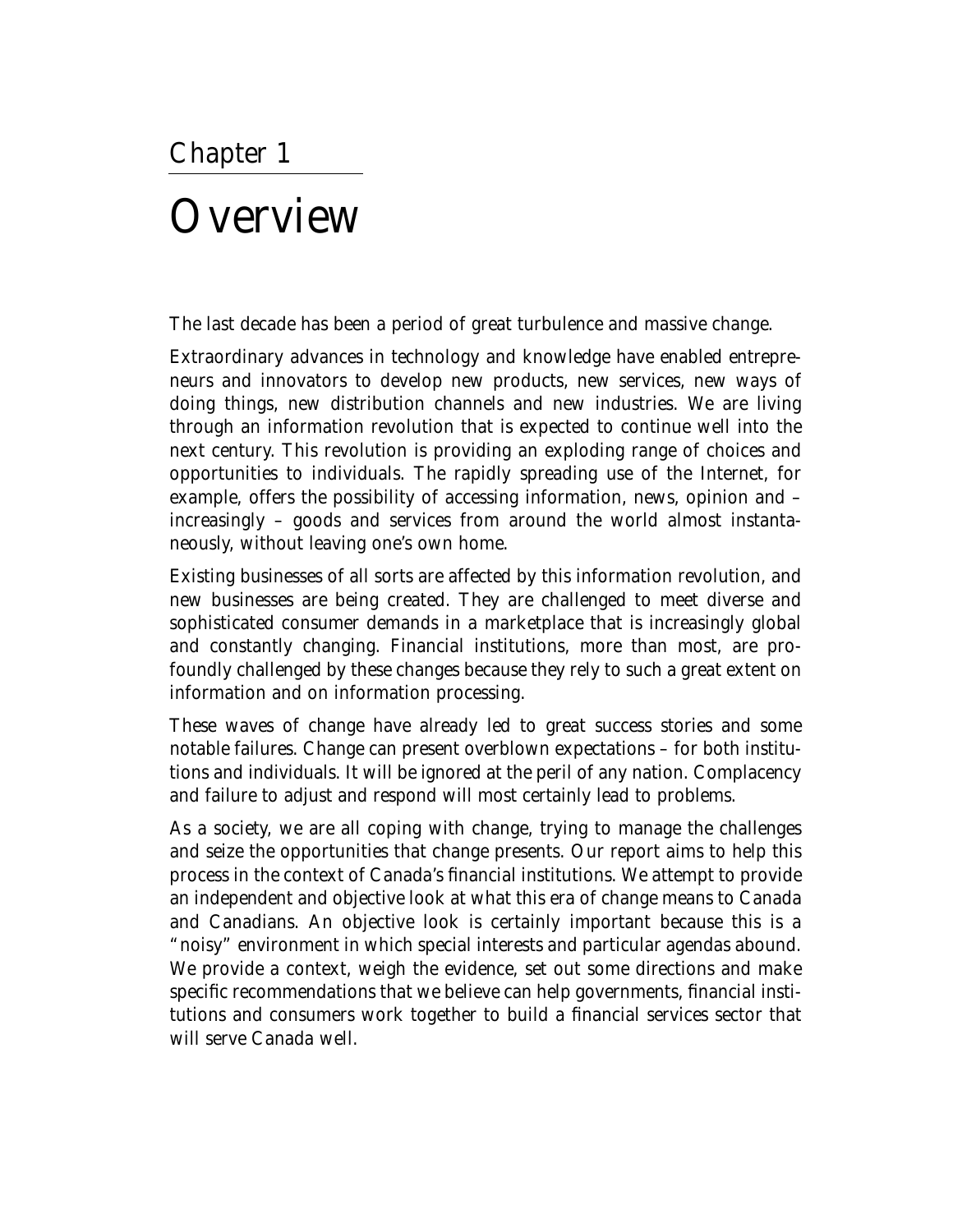It is critically important that we do so. A healthy, dynamic, innovative and competitive financial services sector is fundamental to our individual and collective well-being. Our financial institutions employ more than half a million Canadians directly. They play a major role in allocating the savings of Canadians to productive investments – providing a return for individual Canadians, while contributing to economic growth and job creation throughout the country. As well as managing people's savings, they offer protection against risk through various types of insurance. Canadians deal with banks, trust companies, credit unions, insurance companies and other financial institutions on a regular basis, and trust them to manage some of their most sensitive and personal affairs.

Many Canadians also have a direct financial stake in the health of financial institutions as shareholders, either directly or through mutual funds or pension plans. Some estimates suggest that half of all Canadians, directly or indirectly, own shares in Canadian financial institutions.

When financial institutions work well, our economy functions better and our personal lives are made easier. When they don't, financial institutions and economies can deteriorate. Opportunities disappear. The savings and sometimes the net worth of individuals can evaporate overnight. The experience of recent months in Asia and Russia makes these points in a dramatic way. Suddenly, and unexpectedly for the most part, individuals, enterprises, entire industries and governments have been profoundly shaken in these Asian societies and, more recently, outside the Asian region as well.

For Canada, therefore, we must face the challenge that change presents squarely, honestly and promptly. We want to stay ahead of the whirlwind and not be caught up in its tail.

We believe that Canada should have some benchmarks to determine where it wants to go and to assess how well change is being managed to that end. The Task Force has forged a vision that we propose for the financial services sector. This vision is the touchstone we have relied on in developing the 124 recommendations we set out in Chapter 10. We think it is important, too, for Canada to have such a vision. We hope that our vision can be embraced by the broader community.

#### Four Main Themes

Our recommendations range broadly but they cover four main themes, consistent with our vision.

#### Enhancing Competition and Competitiveness

We believe that Canadians will be best served by a dynamic, competitive marketplace, open to the world, with many successful Canadian providers and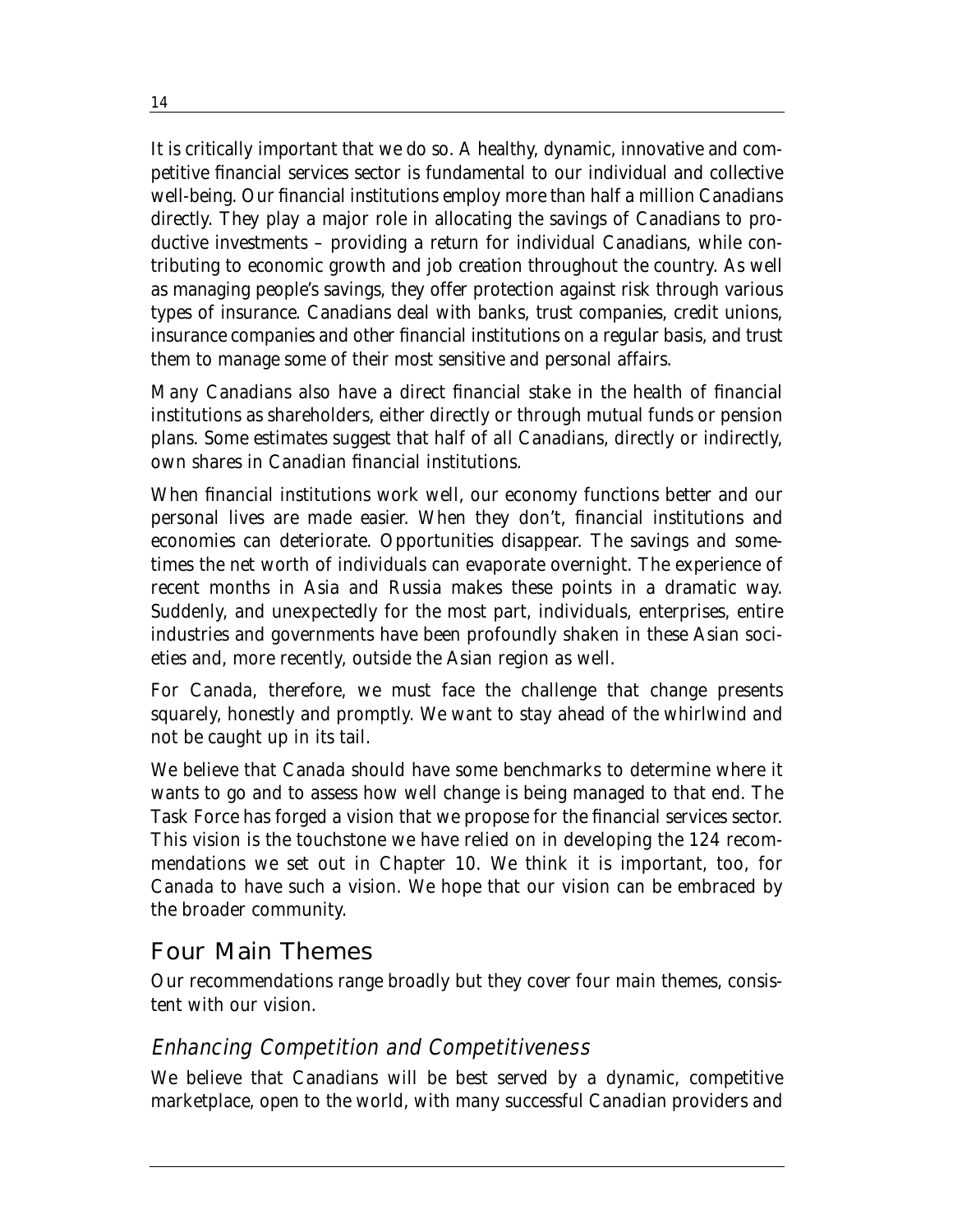with opportunities for many new entrants. We believe that individual Canadians and small businesses, in particular, are not as well served as they should be and can be. We present a focussed four-point strategy to enhance competition. Recommendations are directed at:

- enhancing the ability of existing institutions, particularly life insurance companies, credit unions and caisses populaires, and mutual fund companies to compete with the chartered banks;
- removing barriers to entry for new domestic competitors;
- increasing the opportunities for foreign banks to enter Canada and provide financial services in our marketplace; and
- empowering consumers so that they can act as a disciplining force in the market and make competition more effective.

We recognize that as competition intensifies worldwide, spurred on by globalization and technology, our domestic institutions will have to adjust to remain vibrant and healthy. It is important to all of us that they do so.

Examples abound of many different strategies that are being pursued. Business leaders have the responsibility to develop strategies that can position their institutions to compete with the best and succeed. Where the nature of the strategy selected requires government approval (mergers being one example), government has the responsibility to ensure that business strategies are compatible with the public interest and bring benefits to Canada. We make a number of recommendations that will increase the range of strategic options open to institutions. We also recommend a review process for merger proposals. In our view, this process presents an opportunity to assess in an open, transparent and timely way whether merger proposals that meet institutional objectives are consistent with the public interest.

#### Empowering Consumers

Consumers provide an important discipline to competition when they understand what is being offered to them, can comparison-shop, are in a position to make informed purchases, and have effective redress mechanisms when they are not treated properly. The current framework for consumer protection is not as effective as it should be in reducing the information and power imbalance between institutions and consumers. Empowering consumers is an important part of our strategy to enhance competition and make it more effective, for the benefit of all.

But beyond this, there are reasons to seek greater protection for individuals who are often entering into significant financial transactions with inadequate advice or understanding of the consequences of the transaction or the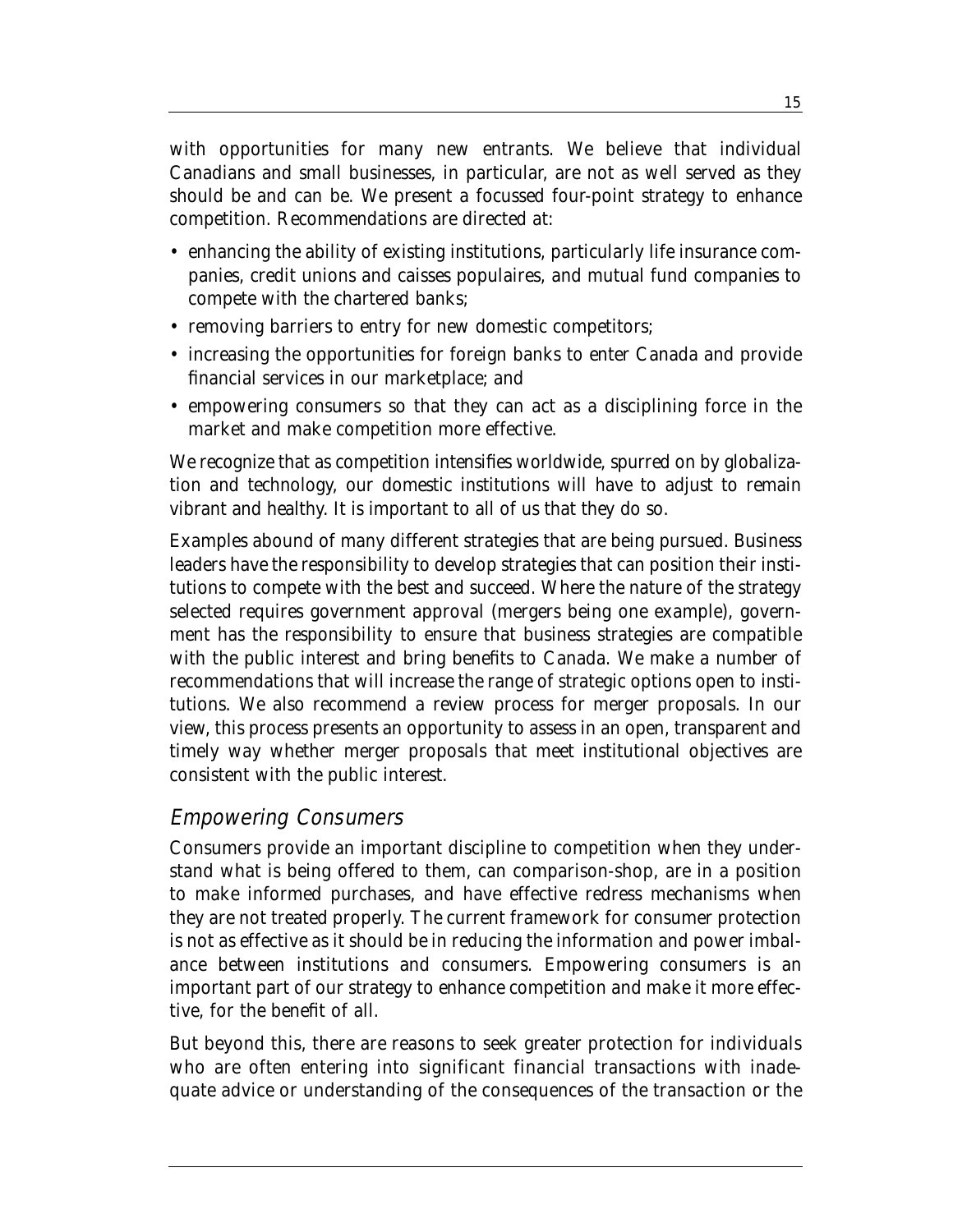alternatives available. Protecting consumers is important for individual Canadians, as well as for society.

We make recommendations to improve disclosure and transparency so that better information will be available to customers. We recommend a stricter privacy regime than now exists and a legislative ban on coercive sales practices that is both broader and stronger than the current provision. We also recommend that the Government establish a financial services ombudsman to provide easily accessible, independent dispute resolution to consumers who have complaints.

#### Canadians' Expectations and Corporate Conduct

A critical part of our vision for the financial system we see as desirable is that all major participants enjoy the confidence and support of Canadians. That is not the case today. We examine the rationale for the high expectations of Canadians with respect to how their financial institutions, and particularly the banks, respond to community needs, including the important need to adequately finance and support creditworthy small businesses. We conclude that it is legitimate for those high expectations to be held and that it is in the interests of institutions to recognize this legitimacy.

We make recommendations with respect to a number of specific issues, including access to basic financial services, that have been raised as examples of areas where institutions should be more sensitive to community needs and more active in partnerships to help meet them. We recommend that all financial institutions produce annual Community Accountability Statements as a basis for dialogue and discussion about ways to enrich and strengthen the relationship between our institutions and the communities they serve.

## Improving the Regulatory Framework

We have a strong prudential regulatory framework that, in many respects, is a model that many other countries are now emulating. But the world is changing quickly, and new and complex types of risk require new approaches. In addition, it is important that the relevant regulatory structures support broad public interest goals, such as enhancing competition and protecting consumers. We believe that the federal prudential regulatory framework can and should be further improved.

We make a number of recommendations to strengthen the governance and broaden the mandate of the Office of the Superintendent of Financial Institutions (OSFI) and to streamline regulatory processes. We also address the need to amalgamate the deposit insurance plans that apply to banks and trust companies, and the policy holder compensation plans that apply to life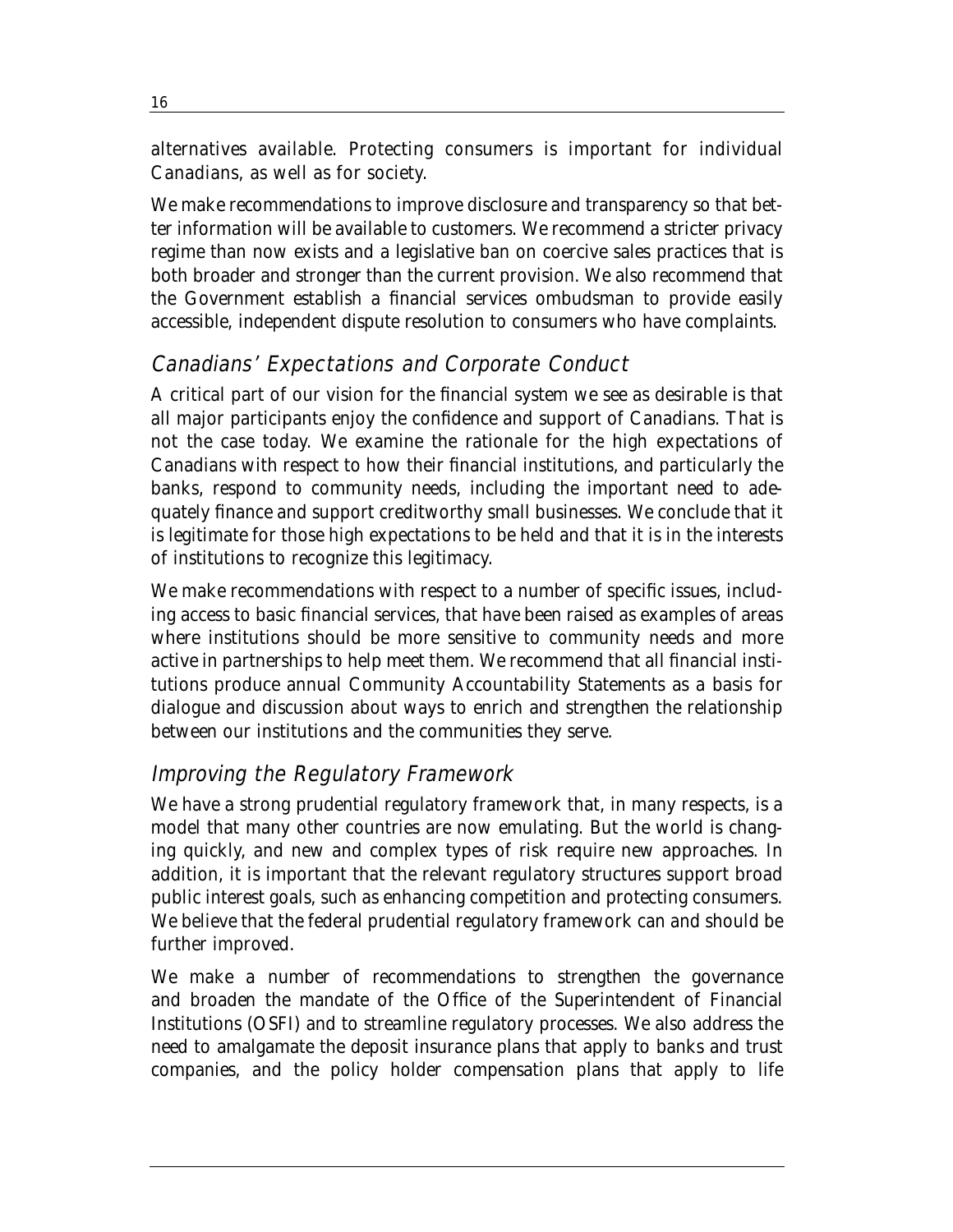insurance companies, as the functions of those institutions continue to converge and become increasingly associated in financial conglomerates. Finally, we address the issue of electronic entry of providers without a physical presence.

## Some Basic Premises

Through the balance of this report we elaborate our conclusions and recommendations in these four areas. Taken together, they represent an integrated and cohesive approach to providing a renewed public policy framework within which governments, institutions and consumers can work constructively to build a strong, vibrant financial services sector that will serve Canadians well, into the next millennium.

As we studied the many submissions we received, met with Canadians, reviewed our research, reflected on our own experience and deliberated among ourselves, we found it useful to identify some basic premises that helped shape our approach to the issues before us and to our recommendations. We set them forth here because we believe that they will assist readers in understanding our perspective on the issues covered in this report.

*Managing change*: In a period of rapid change worldwide, Canada – its institutions and people – cannot be immune from change. But recognizing the need to accept change does not mean that Canadians are without power to influence and shape the ways in which change will affect them. The forces of change are global but their impacts will be local. There is a role for public policy and for government action to ensure that change is managed in a way that recognizes Canada's unique history and geography, and respects Canadian priorities.

*Technology and change*: We expect that, over time, there will be an increasing reliance on technology in the creation, production, distribution and regulation of financial services. We believe it is inevitable that direct access, increasingly through electronic channels, will take a far greater share of the market and that this will happen sooner rather than later. This will provide greatly enhanced consumer choice and competition in most markets, but will lead to difficult adjustment issues for institutions and for some consumers.

*Entrepreneurial culture*: It is important to foster a more dynamic and innovative culture in Canada, one that values and rewards risk-taking. We need to encourage those with the foresight and courage to seize the opportunities presented in a world of rapid change in order to enrich our economic, social and cultural well-being.

*The basis for regulation*: There is a strong public policy rationale for regulating the financial services sector, both for solvency and for market conduct. Deposit-taking institutions and insurance companies, when they take deposits and premiums, are making a "promise to pay" in the future under specified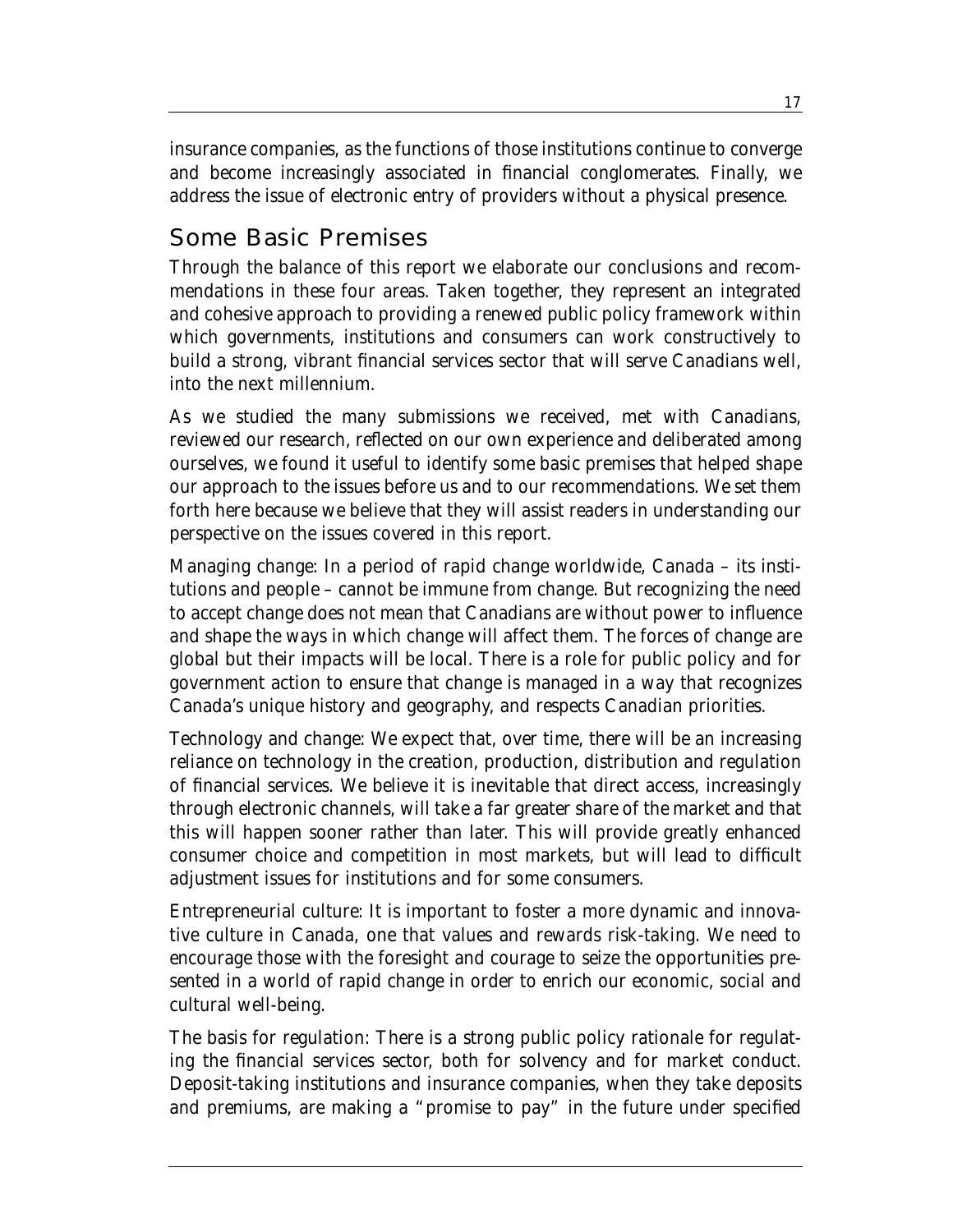terms and conditions. Prudential regulation is very important because it provides some assurance that the institution will be able to redeem its promise. Market conduct regulation, which includes consumer protection regulation, provides some assurance that consumers can make informed choices and have access to appropriate redress mechanisms when they are aggrieved. Public policy must focus on achieving the best balance between allowing the innovation and efficiency that come from unfettered competition and intervening to ensure that public policy goals are met.

*Prudential regulation*: Prudential regulation has typically focussed on the safety and soundness of institutions. We believe that prudential regulation should strive for a better balance between safety and soundness, on one hand, and facilitating competition and innovation on the other.

*Market conduct regulation*: We begin from the premise that effective competition demands informed and vigilant consumers. If consumers have clear, understandable information, the ability to make meaningful choices, and access to redress mechanisms when they are treated unfairly, only then will markets work as well as they should. Regulatory intervention can, in this sense, make markets and competition more effective even though it imposes costs on some participants. This requires that consumers be empowered to a greater extent than they now are. It also requires that consumers make efforts to inform themselves well about the options available.

*Ministerial discretion*: Government must continue to play a key role in the regulation of the financial services sector. Currently, the Minister of Finance has considerable discretion over how the sector can evolve. In some instances we recommend processes and criteria that we believe will assist the Minister in the exercise of that authority. But generally our recommendations do not limit the decision-making authority of the Minister of Finance and in some areas they increase it.

*Need for flexibility*: Looking ahead to the need to manage change, we believe flexibility and great imagination will be essential. Institutions and consumers will have to be willing to accept new ideas and to adapt to new ways of implementing traditional ideas. In particular, the policy, legislative and regulatory framework will have to contain considerable flexibility – certainly more than currently exists.

*Importance of people*: Innovative and focussed leadership will be critical throughout our institutions and within government. At the end of the day, it is people who will make the difference between success and failure, between excellence and mediocrity.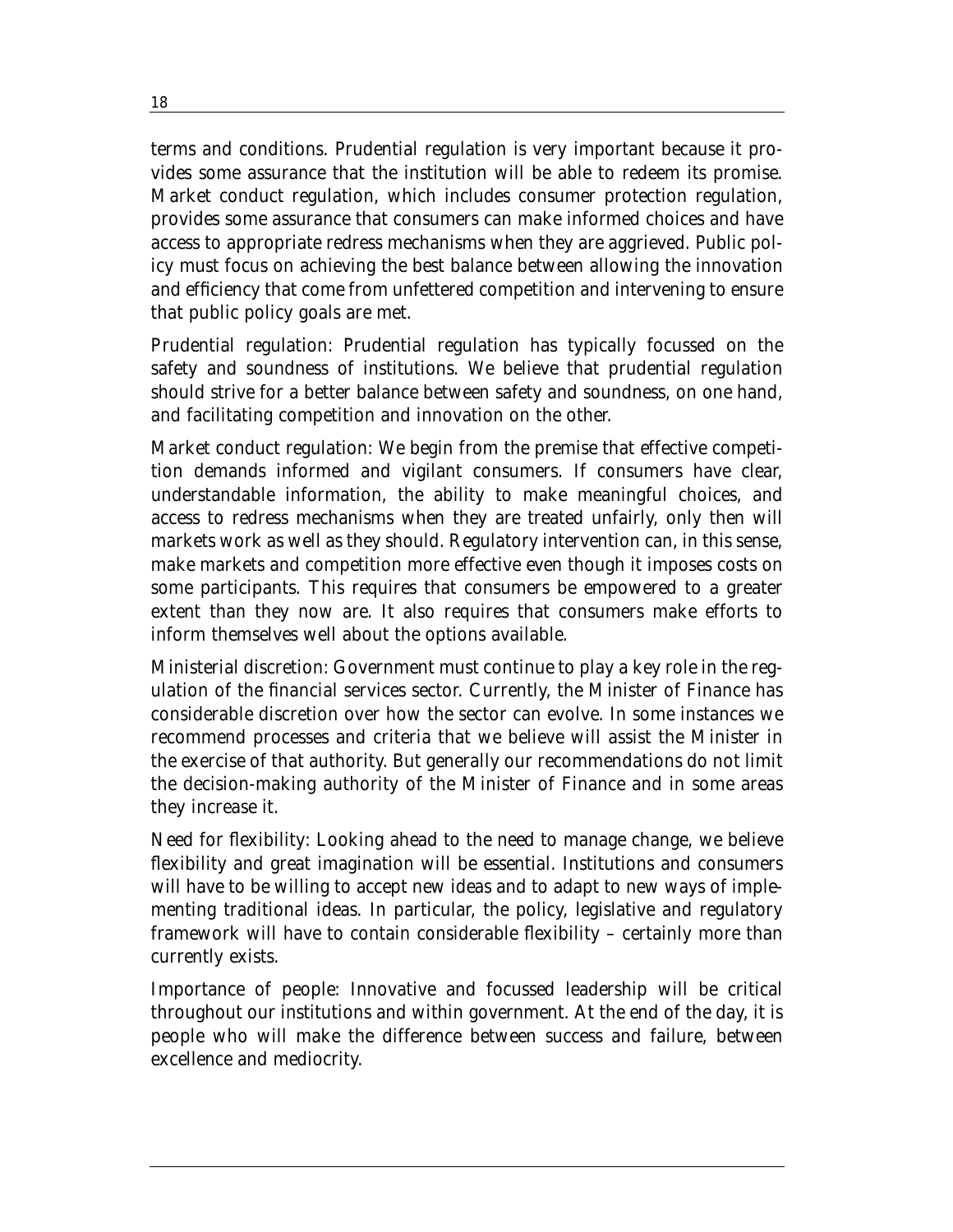## Approach of the Task Force

### Background and Terms of Reference

In 1992, Parliament made comprehensive revisions to the legislative framework governing federally regulated financial institutions. Prior to 1992, the Bank Act had been regularly reviewed on a 10-year cycle, but there was no regular review process for the Acts governing other financial institutions and several of them had not been revised for many years. The 1992 legislation effectively eliminated most of the historical distinctions between what had been called the "four pillars" (banks, insurance companies, trust companies and investment dealers) and allowed these institutions to compete directly with one another by expanding their business powers and allowing cross-ownership. All the legislation contained a sunset clause requiring a review within five years.

The period since 1992 has been one of sweeping change in financial services, in Canada and around the world. Against this background, the Minister of Finance appointed this Task Force in December 1996. Although several amendments to the financial services legislation were enacted in 1997, the Government indicated that a more comprehensive review would await our report.

Our terms of reference were broad. They are reproduced in full as Appendix 1. In brief, we were asked to inquire into public policies affecting the financial services sector and make recommendations to enhance:

- the contribution of the sector to job creation, economic growth and the new economy;
- competition, efficiency and innovation within the sector;
- the international competitiveness of the sector in light of the globalization of financial services, while at the same time maintaining strong, vibrant domestic financial institutions;
- the ability of the sector to take full advantage of technological advances as they occur and to meet the competitive challenges resulting from the introduction of new technologies; and
- the contribution of the sector to the best interests of Canadian consumers.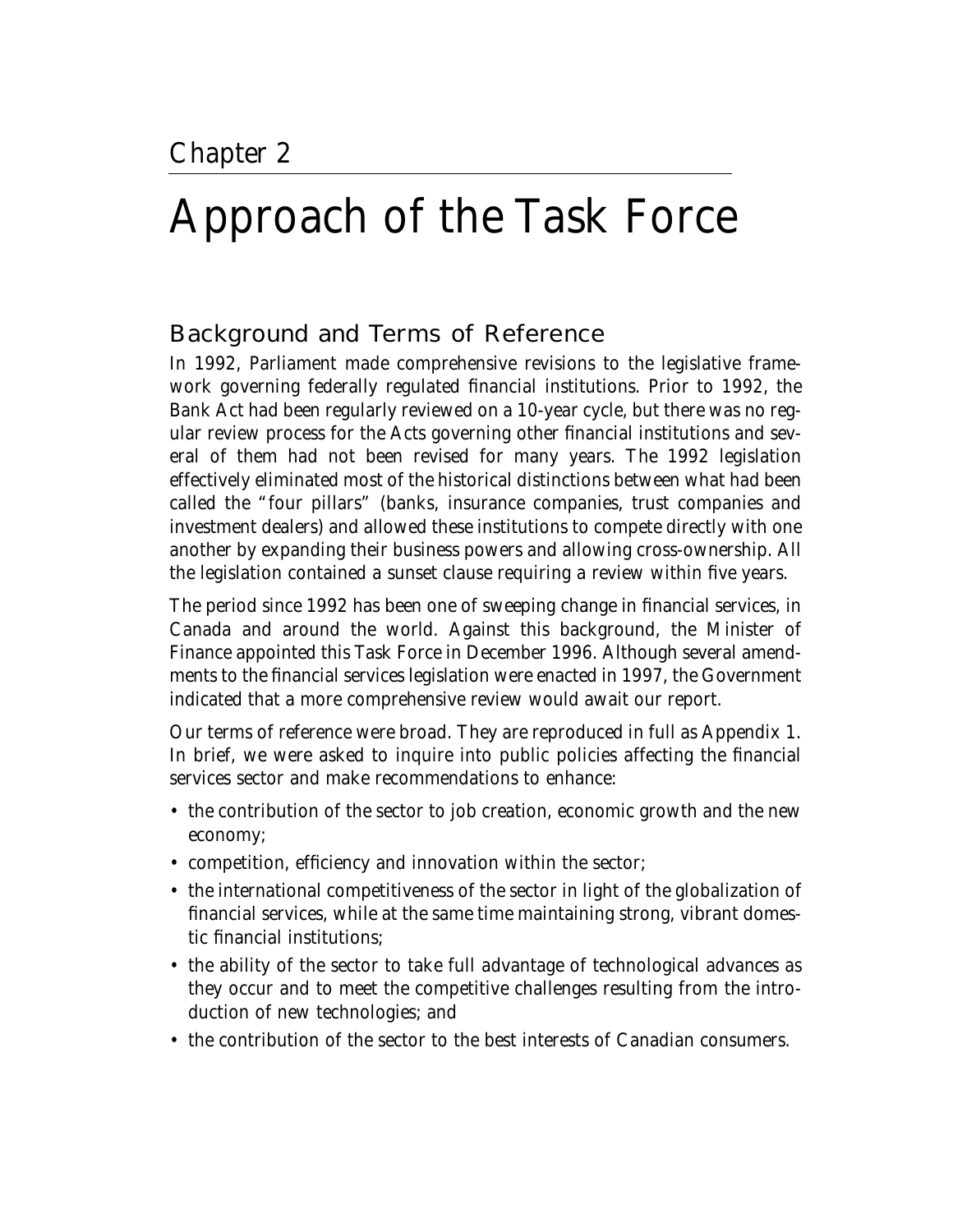## Our Approach to Our Mandate

The Task Force was established to make an unbiased assessment of the current situation and future prospects, and to make recommendations for change. Over the past 20 months, we have heard from many interested institutions, associations and individuals. It is not always easy to distinguish the private and the public interests. But that was our role.

In interpreting our mandate, we indicated in a Discussion Paper, released in June 1997, that we would seek to rely on effective competition and disclosure to the greatest extent possible, and to propose regulation only where competition and disclosure fail or are inadequate to achieve a specific public policy purpose. We also indicated a preference for a minimalist approach to regulation in that its scope should be crafted so as not to exceed the need. We emphasized the need for flexibility in regulation and warned against regulatory straitjackets that prevent institutions from adjusting to the rapidly changing world. And we noted that we would examine the issues before us from the viewpoint of whether the responses we are recommending to address the changes, challenges and opportunities facing our financial institutions and consumers will ultimately benefit Canada and Canadians.

Our responsibility was to recommend changes to current policies, legislation and practices. We have focussed on the legislative framework and regulatory practices and policies, but we have also examined the practices and policies of institutions. The bulk of our recommendations are directed toward governments, and primarily the federal government, which created the Task Force. But these recommendations are set out in a context where we explicitly acknowledge that government alone cannot create the dynamic, vibrant financial services sector we believe Canadians expect and deserve. Our recommendations are therefore framed in a context of shared responsibility

## How We Did Our Work

Our report reflects a process that was enlightened by broad consultations with Canadians, through submissions and meetings, and by an extensive program of research both internal and external. We produced an Interim Report in July 1997. Throughout our process we maintained a World Wide Web site, where we posted information relevant to our work.

## **Consultations**

The Discussion Paper of June 1997 set out a number of questions, derived from the terms of reference, that we thought of sufficient importance to seek comment. Interested parties were invited to make submissions in response to the Discussion Paper, and we received more than 250 submissions. From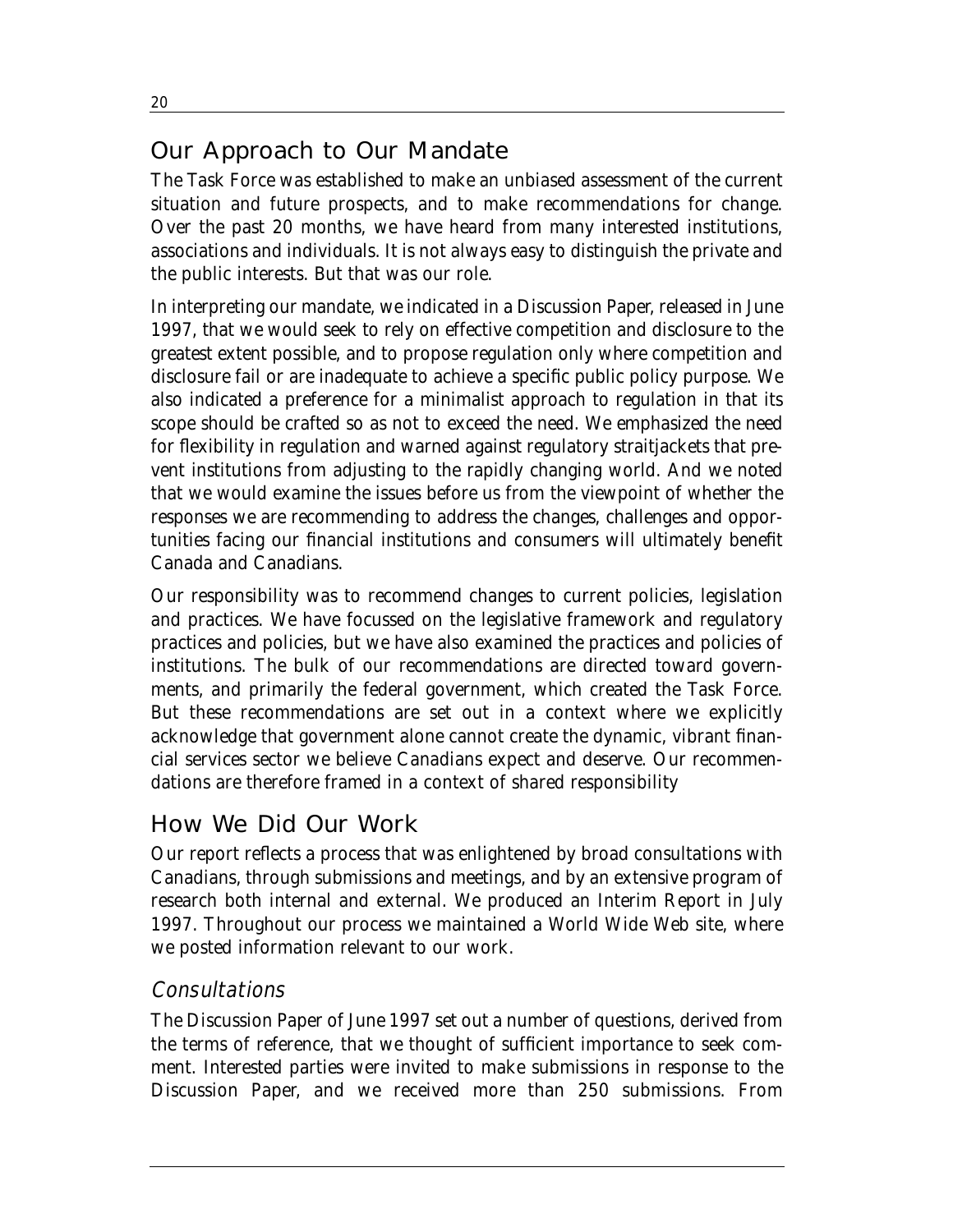September to November 1997 we travelled across Canada, visiting 11 cities and meeting with more than 100 individuals and groups who indicated a desire to speak with us. A list of those who made submissions and met with us can be found in Appendix 2.

#### Research

We commissioned 18 external research studies. These ranged broadly and included, for example:

- a broad review of the changing landscape for Canadian financial services, focussing on new forces, new competitors and new choices;
- a study of consumer protection practices in the European Union, five European countries, the United States and Australia;
- issues related to privacy;
- issues related to competition policy;
- the taxation of financial institutions;
- financing small businesses and knowledge-based industries; and
- automobile leasing.

We also undertook a major piece of public opinion research to understand better the views of Canadians on a range of issues. These research studies were invaluable in assisting us in our work. A full listing of the studies and their authors can be found in Appendix 3.

#### Interim Report

In June 1997, in response to proposed mergers in the Canadian financial services sector, the Secretary of State (International Financial Institutions) asked the Task Force to provide preliminary views on the appropriate criteria which the Government should take into account in reviewing particular transactions, and their relative importance. The request made it clear that the Government was not asking, at that time, for views on the 10 percent widely-held rule for domestic banks, or the appropriateness of a merger of Schedule I banks.

We submitted an Interim Report on July 11, 1997, which concluded that mergers of the type considered (that is, excluding Schedule I banks) should be assessed on their merits and according to a procedure and criteria that we identified in the report. A copy of this Interim Report is attached as Appendix 4.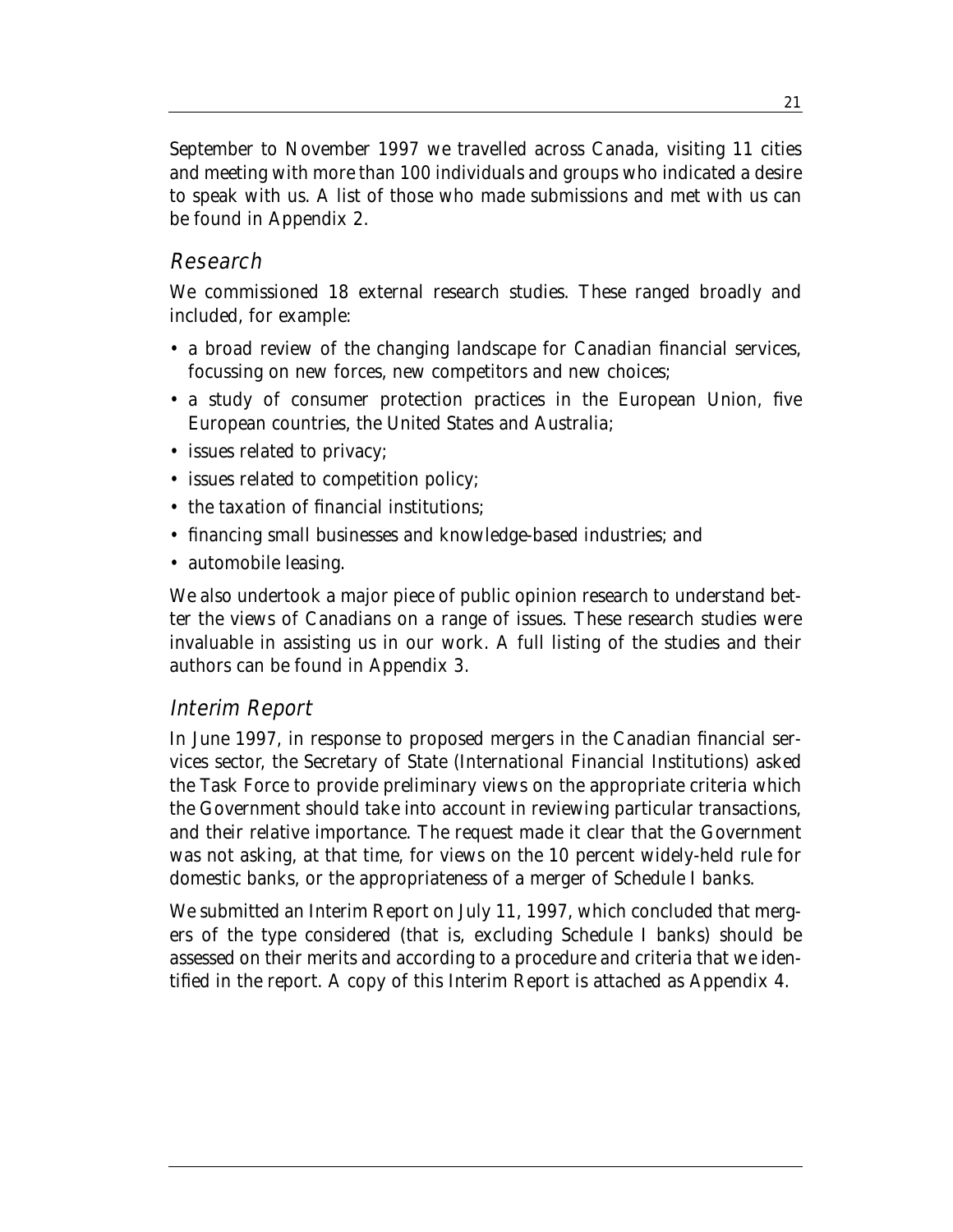#### Communication with Canadians

From the beginning, we sought open and ongoing communication with Canadians. To that end, we established a Web site and maintained, for public view, the Discussion Paper, the Interim Report, submissions, speeches, a list of research projects, news releases and other relevant information, including information on how to contact the Task Force.

This report, the supporting background papers and the research studies are available on the Web site.1

#### Bank Mergers

During our mandate, two mergers of Schedule I banks were proposed. The Royal Bank of Canada and Bank of Montreal announced their intention to merge on January 23, 1998, followed by Canadian Imperial Bank of Commerce and Toronto-Dominion Bank on April 17, 1998. The Minister of Finance responded, in respect of both mergers, that he would take no action until our report was tabled.

The Task Force does not have a mandate to review these specific transactions and we have not done so. We have reviewed merger policy generally, and we have reviewed our Interim Report from the perspective of Schedule I bank mergers. We do not make recommendations on the transactions, but we do make recommendations on the public policy framework that should apply to mergers and on the appropriate process and criteria that should be used to assess and rule on merger transactions.

## The Structure of Our Report

This report sets out our main findings, conclusions and recommendations.

The report is supported by five background papers, prepared by Task Force staff and endorsed by the Task Force. These papers reflect our internal research, the external research, views received from submissions, and discussion and review within the Task Force. They provide arguments and evidence for the conclusions reached, as well as further details with respect to many of the Task Force recommendations. The five background papers are:

22

<sup>1</sup> The Web site can be accessed at <finservtaskforce.fin.gc.ca>. The report, background papers and research studies are also available from the Department of Finance. To receive a copy, write to Distribution Centre, Department of Finance, 140 O'Connor Street, Ottawa, ON K1A 0G5.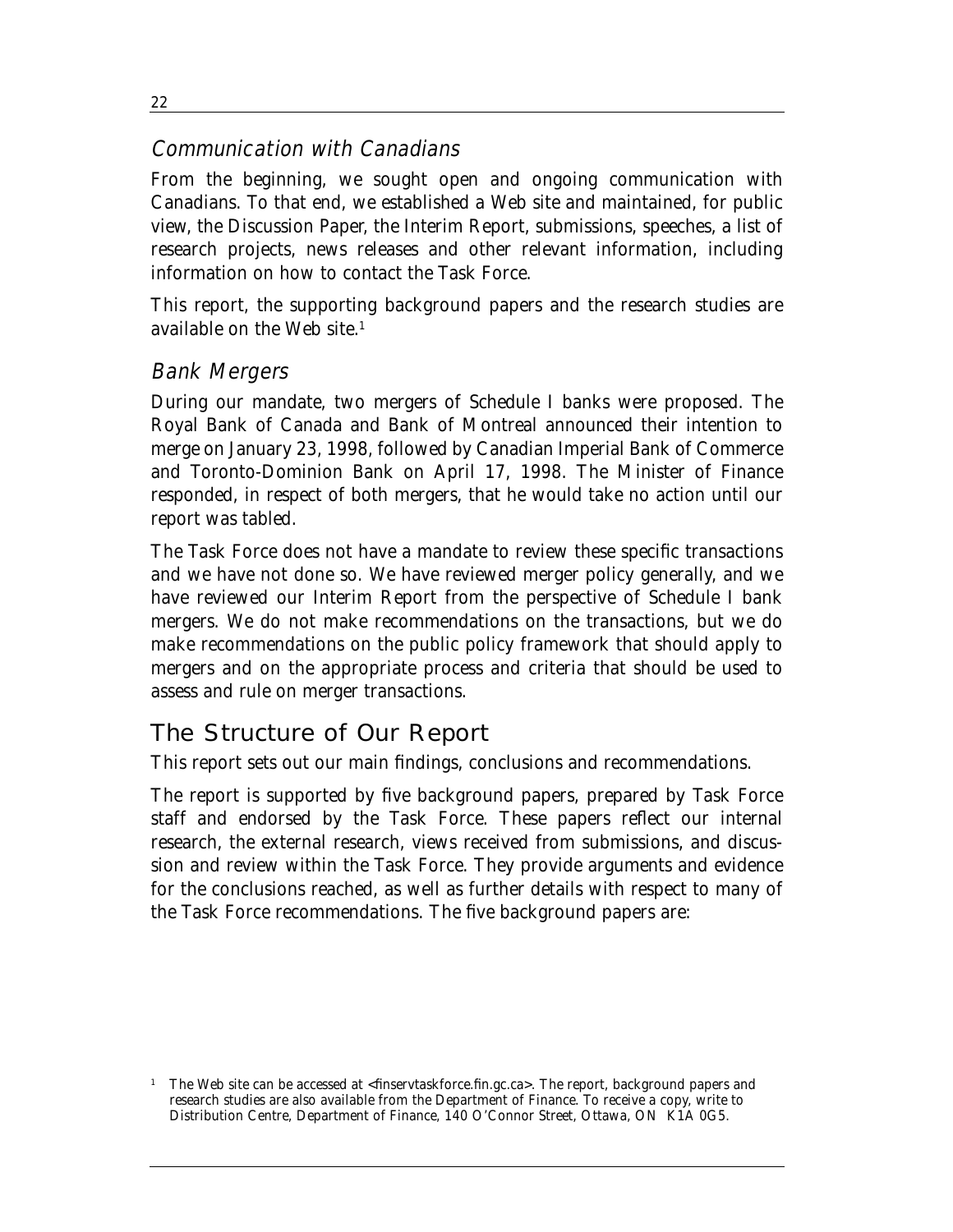- **1) Competition, Competitiveness and the Public Interest;**
- **2) Organizational Flexibility for Financial Institutions: A Framework to Enhance Competition;**
- **3) Empowering Consumers;**
- **4) Canadians' Expectations and Corporate Conduct; and**
- **5) Improving the Regulatory Framework.**

The first two background papers deal with our first theme of competition and competitiveness. Each of the background papers has been prepared so that it can be read as a stand-alone document. This report provides appropriate references to sections of the background papers that provide more detail on our conclusions and recommendations.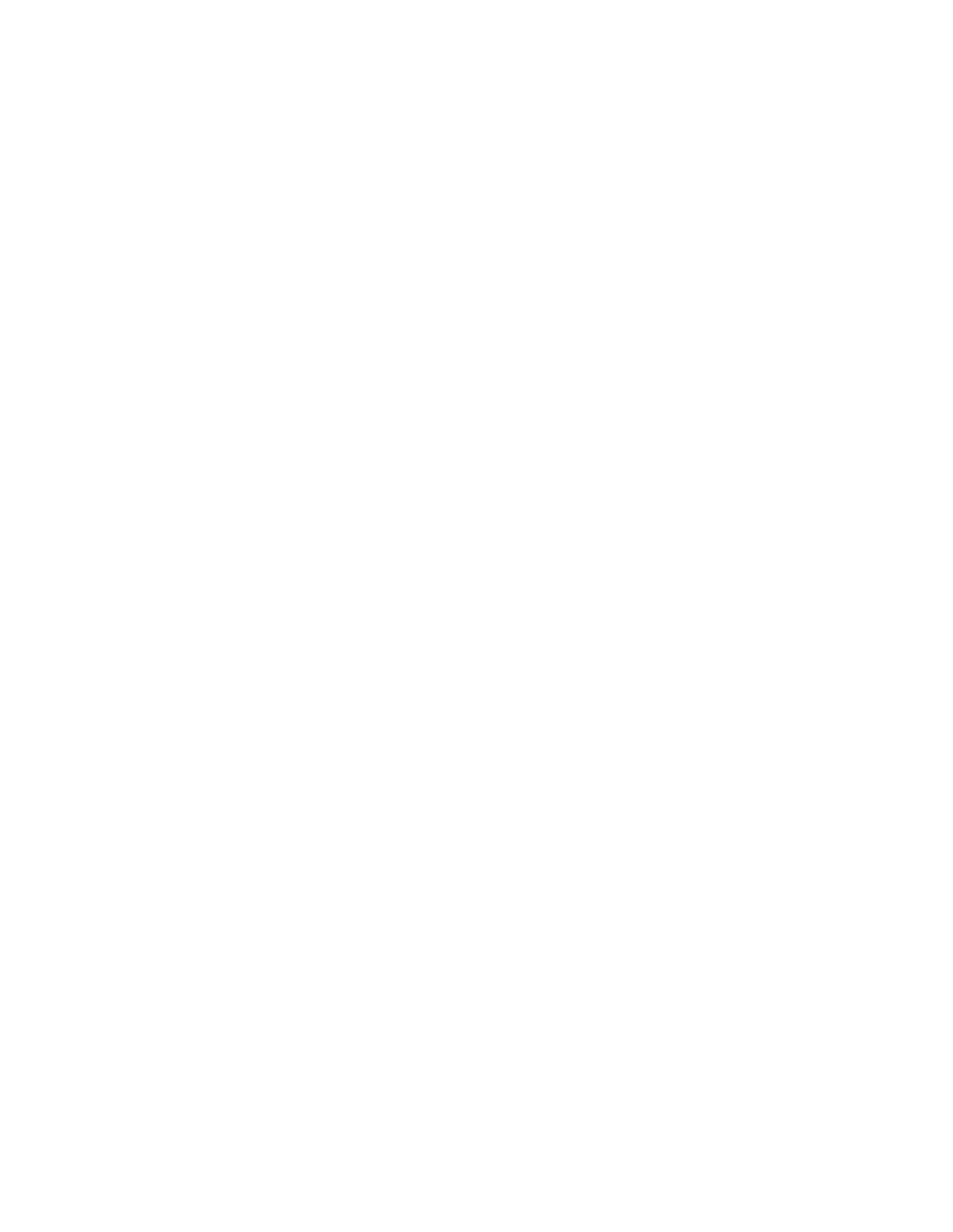## The Forces of Change

As we approach the year 2000, the world is already very different from the one we knew only 10 years ago. Democracy and market capitalism are becoming increasingly recognized and embraced. The communist regimes of Eastern Europe have disappeared and democracy is making further, important inroads in Latin America. China is poised to have a major impact on all of us in the next century. The ascendancy of global capital markets is one of the important forces leading to the reshaping of Europe under a common currency. It has also led to the ongoing turmoil in Southeast Asia and Russia, which is having a significant impact in that area and also in the rest of the world, including Canada.

It is extraordinary how quickly the world has changed. As the President of the World Bank recently commented:

Ten to 15 years ago, one country in four had a democratic government. Today it is two in three. Ten years ago, a billion people lived in a market economy. Today, 5 billion people live in a market economy.2

The changes taking place in the world are deep and pervasive. They will continue into the next millennium in ways that are difficult to see from our present perspective.

These broad forces of change, manifesting themselves in the spread of democracy and more open, competitive capital markets, have been enabled by technology. The innovative application of technology has made travel faster and more affordable. Information can now be shared instantaneously, anywhere in the world, at reasonable and sharply falling cost. The spread of information and ideas has provided the fertile ground in which leadership and innovation have taken root and flourished.

People everywhere are being affected. In countries that are undergoing a transition to democracy and a market economy, the promise of a better life often seems frustrated by intensely painful adjustments. In industrialized countries, the development and use of new technology is providing a broader range of choices and opportunities, but also challenges as traditional industries lose ground to new, lost-cost competitors.

<sup>&</sup>lt;sup>2</sup> James D. Wolfensohn, "Remarks at the Council of Foundations Luncheon," Washington, D.C., April 28, 1998, p. 3.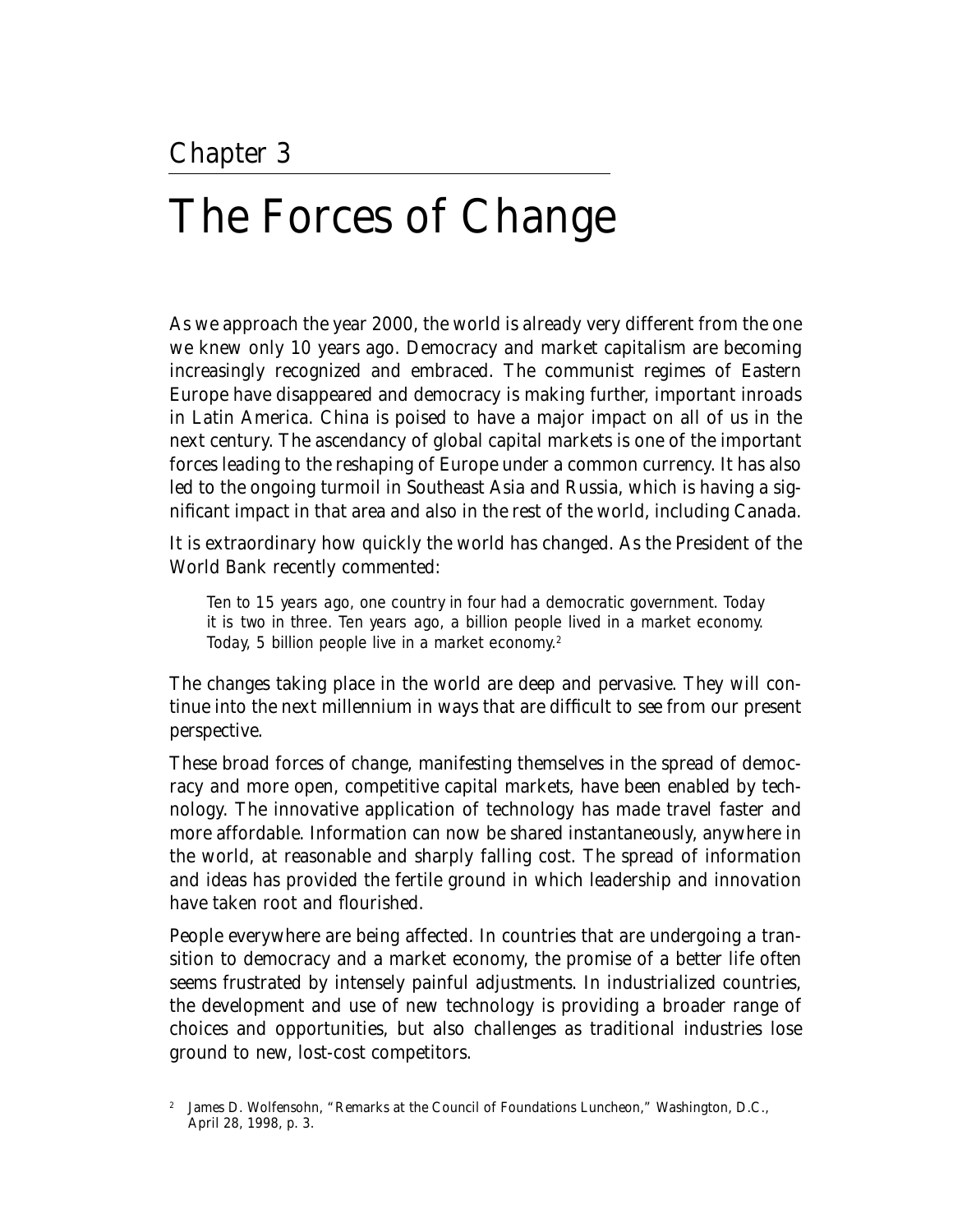These changes are also affecting commerce. A new breed of active global financial entrepreneur, increasingly armed with the latest in technology and new advances in financial theory – particularly in the theory of risk management – is introducing new and different ideas about products and markets. The financial services sector is being fundamentally reshaped by the forces of technology, globalization and demographics, and by new, innovative approaches.

This chapter reviews some of the ways in which the forces are changing the financial services landscape, and it discusses some of the challenges that they raise for consumers, financial institutions, policymakers and regulators.

## **Technology**

Information is at the heart of all financial transactions, whether one is using information on expected future prices to create a derivative product to control risk, or information about past and projected cash flows necessary to approve credit, or health information required to buy insurance. It is therefore not surprising that the continuing increase in computing power and the decrease in information-processing costs are having profound effects on the financial services industry. Since 1982, the cost of a microprocessor with a computing capacity of one million instructions per second has fallen from almost \$1,000 to \$1.30; within a decade, it is expected to cost only about \$0.001.3

The availability of powerful, user-friendly computing technology at very low cost provides an unprecedented platform for entrepreneurial innovation. Talented and inventive people have applied technology to develop new ways of creating and delivering financial services products, leading to a revolution in how we think about and access financial services.

The results are all around us. Consumers are accessing financial services in new ways, through automated teller machines (ATMs), the telephone, the Internet, debit cards and smart cards. New products and services are available (from mutual funds, to index-linked GICs, to complex derivative products) that would not have been possible to produce, sell and service economically without the advances in computing technology we have experienced.

Canadians appear to be openly embracing much of this new technology. Over the past decade, the number of households with home computers has more than tripled, climbing to more than  $36$  percent,<sup>4</sup> and two recent studies put the number of Canadian households with access to personal computers at more

<sup>3</sup> McKinsey, *The Changing Landscape for Canadian Financial Services: New forces, new competitors, new choices*, Final Report for the Task Force on the Future of the Canadian Financial Services Sector (Ottawa, September 1998), p. 24.

<sup>4</sup> Statistics Canada, 1997 Household Facilities and Equipment Survey, as reported in *The Daily*, March 20, 1998.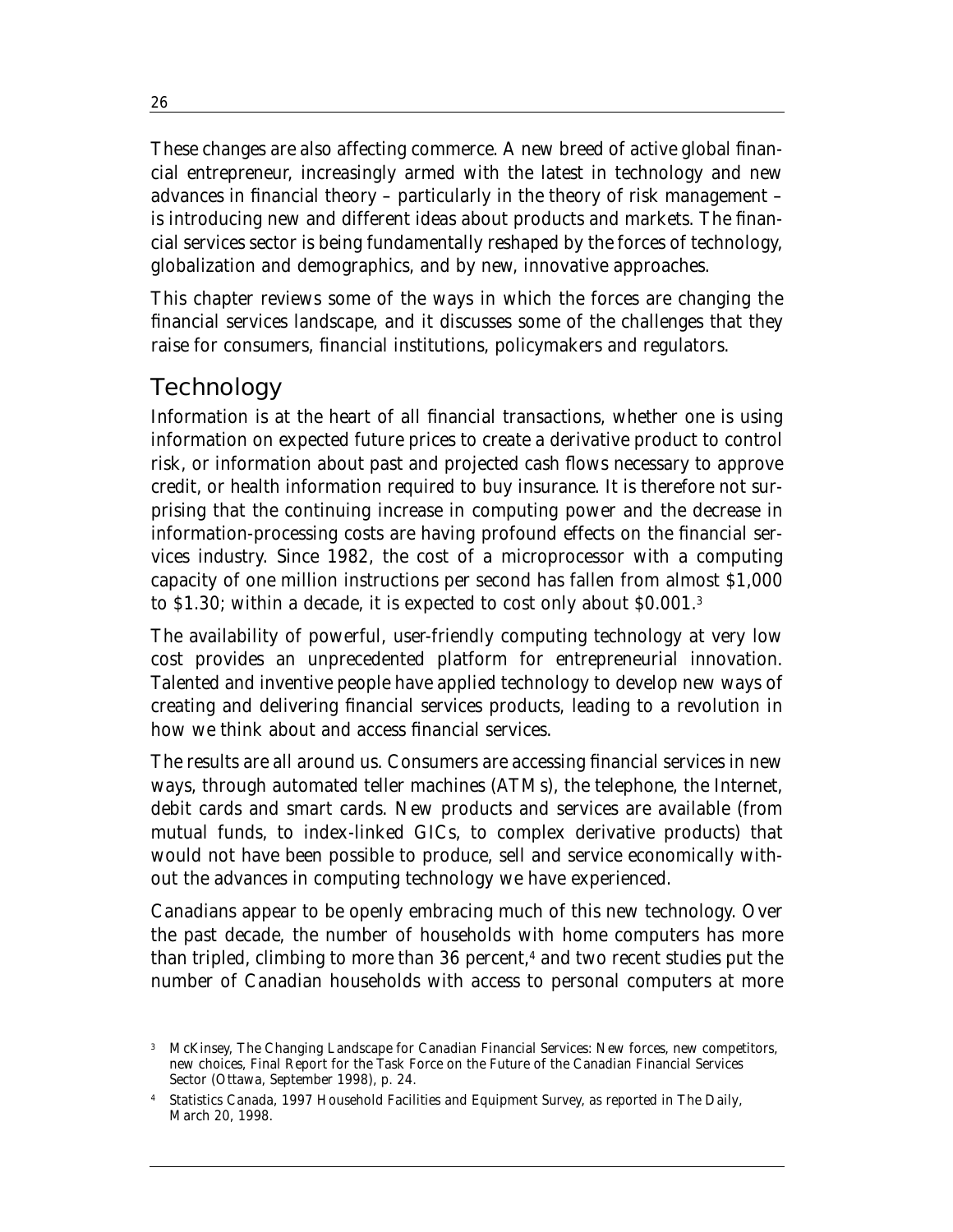than 50 percent.5 Thirty-seven percent of Canadians report having used the Internet in the last three months and 28 percent indicated they have access to it through their home.<sup>6</sup> In financial services, Canadians adopted debit-card technology more rapidly and use it more intensively than the citizens of most other countries. In 1997, Canadians used direct payment through Interac for more than 1 billion transactions, up from 185 million in 1994.

For established providers, technology is a double-edged sword. While it offers new opportunities to serve consumers better, it can give advantage to new competitors and threaten existing franchises. This is especially true for institutions with legacy technology and distribution systems requiring complex and costly re-engineering or replacement.

Technology is enabling the mass customization of financial services products to better serve the needs of particular sets of consumers. The creation of complex derivative products to manage risk is one example of such personalization that would have been inconceivable without the increase in computing power and the emergence of new financial theories we have witnessed. Another example is the credit card market, where specialized credit card companies now offer literally thousands of different affinity credit cards to different customer segments.

So-called "mono-line companies," which specialize in a single product such as credit cards or mortgages, are providing new sources of competition to traditional suppliers through the application of technology and new ways of thinking about these products. By focussing on one or a few products and by extending their geographic scope broadly, they can concentrate their technology resources in one area rather than many and defray the costs over a very large number of customers. This allows them to achieve substantial economies of scale and to exploit market niches. For example, Countrywide Home Loans, which started business in 1969 and specializes only in residential mortgages, is now the largest independent mortgage lender in the United States. From 1990 to 1997, its volume of new lending grew 13-fold and its loan portfolio grew 14-fold.7 Similarly, MBNA is a U.S. bank that specializes in credit cards by offering customized affinity cards to specific groups. The company is now active in the United Kingdom and Canada. MBNA, which was started in 1982, is the largest independent credit card lender in the world, with more than

<sup>6</sup> Ekos, *Information Highway*, p. 2.

<sup>5</sup> Ekos Research Associates, *Information Highway and the Canadian Communications Household: Overview of Findings*, February 1998, p. 2. A.C. Nielsen, "A.C. Nielsen Happenings: Canadians Embrace Technology for Business and Pleasure," news release, March 4, 1998.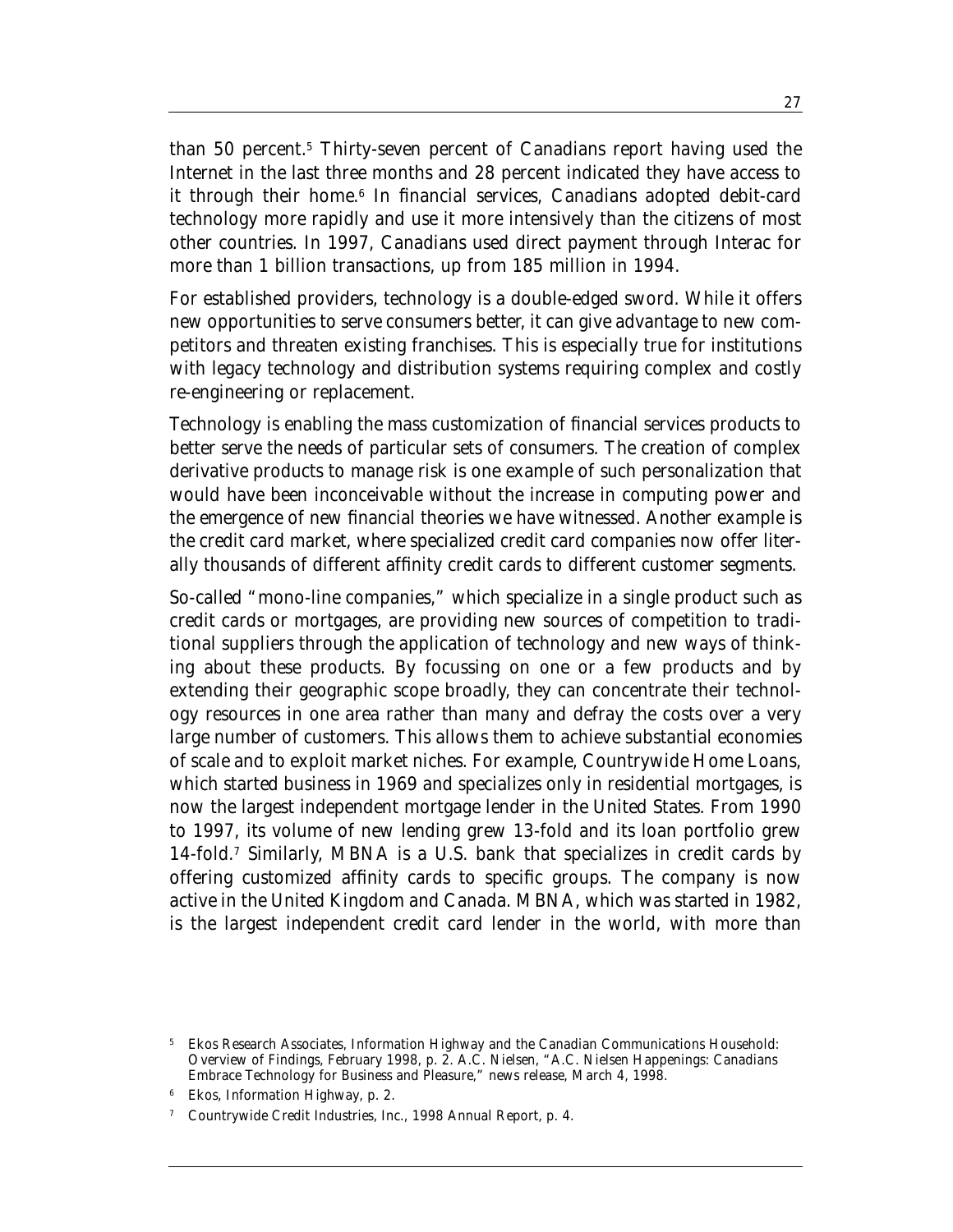25 million customers, 14.4 million of whom are active borrowers with outstanding balances totaling U.S. \$49.4 billion. In 1997, MBNA's portfolio grew by 28 percent, compared to an industry growth rate of 6 percent.<sup>8</sup>

Multi-product financial institutions, faced with these challenges, are investing heavily in information technology to build and operate state-of-the-art systems and to offer consumers options in how they choose to be served. This leads to a paradox: although the cost of information processing is falling dramatically, the expenditure on technology required within institutions continues to increase. In particular, major full-service financial institutions such as Citicorp and Chase are now spending approximately US\$2 billion each, and many other U.S. and European banks are estimated to be spending well over US\$1 billion annually.

As we look ahead, further developments in technology will continue to lead to new and innovative ways of producing, distributing and accessing financial products. According to IBM, "human-centric" technologies, intelligent agents and datamining are three emerging technologies to watch.9 Human-centric technologies include advances that will make computing technology more userfriendly by innovations such as natural language recognition systems, penbased handwriting systems, and simultaneous language translation software. An intelligent agent is a software tool that will seek, filter and package information on a customized basis. There are already intelligent agents in the financial area. For example, PrimeRate10 allows consumers to search the Internet for the best rates on personal banking products, such as car loans, mortgages and deposits. In future, intelligent agents will learn consumers' tastes, preferences and buying habits. Data mining provides the ability to analyse customer and transaction data in order to identify new business opportunities and to individualize customer relationships.

These and other developments are likely to result in a major shift of power and relationships away from traditional providers to consumers and to new, innovative firms that can best assess how to meet consumer demands in a radically different environment.

### Globalization

As economies and societies are becoming more open, financial services markets (like many other markets) are becoming more global and are changing more rapidly by orders of magnitude. The spread of market economies, the breaking down of trade barriers, increases in travel, the spread of education, the

<sup>8</sup> MBNA has more than 4,500 endorsing organizations to whose members it offers affinity cards. See <www.mbnainternational.com>.

<sup>9</sup> IBM, "Banking in the Network Economy," 1997.

See Web site at <www.primerate.com>.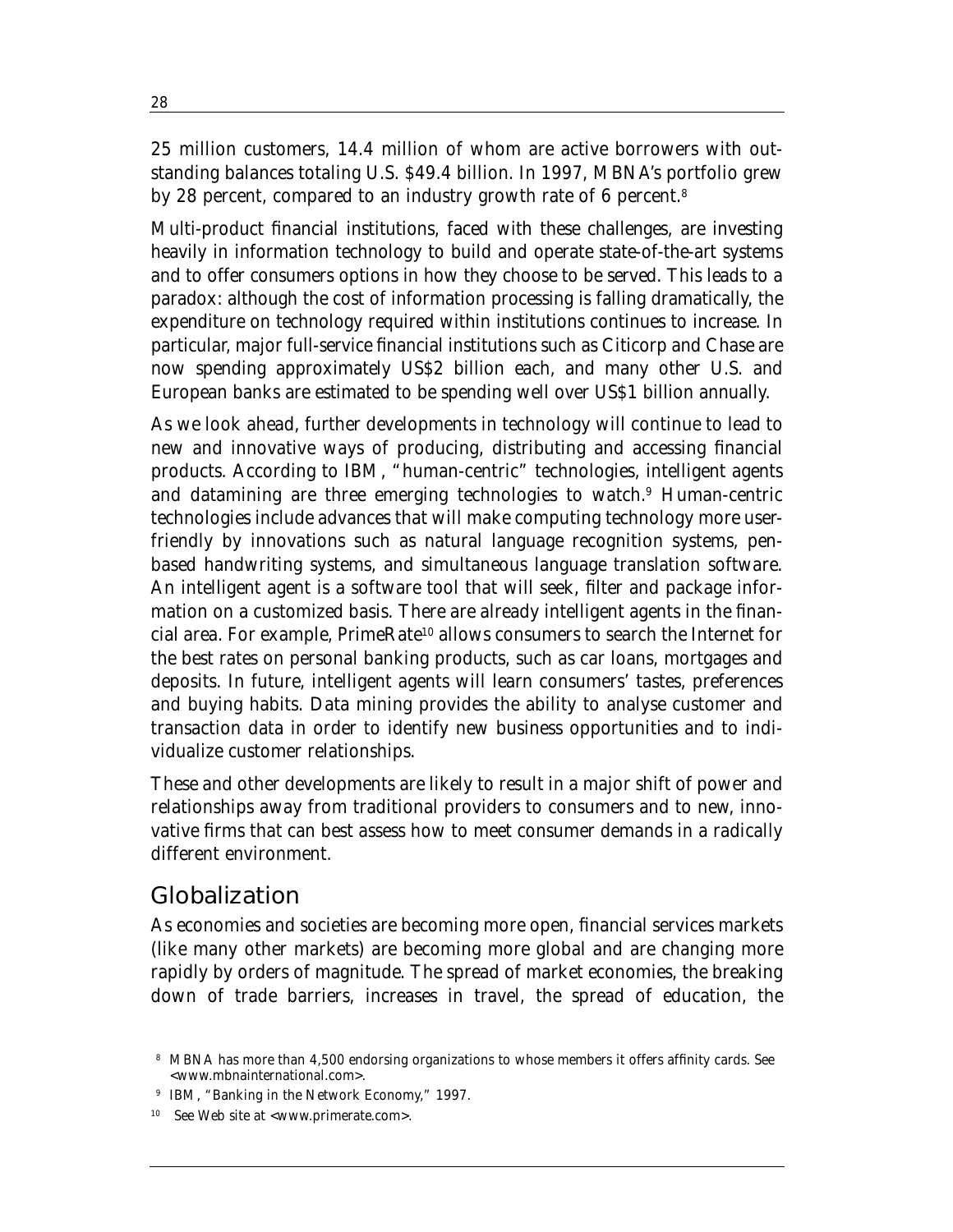availability of low-cost, fast transportation and, of course, the dramatic impact of applied technology are all responsible for placing the farthest corners of the world within easy reach. Many more Canadian firms are now active in export markets,<sup>11</sup> and as they grow and become active in more and more countries they can benefit from the support of domestic financial institutions that have more global reach, expertise and influence.

Globalization thus offers new opportunities to domestic financial institutions: to serve Canadian customers more intensively in their international operations, and to secure new customers around the world. But it also brings new competition from financial services providers based in other countries.

Lowell Bryan and Diana Farrell, in a recent book, distinguish globalization from internationalization. International markets are largely bilateral or multilateral; global markets transcend national markets. The hallmark of a global market is a single price for the same product, in any country in the world.<sup>12</sup> They argue that we now have global foreign exchange markets. For example,

Using the prices shown on a typical day in The Wall Street Journal, the conversion of U.S. dollars to yen, yen to Deutsche marks, and Deutsche marks back to dollars, results in virtually the same price as would have been achieved by converting U.S. dollars to Deutsche marks directly. In other words you would have to trade over a million dollars of foreign exchange value to make a \$10 dollar arbitrage profit.<sup>13</sup>

The lack of arbitrage profit on substantial transactions indicates that the market for foreign exchange is an efficient, global market with what is essentially a single price, worldwide. Bryan and Farrell go on to illustrate that money markets are almost fully global, bond markets are rapidly globalizing<sup>14</sup> and the globalization of the world's equity markets has begun. The world is moving toward a truly global capital market.

The impact of these trends for financial institutions will be profound. Wholesale and investment banking are globalizing quickly, as many of the products and services are already global in nature. Today, large Canadian companies can access many, if not most, financial services from providers anywhere

<sup>&</sup>lt;sup>11</sup> The number of small and medium-sized businesses that are exporters grew from 33,000 in 1986 to 86,000 in 1995. From 1992 to 1995 the value of their total exports increased by 24.3 percent, from \$16.9 billion to \$21 billion. See Industry Canada, *Small Business Quarterly Report*, fall 1997, p. 8, and *Small Business in Canada: A Statistical Overview*, 01-03-96, p. 11.

<sup>12</sup> See Lowell Bryan and Diana Farrell, *Market Unbound: Unleashing Global Capitalism* (John Wiley & Sons, Inc.: New York, 1996), p. 22.

<sup>13</sup> Ibid., p. 26.

<sup>14</sup> In 1996, total net debt issues (worldwide) on international markets accounted for 22 percent of total net debt issues, up from 16 percent in 1994. More than 50 percent of Canadian corporate bond issues are issued abroad. See McKinsey, *The Changing Landscape*, Exhibits 3-17 and 3-18.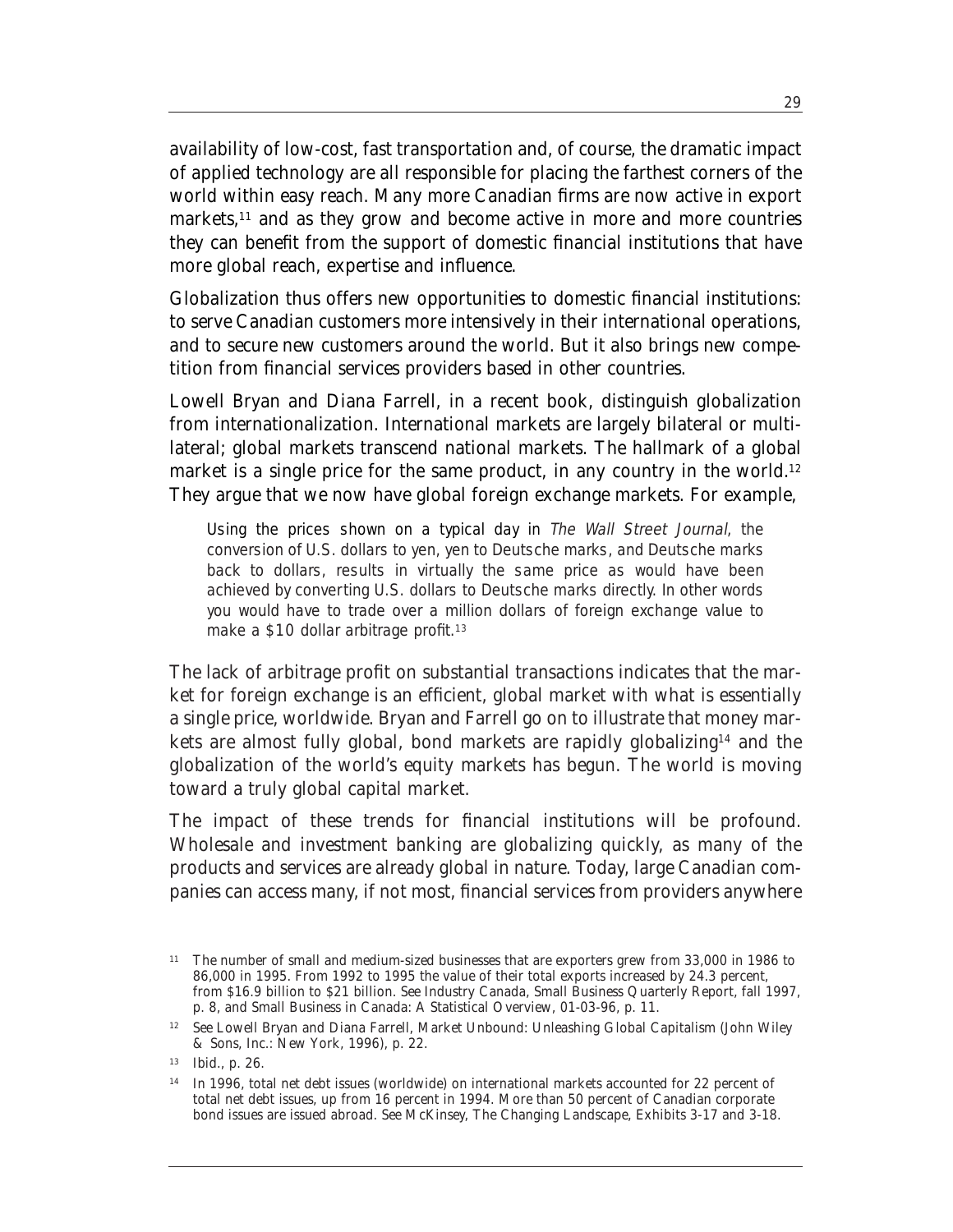in the world at prices that are determined by global competition. Companies such as Goldman Sachs and Merrill Lynch are operating in virtually all countries in the world and are truly global investment banking firms. Even though London is one of the world's major financial centres, the globalization of wholesale banking has resulted in the disappearance of U.K. investment banks.

Personal financial services are primarily domestic and, indeed, most retail and small business financial services are local. But even in these areas, movement is occurring that suggests the nature of the business will change over the coming decades. We are already seeing the beginnings of efforts to develop specialized niches in particular product areas and to achieve economies of scale, aided by technology, in order to become low-cost global providers. American Express and VISA are operating global credit card businesses. A new Canadian banking subsidiary of a major Netherlands banking and insurance conglomerate (ING Canada) has developed a platform to take deposits, issue credit cards and make loans throughout Canada with no branches. Specialized U.S. credit card banks are now offering credit cards to Canadians, and Wells Fargo, a California bank, is providing loans to Canadian small businesses from the United States. These institutions are targeting Canada as only one of many countries around the world that they hope to penetrate with focussed offerings based on sophisticated technology.

#### **Demographics**

Demographic trends are a third major force of change affecting the Canadian financial services sector. The baby boom cohort is composed of some 9.8 million Canadians. These Canadians are now moving into their pre-retirement years and expectations are that within the next decade or so there will be a substantial intergenerational wealth transfer to the boomer population. The combination of increasing life expectancy and resulting pressure on the ability of governments to sustain and enhance the social safety net have put greater focus on the adequacy of retirement income. This, together with a sustained period of low inflation and resulting low interest rates, has been a key factor in encouraging consumers to shift away from deposits toward securities, and toward mutual funds in particular.

An additional demographic trend that will increasingly affect financial service providers is the trend to self-employment. The self-employed now account for almost 18 percent of total employment, up from 13.3 percent in 1986.15 Eleven percent of employed Canadians report that they work primarily from home; almost half say they work out of their home regularly or some of the time; and

<sup>&</sup>lt;sup>15</sup> Collective Reflection on the Changing Workplace, Report of the Advisory Committee on the Changing Workplace (Human Resources Development Canada, June 1997), p. 9.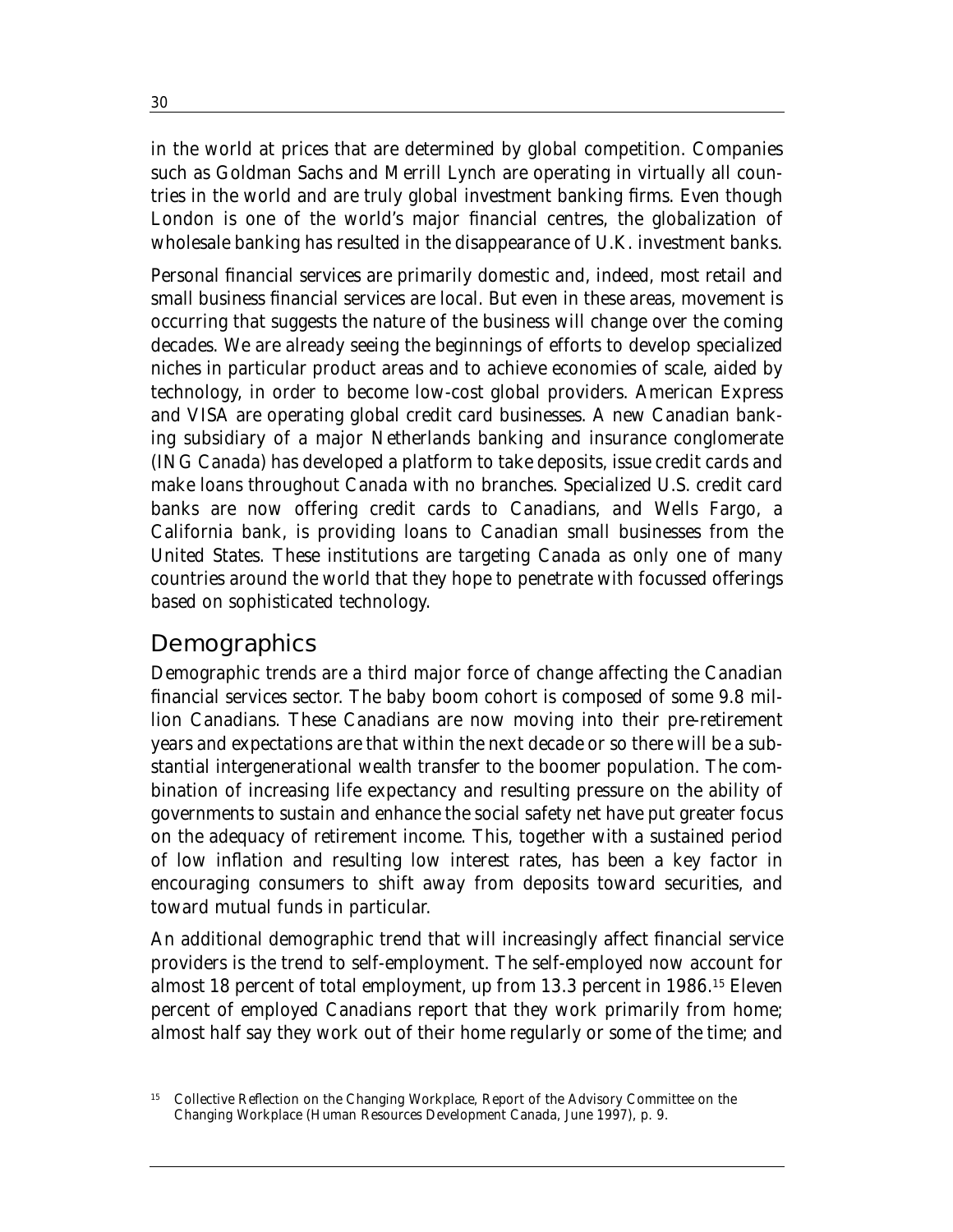a strong majority believe they will be working more of the time from their homes.<sup>16</sup> These changing employment trends have implications that will increase over time, for the provision of pensions, benefits, retirement planning, and easy and convenient access to financial services.

### The Responses to Change

The forces of change discussed above create unprecedented opportunities and challenges.17 The following section highlights some of the key issues affecting consumers, financial institutions, policymakers and regulators.

#### Consumers

Technology is empowering consumers as never before. Technology offers convenience. The ability to conduct routine financial transactions by telephone, by personal computer or through easily available ATMs results in a tremendous saving of time and effort for most Canadians. Beyond convenience, however, technology is also enabling consumers to access electronically the information to compare offerings, and providing them with the ability to access providers who no longer need to be locally based. For example, it is now possible to use the Internet to compare credit card and service fees at different Canadian deposit-taking institutions, to get comparative quotes on insurance, and to obtain comparative, up-to-date performance information on mutual funds. Canadians can deal directly with providers anywhere in the world by telephone, personal computer or, in some cases, by Internet.

Canadians have embraced the convenience and broader range of choice that technology provides. Since 1994, telephone banking has grown by 50 percent per year, personal computer banking by 10 percent per year and point-of-sale debit by 91 percent per year. <sup>18</sup> Over the next decade many observers expect smart cards to replace cash to a substantial degree, and new forms of money to be developed to facilitate electronic commerce.

Jeffrey Chisholm, speaking about mbanx, gave a dramatic example of how technology improves service for consumers:

We became the first direct bank in the world to deliver mortgage approval over the Internet....

In a typical transaction, the client logs on to the mbanx internet site, selects the desired options, and submits a completed transaction to the bank ...

<sup>16</sup> Ekos, *Information Highway and the Canadian Communications Household*, p. 6, note 9.

<sup>17</sup> Their impacts are discussed in Background Paper #1: *Competition, Competitiveness and the Public Interest*. See particularly pp. 19-33.

<sup>18</sup> McKinsey, *The Changing Landscape*, Exhibit, 3-6.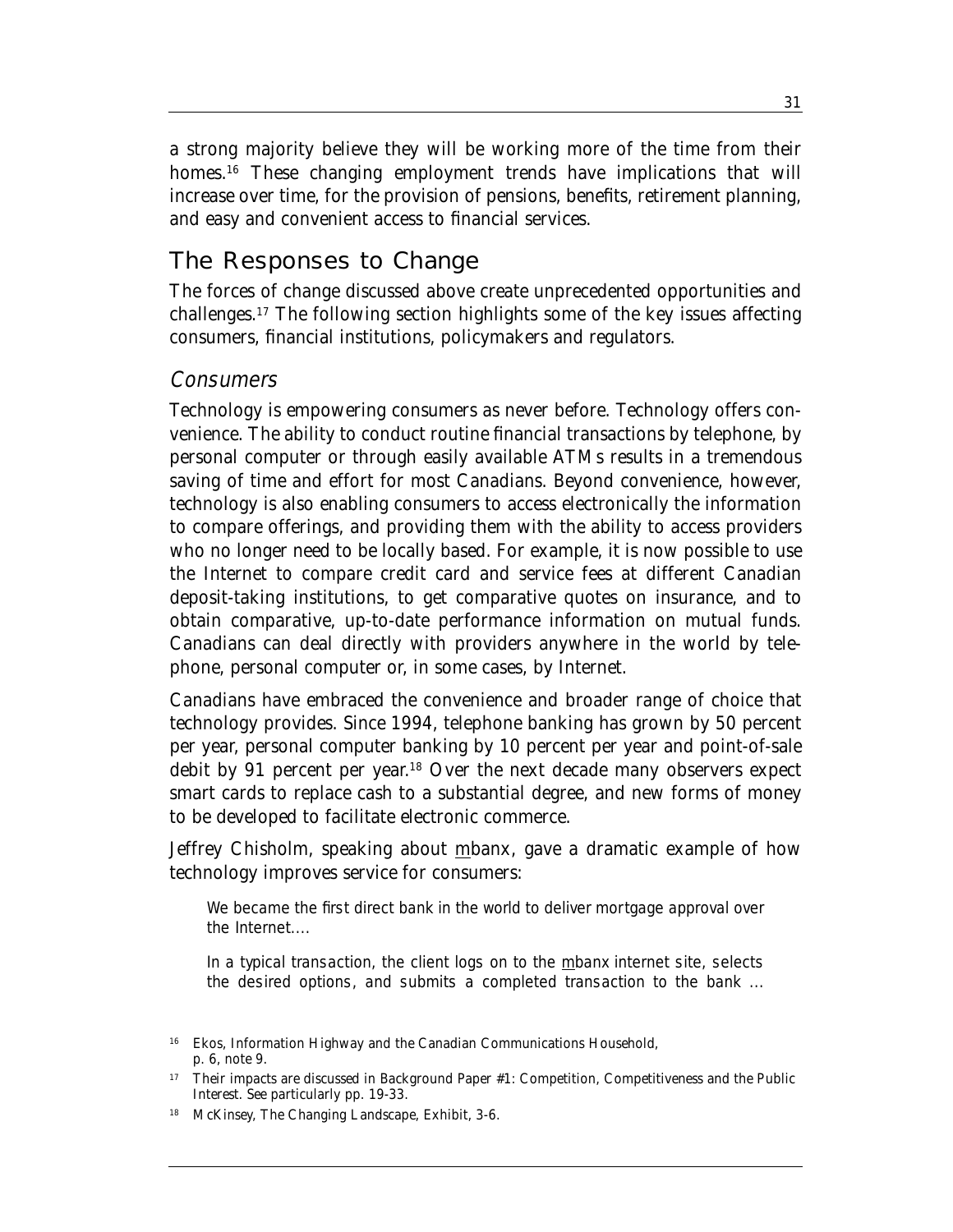which in turn runs it through the credit-scoring process. The system then does an on-line check with outside credit-rating agencies ... and assuming the client clears the hurdle, processes the applications through the Bank's core systems.... On average ... and for about 80 percent of our mortgage products ... this entire approval process takes just 30 seconds ... from application to approval.19

Another example that many consumers have personally experienced is the convenience that comes from using a payment card or credit card to access local currency in a foreign country when travelling – a transaction that can be verified and concluded from many countries in the world in a matter of seconds, and at low cost.

By and large these changes are positive, often leading to more choice, lower costs and better quality. But there are always risks and inconveniences in a period of rapid change. Information and basic education may not keep pace with what is happening in the market, and products may become increasingly complex and risky without customers' understanding or being properly advised about the risks they are incurring or the choices available to them. Many customers may find traditional ways of doing business disappearing before they are accustomed to, or comfortable with, the new ways. Those persons with low and modest incomes may be faced with daunting new barriers to participation, and innovative approaches may be required to expand the ability to gain access to and use computers. Large, increasingly complex and sophisticated institutions will be challenged in training their work force to satisfactorily and reliably explain and deliver complex products and services. In this situation there is a greater risk that institutions or individuals may be tempted to abuse customer relationships by tying sales of one product to another, or by misusing customer information. Consumer protection regulation may lag behind technological innovation and increasingly aggressive, potentially abusive sales practices.

As the opportunities available to consumers are increasing, so too is the importance of the financial decisions they are called on to make. The ageing of the baby boomers, the large intergenerational transfer of wealth that is taking place, and the erosion of social safety nets as governments come under continued fiscal pressure are all combining to make individuals' financial decisions more important to their future well-being. Is the advice that consumers are receiving up to the challenge? Are consumers starting to suffer from information overload?

<sup>19</sup> Jeffrey S. Chisholm, "Building a Virtual Bank for Real People," presentation to the Canadian Society's Conference on the Future of Financial Services in North America, New York University, November 6, 1997, p. 6.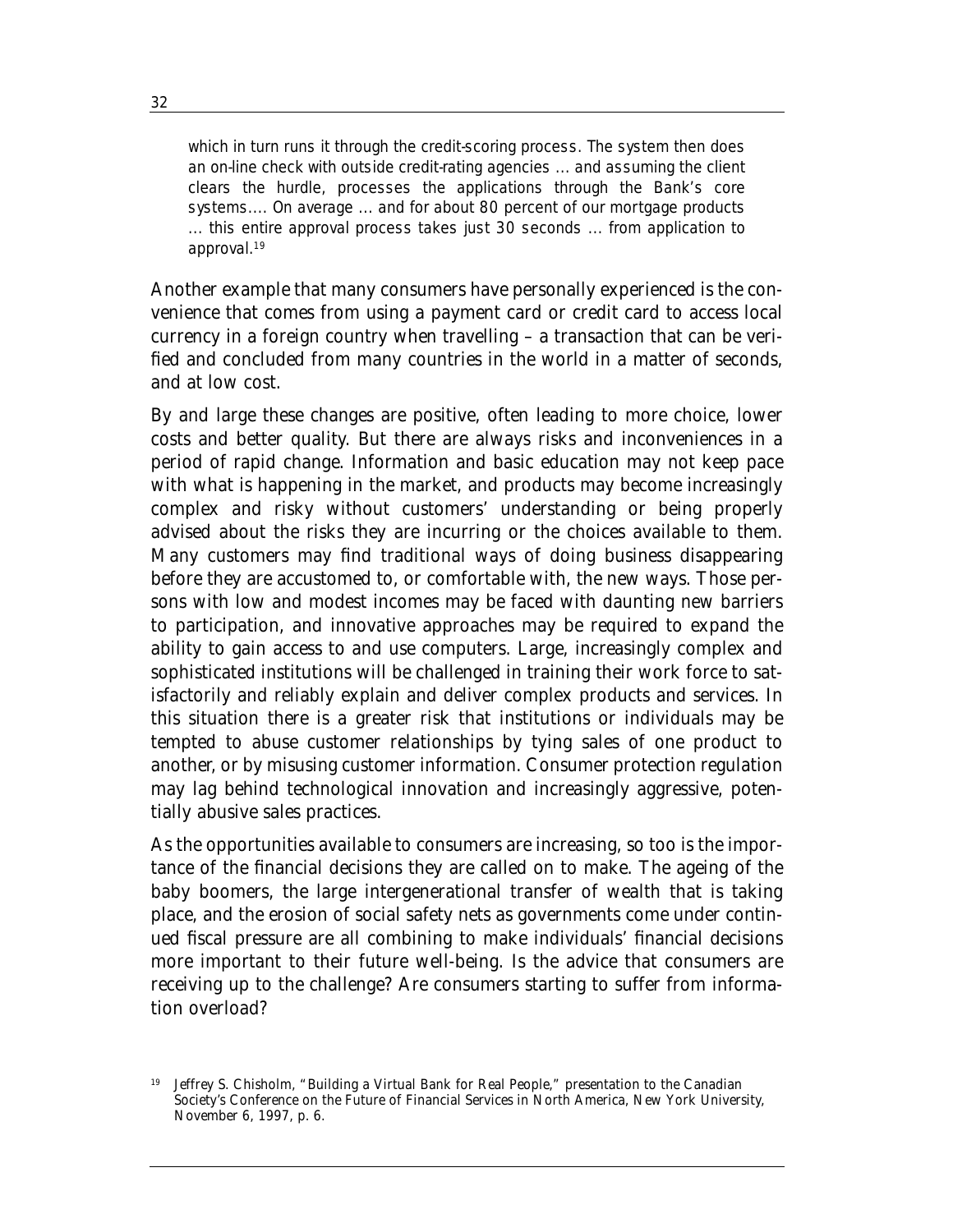Two contradictory trends are emerging. On the one hand, as technology empowers consumers, traditional customer loyalties are becoming less important. Many more products are becoming commodity-like and consumers are increasingly willing to shop on the basis of price and convenience. At the same time, as the marketplace becomes more confusing and as more complex products are introduced, consumers are becoming increasingly reliant on brand and reputation as at least implicit guarantors of value. The market is tending to divide along product lines with consumers occupying positions of both relationship-seekers and value-shoppers simultaneously, depending on the nature of the product or service. Loyalty toward the institutions themselves is vanishing.

These are important issues. There can be no question of trying to stop change. But as we develop our conclusions and recommendations, we will return to the subject of how best to deal with the many questions and challenges that change raises, while reaping the benefits.

#### Financial Institutions

The shape of the industry is changing quickly. The introduction of new competitors was discussed above. Existing firms are responding to the challenges of technology and globalization in a number of ways.

The first of these is *convergence of function*. Around the world and in Canada, the boundaries separating the traditional four pillars (banks, trust companies, insurance companies and securities dealers) are gone or fast disappearing. Indeed, a new pillar (mutual fund dealers) that was not regarded as a major force a decade ago has come and, as a distinct pillar, gone. Increasingly, most financial institutions are in each other's business.

Convergence is largely driven by the growing importance of asset management. All financial institutions are seeking ways to position themselves to gain an increasing share of the asset management business. There is intense competition between mutual fund companies and deposit-taking institutions; life insurance companies are also competing successfully for asset management business and in 1996, 50 percent of premium income of Canadian life insurers came from asset management rather than traditional insurance sales.<sup>20</sup>

Convergence sometimes takes the form of different institutions' offering products that have virtually identical characteristics. An example is a deferred annuity offered by life insurance companies and a guaranteed investment certificate (GIC) offered by banks. But convergence can also take the form of institutions' offering the products of competing institutions either directly or through

<sup>20</sup> Canadian Life and Health Insurance Association (CLHIA), *Canada's Life and Health Insurance Industry: Consumer Compensation Arrangements*, Submission to the Task Force, October 1997, p. 17.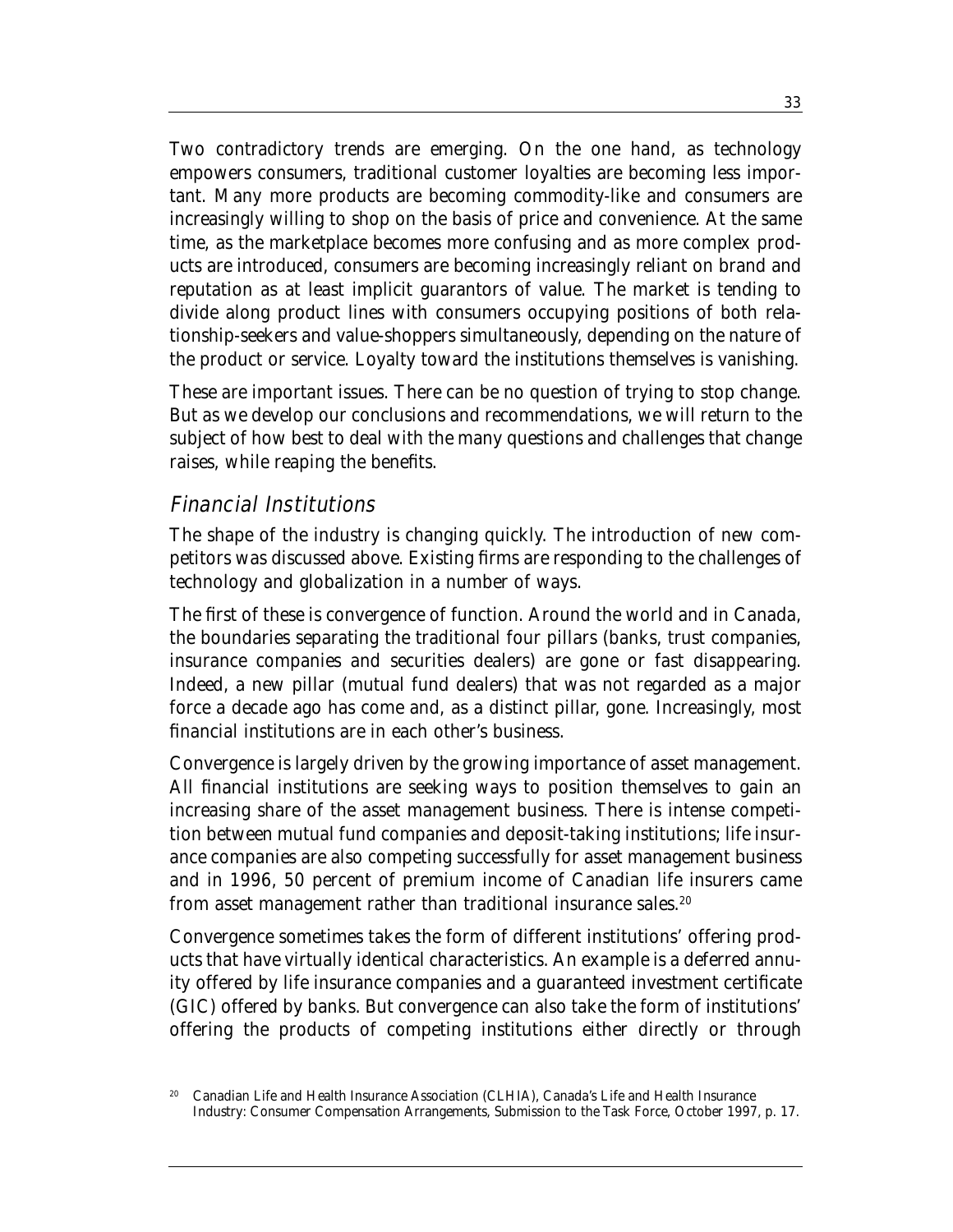subsidiaries. For example, most deposit-taking institutions now offer insurance through subsidiaries, and mutual funds in direct competition with mutual fund companies. Insurers have traditionally competed with mutual fund companies by offering segregated funds, which have the same investment profile as mutual funds with an insurance component. Insurance companies now offer mutual funds as well, and three Canadian mutual fund companies<sup>21</sup> are now competing with insurance companies by offering mutual funds with an insurance feature.

Convergence of function has led to conglomeration, with major banks and insurance companies, in particular, building full-service financial groups through acquisition and/or creation of subsidiaries, and at least one mutual fund company acquiring a deposit-taking subsidiary.

The second reaction, which is in some sense contrary to the first and proceeding alongside it, is *disaggregation of function*. Some institutions, in response to the forces of change, are becoming more focussed on one or a few business lines and selling off activities where they feel they do not have a sustainable competitive advantage. For example, some Canadian banks have sold their payroll businesses to more competitive mono-line companies. Lloyds-TSB, in the United Kingdom, which is one of the most profitable banks in the world, is focussed only on retail banking. Bankers Trust in the United States has sold its retail bank and focusses only on wholesale banking.

We expect both trends – convergence and disaggregation – to continue. Individual institutions will decide, in light of their own strengths and weaknesses and expectations about the future, which strategy or combination of options makes most sense for them.

A third response to these changes is found in the *wave of mergers and acquisitions* of financial institutions that is going on around the world. International merger and acquisition activity in financial services has grown significantly over the past  $17$  years.<sup>22</sup>

Many observers are predicting that, within a decade, a small number (perhaps 10 to 15) of significant, global financial institutions will emerge. Very large regional (North American, European or Asian) players will complement these institutions, as will a large number of local players and many niche players, some of them operating globally. All institutions, facing this paradigm, are trying to determine their own strategy, as a matter of survival and value-enhancement.

<sup>21</sup> As of mid-July, the companies were CI Mutual Funds, BPI and Trimark.

<sup>&</sup>lt;sup>22</sup> The number and value of financial sector mergers have increased over the past 17 years by annual average growth rates of 10.5 and 24.3 percent, respectively. See McKinsey, *The Changing Landscape*, Exhibit  $\overline{4}$ -4.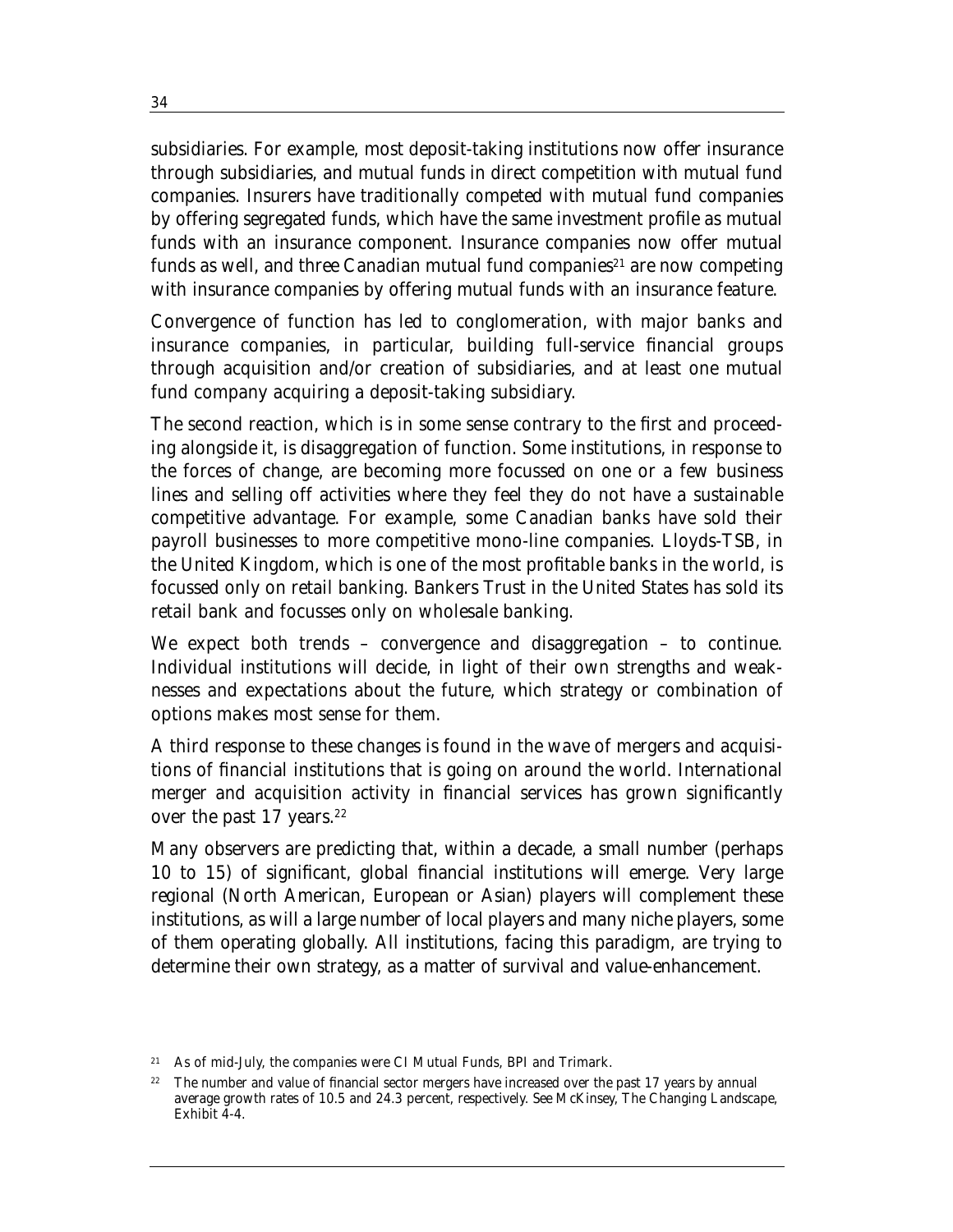In addition to changes in structure, *changes in culture* have been taking place within institutions. As competition intensifies, financial institutions are increasingly focussed on building a total relationship with the customer. Employees are becoming more proactive in selling a wide range of products, rather than simply responding to customer demands. It will be increasingly important to ensure that salespersons and other employees are well trained, understand the client's needs and work in the best interests of the customer in an open, transparent way. All of this is made even more challenging as electronic channels become more prevalent.

The Task Force believes that we have only begun to witness the impact of the forces of change on the structure of the financial services sector. Allowing life insurance companies and money market mutual funds to offer payments services will create new and powerful competition for banks and other deposittaking institutions. As we cast our minds forward, we can easily imagine the introduction of smart cards that could allow individuals to totally bypass financial institutions for payment purposes. And the increasing use of integrators such as Quicken and I|Money<sup>23</sup> could well change the nature of existing providers from retailers to wholesalers looking for shelf space in an electronic mall. Not all such changes will happen quickly, but eventually distribution channels and financial institutions will change so significantly and become so integrally intertwined as to completely revolutionize the public's conception of financial services providers. What we now describe as banks, trust companies, credit unions, insurance companies, mutual fund companies and securities dealers may well be unrecognizable within the coming decade.

This transformation will raise many challenges for financial institutions. One of the most difficult will be retraining and maintaining employees who have the professional skills that will be needed in this new environment.

#### **Policymakers**

The forces of change are also having an important impact on public policy.

One implication of convergence is that the Task Force expects banks to continue to become less special. At the present time, the public policy framework treats banks differently from insurance companies and trust companies with regard to ownership and some business powers. We believe that such differences in public policy are less sustainable as functions continue to converge and financial conglomerates become more prevalent.

<sup>&</sup>lt;sup>23</sup> Integrators bring together in one place a number of products from approved financial service providers, and offer to find the best-suited product for an individual's particular needs. The concept is like an electronic shopping mall, with a salesperson who brings you the two or three best choices after hearing your requirements. Quicken can be accessed at <www.quicken.com>and I|Money at <www.imoney.com>.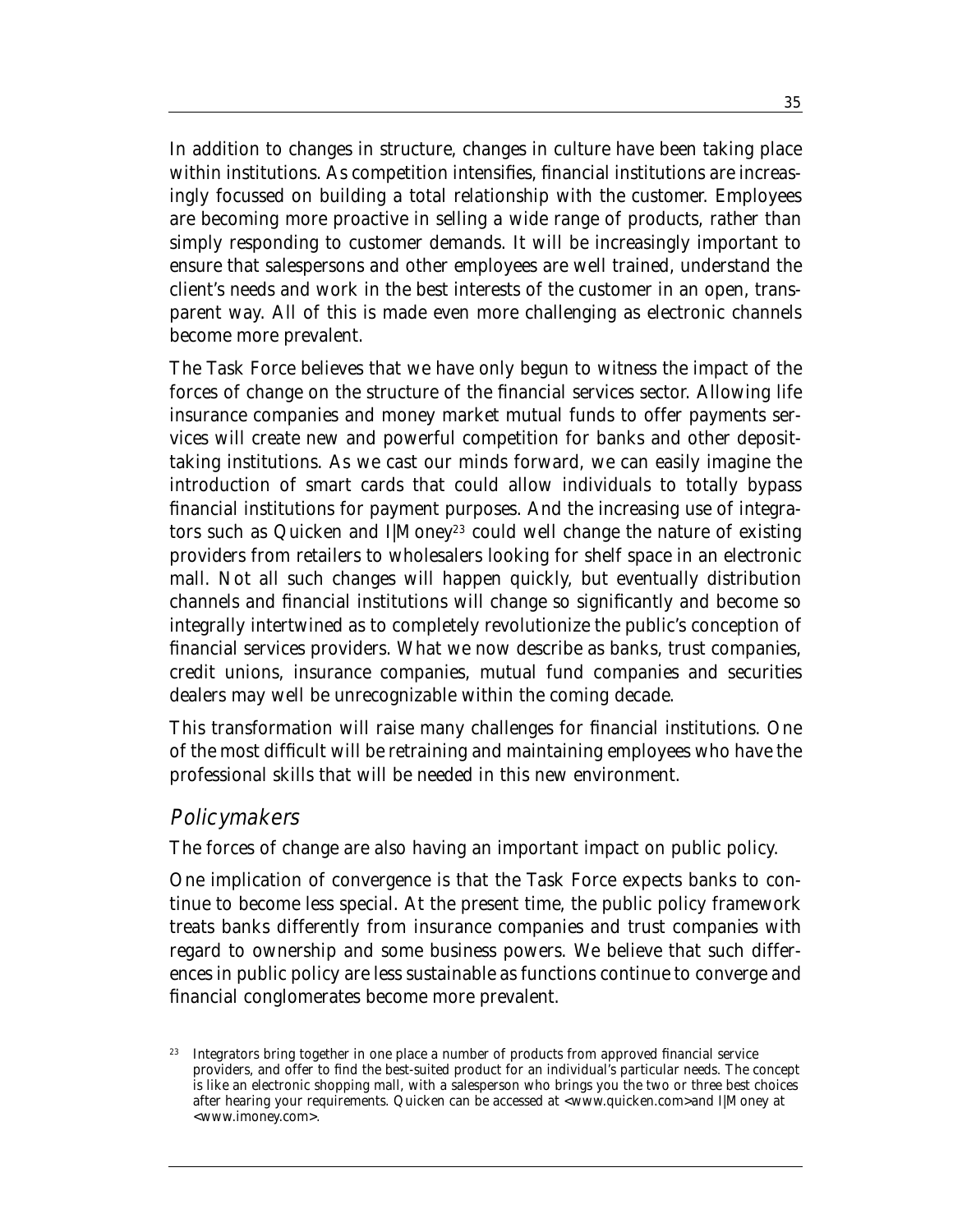A second implication is a heightened concern to ensure that consumers in fact reap the benefits of technology and globalization. One issue is the speed of transition to new, electronic, user-friendly distribution channels and how to manage the transition in a way that protects acceptable service standards for those who cannot easily cope with the changes. Another issue is whether privacy concerns, and other market conduct considerations such as transparency and redress, can be effectively addressed in an increasingly electronic age unless there is further action by all concerned, including legislators.

There will also be an ongoing need to re-assess the regulatory framework and structure. Canada has been well served by a regular process of review of the Bank Act and, since 1992, of all financial institutions legislation. This Task Force represents a major step in assessing changes that are needed to maintain a strong, dynamic financial sector into the next millennium. The recommendations we make are important in securing that result. But the pace of change is so great, and the future so difficult to read, that policymakers should put a premium on flexibility and maintain a regular, ongoing review of their legislative and regulatory structures.

#### **Regulators**

Regulators around the world are increasingly challenged by complex conglomerate groups operating across national borders, and taking on new and different types of risk.

At the best of times, financial institution regulators face an uneasy trade-off between the dictates of stability and competition. Everyone wants a safe and sound financial system. And yet, heavy-handed regulation and protected markets stifle the innovation and competition that can bring benefits to customers and provide a healthy, growing economy. It is becoming increasingly clear that the nature of prudential regulation must change. The models of the past, relying primarily on assessing credit risk through extensive examination of loan files, are no longer adequate to deal with diverse types of risk increasingly incurred instantaneously across borders and in multiple markets. New forms of regulation and supervision are being developed, relying to a much greater degree on international cooperation and on the effective internal governance of institutions.

The challenge is to retrain and retain a cadre of professional regulatory staff able to cope with the rapidly changing world we foresee. This is even more daunting than the challenge that financial institutions are facing to recruit, develop and retain the people they will need to be successful.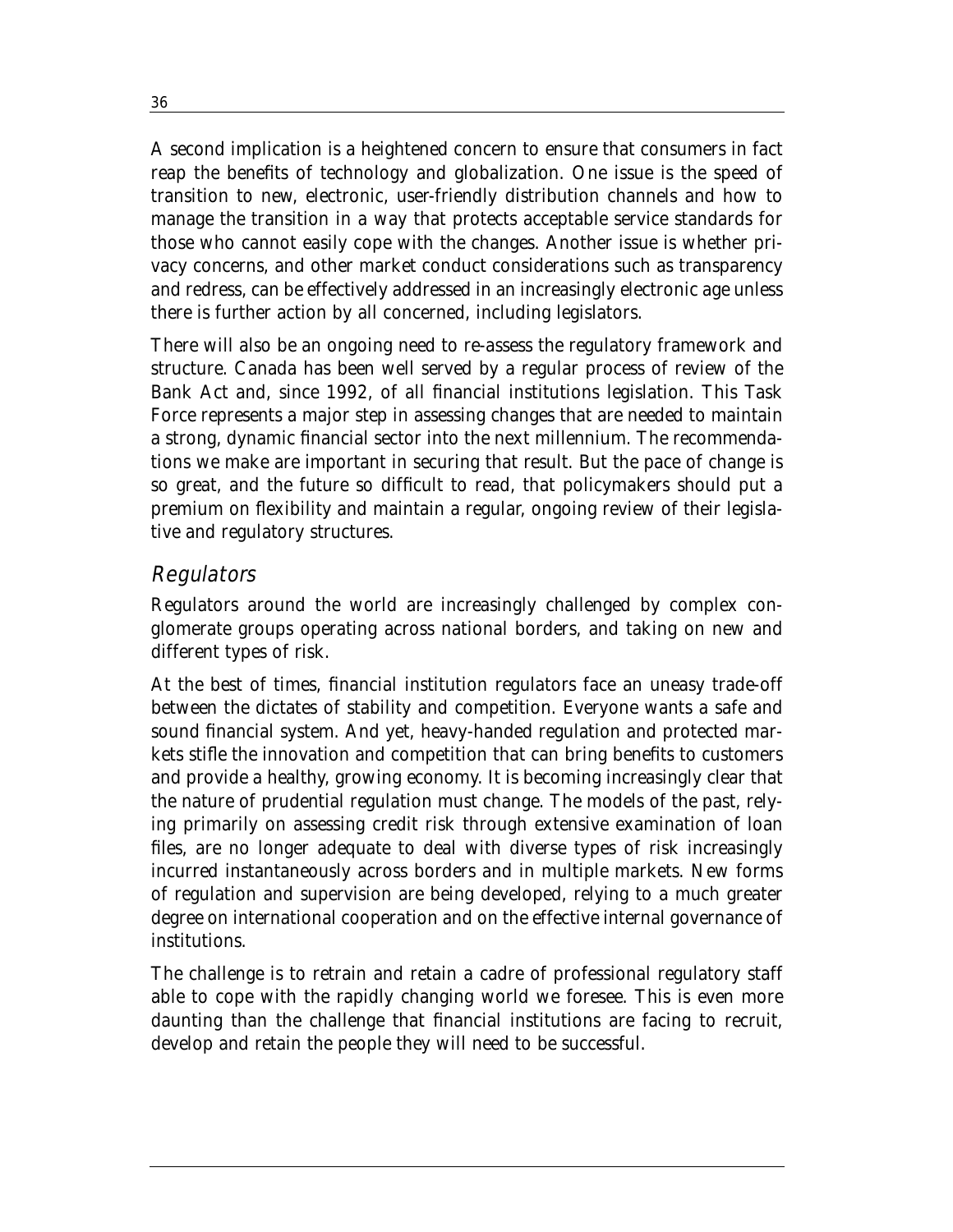## **Summary**

Technology, globalization, demographics and new ideas will continue to affect the financial services sector and to challenge consumers, institutions, policymakers and regulators, in ways that cannot be easily foreseen.

This is an era of turbulence in the financial services sector everywhere in the world. Changes are taking place elsewhere and are inevitable in Canada. Change provides opportunity. But it also requires careful management by all concerned in order to secure maximum benefits to Canadians.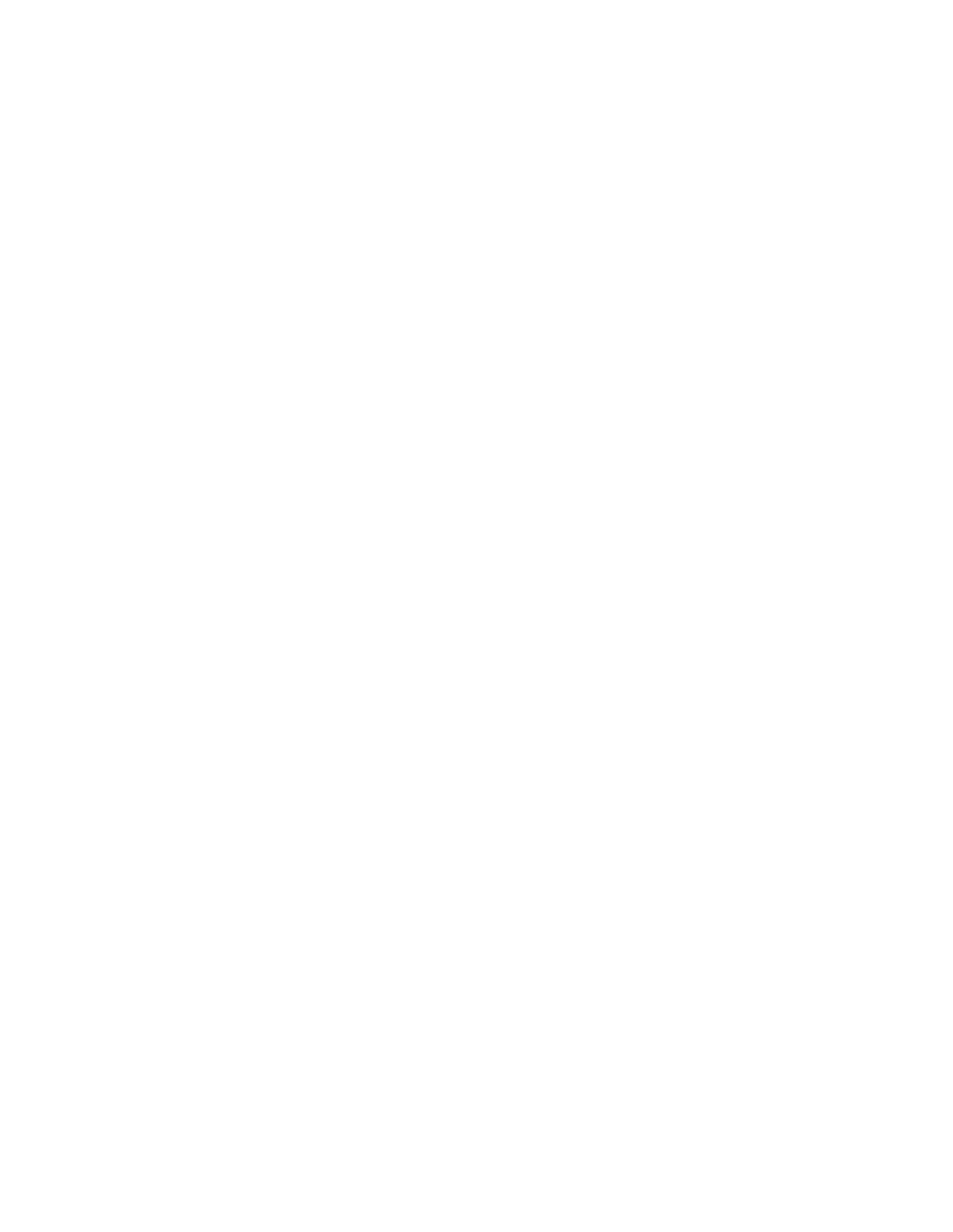# The Financial Services Sector and its Challenges

This chapter describes the current state of the financial services sector in Canada as the Task Force has observed it. It reviews:

- the importance of the sector to Canada and Canadians;
- the current structure of the sector;
- some trends and key issues;
- how well-served Canadians are by their financial institutions; and
- the challenges which confront the sector.

## The Importance of the Financial Services Sector

The effectiveness of any economy depends significantly on how well its financial services sector functions. Economic growth and job creation require the efficient intermediation of capital from savings to investment, and allocation of capital among investors. Trade and commerce depend upon a reliable and efficient payments system. Individual consumers rely on the smooth working of the financial system to support them in their daily transactions as well as in their major lifestyle decisions, such as buying a house or deciding to start a business.

In a world of rapid change, individuals and businesses look to the financial sector for even more help than they have in the past. They want to deal with their financial institutions in the most convenient and efficient ways, using the latest technology, and at reasonable cost. They now expect financial institutions to be networked to provide them with access to cash, in any currency, as they travel around the world, and with many other products and services as well.

For individuals, the question is not simply one of speed of transactions, efficiency and cost. It is also increasingly important to manage one's own resources well. Canadians look to their financial institutions to provide them with clear, effective and sound advice as they purchase investment products and pursue retirement planning and other wealth management objectives.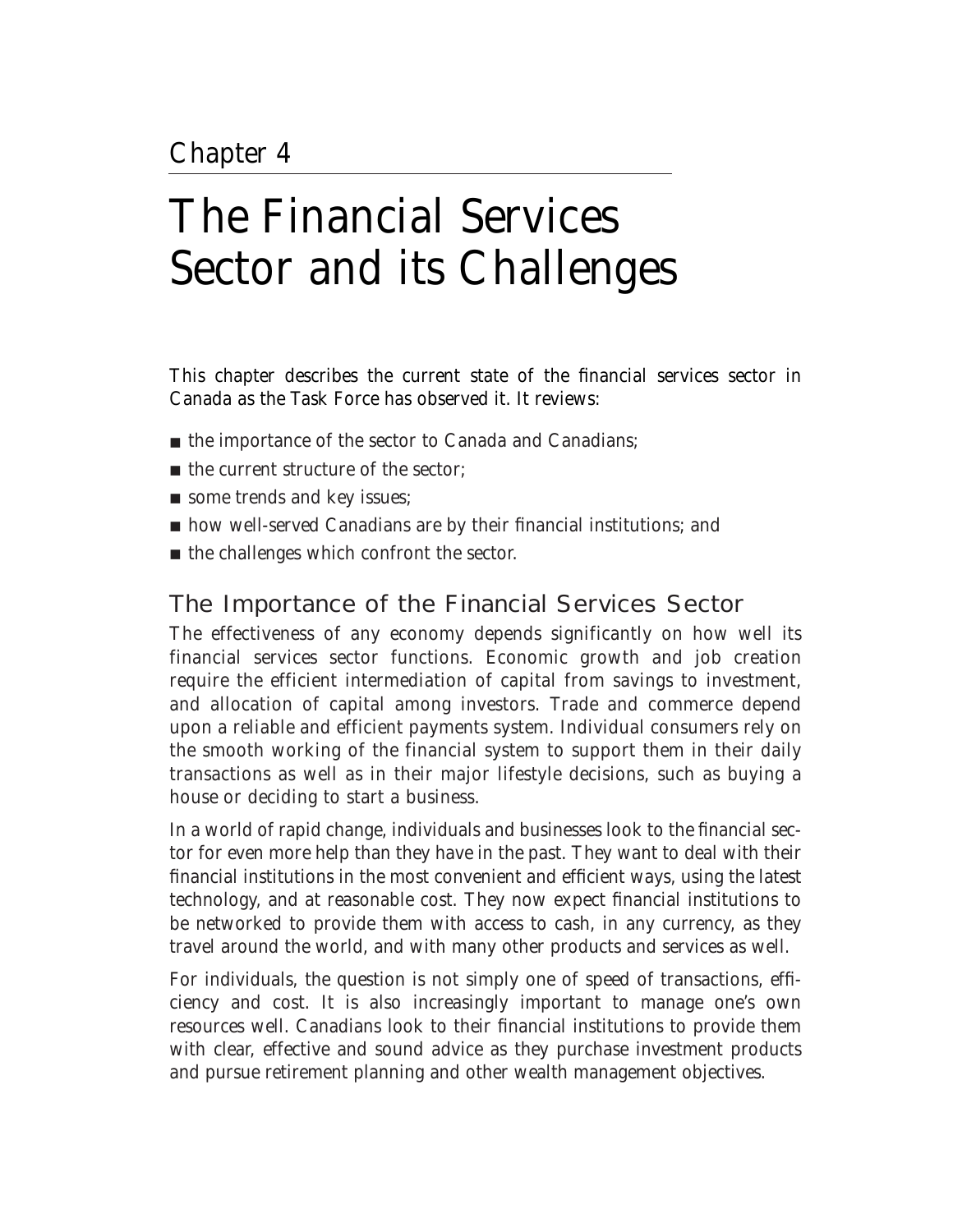Businesses of all sizes look to their financial institutions to be at the leading edge in innovative products and services, whether these be derivative products for sophisticated businesses looking to manage risk, or sweep accounts to help small businesses effectively manage their cash flow. Businesses expect financial institutions to serve them well at home, and to help take them to new and growing markets abroad.

What the financial services sector must do well – every day – is serve its customers. But its current importance to our economic life goes beyond the services it provides. The following facts highlight the importance of the financial services sector to Canada and to the lives of Canadians:

- The financial services sector directly produces over 5 percent of Canada's gross domestic product (GDP).24
- In 1997, the sector held more than \$1.4 trillion in Canadian assets, domestic revenues were \$155 billion and after-tax Canadian profits were almost \$11 billion.<sup>25</sup>
- The financial services industry paid more than \$8.4 billion in taxes to federal, provincial and municipal governments in 1996. The financial sector paid nearly 20 percent of federal income tax paid by the corporate sector, a higher share than its proportion of total corporate profits (approximately 17 percent). $26$
- Financial institutions are active in the community. For example, the largest five banks were the top five corporate givers in Canada in 1997, donating more than \$78 million to Canadian charitable causes.<sup>27</sup>
- Major banking and life insurance companies are internationally competitive. In aggregate, more than 30 percent of their banking and life insurance revenues (some \$40 billion) were derived from operations outside Canada in 1996.28

- 27 Canadian Centre for Business in the Community, reported in the *Globe and Mail*, January 29, 1998.
- Estimated from the following: Total bank revenue (interest income plus non-interest income) was \$76.6 billion in 1996 (OSFI Web site data for fiscal year ended October 31, 1997). Total bank operating revenue in Canada for calendar year 1996 was \$59.3 billion (Statistics Canada 12-046-D). Difference is international revenue. Life insurance company total revenue for 1996 was \$58.2 billion (CLHIA). Total insurance operating revenue in Canada for calendar year 1996 was \$35.6 billion (Statistics Canada 12-053-D). Difference is international revenue.

40

<sup>24</sup> Statistics Canada, *Gross Domestic Product by Industry*, Cat. No. 15-001-XPB, December 1997, Table 1.

<sup>25</sup> Statistics Canada, *Quarterly Financial Statistics for Enterprises*, Cat. No. 61-008-XPB, first quarter, 1998. The Statistics Canada definition of the financial sector includes the major financial institutions such as banks, trusts, credit unions, life insurers and specialized financing institutions. It also includes market intermediaries such as securities dealers, insurance agents and brokers, as well as property and casualty insurance companies. It does not include profits earned by money management firms or trusteed pension funds. It also excludes profits earned outside Canada.

<sup>26</sup> Kimberly Birkbeck and Pierre Vanasse, *Supporting Governments: Transfers from Financial Institutions to Governments, 1997 Edition*, Report 230-98 (Ottawa: The Conference Board of Canada, 1997).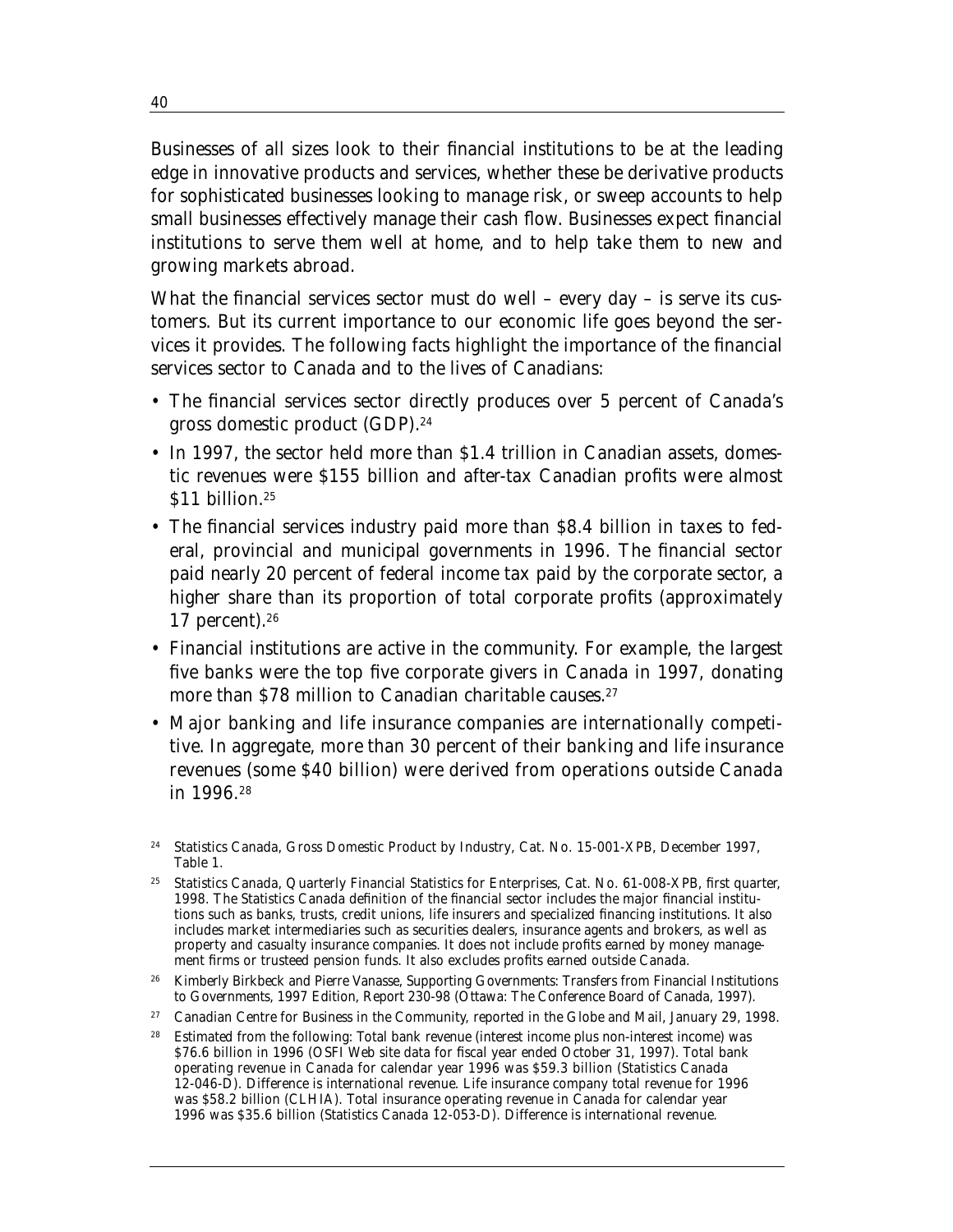• Over 550,000 Canadians are employed directly in the financial services industry and analysts have estimated that a comparable number of jobs indirectly depend on the sector. <sup>29</sup> The percentage of the work force in the sector is higher in Canada than in other medium-sized countries such as Australia and the Netherlands. The jobs in financial services are increasingly highly skilled and well-paying. This shows up in the average weekly salary in the sector, which at December 1997 was \$801, or 33 percent higher than the industrial aggregate weekly salary of \$602.30

By any measure, these are impressive facts. The challenge for Canadian policy will be to ensure that when the scorecard is drawn up in 2005 and again in 2015, a similar record of accomplishment and contribution to Canada and the Canadian economy can be presented.

#### A Snapshot of the Sector

The Task Force has reviewed the recent evolution of the financial services sector and its current structure. Chapter 3 of Background Paper #1, *Competition, Competitiveness and the Public Interest*, outlines our findings in detail.

This section of the chapter reviews trends in the composition of household financial assets over the past 20 years and provides a snapshot of the players that make up the sector. The remainder of the chapter then discusses some trends and key issues that are posing challenges for the sector, and how well our major institutions are positioned to deal with these challenges.

#### **Changing Asset Preferences**

As context to understanding some of the trends in the sector, it is helpful to focus on a number of aspects relating to the evolution of Canadian household financial assets by product over the past 20 years.

<sup>29</sup> Statistics Canada, *Earnings Employment and Hours*, Cat. No. 72-0002-XPB. Total employment in the financial, insurance and real estate sector was 712,500 at December 31, 1997. Estimated employment for the financial sector alone is approximately 550,000 (712,500 less 97,600 real estate operators and an estimated 65,000 employees of real estate agencies). For an estimate of indirect employment effects, see The Boston Consulting Group, *Financial Services at the Crossroads: The Current and Potential Role of Financial Services in the Greater Toronto Area* (January 1997), p. 4.

<sup>30</sup> Statistics Canada, *Earnings Employment and Hours*, Cat. No. 72-0002-XPB, December 1997, Table 2.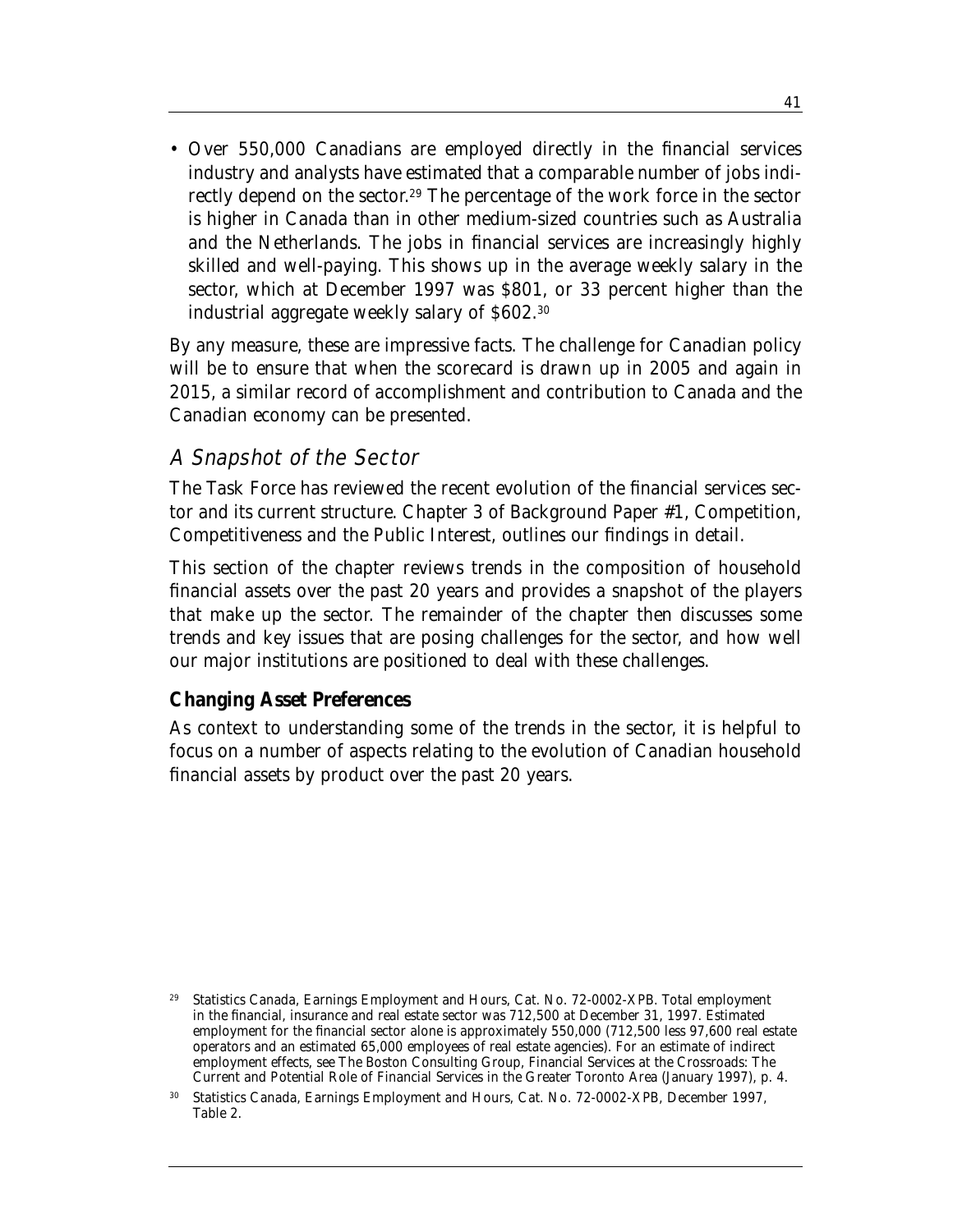#### Exhibit 4.1 Household Financial Assets by Product

(percentage of total Canadian household financial assets)

|                                      | 1977  | 1982  | 1987  | 1992    | 1997    |
|--------------------------------------|-------|-------|-------|---------|---------|
| Mutual funds                         | 1.0   | 0.9   | 3.0   | 5.2     | 14.2    |
| Pension claims                       | 9.6   | 12.4  | 15.4  | 17.6    | 21.6    |
| <b>Shares</b>                        | 19.6  | 22.1  | 20.8  | 16.7    | 14.2    |
| Bonds and money market instruments   | 11.1  | 10.5  | 10.9  | 8.0     | 5.3     |
| Deposits                             | 31.0  | 34.1  | 30.0  | 32.5    | 25.1    |
| Life insurance                       | 10.5  | 10.0  | 10.6  | 11.4    | 10.7    |
| Other <sup>1</sup>                   | 17.2  | 10.0  | 9.3   | 8.6     | 8.9     |
| Total financial assets (\$ billions) | 307.2 | 570.1 | 916.3 | 1,333.7 | 1.791.0 |

<sup>1</sup> Other includes, for example, currency and mortgages held by individuals.

Source: Statistics Canada National Balance Sheet Accounts, Bank of Canada.

#### Exhibit 4.1 shows the following:

- An extraordinary growth in household financial assets over the past 20 years, with an almost sixfold increase. To some extent this reflects the high inflation rates in the 1970s and 1980s, but there has still been an increase of 34 percent from 1992 to 1997. Financial assets now account for about 55 percent of total household assets, up from about 45 percent in 1977.
- Life insurance assets have remained steady in relative terms, at about 10 to 11 percent of household financial assets.
- Deposits have fallen in relative terms, from a peak of 34.1 percent in 1982 to 25.1 percent in 1997. Indeed, most of the decline has been in the past five years, with the share of deposits falling by 7.4 percentage points.
- The big gains have come in managed and pooled funds, made up of mutual funds and pension claims. Since 1977 managed assets (including mutual funds and pension claims) in total increased from 10.6 percent of total household financial assets to 35.8 percent, representing an increase of 238 percent in their share. Over the same period, the share of household financial assets held in the form of deposits declined by almost 20 percent.

These longer-term trends away from deposits and toward managed funds actually accelerated during the past five- and ten-year periods.

These trends have significant implications for the evolution of the sector, which are explored below.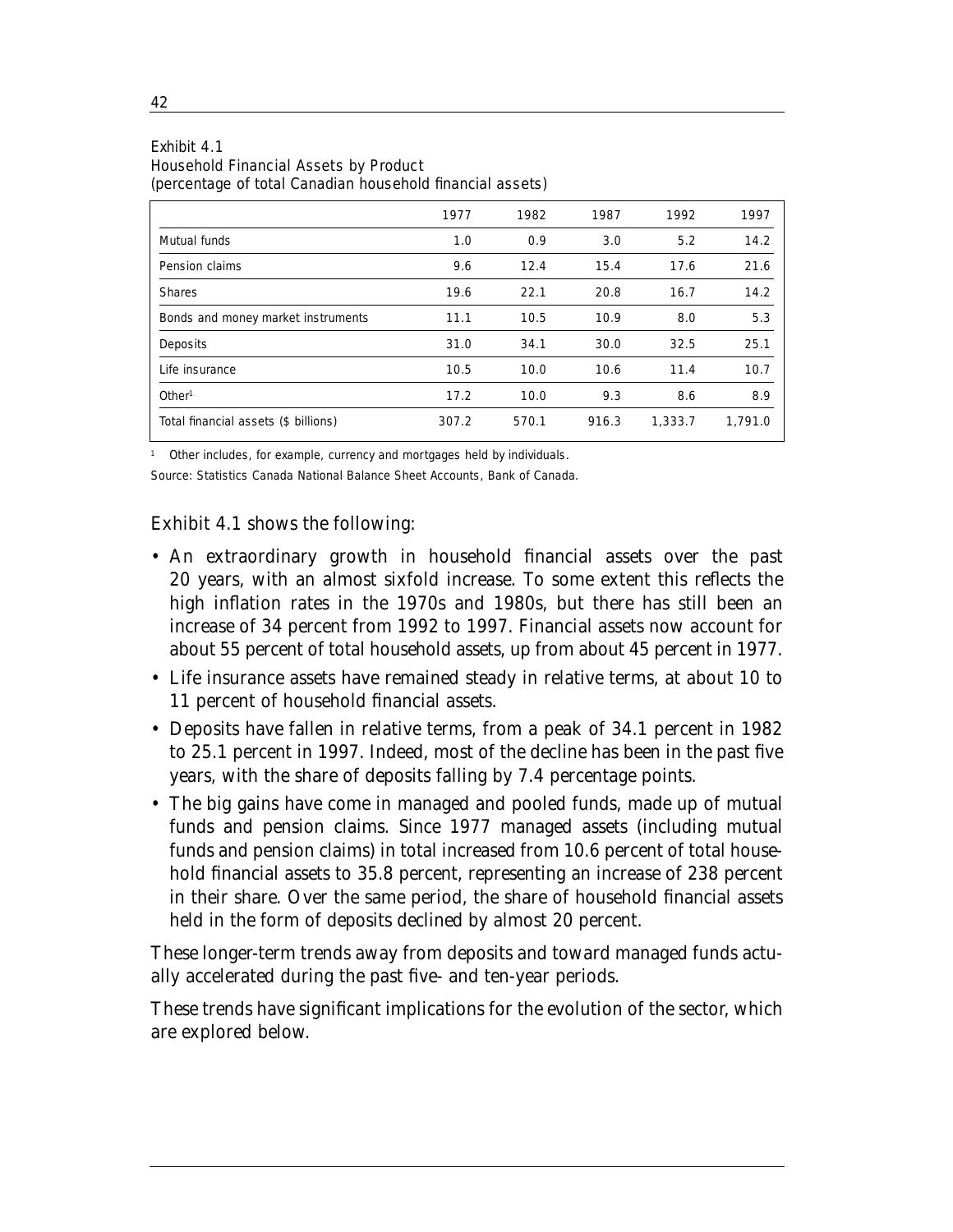#### **The Players**

The sector includes foreign and domestic banks, life insurance companies, general insurance companies, insurance agents and brokers, trust companies, credit unions and caisses populaires, mutual funds, securities dealers, pension managers and investment advisers, as well as specialized finance companies. Exhibit 4.2 provides an overview of the sector.

Exhibit 4.2

|                                                   | No. of<br>companies | <b>Total assets</b><br>(\$ millions) | Capital<br>(\$ millions) | <b>Total revenue</b><br>(\$ millions) | Net income<br>(\$ millions) | <b>Employees</b> |
|---------------------------------------------------|---------------------|--------------------------------------|--------------------------|---------------------------------------|-----------------------------|------------------|
| <b>Banks</b>                                      | 55                  | 1,321,930                            | 55,667                   | 83,718                                | 7,491                       | 194,800          |
| Canadian                                          | 11                  | 1,229,902                            | 50,651                   | 77,976                                | 7,087                       | N/A              |
| Foreign                                           | 44                  | 92.028                               | 5.016                    | 5.742                                 | 404                         | N/A              |
| Trusts (excl. bank subs.)                         | 34                  | 53,538                               | 2,348                    | 5,406                                 | 557                         | 22,900           |
| Credit unions and<br>caisses populaires           | 2,289               | 106,988                              | 6,825                    | 7,947                                 | 488                         | 61,600           |
| Life insurance companies <sup>1</sup>             | 131                 | 233,365                              | 28,002                   | 58,288                                | 2.633                       | 60,770           |
| Canadian                                          | 45                  | 208,411                              | 23,629                   | N/A                                   | 2,432                       | N/A              |
| Foreign                                           | 86                  | 24,954                               | 4.373                    | N/A                                   | 201                         | N/A              |
| Independent life agents                           | N/A                 | N/A                                  | N/A                      | N/A                                   | N/A                         | 40,400           |
| P&C insurance <sup>2</sup>                        | 236                 | 53,310                               | 15,513                   | 21,578                                | 1,839                       | 37,055           |
| Canadian                                          | 89                  | N/A                                  | N/A                      | 6,953                                 | N/A                         | N/A              |
| Foreign                                           | 147                 | N/A                                  | N/A                      | 14.625                                | N/A                         | N/A              |
| Insurance brokerages                              | N/A                 | N/A                                  | N/A                      | N/A                                   | N/A                         | 56,885           |
| Independent adjusters<br>and appraisers           | N/A                 | N/A                                  | N/A                      | N/A                                   | N/A                         | 3,865            |
| Securities dealers<br>(incl. bank subs.)          | 187                 | 158,200                              | 3,526                    | 8,478                                 | 769                         | 32,900           |
| Mutual funds                                      | 78                  | 280,100                              | N/A                      | N/A                                   | N/A                         | 35,000           |
| Asset-based financing<br>and leasing <sup>3</sup> | 130                 | 50,000                               | N/A                      | N/A                                   | N/A                         | N/A              |

Financial Services Sector Overview, 1997

Note: Net income is after tax and excludes preferred share dividends of \$481 million for domestic banks, and an estimate of \$16 million preferred share dividends for trusts and \$52 million for life insurance companies. Net income for life insurance companies is after policy holder dividends of \$2,387 million.

<sup>1</sup> All life insurance data are for 1996.

<sup>2</sup> Number of companies and employment data for property and casualty insurance are for 1996.

<sup>3</sup> Estimated by the Canadian Finance and Leasing Association, based on its 1996 member survey.

N/A is not available.

Source: Background Paper #1, p. 38.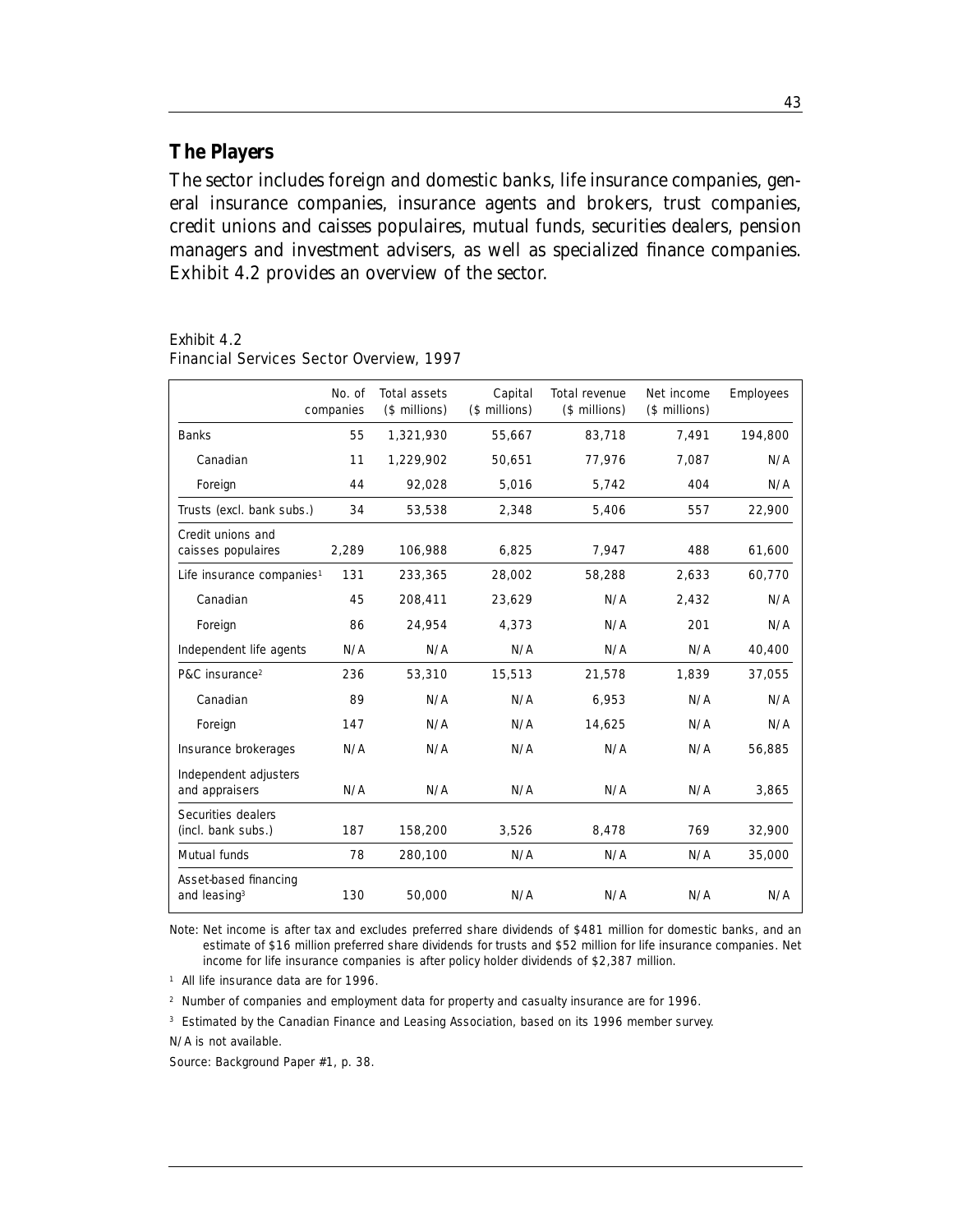#### *Deposit-Taking Institutions*

#### *The Banks*

There are five large Canadian-controlled banks, each with shareholders' equity of more than \$5 billion and assets in excess of \$165 billion. There are six smaller Canadian-controlled banks, with aggregate assets of \$82 billion, and more than 40 foreign banks, with total Canadian assets of \$92 billion.<sup>31</sup> In 1997, the banking sector (including subsidiaries) earned \$7.5 billion of net income on revenues of \$84 billion.

The largest banks have extensive branch networks, with more than 8,000 branches across Canada. There are more than 14,000 bank-owned ATM machines operating across the country. <sup>32</sup> Compared to other countries, Canada has the second-highest number of ATMs at 6.17 per 10,000 people, and the third-highest number of point-of-sale terminals.33

The smaller domestic banks are niche or regional players. Foreign banks, which have been operating in Canada since 1980 through regulated Canadian subsidiaries, have mainly concentrated on providing wholesale financial services in urban markets. Of those banks, only Hongkong Bank of Canada is engaged in extensive retail branch banking activities. It should be noted that, contrary to the understanding of many Canadians, present Canadian law does not restrict foreign banks from conducting retail branch operations in Canada through Canadian subsidiaries. But this has not been their business pattern.

The large banks have been the principal consolidators in the industry as the distinctions between the traditional "four pillars" have disappeared. All of the major banks, in one way or another, are now active participants in the securities, insurance and trust businesses.

The Canadian banks have significant international operations, which vary among the individual institutions, both in relative importance and in strategic direction. In aggregate, 37 percent of the assets of the six largest banks were employed in international activities in 1997.<sup>34</sup> On average, 35 percent of net income was derived from non-Canadian business, with a range from 58 percent for the Bank of Montreal to 16 percent for the National Bank.35

The banks employ 195,000 Canadians, excluding employment in non-banking subsidiaries such as investment dealers. The Canadian Bankers Association estimates total bank employment, including subsidiaries, as 221,400.

<sup>31</sup> OSFI Web site data for December 31, 1997.

<sup>32</sup>*Canadian Bank Facts, 1997/1998 Edition* (Toronto: Canadian Bankers Association, 1998).

<sup>33</sup> McKinsey, *The Changing Landscape*, Exhibit 6-41.

<sup>34</sup> See Background Paper #1, Ch. 3 for more detail on the domestic and total assets of Canadian banks.

<sup>35</sup> McKinsey, *The Changing Landscape*, Exhibit 5-23.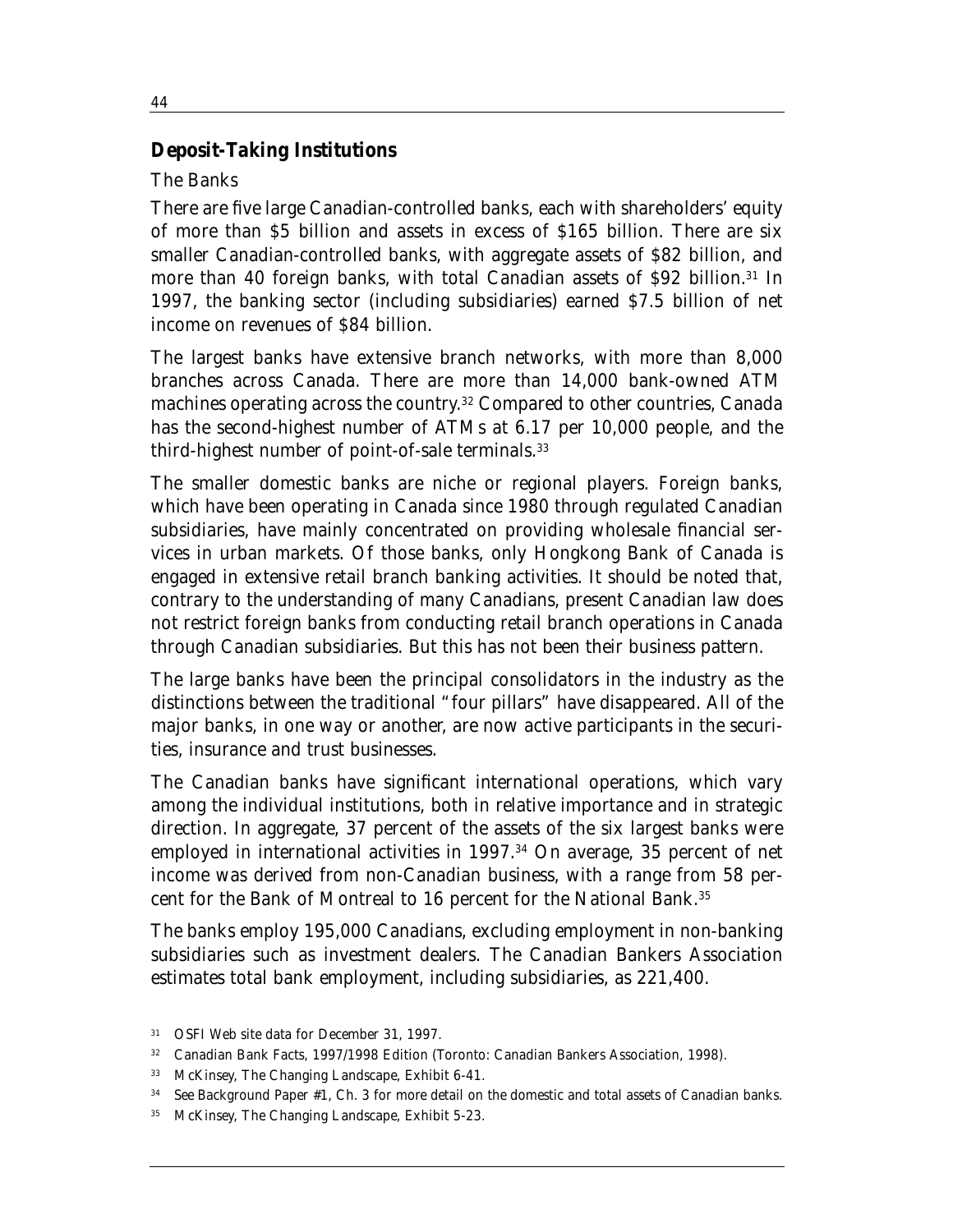#### *The Credit Unions and Caisses Populaires*

There are more than 2,200 individual credit unions and caisses populaires across Canada carrying on principally retail financial services businesses. Each of these is a separately constituted, member-owned business enterprise with its own management and governance structure. The credit unions and caisses populaires, which are regulated under provincial law, are supported through central provincial organizations that provide liquidity support and other services. Almost 10 million Canadians are members of credit unions and caisses populaires.

The business importance of the credit union movement varies substantially from province to province. In Saskatchewan and Manitoba, the credit union movement accounts for about 35 percent and 25 percent, respectively, of the assets of all deposit-taking institutions in the province. In Quebec, the Mouvement Desjardins is a dominant market force. It accounts for more than 36 percent of the assets of deposit-taking institutions in that province and has a strong market position in many product lines, accounting for 44 percent of deposits, 39 percent of residential mortgages, 32 percent of consumer credit and almost 45 percent of agricultural credit. In other provinces, such as Ontario and Alberta, the credit union movement has a much less significant market presence.

More than 61,000 Canadians are employed in the credit union and caisse populaire systems.

#### *Trust Companies*

Trust companies now constitute a relatively small market segment, with only 34 firms, other than those owned by banks, carrying on business. Collectively they generated revenues of \$5.4 billion in 1997 and earned profits of \$557 million. The sector includes one large company, Canada Trust, and many smaller companies, most of a regional nature and including subsidiaries of a number of life insurance companies and mutual fund managers. Trust companies employed about 23,000 Canadians in 1997.

#### *Insurance Companies*

#### *The Life Insurance Industry*

There are some 130 life insurance companies carrying on business in Canada. There are 107 federally regulated companies which together account for 93 percent of the assets of the industry. More than 85 percent of the industry, measured by assets held, is Canadian-controlled.36 The industry, which is in a

<sup>36</sup> The share of Canadian companies was 84.6 percent in 1996 (see *Canadian Life and Health Insurance Facts, 1997 Edition*) and this will increase with the acquisition of Metropolitan Life, a U.S. company, by Mutual Life, a Canadian company.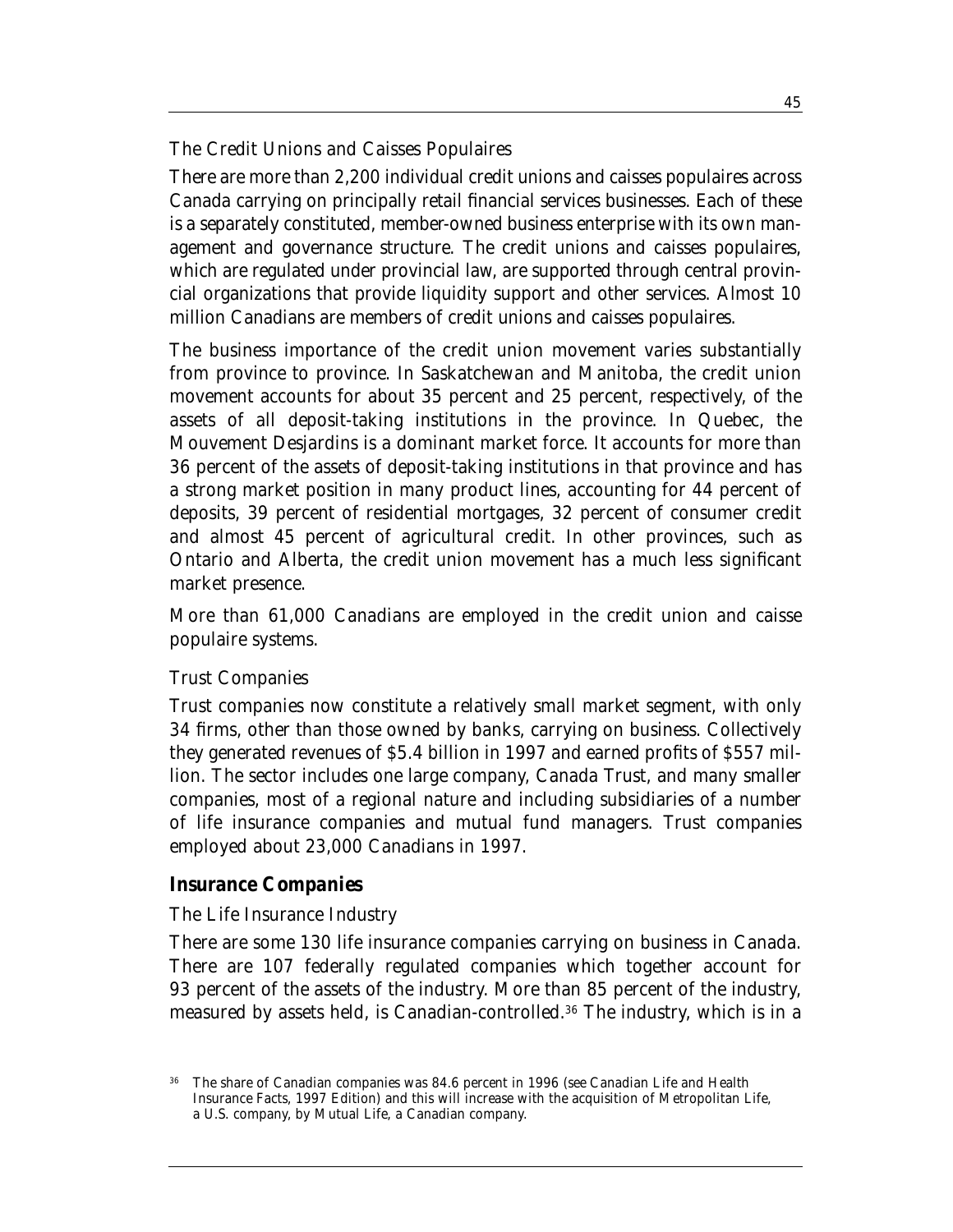period of significant consolidation, had assets in 1996 of \$233 billion, and total revenues and profits of \$58 billion and \$2.6 billion respectively. 37

The business of the life insurance industry has changed substantially. Today, only about 30 percent of premium income is derived from traditional life insurance products, with the balance attributable to wealth accumulation products and health and disability insurance. Of the five biggest companies, only Great-West Lifeco (which owns Great-West Life and London Life) is a publicly held stock company. The other four are mutual companies owned by their policy holders, although all four have announced their intention to convert their ownership structures to stock companies.

The Canadian life and health insurance industry has had a long and successful history in international markets. Some 44 percent of premium income in 1996 was derived from operations outside the country.

In 1997 more than 100,000 Canadians were employed in the life insurance industry, including those working as independent agents and brokers.

#### *The Property and Casualty Insurance Industry*

There are more than 230 property and casualty ( $P\&C$ ) insurance companies operating in Canada, with 74 of the largest 200 general insurers in Canada being Canadian-owned.38 Canadian-owned companies account for 36 percent of all property and casualty insurance company assets in Canada. The majority of premium income in Canada is earned by subsidiaries or branches of foreign companies.

Unlike the other components of the sector, the property and casualty industry does not perform an intermediation function but instead plays the vital role of spreading and absorbing risk. The sector, which is also experiencing substantial consolidation, generated premium revenues of \$21 billion in 1997 with profits in excess of \$1.8 billion. Employment in the sector stood at 97,000 in 1996.

#### *Mutual Funds*

In 1997 there were 78 mutual fund companies operating in Canada, with assets of about \$280 billion at year-end. These companies offered Canadians more than 1,000 different funds to choose from. Total assets under management grew at an average annual rate of 30 percent from 1992 to 1997, making mutual funds the fastest-growing subsector of the financial services sector. 39 The majority of the mutual fund industry is independent. At the end of 1997,

<sup>37</sup> Data supplied by the Canadian Life and Health Insurance Association. Data for 1997 were not available at the time of writing.

Insurance Council of Canada.

<sup>39</sup> McKinsey, *The Changing Landscape*, Exhibit 2-58.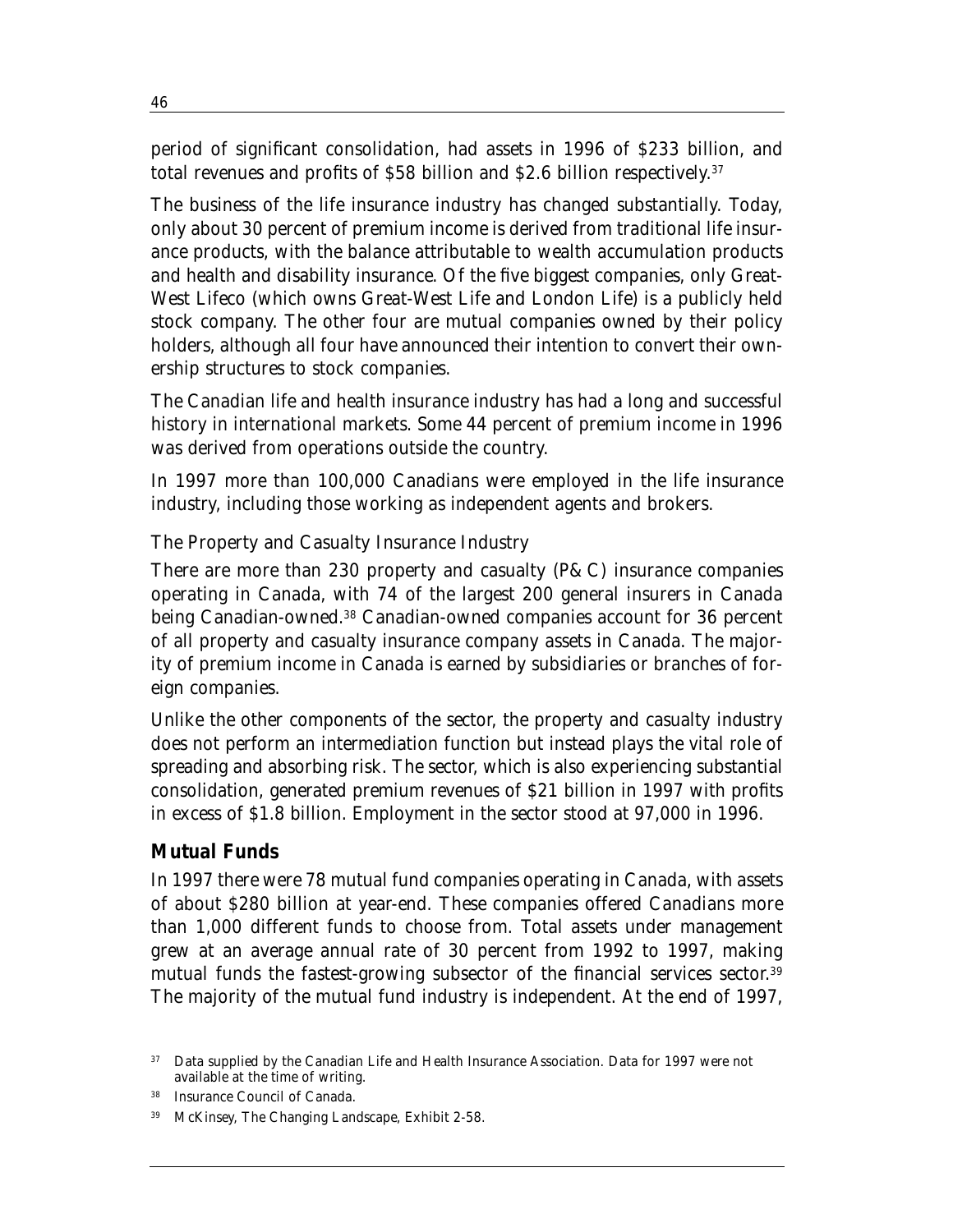banks accounted for 25 percent of assets outstanding, other deposit-takers accounted for 5.5 percent and life insurance companies for 3.7 percent.<sup>40</sup> The top four retail mutual fund managers have averaged a return on equity of 22.6 percent from 1987 to 1997.41

#### *Other Market Participants*

There are a number of other participants in the sector, most of which carry on business outside the scope of federal regulation. Among these are securities dealers, specialized financing companies, money managers and advisers. Some of the institutions in these sectors are among the most innovative and successful in the Canadian financial services marketplace. For example, both General Electric Capital Corporation and Newcourt Credit Group are asset-based financing companies that have carved out important market niches in business financing in recent years.

#### Trends and Issues

Statistical information does not fully capture the dynamism of these markets or the significant structural changes that have occurred in them over recent years, both within Canada and abroad. The forces of change, described earlier in this report, have been very much at work in Canada. Institutions have been forced to reposition themselves for continued business success and growth. That process is ongoing.

A research study prepared for the Task Force by McKinsey & Co. examines the forces of change, analyses the performance of the Canadian institutions, evaluates their competitiveness in the face of a rapidly changing and globalizing marketplace, and assesses their strengths, weaknesses, challenges and opportunities.42

In addition to this research, we received many submissions from financial institutions and from their industry associations. We have met with industry executives and have candidly discussed the opportunities they believe their businesses have and the challenges they face, including challenges arising out of the present public policy framework. We have also discussed these same issues with regulators, community interest groups and many individual Canadians.<sup>43</sup>

<sup>40</sup> Investment Fund Institute of Canada, *December 1997 Monthly Statistics*.

<sup>41</sup> McKinsey, *The Changing Landscape*, Exhibit 2-33.

<sup>42</sup> Ibid., particularly Ch. 5.

<sup>&</sup>lt;sup>43</sup> The evidence we have received and our findings with respect to the challenges and opportunities facing the sector in Canada are summarized in Background Paper #1.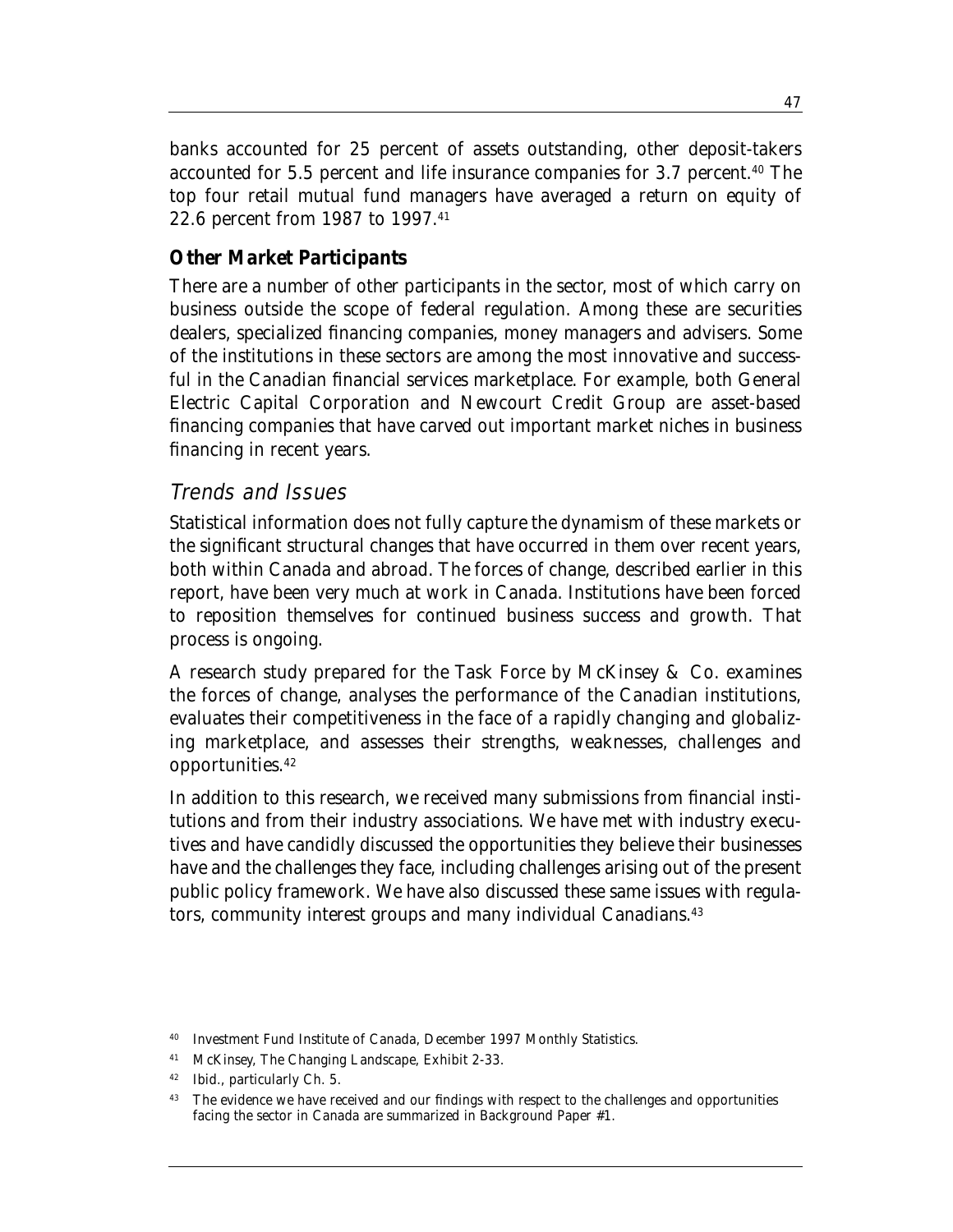We have been impressed with the constant theme of unprecedented change that runs through all the research, submissions, meetings and discussions. Against this theme of change, we explore below:

- the changing face of competition in the financial services market;
- the growing importance of mutual funds;
- securitization;
- factors affecting continued business success;
- consolidation;
- the role of second-tier institutions in our marketplace; and
- the particular role of life insurance companies.

#### **The Changing Face of Competition**

Although the Canadian financial services marketplace may appear static to many, there have in fact been significant changes in the competitive position of institutions over the decades and particularly in recent years. Following are some examples:

- In 1933, when the MacMillan Commission conducted the first examination of Canada's financial services sector, there were 10 chartered banks operating in Canada. By the time of the Porter Commission in 1964, consolidation had reduced this number to eight with the three largest banks holding 70 percent of banking assets. Today, there are 11 Canadian-controlled chartered banks and more than 40 foreign-owned banks active in the Canadian market. The three largest banks have 52 percent of the banking assets in Canada.
- The aggregate share of total financial sector assets of the life insurance sector fell from 33 percent in 1933 to 10.5 percent in 1987 and 9.2 percent in 1997. The chartered bank share, inclusive of subsidiaries, fell from 45 percent to about 34 percent in 1987 but has risen since then to 37 percent. Credit unions and caisses populaires, which were in their infancy in 1933, today account for about 5 percent of total financial sector assets and are even more significant in deposit-taking, accounting for about 10 percent of the assets of all deposit-taking institutions in Canada and more than 35 percent in Quebec and Saskatchewan.44
- Over the past 10 years the fastest-growing institutions have been mutual fund companies and trusteed pension plans. Mutual fund companies increased their share of total financial sector assets from 2.9 percent in 1987 to 11.5 percent in 1997. The share of trusteed pension plans increased from 14.6 to 17.0 percent over the same period.

The comparative information on 1933, 1964 and 1997 is drawn from the Porter Commission Report, Royal Commission on Banking and Finance (Ottawa: Queen's Printer, 1964), and from Statistics Canada, National Balance Sheet Accounts.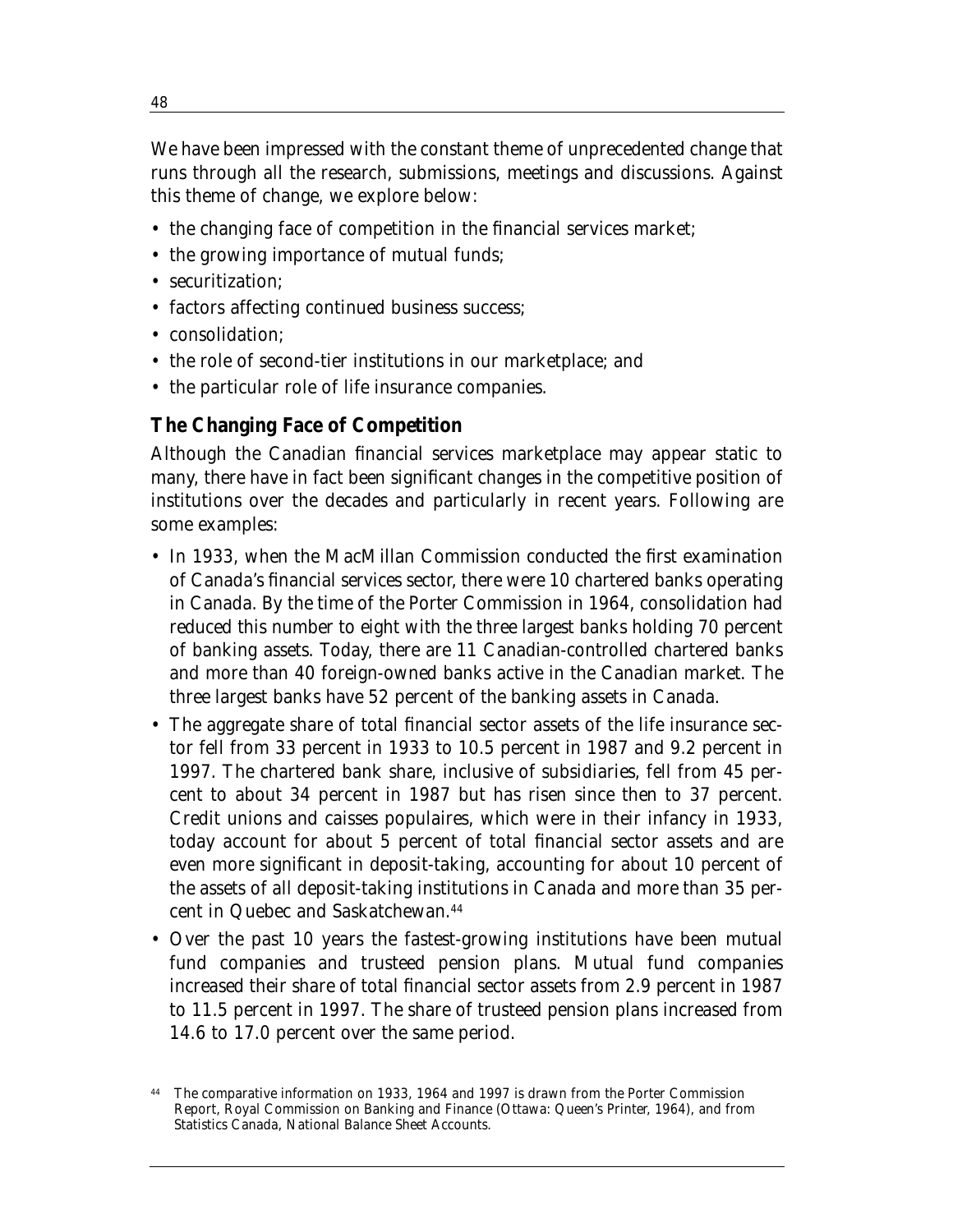- Large Canadian businesses increasingly source their long-term debt financing needs in capital markets. Over the past 10 years bank loans have fallen from 44 percent to 34 percent of corporate debt outstanding. Corporate bond issues now account for 31 percent of corporate debt, and have grown four times as fast as bank loans over the past decade.45
- In the small business market, credit unions and caisses populaires accounted for some 14 percent of small and medium-sized enterprise (SME) business credit financing in 1996, whereas they were not in the marketplace in any significant way at all in 1964. Specialized asset-based financing companies had 16 percent of the small business credit market in 1996, up from 9 percent in 1994.
- Since the Task Force was established in December 1996, many new competitors have entered the Canadian financial services market, some large and active across Canada and others pursuing more narrow opportunities. For example:

Two new virtual banks have started up: Citizens Bank, a subsidiary of Vancouver City Savings Credit Union; and ING Bank, a subsidiary of a major Netherlands financial services conglomerate.

MBNA Corporation and Capital One Financial Corporation, two U.S. banks that specialize in credit card products, have entered Canada.

A number of specialist finance companies, including Finova and Heller Financial, have started operations in Canada or applied for permission to do so.

Nine new mutual fund companies have started business in Canada. From September 1996 to May 1998, the number of mutual funds offered in Canada increased from 954 to 1,079, and total assets invested in mutual funds grew from \$211.7 billion to \$329.7 billion, an increase of almost 56 percent.

Merrill Lynch has announced its intention to acquire Midland Walwyn, giving it a major presence in the Canadian securities market.

• There is a shift well under way in the marketing of insurance products. In 1989 almost all such products were sold through agents and brokers. Now it is estimated that insurance amounting to 9 percent of new individual life premiums is sold through non-traditional means such as direct response and independent marketing organizations.<sup>46</sup> With respect to general insurance, direct response marketing in 1997 accounted for about 20 percent of direct premiums from personal lines, up from about 12 percent in 1994.47 Industry expectations are that these trends will continue and even accelerate.

<sup>45</sup> McKinsey, *The Changing Landscape*, p. 31.

<sup>46</sup> LIMRA, *Trends in Canadian Insurance*, 1997.

<sup>&</sup>lt;sup>47</sup> Direct response sales include sales through call centres and the Internet. See Background Paper #2, p. 93 and Exhibit 4.8.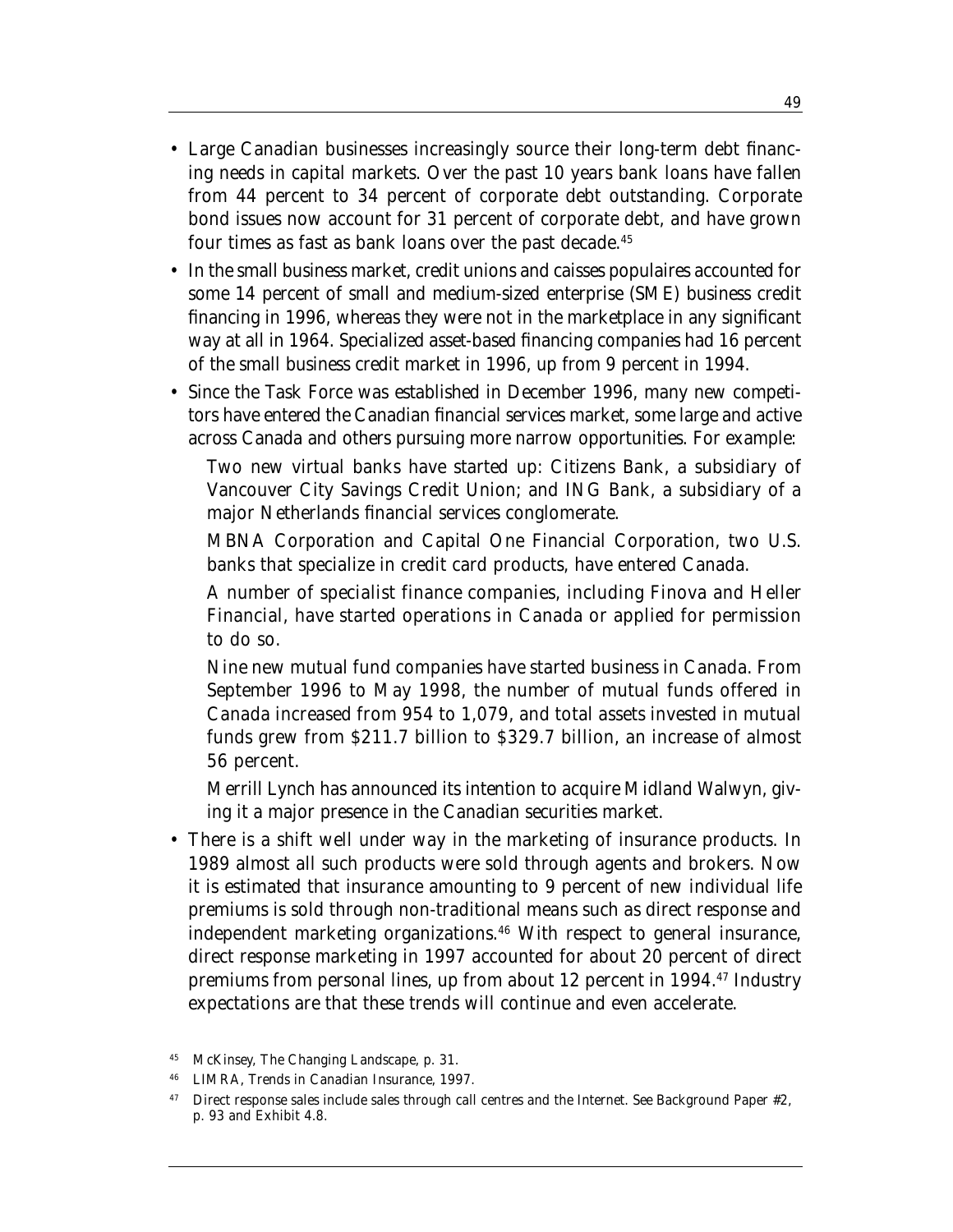In sum, the markets are dynamic and we are witnessing new competitors and new forms of competition in both products and the ways in which they are delivered. One of the major issues to be faced as we look ahead is what new forms competition is likely to take, and how contestable traditional markets will turn out to be. As discussed in Chapter 3, technology and globalization are moving the yardsticks and leading to changes that within a decade are likely to make the financial services sector, as we know it today, barely recognizable.

## **The Growing Importance of Mutual Funds**

Changing consumer preferences, combined with technology and aggressive marketing programs, are resulting in extraordinary growth in mutual funds. As consumers have shifted to mutual funds, banks and other deposit-takers have found themselves in a position where they risk losing a substantial part of their traditional savings business.

Historically, individuals have saved through deposits in banks, trust companies or credit unions. Those institutions accept deposits, commit to repay them on demand or at a fixed point in the future, with interest, and lend the money to individuals seeking personal loans or mortgages, or to businesses seeking financing. The solvency of the financial institution, and therefore the ability to honour its promise to pay, has depended on the loans being good loans. To protect depositors, regulators require the institutions to keep substantial capital on hand as a cushion against some loans going bad.

Today, individuals are increasingly placing their savings in mutual funds. Mutual funds are a new, growing form of intermediation. Rather than banks, trust companies and credit unions collecting deposits and using the pools of money to make loans, mutual fund companies now accept funds and use the pools of money to make investments in securities through capital markets.

About 35 percent of Canadian households now own mutual funds, and the amount of mutual funds they own exceeds \$300 billion. We have already noted the rapid growth of mutual funds and the high profitability of mutual fund companies. Since 1995, total personal deposits of Canadians have actually declined, from \$449 billion to \$429 billion in 1997. Since 1991, mutual fund assets have grown almost sixfold, from \$50 billion to \$283 billion at the end of 1997. Mutual funds already exceed personal deposits in banks, and industry experts expect that within three to four years, mutual funds will exceed all personal deposits in banks, credit unions and trust companies. There are now at least 85 mutual fund companies in Canada, offering more than 130 fund families and with more than 1,000 different funds.

When buying units in a mutual fund, the investor takes all the risk with respect to the future value of the investment. Unlike banks, trust companies or credit unions, mutual fund companies do not promise to pay a pre-specified amount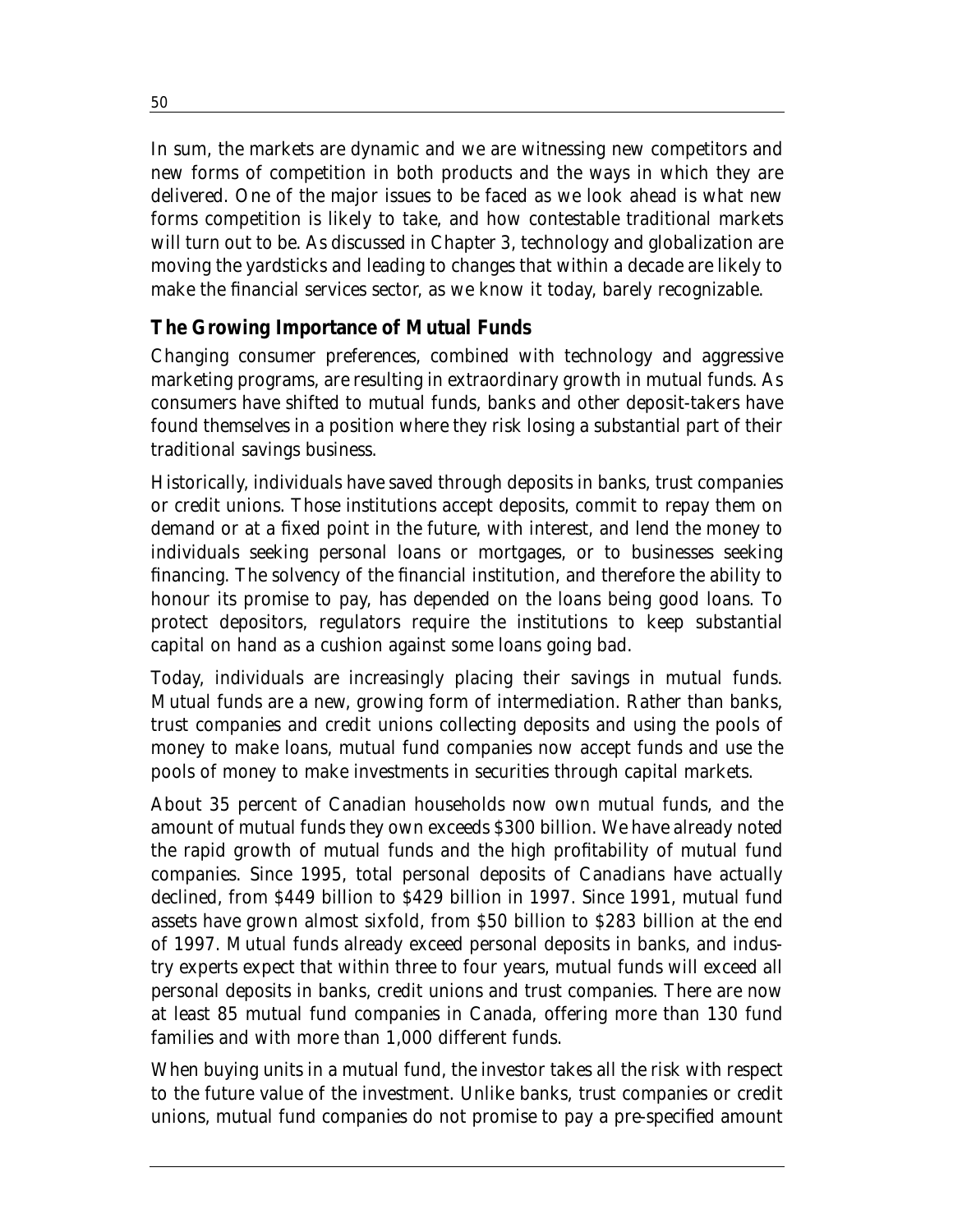to an investor. As a result, they can be started with relatively little capital and require little or no prudential regulation.

Money market mutual funds invest in short-term high-quality securities, mostly issued by governments. They are relatively safe investments and provide a return that is considerably higher than that available on demand deposits in banks, trust companies or credit unions. There is a debate about how much of the very rapid growth in mutual funds is due to buoyant stock markets and low interest rates and whether, when markets correct and interest rates rise, money would flow back into deposits in significant amounts. Many observers suggest that the trend away from deposits is largely irreversible and most consumers in such a situation would turn to money market mutual funds rather than bank deposits. In the United States, many money market mutual funds offer chequing privileges that make them even more attractive substitutes for bank deposits. Americans now hold more of their household assets in mutual funds than they do in deposits.48

There have been two types of response to the rapid growth of mutual funds. Banks and other traditional deposit-takers have offered their own mutual fund products and used their distribution systems to network the products of other suppliers, in order to maintain customer relationships and profitability. In addition, as deposit-taking institutions found it more difficult to rely on retail deposits as a source of funding, they have turned increasingly to markets to securitize their assets.

#### **Securitization**

Securitization is a growing and important element in global capital markets. Essentially, securitization allows lending institutions to economize on capital by selling their loans to a trust or special purpose corporation, which then issues marketable securities that are sold to investors. The underlying asset, held by the trust, provides an income stream that services the securities. Securitization is a far-reaching innovation for two reasons. It allows lending institutions to use their capital more efficiently by transferring the loans from their own balance sheet, usually retaining a management fee for administering the loan. Spread income becomes converted to fee income, and capital is conserved. Second, securitization permits separate financial institutions to originate, fund, service and assume risk related to a portfolio of loans or other assets. This allows for the development of specialized expertise in different areas of activity and can be effective in bringing new sources of competition to

<sup>48</sup> In 1992, U.S. households held about \$2.7 trillion in mutual funds and \$2.8 trillion in deposits. By 1997, they held \$3.3 trillion in mutual funds compared with \$3.2 trillion in deposits. See McKinsey, *The Changing Landscape*, Exhibit 4-15.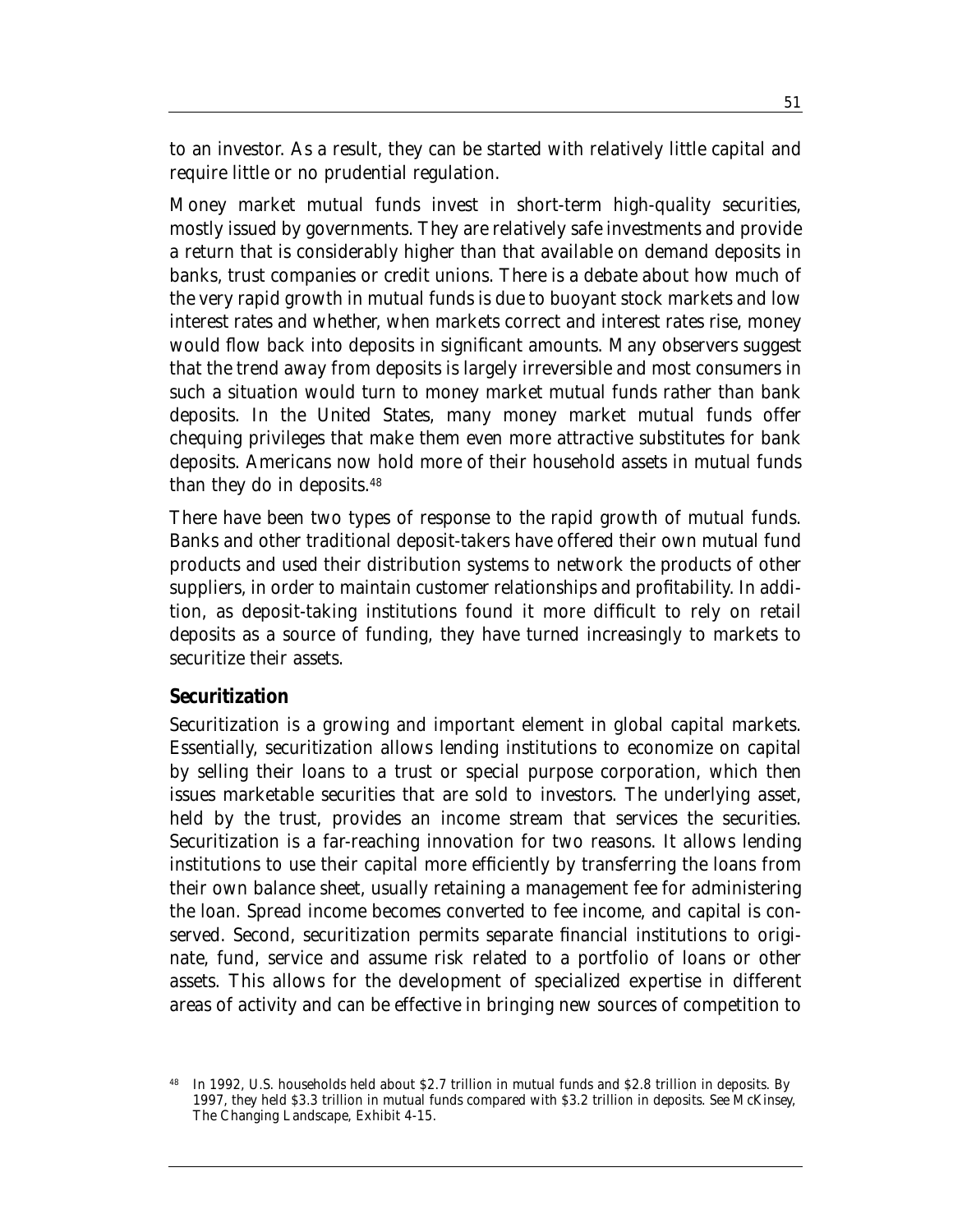the different functions involved in credit granting, as well as bringing additional funding from non-traditional sources to certain activities.

In discussing the spread of securitization in the United States, the Chairman of the Federal Reserve Board commented:

Numerous types of assets are now routinely securitized, including residential mortgages, commercial mortgages, auto loans, and credit card loans. In addition, medium- and large-size businesses, including some that are below investment-grade, regularly access the commercial paper market by securitizing their trade accounts or other assets. Recently, securitization and credit-scoring are beginning to be applied to small business lending.49

Securitization has not yet developed in Canada to the same degree as in the United States. Recently, however, there has been rapid growth, with total assetbacked securities outstanding increasing from \$9.6 billion in 1995 to \$27.3 billion in 1997, a 183 percent increase in just two years.<sup>50</sup> By the end of June 1998, total asset-backed securities outstanding had increased to \$40.9 billion, a further growth of 50 percent in six months. In April 1998, two banks concluded transactions of more than \$1 billion each.<sup>51</sup>

#### **Factors Affecting Continued Business Success**

All sectors of the financial services industry are currently robust and profitable. It is instructive to remember, sitting at or near the top of a cycle in these markets, that many financial institutions – including the banks – are not many years away from a period of much lower profitability and significant asset impairment in the early 1990s. Recent performance across the financial services sector has been helped by steady economic growth, declining interest rates and low inflation rates. Fortunes can shift quickly, and they will. History is clear about this.

What we can say is that the well-publicized profits of recent years mask some important challenges that our domestic institutions will have to face and manage well if they are to continue to prosper in a much more competitive global marketplace. For example:

Alan Greenspan, "Remarks by Chairman of the Federal Reserve Board at the Conference on Bank Structure and Competition of the Federal Reserve Bank of Chicago," May 1, 1997, p. 2.

<sup>50</sup> Dominion Bond Rating Service, *Securitizations: Year-end Review of Canadian Asset Backed Securities, 1997 Annual by DBRS* (December 31, 1997). Most of the growth in the market has come at the short end, from asset-backed commercial paper. The term market was relatively flat and is still down from its 1994 peak of \$5.5 billion outstanding.

<sup>51</sup> CIBC and Royal Bank securitized credit card receivables in the amounts of \$1.325 billion and \$1.1 billion, respectively.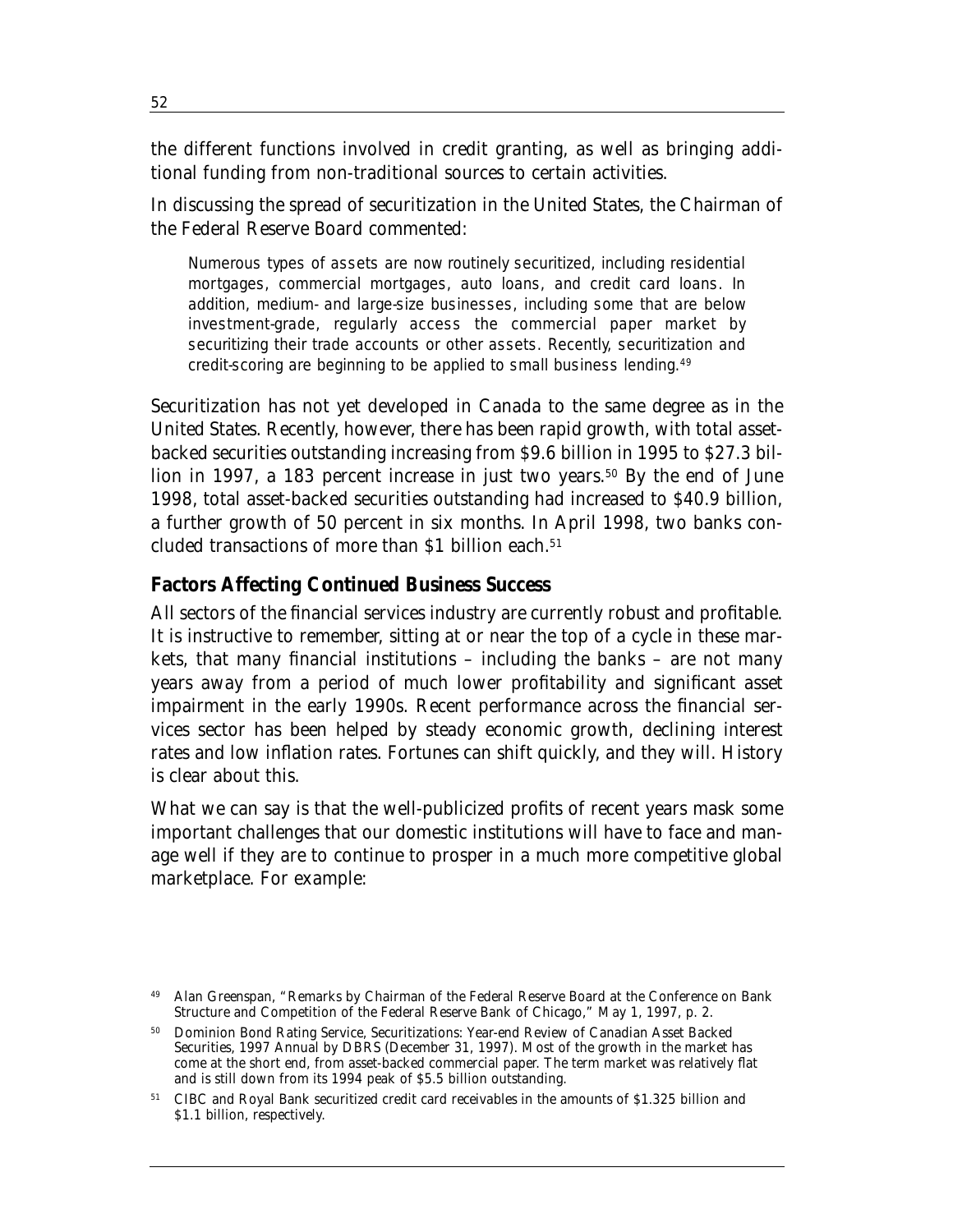• Canadian financial institutions are in recent years generating only average profits when compared with efficient North American and European counterparts.

For example, the overall profitability of the five largest Canadian banks, measured as net income divided by total revenue, increased from 9.7 percent in 1992 to 19.5 percent in 1996. The 1996 numbers compare with profitability ratios for the five largest banks in the United Kingdom and the United States of 22.2 percent and 20.2 percent, respectively. 52

The profitability of the five largest life insurers, measured by the ratio of net income to total premiums, is somewhat above the international average for eight countries considered (6.4 percent compared to an average of 5.1 percent in 1996) but is less than the comparable figure for the United States  $(7.4$  percent).<sup>53</sup>

Credit union returns are modest and may well be insufficient to permit growth and investment.

- Canadian banks are more highly leveraged than many of the stronger banks around the world. Recent estimates for the average Tier 1 capital of Canada's five largest banks was 6.79 percent of risk-weighted assets, compared to 7.67 percent of assets for the five largest banks in the United States.<sup>54</sup>
- Financial institutions around the world, under competitive pressure, are working hard to improve the efficiency of their operations. Without worldclass productivity, over time a company will have difficulty prospering.

Measured against industry efficiency norms, the largest Canadian banks stack up fairly well against a sample of institutions from other countries: the large Canadian banks' average NIX efficiency measure of 0.63 in 1996 lagged behind the average of the largest five U.K. banks of 0.59 and was virtually identical to the U.S. largest five banks' measure of 0.64.55

However, looked at more closely, the Canadian bank numbers are less impressive compared with recent efficiency results achieved by some of the world's most competitive banks, which now have NIX efficiency ratings of 0.50 to 0.55. Assessing this data, the McKinsey & Co. study concluded, in relation to Canadian banks:

<sup>52</sup> McKinsey, *The Changing Landscape*, Exhibit 2-51.

<sup>53</sup> Ibid., Exhibit 2-56.

<sup>54</sup> Data supplied by OSFI. For U.S. banks, data are at December 31, 1997; for Canadian banks, data are at January 31, 1998.

<sup>55</sup> The NIX ratio measures operating non-interest expense per dollar of operating revenue. It is a standard measure of efficiency in the banking industry. For comparative data see McKinsey, *The Changing Landscape*, Exhibit 2-52.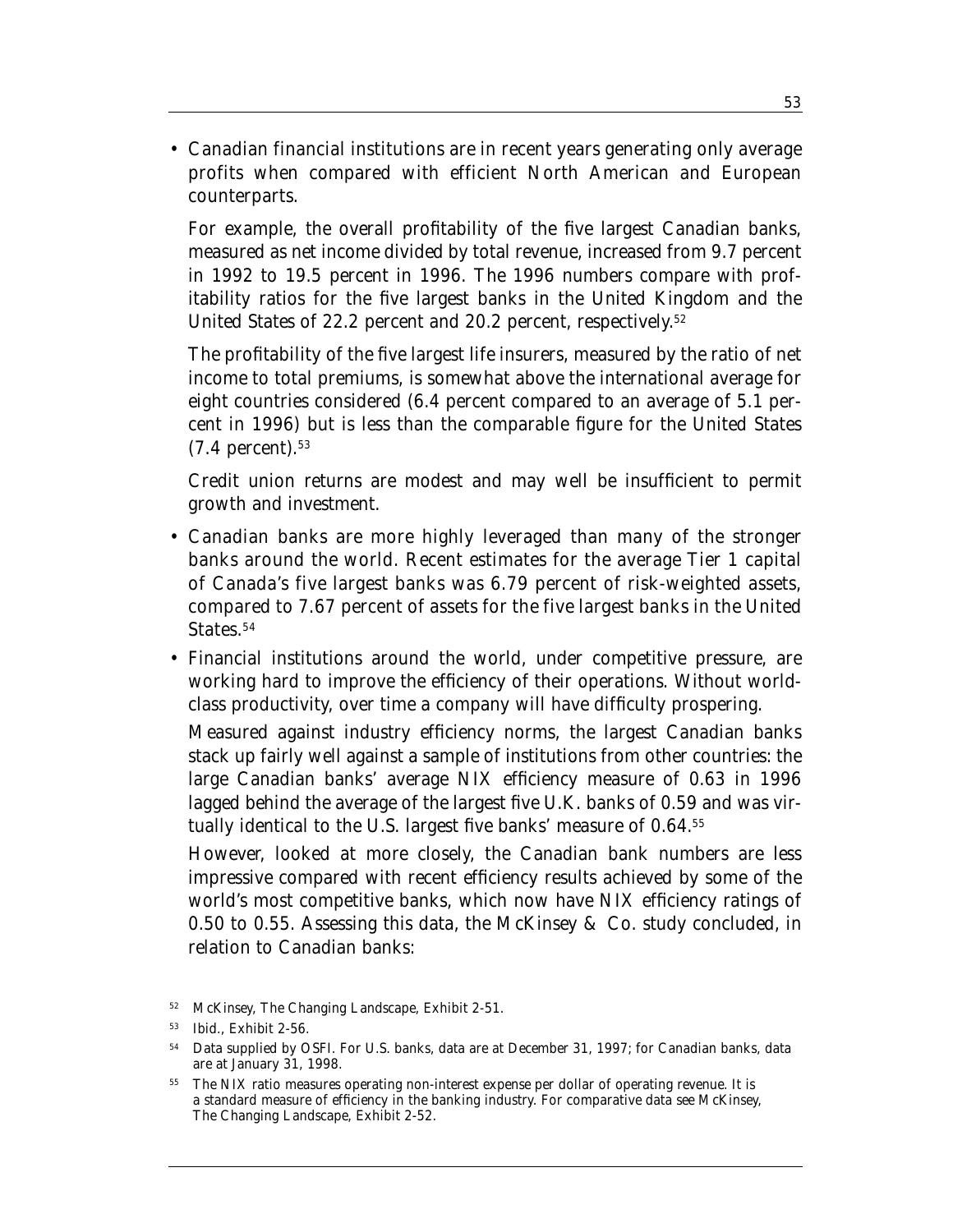Compared to the best operating companies, Canada's banks lack a true performance ethic. Their cost efficiency, while collectively competitive, lags the leading performers in the United States and the United Kingdom.... They have only recently tied their compensation directly to improved financial performance. Moreover, though their risk management skills are conventional and sound, the banks' legacy technology inhibits both rapid product innovation and more efficient processes overall.<sup>56</sup>

Although the Task Force has no hard data comparable to the NIX measure for other sectors of the Canadian financial services industry, on the basis of other available measures of financial performance such as profitability, we have no reason to believe that they are more efficient than their counterparts abroad or than the banks.

Taken as a whole, it is clear to us that Canada's financial institutions will have to work hard to become more efficient in the future. If they do not become more productive, their competitive position is likely to erode.

- Consumer demand for multiple channels of access to banks and other financial services providers is imposing cost pressures on deposit-taking institutions. It is clear that growing numbers of Canadians want the latest electronic channels and that the banks, credit unions and other financial institutions must provide them. This seems particularly so for the younger generation. On the other hand, it is equally clear that large numbers of Canadians are not yet willing to abandon their traditional channels, such as the bank branch. As a result, financial institutions currently provide overlapping points of access to their customers, with the consequence of increased costs without a commensurate increase in aggregate revenue. In U.S. banks, transaction costs per customer have actually increased, as the lower cost per transaction in the new channels has been offset by the need to maintain multiple channels and an increased number of transactions per customer, apparently because of greater convenience.57 Increasingly, and not surprisingly, banks are looking to sustain profitability through sources of revenue such as service charges and fees (including fees for managing assets), through profit from trading activities on their own account and from the investment banking business, and through making their traditional manufacturing and distribution systems more efficient by reducing costs.
- All of the institutions in the sector face increasingly heavy spending requirements, particularly for new technologies, retraining staff and brand recognition purposes. In these areas they are competing with large global institutions that allocate massive budgets for the same purposes. To put the technology

<sup>56</sup> McKinsey, *The Changing Landscape*, p. 44 and Exhibit 5-5.

<sup>57</sup> Ibid., Exhibit 4-12. From 1985 to 1995, transaction costs per customer in a sample of U.S. banks rose by 4.7 percent per year on average. We were not able to find comparable data for Canada.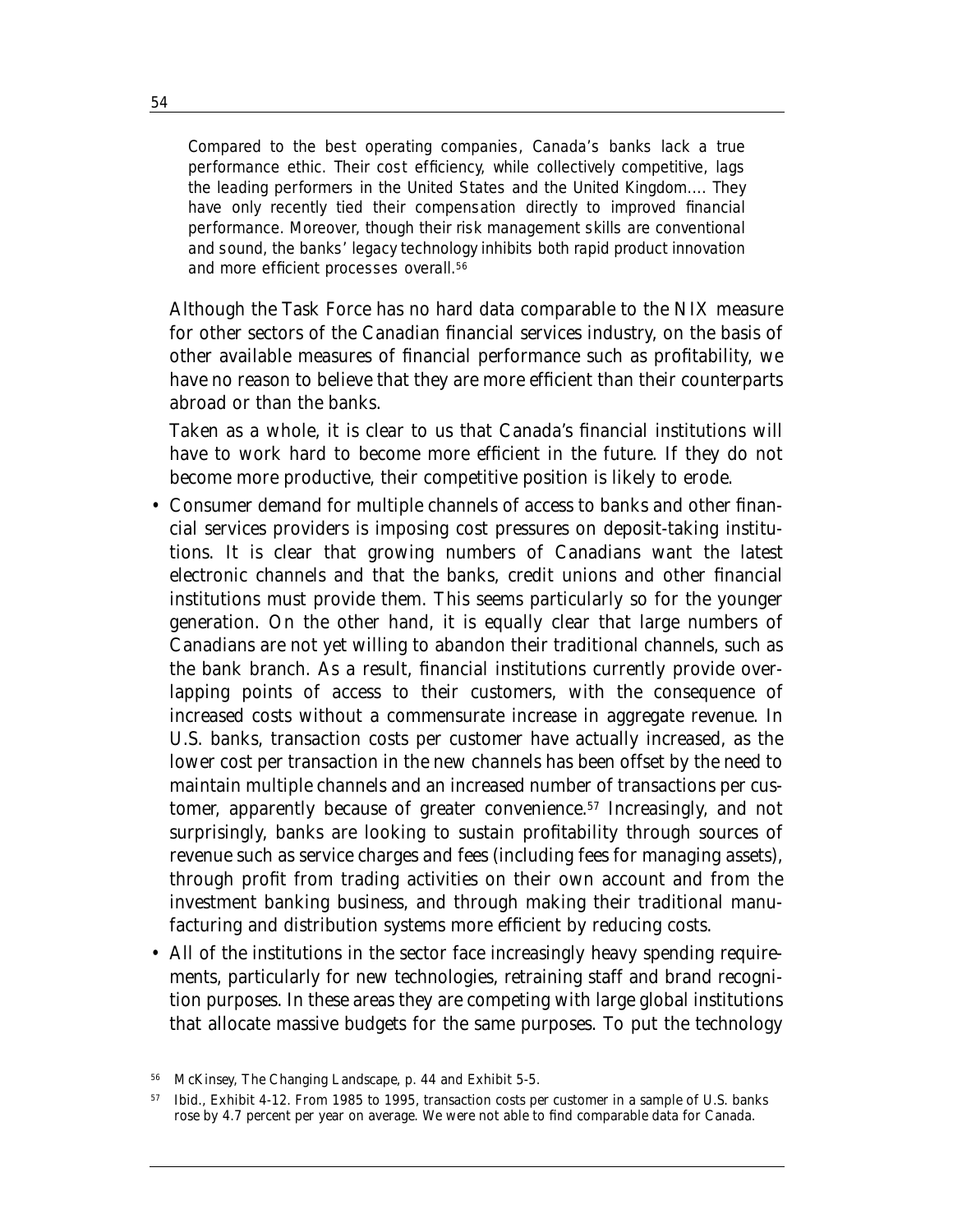issue in perspective, the three largest banks in the United States have an aggregate technology budget of US \$5 billion, compared to technology budgets of US \$1.6 billion for the three largest banks in Canada.<sup>58</sup> This spending gives rise to two issues, both potentially serious for Canadian institutions. Relative to their size, the expenditures of Canadian deposit-takers are already large and represent a huge continuing cost of doing business. But of even more significance, the inability to increase spending for these purposes is likely to result in competitive disadvantages in the near future, at least in some product lines. Life insurers face similar challenges.

In short, the recent and relatively short period of robust economic performance and very healthy profits of our major financial institutions should not leave Canadians with a false sense that the current strength of Canada's financial institutions, or their resulting contribution to Canada, is necessarily destined to continue. Our institutions will have to pursue vigorous strategic initiatives to maintain their financial health. We believe that it is of national importance that they succeed. As has been demonstrated time and again in other countries, weak financial institutions do not serve their customers well and do not play the role they should in fostering economic growth and employment.

#### **Consolidation**

In Canada, as elsewhere, consolidation in the financial services industry continues at an escalating pace. Dozens of mergers have been announced since the Task Force began its work, many of them of mind-boggling size. Thousands have been announced in the world around us.<sup>59</sup>

Consolidation in many markets, not just financial services, is a worldwide phenomenon aimed at achieving efficiencies by eliminating excess capacity in some markets and capturing potential synergies that come from larger size and more varied product offerings.

In Canada, there has been a fairly rapid consolidation process at work in the insurance sector. Taking into account recent mergers, the five largest life insurance companies now have about 60 percent of the Canadian market for life products, up from about 40 percent in 1991.<sup>60</sup> Consolidation also continues in the deposit-taking sector, as evidenced by continuing consolidation in the trust and loan sector and among credit unions, as well as the proposed Schedule I bank mergers.

<sup>58</sup> McKinsey, *The Changing Landscape*, Exhibit 5-13. Data are for 1996.

<sup>59</sup> Ibid., Exhibit 4-4.

<sup>&</sup>lt;sup>60</sup> On the basis of 1997 premium data, the five largest had 59 percent of the market, adjusted for the following mergers and acquisitions: Great-West Life-London Life; Mutual Life-Metropolitan Life; and Canada Life-Crown Life. Source: *Canadian Insurance, Annual Statistical Edition*, June 1998.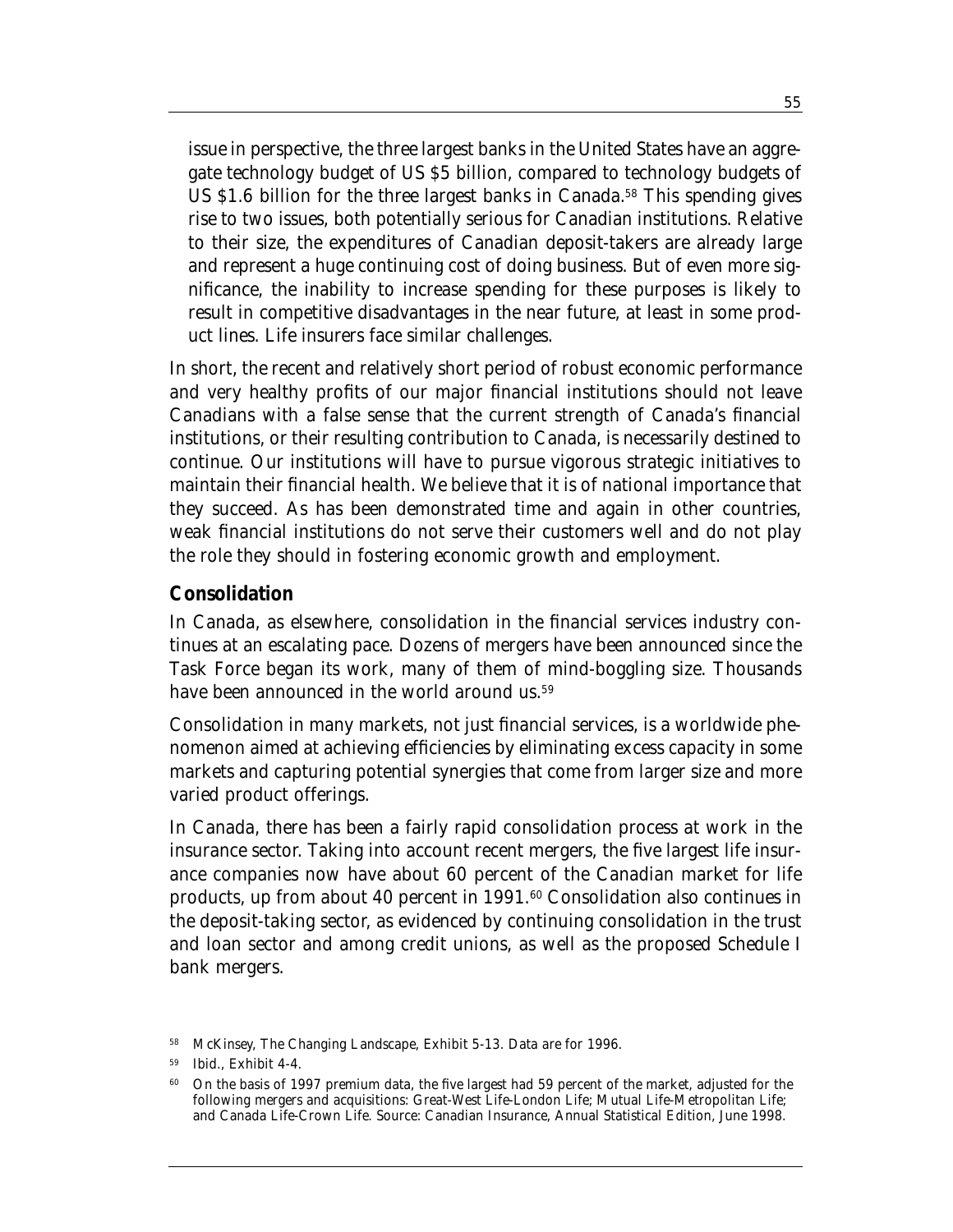#### **Second-Tier Institutions**

The Task Force has heard much about second-tier financial institutions, that is, those institutions that are smaller in size and which compete with the large banks in regional or local markets.

Some have contended that Canada does not have a well-developed second tier. There is considerable truth to this assertion. During the 1990s, only three new domestic banks were incorporated in Canada (compared to 207 new banks in the United States in 1997 alone). There are only six Canadian-controlled banks with shareholders' equity of less than \$5 billion, and five of these have shareholders' equity of less than \$1 billion. The foreign banks are engaged primarily in wholesale banking businesses and have eschewed the retail market. With the exception of Canada Trust, the trust companies mainly serve special purposes and very local areas.

On the other hand, as has been noted, there are more than 2,200 individual credit unions in communities spread across Canada. In some provinces, they have the largest share of the market for some important retail products. In other regions, their significance is less pronounced and their competitive thrust less strong. With only a few exceptions, the credit union system continues to be fragmented, without an efficient or effective means to coordinate the use of the capital available in the system. There are difficulties in raising capital to support infrastructure development and business growth, and there is too often a lack of concerted action on significant business issues because of disagreements among self-governing member institutions.

Notwithstanding these circumstances, the Task Force believes that, in most parts of Canada, the credit union movement presents a framework for the effective delivery of community-based financial services to individuals and small businesses. The movement has played this role in many other countries, such as the Netherlands, France and Germany. With supportive public policies and committed and effective leadership within the movement, there is no reason why it cannot do so in Canada. We have been encouraged throughout this exercise by the far-sighted vision that many in the Canadian credit union movement are displaying as they face change, challenge and opportunity within their sector.

However, the Task Force also believes that the enhancement of the credit union movement alone will not be sufficient to provide the second-tier institutions that will be important for Canada in the years ahead. A number of our recommendations are directed at making it easier for new financial institutions to start up, and to enter the country from abroad. We also believe that all existing non-bank institutions need to become more competitive and provide greater competition to the banks.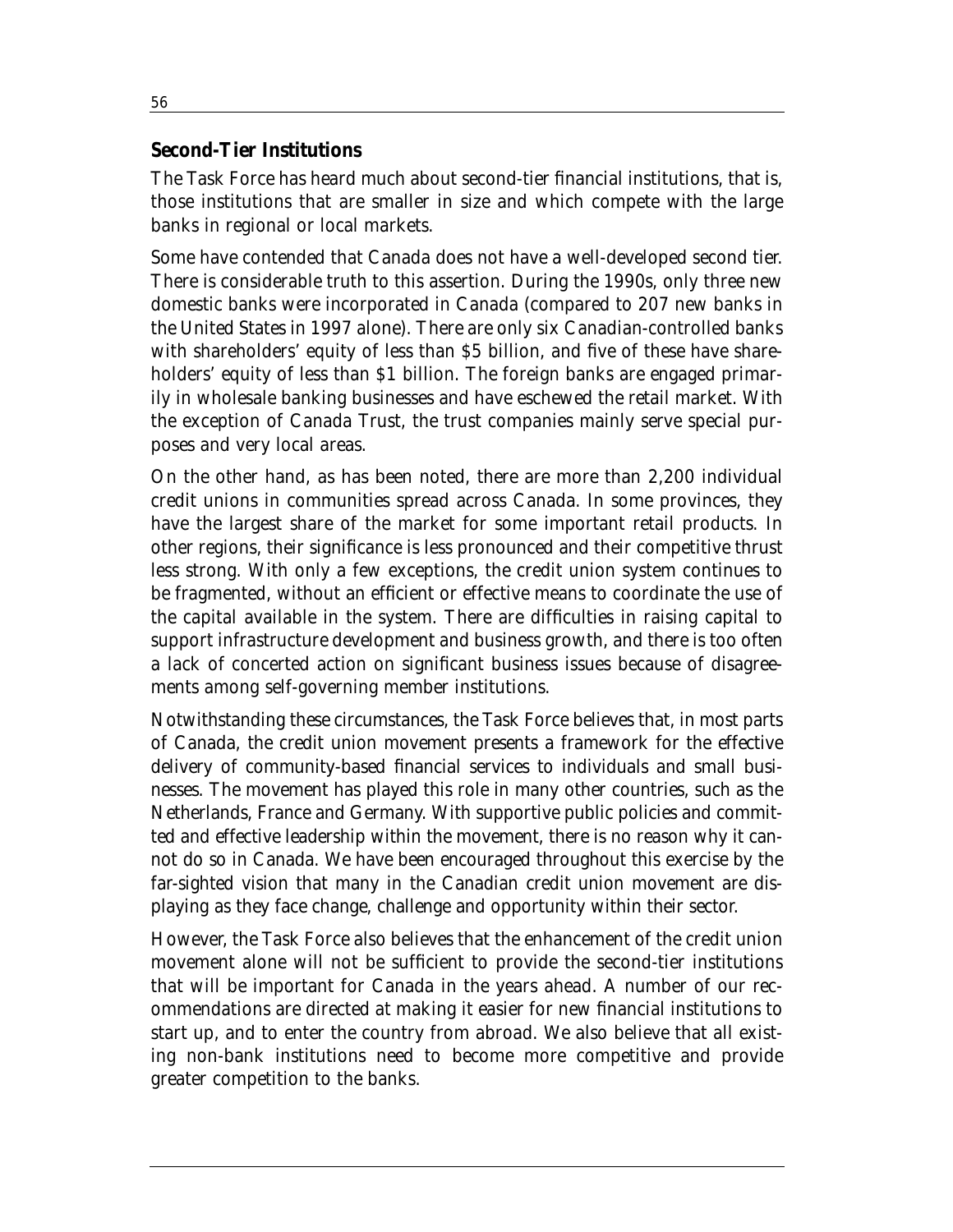#### **Life Insurance Companies**

The life insurance sector, rapidly consolidating as noted above, stands at the edge of further challenges and potential growth. The Task Force believes that life insurance companies can become very significant forces in the Canadian financial services sector, operating in more product lines and offering much greater competition to deposit-takers, including banks, than they have in the past. Over time, some insurers are likely to become leaders of major financial services conglomerates, as has been the experience in other countries.

Public policy should ensure that there are no unnecessary barriers blocking life insurance companies from full participation in a broad range of financial services. In this report we recognize three areas where policy change will be helpful in assisting greater competition by life insurance companies.

First, we believe that it will be beneficial to consumers if life insurance companies have full access to the payments system, and that such access should not cause any prudential or efficiency concerns.

Second, we suggest that the current status of the Canadian Life and Health Insurance Compensation Corporation (CompCorp, the consumer compensation plan run by the industry) and the Canada Deposit Insurance Corporation (CDIC, the government-backed deposit insurance plan) places certain important products offered by life insurers at a competitive disadvantage in the marketplace. We recommend in this report that CompCorp and CDIC be integrated and we present two options for accomplishing this.

Third, we support strongly the intention of the four major mutual companies to demutualize. We believe that this will be in the best interests of the companies, their policy holders and the future evolution of the financial services sector.

The demutualization process will entail the distribution of billions of dollars worth of shares to policy holders. Demutualization will also provide the companies with needed access to capital markets and will facilitate their ability to adjust in a way that allows them to seize more readily the opportunities that come with change. Vast new sources of equity capital will be needed by these mutuals if they are to enter the large new markets we see before them.

At the same time, their task will not be easy. Demutualization will require significant amounts of time and executive energy, and it may prove difficult for some of these organizations to adapt to the aggressive, value-insistent culture of the public markets. As never before, these companies will need outstanding leadership, with many new skill sets. They will also require aggressive and innovative strategies, well executed, to be successful as the process of financial industry consolidation continues.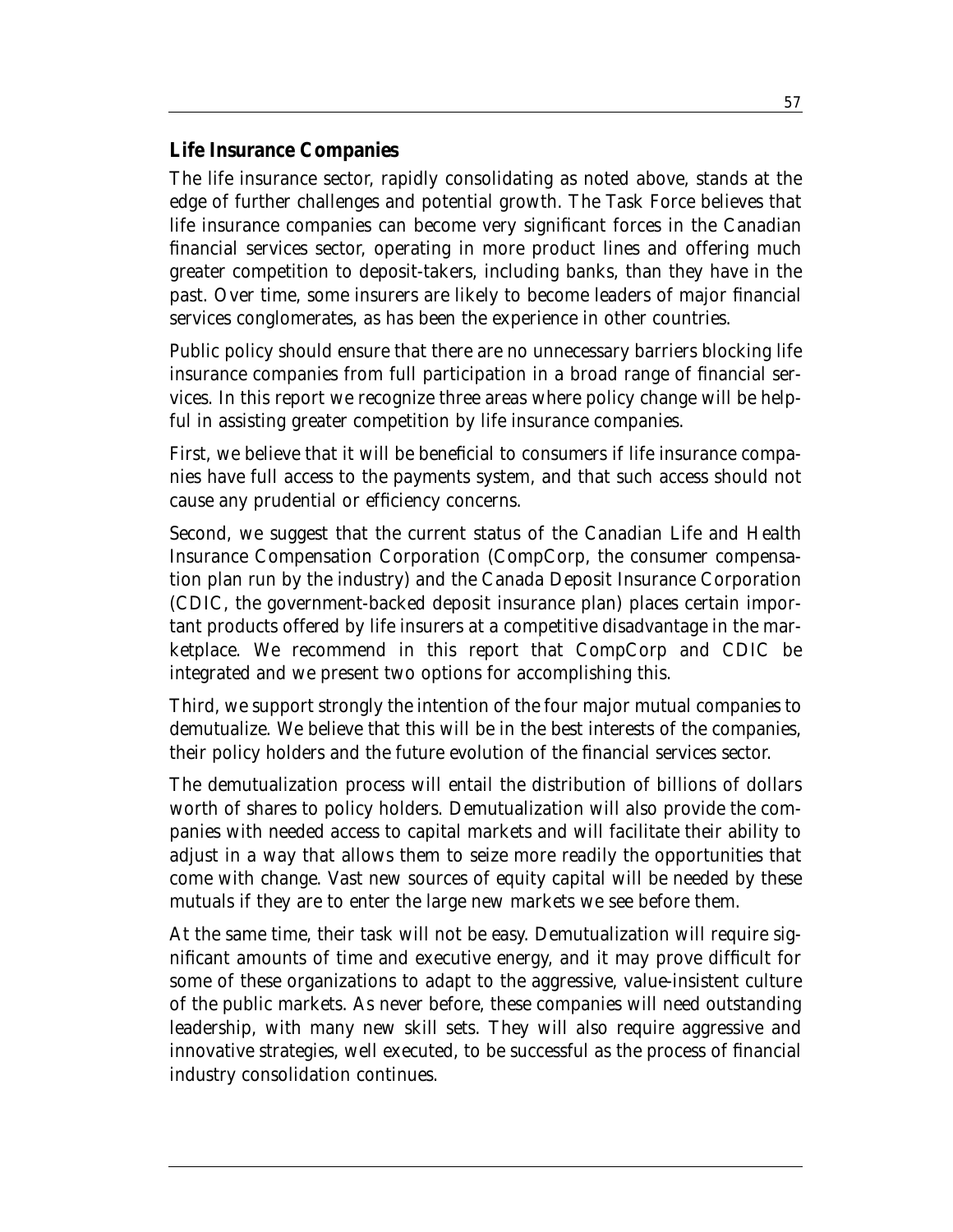Despite these challenges, the Task Force believes that insurance companies, with their strong domestic base and long-standing international focus, will become even more important and visible members of the Canadian financial services sector in the years ahead. It is very important for Canada, and its evolving economy and needs, that they succeed in this regard.

### Are Canadians Well Served by Their Financial Institutions?

As we look ahead to the sector in the 21st century, we should assess how well Canada's financial institutions serve Canadians now.

We have examined this subject in some depth and our findings are described in detail in Chapter 4 of Background Paper #1, *Competition, Competitiveness and the Public Interest*. <sup>61</sup> An overview follows.

#### **Individual Consumers**

In most respects, individual Canadians receive good service at reasonable cost from their financial institutions, when compared to other countries:

- Interest rate spreads for consumer loans and mortgages are the second-lowest of those for a group of industrial countries examined by McKinsey & Co. Only the Netherlands had lower spreads on personal loans and only the United States had lower spreads on mortgage loans. However, credit card interest spreads and fees are significantly higher in Canada than in the United States.<sup>62</sup>
- Canadian deposit-taking institutions, measured by what they charge for a basket of personal banking services packages, are near the average for 10 countries examined. The variation in experience is wide, with consumers in the United Kingdom not paying any service fees, and consumers in the United States paying on average about C\$15.50 per month. The average fee in Canada was \$10.00 per month.63
- The availability of payment services in Canada is excellent compared to other countries. The number of ATMs per person is second-highest among a group of ten countries surveyed, and the number of point-of-sale terminals per person is third-highest.64
- The Canadian payments system is very efficient and clears cheques faster than most clearing systems in the world. Our same-day funds availability and one-day clearing of cheques on a national basis is a leader compared to

58

<sup>61</sup> See also the work of McKinsey on this topic, in *The Changing Landscape*, Ch. 6.

<sup>62</sup> Spreads in Canada have been higher by an average of about two percentage points over the past 10 years. See Ibid., Exhibits 6-20, 6-21 and 6-22.

<sup>63</sup> Ibid., Exhibit 6-25.

<sup>64</sup> Ibid., Exhibit 6-41.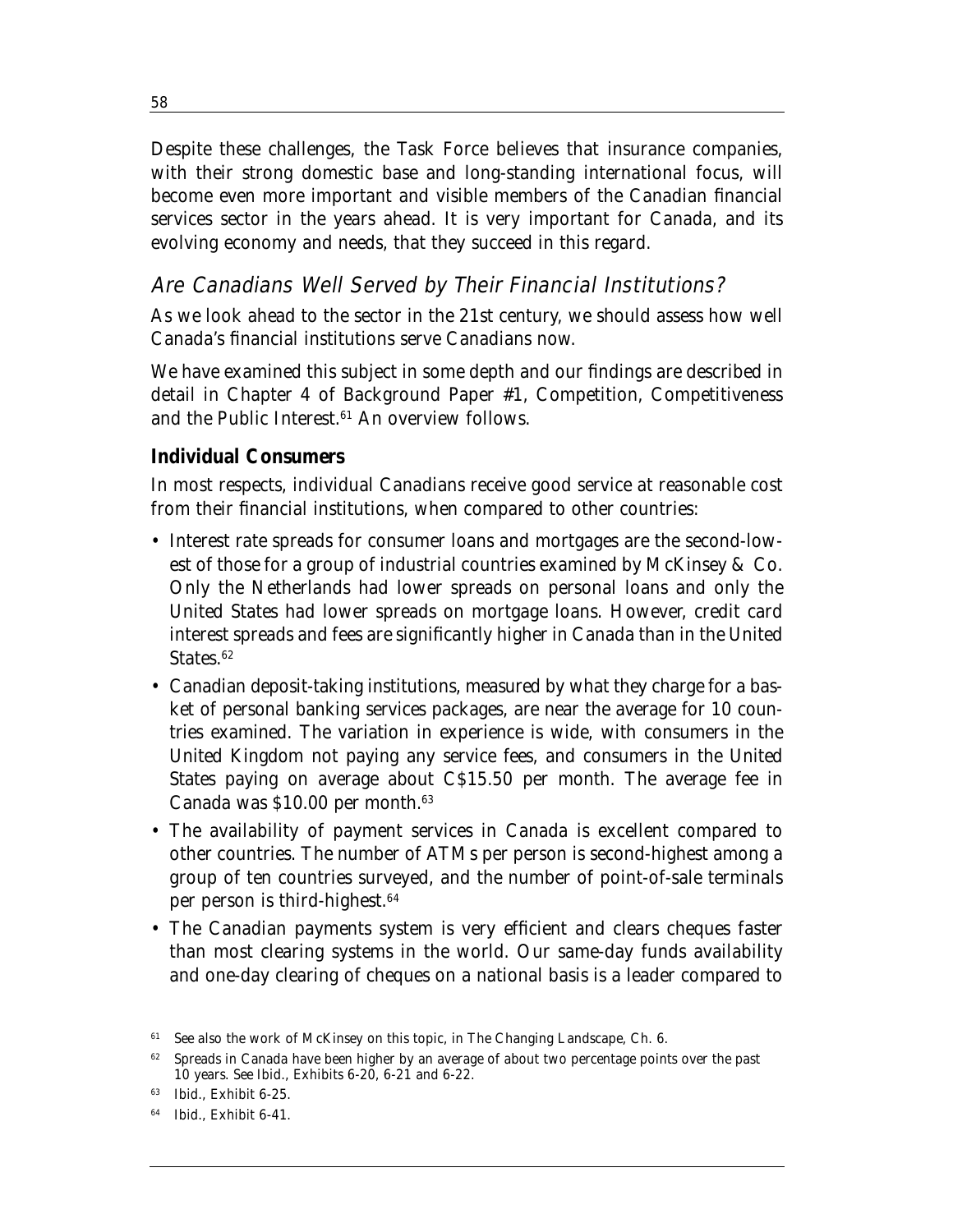experience in other countries. For example, both Switzerland and Australia are reported by the Bank for International Settlements to have required five days to clear cheques in 1996.65

- Canada's financial institutions price their services, including credit services, at the same price across Canada and do not discriminate by region.
- Representative life insurance premiums paid by Canadians are the secondlowest among those for a group of eight industrial countries surveyed.<sup>66</sup>
- Although Canadians have a choice among a wide range of mutual fund products, with more than 1,000 different funds available, fund administration fees are higher in Canada than in the United States.<sup>67</sup>

Overall, Canadian financial institutions stack up well by most quantitative measures in the delivery of financial services to individual Canadians.

Market research conducted for the Task Force found that Canadian financial institutions get high satisfaction grades from the public on many counts. For example, Canadians have a high degree of confidence in the safety and soundness of their financial institutions and "for the most part, the current level of competition in the banking and insurance sectors is seen as adequate by most Canadians."68

Notwithstanding these positive factors, there is continuing serious concern among the public about the level of service charges and about convenience of access to branches. There are complaints of poor or complicated disclosure in documentation, particularly in relation to the life insurance industry. And there is a continuing concern that many low-income Canadians are not obtaining reasonable access to basic banking services. Moreover, there is a striking antipathy toward financial institutions, in particular toward the banks and their leaders. These concerns are manifested in consistently low rankings for banks in quality satisfaction surveys.

#### **The Small Business Community**

The evidence in respect of small business services is mixed. Most of the positive factors noted above apply equally to small business customers. For example, the efficiency of the Canadian payments system, the benefits of national branch banking and the accessibility of technology benefit small businesses as well as individual users.

65 McKinsey, *The Changing Landscape*, Exhibit 6-38.

<sup>66</sup> Ibid., Exhibit 6-30.

<sup>67</sup> Ibid., Exhibit 6-31.

<sup>68</sup> Ekos Research Associates, *Public Opinion Research Relating to the Financial Services Sector*, Research Paper Prepared for the Task Force and the Future of the Canadian Financial Services Sector (Ottawa, September 1998), pp. 37, 44.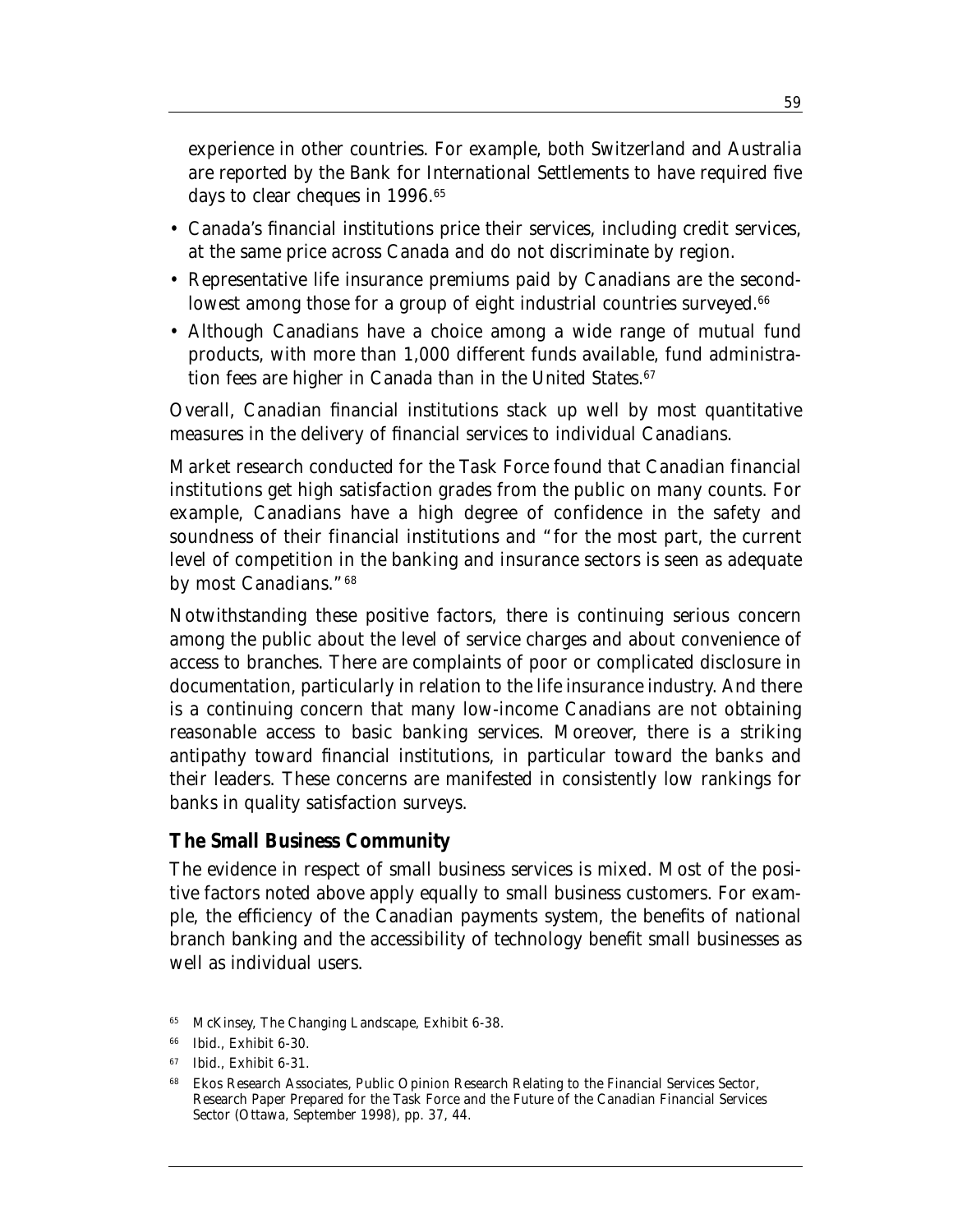In addition, interest rate spreads on small business loans are significantly lower in Canada than in the United States.<sup>69</sup>

McKinsey & Co. conducted a survey for the Task Force on banking fees for small business. On the basis of a "representative" small business, they found Canadian charges to be in the middle of a range among a group of eight countries. Merchant rates, the percentage of transaction value paid to credit card companies, averaged 1.9 percent in Canada compared with an average of 1.6 percent for the United States, the United Kingdom and Argentina and an average of 2.6 percent for five European countries. The average monthly fee for a Canadian SME was \$18 compared to an average of \$8 in four European countries and an average of \$27 for the United States and Australia.70

However, it is clear, from surveys conducted both by the Canadian Bankers Association (CBA) and the Canadian Federation of Independent Business (CFIB), that there is significant dissatisfaction with banks in the small business community. For some, access to credit remains an issue.<sup>71</sup>

There is also a widespread perception that Canadian deposit-taking institutions may be more risk-averse than institutions in other countries and that they are not prepared, or perhaps encouraged, to price appropriately for higher levels of credit risk or to develop creative high-risk debt financing packages, preferring instead to refuse the credit entirely. Service charges remain a source of substantial dissatisfaction, even though the quantitative results from the survey data suggest that Canadian charges are not out of line when compared with charges elsewhere. There is continuing frustration about access to branches, and particularly the difficulties encountered in establishing long-term relationships with account managers because of high turnover rates.

McKinsey & Co. concluded, "In terms of pricing, quality, choice and accessibility, Canadian small businesses receive only fair to slightly below fair service."72 We agree with that assessment.

#### **Larger Enterprises**

Our work indicates that large Canadian businesses have a variety of sources of finance and are well served by financial institutions, including those based in Canada. However, our survey also indicates that large Canadian businesses see Canadian banks as being slow to introduce new technology and innovative

<sup>69</sup> McKinsey, *The Changing Landscape*, Exhibit 6-11.

<sup>70</sup> Ibid. Exhibit 6-12.

<sup>71</sup> This is explored in some depth in Background Paper #4 and Chapter 8 of this report.

<sup>72</sup> McKinsey, *The Changing Landscape*, p. 19.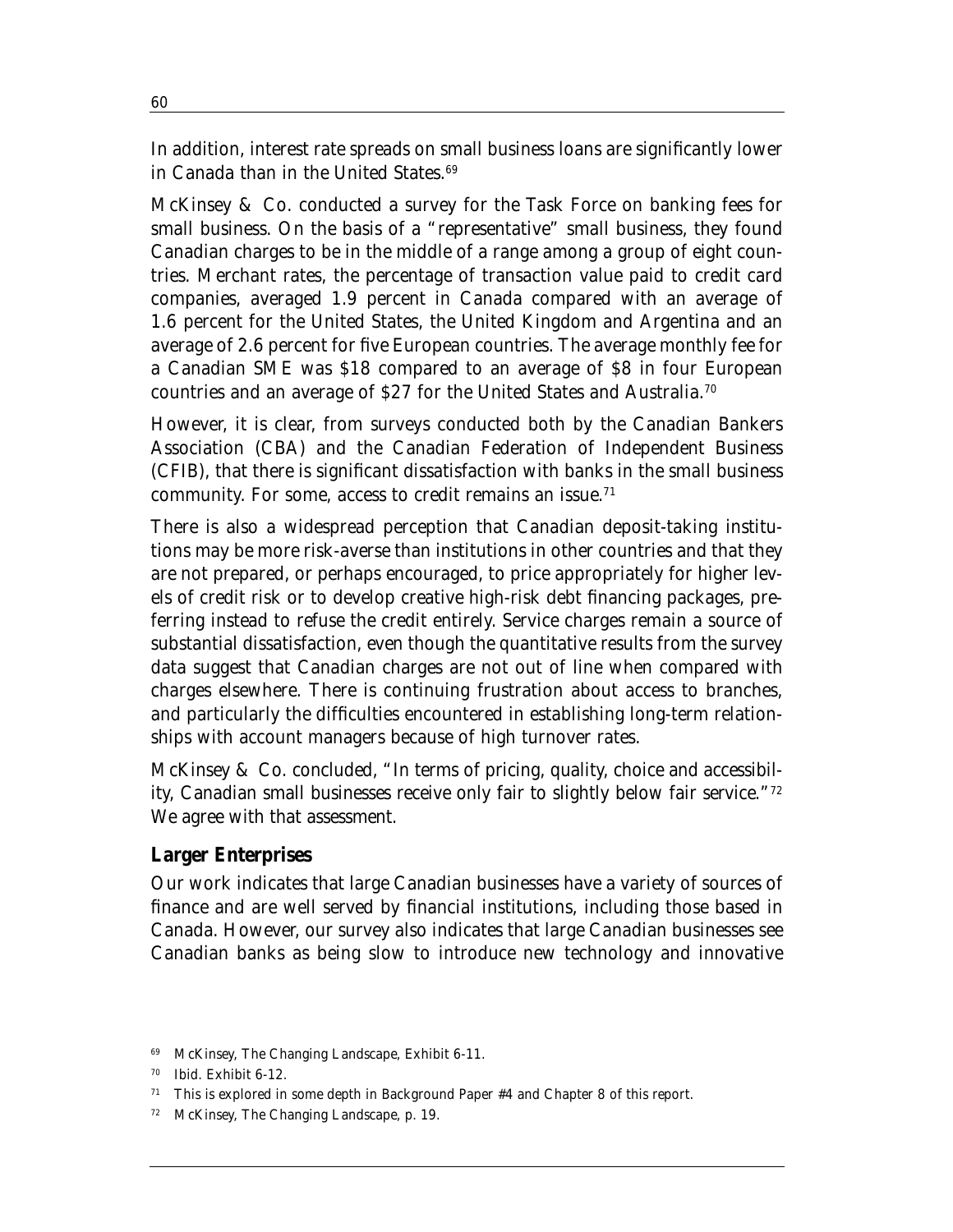products.73 As a result of this and other factors, there is a clear trend for large businesses to look for their needs to many banking suppliers, and increasingly to foreign financial services providers, who are seen as more innovative and more capable internationally. The traditional relationships of large Canadian businesses with domestic banks have clearly been replaced with more discriminating and more critical ones.

#### **Summary**

On balance, we conclude that the Canadian financial services sector does serve the Canadian public reasonably well compared with that of other countries. But this does not mean that all is fine and that there is no room for improvement.

Many of the recommendations that we make to enhance competition and strengthen consumer protection are recommendations that are, in our judgment, independent of the trends to greater consolidation and concentration worldwide. The fact that these trends are taking place, and causing their own sets of challenges, makes it even more imperative to proceed with these recommendations if service to Canadians is to improve as we move forward.

An effective public policy framework can help create a climate for better customer service, but ultimately good service has to come from the institutions and it will be a reflection of culture and attitudes that are instilled by committed leadership. Our institutions talk about being customer-focussed; our sense is that they can and should do a better job of focussing on customers than they are now doing. In a period of change and challenge, this will be no mean feat. We realize that it is not easy to change traditional, embedded cultures. But those that do it well will win in an increasingly customer-driven marketplace.

## Positioning for Challenges and Opportunities

In Chapter 3 we examined how technology, globalization and demographics were affecting consumers, institutions, policymakers and regulators. We turn now to a more focussed discussion of the challenges and opportunities for our financial institutions.

Financial institutions worldwide are pursuing many different strategies to position themselves to succeed in a more complex and turbulent environment.

#### **Positioning Strategies**

On the one hand there is a wave of consolidation around the world. Mergers have tended to fall into three categories. The first is mergers among firms in the

<sup>73</sup> Hugh Williams, The Conference Board of Canada, *Corporate Banking Relationships in Canada: The CFO View*, Report prepared for the Task Force on the Future of the Canadian Financial Services Sector (Ottawa, September 1998).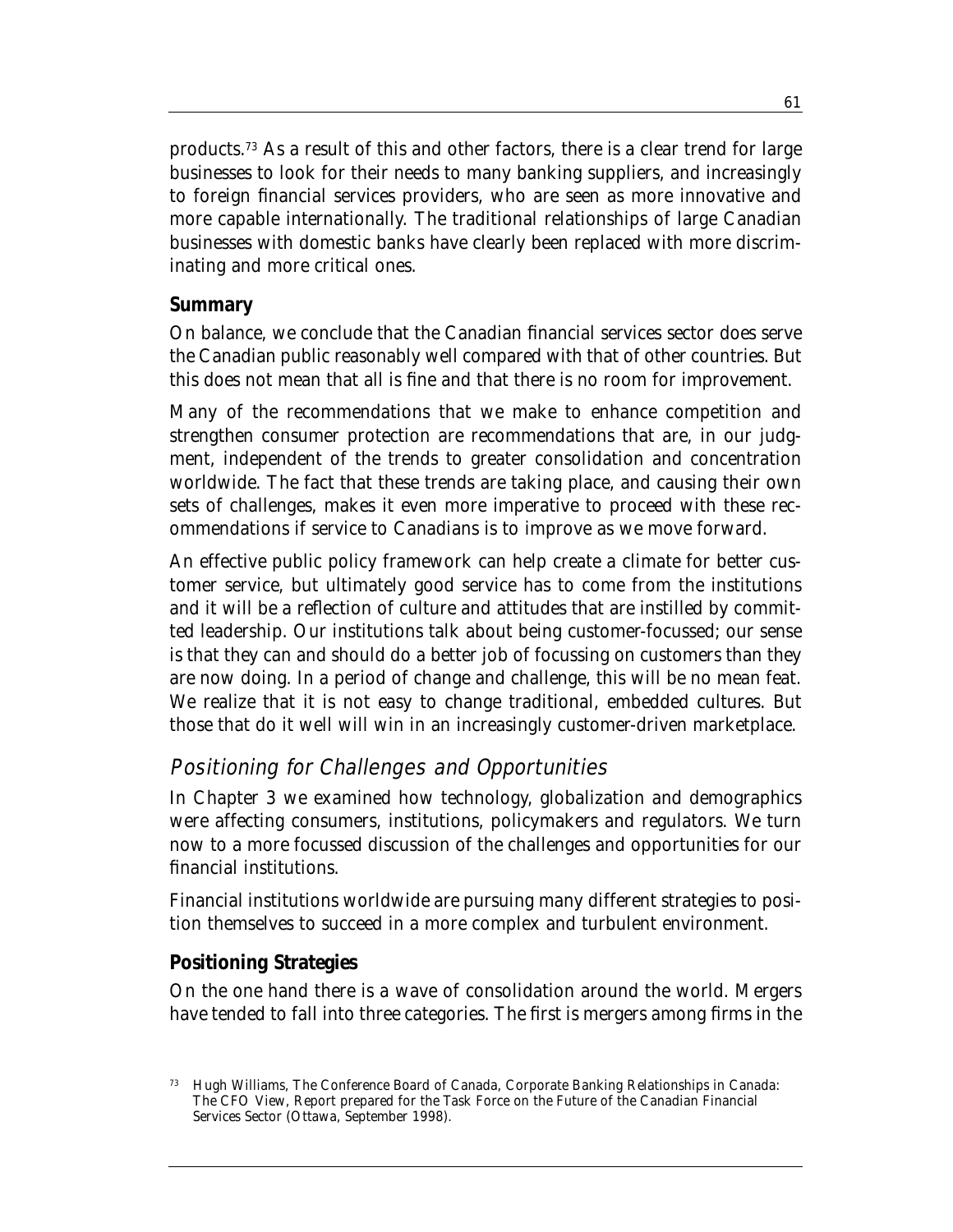same business lines, sometimes in the same geographic market and sometimes in different markets. These mergers have been characterized as "in-pillar" mergers and have been pursued primarily to achieve economies and efficiencies on the cost side. Examples include the mergers between many of the U.S. banks as the United States moves toward a national banking system. In Canada, examples would include the recent mergers between Bank of Nova Scotia and National Trust, and between Great-West Life and London Life. The proposed Schedule I bank mergers also fall into this category.

The second category of merger – "cross-pillar" mergers – is among firms in complementary product lines. These have been more common in Europe, with the emergence over the past decade of very large financial services conglomerates formed by merging insurance companies and banks. Examples include the formation of ING in the Netherlands and, more recently, the mergers completed between Crédit Suisse and Wintherthur in Switzerland and announced between Rabobank and Achmea Holding NV in the Netherlands.74 In the United States, the recently proposed merger between Citibank and the Travelers Group, to form the largest financial services conglomerate in the world, is another example of this type of merger. In Canada, the proposed Royal Bank-London Life merger would have fallen into this category, had it proceeded.

The third category of merger is the "cross-border" merger, and many observers suggest that this will be the next major stream of development in financial services. There are many examples of cross-border mergers in other industries, such as pharmaceuticals and telecommunications. There are some examples of financial sector cross-border mergers in Europe, including the recent acquisitions of Bank Bruxelles Lambert and Barings Bank by ING, and of Générale de Banque by Fortis. But there have not yet been many large cross-border mergers in the financial services sector.

At the same time as many companies are merging, others are shedding business lines to focus on activities where they can be profitable and build scale. Examples include Lloyds-TSB, which is one of the most profitable banks in the world and focusses only on retail banking services in the United Kingdom, and Bankers Trust, which decided in the mid-1980s to sell its retail operations and now focusses on wholesale and investment banking worldwide. We have seen a similar development in Canada with respect to the international operations of our major Canadian banks. None of the Canadian banks has shed major business lines in domestic operations, but within the last decade each has tried

Rabobank is a cooperative bank and Achmea is a cooperative insurance company. Completion of the merger would result in the largest financial conglomerate in the Netherlands, with assets of US\$236 billion at the end of 1997. For more information on Rabobank, see Background Paper #2, p. 121.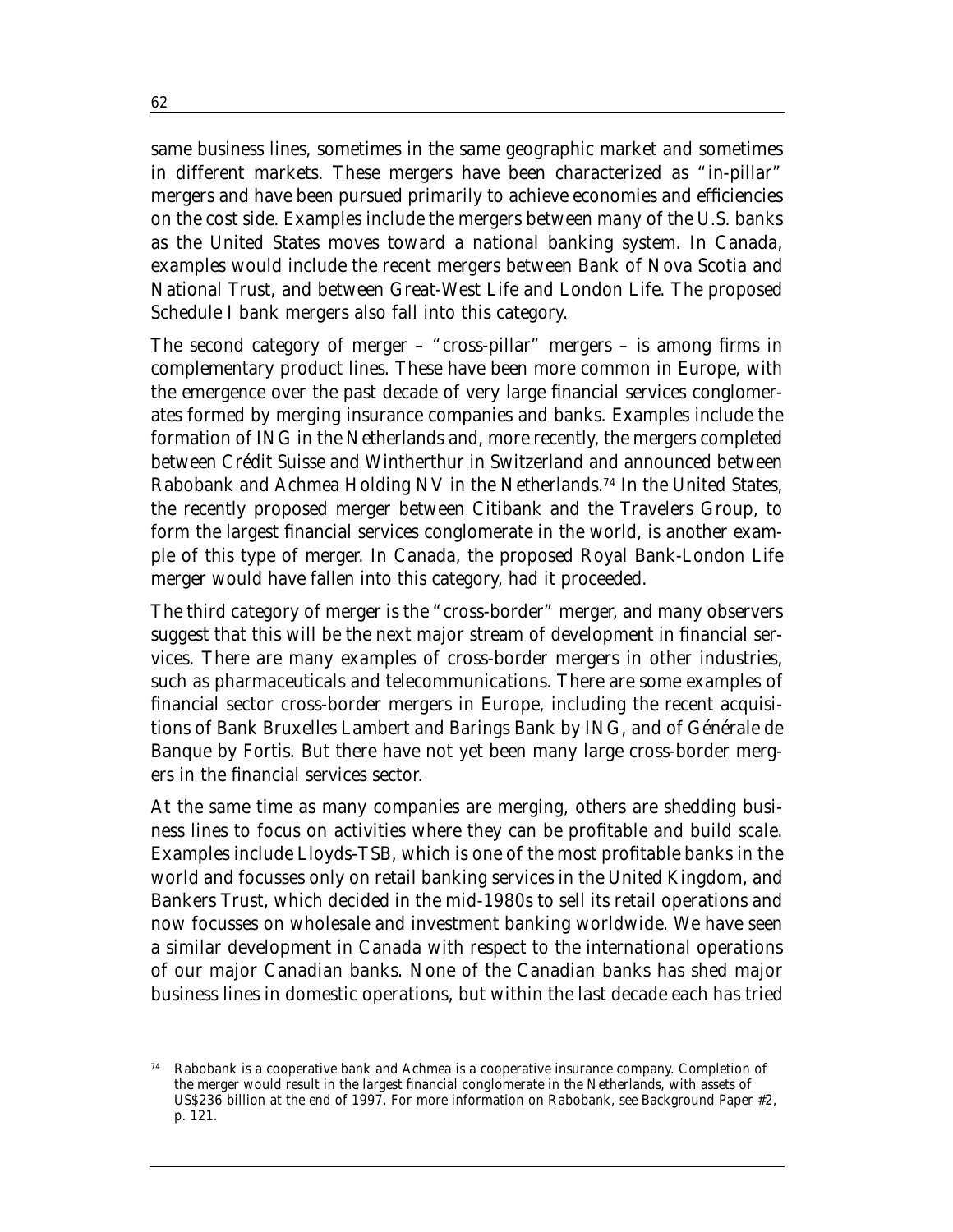to specialize and focus in its international operations. As a result our major banks have very different international strategies, even though they are fairly similar at home.

Finally, new players are appearing and some are growing with surprising speed using the latest of modern finance techniques and new technologies. Over the past decade, GE Capital – a subsidiary of General Electric – has become one of the largest, best-capitalized and most profitable financial services institutions in the world. In Canada, Newcourt Credit Group, which was formed in the early 1980s, has grown to become the second-largest asset-based lender in North America, with operations in 24 countries and more than 60 percent of its total revenues coming from outside Canada. The increasing attraction of mutual funds has enabled firms such as Fidelity to become major international players and household names. New distribution channels are emerging. Charles Schwab, founded in 1971, has grown rapidly in recent years to become the largest discount broker in the world by a substantial margin.

As we look ahead, it is clear that new players will continue to emerge. In the United Kingdom and Australia, for example, large retailers are beginning to provide financial services and we are seeing the beginning of that trend in Canada through alliances between Loblaw Company and CIBC, and between Wal-Mart and TD Bank. Information technology companies such as Microsoft and Intuit are increasingly active in the financial services area, with a view to positioning themselves as intermediaries between the customer and a range of financial services providers. There are some observers who suggest that current financial providers may ultimately become wholesale providers of financial commodity-type products, and that brand loyalty may migrate from the financial institution to new integrators such as Microsoft.

#### **Implications for Canadian Institutions**

What does all this mean for Canada's financial institutions? All of the strategies suggested above – and others – are available to them, but there is no guarantee of success. They may select the wrong strategy option, or they may fail in implementing the right strategy. Like their international competitors, they must critically assess their strengths and weaknesses, determine their comparative advantage, and act to secure it. If they do, they should be able to hold their own in a much more competitive market and match their international competitors abroad in vigour and strength.

McKinsey & Co. concluded that the major Canadian banks and life insurance companies have strong domestic franchises.75 For the banks, the bulwarks of the franchises are their large national branch networks and positive brand

<sup>75</sup> See McKinsey, *The Changing Landscape*, Ch. 5.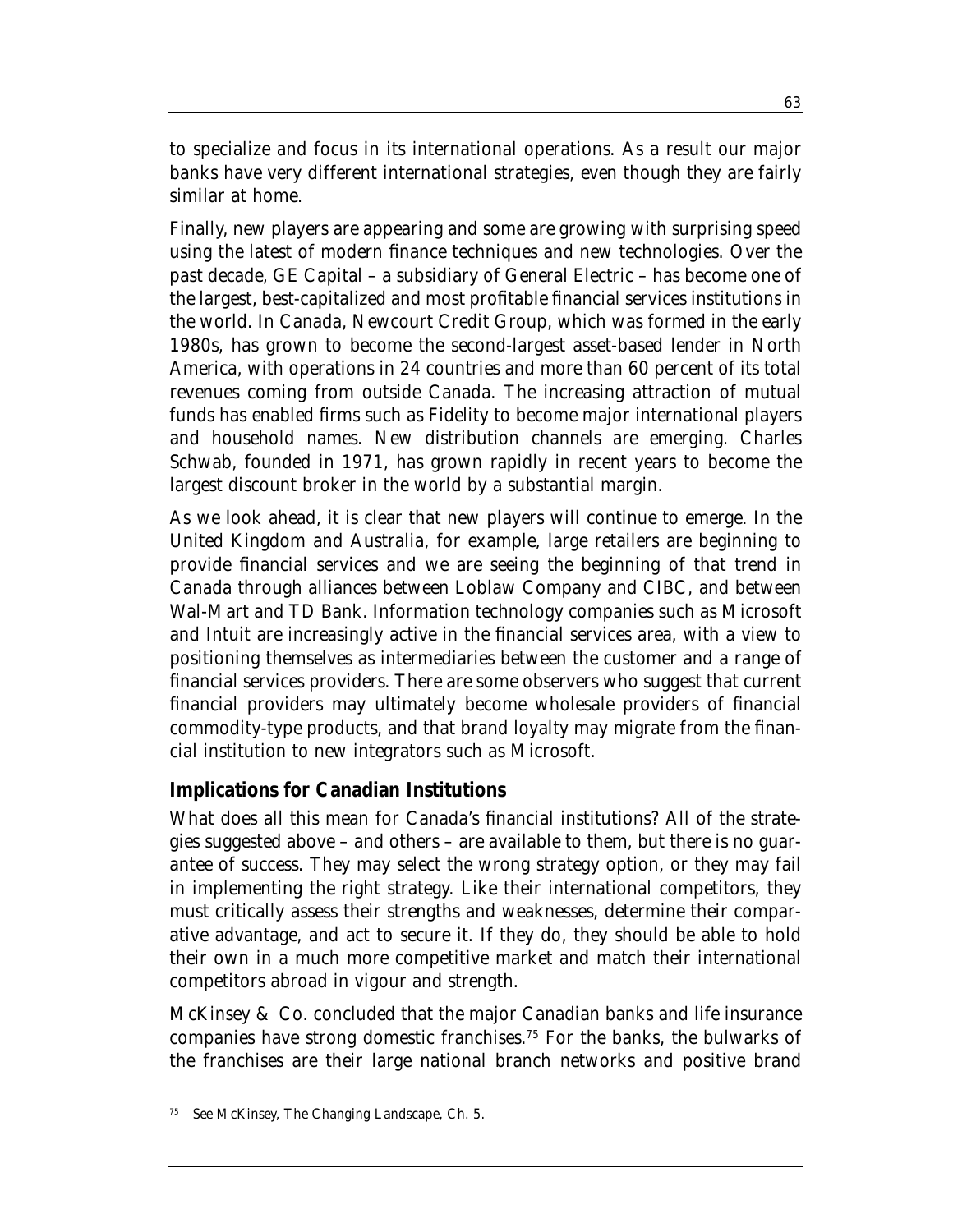recognition, based upon an enviable level of trust and confidence in their safety and soundness. Among themselves, despite periods of intense competition, the major banks have been unable to move significant amounts of market share from each other, thus demonstrating the strong position each enjoys.

On the other hand, one has only to look at recent history to see how vulnerable the traditional product lines of financial institutions can be when they come under aggressive attack from new suppliers offering differentiated products. Consider the case of large corporate loans. In the last decade, this traditional business of the banks declined substantially as a result of the globalization of financial markets, securitization, and the emergence of new non-traditional and often unregulated suppliers of funds. As noted earlier, the banks' share of lending to Canadian business declined from 44 percent in 1986 to 34 percent in 1996. What business remains is at sharply reduced margins. McKinsey estimates that the return on equity to banks in dealing with large corporate customers ranges from 0 to 10 percent.<sup>76</sup> The speed at which this change has occurred seems remarkable.

Similarly deposits, which have been the traditional low-cost source of financing for the banks' lending activities, are not growing nearly as quickly because of sharply increased competition from mutual funds. To the extent that competition for deposits increases (and access to the payments system for money market mutual funds is likely to make them even more attractive), traditional deposit-takers will have to compete more aggressively to retain deposits. The ability to fund activities with core deposits paying little or no interest is unlikely to be as readily available in the future as it has been in the past.

Banks are responding to these challenges. As demand for traditional corporate loans declines, banks are increasingly becoming active players in capital markets where funding is being sourced, directly and through investment banking subsidiaries. As interest spreads erode, banks are shifting their operations to rely more on fee-based income than on spreads. As they do so, the traditional notion of what is a bank is changing. The days are long gone when Canada's large banks were institutions that mainly accepted deposits and made loans to businesses. They have become full-service financial organizations as they have pursued ways to maintain their customer base by continuing to expand into new business areas.

Where these trends will go in the future is unclear. In the world we are moving into, the traditional strength of the banks, insurers and other financial institutions – reinforced by their brands and dependent on their significant long-term relationships with customers through branches and brokers – may be necessary

<sup>76</sup> McKinsey, *The Changing Landscape*, Exhibit 2-23.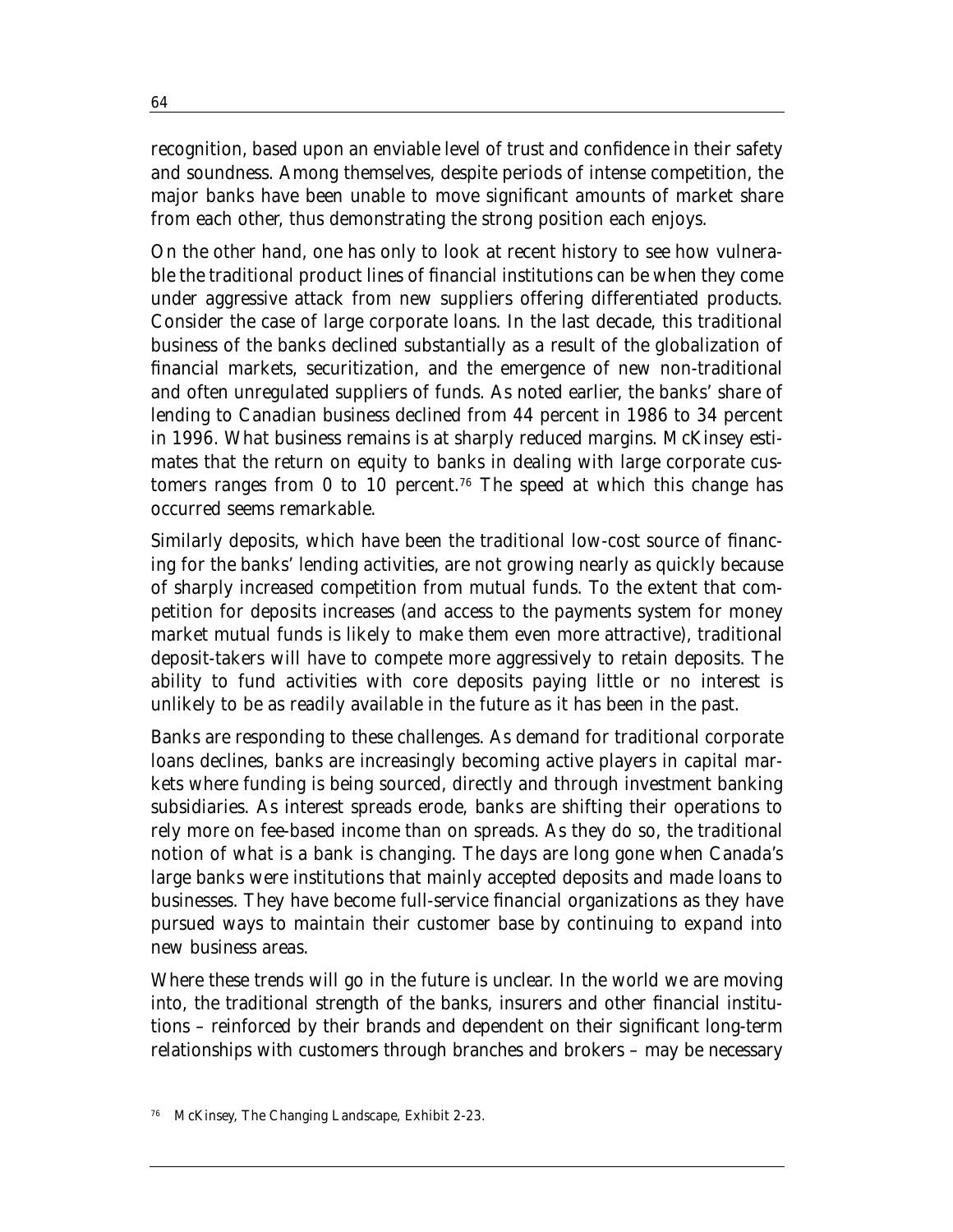for business success but it is unlikely to be sufficient. Continuous innovation in products and service will be essential. And a continuing imperative facing all institutions will be to become more efficient by continuing to cut costs.

The McKinsey & Co. research study conducted for the Task Force assessed the ingredients that are likely to be necessary for future business success, and examined the strengths and weaknesses of the Canadian institutions in that context.

It characterized Canada's retail banks as "vulnerable to attack", and "yet to fully realize the true operational excellence needed to meet and beat worldclass competitors – either at home or abroad."<sup>77</sup> In international markets, Canadian banks appear to have few comparative advantages.

Concerning the life insurance industry, the study noted that the industry is facing a period of unprecedented change, characterized by the threat of greater competition and a shift toward lower-margin products. It reported a clear need for Canada's insurers to develop much more innovative products and channels and "demonstrate an unprecedented degree of rigor in managing their businesses for performance." On a more positive note, it pointed to the international success of Canadian insurers in the past and observed that the industry has "a basis for being competitive both at home and abroad."78

#### **Criteria for Success**

No study by a consultant, or review by a Task Force such as ours, can prove whether Canadian institutions have the "right stuff" to be successful in the years ahead and to adapt to what McKinsey calls the moving "tectonic plates" of change.

What we can say with certainty is that it will be an increasingly difficult challenge to succeed in the world we are quickly moving into. It will not be easy for Canadian institutions to adapt. They will have to be well-capitalized, nimble and innovative. Above all, they will need strong and bold leadership, capable of visionary thinking and making tough choices.

They will also need a regulatory framework that is flexible in accommodating change, while still protecting essential public policy goals. This will be as big a challenge for government and regulators as achieving success in business will be for the institutions and their employees.

Finally, financial institutions will need the support of the communities they serve. If our institutions are to prosper, they must put customers first in whatever they do, and they must work to build solid relationships of trust and respect with the people they rely on to support them. This too will be a major

<sup>77</sup> McKinsey, *The Changing Landscape*, p. 48.

Ibid., p. 50.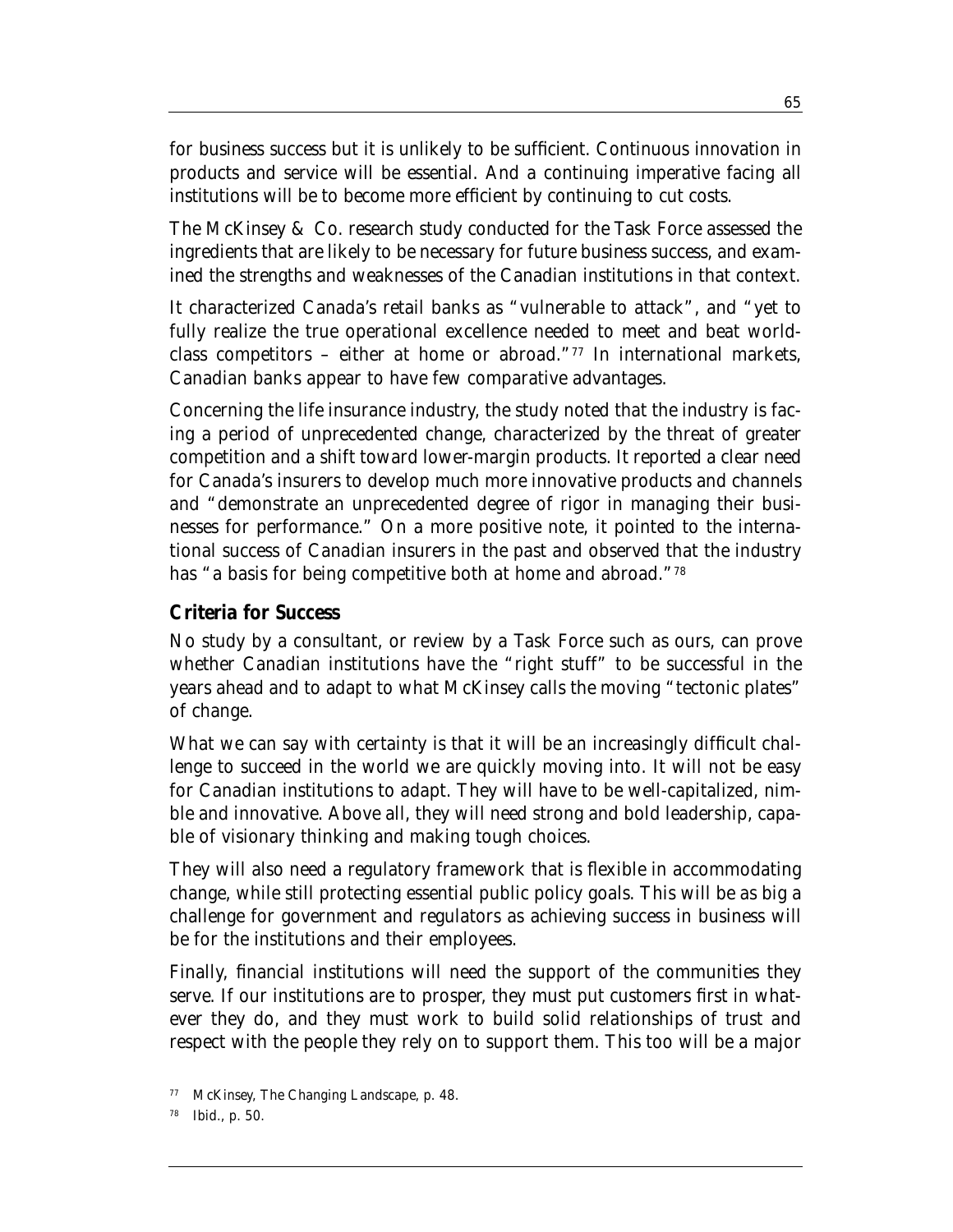challenge for our banks and life insurance companies, neither of which is held in particularly high regard by Canadians.

At the end of the day a successful, profitable Canadian-controlled financial services sector, operating at world-class standards and serving Canadians better than any other financial sector in the world serves its customers, is something that will benefit all of us today and foster the economic growth and job creation that will help all of our children tomorrow.

Getting from here to there requires that there be a vision for our financial services sector that will allow it to position itself to be a source of strength for Canada in the 21st century. It also requires that we work together to achieve that vision. Success does not depend only on the institutions. Public policy will make a difference. So will public support that is based on recognition of the challenges and opportunities arising from a changing environment.

We are confident that there can be such a vision and that it can be one that is shared and pursued by the financial institutions, by the governments of Canada by regulators, and by the Canadian public.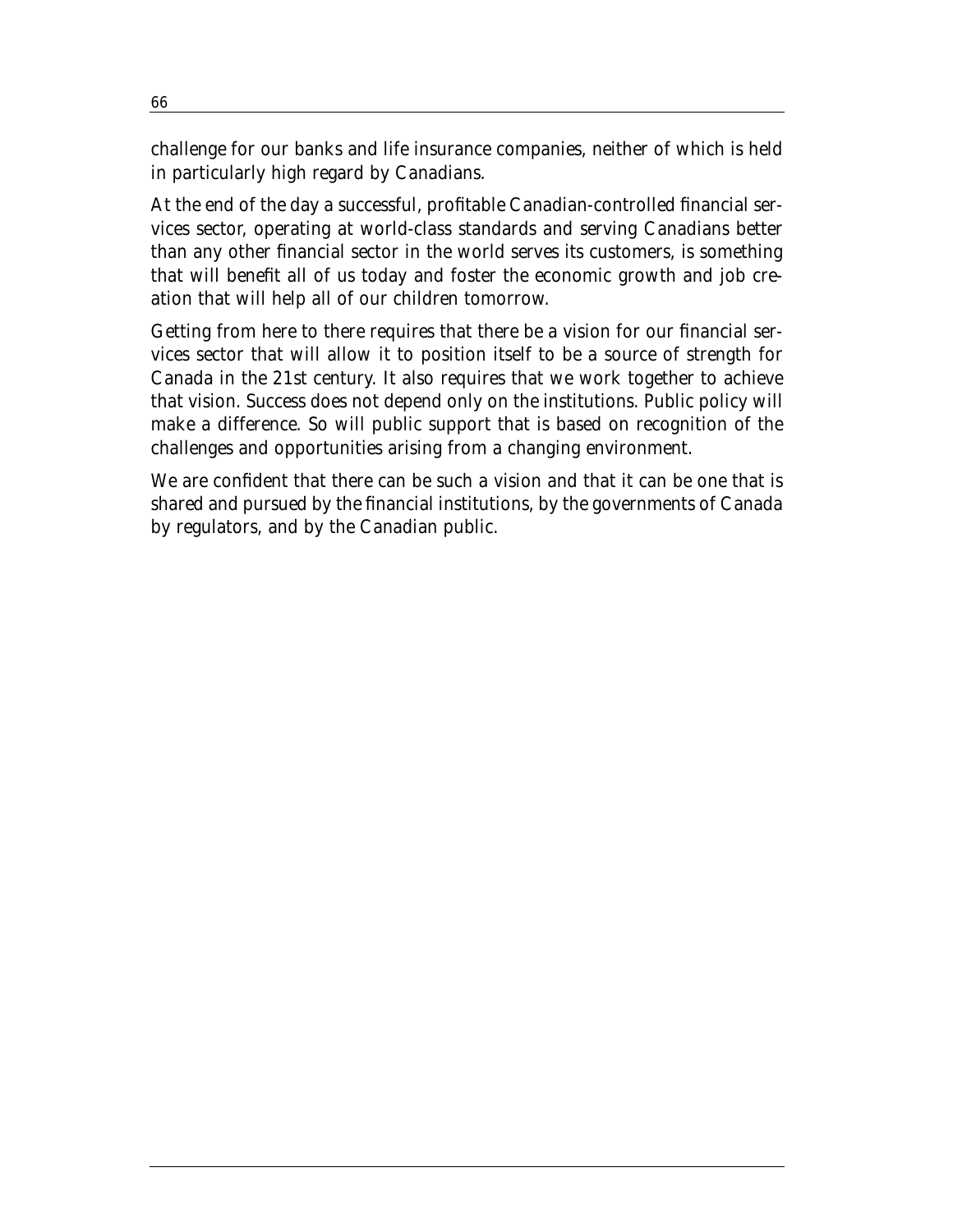# Our Vision for the Sector

This chapter sets out our vision for the financial services sector.

Early in our work we concluded that we could provide sensible and coherent recommendations for the sector only if we established firmly what our goals should be.

That process was not easy, particularly given the incredible pace of change which has already been experienced and which continued unabated as we worked. However, the very intensity of the forces that created the change process made it even more important for us to establish some guideposts.

To do so we brainstormed together for a considerable time, weighing the evidence and assessing the change factors, and elaborating a vision of the financial sector that we believe will best serve Canadians into the next century.

We present an integrated vision. It describes the characteristics of a desirable sector viewed from three perspectives:

- What should consumers expect from their financial system?
- What kind of institutional structures can best meet those expectations?
- What type of regulatory framework is most likely to achieve the structures?

We emphasize that it is an integrated vision. Achieving the objectives from any of the three perspectives alone will not be sufficient to achieve the public interest. Just as the vision is integrated, so our recommendations are interdependent and it will be important for progress to be made on all fronts. It will not be sufficient if Canada's financial services companies enjoy business success at the expense of consumer values. It will not be sufficient if there is total prudential safety and soundness but there is no market innovation and dynamism. It will not be sufficient if there are perfect consumer protection and redress systems but there is not a competitive marketplace.

We set out our vision in this chapter. It is the basis for our work. We are certainly not so naive as to imply that it cannot be refined or to suggest that every Canadian would embrace it. On the other hand we believe that, in the debate which will take place in the wake of our report, it is important for those who participate to address issues of specific interest to them in the context of their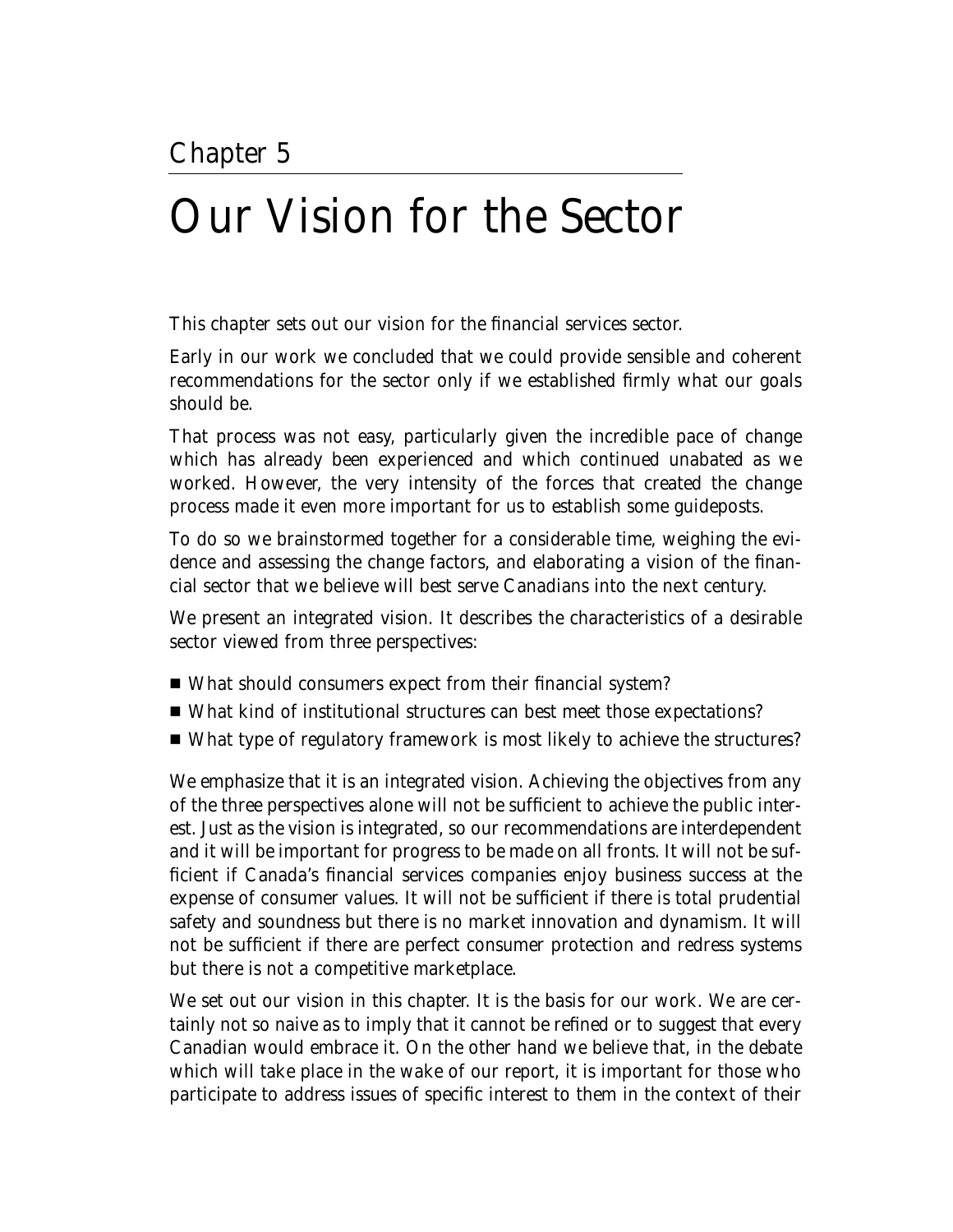own integrated vision of the sector, with a clear recognition of the forces of change. All concerned Canadians should be thinking carefully about this, and should develop their own views.

We believe that the Government should embrace goals such as those we articulate in our vision, and should vigorously pursue them. Our vision is designed to define the public interest as we see it.

# Our Vision for the Canadian Financial Services Sector

## Characteristics Valued by Consumers

We believe that all consumers of financial services products – individuals, small businesses, large private and public users – value, and should expect, the following characteristics from the financial system that serves them:

- It should be competitive, with markets being served by domestic and foreign institutions offering a broad range of choice in products, levels of service and price.
- Sales practices should be non-coercive and perceived to be so.
- Transactions should be transparent, with clear, easily understood and timely disclosure of product terms and conditions, risks, and conditions of sale.
- There should be accessible and effective redress mechanisms.
- Customers should be able to deal easily with institutions through many channels, including state-of-the art technology.
- All major participants should enjoy the confidence and support of Canadians.

In addition to these six basic characteristics, we believe that the following additional characteristics will be particularly valued by individual consumers:

- All Canadians should have access to basic financial services, regardless of income or place of residence.
- Individuals should have access to and control over their personal information.
- Consumers should be well enough informed to take greater responsibility for their own decisions.

From the particular perspective of small and medium-sized business customers, a desirable financial system should be made up of institutions that:

- promote the development of total financial relationships, including the provision of informed advice to small businesses;
- are characterized by an effective, responsive and transparent credit-granting process;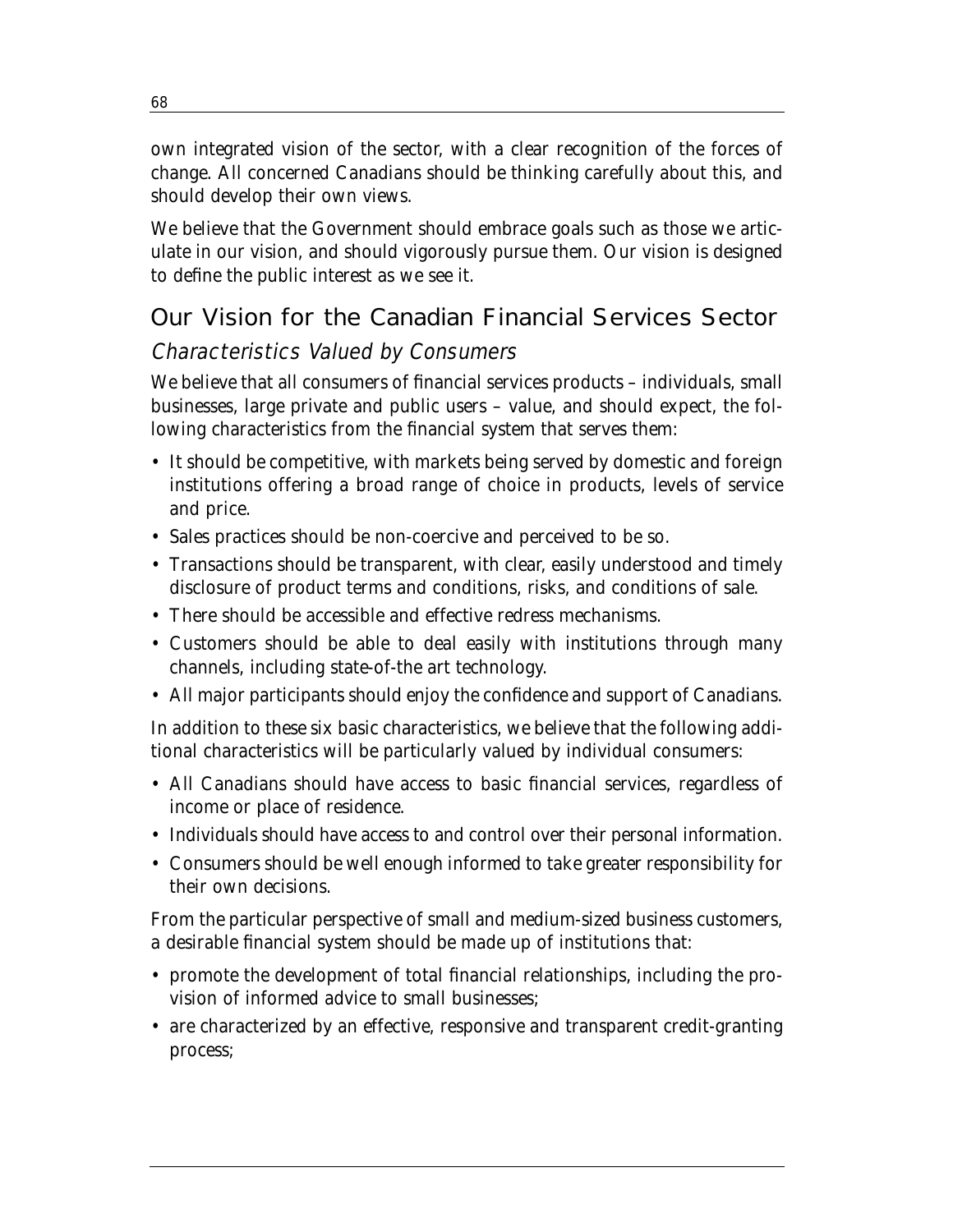- are creative in designing innovative financing packages that permit higherrisk credits to be extended, appropriately priced for risk; and
- are willing to partner with customers, through provision of equity or participating debt.

## Structural Features of a Desirable System

The following features should characterize a financial services sector that would provide all consumers with the characteristics outlined above:

- There should be a fully open, competitive trading and investment environment, including no interprovincial trade or investment barriers.
- There should be ease of entry for financial institutions, both from abroad and for new start-ups.
- There should be an open and accessible payments system that continues to be efficient and prudentially sound.
- There should be several large and many smaller, national and regional, successful Canadian-controlled financial institutions, with strong competitive positions in the domestic markets they serve.
- Some Canadian institutions should be competitive with foreign institutions (possibly across the board, but certainly in many product lines) in international and global markets.
- There should be some successful niche players and new entrants.
- Financial institutions in Canada should be sensitive and responsive to regional and other special community problems and priorities.
- There should be a creative and innovative climate that fosters the adoption of state-of-the art technology and product development.
- Institutions should be well managed, with effective governance structures.
- There should be a culture of excellence within institutions, one that rewards innovation and quality service and recognizes that talented and committed people are at the heart of a successful organization.

## A Facilitative Regulatory Framework

From a public policy and regulatory perspective, the following attributes are important to foster the development of a sector that has the features set out above and can provide the kind of customer focus described:

• There should be no more regulation than necessary to achieve public policy objectives of safety and soundness, competition, and the protection of consumer interests. Other goals should be pursued not by regulation but addressed with other national policy tools.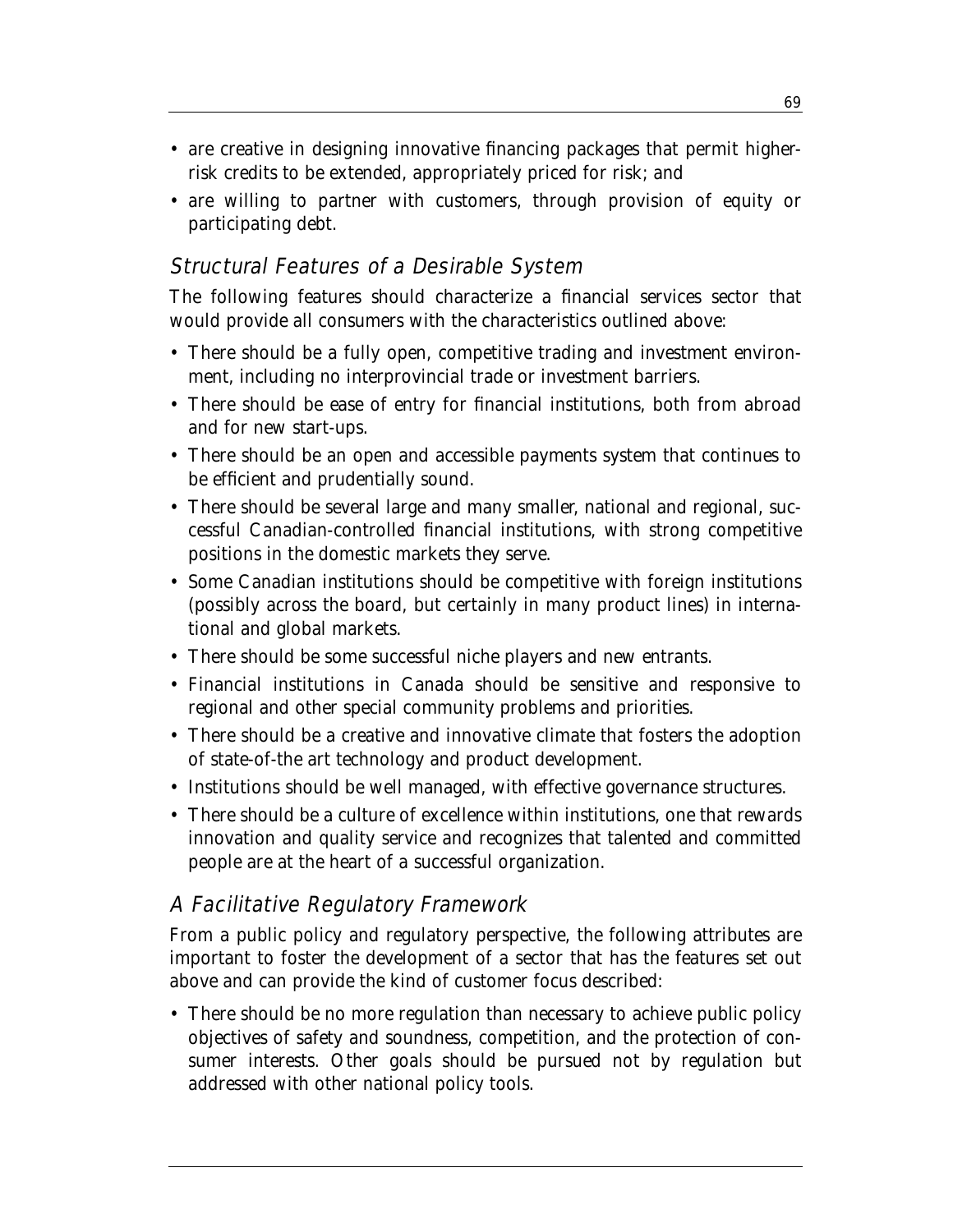- There should be an appropriate balance between pursuing safety and soundness, and allowing entrepreneurs and institutions to take risks that will encourage competition – accepting that taking some risks may lead to the failure of some financial institutions.
- Regulators should stay focussed on the dynamic, relevant challenges that technology and globalization are forcing, and should be aware of and sensitive to the increasing difficulties of supervision. Resources must be highly skilled, allocated to areas of risk that are important to the health of institutions, and increasingly focussed on management and governance oversight.
- To the extent that institutions perform similar functions, they should be regulated in similar ways, regardless of what they are called or what statute they fall under.
- The regulatory environment should allow room for niche players, many of which will require different degrees and types of regulation, if they need to be regulated at all.
- Regulatory duplication should be eliminated, whether it is duplication between federal and provincial governments, duplication at the federal level, or duplication between Canadian and international regulators. To the extent that federal-provincial or provincial-provincial duplication cannot be eliminated, regimes should be harmonized across Canada on the basis of best practices.
- Canada should lead in initiating and supporting international regulatory change, and should ensure that Canadian interests are adequately reflected within an effective international regulatory system.

## Achieving the Vision

While our current financial system works well and has many desirable features, it falls short of our vision in a number of significant dimensions. Even in an environment that was more stable than the current one, we would wish to see many features of our system change in a way that facilitates the development of the characteristics we have set out above. In a time of turbulence like the present, our recommendations on how best to manage change in a way that moves us toward achieving the vision become even more important.

Achieving the vision will require leadership in government, in our institutions and among our citizens. It will also require flexibility and adaptability on the part of all concerned. We will have to get a number of things right. A few of the key elements are outlined below.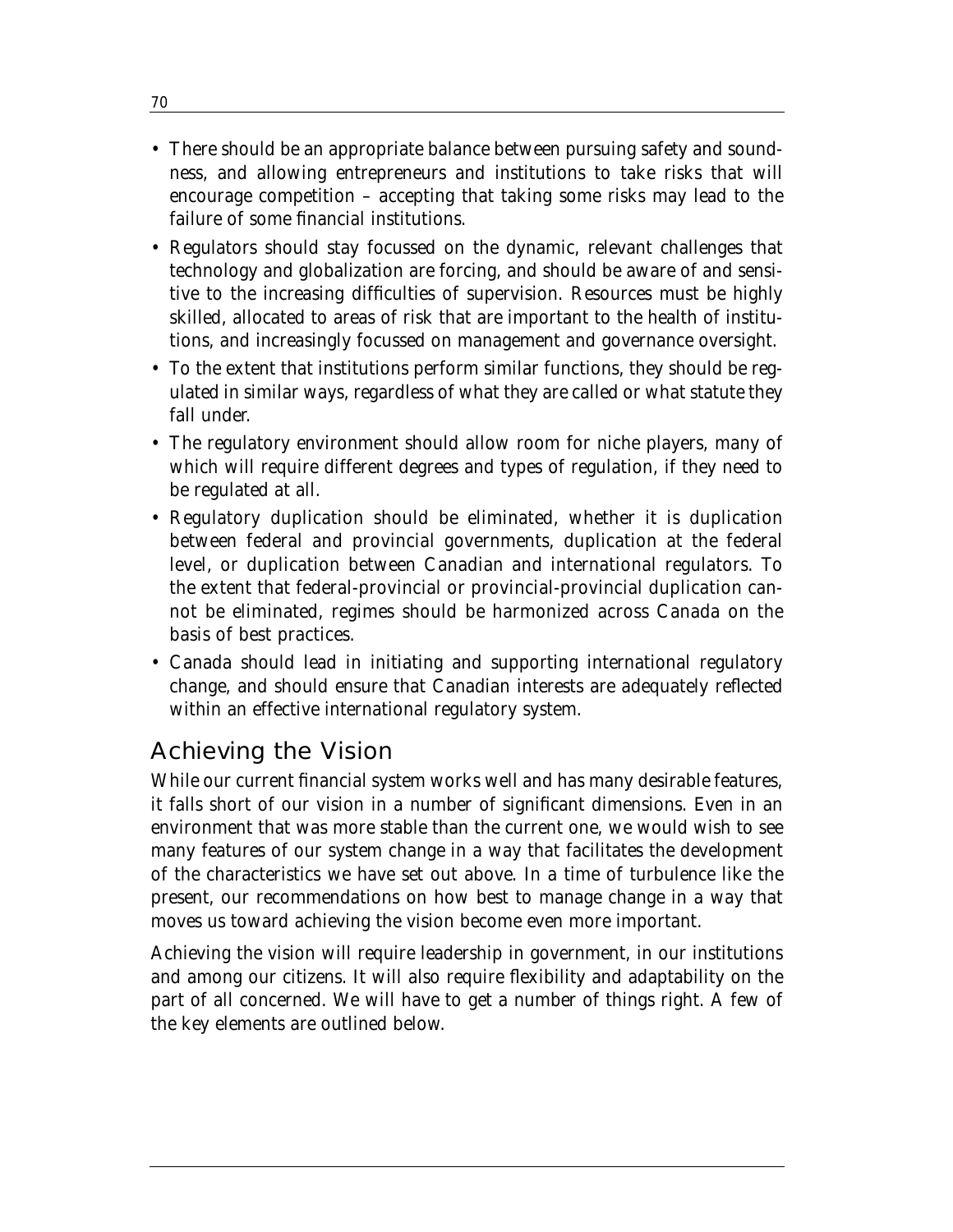## The Public Policy Framework

The public policy framework will have to recognize that change is inevitable and allow change to occur in the interests of Canada and Canadians. Legislators, regulators and supervisors must achieve a reasonable balance between the goals of safety and soundness, and competition and entrepreneurial innovation. Both goals serve consumers, and too much or too little of either can diminish consumer welfare.

The framework must allow for change to be shaped where appropriate to protect the public interest. In particular, attention should be paid to transition effects and ways in which adjustment to new situations can be eased for individuals. But the public policy framework must not stifle change, nor should it attempt to achieve bureaucratic or legislative views of appropriate outcomes. It must be a truly dynamic framework, not a straitjacket, and it must allow for and even encourage the dynamism of the marketplace, the leadership and creativity of entrepreneurs and managers, and the actions of empowered consumers to express their needs and shape the financial services sector.

Public policy has a particular role to play in protecting the integrity of the marketplace. What this means in practice is that consumer rights need to be assured. Consumers must have the ability to access meaningful information in a timely and understandable way; the assurance that they can contract freely with providers of their choice without being pressured or coerced into buying products or services they do not want; the right to control access to their personal information; and the right to redress when they are wronged. The market, unfettered, will not produce these outcomes, and the public policy framework must provide a balance within which an empowered and enlightened consumer provides an effective competitive check in the marketplace.

## Leadership in Institutions

Within a flexible and responsive public policy framework, it is the responsibility of institutional leaders to respond to consumer concerns and needs in the most imaginative and effective way. Those who do will create shareholder value for their institutions, along with consumer and community satisfaction. Institutions led by those who do not meet this test may not survive and will certainly not prosper.

The vision set out above has room for many different strategies. Size may be important for some; focus on selected product lines or selected markets may be important for others. Just as no reasonable strategy should be automatically precluded, there is no single strategy that is going to be right for all consumers or providers. There are, however, some common principles that should apply and should be recognized and supported by leadership throughout the institutions, not only at the top.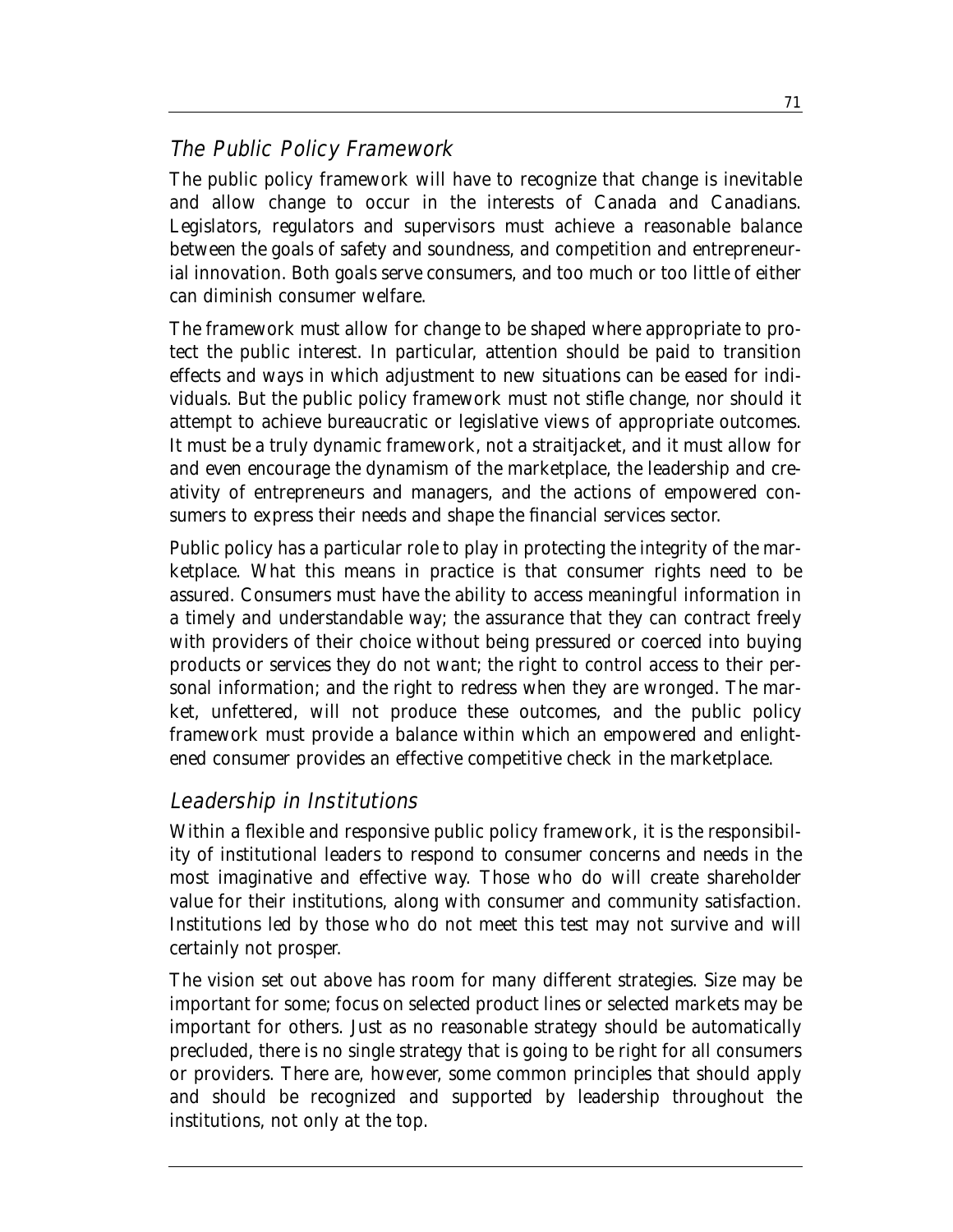- Industry leaders must always remember that they are dealing with other people's money. The culture and values they must instil throughout their organizations must be ones of stewardship, respect and trust. Emphasis must be placed on managing risk and sustaining the vitality and health of their institution so as to honour the promises to pay that are made to Canadians.
- Leaders must be sensitive to the power and influence that financial institutions have in the life and success of the country. Access to financial services is critical for all Canadians. The assurance of variety of choice, quality of service and competitive prices, to Canadians living in rural Canada and in remote areas as well as in urban centres, is an important public policy objective to which institutional leadership must respond.
- Institutions must recognize that they operate in communities of people and that they have many stakeholders other than their shareholders. The creation of shareholder value is an important obligation but it will best be created and sustained by institutions that command the respect and support of consumers and the many communities they serve.
- Leaders within our institutions must recruit, develop and retain effective people with world-class skills, able to meet customer needs in satisfying and innovative ways, and capable of growing their business competitively and profitably.
- Leaders must recognize their responsibility to sponsor and support effective governance for their institutions.

## The Responsibility of Consumers

Consumers have a critical role to play in achieving the vision. Within a flexible and responsive public policy framework, it is consumer preferences that should determine the shape of change. This requires greater consumer literacy and advocacy. The public policy framework must create conditions conducive to consumer empowerment by addressing disclosure practices, abusive sales practices, privacy and redress. But it is up to individual consumers to be vigilant, to avail themselves of information and to exercise their rights. It is also up to individuals to acquire the basic education and skills demanded by the world around us.

Consumer organizations have a powerful and legitimate role to play in assisting consumers through education and advocacy. Industry and government should support them.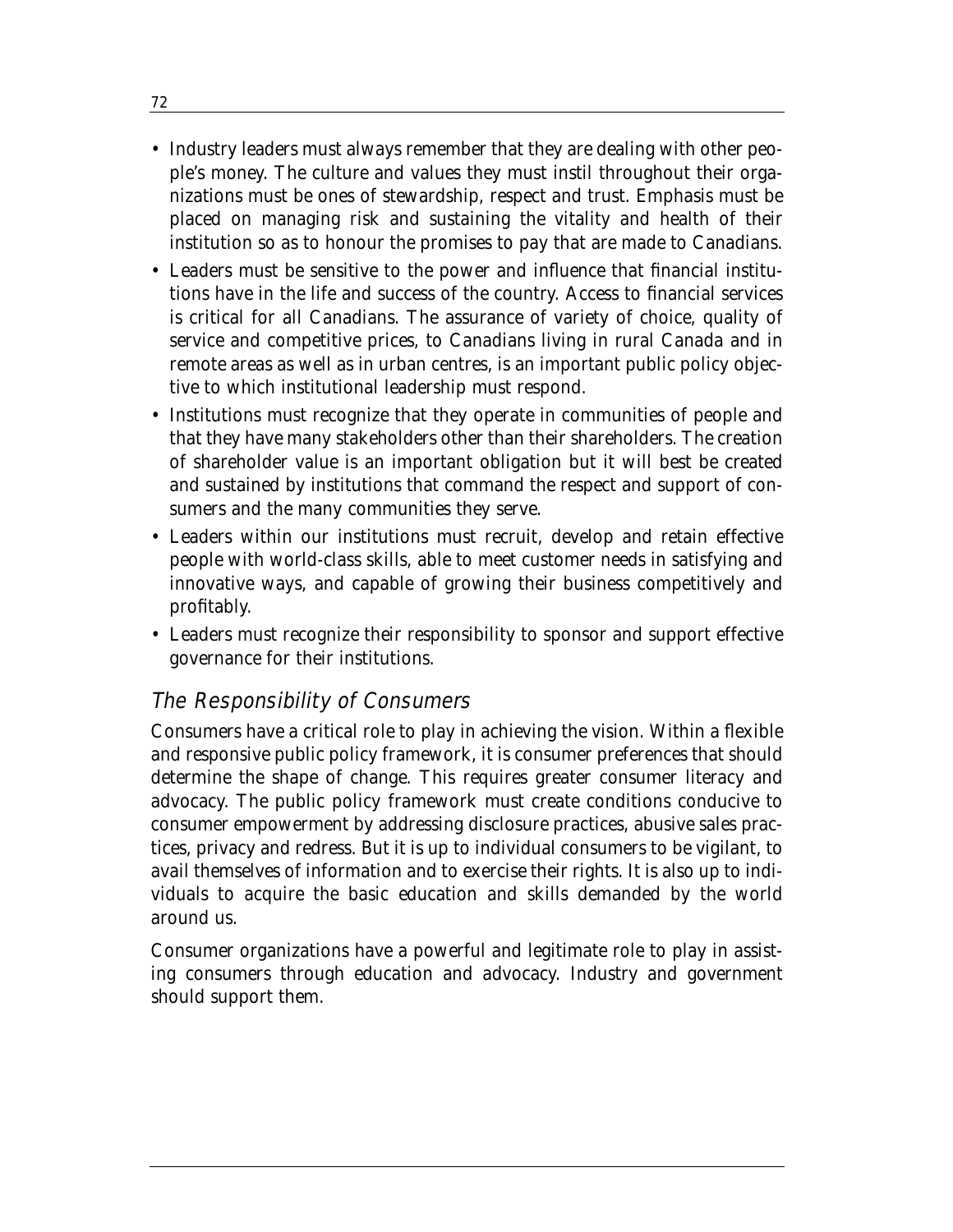## The Contribution of the Task Force

Our contribution is to help articulate a national vision and to recommend actions to governments and other players that will help create a framework within which the vision can be achieved.

#### **The Importance of Competition**

Strengthening competition is a critical centrepiece of achieving the vision. In the chapters that follow, we present a focussed, four-point strategy to enhance competition.

We make recommendations to *strengthen the position of existing participants* in order to provide a more dynamic, competitive market. These include:

- allowing life insurance companies, money market mutual funds and investment dealers to have access to the payments system directly, in order to provide transaction services to Canadians;
- increasing functionality of networks, including allowing deposits to be made to any deposit-taking institution through an ATM, in the same way cash can now be withdrawn;
- new powers for credit unions to make them more effective, including the power to become or to form banks;
- support for the rapid demutualization of major insurance companies, which will enhance their ability to compete with large banks;
- changes to deposit insurance for banks, and to compensation plans for life insurance companies, that will reduce the competitive advantage that banks now enjoy without compromising the quality of depositor protection;
- the creation of optional, regulated holding companies that will offer greater organizational flexibility to financial institutions;
- a new, more flexible definition of wide ownership that allows more scope for strategic alliances, including acquisitions; and
- the ability for banks to offer insurance and auto leasing products to consumers through their branches, as some provincially-regulated deposit-taking institutions now do.

We make recommendations to *encourage new domestic participants*. These include:

- a new consistent set of ownership rules for all financial institutions, including banks, that will make it easier and more attractive for new banks to start up;
- a 10-year federal and provincial capital tax holiday for new financial institutions;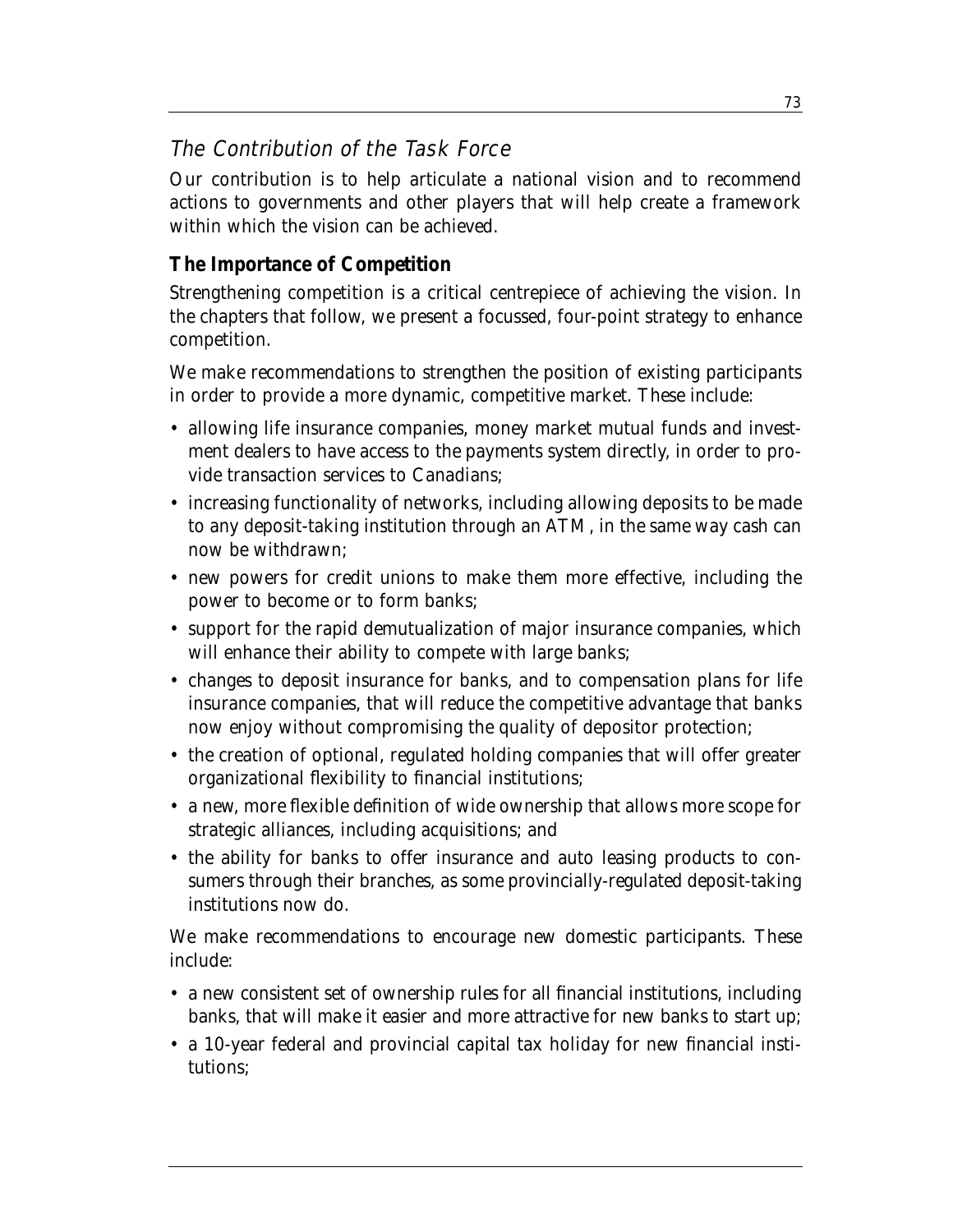- greater discretion to allow new institutions to be formed with less capital than is currently required; and
- accelerated approval processes by OSFI.

We make recommendations to make it easier for *foreign financial institutions* to serve Canadians. These include the following:

- Encouraging the rapid adoption of legislation to allow foreign banks to operate in Canada through branches of their foreign parent (as well as or instead of subsidiaries, which are now allowed).
- Extending the current exemption from withholding tax for debt incurred with a term of greater than five years to all arm's-length debt, regardless of term. This will remove what is effectively a trade barrier that makes it very expensive for foreign lenders to lend to Canadian businesses.
- Establishing a framework that will provide clear rules and new opportunities for lenders who wish to make loans to Canadians without establishing a physical presence in Canada.

Finally, we make recommendations to *empower consumers* to act as a discipline in the marketplace and thus make competition more effective. These include:

- proposals to increase transparency of documents;
- a stronger and broader ban on coercive tied selling than now exists; and
- a Financial Sector Ombudsman to provide more comprehensive coverage and easy accessibility for consumers.

#### **Other Supporting Policies**

This four-part strategy to enhance competition is necessary to realize a financial services sector consistent with our vision. Healthy and vigorous competition is the best guarantee that Canadians will be well served by their financial institutions well into the future.

While vibrant competition is necessary, however, we do not believe it is sufficient to achieve the vision we set out. Other supporting policies will be necessary.

Empowering consumers is important not only to make competition more effective but also to protect individuals. The measures we are proposing on transparency, tied selling and redress will do that, as will a strong and comprehensive privacy regime that we are recommending be implemented.

Corporate conduct matters. The extent to which institutions succeed in meeting Canadians' legitimately high expectations of their social and business responsibilities will be critical in building solid relationships between institutions and the communities they serve. Good relationships are a necessary foundation to building a financial services sector that will serve Canada well.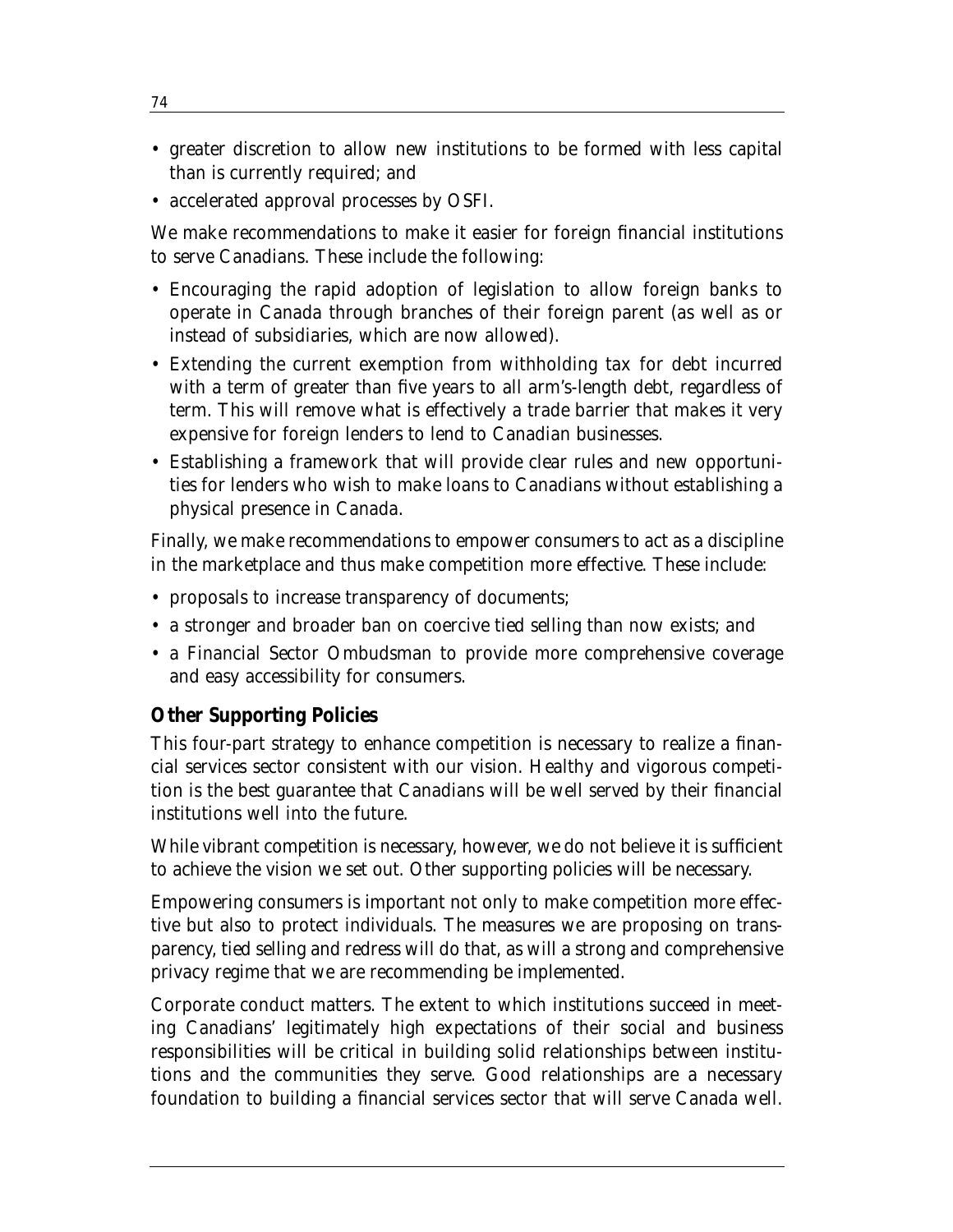We make recommendations about many issues relating to corporate conduct, including financing small businesses and the new, knowledge-based economy, access to basic banking services, partnerships with the voluntary sector, and community accountability.

It is also necessary to improve our regulatory structures, to enhance their governance, to streamline them, and to make them more responsive to the need to play their part in facilitating competition and innovation. We make recommendations that will do this.

Finally, as change continues and as we put in place a framework to manage change, we must recognize that our institutions will need to adjust to new competition to remain strong and vibrant. It is important that public policy assist this process where possible and not put unnecessary constraints in the way of business strategies. We make recommendations with respect to taxation policy and accounting policies that are aimed at strengthening the competitive position of Canadian institutions. And we recommend a merger review process that provides an opportunity to assess whether or not mergers of large financial institutions are in the public interest. This process will allow public participation in the review of such mergers, in an open and transparent manner, and will permit the Government to extract legally binding undertakings from merger proponents, if necessary to ensure that merger proposals that do go ahead are in the best interests of Canadians.

The balance of this report sets out our conclusions and recommendations, grouped according to the four themes discussed in Chapter 1:

- competition and competitiveness;
- empowering consumers;
- Canadians' expectations and corporate conduct; and
- improving the regulatory framework.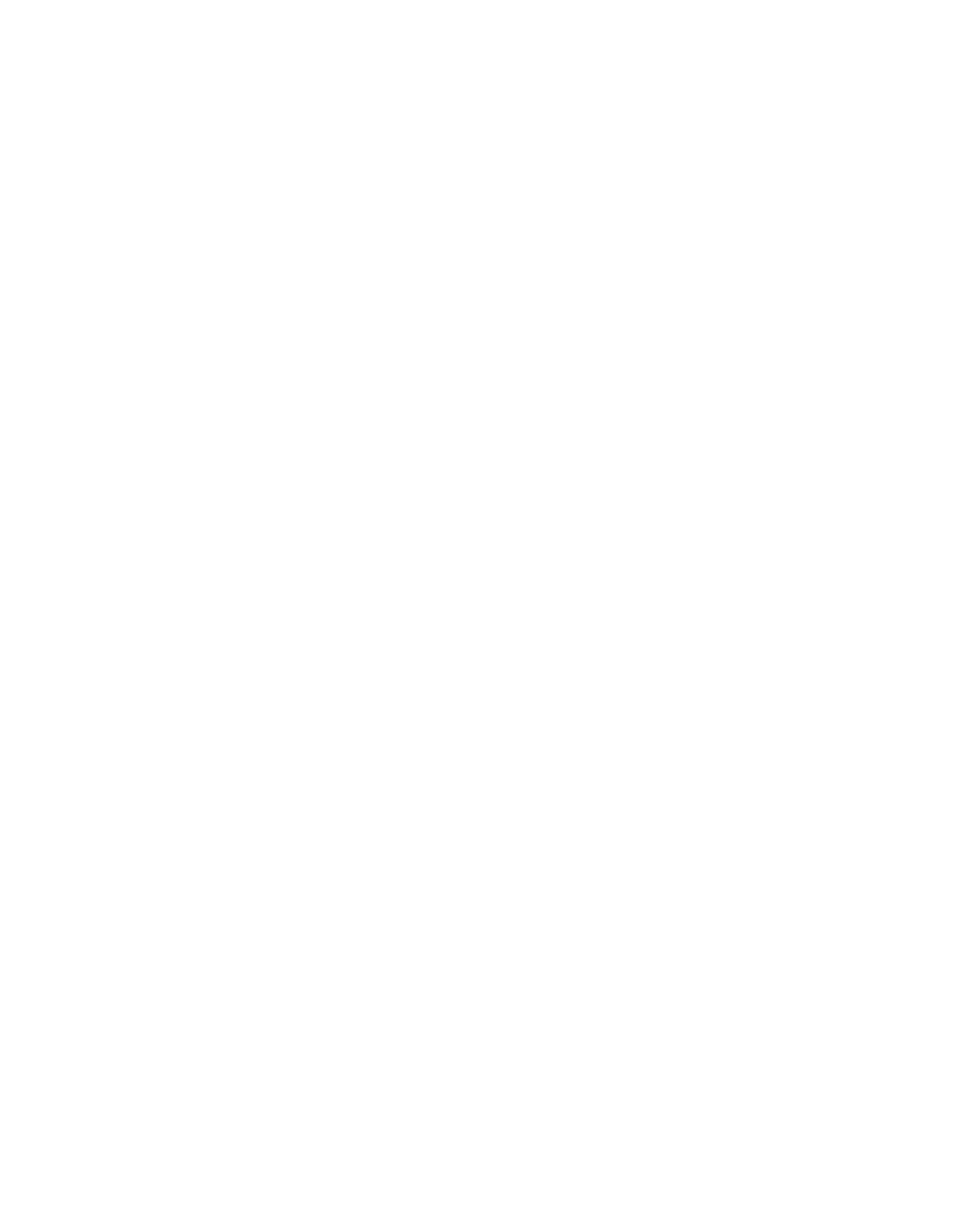# Chapter 6

# Competition and Competitiveness

This chapter reviews certain structural issues that affect the vitality of competition in our domestic markets and the ability of our financial institutions to pursue responses to change that will enable them to become and remain strong, healthy and competitive institutions. Specifically, the chapter reviews:

- ownership policy for federally incorporated financial institutions;
- organizational flexibility and, in particular, the proposal to introduce a regulated financial holding company; and
- business powers of institutions, including increased flexibility for credit unions, access to the payments system and other networks, and the ability of deposit-taking institutions to retail insurance and lease automobiles.

In each of these areas, recommendations are made that will improve competition and, at the same time, strengthen the competitiveness of our institutions.

The chapter also sets out recommendations to make it easier for foreign banks to operate in Canada, thus enhancing competition in our domestic markets.

With respect to areas of public policy where action should be taken to enhance the competitiveness of our financial institutions, the chapter presents recommendations on taxation issues and accounting policies.

Finally, the chapter proposes a process to address mergers among financial institutions, including Schedule I banks.

# Ownership Policy

# The Current Policy Regime

Current ownership policy is different for banks and other federally regulated financial institutions.

In general, Canadian banks must be widely held, which under the current rules means that no individual can own more than 10 percent of any class of shares. Schedule II banks are exceptions to this rule and there are three categories of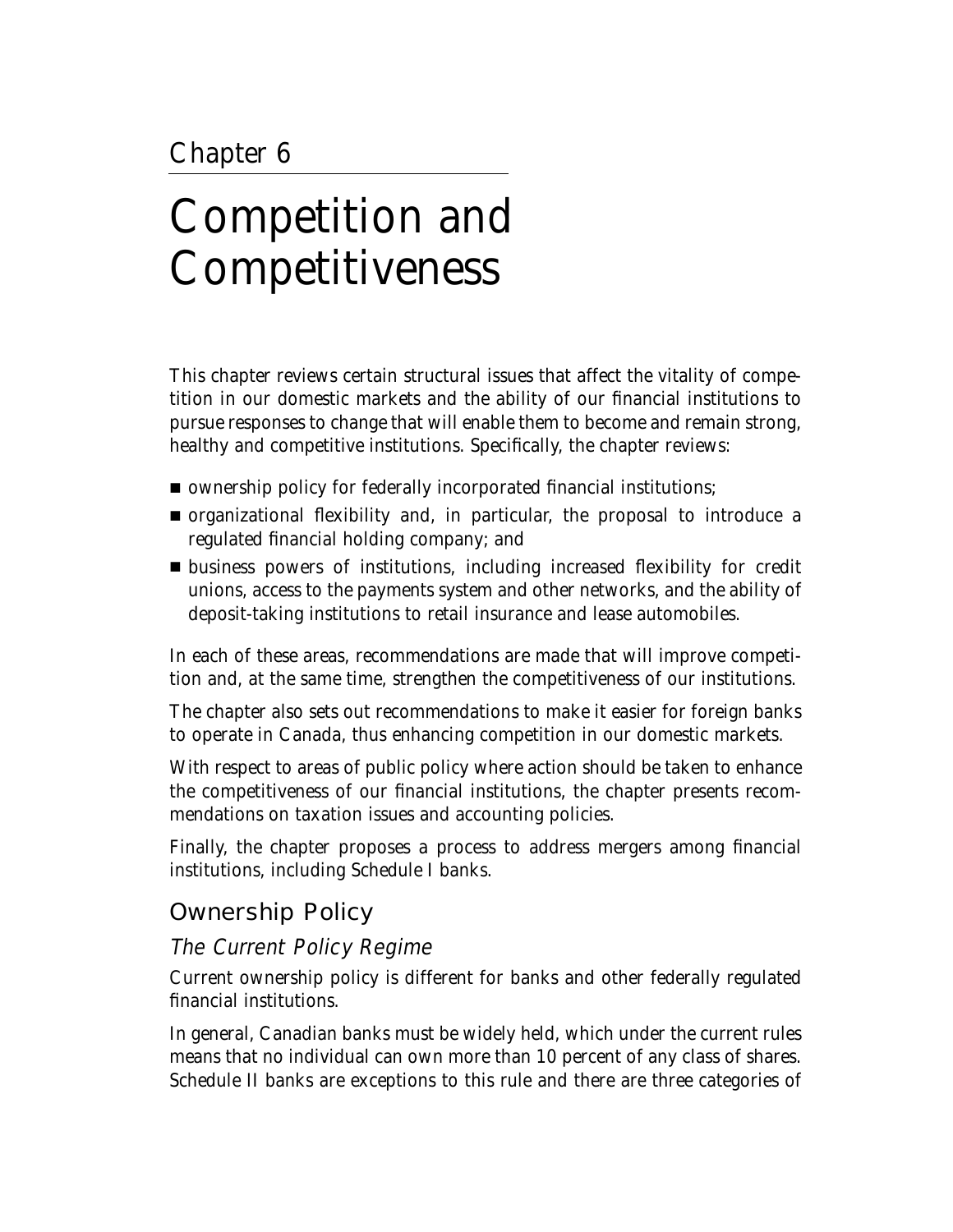exception. The first is for foreign banks that are widely held,<sup>79</sup> which can own 100 percent of a Canadian bank subsidiary. The second exception is that a bank may have a controlling shareholder for up to 10 years after it is chartered, as a transition measure to becoming a Schedule I bank. The third exception, which was introduced in 1992, is that any widely held and regulated Canadian financial institution can own 100 percent of a bank. Schedule I and Schedule II banks have virtually identical powers; the only difference between them is in the ownership structure permitted.

There is no widely-held rule for federally regulated trust companies or insurance companies owned by shareholders. For these companies, as is the case for Schedule II banks, the Minister of Finance must approve any shareholding in excess of 10 percent, but there are no legislative restrictions or directions on the exercise of this authority. Since 1992, there has been a legislated requirement that when trust companies, insurance companies or Schedule II banks reach a size where they have more than \$750 million in shareholders' equity, they must have a public float of at least 35 percent of voting shares.<sup>80</sup> Insurance companies can also be mutual companies, owned by policy holders rather than shareholders. Mutual companies are widely held by definition. Four of the five largest life insurance companies in Canada are mutual companies, but each has announced its intention to demutualize and become shareholder-owned.

There are two main reasons why policy has required the banks to be widely held.

The first is that the absence of a controlling shareholder facilitates continued Canadian control of banks, regardless of ownership. It used to be the case that foreigners could hold no more than 25 percent of the shares of federally regulated financial institutions, but successive international trade agreements have resulted in the elimination of this restriction. As capital markets become more global and economies become more integrated, all major Canadian banks have sought to raise capital in foreign markets and most have listed their shares on U.S. stock exchanges. Foreign ownership of Schedule I banks has increased in recent years.81 However, the 10 percent restriction, together with certain requirements in the Bank Act, ensure that the mind, management, and principal location of economic activity of our Canadian chartered banks remains in Canada.<sup>82</sup>

<sup>79</sup> The requirement that the foreign bank parent be widely held is in guidelines issued by OSFI rather than legislation.

<sup>80</sup> The Minister of Finance has the discretion to exempt Schedule II banks from this requirement.

<sup>&</sup>lt;sup>81</sup> The approximate aggregate foreign ownership of Schedule I banks, as of July 1998, was as follows: Royal Bank – 24 percent; CIBC – 15 percent; Bank of Montreal – 13 percent; Bank of Nova Scotia – 10 percent; TD Bank – 14 percent; and National Bank – 35 percent. See Hugh Brown, "Bank Mergers: We Canadians Are a Peculiar Lot," Nesbitt-Burns Research, July 23, 1998, p. 6.

<sup>82</sup> The Bank Act requirements that constitute what we call the "Canadian control toolkit" are set out in Background Paper #1, pp. 177, 178.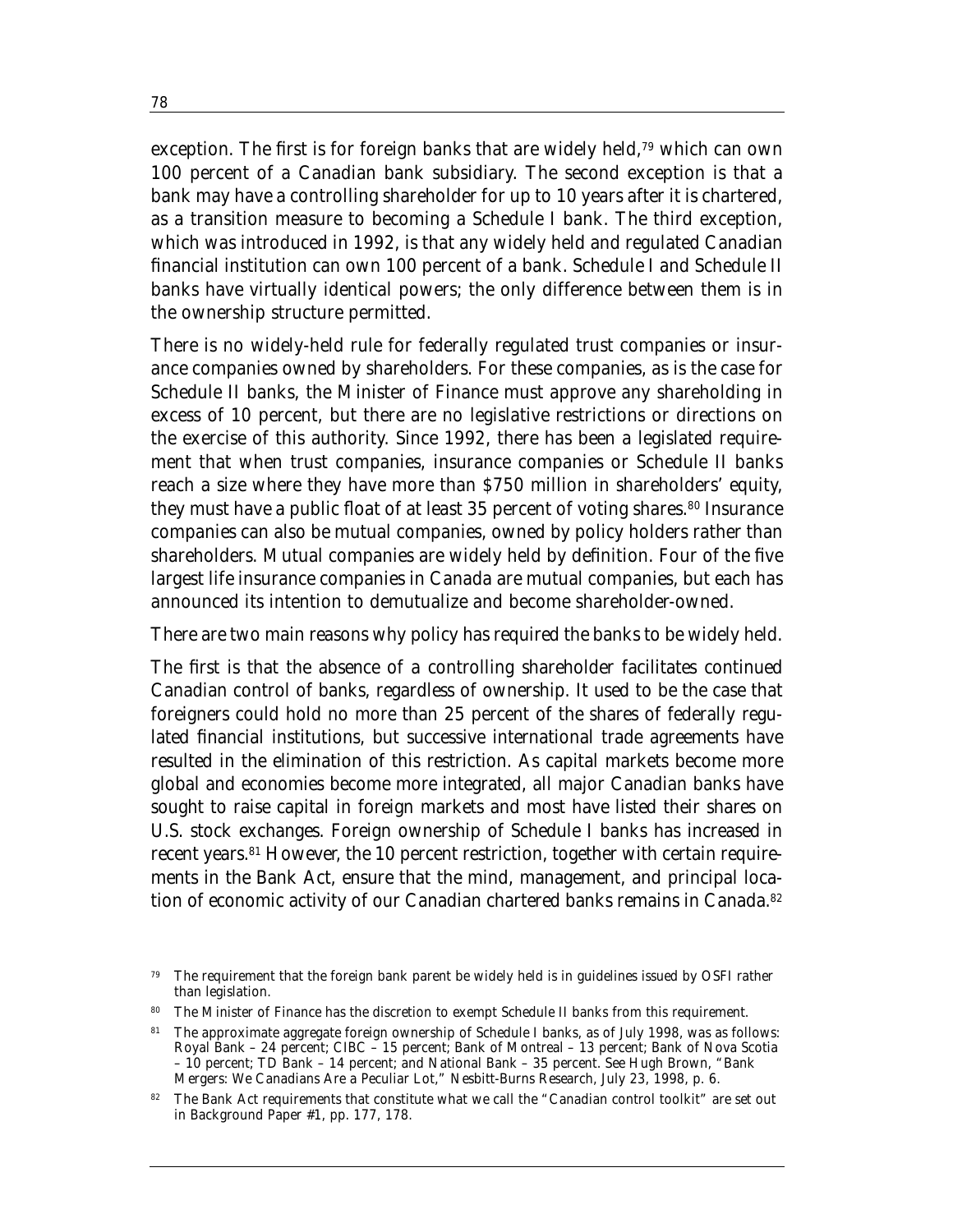For insurance companies, the mutual form of ownership has ensured Canadian control of companies accounting for a major share of industry activity.

There are a number of reasons why Canadian control of our major financial institutions is important. Strong domestic financial institutions provide benefits to communities through philanthropic contributions and community leadership. They also provide the basis for domestic financial centres that can offer higher-quality, skilled jobs to Canadians, and can result in greater taxation revenue for Canadian governments. Canadian institutions are also felt to be more sensitive to domestic market situations – particularly in an economic downturn – than foreign-controlled institutions might be.83

The second reason for requiring wide ownership is that the absence of a controlling shareholder facilitates the separation of financial and commercial activity. Those responsible for the safety and soundness of banks have long been concerned that dominant shareholders with commercial interests could influence a bank to make lending decisions that were not in the best interests of depositors or other shareholders. The failure of many trust companies owned by dominant shareholders in the 1980s and early 1990s lent credence to this view. This concern led to the introduction of much more restrictive related-party transaction rules in the 1992 legislation; it was also a factor in requiring the 35 percent public float for larger trust companies and shareholder-owned insurance companies, introduced at the same time.

In most countries there are no formal requirements that banks be widely held. But in virtually all countries government exercises control over ownership, and in all industrialized countries, major banks are either state-owned, cooperatives or widely held.<sup>84</sup> The ownership of banks has traditionally been regarded as a special concern because of the important roles that banks played in the allocation of credit in the economy through business lending, and in facilitating payments. Their role in the payments system, in particular, led to concerns that the failure of any one bank could have repercussions on other banks and lead to systemic failure of the financial system.

In the 1992 legislation, the Government proposed a framework that would allow mutual insurance companies to demutualize. This is important if they are to be able to access capital markets and grow to become significant competitors to the major banks. The framework requires large mutual insurance companies to be widely held after demutualization, but there is no definition of what widely held means in this context.

<sup>83</sup> A more detailed description of the benefits of Canadian control of our financial institutions and the policy tools used to maintain Canadian control is set out in Ch. 8 of Background Paper #1.

See Background Paper #2 for more detail, particularly Exhibit 2.4, pp. 19, 20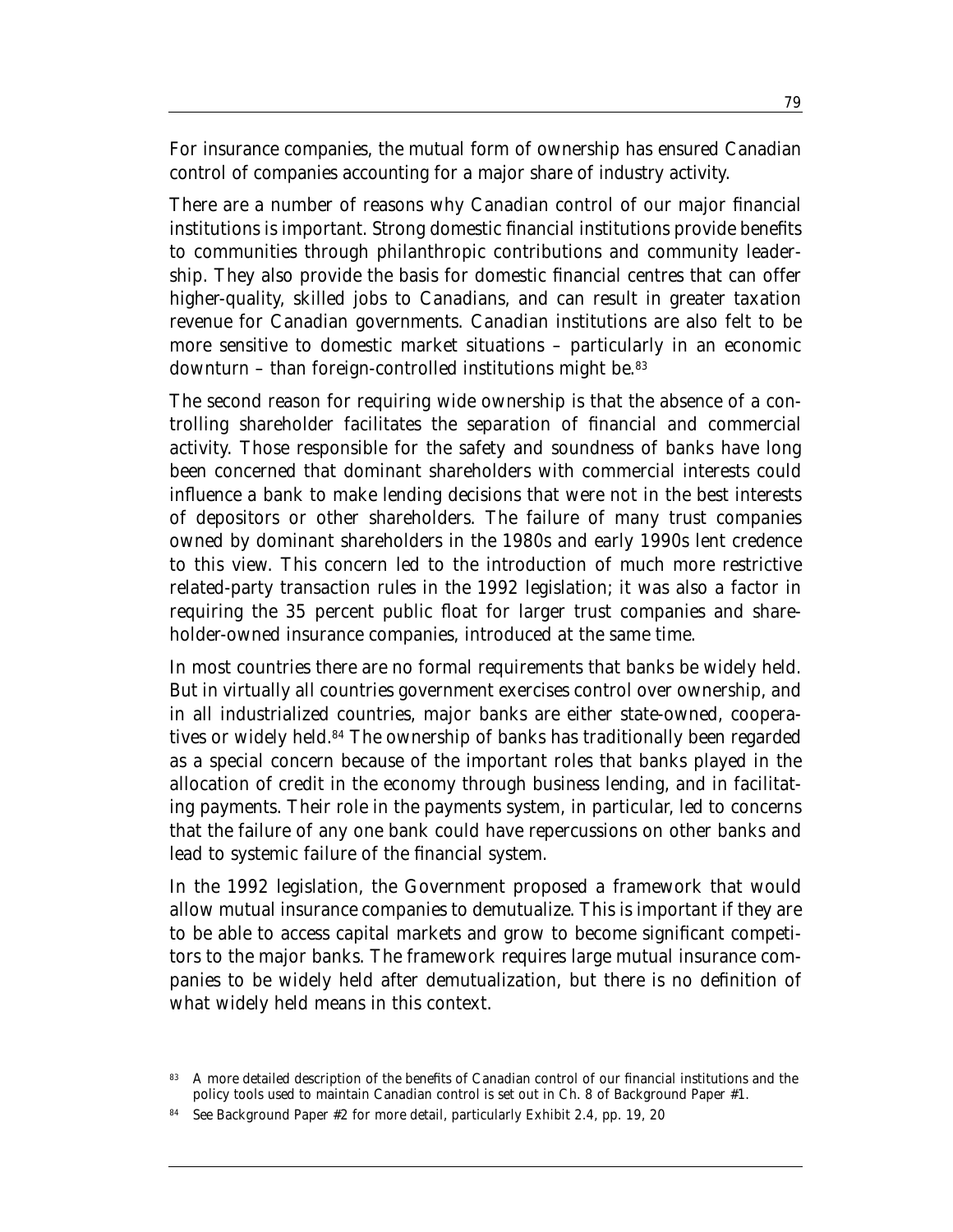As a result, we now have an ownership structure that requires Schedule I banks of any size to be widely held; that requires some but not all large insurance companies to be widely held; and that allows for dominant shareholder control of trust companies, even though they have business powers that are virtually identical to those of banks.

## Reconsidering Ownership Policy

We stated in the Discussion Paper of June 1997 that "ownership of a regulated financial institution is a privilege, not a right."85 That view continues to inform our consideration of ownership policy. However, we became convinced in our discussions that existing ownership policy can be improved in two major respects.

First, as the functions of institutions continue to converge, we believe that distinct ownership regimes for banks, trust companies and insurance companies will become increasingly anachronistic. This is particularly the case as life insurance companies demutualize and, through access to capital markets and the payments system, grow to become stronger competitors to the major banks.

Second, we believe that the current ownership restrictions are unnecessarily inflexible, particularly with respect to the ownership of banks. The current 10 percent restriction can preclude the use of stock as acquisition currency for potential transactions that might require the granting of a position in excess of 10 percent to a major shareholder in the target company. In a world where consolidations are increasingly commonplace, and where many transactions are consummated through share exchanges, this inflexibility can seriously constrain the range of potential strategies that our domestic banks can consider. Indeed, it is one factor that may force them to look at domestic consolidation rather than international acquisitions.

A further consequence of the wide-ownership provision is that it seriously constrains the potential for new entrants into banking. It is theoretically possible for anyone to start a bank in Canada but, after 10 years, regardless of how well the bank was doing, the owner would have to divest enough shares to come within the 10 percent restriction. There are many regulatory barriers facing new entrants. These include federal and provincial capital taxes and the requirement for a minimum of \$10 million in capital, both of which requirements we recommend be relaxed. But, in our view, the most significant regulatory barrier to entry is the inability of entrepreneurs to enjoy the fruits of their investment. We believe that if competition is to be encouraged, those willing to take risks should be permitted to reap the rewards when they are successful.

80

Task Force Discussion Paper, p. 1.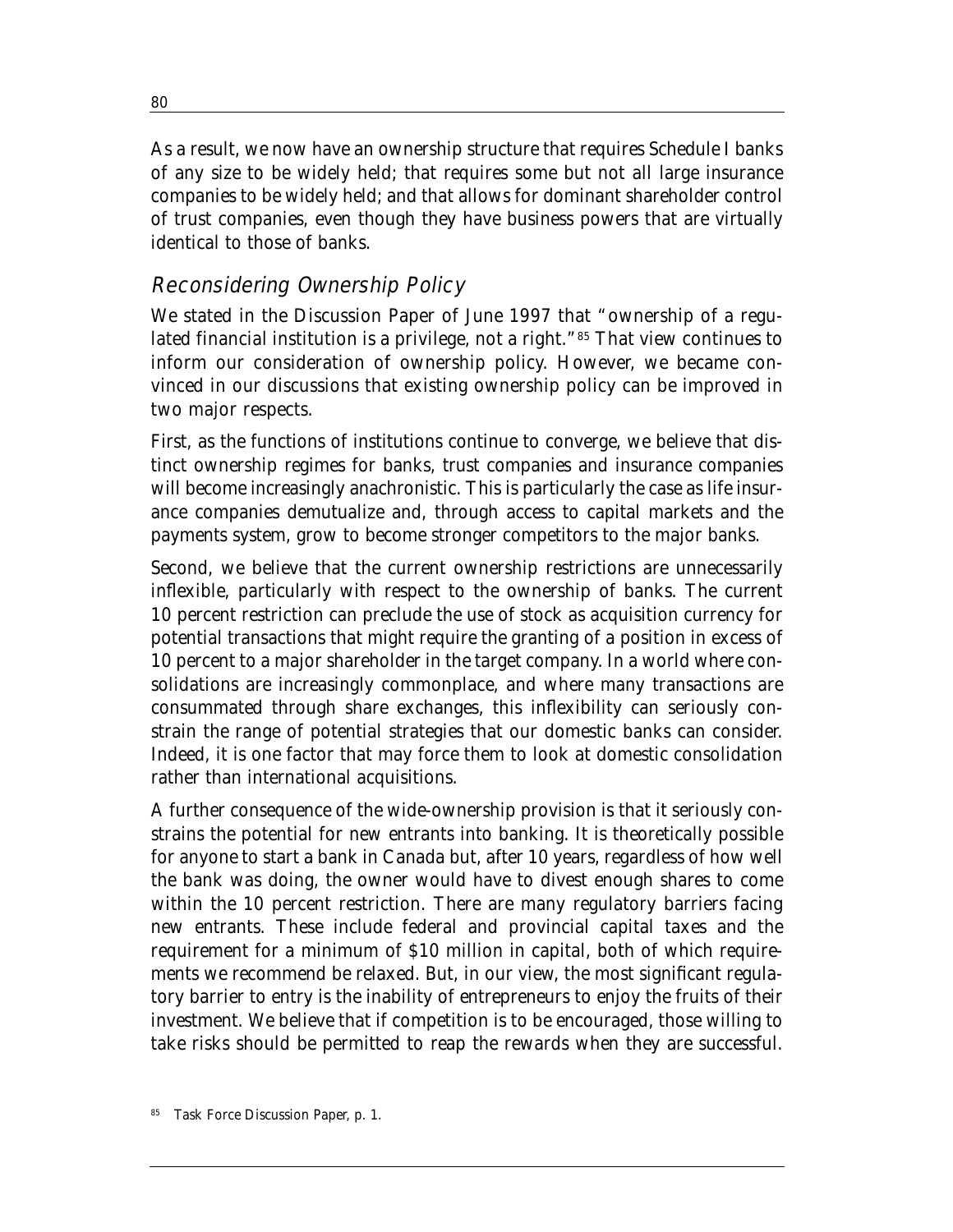We see no compelling public policy reason, for example, why a major retailer who wishes to offer banking services should not have the option of establishing and owning a small bank.

We recognize that allowing commercial interests to own banks is a major departure from current policy. We believe that the separation of commercial and financial interests does provide additional assurance that institutions will be managed and governed in the best interests of depositors and policy holders and, in our recommendations, we insist on such separation for the largest of our institutions. But if we are to enjoy the benefits of increased competition in our marketplace we need to encourage the entry of additional institutions, and the most effective way to do this is to relax the current restriction on commercial and financial separation for smaller banks.

It may well be the case that as new entrants emerge and competition intensifies some of the smaller institutions will fail, despite the best efforts of OSFI to supervise them. This should be regarded as a normal consequence of the workings of a dynamic and competitive system.

#### A More Flexible Ownership Policy

#### **A Single Ownership Regime for All Institutions**

In designing a new ownership policy, our starting principle is that there should be a common ownership regime for all federally regulated financial institutions. It should balance prudential concerns with the desirability of enhancing competition through encouraging alliances and new entrants. In practical terms, this means that it should vary by size of institution rather than type of institution, with heavier weighting toward prudential considerations for larger institutions.

#### **Wide Ownership for Large Institutions**

We considered the issue of wide ownership and we concluded that the objectives served by wide ownership – Canadian control and the separation of finance and commerce – continue to be valid objectives. Further, from our consultations with Canadians and through the submissions we received, it became apparent that there was a strong desire to see Canadian control of our financial sector continue.86 We believe that our financial services sector should remain Canadian-controlled, although it does not follow that every major institution must be Canadian-controlled.

<sup>86</sup> Our public opinion research confirmed these sentiments. See Ekos, *Public Opinion Research*, pp. 51, 52.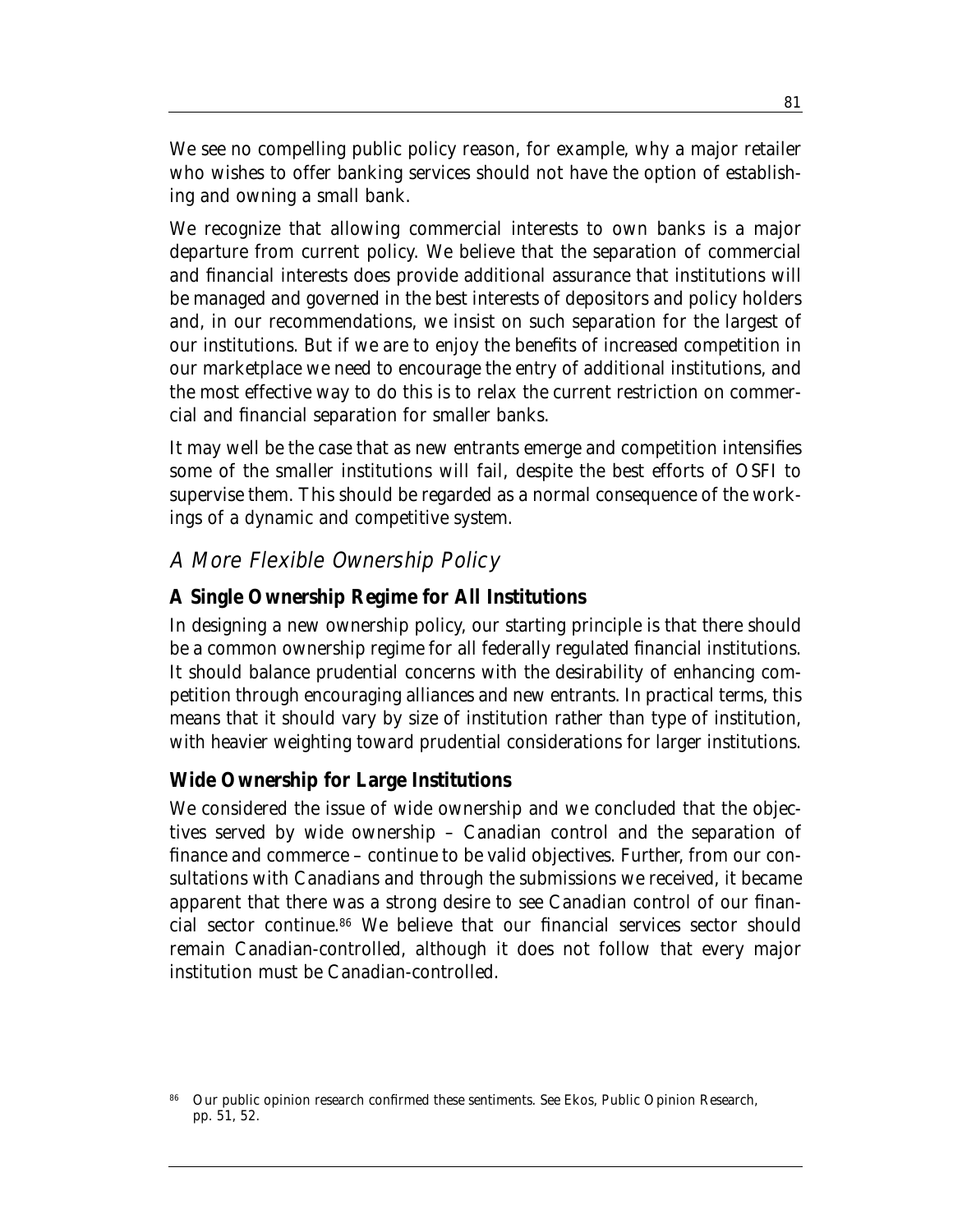We also conclude that the separation of financial and commercial activity is to be encouraged. We recognize that, in 1992, stringent related-party transaction rules were added to the legislation and that these may help to prevent, in future, some of the worst excesses that were experienced through the early 1980s and the early 1990s. But these rules have not yet been tested in tough times and we are not prepared to say, for our largest financial institutions, that dominant commercial owners are acceptable.

From a prudential point of view, the greatest concern must be with the largest institutions, because their failure could create serious systemic risk issues. However, ownership rules should not be designed with the objective that no institution of any size could ever fail. Scope must be left for entrepreneurship and risk-taking, recognizing that the failure of some institutions may be a reasonable cost to accept in return for innovation and competition.

We therefore recommend the continuation of a wide-ownership policy, but only for the largest financial institutions. Specifically, we recommend that all federally regulated financial institutions with shareholders' equity<sup>87</sup> that exceeds \$5 billion be widely held. As is the case with Canada's current wide-ownership policy, there should be no discrimination on the basis of nationality.

#### **Ownership of Smaller Institutions**

We recommend a more flexible ownership regime for smaller institutions. Institutions with less than \$1 billion in shareholders' equity should be allowed to be owned by anyone who is approved as "fit and proper" by the Minister of Finance. There would be no requirement to divest so long as shareholders' equity remained at less than \$1 billion.

Institutions with shareholders' equity of greater than \$1 billion and less than \$5 billion would be required to have a minimum of 35 percent of their voting, participating shares widely held and publicly traded. The Minister of Finance would retain his current authority to exempt the subsidiary of a foreign financial institution from the need to issue a 35 percent public float.

#### **The Definition of Wide Ownership**

The current definition of wide ownership is too restrictive. We believe that the benefits of wide ownership can be obtained, and desirable flexibility added to the system, by allowing the Minister of Finance in certain circumstances to authorize individual shareholdings of up to 20 percent of any class of shares. Details of this proposal are set out in Background Paper #2.88 In brief:

<sup>87</sup> Shareholders' equity as used in this discussion of ownership policy includes loans granted to the company by the principal shareholder or related parties.

See pp. 27-31.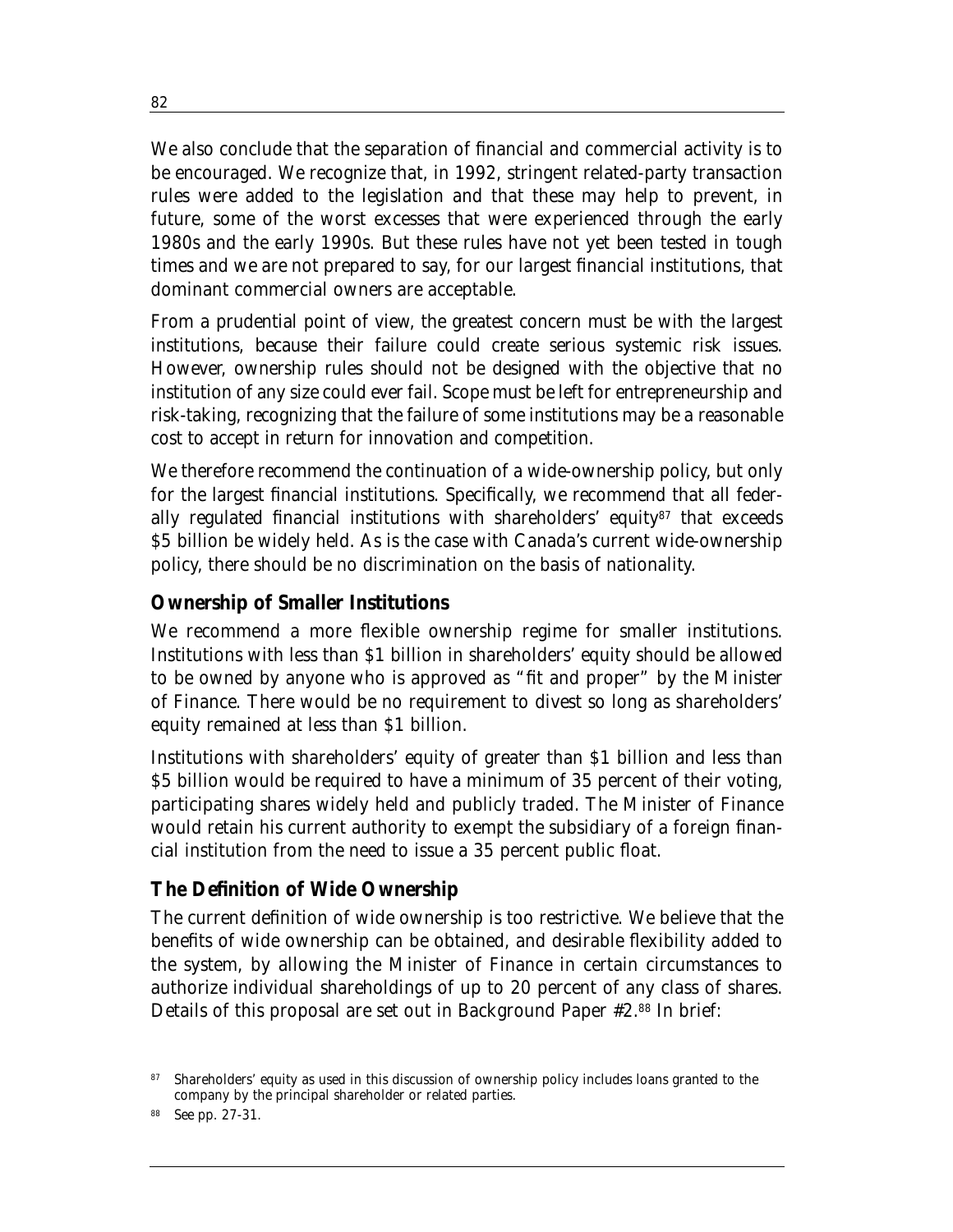- The Minister of Finance would have discretion to permit ownership positions of up to 20 percent, so long as all shareholders so authorized do not collectively own or control more than 45 percent of any class of shares. There could, for example, be two shareholders with 20 percent each or three shareholders with 15 percent each.
- The Minister could permit an authorized shareholder to temporarily exceed the 20 percent limit, subject to an acceptable divestiture plan to be executed within a fixed time period and an undertaking not to exercise the voting rights of more than 20 percent of the shares.

The increased shareholding limit should not generally be available for passive investments. The purpose of the 20 percent threshold is to accommodate significant transactions which are in the interest of the financial institution, its stakeholders and Canada, but which are presently constrained by the 10 percent rule. Such transactions could take many forms, from acquisitions by Canadian financial institutions to strategic partnerships. In an era of globalization, cross-border investments between financial institutions are becoming increasingly common. Acquisitions of, or alliances with, financial institutions based outside Canada can lead to innovative products and delivery channels for the Canadian market as well as a platform from which to offer service to Canadian customers doing business abroad or to expand into foreign markets. To take another example, companies historically not active in financial institutions are showing increasing interest in the area. Supermarkets, other retailers or information technology companies may well be interested in strategic alliances with financial institutions that would involve a shareholding in the financial institution.

There is no absolute rationale for the 20 percent limit. It is a balance, but it is a balance that reflects, on the one hand, the continuing desire to ensure that large financial institutions operate free from the control of a dominant shareholder and, on the other hand, the practicality of choosing a threshold that would encourage desirable alliances. To the extent that prospective partners require the ability to "equity-account"89 their investment, 20 percent seems to be a necessary, though not always sufficient, level of ownership.

The purpose of the 20 percent threshold is to facilitate strategic transactions that benefit Canada. For that reason we recommend the flexibility for a temporary excess, with clear, enforceable undertakings to divest and not to exercise the voting rights of excess shares. For the same reason we recommend that the Minister not grant authority to exceed 10 percent to passive investors.

<sup>89</sup> Equity-accounting allows the alliance partner to include the annual earnings of an investee financial institution in its own financial statements.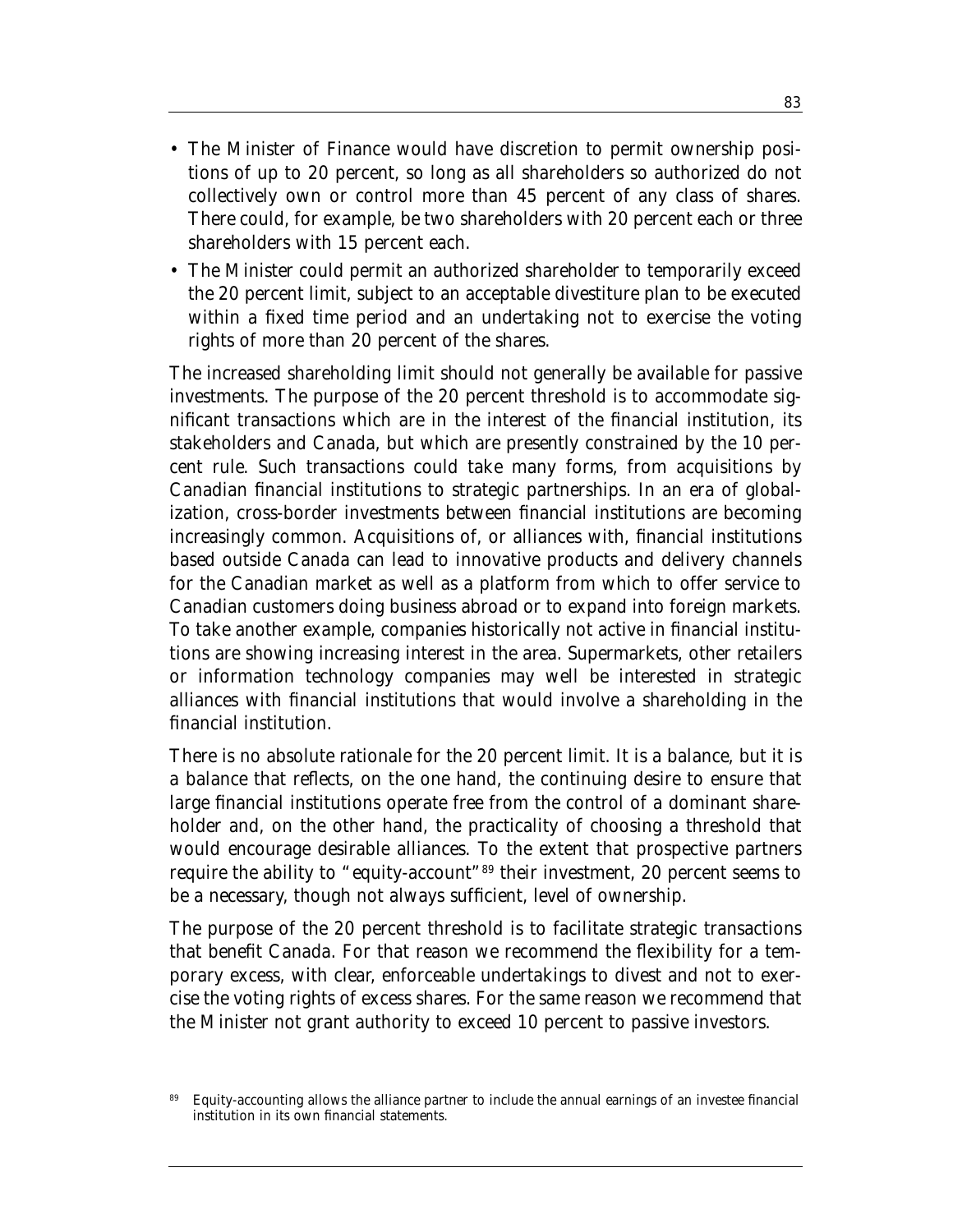We recommend that the Minister of Finance issue guidelines to identify the circumstances in which he would be prepared to consider an application for authorization to exceed 10 percent. The guidelines should also outline the process by which an investor wishing such authorization would seek and obtain approval.

Finally, we recommend that any widely held regulated financial institution that is incorporated in Canada should be able to own up to 100 percent of any other regulated financial institution, regardless of its size.

#### **Ownership of Multiple Institutions**

Where a single owner, or a group of related owners, has effective control of more than one regulated financial institution, the applicable ownership rule should be determined on the basis of the combined shareholders' equity of the controlled financial institutions.

#### **Cooperative Ownership**

Canada is almost alone among developed countries in the absence of strong second-tier institutions that can compete with the major banks. The credit unions and caisses populaires are effective competitors in some provinces, but not all. We believe it is vitally important to encourage strong second-tier institutions. To ensure that the cooperative sector has every opportunity to grow, we recommend that provision be made for cooperative ownership for deposit-taking institutions, similar to the mutual form of organization now used for insurance companies. The cooperative form of ownership would allow the formation of new member-owned banks or trust companies. But we also see this provision as enabling existing credit unions or credit union centrals, with permission from their incorporating province, to be continued as banks or trust companies.

#### **Special Circumstances**

There are three sets of special circumstances, flowing from the introduction of a common, size-based ownership regime: smaller Schedule I banks, demutualized insurance companies, and non-conforming institutions.

#### *Smaller Schedule I Banks*

At the moment, all Schedule I banks must be widely held. In the new regime, those with shareholders' equity of less than \$5 billion would not be required to be widely held. Should their existing widely-held ownership be grandfathered, or should they be subject to the ownership regime otherwise applicable to their size? Our view is that these banks should have the greatest possible flexibility to restructure themselves but that they should control their own destiny. We therefore recommend that they be grandfathered but that they be able

84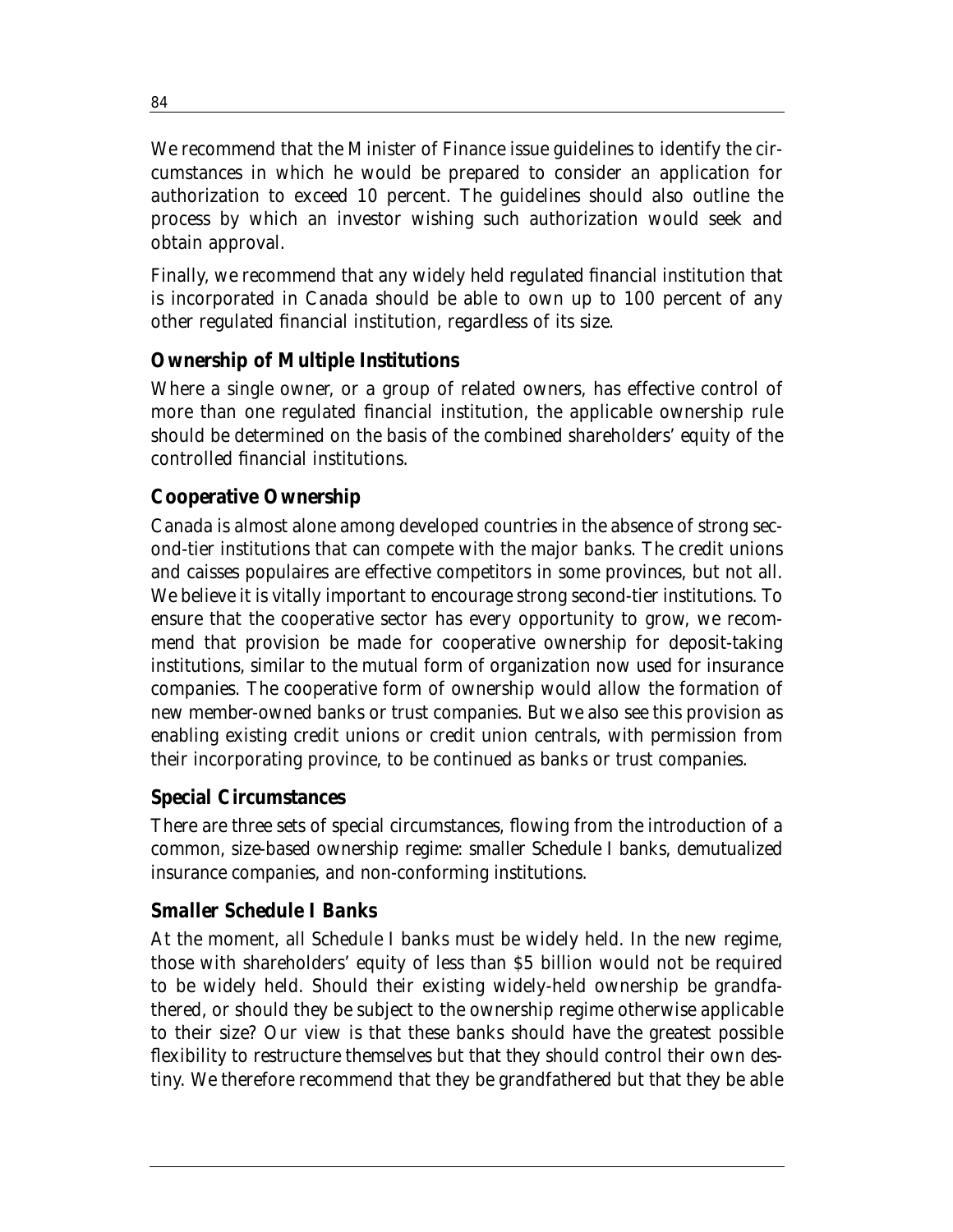to choose to relinquish the grandfathering if they wish. To do so would require the approval of the board of directors confirmed by special resolution of the shareholders, and subsequent approval of the Minister of Finance.

#### *Demutualized Insurance Companies*

Demutualization offers many benefits to policy holders and to the economy. These benefits include:

- the ability, through shareholdings, of policy holders to obtain liquidity for their share of the value of the company;
- greater flexibility in the type and acquisition cost of capital;
- the potential to use equity as currency in future acquisitions and alliances;
- the ability to provide equity-based compensation that can assist in attracting and keeping highly skilled employees; and
- the market discipline of being a publicly traded company, which can lead to greater innovation and competition in the market.

In line with our recommendation of a common ownership policy for all federally regulated financial institutions, the ownership regime for demutualized insurance companies should be determined by their size, based on shareholders' equity after demutualization.

The four companies considering demutualization have argued that there should be a transition period subsequent to demutualization, during which wide ownership should be required. We agree that after demutualization it may take some time for a newly demutualized company and its management team to adjust to the reality of life as a listed public corporation. It may also take some time for the company's shares to attain full market recognition of value. Many insurance companies that have demutualized in other countries have been granted a transition period during which they have been immune from takeover. 90

We believe that the four demutualizing companies provide an important platform to enhance competition in the Canadian marketplace for financial services, particularly with an expanded power to offer payments services. Accordingly, we do not wish to totally constrain business alliances and restructurings during any transition period. We would not, however, like to see any of these companies swallowed up in the early stages of their life as public companies, while their market values may still be adjusting to full recognition of worth.

<sup>90</sup> For example, according to information provided to the Task Force by Morgan Stanley & Company, after demutualization, shareholdings in the Equitable Life Insurance Company (United States) were restricted by law to no more than 5 percent for a period of five years; and shareholdings in AMP (Australia) were restricted by law to no more than 5 percent for one year after listing.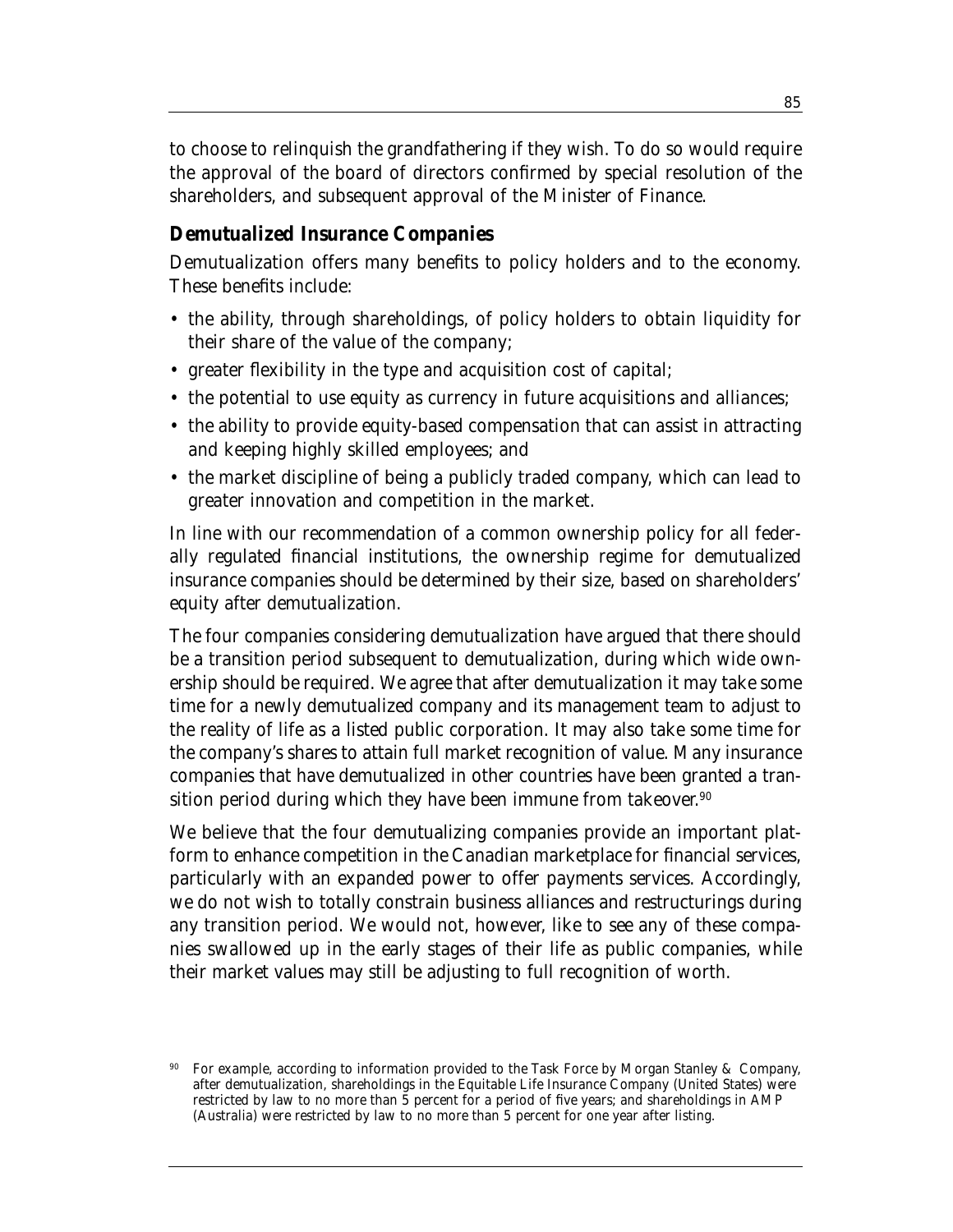We therefore propose that there should be transition guidelines to be applicable for a three-year period following the demutualization of a life insurance company. The basic principle behind the guidelines would be that a newly demutualized company should not be subjected to a hostile takeover bid or amalgamation proposal in a period while it is still adjusting to the reality of the public market environment. While hostile transactions should be precluded, we do not wish the guidelines to be so inflexible that newly demutualized companies are denied the opportunities to enter into strategic alliances that may bring more effective competition to the Canadian financial services sector.

Large demutualizing companies (that is, those with shareholders' equity in excess of \$5 billion) will have to remain widely held during the transition period and beyond, by virtue of their size.

Smaller demutualizing companies would not, under the general ownership rules, have to be widely held. The transition guidelines should provide:

- that the smaller demutualizing companies should also be widely held for the three-year transition period, and
- in the normal course, the Minister of Finance should not approve any proposal for merger or acquisition of any newly demutualized company.

Newly demutualized companies may, however, find it desirable to form strategic alliances with other providers earlier, rather than later. We therefore recommend that where a demutualized company proposes, and its board approves, a transaction that might violate the transition guidelines, the Minister be prepared to approve it if it is clearly demonstrated that it would be in the public interest and that it is desirable to proceed before the transition period has expired.

#### *Non-Conforming Institutions*

Some institutions will not conform to the ownership rules of the new regime at the time it is introduced. We propose that such companies be allowed to continue business without altering their ownership structure, subject to the Minister being satisfied on an ongoing basis with the quality and substance of the undertakings provided by the controlling shareholder with respect to prudential issues.

Transition rules would provide maximum flexibility for existing owners to continue to hold their investment and to dispose of it without constraint. The business would be able to be conducted with no special restrictions and existing owners would have an unfettered ability to dispose of their ownership position, so long as the buyer is judged to be "fit and proper" by the Minister. If the ownership position following disposition does not conform to the policy, that owner could also operate the institution without special constraint, but would be required to ensure compliance on disposition of his interest. A sale of the non-conforming interest would be allowed to a widely-held regulated financial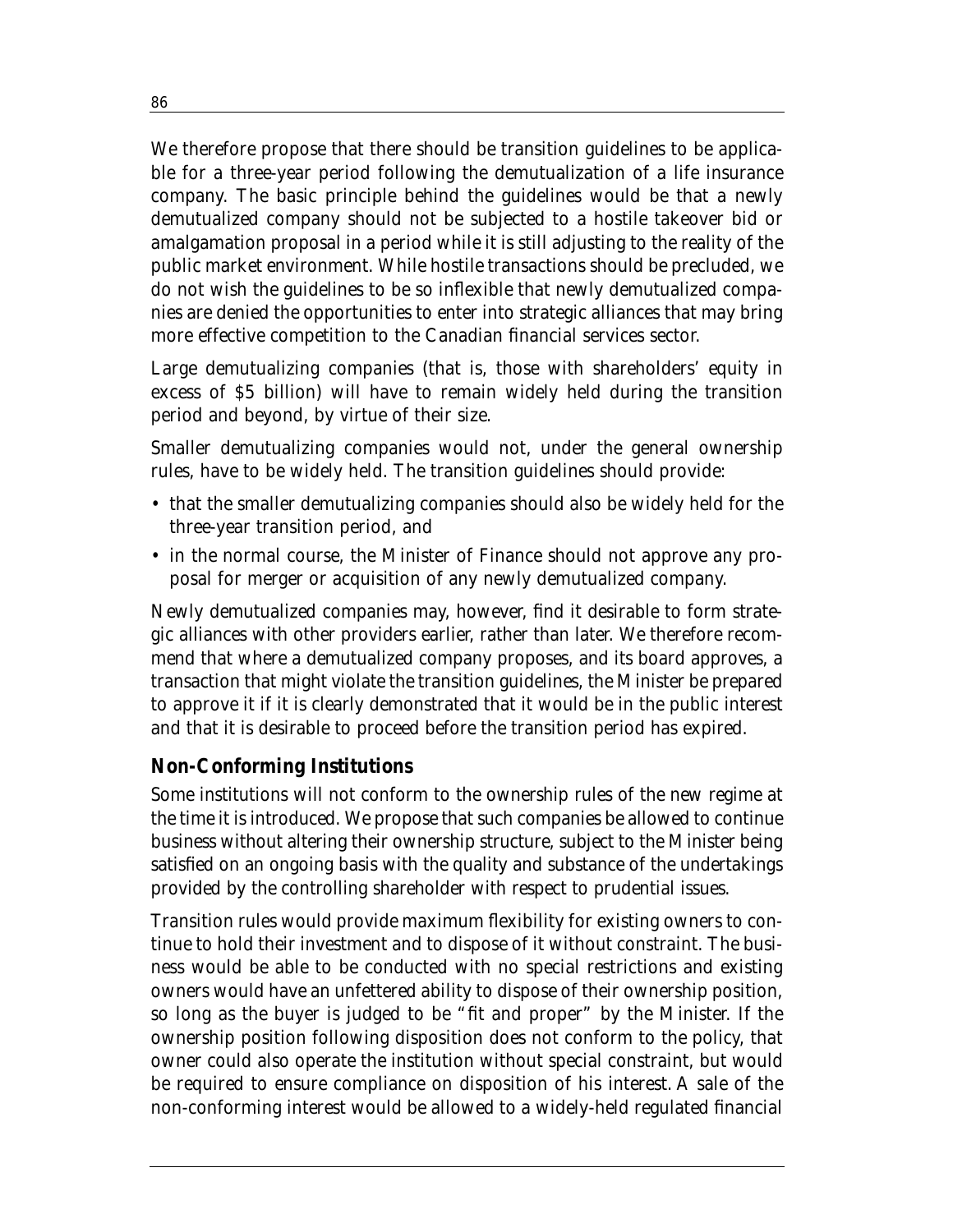institution from abroad and such a sale would be deemed to bring the institution into compliance with the ownership policy.<sup>91</sup>

#### **Flexibility for the Future**

This is a time of rapid change in the financial services business and it is simply not possible to foresee all scenarios. It is possible to imagine circumstances in which additional flexibility in the ownership policy might be desirable to achieve important national policy interests.

One example might be where a major Canadian financial institution faces financial difficulty that gives rise to serious concerns about its continuing viability. One option would be the combination, by merger or takeover, of that institution with another large Canadian financial institution. That, however, would increase still further the concentration in Canada's financial sector. In such a circumstance, the Minister of Finance should have the statutory authority to look beyond Canadian financial institutions to find a "white knight", weighing the various objectives of the ownership policy and the need for a competitive marketplace.

Another scenario could be that a Canadian financial institution might be unable, for reasons of capital or other business constraints, to pursue an expansion of its business in Canada even though it might add a vitally important competitive force to Canada's financial services market. Such an institution might be an attractive candidate for acquisition or significant investment by a widely held financial institution based outside Canada that is interested in expanding operations in Canada. Such an acquisition or investment could be offside the ownership rules proposed above.

In either of these cases, the Minister would want to know if a transaction can be crafted that maintains the benefits of a Canadian controlled financial sector, while furthering objectives of safety and soundness or enhanced competition. We believe the ownership policy should allow such flexibility.

We therefore recommend that the Government should have the power, to be used only in exceptional cases, to approve the acquisition of a large Canadian institution by a widely held, regulated foreign financial institution, free from the impact of the widely held rules. Any such transaction should be subject to approval by the Governor-in-Council on the basis that the acquisition would significantly enhance competition in the domestic market or increase safety and soundness, and there should be provision for enforceable undertakings to ensure that the transaction provides its anticipated benefits to Canada.

Because this flexibility is intended to be the exception, not the rule, we recommend that approval be required by the Governor-in-Council, rather than the Minister of Finance.

<sup>91</sup> Further detail on how these transition rules might work is found in Background Paper #2, p. 34.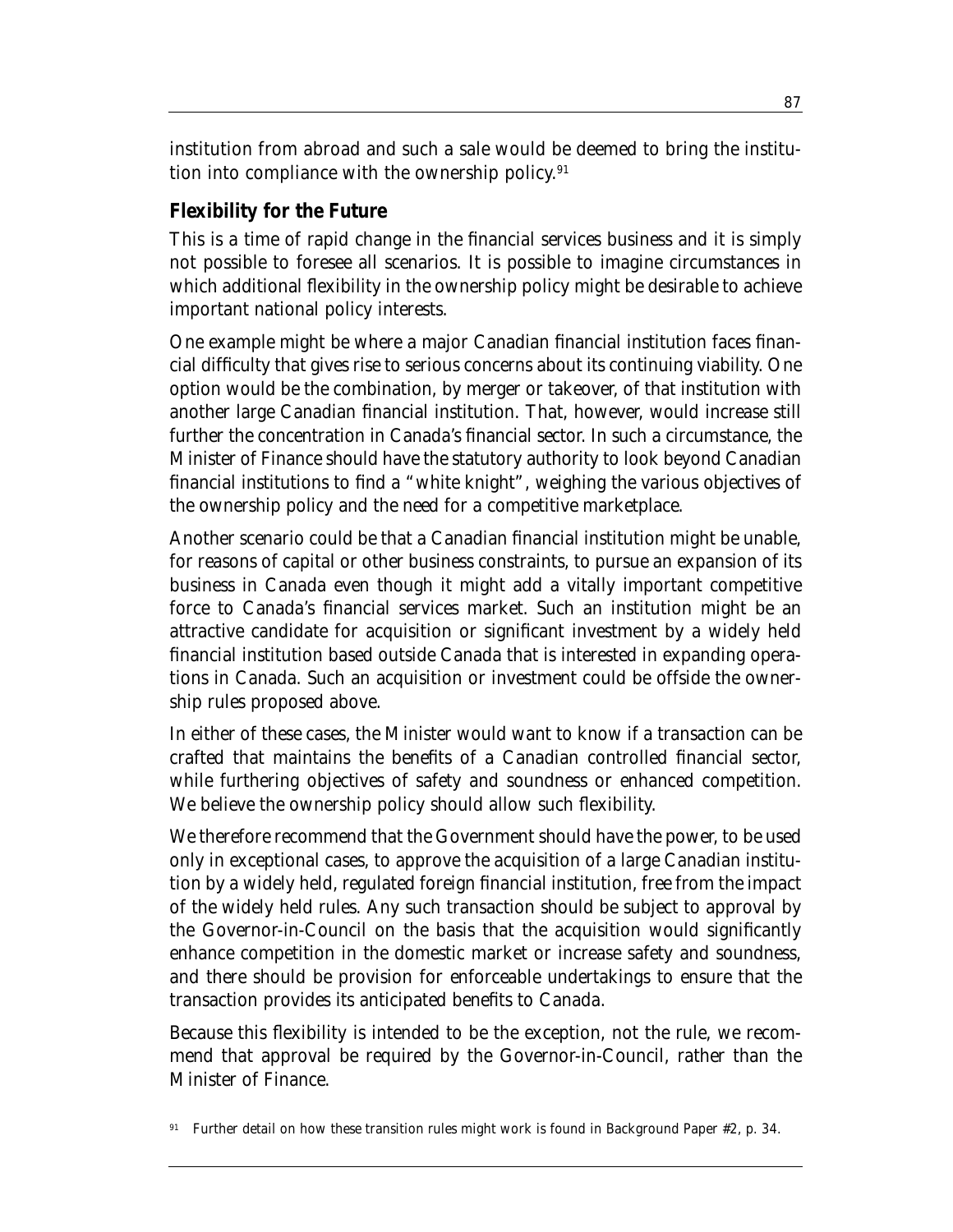#### **Summary**

We believe that the ownership policy outlined above will provide significant benefits to Canada.

- It will preserve Canadian control of our largest institutions, and ensure that they are free from commercial linkages that could prejudice their safety and soundness.
- It will facilitate alliances that can bring benefit to Canada by promoting innovative practices and competition in the Canadian market, and benefit to Canadian institutions by assisting them to develop platforms to become more successful international and global players.
- It will encourage new entry to banking, by allowing entrepreneurs and commercial entities to own smaller banks and by allowing cooperative banks.
- It will provide a breathing space for demutualized insurance companies to adjust to market discipline so that they can become more significant competitors to the banks.
- It will provide flexibility for smaller Schedule I banks to seek new alliances that can help them grow and become more significant competitors in the Canadian marketplace.
- It will respect non-conforming ownership positions, while ultimately bringing all financial institutions into compliance.
- It will provide desirable flexibility by allowing the Governor-in-Council to consider foreign acquisitions of large Canadian institutions on an exceptional basis, where this is clearly in the Canadian interest.

# Organizational Flexibility

In our Discussion Paper we raised the question of whether a holding company structure could provide welcome organizational flexibility to financial institutions. We raised this in a context of functional analysis, which suggests that it would be desirable for similar functions to be regulated similarly, even when carried out by different institutions. An example that was often cited was the lack of prudential regulation of wholesale lending activity when carried on by institutions that do not take deposits, compared with regulation of the same activity when carried out by a deposit-taking institution. While we are sympathetic to the concept of functional regulation, it is difficult to attain in practice. At the end of the day it is institutions, not functions, that fail.

To the extent that more flexible organizational structures can allow a separation of function into legal entities that are grouped in a holding company, it may be possible to move closer to the ideal of being able to regulate by function. It was this consideration that lay behind our desire to examine holding companies.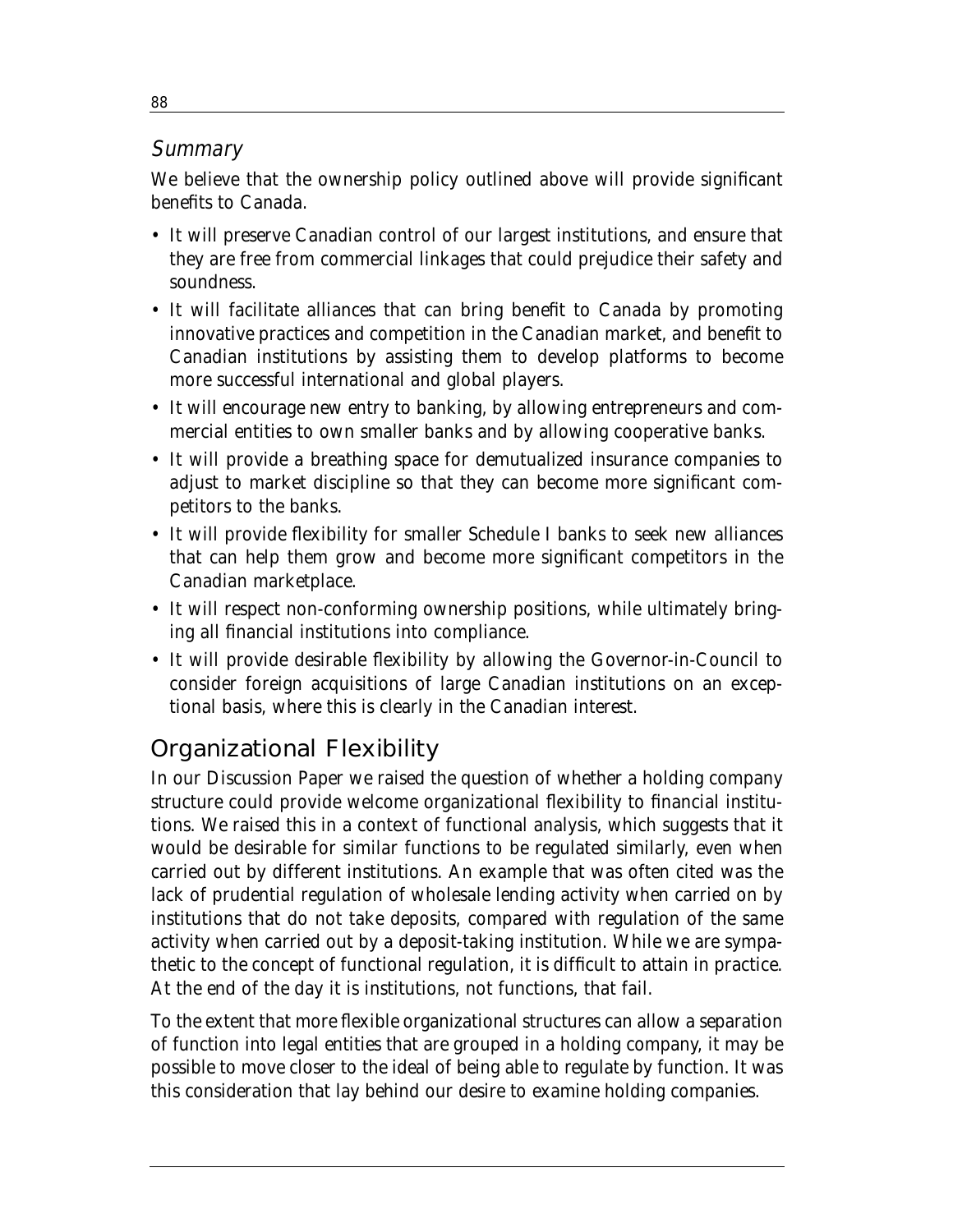We received a number of submissions from institutions outlining the business reasons why they felt holding companies were desirable. We also received continuing assistance from OSFI in understanding the regulatory concerns that holding companies raise, and ways in which these concerns can be addressed in order to capture as many of the business-case benefits as possible. OSFI also undertook a research project to assess the use of holding companies in other countries, and made that information available to us and to the public.

The issue of organizational flexibility is a highly technical one.<sup>92</sup> In brief, we recommend that a regulated holding company structure be permitted. We propose that a Financial Holding Company Act set out the requirements for the holding company and the relationship between the holding company and the regulator. Highlights of this relationship would include the following:

- Ownership requirements for the holding company would be consistent with those for federally regulated financial institutions.
- A financial holding company would be allowed to hold only entities that could be held by an operating regulated financial institution. We recommend the list of eligible subsidiaries and minority investments be reviewed to create additional flexibility.
- Capital requirements for the holding company would allow it to serve as a source of strength for the group.
- A related-party transaction regime would recognize the holding company as a related party.
- The regulator would have access to information on the holding company and all of its subsidiaries, regulated and unregulated, together with a right to examine any of the affiliated companies, including the unregulated companies in exceptional circumstances.

We believe that a holding company, established along these lines, will offer important flexibility to financial institutions wishing to meet the challenges of a more competitive, global environment. Some examples of the benefits this structure can offer are the following:

- It can provide a vehicle for medium-sized companies in different financial services businesses to come together, under common ownership, without losing their individual identities.
- It offers the possibility of greater flexibility for regulated financial institutions to raise external capital and develop alliances with strategic business partners.
- It can result in more nuanced regulation of regulated institutions. This could occur if functions that require less oversight (because, for example,

92 Our conclusions and proposals are set out in some detail in Ch. 3 of Background Paper #2.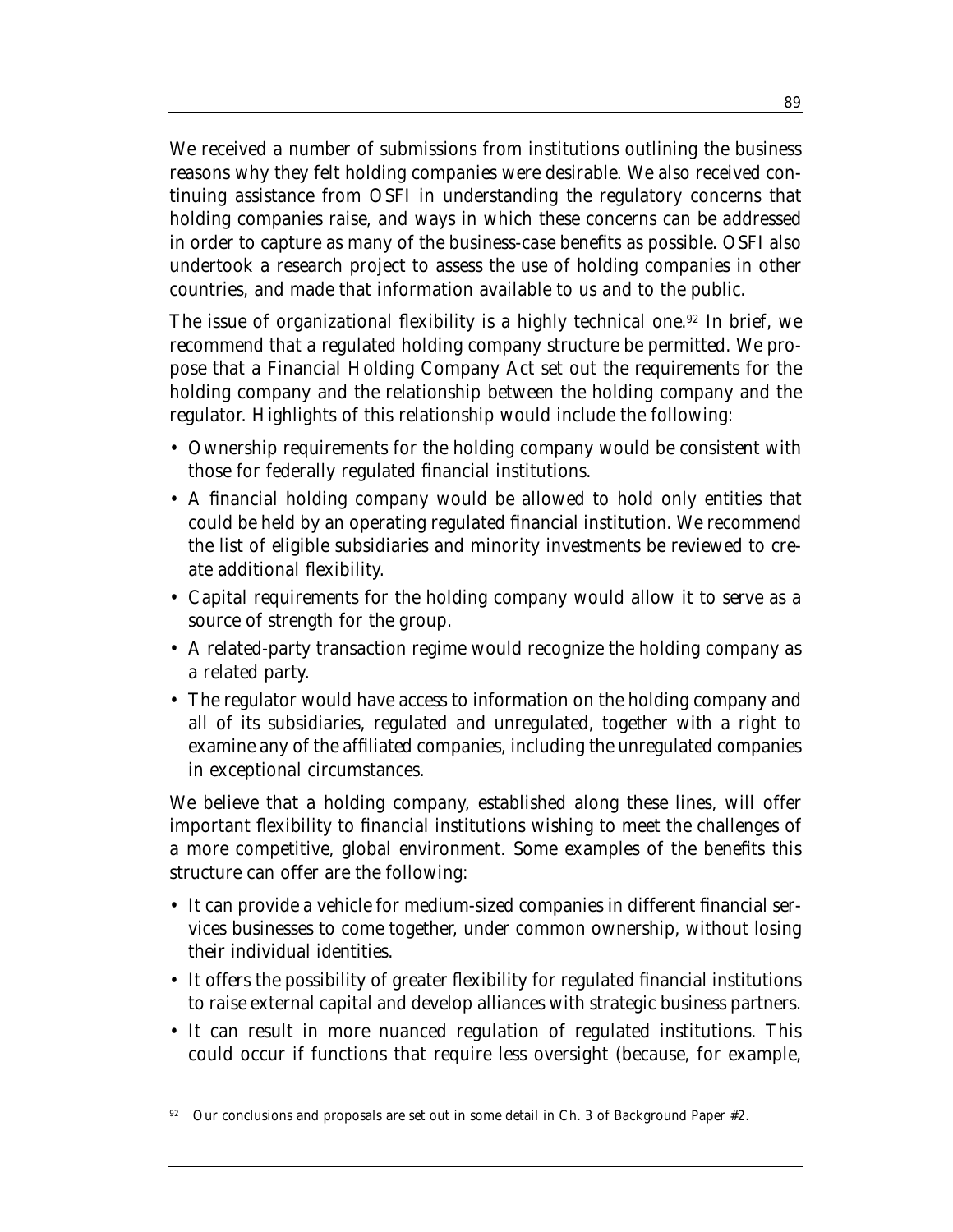they do not involve taking deposits or premiums) become established as affiliates of the regulated financial institution within a holding company structure. Over time, this may provide an effective way of moving closer to a system of functional regulation.

Achieving these benefits will in large measure depend upon OSFI's confidence that it can adequately ring-fence the institutions held by the holding company, in order to prevent the failure of an affiliate from affecting the safety and soundness of the regulated financial institutions in the family. An important aspect of this ability will be public perception. It will therefore be important for the market to recognize that not all entities in a holding company structure are supervised to the same standard; that, from time to time, some may fail; and that failure of an unregulated or lightly regulated affiliate should not compromise the position of the regulated deposit-taking institution or insurance company. To the extent that such recognition can be achieved, OSFI will be able to lighten the regulatory burden with greater confidence that contagion can be prevented.

To assist in this process, appropriate disclosure rules will be important. Any consumer dealing with unregulated entities in a holding company group must be informed that such entities are not regulated financial institutions or subsidiaries of regulated financial institutions; that liabilities issued by these entities are not deposits and are not insured or guaranteed by government-sponsored protection programs; and that the entities or their liabilities are not guaranteed by the regulated financial institution in the group. There should also be restrictions on the use of the name "bank" within the group.

## Business Powers

An important aspect of our vision for the financial services sector is that there should be a fully open and competitive trading and investment environment. We have considered the issue of business powers in this environment from the perspective of the consumer and with the consumer's best interests in mind. Our bias was to increase consumer choice and benefit unless there appeared to be compelling reasons not to do so.

There are five major areas that we considered:

- greater flexibility for credit unions;
- whether institutions other than deposit-takers should have access to the payments system;
- access of institutions to other networks;
- whether deposit-taking institutions should be allowed to retail insurance products through their branches; and
- whether deposit-taking institutions should be allowed to offer automobile leases to retail customers.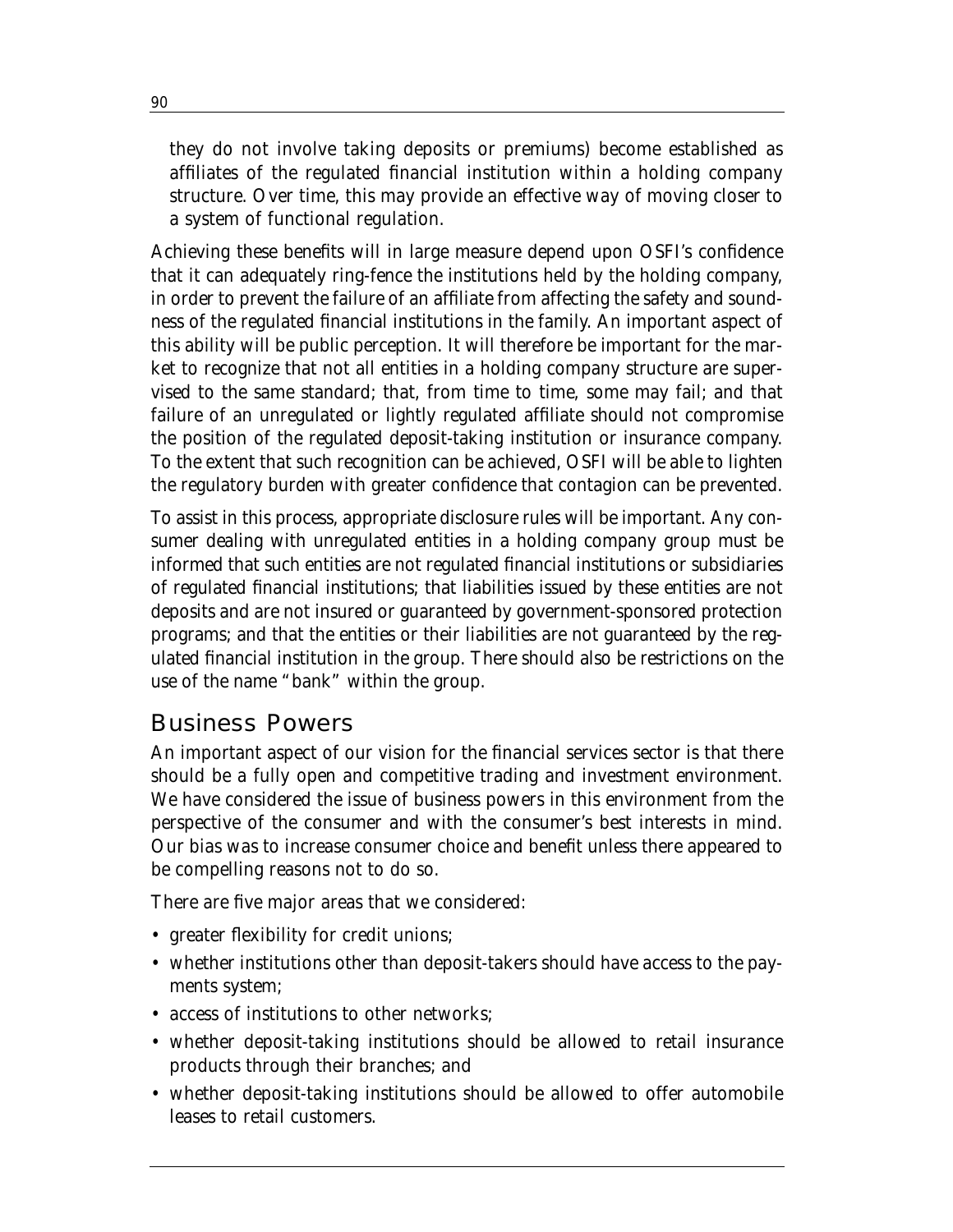## Greater Flexibility for Credit Unions

Credit unions and caisses populaires today play an important role in meeting Canadians' financial services needs. Indeed, in some provinces, they are dominant market forces in many product lines. Their role can and should be strengthened. It is important that there not be public policy constraints on the ability of credit unions and caisses populaires to make their greatest possible contribution to a competitive financial services environment.

The existing federal and provincial legislation was designed to nurture and regulate a very loose confederation of relatively small self-governing financial institutions. We have concluded that the present public policy framework is unduly rigid in constraining credit unions, through their provincial centrals and national bodies, from creating a more integrated and effective credit union system. The changes we propose will remedy those defects at the federal level.

In particular, we are proposing several measures to increase the flexibility of the centrals to engage in joint ventures and to provide services that can assist the locals in offering a more complete menu of financial services products to their customers. We are also recommending the establishment of a cooperative bank charter, which would allow credit unions and provincial centrals the flexibility to operate nationally. These two initiatives should significantly enhance the opportunity for the credit union movement to grow into a major second-tier competitive force in the Canadian financial services marketplace, across Canada.

It will, of course, be for the members and leaders of the credit union movement to determine the direction they should take. In the rapidly changing and increasingly competitive environment that faces them, credit unions will be more and more challenged to meet the demands of their customers. Credit unions will have to find ways to deploy their capital more efficiently, to access capital markets, to build necessary technology platforms, and to provide the more sophisticated advice and products which customers expect. These are major issues.

On the other hand, the credit unions should be well positioned to address them. They have much inherent strength, rooted in their local relationships and community responsiveness.

The challenge for the leadership and members of the movement is to build on that foundation. We believe that the new tools we are providing should materially assist them.

A more extensive discussion of the role of credit unions, their challenges and opportunities, and our recommendations in this regard can be found in Chapter 5 of Background Paper #2.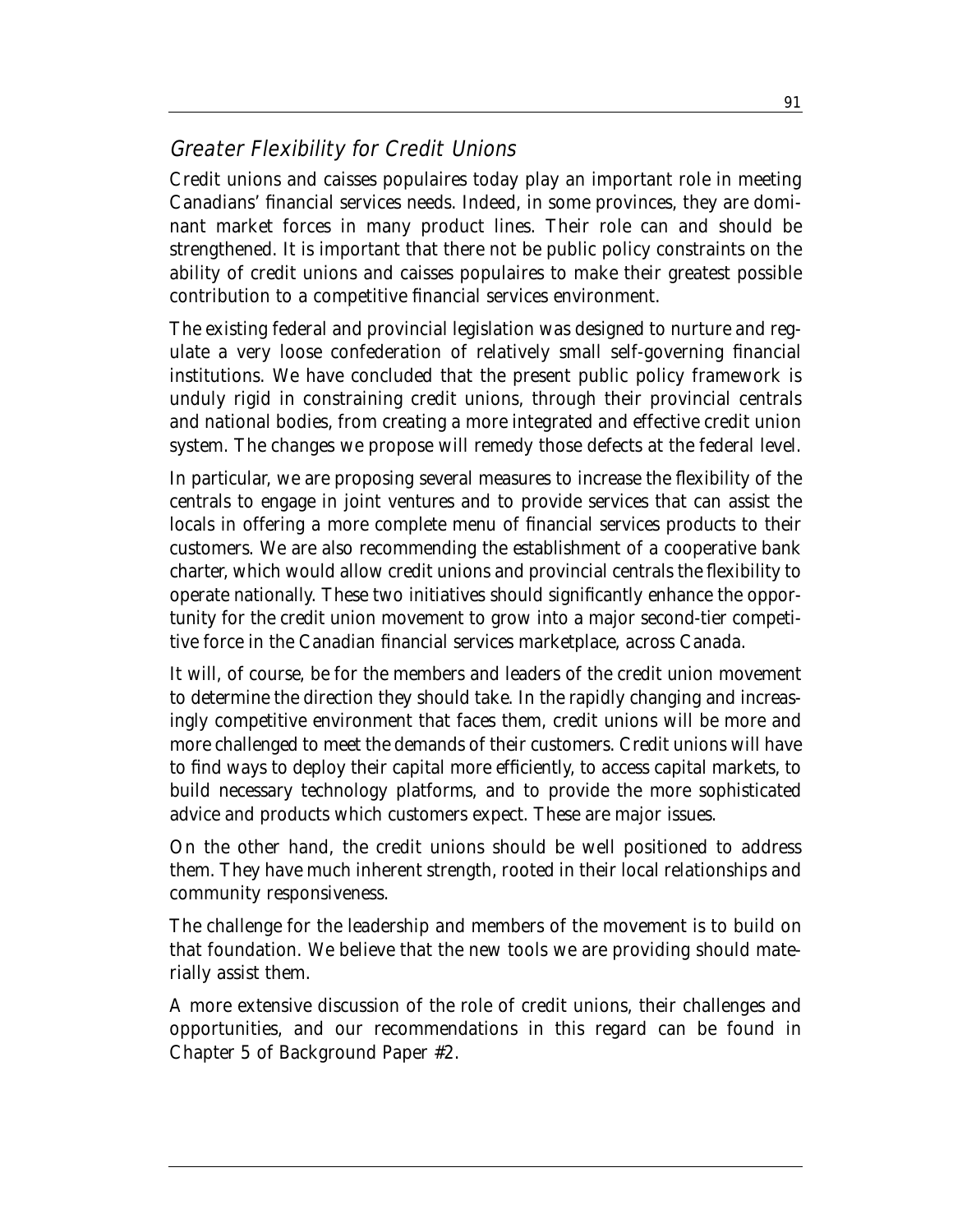#### Access to the Payments System

The Canadian payments system<sup>93</sup> consists of a set of separate networks that include the cheque payments system, the credit card systems of Visa and Mastercard, the ATM and debit card networks of Interac, and the separate clearing systems for debt and equities, and for mutual funds. At the centre of the system is the Canadian Payments Association (CPA), which has the mandate under the Canadian Payments Association Act to operate a national clearing and settlement system. Members use this system to settle claims arising from their customers' cheque payments and receipts, and to discharge their net claims from transactions in the other networks.

The payments system is an invisible but critically important part of our financial services sector. It is like the electrical wiring of a house – taken for granted when it works well, a major nuisance and inconvenience when it does not, and the source of a possible catastrophe if things go really wrong. The Canadian payments system works well.

Until 1983, the Canadian payments system was operated by the Canadian Bankers Association, as it had been since the turn of the century. In 1980, the Government established the CPA and extended membership eligibility to trust companies, credit unions and caisses populaires. Currently, the CPA has about 140 members including chartered banks, trust and loan companies, government savings institutions, credit union centrals and the Caisse centrale Desjardins.

In recent years, institutions competing with payments system participants have become more eager to join the payments system, in order to provide transaction services to their customers and to participate in the governance of the Association. When the dominant mode of payment was cash or cheque, this was relatively less important. With the increasing acceptance of electronic payment and the development of easily accessible electronic networks, access to the payments system is becoming a more important way of providing customer value, and a way for institutions to build long-term relationships with their customers.

In particular, life insurance companies, mutual funds and investment dealers are all eager to become members of the system directly. Life insurance companies pay out about \$30 billion a year in claims under life and health policies and annuity contracts. Companies would like to be able to keep claimants as customers in a broader relationship by offering to retain their claims in depositlike accounts and providing payments services on those accounts. Similarly, mutual fund companies would like to be able to allow their customers to access

We are also recommending changes to the governance of the payments system. See Ch. 9.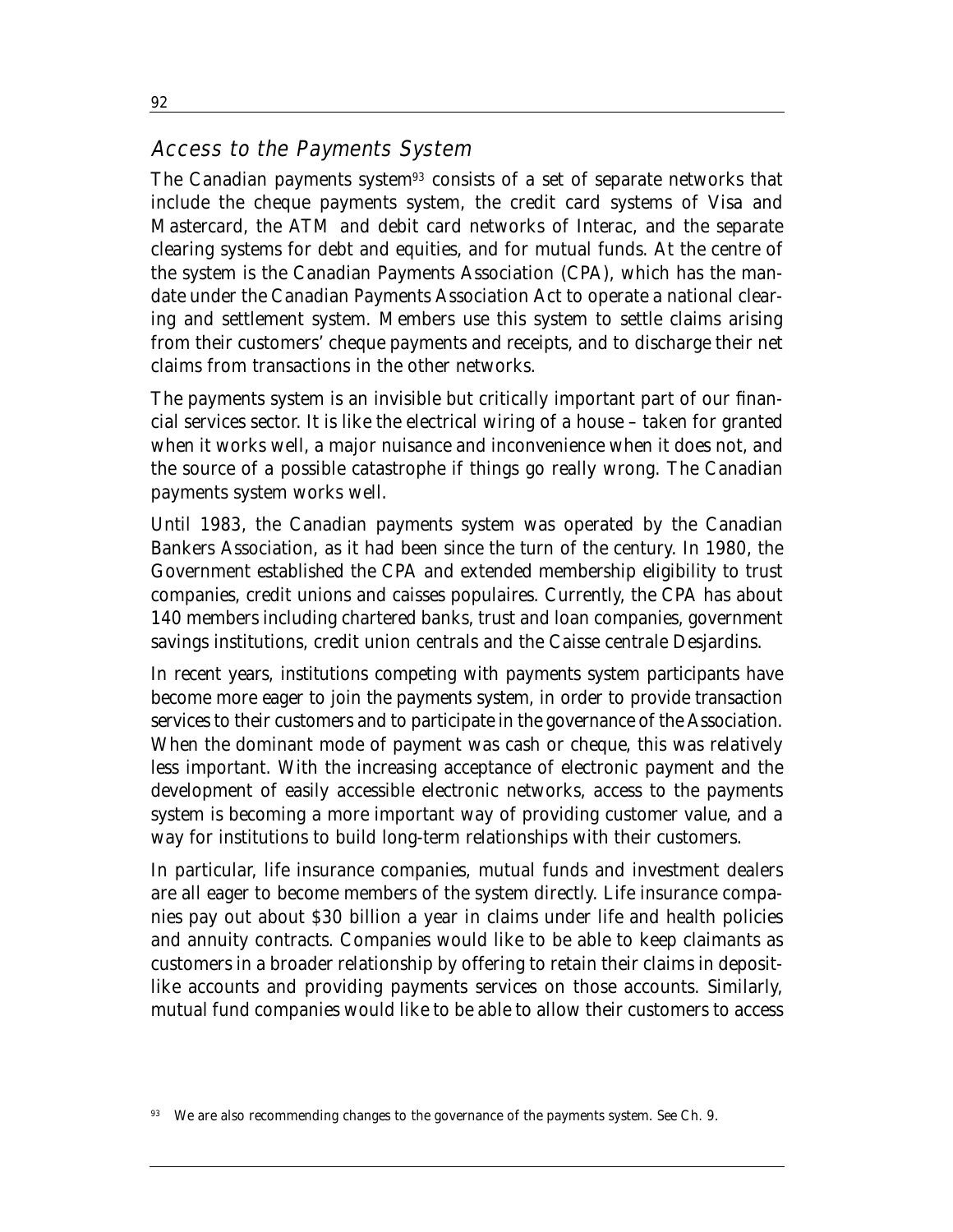their investments in the funds to make payments, and investment dealers wish to allow clients to access their cash balances directly rather than through transferring funds to a deposit-taking institution.

The issue of access to the payments system is complex. As the system is structured today, Canadians anywhere in the country typically receive funds the same day they deposit a cheque, even though the cheque has not physically cleared the institution on which it was drawn. This same-day availability of funds is rare and to be valued. It is possible because the participants in the system have reasonable assurances about the creditworthiness of all the other member institutions that are issuing payment instruments. If new institutions join and are felt not to be as creditworthy by the existing members, the latter might refuse to make funds available until cheques presented to them actually clear, and consumers would be inconvenienced. There is therefore a delicate balance to be achieved between offering more choice to consumers by expanding access and risking more inconvenience to consumers by reducing the efficiency of the system.

The Government established a Payments System Advisory Committee in 1996, to examine issues of access to the system and governance. The Committee was co-chaired by the Department of Finance and the Bank of Canada, and it considered four papers prepared by the Department and the Bank.<sup>94</sup>

Following the deliberations of the Committee, the Department of Finance released a Discussion Paper in July 1998.95 The paper pointed to the need for a framework and criteria to assess how new entrants would affect the balance between customer choice and inconvenience. Specifically, it identified the desirability of ensuring, for new entrants:

- appropriate regulatory oversight;
- appropriate solvency and liquidity standards and practices;
- access to liquidity support;
- a satisfactory legal framework; and
- adequate operational and technical capacity.

The paper also identified life insurance companies, mutual funds, and investment dealers as candidates worthy of a more detailed examination against these criteria.

The four papers dealt respectively with the scope and elements of the payments system, public policy objectives, access to the system, and governance issues. The four papers, together with comments of the Advisory Committee, are available at <www.fin.gc.ca> or from the Department of Finance.

<sup>95</sup> Department of Finance, *Payments System Review: Discussion Paper*, July 1998.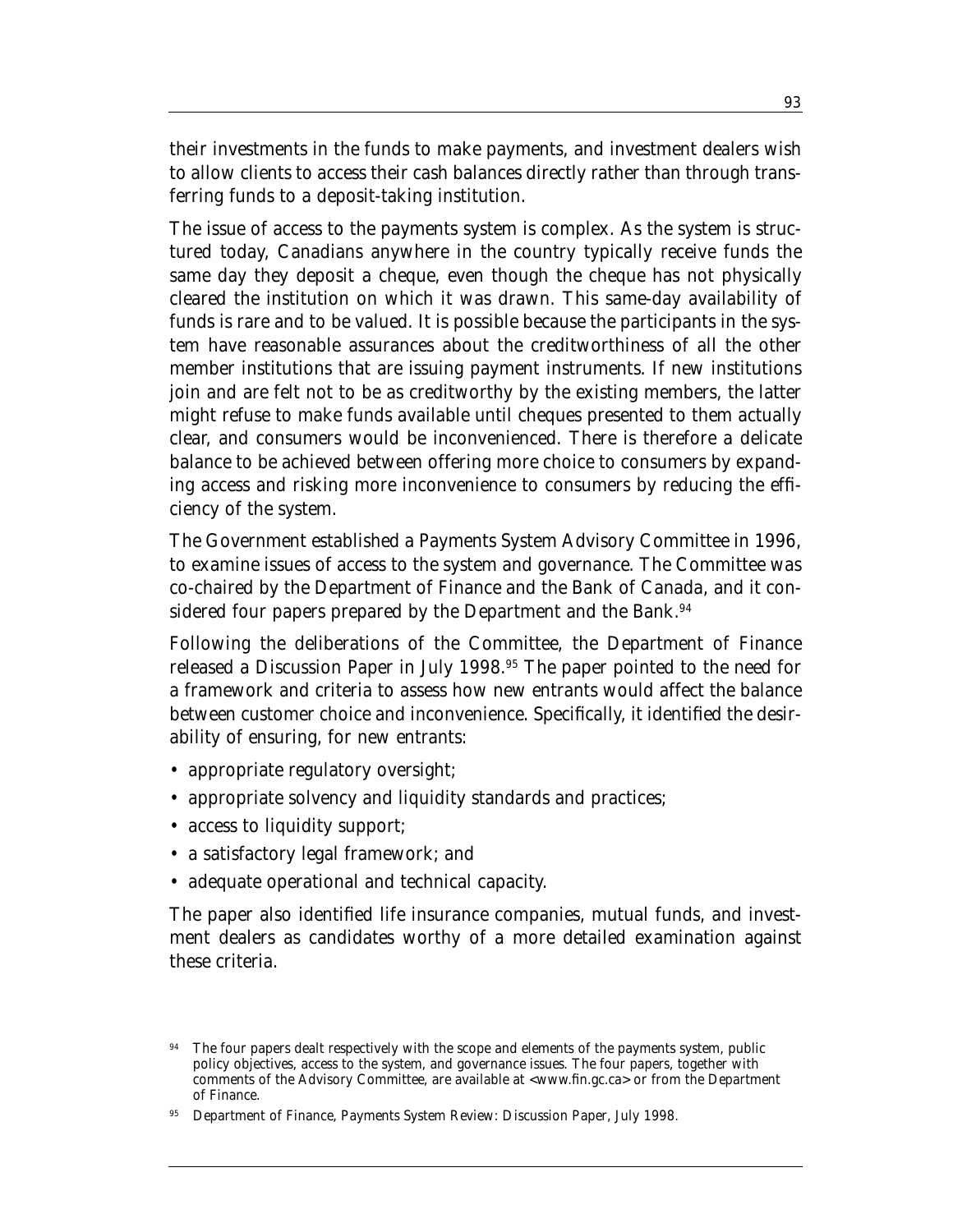We believe that access to the system is currently too restricted, and that the benefits to consumers from carefully controlled expansion of participation will outweigh possible inconvenience. We support the need for a careful review of potential participants, their business and their regulatory framework to determine any conditions that may be required of them. We expect that life insurers, money market mutual funds, and investment dealers will be capable of meeting the criteria with few, if any, restrictions. The Department of Finance should give high priority to this review so that these institutions can participate in the payments system as soon as possible.

#### Access to Other Networks

Maximizing the competitive potential of existing players will require that there be open access on reasonable terms to other networks as well, such as Interac. The development of networks has served Canadians well, but it is clear that, given the size of the country and our relatively small population, we are unlikely to have competing networks, as is the case in other countries. In such a situation, government will have to monitor carefully whether existing and prospective networks facilitate competition to the extent that they can and should.

One particular issue we have considered is the suggestion that functionality in the Interac system be broadened by allowing deposits to be made to any deposit-taking institution through any ATM, exactly as cash can now be withdrawn through any ATM.96 This suggestion has considerable merit, and we recommend that the members of Interac act to implement it.

## The Retailing of Insurance

Federally regulated deposit-taking institutions are currently allowed to sell certain types of insurance through their branches. In addition, they may have subsidiaries that underwrite and sell insurance of any kind, using any distribution channel except branches. They may not share customer information with an insurance company, regardless of whether the company is a subsidiary, and they cannot target-market insurance to their customers.97 These restrictions were introduced in 1992, at the time deposit-taking institutions acquired powers to own insurance subsidiaries. Provincial regulations governing credit unions generally follow the federal restrictions, although some credit unions and caisses populaires have broader powers.98

<sup>96</sup> This suggestion was made in a letter to the Task Force by Hongkong Bank of Canada, May 21, 1998.

<sup>&</sup>lt;sup>97</sup> They may market insurance directly to their total customer base or their credit card customers, but they are prohibited from segmenting their customer base. For example, a bank can promote auto insurance to all its customers, but not to only those customers that have auto loans.

<sup>98</sup> Broader powers exist in Quebec, British Columbia, Manitoba and New Brunswick. See Background Paper #2, Exhibit 4.2.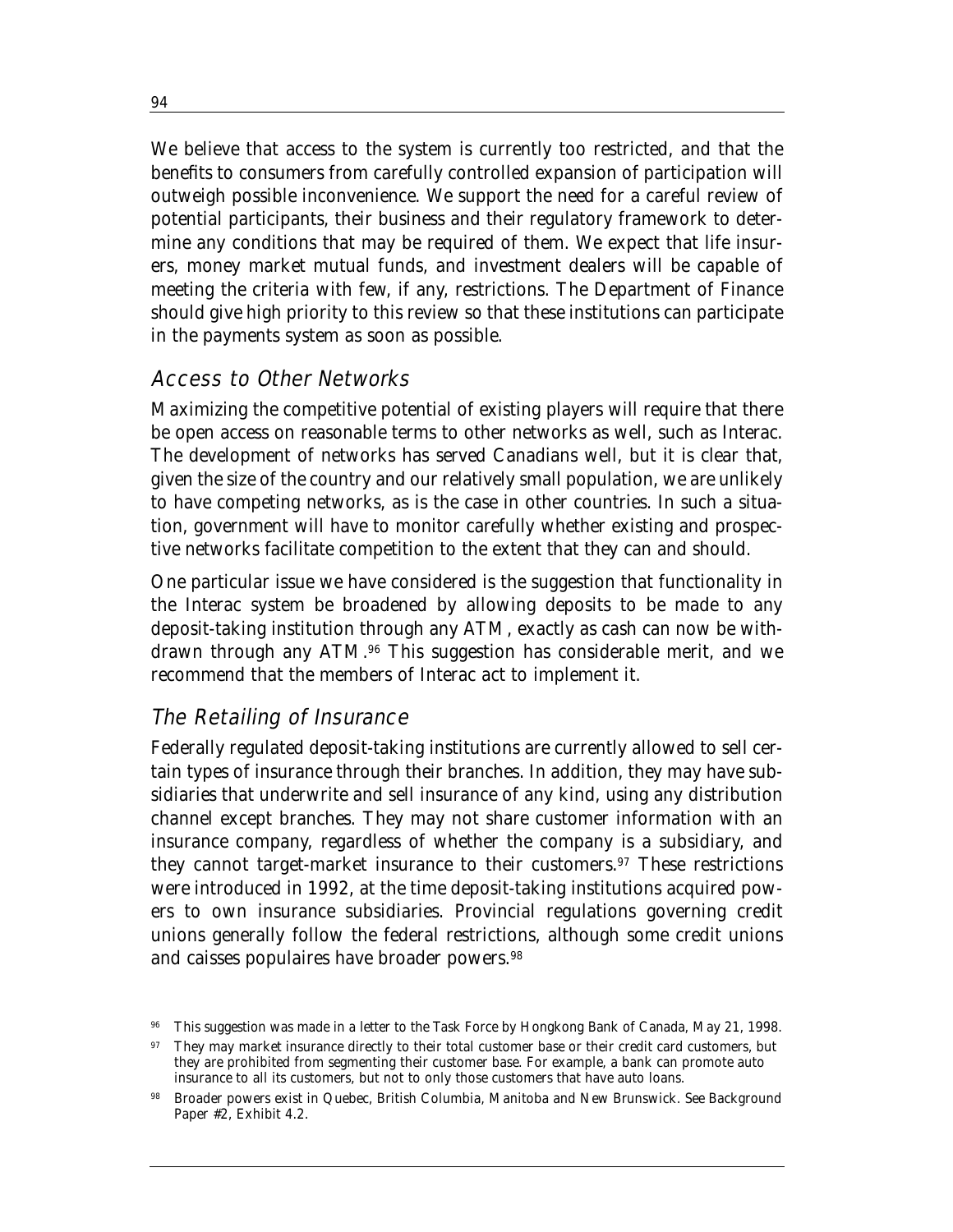The power to retail insurance has been hotly debated.

Deposit-taking institutions argue that distribution through branches, and the ability to use customer information to market insurance, would provide consumer benefits in the form of lower costs, more choice, increased access to insurance services and more convenient service delivery.

Insurance companies, agents and brokers argue that the banks will cut prices, drive competitors out and then raise prices – creating unemployment and disadvantaging consumers in the long run. They also argue that the banks are too powerful. They claim that banks are likely to engage in coercive sales practices, such as tying insurance purchases to loan requests. They also express concern that banks may abuse the substantial amount of personal information at their disposal if they have the right to share information in customer files between their insurance and other operations, or otherwise use such information to secure an unfair competitive advantage over insurance agents and brokers.

Consumers have not matched the high level of industry concern. Research conducted for the Task Force indicates that less than 30 percent of Canadians are personally concerned about this issue. Most Canadians want to be able to choose where they buy insurance, but there is also some concern that banks selling insurance would have too much consumer information and that competition would increase only in the short run.99

Linkages between banks and insurance companies, known as bancassurance, have been common in Europe for many years. We reviewed some of the international experience and our findings are presented in Chapter 4 of Background Paper #2. In general, banks are allowed to underwrite and distribute insurance products with little or no limitation in most European countries, and they can distribute but not underwrite insurance in most of the United States. We have seen no evidence that markets have been seriously disrupted in these countries by bank distribution of insurance. In most European countries the share of the market taken by banks has been about 20 percent or less.100 There is some evidence – although it is not strong – that the lower costs and higher productivity that banks achieve in distribution has led to an overall expansion of the market.

On balance, we believe that consumers will benefit from more choice and that to deny choice would be contrary to the public interest.101 However, we recommend a number of conditions that should be fulfilled before deposit-takers are allowed to retail insurance.

<sup>99</sup> Ekos, *Public Opinion Research*, pp. 55, 56.

<sup>100</sup> In France and Spain the share is higher, exceeding 50 percent for life insurance.

<sup>&</sup>lt;sup>101</sup> A more complete explanation of the reasoning that supports our recommendations is set out in Chapter 4 of Background Paper #2, particularly pp. 88-99.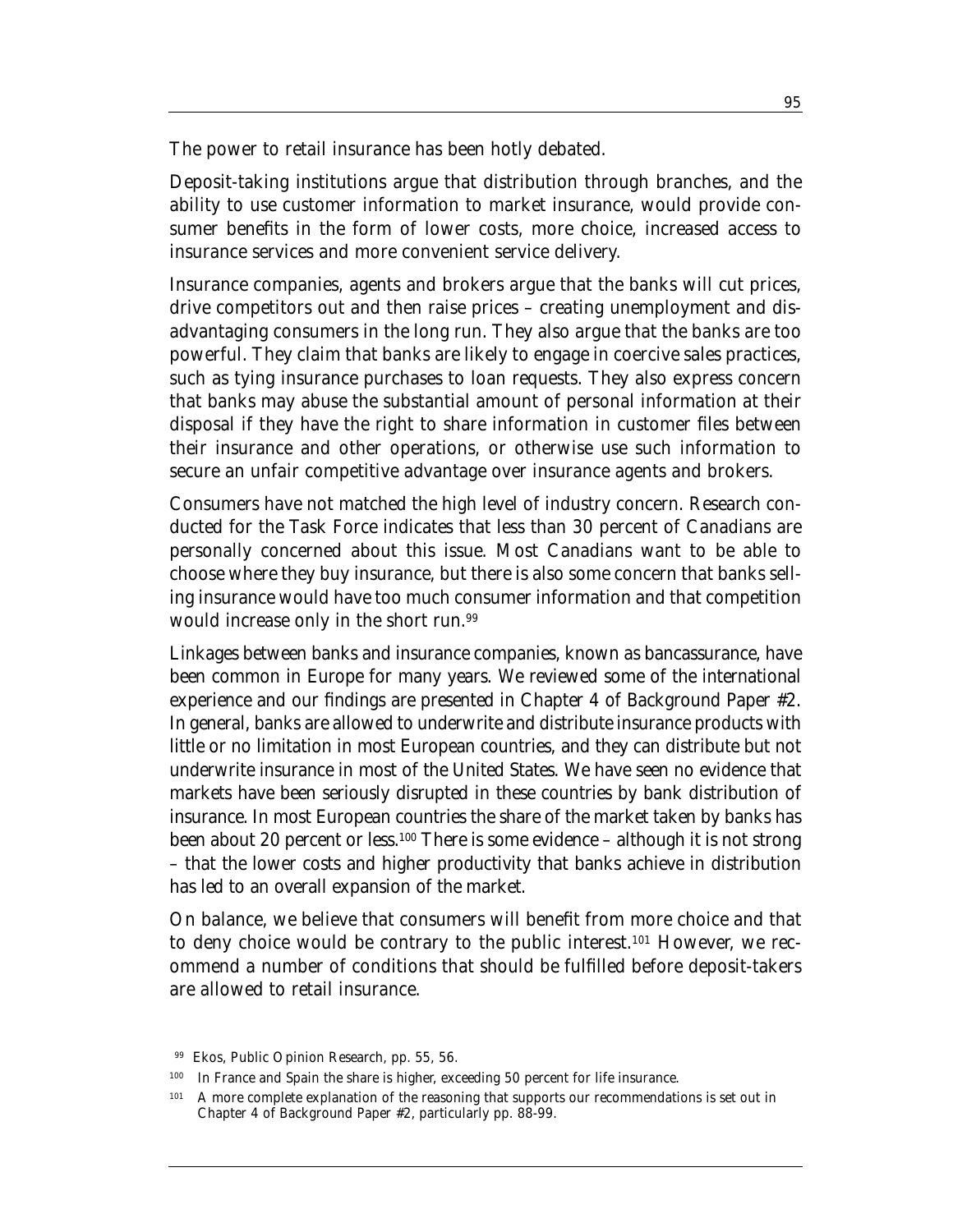First, we recognize that the potential exists for coercive tied selling when insurance products can be linked to applications for credit. We were surprised at the number of Canadians (16 percent) who reported, in our public opinion survey, that they felt that a loan or a mortgage might not have been approved unless another product was purchased from the same institution.102 We believe, however, that problems with coercive tied selling should be dealt with directly and not indirectly. Accordingly, we make recommendations that we believe will address the problem of coercive tied selling. These recommendations should be adopted whether or not deposit-takers are allowed to sell insurance. Their adoption will provide greater assurance that consumers will be free to choose the insurance product that is best for their needs, regardless of supplier.

Second, we share the concerns of those who are worried about privacy and the extraordinary amount of personal and sensitive information in the hands of deposit-takers. We do not believe that current privacy codes are adequate – regardless of whether the right of deposit-takers to retail insurance is expanded – and we are proposing a strong set of recommendations to increase individuals' control over the release and use of their personal information. Among these recommendations are very strict controls on the collection and use of medical information, modelled after those in Quebec's Bill 188. We believe that the adoption of the privacy regime we recommend will ease concerns about the potential negative impacts of allowing deposit-takers to retail insurance.

Finally, we recognize that there will be some disruption in the marketplace as new suppliers and new distribution methods come into effect. If new competitors are in fact more efficient and offer consumers better value, they will win market share. Some existing jobs may well be lost. But new jobs are likely to be created as the share of new competitors grows. The bottom line is that consumers will have more options available at better prices.

In view of the disruption that new competition may cause, however, we believe that there should be a reasonable transition period to allow those in the industry to prepare for the more intensive competition that we expect will come. We therefore recommend that the existing restrictions on distribution of insurance remain in force for all deposit-takers until such time as the amendments to the tied selling and privacy provisions are proclaimed, and remain in force for large deposit-takers (that is, with shareholders' equity in excess of \$5 billion) until January 1, 2002. We further recommend that the tied selling and privacy provisions be enacted and proclaimed quickly, thus giving smaller deposit-takers an earlier start on retailing insurance products.

<sup>102</sup> Ekos Research, *Public Opinion Research*, p. 54.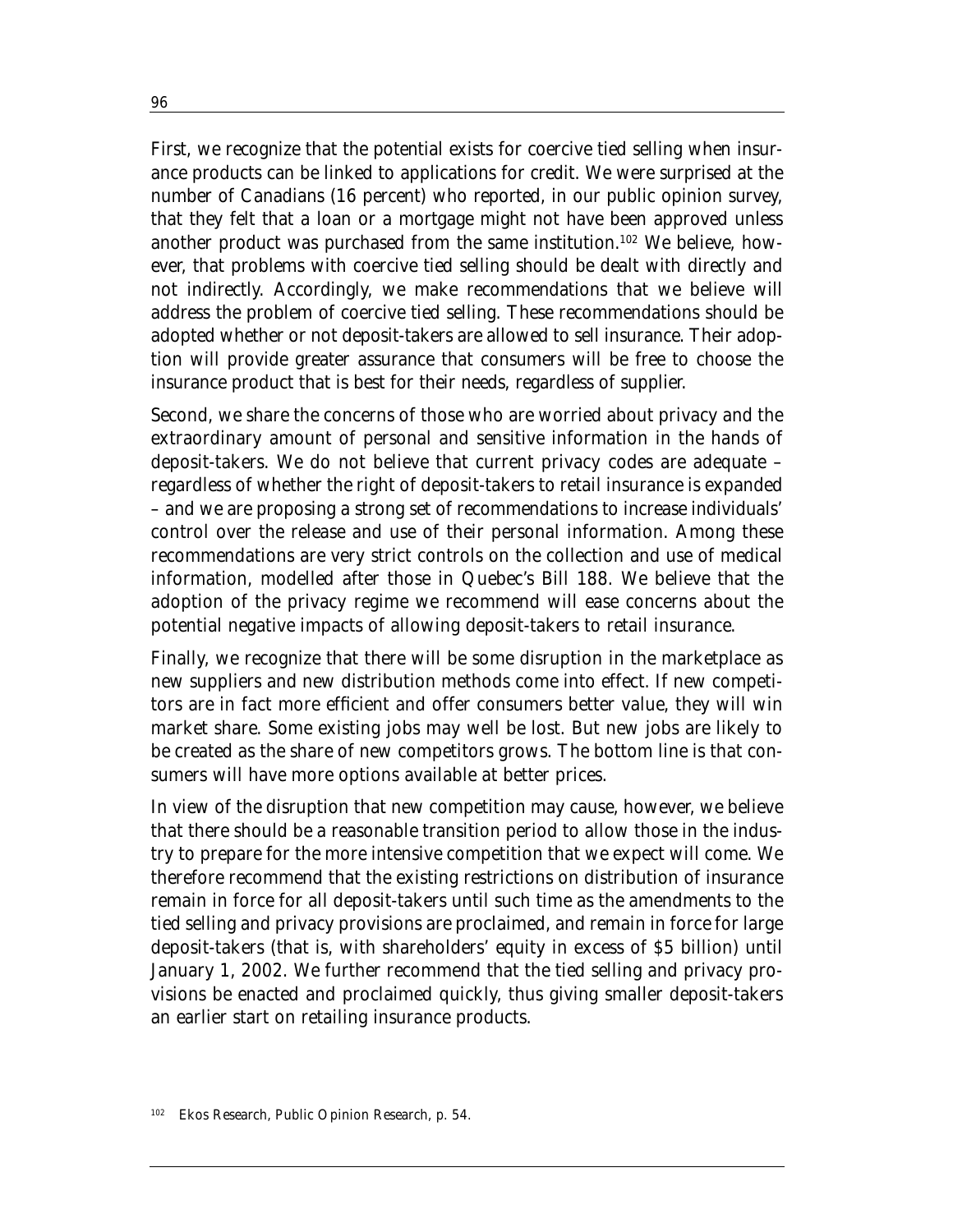We have considered what licensing and other regulatory regime should apply to employees of deposit-taking institutions who sell insurance. Many submissions expressed concern about the need to ensure that only appropriately educated and licensed salespersons serve consumers. We note that educational requirements vary among the provinces, and that some provinces have provisions in their regulations that do not allow employees of deposit-taking institutions to qualify for an insurance licence. In our view, there is a need to upgrade educational requirements for the licensing of market intermediaries, and we make recommendations on this in Chapter 7.103

We believe, however, that provincial regulation of market intermediaries is appropriate and we therefore recommend that employees of deposit-taking institutions engaged in the sale of insurance should comply with applicable provincial requirements with respect to education and licensing, so long as those requirements are not discriminatory. We urge provinces to consider adopting a model code in this area, as was done in the United States. We have reviewed the Illinois model code and the proposals in Quebec's Bill 188, which is similar in many respects to the Illinois model code. These approaches appear to provide a good base for developing a harmonized system across Canada.104

#### Leasing Automobiles to Retail Customers

Deposit-taking institutions were given the power to enter into leases in 1980 but, as a result of concerns expressed by auto dealers, the 1980 Bank Act revisions restricted them from leasing vehicles weighing less than 21 tonnes. The 1992 legislation extended this restriction to trust companies and life insurance companies. Credit unions and caisses populaires are able to lease vehicles in all provinces except New Brunswick and Newfoundland. Provincial trust companies have leasing powers in most provinces.

The automobile leasing market in Canada has grown rapidly in importance. In 1997, about 47 percent of new retail vehicles were leased, compared with only 4 percent in 1989. The financing arms of the auto manufacturers, which have an estimated 70 to 80 percent of the market, dominate the light vehicle leasing market in Canada. About one third of all auto dealers own a lease portfolio, although only about 45 dealers (less than 1 percent of the dealers in Canada) lease as many as 200 units per year for their own portfolio.<sup>105</sup> The average

<sup>103</sup> See also Background Paper #3, *Empowering Consumers*, Ch. 7.

<sup>104</sup> For more background information on the Illinois code and Bill 188, see Background Paper #2, p. 87.

<sup>105</sup> Background information is drawn from a DesRosiers Automotive Consultants, *Background Report on Extending Bank Powers to Include Light Vehicle Leasing,* research paper prepared for the Task Force. For precise references, see the discussion on Light Vehicle Leasing in Ch. 4 of Background Paper #2.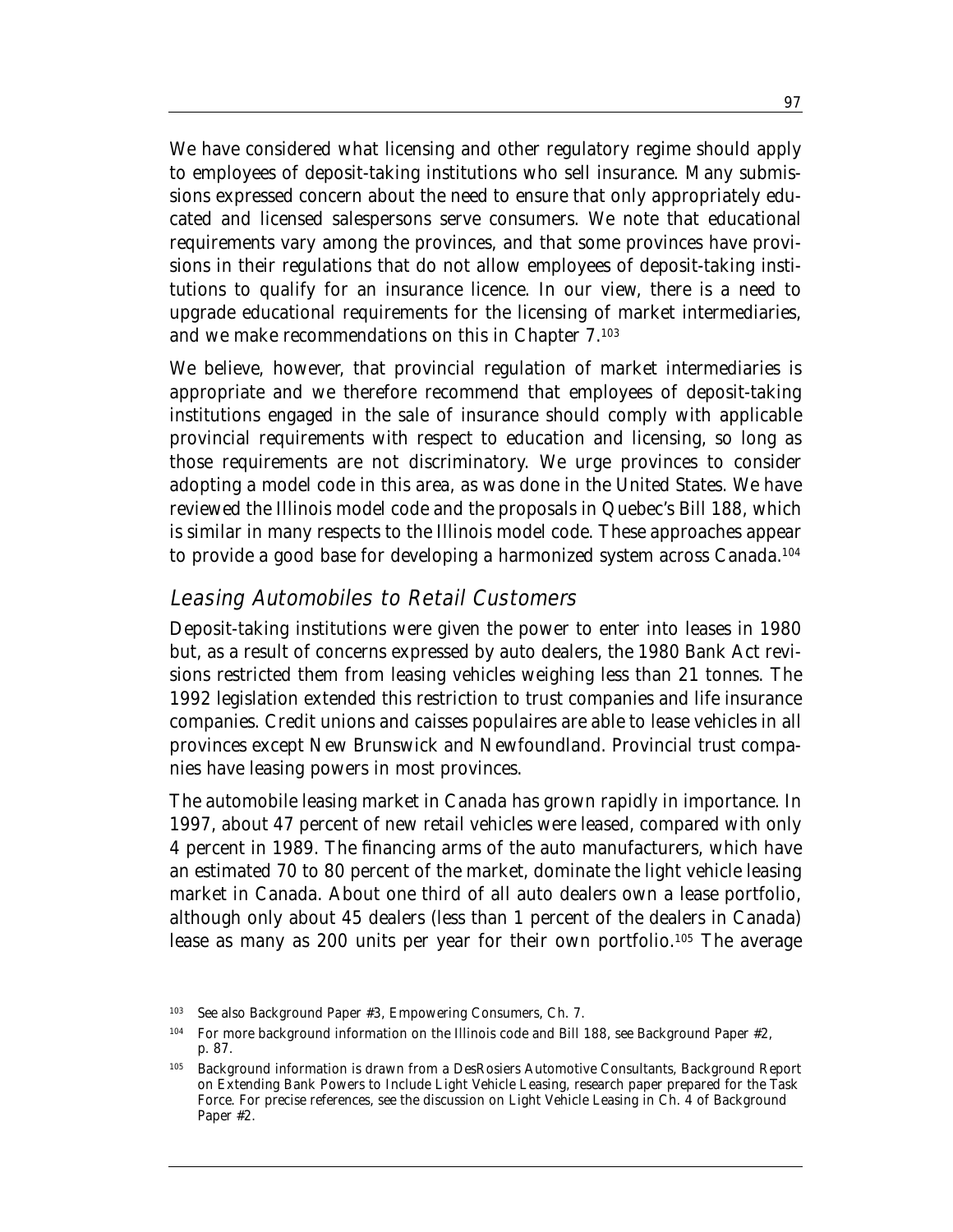dealer-owned leasing operation, excluding the top 45, is estimated to lease about 25 vehicles annually. All dealers combined account for about 10 to 15 percent of the light vehicle leasing market.

Deposit-taking institutions argue that consumers should have the choice of leasing vehicles from a bank or trust company, suggesting that this would lead to more competition and lower lease rates. They argue that leasing is a substitute for lending, and therefore leasing of vehicles should be an allowable business power, as is leasing of other equipment. They note that the leasing market is dominated by foreign-controlled finance companies such as Ford Credit, which successfully face bank competition in retail leasing in the U.S. market.

Auto dealers and manufacturers are united in their opposition to expanded leasing powers for deposit-taking institutions. They argue that allowing banks to lease will reduce auto dealer profitability and lead to job losses in many communities. They maintain that this increased competition will be unfair, based on coercive tied selling and advantageous use of customer information bases.

Consumer groups did not generally express an opinion on this issue to the Task Force.

Our review of international experience showed that banks in most developed countries are not restricted from automobile leasing, and that the financing arms of the major manufacturers are active internationally in competition with banks. Canada appears to be the only developed country where bank leasing powers have been a major policy issue. Indeed, General Motors notes that the major competitors of General Motors Acceptance Corporation (GMAC) are "banks and credit unions and other financial services companies," and it also reports that its Canadian lease volumes increased by 46 percent in 1997, while "decline in the U.S. and international retail and lease financing revenues from 1996 to 1997 was attributable to continued competitive pressures in these markets."106

In accordance with the vision of the financial sector that we believe will best serve Canadians, we recommend that the restrictions on light vehicle leasing for deposit-taking institutions and life insurance companies be removed. We believe that the additional competition will be beneficial to consumers, and that concerns expressed with regard to coercive tied selling and privacy can be adequately addressed by the recommendations we are making in these areas.<sup>107</sup>

As with the distribution of insurance, we recognize that there will be some disruption and adjustment in the marketplace as competition intensifies.

<sup>106</sup> General Motors Annual Report, 1997, pp. 44, 46.

<sup>&</sup>lt;sup>107</sup> A more complete explanation of the reasoning that supports our recommendation is set out in Ch. 4 of Background Paper #2, particularly pp. 99-109.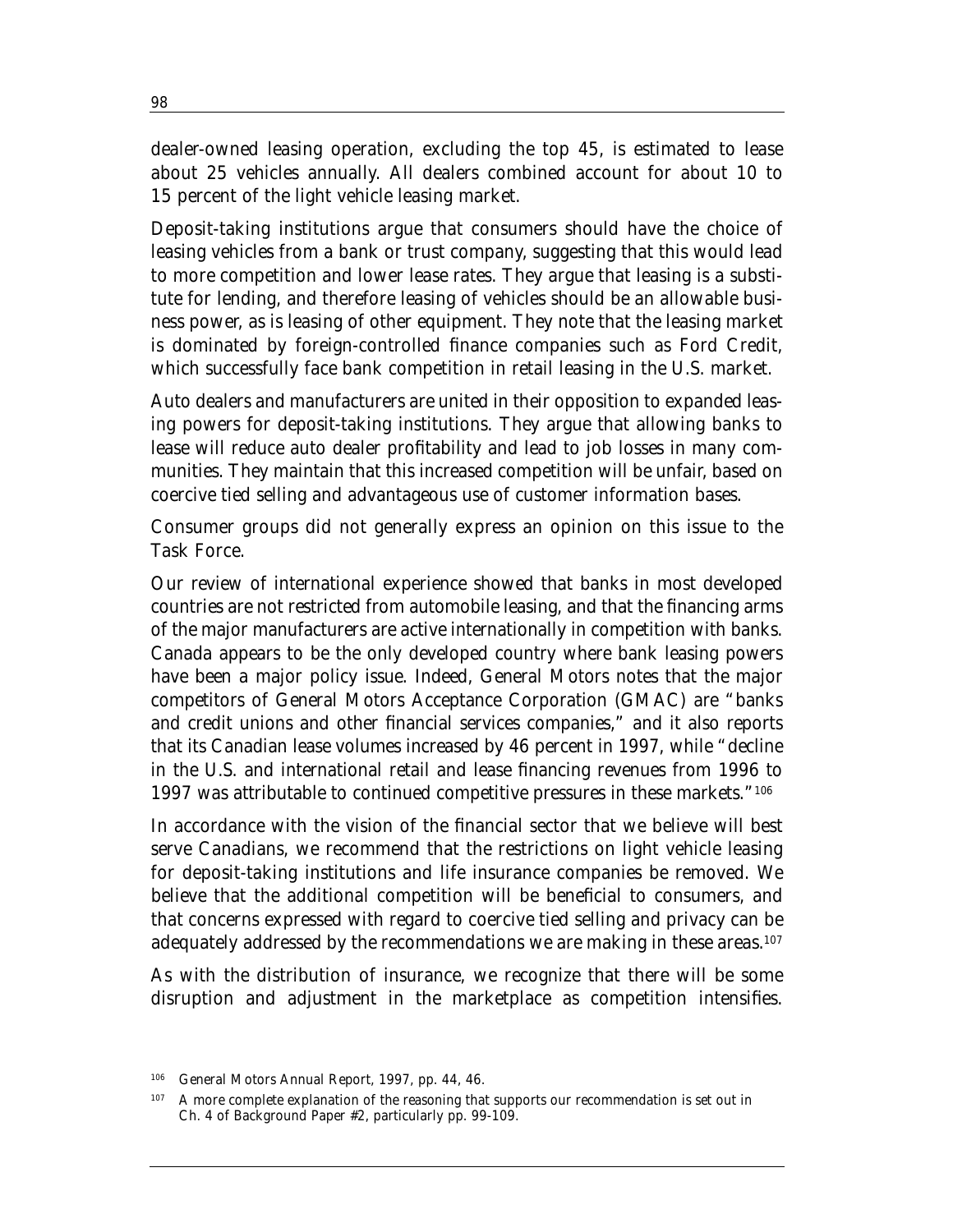We therefore recommend the same transition arrangements for automobile leasing as we have done for insurance distribution.

#### **Summary**

The business power revisions proposed above will provide consumers with a wider choice of financial service providers. Opening the payments system will allow insurance companies, money market mutual funds and investment dealers to provide more direct and effective competition to deposit-takers. Allowing deposit-takers to retail insurance and lease automobiles is consistent with the principle that consumers, not regulators, should choose who gets to provide these services. The privacy and tied selling provisions, discussed in the next chapter, will protect consumers against abusive practices, and the new ombudsman regime that we are recommending will also ensure that they have an effective, accessible and independent adjudicator of complaints if they feel badly dealt with.

We recognize that change will bring some disruption to established players. That is a consequence of change wherever it occurs. We have recommended a reasonable transition period to allow those who will be most affected to prepare. We believe strongly, however, that providing wider choice to consumers and encouraging new competition should have a higher policy priority than attempting to preserve the current situation.

# The Entry of Foreign Banks

The entry of foreign banks into Canada was prohibited from 1967 to 1980. Since 1980, it has been regulated. The World Competitiveness Survey ranked Canada 41st out of 53 countries surveyed with respect to the degree of competition from foreign banks.108

Foreign banks have been allowed to operate bank subsidiaries in Canada since 1980. The number of foreign bank subsidiaries reached a high of 59 in 1987 and has since declined to 44 at the beginning of 1998. Foreign banks in Canada account for about 10 percent of total assets held by the banking sector, 7.3 percent of business credit, and only 2.8 percent of credit extended to small and medium-sized businesses. Clearly, there is greater potential for foreign banks to serve Canadians, and the regulatory regime should remove protectionist barriers to their ability to operate in Canada.

The federal government undertook to relax restrictions on foreign bank entry in the trade negotiations on financial services that were concluded, under the auspices of the World Trade Organization, in December 1997. In September 1997,

<sup>108</sup> Institute for International Management Development, *The World Competitiveness Yearbook 1997*, June 1997.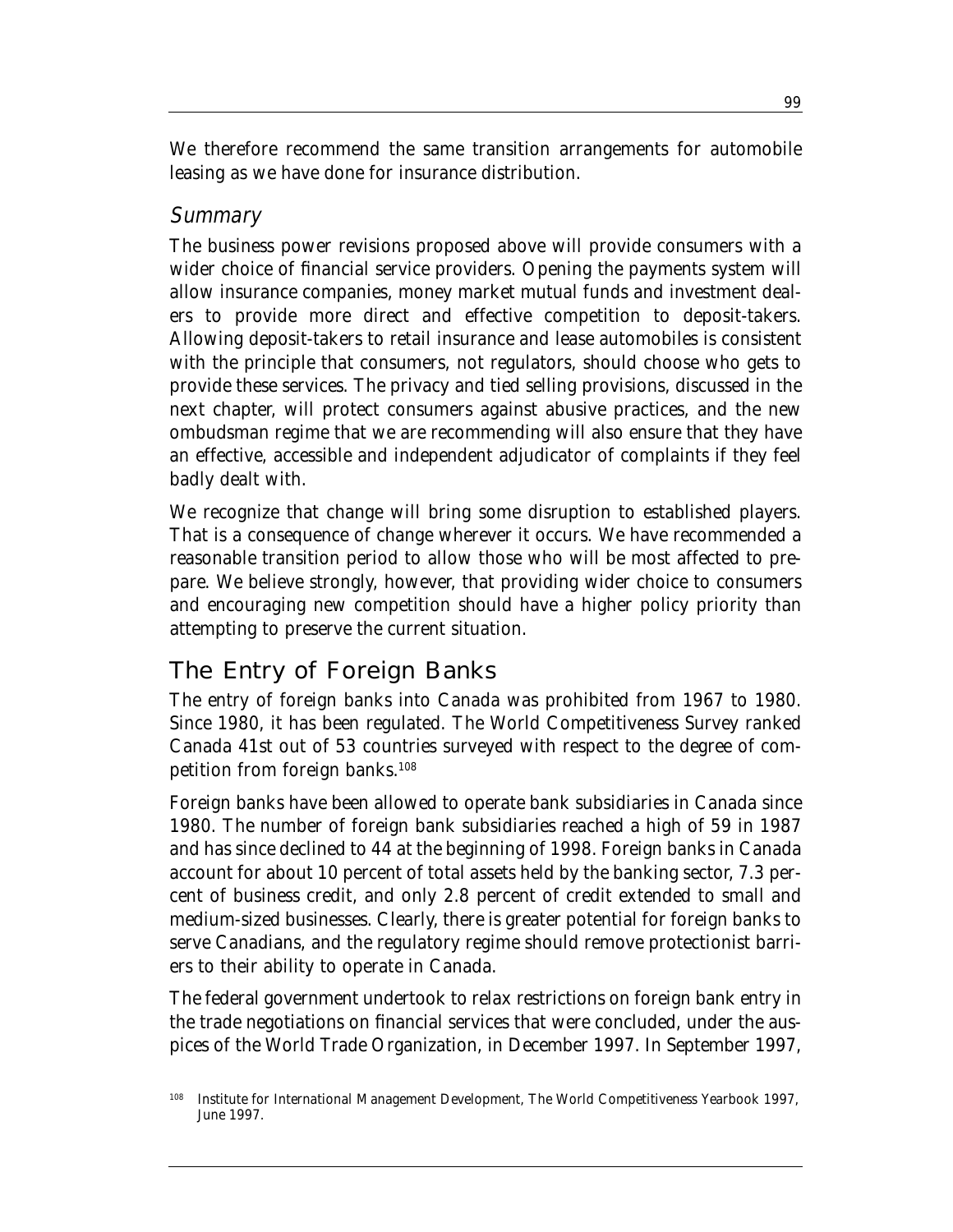the Department of Finance published a consultation paper outlining options for easing restrictions on foreign bank entry. <sup>109</sup> The paper discussed the conditions under which foreign banks would be allowed to operate in Canada through a branch, as opposed to or in addition to a subsidiary. It also discussed entry options for regulated foreign banks that wanted to undertake a more limited form of financial activity in Canada.

With respect to the ability to operate in Canada through a branch, the consultation paper set out a number of requirements for the parent bank. The branch itself would have to hold capital in Canada, would be barred from accepting retail deposits (defined as deposits under \$150,000), would be supervised by OSFI, and would be subject to a taxation regime that would put the branch on a reasonably level playing field with respect to Canadian banks. A foreign bank would be allowed to operate through both a branch and a subsidiary.

For foreign banks that wished to undertake a more limited form of financial activity in Canada, the Department proposed two options.

The first option would force a foreign bank to choose between a "regulated stream" and an "unregulated stream." If regulated, it could operate a subsidiary or a branch, or both; if unregulated, it could engage in a limited range of financial services, such as consumer or small business lending with no prudential regulation, although it would still be subject to market conduct regulation. The two streams could not be mixed. If a foreign bank had a regulated operation, all of the activities it engaged in would have to be regulated. If it had unregulated activities and wished to open a branch or a subsidiary, it would have to cease the unregulated activities or transfer them to the regulated entity.

A second option would permit a foreign bank to create a "limited purpose" entity that would be subject to lighter regulation than a subsidiary or branch but would have restricted powers (for example, credit card or leasing powers). This option would be available only if the foreign bank had no deposit-taking entity in Canada.

We have considered the Department of Finance consultation paper and we believe it is important that the Government move expeditiously to allow foreign banks to operate through branches in Canada, as well as through subsidiaries. We further believe that the rules intended to regulate foreign branch operations should not serve as an artificial barrier to entry. Specifically, we are concerned that the \$25 billion worldwide asset requirement for the parent bank proposed in the consultation paper is too onerous. If an asset test is required at all, it should be substantially reduced. Well-capitalized smaller institutions should be encouraged to do business in Canada.

109 Department of Finance, *Foreign Bank Entry Policy – Consultation Paper*, September 1997.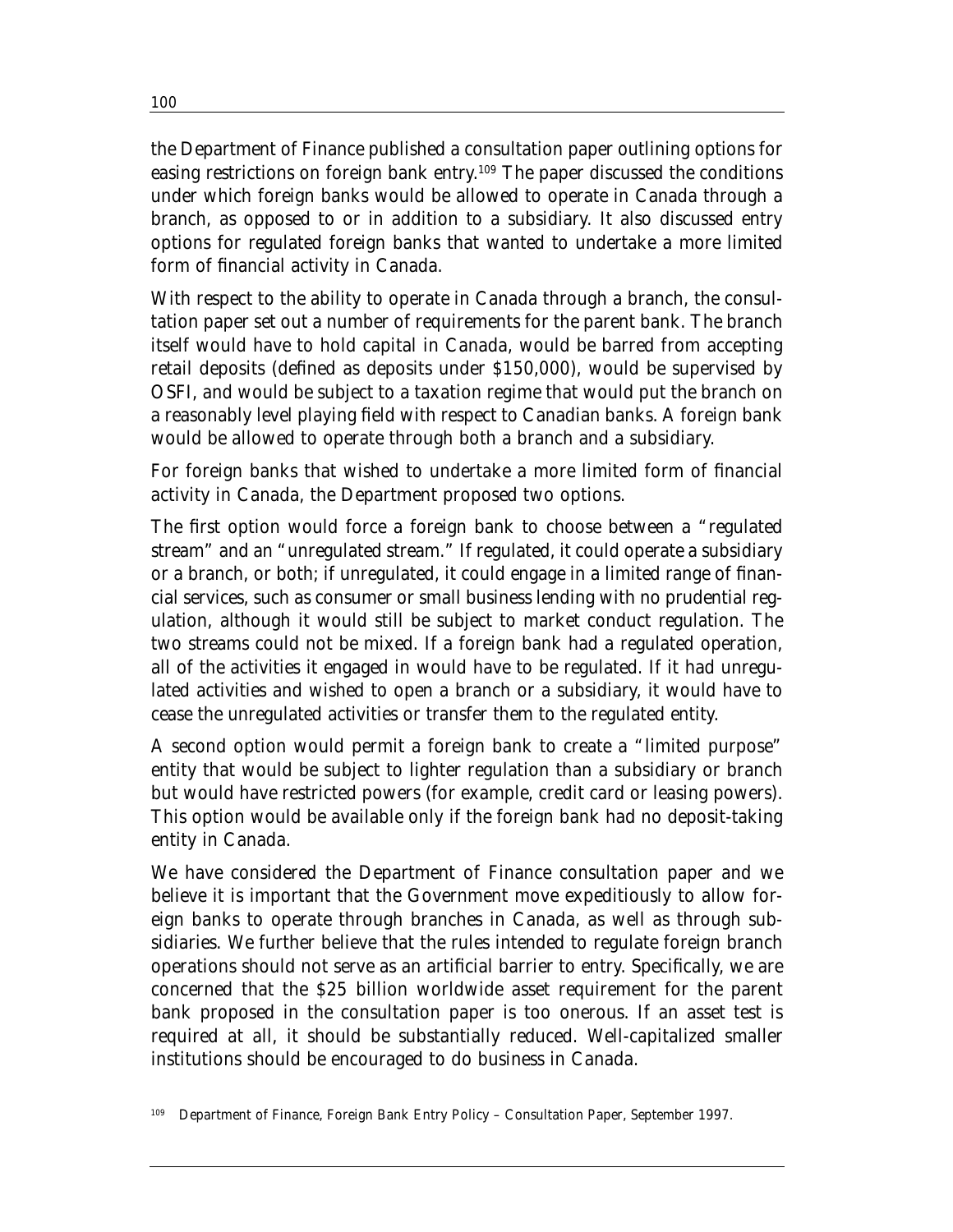Where a subsidiary or branch of a foreign bank does not engage in activities that give rise to prudential concerns (that is, the taking of retail deposits), we believe that the lightest possible regulation should apply. Indeed, if the operation does not wish to operate as a bank in Canada, we do not see that there is a need for any prudential regulation at all, although such an entity should be subject to market conduct regulation.

We understand that there has been reluctance in the past to allow foreign banks to undertake unregulated activities (such as asset-based lending or wholesale finance) that compete with Canadian banks because Canadian banks could not conduct similar activities on an unregulated basis. We believe that the holding company regime we are recommending can potentially overcome this perceived disadvantage. In any event, we do not believe it is in the interests of consumers or the efficient functioning of the Canadian economy to impose prudential regulation on foreign competitors simply to level the playing field. Prudential regulation should not be used where it is not required.

A foreign bank operating in Canada can now accept retail deposits through a subsidiary and branches of that subsidiary. Hongkong Bank of Canada, for example, is a major retail deposit-taker. Even though this was not raised as a pressing issue by foreign banks, we considered whether competition could be further enhanced by allowing foreign banks to engage in direct retail branching, that is, to accept retail deposits through direct branches of their parent rather than through branches of a Canadian subsidiary. We recognize that direct retail branching might offer additional sources of competition to Canadians. However, it would entail some serious prudential risks. In particular, if deposit insurance were provided to entities where the primary regulator was in a foreign jurisdiction, where there was no legal entity in Canada and where capital was not required to be vested in this country, there would be prudential risks that appeared to us to outweigh potential benefits.

Indeed, since the collapse and liquidation of the Bank of Credit and Commerce International (BCCI), there appears to have been a greater reluctance in other countries to allow branches of foreign banks to accept retail deposits, and the United States has now moved to bar such activity. We considered whether ways might be found to allow direct retail branching with greater prudential confidence, such as through requiring the vesting of capital in Canada. We concluded that the existing alternative by which foreign banks may accept retail deposits through a subsidiary does not seem to us to be so onerous as to warrant the difficult legal steps that might need to be taken to create an acceptable direct retail branching alternative. Accordingly, we are not prepared to recommend direct retail branching.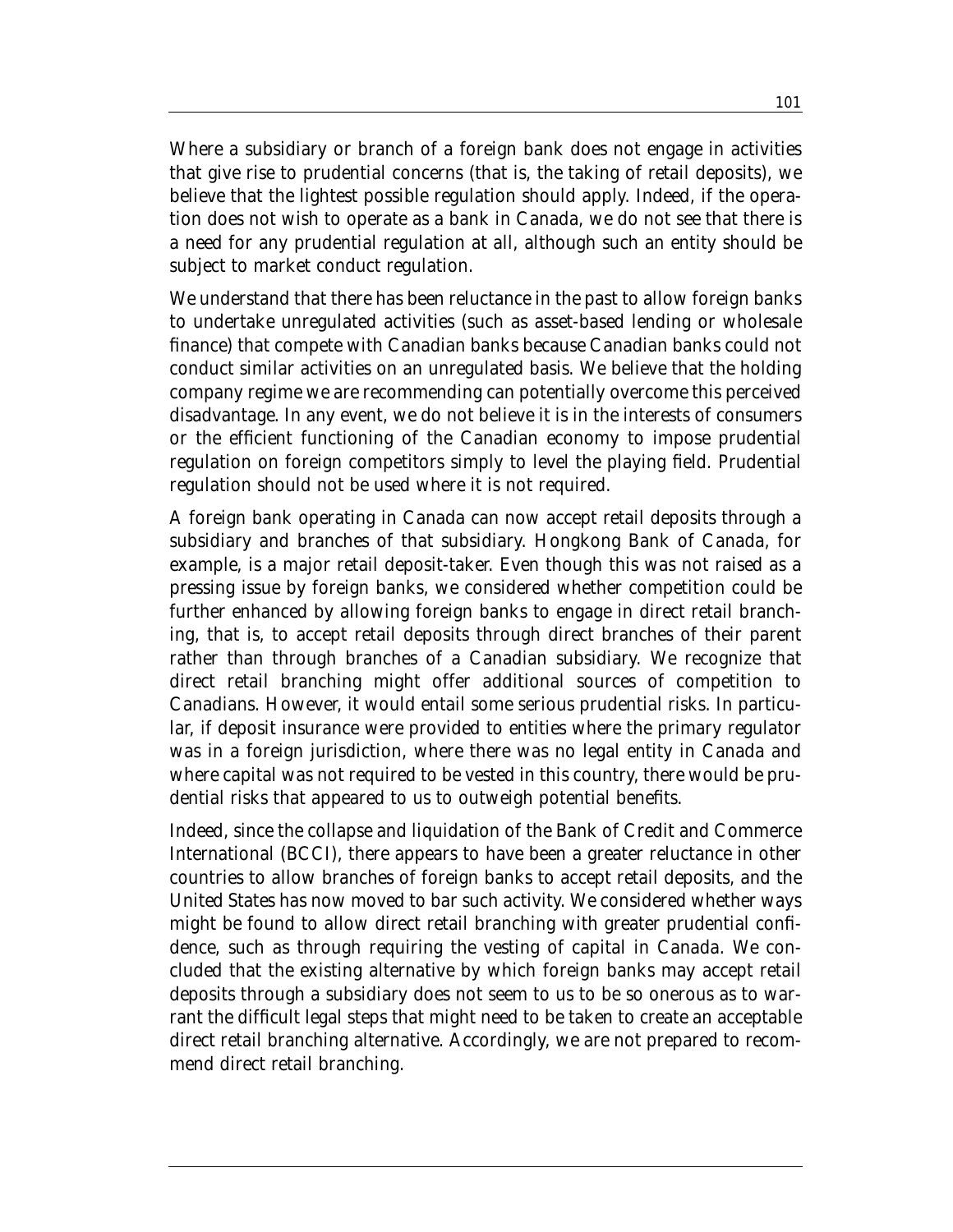## Taxation Issues

The taxation of financial institutions is a major factor in their competitiveness. Taxation can also directly affect domestic competition.

In our Discussion Paper we indicated that we did not intend to focus on taxation, in view of the technical complexity of the issues and the parallel review of business taxation being conducted by the Technical Committee on Business Taxation.110 Instead, we commissioned – jointly with the Technical Committee – a research study to identify aspects of the tax regime affecting financial institutions that might give rise to policy concerns. This joint research study is being released with this Report.<sup>111</sup>

The Technical Committee concluded, "As long as the financial services sector is under broad review by the Task Force and the government, we should make no recommendations nor suggest any policies that would significantly alter the level of tax revenues currently derived from the financial sector under the existing regime."112

The Task Force has now concluded its review and, on the basis of the research we have examined, we feel it is imperative to raise the issue of the level and structure of capital taxes.

Regulated financial institutions are subject to special taxes on their capital that are not faced by other industries or by unregulated financial institutions. At the federal level, these taxes have existed since 1986 for deposit-takers, and since 1990 for insurers. The rates have been increased over time and, since 1995, there has been a "temporary" surtax on the capital tax, which has been extended annually and is now scheduled to expire in 1999. The special capital tax can be reduced by income tax paid, so that it functions as a corporate minimum tax on regulated financial institutions.

All provinces have levied capital taxes on regulated financial institutions since 1990. Definitions of capital for tax purposes vary, as do the rates. Some provinces have introduced surtaxes as well. In 1996, regulated financial institutions paid  $$350$  million in federal capital taxes<sup>113</sup> and  $$522$  million in provincial capital taxes.

<sup>110</sup> The Technical Committee concluded its work at the end of 1997. See *Report of the Technical Committee on Business Taxation*, submitted to the Minister of Finance in December 1997 and released in early April 1998.

<sup>111</sup> See Kevin Dancey, *Impact of Taxation on the Financial Services Sector* (Ottawa, September 1998). See also the discussion of taxation issues in Background Paper #1, pp. 132-139.

<sup>112</sup>*Report of the Technical Committee on Business Taxation*, p. 5.36.

<sup>113</sup> Federal capital taxes have decreased as profits and income taxes have increased. For example, they were \$601 million in 1991. From 1995 to 1996 they grew from \$153 million to \$350 million because of the introduction of the capital tax surtax, which is not reduced by income taxes paid.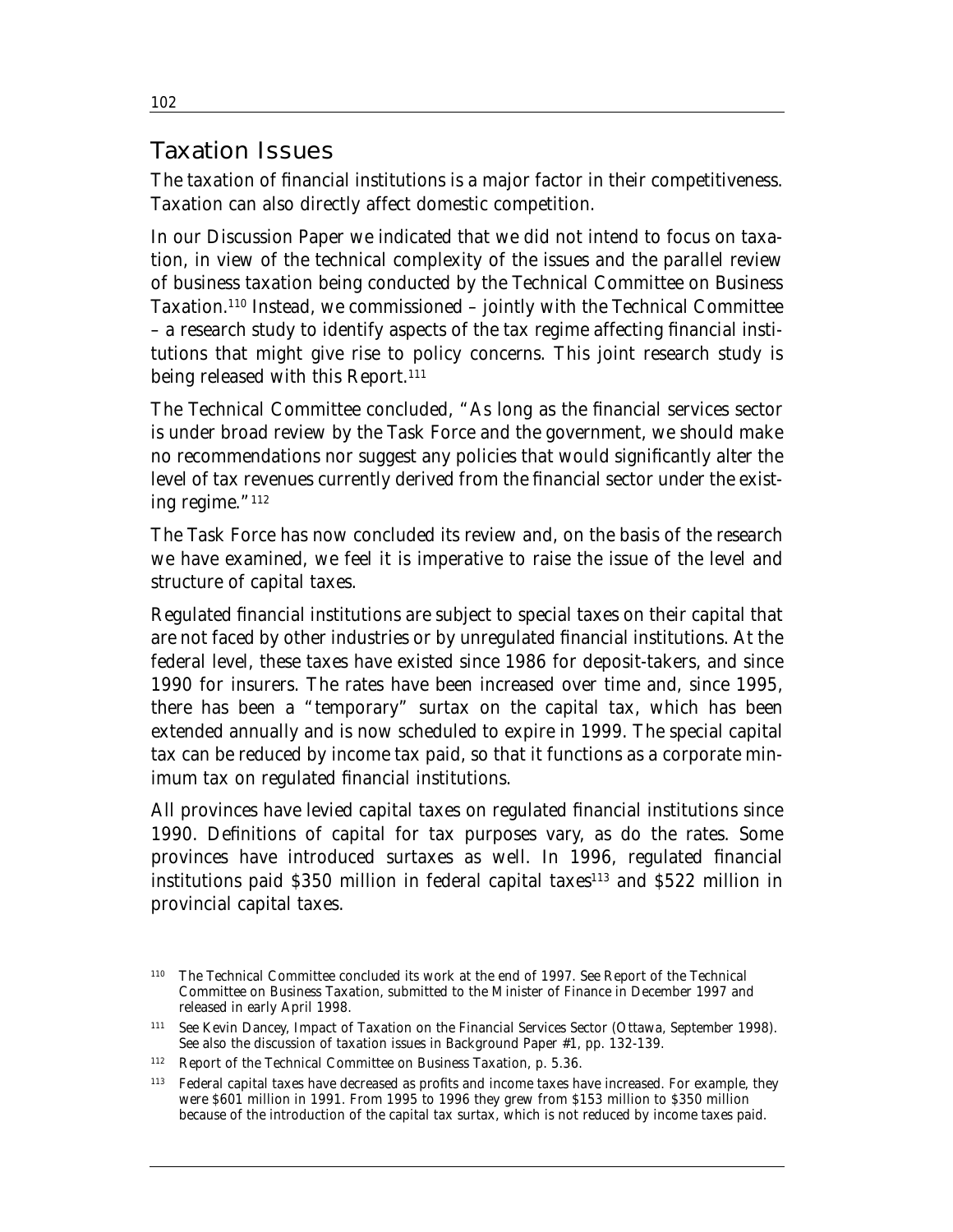Capital taxes on financial institutions raise particular policy issues:

- Capital is important to the safety and soundness of the institution, and taxing it makes it more expensive and encourages the institution to have less of it. This runs counter to prudential concerns and is particularly troublesome when the tax is levied on all capital, including every additional dollar of capital raised. Dancey estimates that the cost of the capital tax in raising new capital is in the range of 1.5 percent of every dollar of capital raised.<sup>114</sup> Furthermore, capital held offshore is not taxed, and this creates incentives for institutions to hold capital abroad, which can make it more difficult to access in times of financial stress.
- Capital taxes increase the cost of doing business. Dancey estimates that the impact of capital tax on a loan could be as high as  $12$  to  $13$  basis points,  $^{115}$  a considerable proportion of the spread and a substantial cost to the customer.
- Capital taxes are payable even if institutions lose money. This compounds the impact of losses on capital, which can be a particularly important problem during the early years of an institution. It can thus be a serious entry barrier to new competitors.

We believe that capital taxes make our regulated financial institutions less competitive and create incentives that are inconsistent with sound prudential management. We therefore recommend that special capital taxes on regulated financial institutions be eliminated.

If revenue considerations make it impossible for governments to eliminate these taxes, at least in the short term, we recommend that steps be taken to make the taxes more acceptable. First, the tax burden should be shifted to the greatest extent possible away from capital and toward profits. Second, the federal government and provinces should agree on a common definition of the capital tax base. Third, the capital tax should be reconfigured so that it does not apply to additions to capital over some targeted amount. This could be accomplished, for example, by a schedule of capital tax rates that declined to zero at some level of capital (perhaps required capital for regulatory purposes) that was appropriately related to the assets of the institution.

A particular aspect of the taxation of capital that deserves special comment relates to the differential between the taxation of capital of credit unions and banks. In general, this does not appear to us to be a problem. In the province of Quebec, however, because of the economic importance of the caisses populaires, the difference in capital tax treatment creates substantial competitive

<sup>114</sup> Dancey, *Impact of Taxation*, p. 32.

<sup>115</sup> Ibid.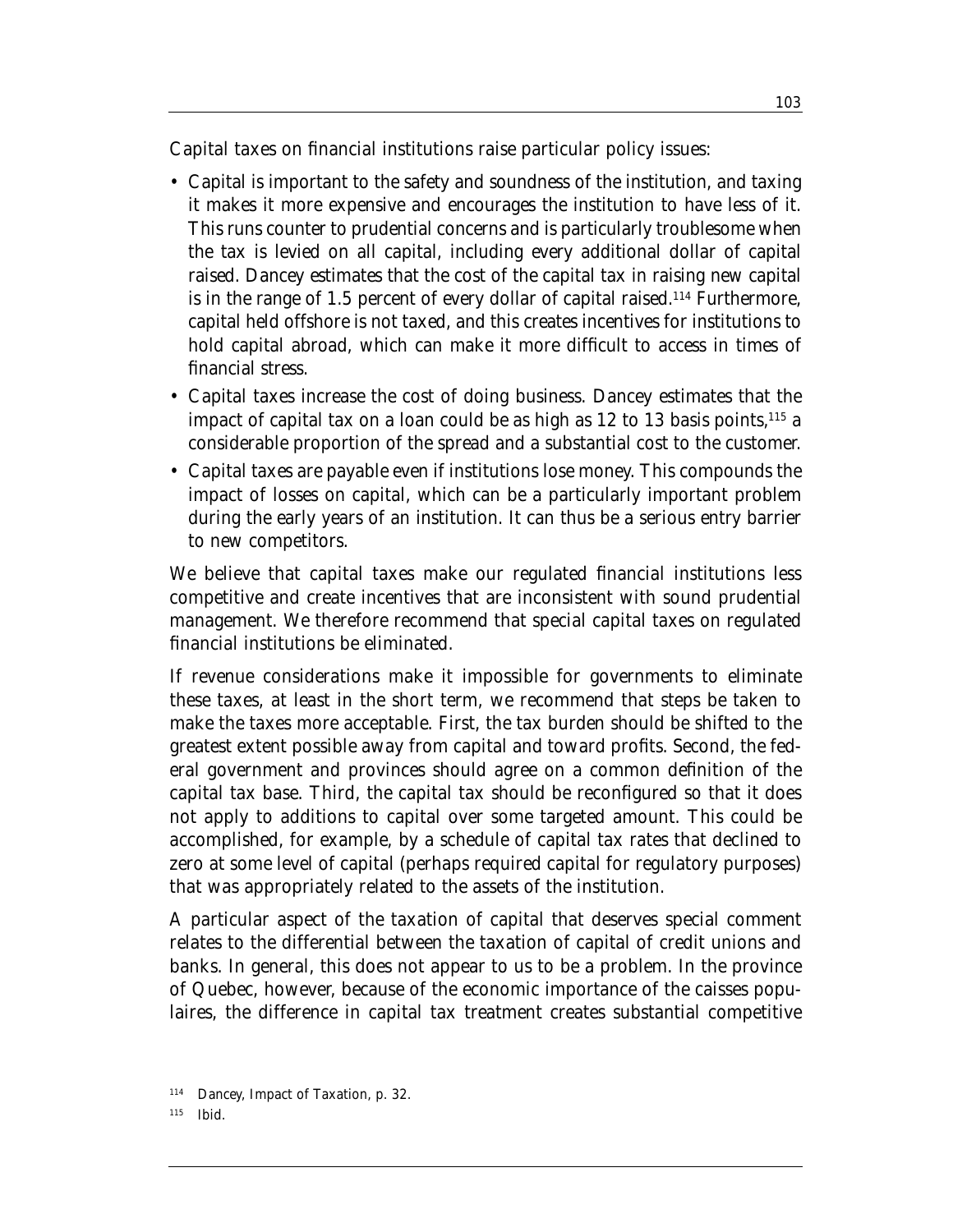problems for National Bank and Laurentian Bank.116 In its last budget, the Government of Quebec took a modest step that addressed this issue by reducing provincial capital tax on banks. Our recommendation to eliminate special capital taxes will help mitigate this situation. But we also urge the Government of Quebec to keep the situation under review and take further action if necessary to ensure that there is reasonable competitive balance within the province.

# Business Combinations and Accounting Policy

Business combinations are an increasing phenomenon, not only in the financial services sector but also more generally. We believe that public policy should not unnecessarily constrain business combinations.

The changes we have recommended with respect to a more flexible definition of the widely-held rule, and the implementation of a regulated financial holding company, will increase the options available to institutions as they determine how to position themselves in order to realize the opportunities that the changing environment presents.

An additional serious constraint on business combinations results from current Canadian accounting policies with respect to how such combinations must be treated, and in particular the treatment of goodwill arising from such combinations. There are two issues involved. One is the circumstances under which a business combination can be treated as a "pooling of interest" where no goodwill is generated, rather than as a purchase where goodwill must be recognized on the balance sheet of the acquiring or resulting entity. The second issue is the appropriate treatment of goodwill when it is recognized.

Many industries and groups raised these issues with us. They described them as seriously constraining strategic choices and requiring urgent and thoughtful attention.

The problem is that Canadian accounting principles are considerably less generous than the U.S. regime in allowing business combinations to be structured as pooling-of-interest transactions. Canadian accounting principles are also less generous than some other systems in allowing goodwill to be recognized without affecting the future earnings of the entity. 117

<sup>116</sup> National Bank estimates, in its submission to the Task Force, that the differential in federal and provincial income and capital taxes confers an advantage on the caisses populaires estimated to be on the order of \$100 million, of which \$42 million comes from the differential operation of provincial capital taxes.

<sup>117</sup> In Canada, goodwill (the difference between the purchase price and the fair value of the assets) must be recognized on the balance sheet and amortized over a reasonable time period, thus affecting future reported earnings. In some other systems (for example, in Germany and the Netherlands) goodwill is expensed immediately with balance-sheet impacts only and no impact on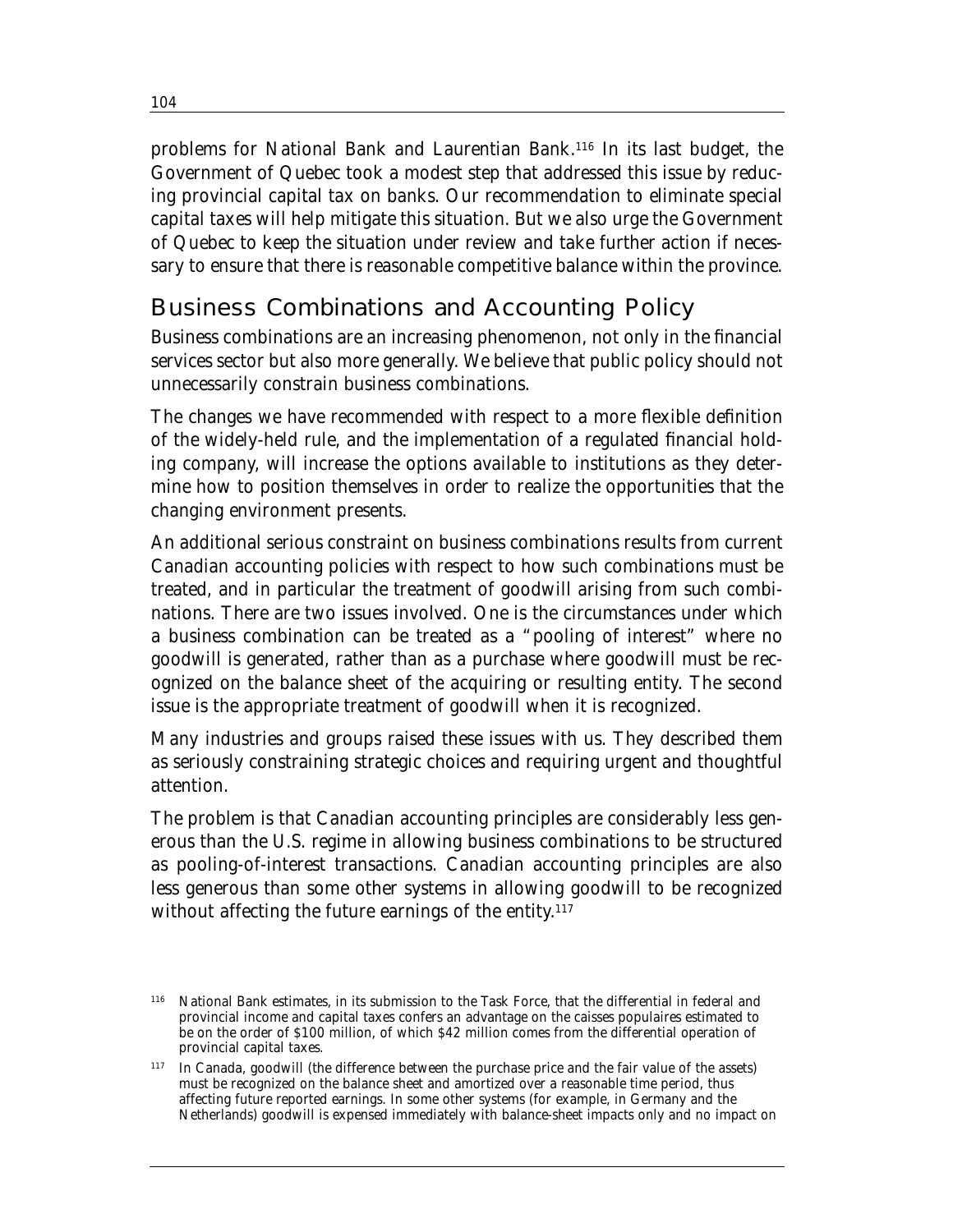These Canadian accounting policies have several negative impacts on the competitiveness of our industry. The share values of Canadian public companies depend in significant part on market perceptions of their earnings and the trendlines of those earnings. If earnings are reduced because of acquisition goodwill, share values will be depressed and that in turn may stifle the growth of Canadian-based financial institutions by increasing their cost of capital. Canadian institutions which attempt to use their shares as acquisition currency to acquire foreign-based institutions to expand internationally will be disadvantaged relative to foreign-based competitors who have more generous accounting treatment of goodwill and whose shares will not therefore be affected in the same way. In addition, decreased market values of Canadian companies will make it easier for others to successfully acquire Canadian companies in takeover bids. Even within Canada the policies may have impacts. In a period of industry consolidation, the accounting rules may inhibit business combinations of smaller Canadian financial institutions which might well produce vibrant competitors in the marketplace.

As a result, some transactions which would benefit Canadians may not take place at all. Some institutions will see their options constrained and their strategic choices reduced. The ability to pursue necessary business agendas may be materially, and negatively, affected to the great disadvantage of Canadian companies and their employees.

The Task Force and its staff have met with representatives of the Canadian Institute of Chartered Accountants (CICA) to discuss this issue on several occasions. While we respect the technical and professional expertise of the CICA, it seems to us that the current policies place Canadian firms at a significant competitive disadvantage in the North American marketplace. The CICA advises us that the United States is likely to revise its generous pooling rules but it is not clear when this will happen, nor is it clear what regime they will adopt. Change may take some years. The Accounting Standards Board of the CICA has informed us that they are unlikely to provide any interim relief.

We strongly recommend that the CICA reconsider its position and develop a regime that puts Canadian firms on an equal footing with those in other countries, and particularly the United States. If the accounting profession cannot satisfactorily respond or is delayed in finding an acceptable solution, we recommend that OSFI use its authority to specify accounting principles so as to remove this competitive anomaly. Although we are encouraged that OSFI has reopened the file and appears to be moving in the direction of addressing the

future reported revenues. We understand that the United States is considering moving to a system where goodwill might be recognized on the balance sheet, but not written off unless and to the extent it becomes impaired.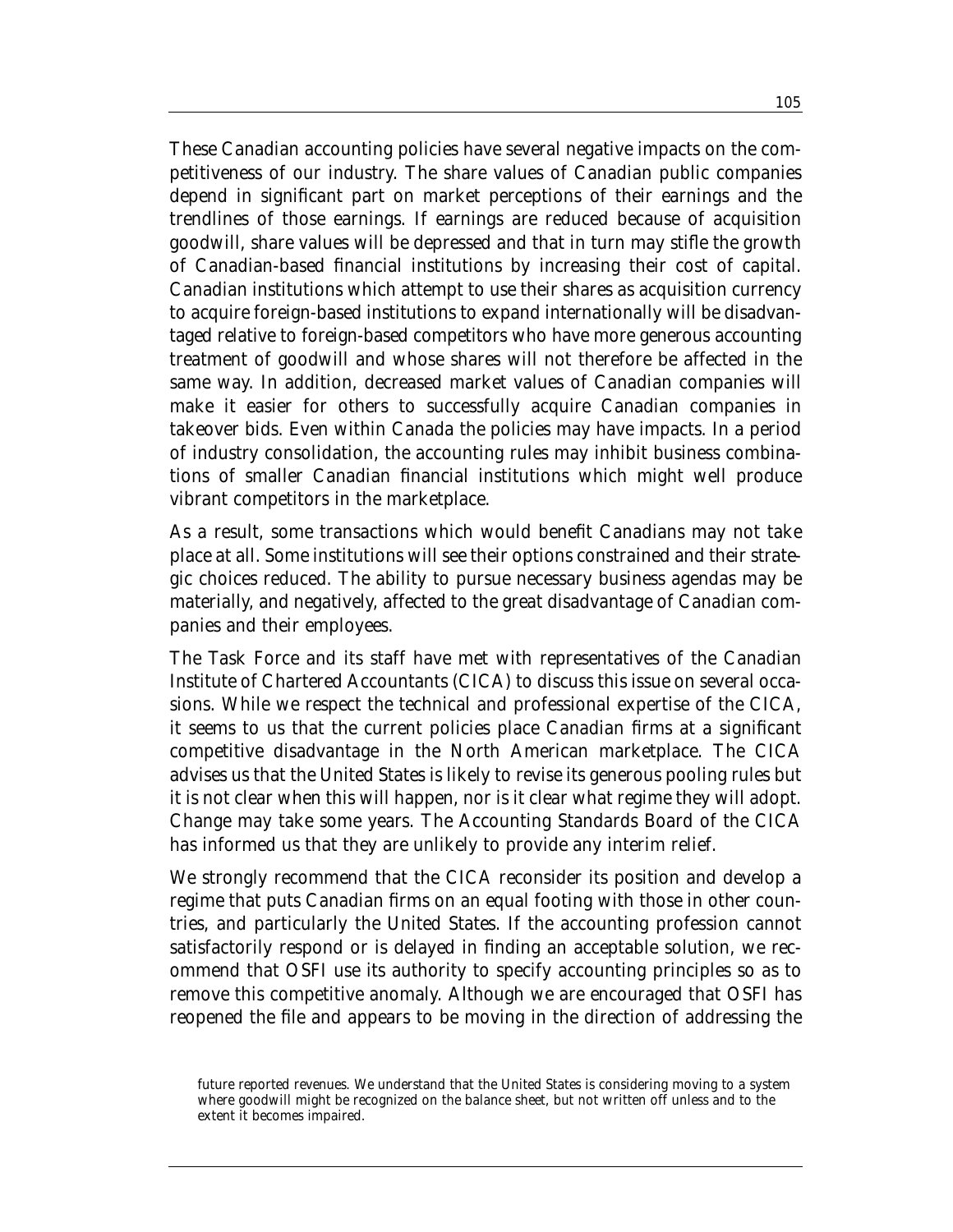issue, this is clearly a second-best solution because it would not assist provincially regulated financial institutions or firms in other industries that are facing the same problem. However, if the CICA cannot act, action by OSFI is better than continuing with no solution at all.

# A Framework for Merger Review

This section assesses the rationale for mergers, reviews some evidence on the effectiveness of mergers, discusses the Canadian context, and recommends a framework that should be used to review mergers of financial institutions, including Schedule I banks.

#### Experience and Rationale for Mergers

The number of mergers in the financial services sector worldwide has continued to grow and more than 4,000 transactions annually have been reported for each of the past few years.<sup>118</sup> The market valuation of transactions is growing even faster than the number, as mergers are getting larger. In 1994, reported mergers in the financial sector were valued at about US\$200 billion; last year they were valued in excess of US\$500 billion and the 1998 value is likely to be higher, on the basis of mergers already announced.<sup>119</sup>

There are a number of factors behind the recent increase in merger activity. In the United States, the elimination of regulatory restrictions on interstate branching is resulting in the construction of a national banking system for the first time in that country's history. In Europe, the introduction of the euro marks a new stage in European integration. This is leading to increases in consolidation in order to exploit the capacity to deliver cross-border financial services in a single currency regime. But beyond these special situations, merger activity is a response to the broad forces of change discussed earlier in Chapter 3, and it is by no means limited to the financial services sector. Consolidation is going on in most countries, in an attempt to reduce costs and increase efficiency to prepare for what is seen by all participants as an increasingly competitive global marketplace. In Canada, there were 185 mergers and acquisitions in the financial sector from 1993 to 1996, up from 125 in the previous four years.120 Total merger activity in all sectors in Canada in the first half of 1998 set a record high, without counting the two proposed Schedule I bank mergers.<sup>121</sup>

106

<sup>118</sup> McKinsey, *The Changing Landscape*, Exhibit 4-4.

<sup>119</sup> For example, the market valuation of bank mergers alone totalled US\$318 billion in the first half of 1998. See Securities Data Company, "Good Deal Hunting! Record Volume of M&A Dominated by Banks and Telecommunications," news release, July 2, 1998.

<sup>120</sup> Chris Roth and Hugh Williams, *The Canadian Financial Services Industry, The Year in Review, 1997 Edition* (The Conference Board of Canada, December 1997), p. 10.

<sup>121</sup> See "M&A activity on record pace in 1998," *Globe and Mail*, July 7, 1998, p. B1. The article reports that there were 605 transactions in the first half of 1998, valued at \$105.9 billion. These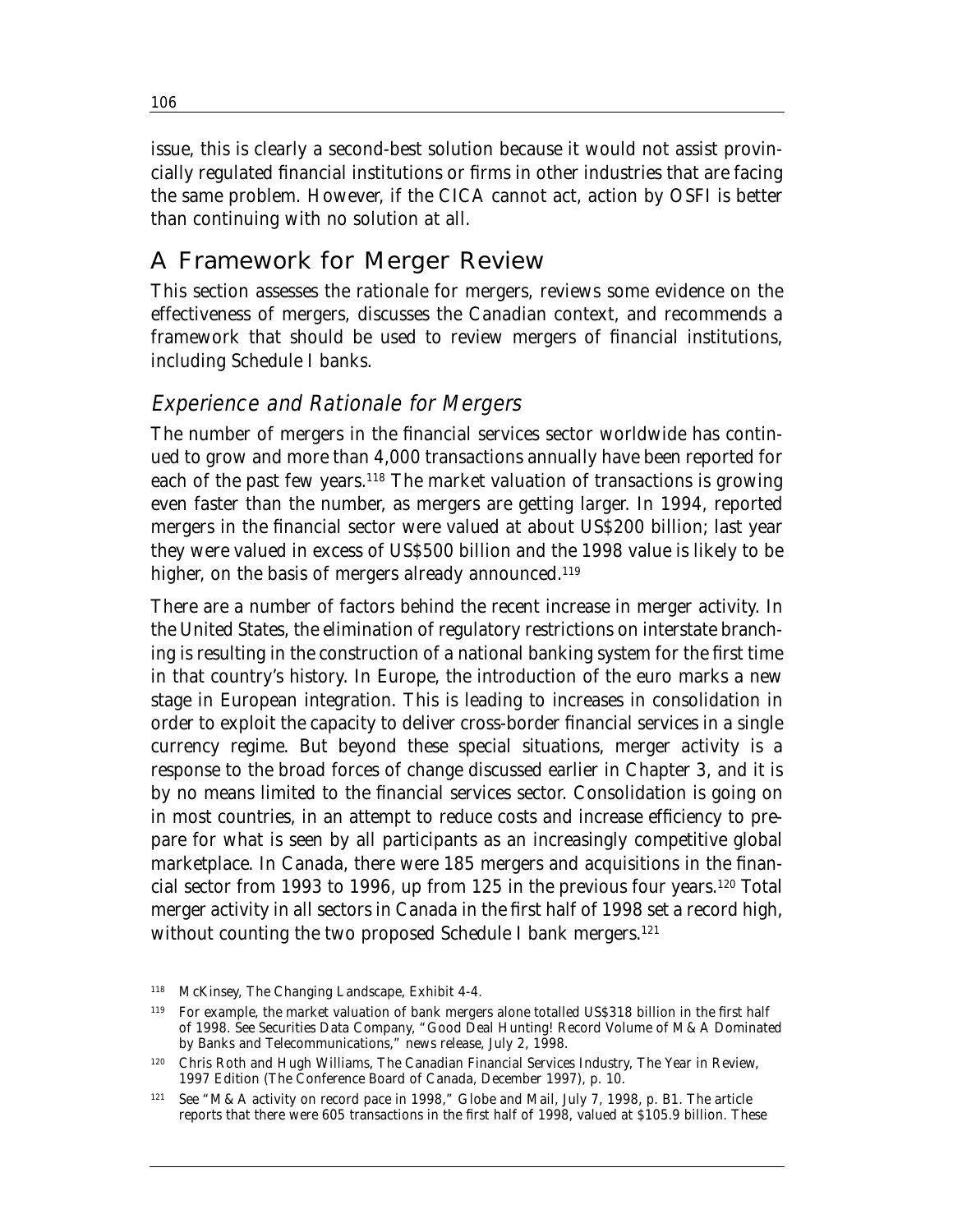In order to understand these trends better, we examined aspects of recent merger activity in Australia, the Netherlands, Switzerland and the United States. As well, the research conducted for the Task Force by McKinsey & Company focussed on the strengths, weaknesses and opportunities of our domestic institutions and on the importance of size.<sup>122</sup>

Mergers are driven by individuals. Industry leaders will assess their own situation, the external environment, their strengths and weaknesses, and the options open to them to take their companies to new, strategically stronger positions. The expected benefits that such individuals and their boards of directors seek to derive from mergers are varied. Merger proponents point to the following:

*Economies of scale*: Increasing volumes of business allow a firm to spread costs over a larger base and lower average costs. Economies of scale are typically associated with an identifiable function – for example, issuing and servicing credit cards. Research has typically found strong evidence of economies of scale, but only up to relatively small asset sizes.

*Economies of scope*: Such economies relate to cost reductions that come through sharing overhead and technology in the production of different but related groups of services.

*Operating synergies*: Efficiencies of scale and scope are static concepts that relate cost to size, and to variety of product offerings, at any point in time. Merger proponents also point out that mergers are dynamic undertakings where success depends on entrepreneurial innovation, leadership, cultural fit and change management skills, among other things. Mergers offer opportunities to achieve either cost savings through the elimination of duplicative functions, or revenue gains through the ability to broaden the product range or customer base in a way that allows effective cross-selling. They also provide opportunities to spread marketing and advertising costs over larger volumes.

*Technology spending*: This is a particular example of operating synergies that is often referred to by merger proponents. The argument is that duplicative systems can be eliminated with significant savings in information technology expenditures, which can then be redirected to research and to new technology and systems development to ensure that institutions remain at the leading edge.

*Access to a larger capital base*: There are several advantages of a larger capital base. It allows for greater diversification of a total portfolio. An increase in portfolio diversification allows an institution to make trade-offs between

compare with 630 transactions valued at \$101.6 billion for all of 1997. The transactions reported in the first half of 1998 do not include the two proposed Schedule I bank mergers.

<sup>122</sup> A brief review of international experience is presented in Background Paper #1, pp. 144-149. The McKinsey analysis is presented in *The Changing Landscape*, particularly Ch. 5.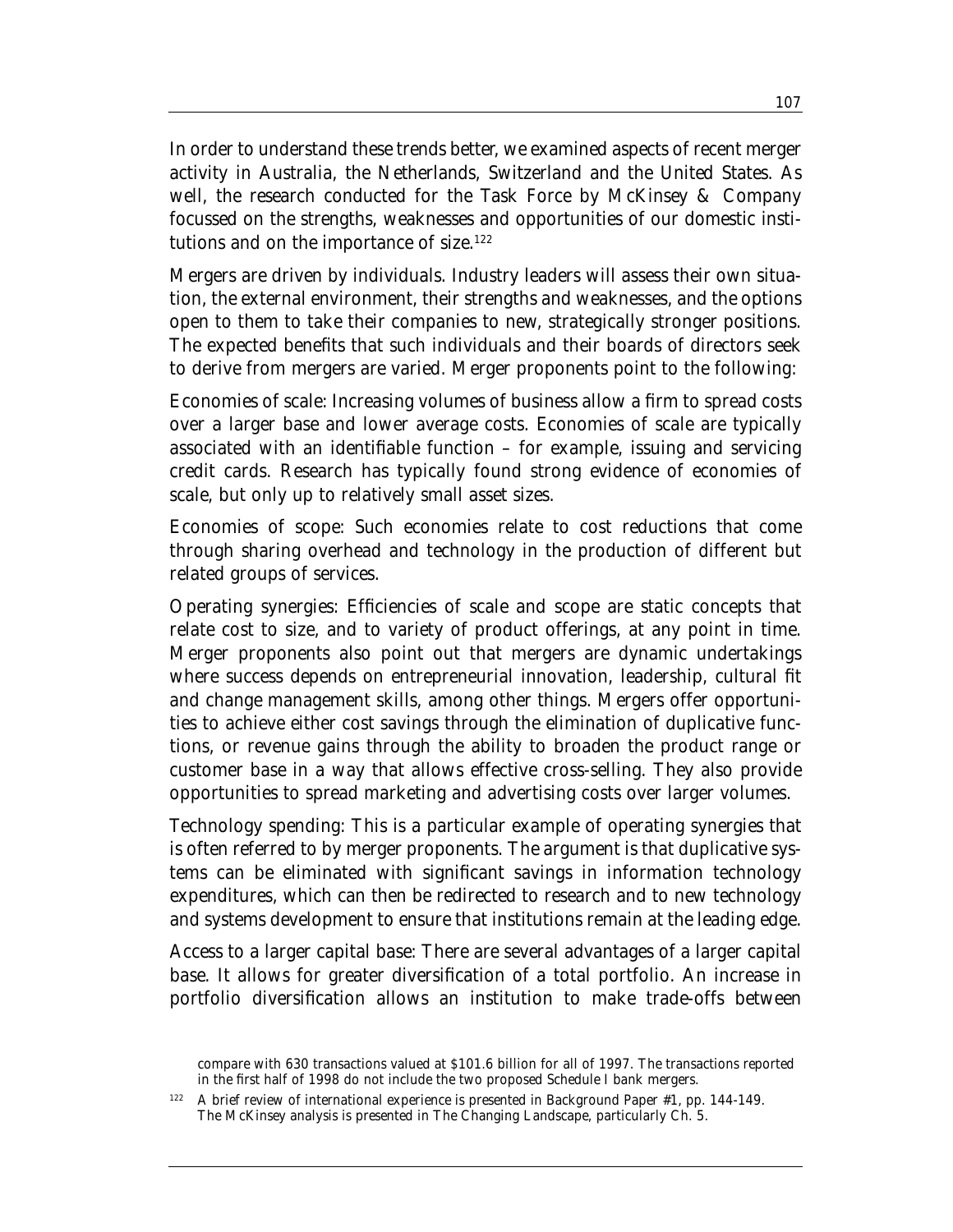higher returns and lower risks. Large amounts of capital are also necessary to participate in large bought deals and global public offerings where underwriters assume the risk related to the issue. In loan syndication, where many institutions share the risk of a loan, size of capital is an important (though not the only) consideration in choosing the lead manager, who is rewarded with the greatest share of the transaction fees.

*Defence against acquisition*: Some mergers are undertaken to achieve a size that acts as a defensive measure against takeovers, or to provide opportunities to refocus business strategy as a survival technique.

*Platforms for growth*: Some mergers create platforms for growth through the acquisition of strategic assets. Such assets can take many forms, including the physical assets of the acquired company, brand or franchise value, or human resources. Very often, an acquisition can lead to an increase in size that creates a platform for further acquisitions.

*National platforms*: Governments in some countries are encouraging some of their larger institutions in particular industries to consolidate as "national flagships," operating worldwide from a strong domestic base.

These rationales for merger will be more or less relevant depending on specific circumstances. Notwithstanding their relevance, however, international experience demonstrates that many firms view consolidation as a valid business strategy, and stock markets have applauded many, though not all, of the announced transactions. Most jurisdictions appear to be willing to allow significant mergers, sometimes with conditions attached to meet competition or other public policy goals.

#### Review of Evidence

#### **The Importance of Size: Economies of Scale and Scope**

Most research has concluded that economies of scale and scope are limited for large financial institutions. A recent survey of the literature covering 23 different studies found that economies of scale do exist for small institutions with up to about \$5 billion in assets, but that beyond this size it was difficult to find significant economies of scale or scope.<sup>123</sup>

Conclusions based on historical research need to be interpreted with some caution, however, particularly in light of the pace of change in market conditions and regulation. For example, a recent study by Berger and Mester, cited in the research that Donald McFetridge conducted for the Task Force, found evidence

<sup>123</sup> Ingo Walter, "Universal Banking: A Shareholder Value Perspective," *Financial Markets, Institutions, and Instruments* (New York: Salomon Centre, New York University, 1997). Most of the studies reviewed focussed on the United States, but four were international.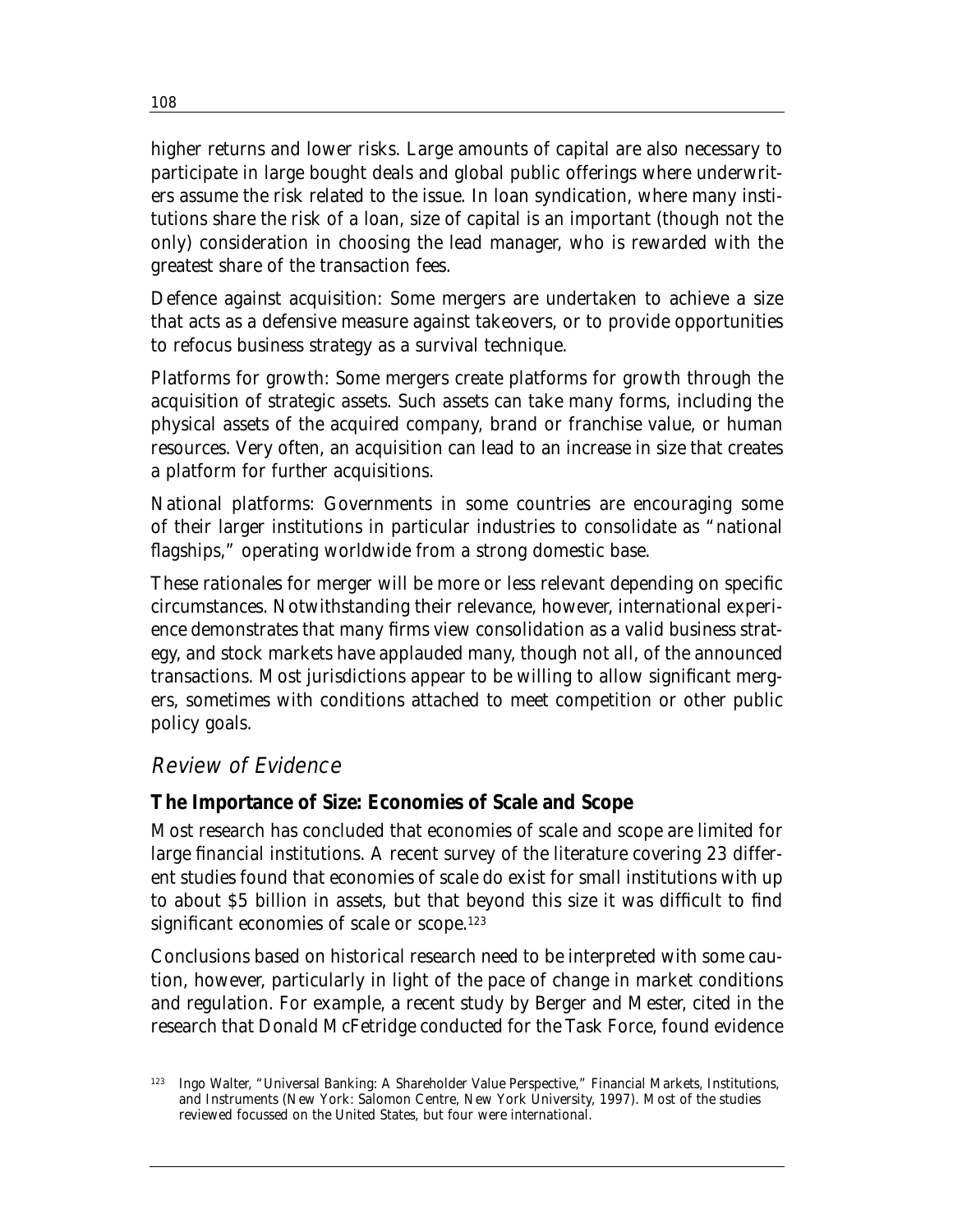of economies of scale for U.S. banks with asset size ranges of up to \$25 billion. They reached this conclusion by examining the ratio of cost per dollar of gross total assets, which consistently declined with size through asset size ranges of up to \$25 billion. This finding confirmed their econometric research. They also calculated the same ratio for banks in the 1980s and that ratio did not exhibit the same properties. It declined only through asset size classes of up to \$1 billion, confirming the weight of evidence that showed economies of scale were difficult to find for larger banks.<sup>124</sup>

The work of Berger and Mester does not give any greater confidence that significant additional economies of scale exist for institutions the size of Canada's major banks. Its importance is in demonstrating that potential economies of scale and scope can change over time and in response to external factors. The reasons why potential economies have increased so dramatically are unknown. Berger and Mester put forward three possible explanations. The first is that interest rates are lower in the 1990s than they were in the 1980s. This would lead to relatively larger declines in cost ratios for larger banks than smaller banks because a greater share of the liabilities of larger banks would be interest-rate-sensitive. This explanation would suggest that the potential economies of scale might be transitory and not a permanent part of the structure of financial markets. The second reason is that regulatory change in the United States, particularly the elimination of interstate branching restrictions, tended to favour relatively larger banks. Finally, they suggest that improvements in technology and new applied finance developments have assisted large banks relatively more than smaller banks. These include, for example, efficiencies in information processing, credit scoring, ATM machines, and financial engineering tools such as derivative contracts.<sup>125</sup>

#### McFetridge comments:

These last two possible explanations are very important. The widely held and well-documented view that there are no significant scale economies in banking is of U.S. origin and is drawn from a period in which banking technology (both product and process) was changing less rapidly, U.S. banks were limited in the ways they could expand and in the additional financial services or products they could offer.126

126 McFetridge, *Competition*, p. 89.

<sup>124</sup> See Allen N. Berger, and Loretta J. Mester, *Inside the Black Box: What Explains Differences in the Efficiencies of Financial Institutions?* Board of Governors of the Federal Reserve System, Working Paper 1997-10. The paper is cited in Donald G. McFetridge, *Competition Policy Issues*, (Ottawa, September 1998).

<sup>125</sup> Berger and Mester, *Inside the Black Box*, pp. 31-34.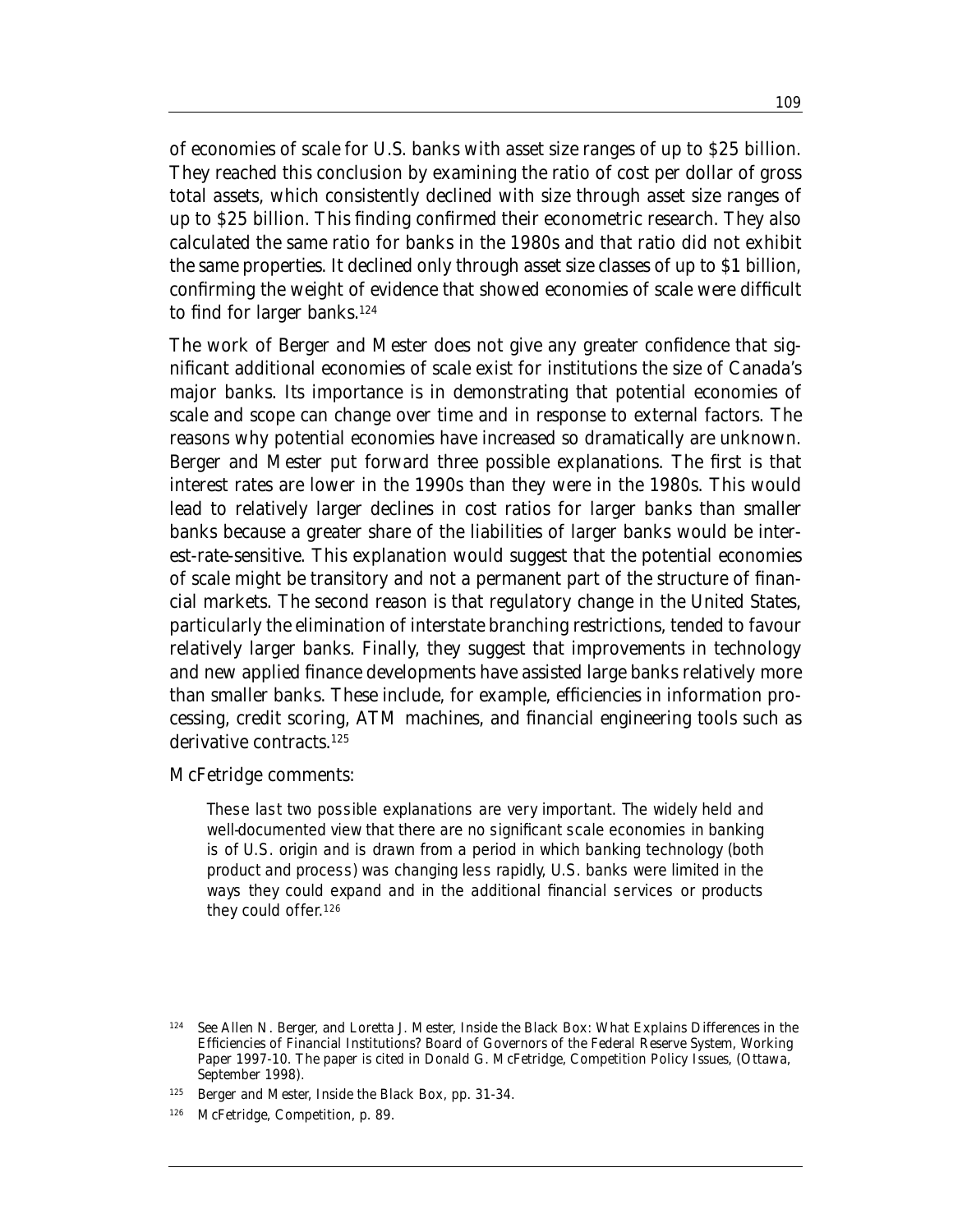#### **The Importance of Size: Assessment of Relative Performance**

Studies of economies of scale deal only with efficiencies realized through size. An alternative way of assessing the importance of size is to examine the relationship between size and some key drivers of financial performance: revenues, cost, capital and risk. McKinsey & Co. analysed this relationship, reaching conclusions summarized below.

With respect to revenues, the U.S. experience suggests that size is not correlated with revenue growth. An analysis of the 125 largest banks in the United States (by size of assets) showed that the top 25 had revenue growth over the 1992 to 1996 period that was only slightly higher than the total and lower than the second quintile.<sup>127</sup>

With respect to cost, there is no doubt that size can help in spreading fixed costs. McKinsey suggested that this is particularly important in technology and branding, where major U.S. institutions spend substantially more than their Canadian counterparts.128 However, there is no firm evidence that larger institutions are any better at reducing their costs than smaller institutions.

With respect to capital efficiency there is evidence, based on the same sample of the 125 largest U.S. banks, that larger banks use capital more efficiently, operating with greater leverage than smaller banks. As McKinsey pointed out, however, "Being able to leverage your balance sheet more efficiently does not always mean you will do so with attractive assets or with good returns to shareholders."129 Indeed, an examination of the average annual growth in total shareholder return from 1992 to 1997 for the largest 25 banks in the world measured by market capitalization shows that returns are not directly correlated with size. For example, the three Japanese banks in the sample showed negative returns and the 25th-largest bank, the Bank of New York, had an average annual growth in total shareholder return that exceeded that of all other banks except Citibank and Lloyds-TSB.130

Finally, with regard to the ability to absorb risk, McKinsey concluded that larger institutions "have a greater ability to absorb the credit risks of a single counterparty or country and the market risks of their entire portfolio. Larger

<sup>127</sup> McKinsey, *The Changing Landscape*, Exhibit 5-11.

<sup>128</sup> For example, McKinsey reported that in 1996 the three largest U.S. banks spent US\$5 billion on information technology, compared with US\$3 billion spent by the entire Canadian banking sector (Ibid., Exhibit 5-13) and that in 1996 the top nine U.S. financial services advertisers spent an average of C\$175 million per brand in advertising, compared with an aggregate C\$187 million spent in advertising by 50 Canadian financial institutions in 1994 (Exhibit 5-14).

<sup>129</sup> Ibid., p. 47.

<sup>130</sup> Ibid., Exhibit 5-19. There are no Canadian banks among the largest 25 in the world by this measure.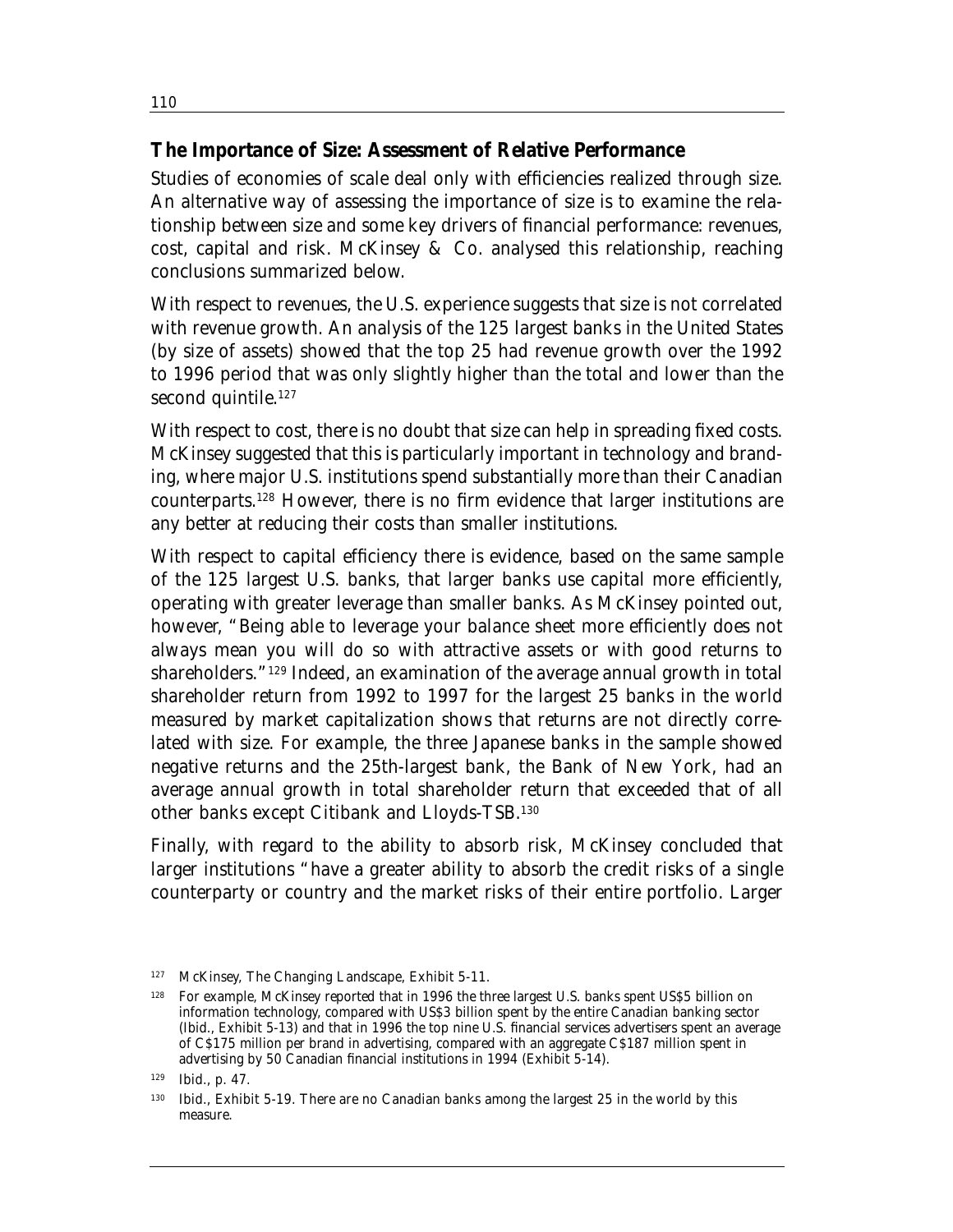institutions can also absorb their own operational setbacks to a greater degree – but they likely remain as exposed to environmental and behavioural risks as smaller institutions."<sup>131</sup>

## **The Benefits of Mergers**

A merger is a dynamic phenomenon, which may yield efficiencies from many factors in addition to size. Another strand of research has attempted to examine whether mergers have resulted in efficiency gains for whatever reason. Again, the results are mixed. Earlier studies show limited evidence of efficiency gains through merger. More recent studies suggest that efficiency can be enhanced but this typically occurs not through cost reductions but changes in the mix of output toward a riskier and higher-return portfolio that is justified by the additional capital in the merged entity. 132

Most recent large mergers in the United States have not been "in-market" mergers. Because institutions are taking advantage of the removal of restrictions on interstate branching, there has not been a lot of overlap in the operations of the merging firms. One recent major "in-market" merger occurred between the Chase and Chemical banks in New York in 1996. According to the Chase Bank's 1997 Annual Report, the post-merger efficiency gains were significant. The efficiency ratio, defined as operating non-interest expense per dollar of operating revenue, fell from 0.63 in 1995 to 0.55 in 1997, and it also declined in all functional business lines reported.<sup>133</sup>

Whether mergers work well or not ultimately depends on people. Even when market opportunities appear obvious, there are tremendous challenges in putting two organizations together. Different cultures have to be blended, and individuals throughout the new organization will ultimately determine whether a merger succeeds or fails. Mergers can be opportunities for creative and innovative leadership that can take an organization to new levels. Alternatively, they can become destructive and debilitating, where the wagons circle and all the guns point inward.

#### **Concerns about Mergers**

Concerns about mergers generally fall into three categories. The first relates to employment impacts, with many observers being concerned about large direct job losses that often accompany mergers. The second has to do with decreasing competition as competitors are removed from the marketplace.

<sup>131</sup> McKinsey, *The Changing Landscape,* p. 47.

<sup>132</sup> See J. Akhavein, A. Berger and D. Humphrey, *The Effects of Megamergers on Efficiency and Prices: Evidence from a Bank Profit Function*, Board of Governors of the Federal Reserve System, Working Paper 1997-07.

<sup>133</sup> Chase 1997 Annual Report. See "Financial Highlights" at <www.chase.com>.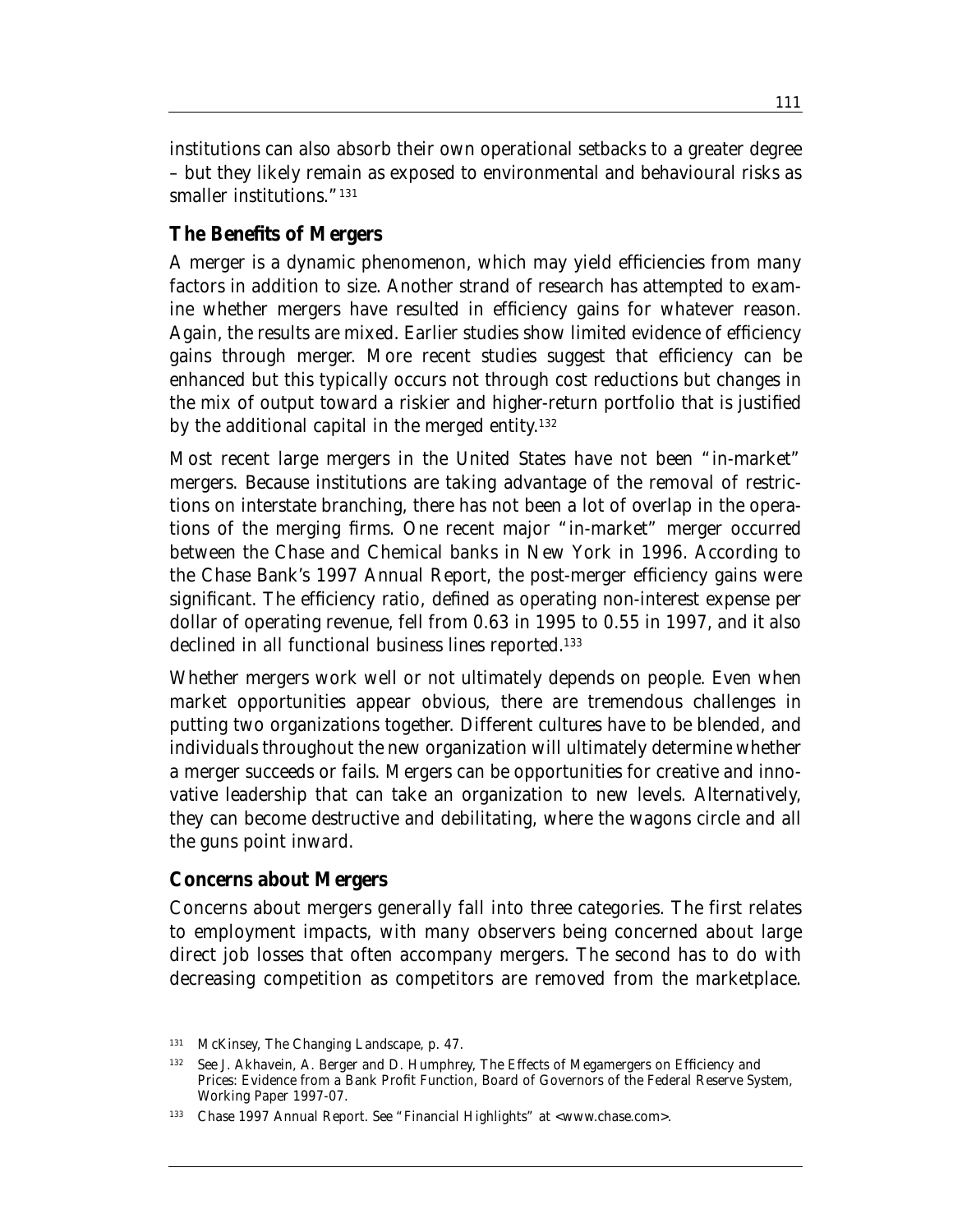This can show up in the form of poor service, more limited choice and higher prices. These concerns will be more or less intense depending on the nature of specific mergers.

There is a third concern that relates to mergers between very large institutions, and this is that economic power is becoming concentrated in the hands of relatively few powerful institutions and individuals. This concern goes beyond the hard numerical calculations of market share of individual products. It reflects a general unease when a small number of large institutions become significant players in virtually all markets, even though they may be dominant in only a few.

### **Conclusions on the Evidence**

The evidence we have reviewed does not sustain a case that, for most purposes, size is a strategically important variable or that all, or even most, mergers tend to bring about gains in efficiency. In the banking industry the research appears to demonstrate that economies of scale are important for particular functions over asset size ranges that appear to be increasing. However, research has not addressed the size ranges of the major Canadian life insurance companies or banks. In our view, McKinsey & Company summed up the evidence well, concluding:

While it is true that larger institutions have more opportunities for improved performance, it does not hold that larger institutions always capture these opportunities or realize the advantages of increased size.134

On the other hand, the size of the capital base of a financial institution does appear to be important in providing more opportunities for companies to increase their leverage and to diversify their risk. This can increase profitability with no diminution in safety.

In addition, we believe it to be intuitively plausible, and confirmed by business experience in both the financial sector and other industries, that substantial savings can be obtained in "in-market" mergers where there is considerable overlap in functions and operations. An example is the recent merger between the Chase and Chemical banks.

Every merger is unique, with its own set of opportunities and challenges, its own personalities and culture, and its own costs and benefits to shareholders and other stakeholders as well. It is also important to look beyond efficiencies and synergies to the strategic platforms that mergers may create for their proponents and the country.

<sup>112</sup>

<sup>134</sup> McKinsey, *The Changing Landscape*, p. 45.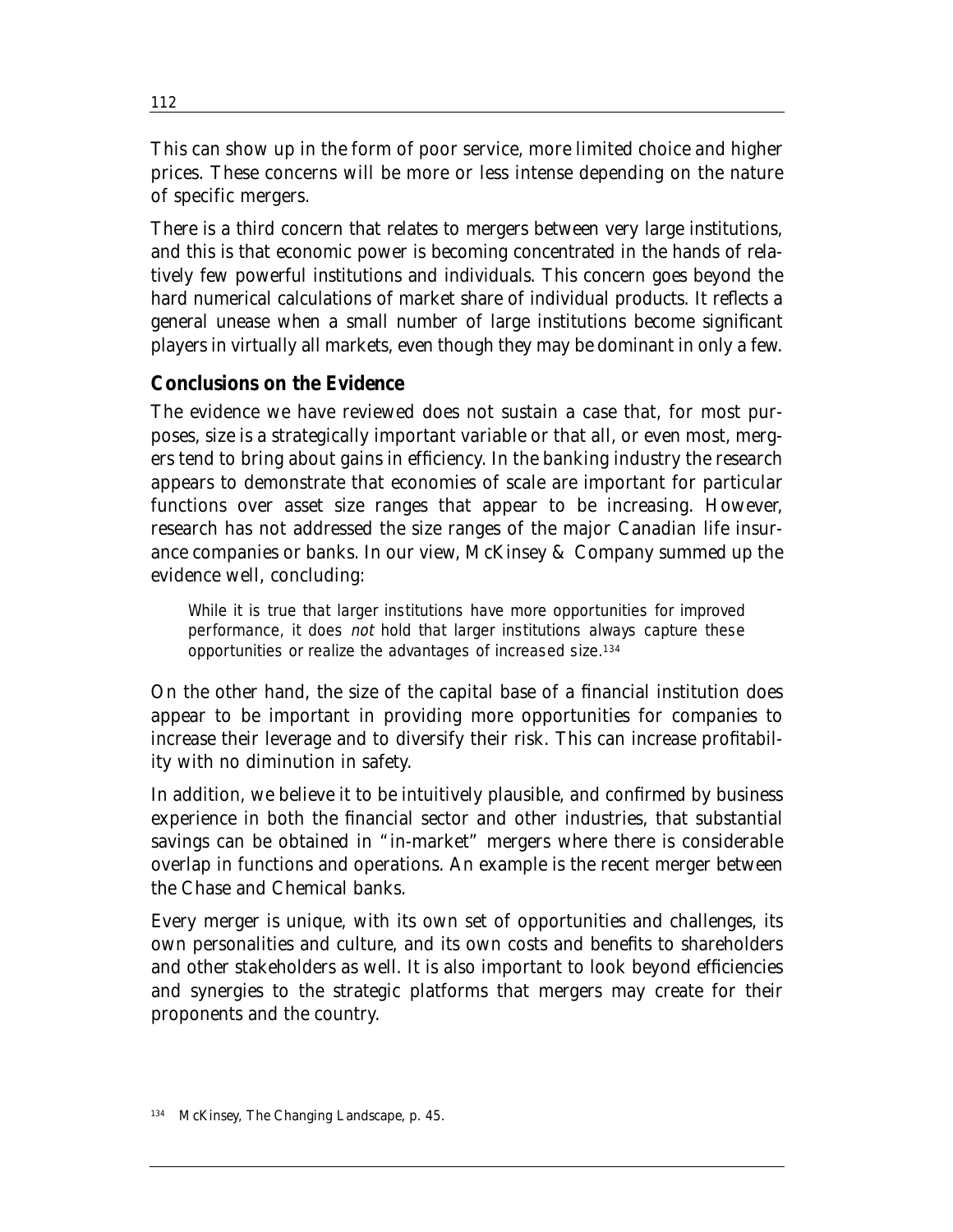For all of these reasons, we believe that it would be wrong to reject merger proposals out of hand on the grounds of evidence drawn from historical, statistical analyses indicating that size is not always a benefit. Mergers need to be assessed on their own merits, taking into account the overall context in which they are put forward.

That assessment should be made very carefully, particularly for large institutions which are important market and community participants. This will be especially true where, as in the Canadian context, there is already substantial concentration in the financial services sector. We believe, however, that it will be important to approach merger review from the perspective that mergers often can present valid institutional decisions and may offer important national opportunities. The challenge for the merger proponents will be to demonstrate, and ensure, that the community is not asked to pay an unacceptable price to realize those opportunities.

## The Canadian Context

Canada is a large country with a small, geographically dispersed population. We have only 35 metropolitan areas with a population greater than 100,000. Historically, we have had large national players in many areas of our economy, ranging from newspapers to telecommunications to airlines and railways. Many of these large national players were originally conceived as governmentowned enterprises and have only recently been privatized. Others, like Canada's major banks, were private-sector enterprises that benefited from favourable government policies as they grew.

Despite the geographic and population challenges of the country, Canadians have benefited from a national market for financial services, with national pricing and efficient coast-to-coast clearing and settlement systems, even though this has resulted in a system that is highly concentrated compared to that of many other countries.

One overall measure of concentration is the percentage of domestic banking assets controlled by the top three and top five banks, respectively. Exhibit 6.1 shows this measure for Canada and six other countries. On this measure, Canada has the most highly concentrated banking sector using the five-bank ratio, and the fourth most concentrated using the three-bank ratio.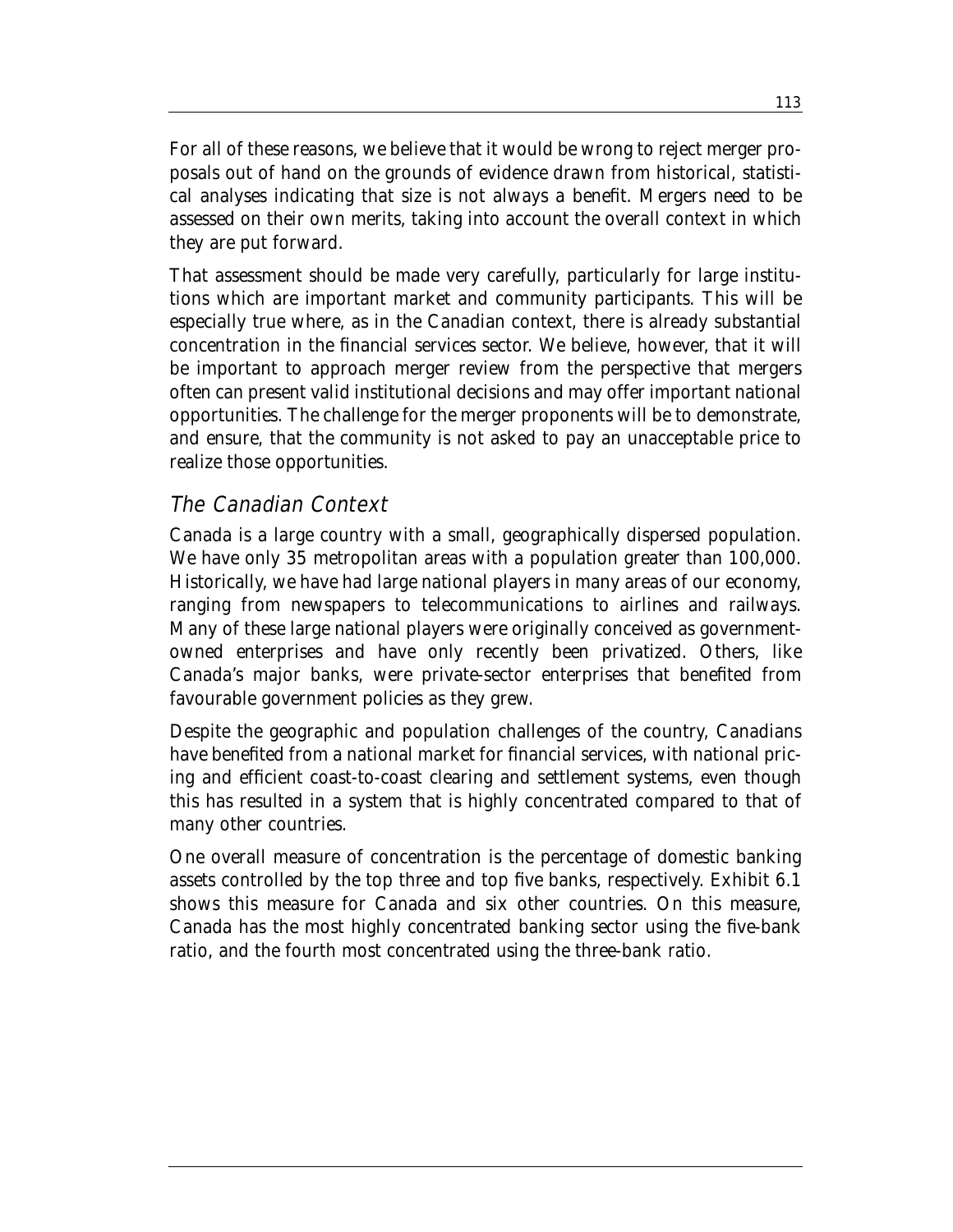| Country              | Five-bank ratio $(\%)^1$ | Three-bank ratio $(\%)^1$ |  |  |
|----------------------|--------------------------|---------------------------|--|--|
| Canada               | 81                       | 532                       |  |  |
| <b>Netherlands</b>   | 75                       | 57                        |  |  |
| Switzerland          | 71                       | 66                        |  |  |
| Australia            | 69                       | 592                       |  |  |
| United Kingdom       | 40                       | 27 <sup>2</sup>           |  |  |
| <b>United States</b> | 19                       | 13                        |  |  |
| Germany              | 15                       | 10                        |  |  |

#### Exhibit 6.1: Bank Concentration Ratios, End 1996

<sup>1</sup> Percentage of domestic banking assets controlled by top 5 and top 3 banks, respectively.

<sup>2</sup> 1997 data.

Sources: Reserve Bank of Australia Bulletin; Deutshe Bundesbank Monthly Report; annual reports; ONS financial statistics; Bank of Canada; McKinsey & Company analysis.

Over the past 10 years, consolidation among traditional players has been increasing in our financial services sector. Exhibit 6.2 shows how the relative positions of the five largest banks and insurance companies have evolved over the past 10 years.

| Exhibit $6.2$ :                                                 |  |
|-----------------------------------------------------------------|--|
| Some Measures of Industry Domestic Concentration - 10-year View |  |

| Share (%) held by five largest banks of: |                                  |                                                                   |                                                          | Share (%) held by five largest<br>life insurance companies of: |                                                 |                                                   |  |
|------------------------------------------|----------------------------------|-------------------------------------------------------------------|----------------------------------------------------------|----------------------------------------------------------------|-------------------------------------------------|---------------------------------------------------|--|
| Year                                     | Personal<br>deposits<br>in banks | Personal deposits<br>in all deposit taking<br><b>institutions</b> | <b>Total household</b><br>financial<br>ases <sup>1</sup> | Life insurance<br>premiums                                     | <b>Total insurance</b><br>preminus <sup>2</sup> | <b>Total household</b><br>financial<br>assets $3$ |  |
| 1987                                     | 87.8                             | 46.1                                                              | 13.8                                                     | 40.4                                                           | 38.2                                            | 4.1                                               |  |
| 1992                                     | 86.1                             | 47.4                                                              | 15.9                                                     | 38.7                                                           | 33.3                                            | 4.0                                               |  |
| 1997                                     | 85.9                             | 58.1                                                              | 17.5                                                     | 59.3                                                           | 58.7                                            | 6.9                                               |  |

<sup>1</sup> The share of bank personal deposits plus bank-owned mutual funds in total household financial assets.

<sup>2</sup> The total of life, health and annuities premium income.

<sup>3</sup> The share of life insurance assets, segregated funds and life insurance company-owned mutual funds in total household financial assets.

Sources: Bank of Canada, Statistics Canada National Balance Sheet Accounts, Investment Funds Institute, Canadian Insurance, Annual Reports, OSFI, Canada Deposit Insurance Corporation.

Consolidation has increased rapidly in the life insurance sector, with the top five firms increasing their share of total life insurance premiums by more than 50 percent in the past five years. Over the same period their share of household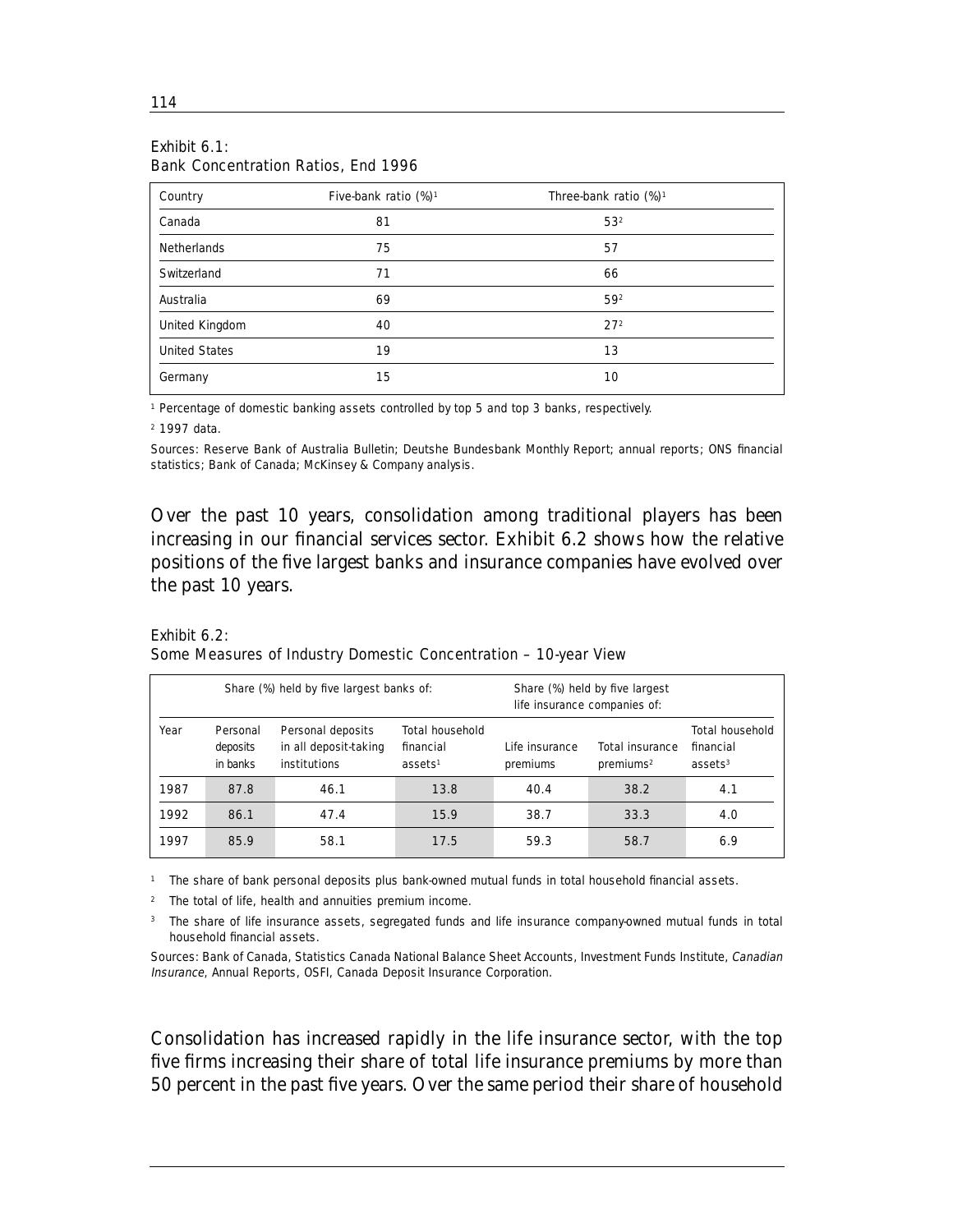financial assets increased by almost 75 percent, although it is still less than half the share of the five largest banks.

Consolidation is also increasing in the banking sector, but from a much higher base. The major factor in the increase in bank consolidation was the absorption by the banks of most of the previously independent trust companies in the early 1990s. Many of these companies were in financial difficulty at the time and absorption by banks was assisted by CDIC support to protect depositors.

It is interesting to note that although the five largest banks account for almost 86 percent of personal deposits in banks, their share of total personal deposits is much lower, at 58.1 percent. Similarly, personal deposits and bank mutual funds in the five largest banks together account for only 17.5 percent of total household financial assets. The exhibits point to the need to look beyond aggregate measures and to understand what the state of concentration or competition is on a product line and geographic market basis.

The Director of the Competition Bureau, in a submission filed with the Task Force in November 1997, issued a discussion paper outlining how the Bureau would apply its merger enforcement guidelines to assessing a possible merger of two Schedule I banks. That paper emphasized the need to look at specific markets and product lines. Subsequent to the announcement of two proposed mergers between Schedule I banks, the Director requested comments on certain specific aspects of his discussion paper and, in July 1998, issued a revised paper reflecting these consultations.

We commend the Competition Bureau for the open, consultative process it has followed in order to develop its guidelines. We support the overall direction of the amended guidelines. We believe that they provide the most effective way to reach an appropriate appreciation of the extent and nature of concentration in the Canadian context, when assessing the potential impact on competition of a merger of two Schedule I banks.

As Canadian financial institutions consider their own strategies in response to the forces of change and to new actual and potential competitors, they are faced with serious questions about how to position themselves in changing markets. Mergers are one, though not the only, response to those questions. At the end of the day it is the leadership, the boards of directors, and the shareholders of the institutions involved who have the responsibility for determining what strategy is best for each institution. It is the Government's responsibility to review the public policy aspects of mergers and to ensure that they are in the public interest.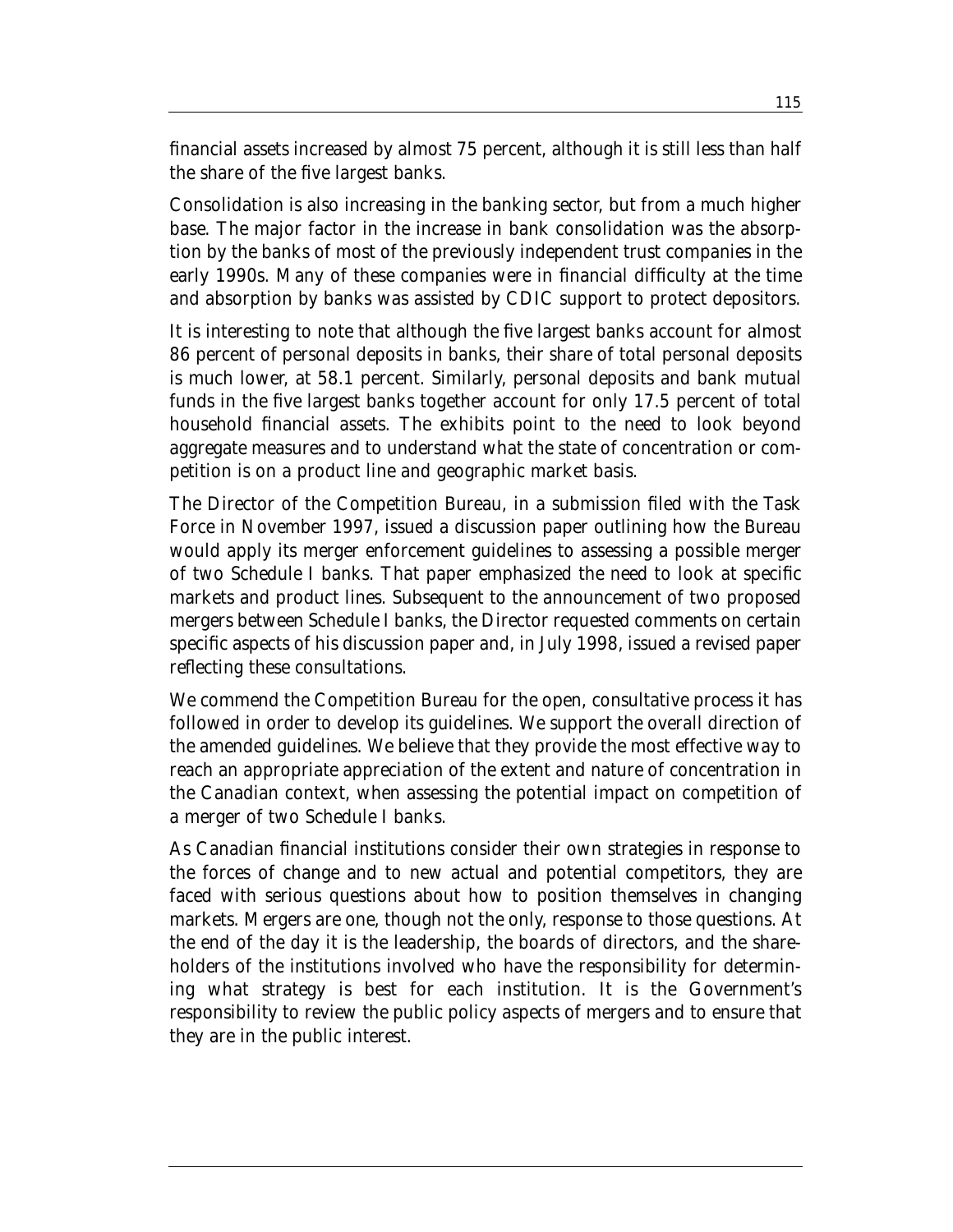### Merger Review Process

In June 1997, we were asked by the Government to submit an interim report outlining the framework and criteria that should be used to assess mergers<sup>135</sup> of large financial institutions, with the exception of mergers of Schedule I banks. In our Interim Report, submitted in July 1997 and reproduced as Appendix 4, we recommended the following:

- Mergers should not be automatically prohibited but should be assessed on their merits.
- The Competition Bureau should assess the impacts on competition on the basis of the Competition Act; OSFI should assess whether a proposed merger raises concerns about safety and soundness of the institution or the financial system; and the Minister of Finance should assess whether a proposal is consistent with the public interest. These assessments could take place concurrently and should involve as much sharing of information as is necessary.
- If there are no competition and safety concerns, mergers should ordinarily be approved unless there are public interest issues that suggest otherwise.
- In the Minister's assessment of the public interest, he should consider the benefits to consumers, international competitiveness, employment, the adoption of innovative technologies, and the impact of precedent.

Our Interim Report considered the question of whether big financial institutions should be barred from buying other big financial institutions as a matter of policy. We concluded:

A "big shall not buy big" policy, as it affects transactions between entities other than two Schedule I banks, should not have general application and that any such proposed transactions be reviewed on their merits.

We have reviewed the recommendations of our Interim Report in the context of mergers among Schedule I banks, and we conclude that the basic framework and process set out in July 1997 is still appropriate. No transaction should automatically be rejected. Each should be reviewed on its merits.

We recommend that the framework proposed in our Interim Report apply to all financial sector mergers involving federally incorporated institutions, with a number of modifications. These include the elaboration of additional public interest criteria, the introduction of a Public Interest Review Process and a Public Interest Impact Assessment for mergers involving large institutions,

116

By merger we mean any business combination among financial institutions that would require review by the Competition Bureau under the terms of the Competition Act, or by the Minister of Finance under the terms of relevant financial institutions statutes.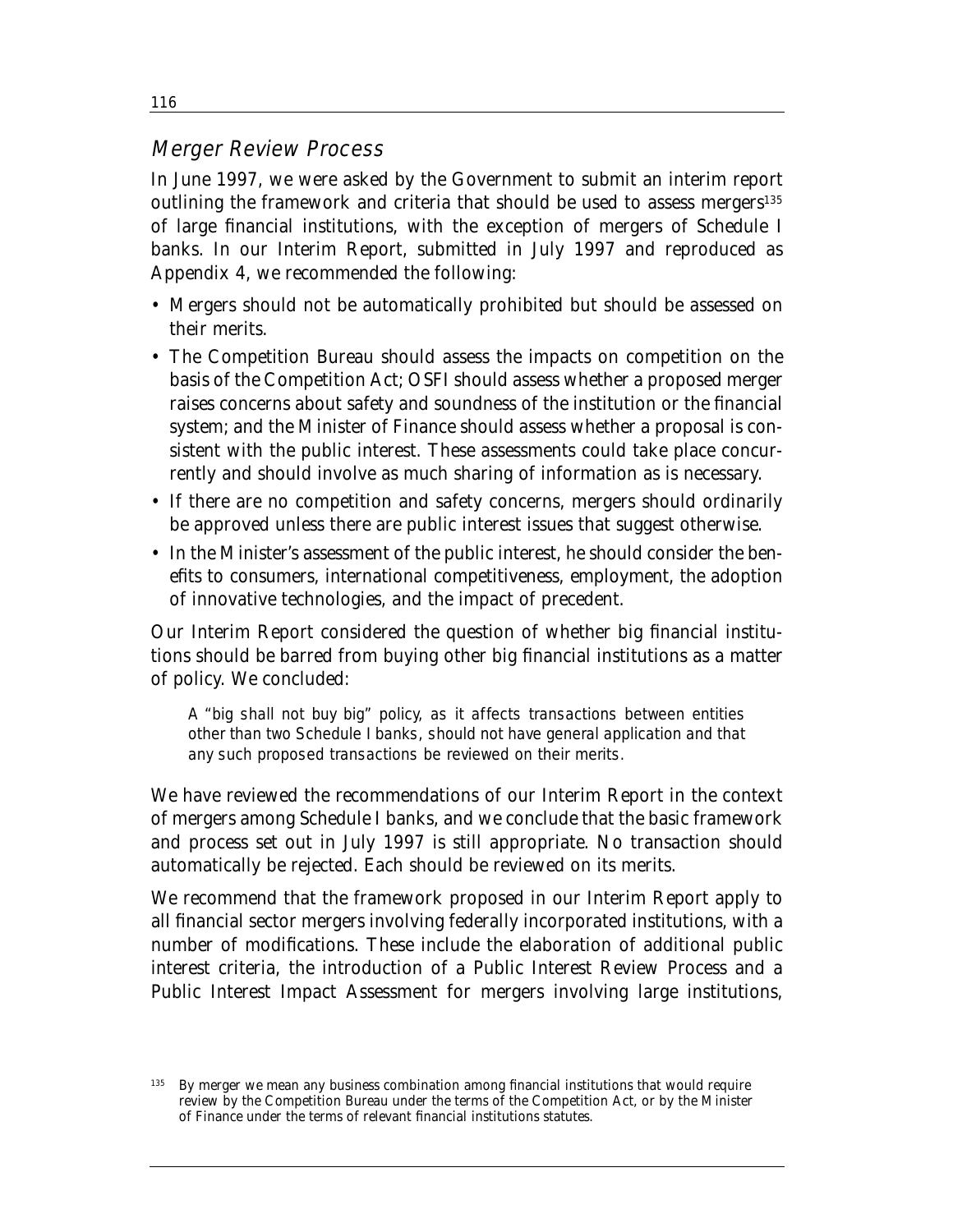measures to ensure that undertakings can be accepted and enforced, and certain proposals to streamline the process in particular cases. The modifications are described below.

#### **Public Interest Criteria**

We recommend a further elaboration of the criteria that the Minister of Finance should address in considering the public interest. In particular, the Minister should take into account the costs to consumers as well as the benefits, and regional considerations. The list of criteria that we recommend thus includes:

- costs and benefits to individual consumers and to small and medium-sized businesses;
- regional impacts;
- international competitiveness;
- employment;
- the adoption of innovative technologies;
- whether the transaction creates a precedent; and
- any other public interest considerations that the Minister or the merger proponents feel should be taken into account.

Each of these criteria is discussed in more detail in Chapter 7 of Background Paper #1.136

### **Public Interest Review Process**

We recommend that the Government introduce a Public Interest Review Process for mergers among larger firms in the financial services sector. We believe that public participation in the review of proposed mergers involving very large institutions is essential in light of their public importance. Such participation can lead to a greater awareness of the public interest costs and benefits of specific transactions, and can assist in pointing to possible remedial measures that may help tailor the transactions to enhance benefits and mitigate costs.

The process we are recommending is intended to be transparent, efficient and cooperative. It should permit the public to intelligently assess the costs and benefits of merger proposals, and to provide comment as input to the Minister. It should not unduly delay the decision-making process. Merger proponents and government should share the obligation of identifying the public interest concerns and should work together to see whether solutions can be found that are in the best interest of the institutions, Canadians and the country.

See Background Paper #1, pp. 161-166.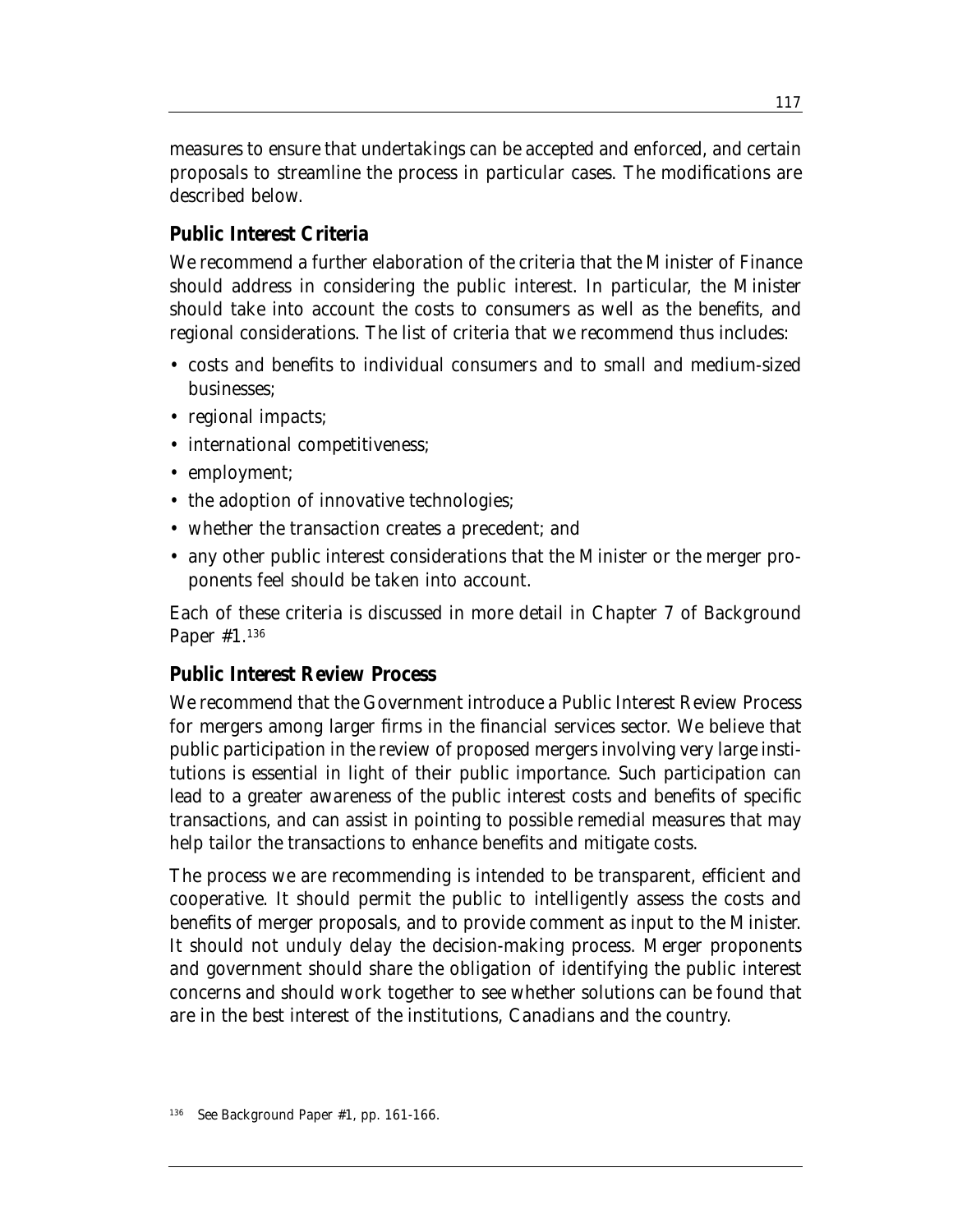The basic elements of the Public Interest Review Process would be as follows:

- Whenever two institutions propose to merge to form a new institution that has at least \$5 billion of shareholders' equity, and each of the merging institutions has at least \$1 billion of shareholders' equity, public participation in the merger process would be required by law. The Minister of Finance could also require it in other cases where it would be helpful to decision making.
- Merger proponents would be required to submit a written, detailed Public Interest Impact Assessment. This Assessment would outline their business plan and objectives, identify the public costs and benefits of the proposed transaction, and set out what steps they propose to take to mitigate any undesirable impacts. The Assessment should be based on factual information and should address the public interest criteria set out above. The Assessment would be made available for public review in an open and transparent manner, including being available in branches of the financial institution and electronically on World Wide Web sites.
- There would be a reasonable time period for written public comment on the Assessment to be made to the Minister of Finance. Such comment should also be made available for public review in an open and transparent manner.
- The Minister should decide on the proposal as quickly as possible, following the period for public comment.

This process is not intended to be a formal adjudicative process, but rather informal and cooperative.

The Public Interest Review Process will provide an opportunity for Canadians to explore whether a proposed merger is consistent with the public interest and, if it is not, whether it can be reconfigured to provide benefits for both the merger proponents and Canada. This will require that the proponents provide responsible assessments of the challenges they are facing, the options open to them, and the costs and benefits of the proposed merger to Canadians. It will also require all other participants to deal with the mergers with an open mind and in the same spirit. It may in some circumstances also require cooperative efforts to determine whether or not ameliorative measures can be found.

If the Public Interest Review Process reveals that the public interest requires such measures and if merger proponents wish to proceed with a transaction, they should be prepared to present approaches to its structuring that would allow the transaction to proceed in a manner consistent with public interest goals. We would encourage institutions to be forthright, bold and creative as they approach that issue. To be tentative would be short-sighted because it would risk a process of micro-negotiation which we doubt would be in the public interest, even if it were to be possible. The merger proponents know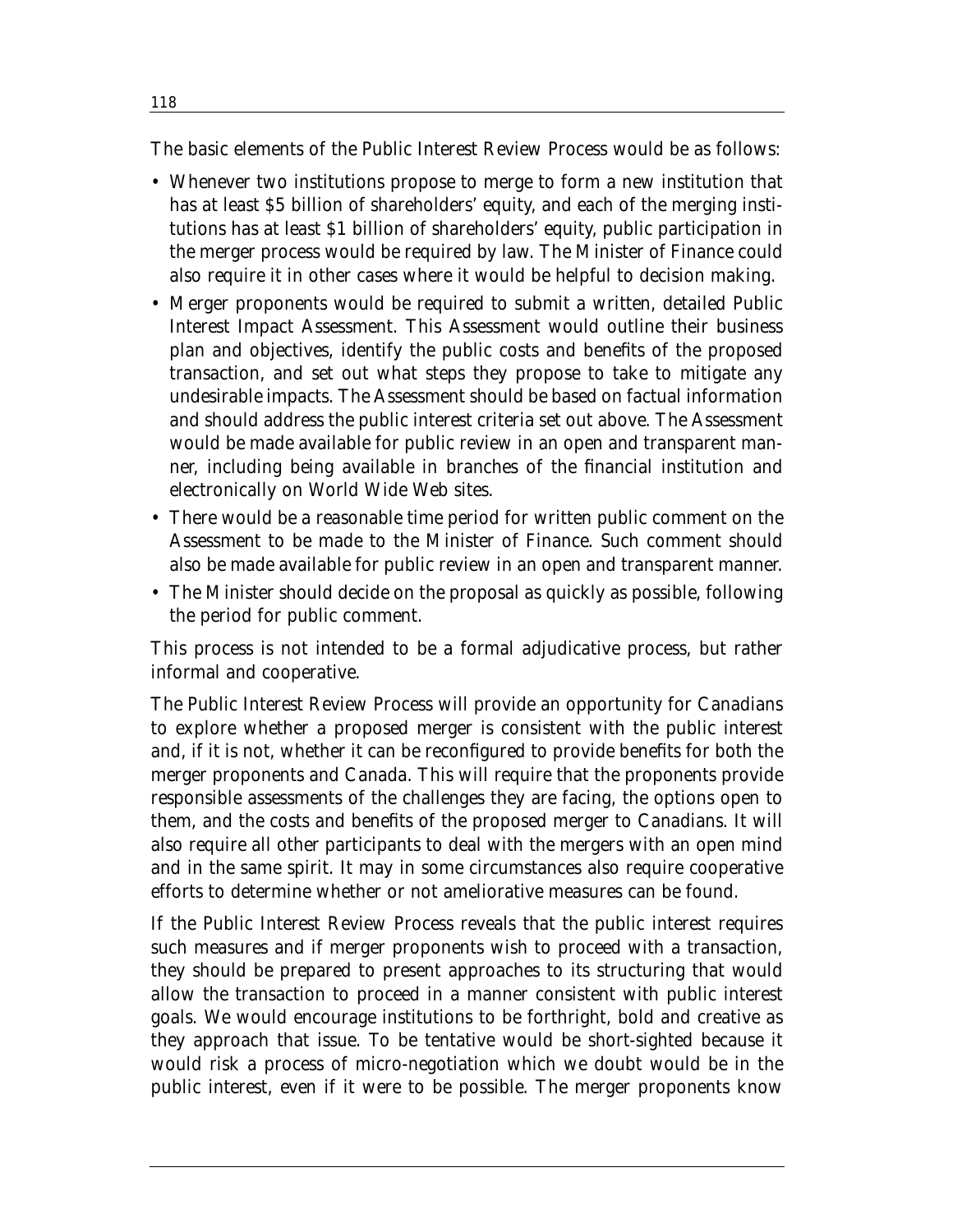their businesses very well. They will understand, better than anyone, the steps that should be taken which would allow the mergers to make sense while at the same time satisfying legitimate public interest concerns.

For this to be done, of course, the institutions will need to have some sense of the public interest objectives. In practical terms this may well require some forthright dialogue to move toward a solution, if one exists, based upon a growing understanding by all participants of the needs of both the merger proponents and others in the Canadian community.

We think it important to urge that the process be approached without regard solely to special interest views. That will, of course, not be easy and it will be the task of the Minister to ultimately assess the public interest in light of what is revealed in the Public Interest Review Process. However, we caution that the Public Interest Review Process should not be used as a vehicle solely to advance special interests, including those of the merger proponents. The long-term success of a Canadian-controlled financial services sector is vital for all Canadians, for reasons we have described elsewhere in this report. We believe that the Public Interest Review Process provides an opportunity to achieve it.

#### **Enforceable Undertakings**

We believe it is important that undertakings that may be required to assure that mergers meet the public interest should be public undertakings and strictly enforceable in law. We therefore recommend that the Minister have the power to accept and enforce undertakings from merger proponents. If this power is not sufficiently clear in existing legislation, amendments should be introduced that make it explicit and unambiguous. This power would apply not just to the larger mergers that are subject to a Public Interest Review Process but to all mergers that the Minister is required to approve. The legislation should provide authority for the Governor-in-Council, on the recommendation of the Minister, to issue directives to the merged entity, requiring it to cease or to perform any such acts as are necessary to give effect to the undertakings where they are not being met. The legislation should also provide sanctions for noncompliance, including substantial fines for non-compliance with undertakings, and criminal sanctions for failing to comply with a directive of the Governorin-Council.

### **Streamlined Merger Process**

The above elements will provide a merger process for large institutions that is transparent, efficient and, with good will on all sides, one that can be cooperative as well. The process will provide assurance that large mergers that do proceed are structured in a way that will protect essential public interests.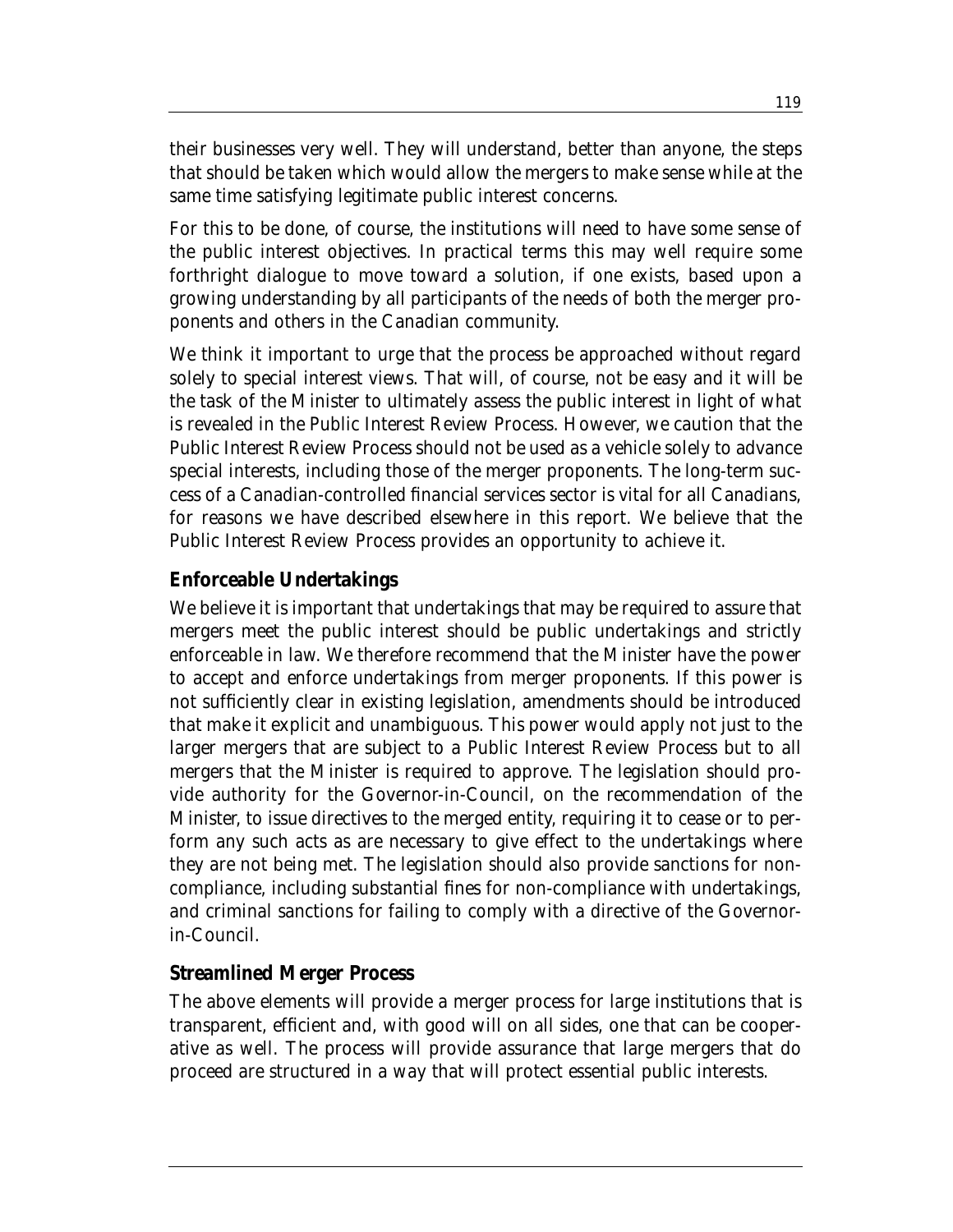It is important, however, that the extensive process set out above not become a procedural block to the many relatively small mergers that take place in the financial sector every year. We recommend two additional measures that will help streamline the process.

First, mergers that do not meet the size criteria that make a public interest review necessary can proceed without the formal tabling of public documents. The Minister would still have to approve such mergers, however, and he would still take into account the criteria that we have set out as relevant to determination of the public interest.

Second, we recommend that for any transactions so small that they do not require pre-notification under the Competition Act, the Superintendent of Financial Institutions be able to approve or reject the transaction on the Minister's behalf, so long as the acquiring entity is a federally regulated financial institution.

Finally, we recommend that for any merger the Minister be empowered to exempt the transaction from the review process set out above when, on the recommendation of the Superintendent, he is of the view that expeditious completion of the transaction is in the best interests of the financial system. It is intended that this exemption be used to deal with a failing firm or other identified threat to the safety and soundness of the financial system.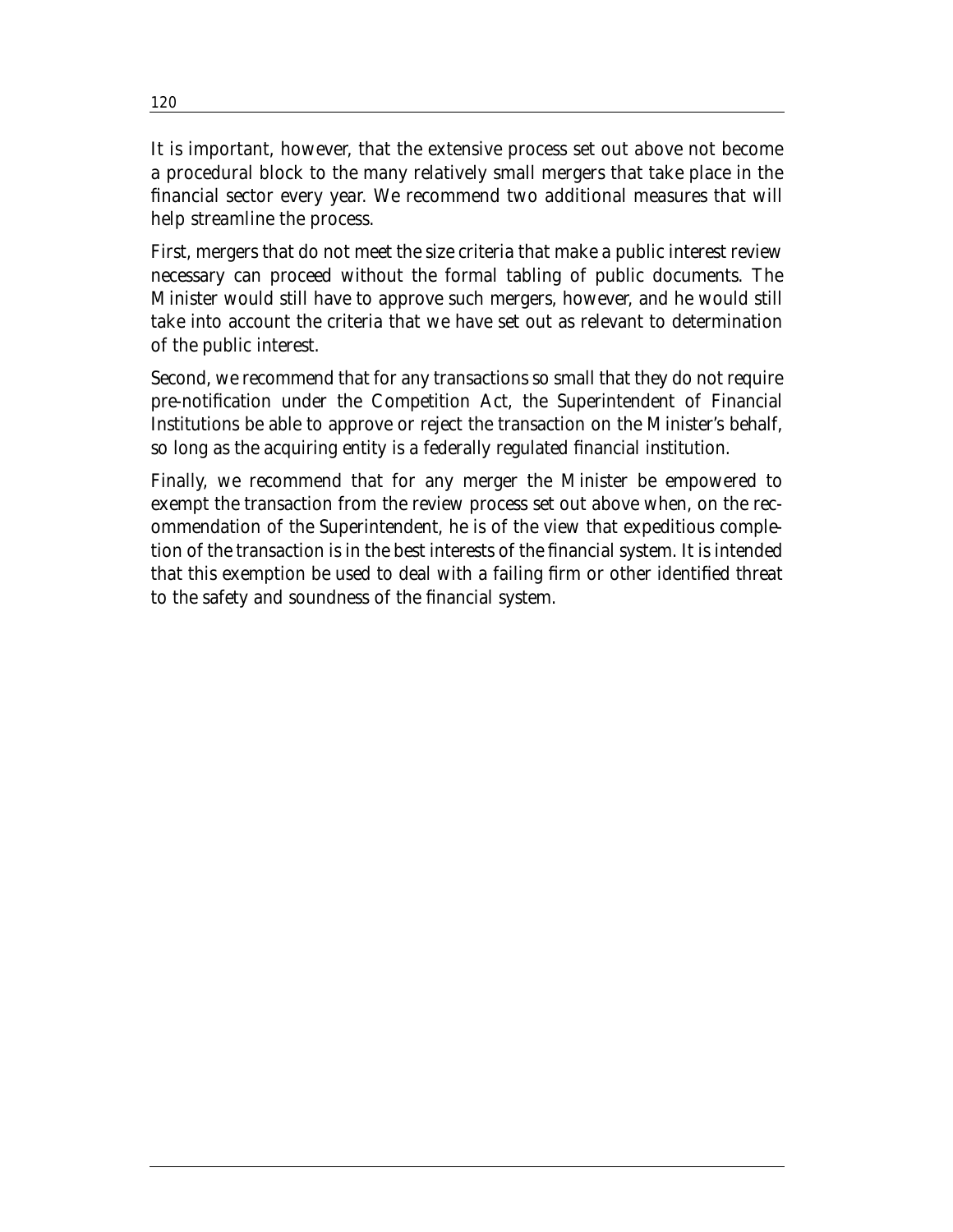# Empowering Consumers

## Introduction

Consumer protection issues received considerable emphasis in our work. A principal test of how well our financial services sector functions is how well it serves consumer needs. It is important to understand how well consumers are served by the financial sector that exists today and how consumer needs can be better met.

To this end we commissioned research by McKinsey & Co. that examined, among other issues, the question of how well Canadians are served by their financial institutions compared to citizens of other countries. We also commissioned a major research project, coordinated by Professor Robert Kerton, that examined practices related to transparency and redress in the United States, Australia, the European Union and five European countries. Professor Kerton's own contribution drew on these studies and complementary work for Canada to assess best practices in these areas, and set out ways to move the Canadian system toward better performance. We commissioned a major research report on privacy by Richard Owens. Finally, we contacted consumers directly through the public opinion research conducted on our behalf by Ekos Research Associates.137

Our approach to consumer issues is driven by our vision for the sector. In our judgment, a desirable financial services sector should provide the following characteristics:

- choice, with the absence of both coercion and the perception of coercion;
- transparency, with clear, easily understood and timely disclosure of product terms and conditions, risks, and conditions of sale;
- easily accessible and effective redress mechanisms; and
- access to and control by consumers over personal information.

<sup>137</sup> See the following research studies conducted for the Task Force: McKinsey, *The Changing Landscape*, Ch. 6; Robert Kerton, (ed.), *Consumers in the Financial Services Sector*, (Ottawa, September 1998); Richard Owens, *Privacy and Financial Services in Canada* (Ottawa, September 1998); Ekos, *Public Opinion Research*. This research is reflected in Background Paper #1, *Competition, Competitiveness and the Public Interest*, and Background Paper #3, *Empowering Consumers*. Background Paper #1 reports on how well consumers are being served by the current system. Background Paper #3 reports in some depth on the evidence, arguments, conclusions and proposals with respect to transparency, privacy, tied selling, and redress. Paper #3 also discusses education and certification requirements for intermediaries, and some licensing obstacles to open and competitive markets.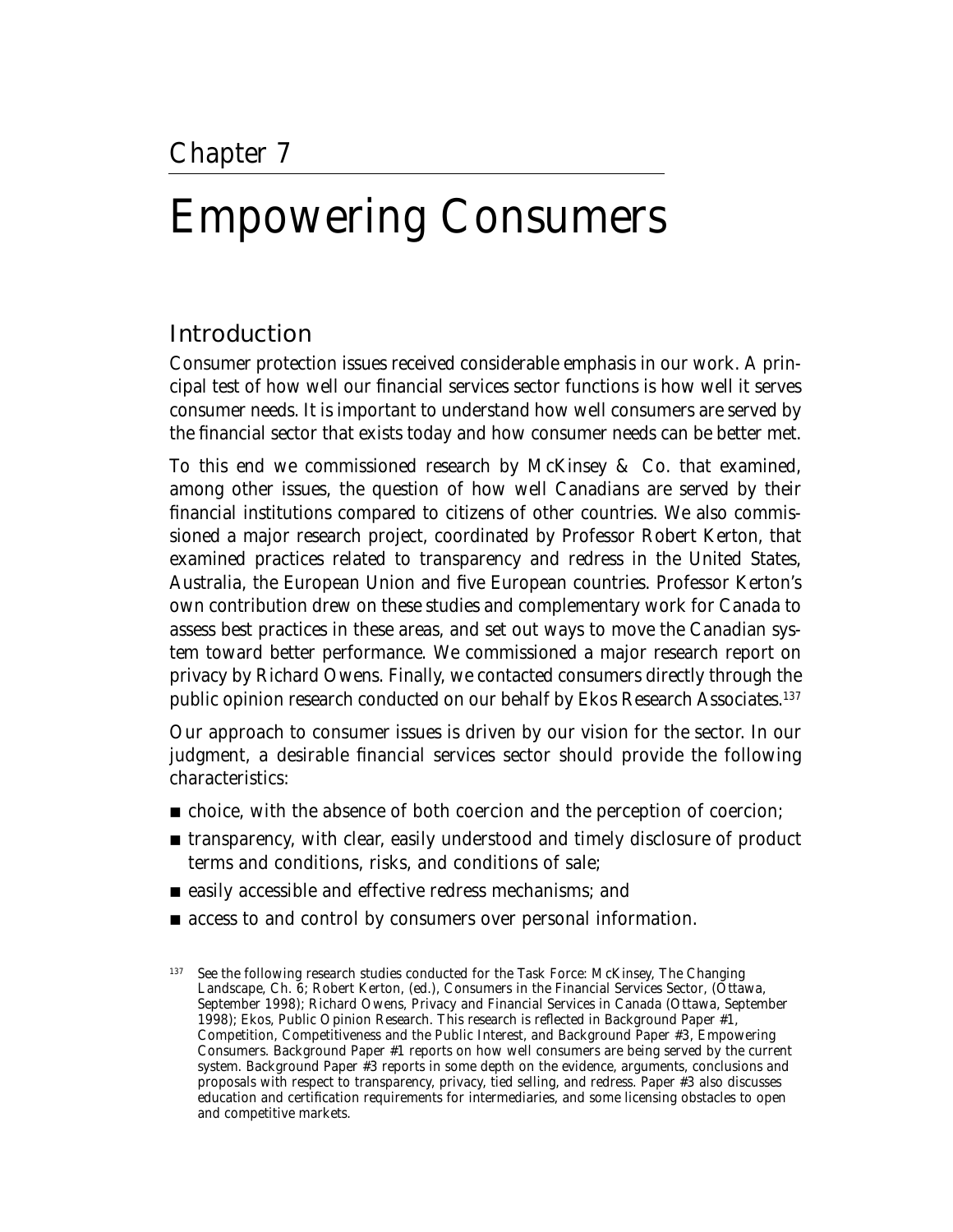Two sets of benefits flow from these characteristics. The first is assurance that in a marketplace where there are imbalances of information, resources and power in commercial relationships, basic consumer rights are protected. The second is actual improvement in the functioning of the marketplace through protection of consumer rights. Consumers who are more informed, more vigilant, and able to exercise their rights more easily will provide an important discipline that enhances competition by ensuring that providers offering better products and services win out over providers offering inferior value to customers.

The first set of benefits flows to individuals in particular circumstances. The second set flows to everyone – consumers and good providers – by enhancing the quality of competition. Too often, the second set of benefits is ignored, and consumer protection measures are assessed only in terms of the costs they impose on providers. In fact, customer-focussed providers as well as consumers benefit from a better-functioning marketplace.

## Consumer Protection Responsibilities

Consumer protection responsibilities are shared between the federal and provincial governments. The federal government has exclusive jurisdiction over banks and regulates some consumer protection aspects of banking. The federal government also regulates some consumer protection aspects of federally incorporated trust and insurance companies through its power to incorporate these institutions. For example, all federally incorporated financial institutions are subject to federal requirements with respect to privacy and some limited aspects of disclosure. OSFI administers federal consumer protection provisions.

Provincial governments regulate the standards of competence and behaviour of financial intermediaries, all aspects of provincially incorporated financial institutions, and market conduct and consumer protection in respect of financial institutions. Their constitutional authority to regulate consumer protection for banks is not fully defined, but many banks comply with provincial regulations.

Our recommendations are intended to fit within the current framework of responsibilities. For example, in Chapter 6, where we discussed banks retailing insurance, we recommended that their employees comply with provincial education and certification requirements so long as these were non-discriminatory. With regard to consumer protection issues, we have focussed our concern on what works best for consumers regardless of jurisdictional responsibilities. Our emphasis on best practice derives from our view that the fundamental interests and needs of consumers do not vary across jurisdictional boundaries.

We therefore recommend that the federal government implement our proposals to the full extent of its jurisdiction, and that provincial governments move their legislation toward best practices where these are not already reflected.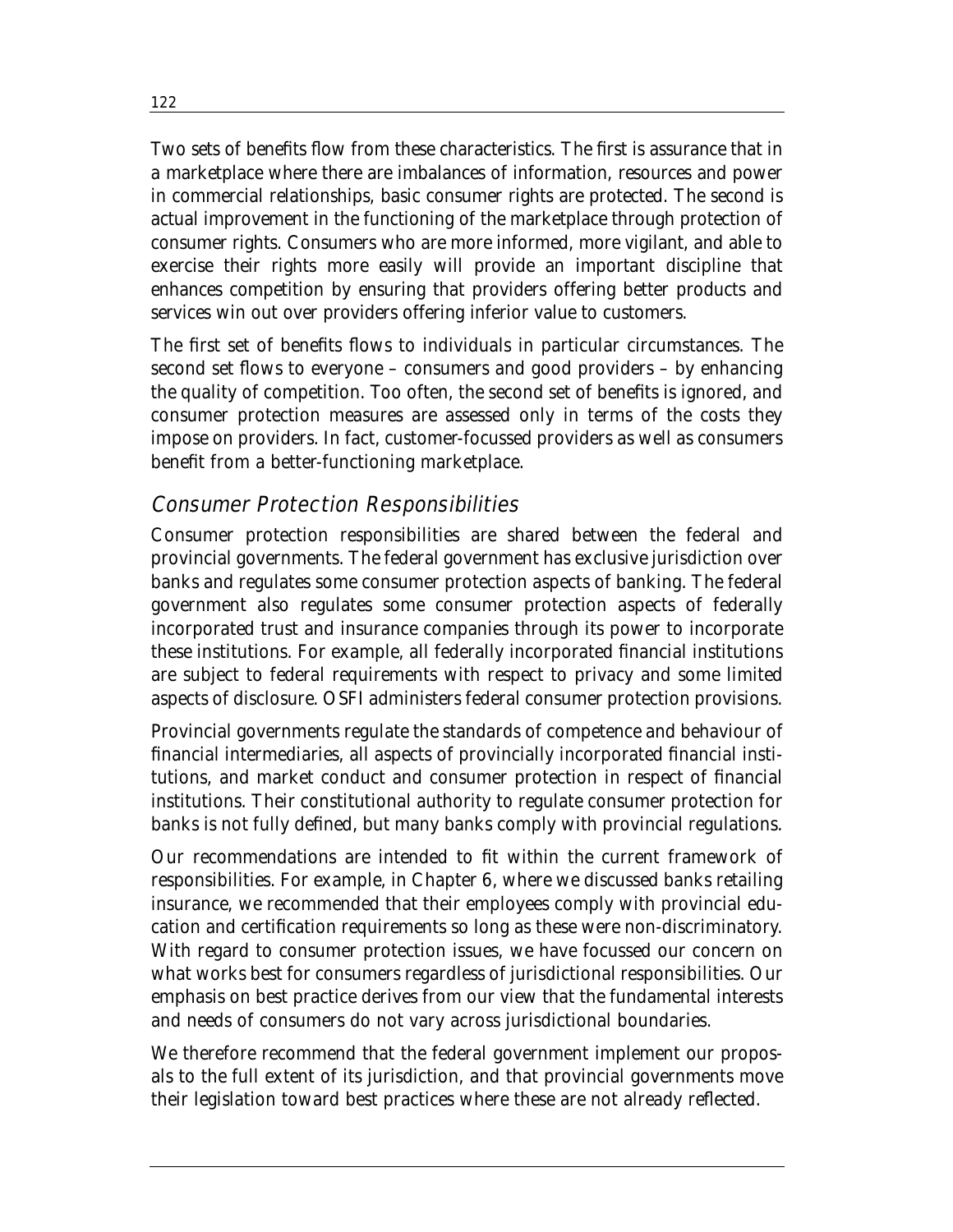## The Changing Environment

As technology and globalization lead to convergence of functions and more intense competition among institutions, the nature of the relationship between institutions and consumers is changing. Traditional relationships are becoming less important to many customers, who are increasingly willing to shop around for the best deals and are less loyal to institutions.

It is a long-standing truism in the insurance industry that insurance is sold, not bought. This is becoming true of other financial service products and, increasingly, every institution and intermediary is now in the sales business. Although there may have been a time when financial institutions simply undertook account transactions or underwrote insurance policies that others sold, those days are gone. Emphasis is now placed on the "total customer relationship," which from a provider's perspective entails cross-selling products to maximize the "share-ofwallet." Incentives and compensation arrangements support this emphasis.

In a recent interview, the CEO of Norwest Corporation, a major U.S. bank that owns Trans-Canada Credit, commented:

I would argue that financial services are a bunch of commodity products, all pretty much the same no matter what company sells them.... And even if you can differentiate your product, it takes about a week for someone else to copy you, just as it does with clothes, toothpaste or food.... Fifty years ago there may have been good reason to keep (deposit-taking, insurance sales and stock brokerages) separate. But the customer wouldn't have driven you to design this thing this way. And the customer and technology are driving you not to do this anymore. They want you to give them better service at lower cost, just like the Home Depots, the Wal-Marts and others do.<sup>138</sup>

Although financial products are increasingly being marketed like other retail products, there are many points of difference from a consumer perspective. Many financial services are complex and are usually purchased on an infrequent or even once-only basis by the average consumer. Because they tend to be abstract, often qualified by assumptions about the future, and because they contain many non-price characteristics, they are not easily compared. This makes shopping around difficult. In addition, many consumers have ongoing relationships with providers that can make moving business costly.

Innovations, facilitated by technology, promise to offer consumers more choice of product, provider and delivery channel. And, as noted in Chapter 3, new intermediaries are emerging who do not themselves sell products but undertake to work on behalf of the consumer to identify products that have the most

<sup>138</sup> Richard Kovacevich, cited in Toronto *Star*, "Banking Just Retail, U.S. Dynamo Says," Saturday, May 2, 1998.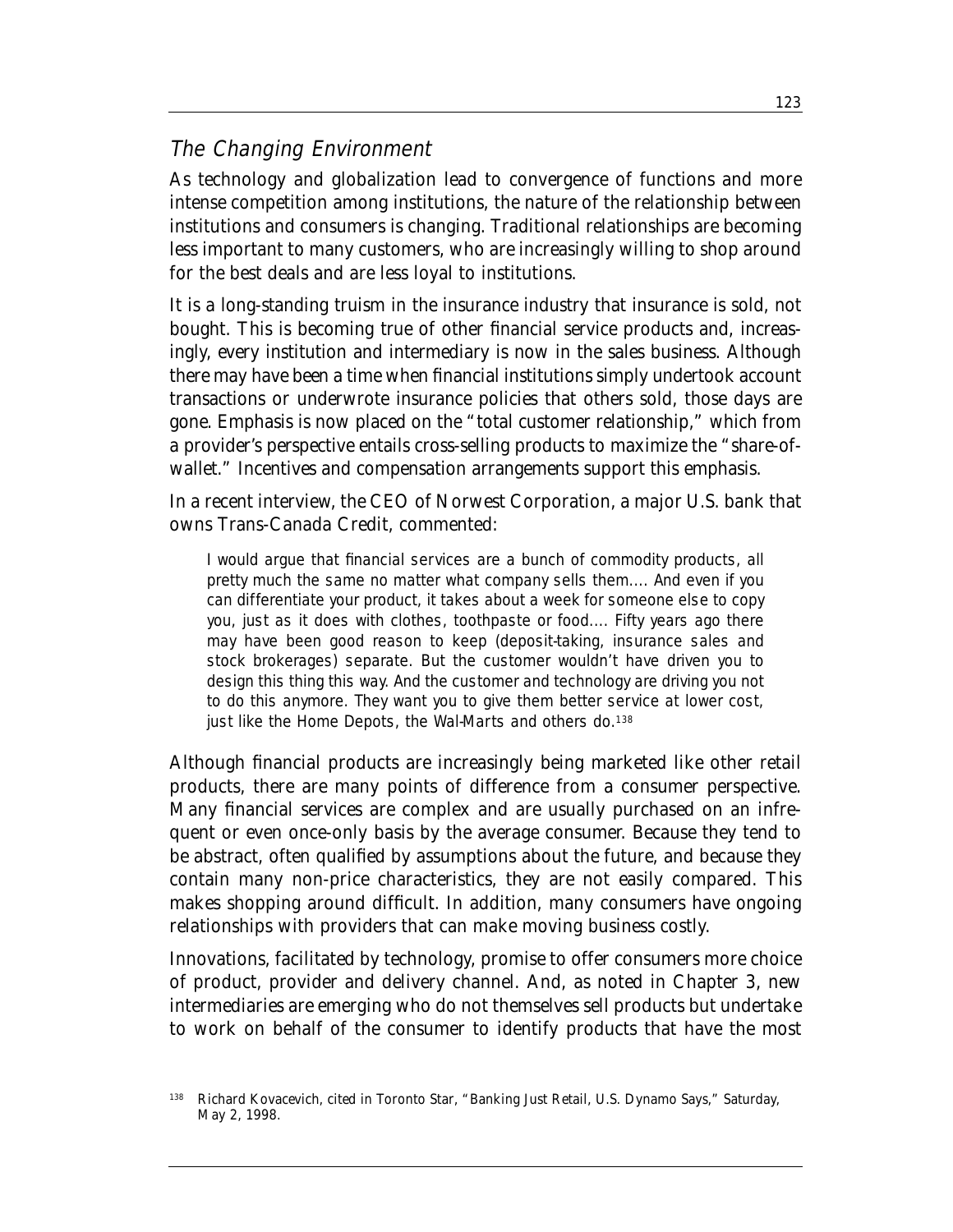desirable characteristics<sup>139</sup> for a particular set of circumstances. While these trends are positive, change brings some cause for concern. Specifically:

- Complexity of products is increasing as technology and new ideas lead to the development of more innovative and customized products. It is not always easy to understand how new products work and how they compare with older, more familiar products.
- The growing desire to cross-sell products can result in situations where consumers feel coerced, and indeed may actually be coerced, into purchasing one product from a provider in order to secure another.
- As more products are mingled together in a single institution or group of institutions, the ability of individuals to protect the privacy of their personal information becomes a greater concern.

The challenge for public policy is to build a framework that can ease these concerns without stifling the innovation that will lead to consumer benefits.

## Disclosure and Transparency

Disclosure and transparency are related, but the difference between them is important. Disclosure governs what information is provided. Transparency is concerned with the clarity of that information: how understandable is it to the consumer?

Our research suggests that there is considerable room for improvement, particularly with respect to transparency.

A 1997 survey140 of 10,333 respondents by the National Quality Institute ranked 21 sectors on the clarity and completeness of information available to customers. Insurance and banking ranked 16th and 17th, respectively. Credit unions ranked 3rd and trust companies 7th.

As part of Professor Kerton's research project, we commissioned a review of 49 English-language agreements collected from four areas of Canada's financial services sector: auto leasing, banking services, auto and life insurance, and mutual fund prospectuses.141 With respect to readability, which is measured quantitatively, the authors noted, "Almost without exception, the documents are difficult and complex and require a college/university level of comprehension."142 With respect to comprehensibility, which is measured qualitatively, they found "a great gap between the characteristics of the documents and the

<sup>139</sup> Such intermediaries are called integrators. See note 23.

<sup>140</sup> Cited in Kerton, *Consumers in the Financial Services Sector*, vol. 1, p. 214.

<sup>141</sup> See Judith Colbert, et al., "Practice: Assessing Financial Documents for Readability," in *Consumers in the Financial Sector*, vol. 1. A more extensive summary is found in Ch. 3 of Background Paper #3.

<sup>142</sup> Colbert, "Practice," p. 58.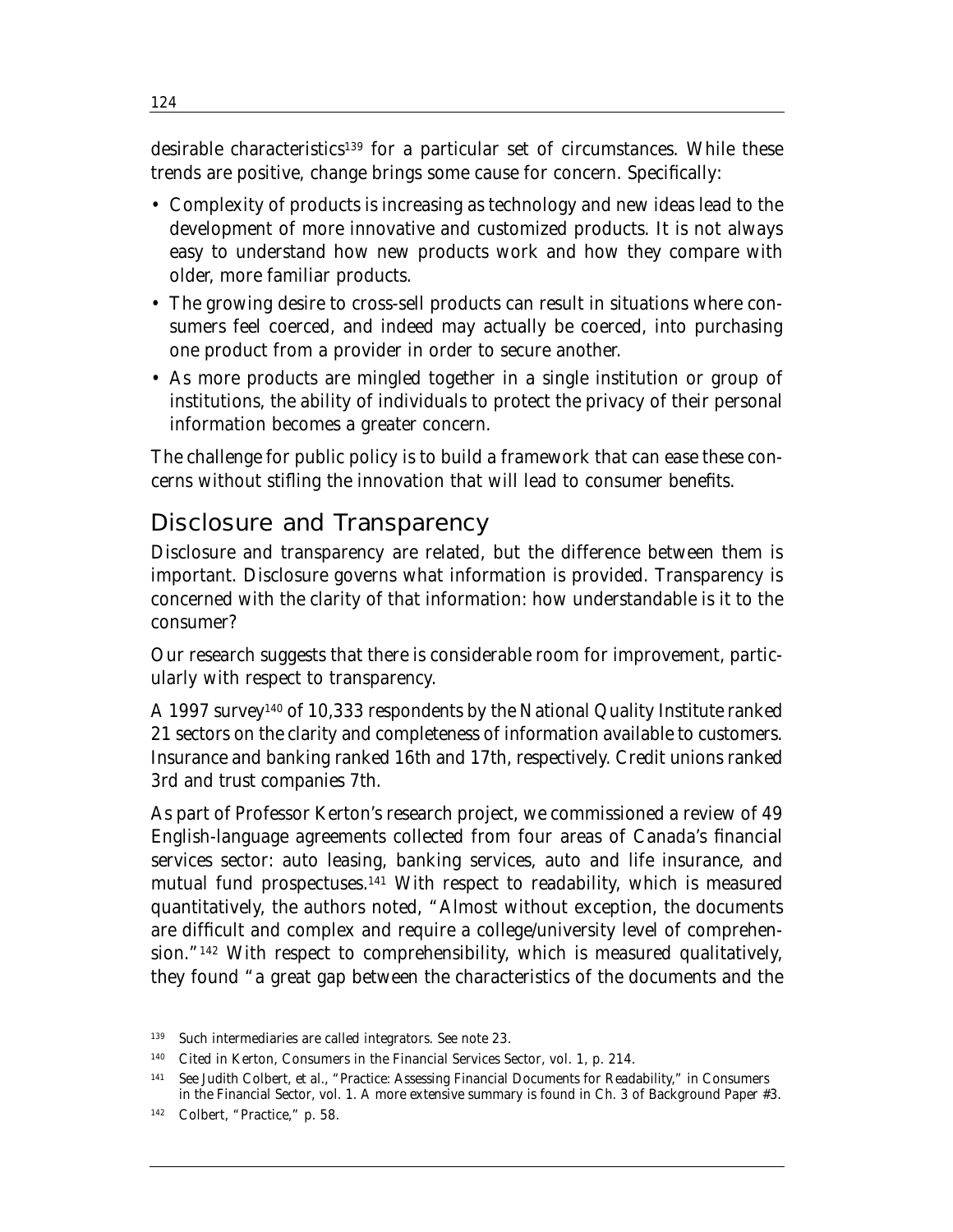capacity of their audience to understand them. This review suggests that the purpose of such documents is disclosure in response to regulatory requirements, rather than genuine communication with consumers."<sup>143</sup> The researchers also examined 21 French-language documents and found similar deficiencies in readability and comprehensibility.

The study identified some issues other than language and format that affected consumers' ability to understand the nature of the contract they were entering into:

- In many cases, the actual contract was not available for examination in advance of completing the transaction. Notable examples were credit card agreements and life insurance contracts.
- The increasing use of agreements generated on-line makes it more difficult to comparison-shop, as generic agreements become less common.
- Legal requirements influence the clarity of contracts. Regulations can make documents more transparent by stipulating how information is to be presented. They can also make documents less transparent by prescribing legal concepts and language.

From our review of other countries, we have noted that other governments are involved in the promotion of market transparency through leadership, through joint efforts with industry and consumers, or through setting standards in legislation or regulations. A review of experience in the United States, the European Union, the United Kingdom, Netherlands, Denmark, Sweden and Australia is presented in Chapter 3 of Background Paper #3. The United States relies primarily on a system of legislation, whereas the European countries rely more heavily on consultative processes and industry codes.

In Australia, the Wallis Inquiry placed great emphasis on disclosure and transparency, commenting, "Financial markets cannot function effectively unless participants act with integrity and there is adequate disclosure to facilitate informed judgements."144 The Inquiry recommended:

The law ... [should] require the issue of succinct profile statements about offers of retail financial products, including initial public offerings. These statements must contain:

- a brief description of the characteristics of the product;
- a clear and unambiguous statement of the risks involved;

<sup>143</sup> Colbert, "Practice," p. 58.

<sup>144</sup> The Wallis Inquiry was established by the Government of Australia in June 1996 to review the legislative and regulatory framework for the Australian financial system. It reported in March 1997. See *Financial System Inquiry, Final Report*, p. 16.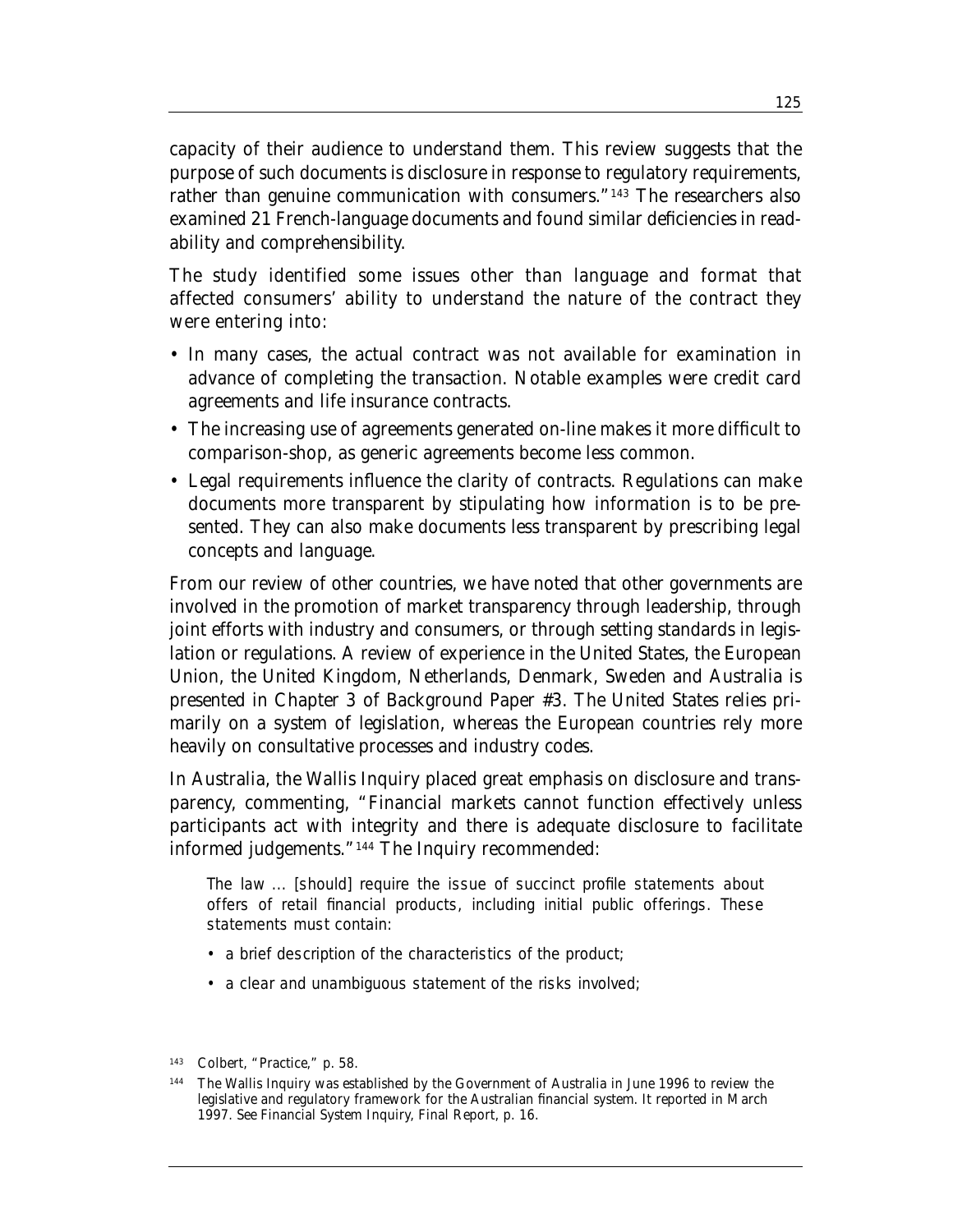- a clear and unambiguous statement of applicable fees, commissions and charges in a form which enables comparison with similar products; and
- such other disclosures for specific products as the regulator considers appropriate.145

The Inquiry also recommended that information disclosed should be comprehensible and sufficient to enable a consumer to make an informed decision relating to the financial product, and should be consistent with that for similar products regardless of which institution offers them. One of the more innovative outcomes of the Wallis Inquiry is recognition of the value of user testing and a commitment to integrate it into measuring effectiveness of material. The emphasis in the tests will be on whether users understand a product's key elements, not whether they like and would buy the product.<sup>146</sup>

In Canada, there are examples of statutory requirements for disclosure at both the federal and provincial levels, but statutory requirements for transparency are rare. Although transparency still leaves much to be desired, it appears to be improving.147 There is also considerable variation in corporate performance. For example, Colbert's and Beam's study compared two mutual fund documents. One of them had difficult and formal language, with an average sentence length of 63 words with multiple ideas and cross-references. It was highly technical. The second document used simple language that spoke directly to the consumer in an informal way. It was fairly easy to read with an average sentence length of less than 20 words.<sup>148</sup> The message is clear: transparency can be achieved with leadership and commitment.

Some submissions to the Task Force identified serious inadequacies with respect to disclosure practices followed in life insurance contracts.149 In addition, there are two aspects of disclosure in Canada that warrant particular comment.

First, many financial services contracts in Canada allow the financial institution, unilaterally to amend the contract by changing, adding or deleting any terms and conditions.150 This is an unacceptable practice that should be changed.

148 Ibid., Appendix IV, pp. 197-199.

<sup>145</sup> *Financial System Inquiry, Final Report*, p. 35.

<sup>146</sup> See Peter Kell, "Reform of Consumer Protection in the Australian Financial Sector," *Consumers in the Financial Services Sector*, vol. 1, p. 216.

<sup>&</sup>lt;sup>147</sup> Colbert comments, "Most of the documents assessed in the study were surprisingly free of old fashioned 'legalese'." See "Practice," p. 63.

<sup>149</sup> See the submissions of the London Life Policyholders' Association and the Independent Life Insurance Brokers of Canada.

<sup>150</sup> For example, the Balance Transfer Terms section of a credit card agreement from a major bank states, "I understand that you will only make this payment on the terms set out below; and I agree to be bound by those terms." The fifth of the six terms set out states: "You may change the terms under which you will process a balance transfer amount request at any time, without notice to me or any other person."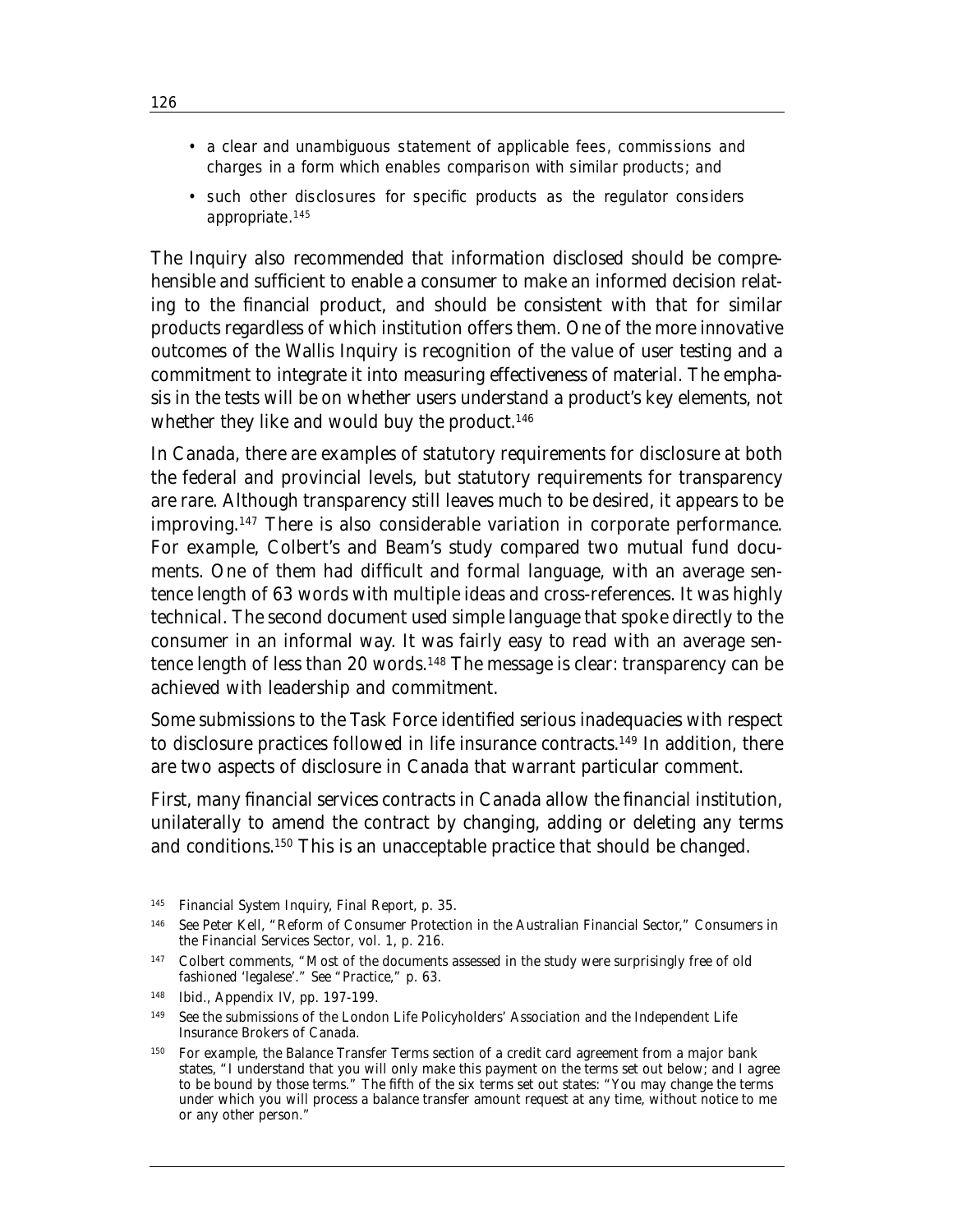Second, there is no consistent regime in Canada governing the disclosure of fees and commissions on transactions. In order to weigh advice given by intermediaries and to compare products, it is essential that consumers understand the fee and commission structures underlying alternative products. This is becoming increasingly important as products become more complex and as the culture continues to shift from a transactions culture to a sales culture, with emphasis on cross-selling. The key issue is to distinguish the consumers' interest from the sellers' interest. Making the sellers' interest more transparent can help. It is unlikely that a consistent disclosure regime can be achieved in this area without strong government leadership.

On balance, we conclude that Canada is far from where it should be, or can realistically be, in terms of disclosure and transparency. Our performance falls short of what consumers have a right to expect and industry is capable of delivering. There are a number of areas for improvement.

We recommend, first, that governments undertake, as a priority, to lead a multipartite exercise with industry, consumer groups, and legal and other experts to improve the transparency of financial services documents. The mandate of this exercise should be to develop processes, based on best practice, which can be used by industry in drafting documents. The terms of reference for these processes should include the production of documents that are clear in language, presentation and organization, that are as brief as possible, and that present all essential information to the consumer before the purchase is made. These processes could, for example, determine acceptable readability standards or determine the appropriate use of testing in production of documents. They might also include the development of Model Codes or Model Forms, as are used in the United States.

Second, we recommend that industry leaders commit to increasing transparency and allocate adequate resources to this task. This would involve participating in the multipartite exercise described above, setting milestones for the review and redrafting of key documents, employing user testing for readability and comprehensibility as an integral part of document preparation, and reporting progress annually as part of the new Community Accountability Statements recommended in Chapter 8.

Third, we recognize that legal requirements can impose restraints on the ability to use clear language. We recommend that governments, as they review financial institutions legislation on an ongoing basis, give weight to the desirability of transparency. This would involve acting wherever possible to remove or reduce regulatory requirements that prevent the use of clear language, as well as considering ways to give positive reinforcement in law to the efforts that might come from the multipartite exercise described above.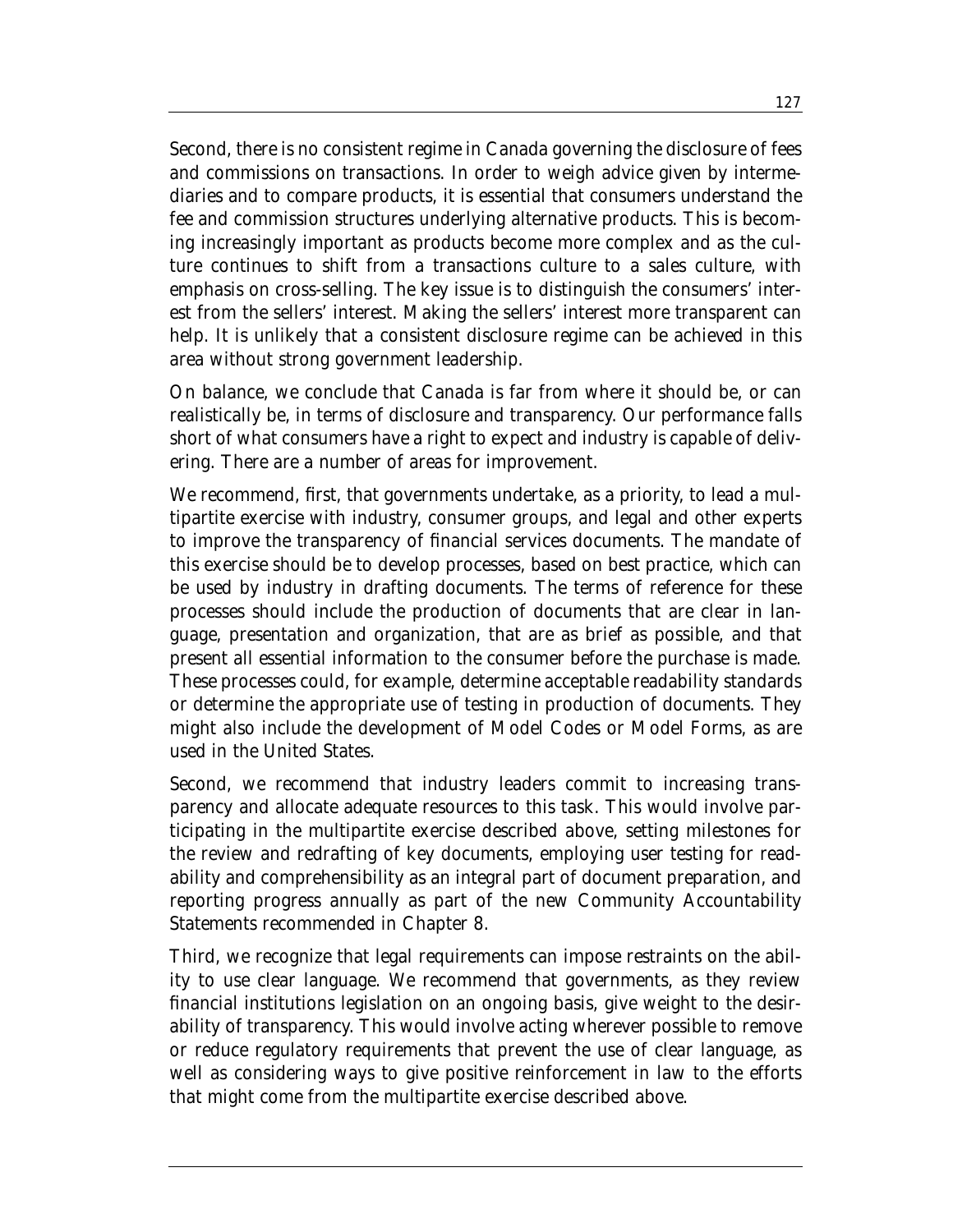Finally, we recommend that governments require the disclosure of all transactions-related commissions and fees of financial intermediaries, and that it be made illegal to have contractual terms that permit institutions to unilaterally amend consumer contracts.

## The Protection of Personal Privacy

In our society, privacy approaches the status of a basic human right. Privacy includes the right of individuals to determine for themselves when, how and to what extent information about them is communicated to others, as well as the right to negotiate their relationships with others in order to establish limits defining the legitimate use of information.<sup>151</sup>

Although individuals may have different attitudes about the use to which they are prepared to see their personal information put, the overwhelming majority (73 percent) opted for stricter privacy rules and less convenience when presented with a trade-off between the two.152

Privacy protection regimes in most industrialized countries are based on a set of principles adopted in 1980 by the Organization for Economic Cooperation and Development. Canada committed to these guidelines in 1984 and most financial industry associations developed codes of conduct based on them. In 1996, the Canadian Standards Association (CSA), as a result of a multipartite process involving business, government and consumer groups, developed the CSA Model Code setting out 10 privacy principles. The principles deal with issues such as the purpose of information, consent, limitations on collection and use, safeguards, access, and accountability. The Canadian Bankers Association amended its privacy code to conform to these principles in 1996 and the Insurance Bureau of Canada did so in 1997. Credit Union Central of Canada has developed a model code that will come into force in 1998. The privacy code of the Canadian Life and Health Insurance Association and the Trust Companies Association of Canada (both adopted in 1993) predate the CSA Model Code.

The protection of privacy under these codes is voluntary and based on industry self-regulation.

By contrast, law protects privacy rights in the public sector (that is, the privacy rights of individuals in relation to governments). Most governments in Canada now have privacy laws and privacy commissioners. In Quebec, legislation also extends the protection of privacy rights to individuals dealing with privatesector firms, making Quebec the only jurisdiction in Canada to legislate substantive privacy rights for the private sector. The federal government has

<sup>151</sup> This definition is drawn from the work of A.F. Westin (cited in Owens) and Richard Owens. See Owens, *Privacy and Financial Services in Canada* (Ottawa, September 1998), p. 9.

<sup>152</sup> Ekos, *Public Opinion Research*, p. 58.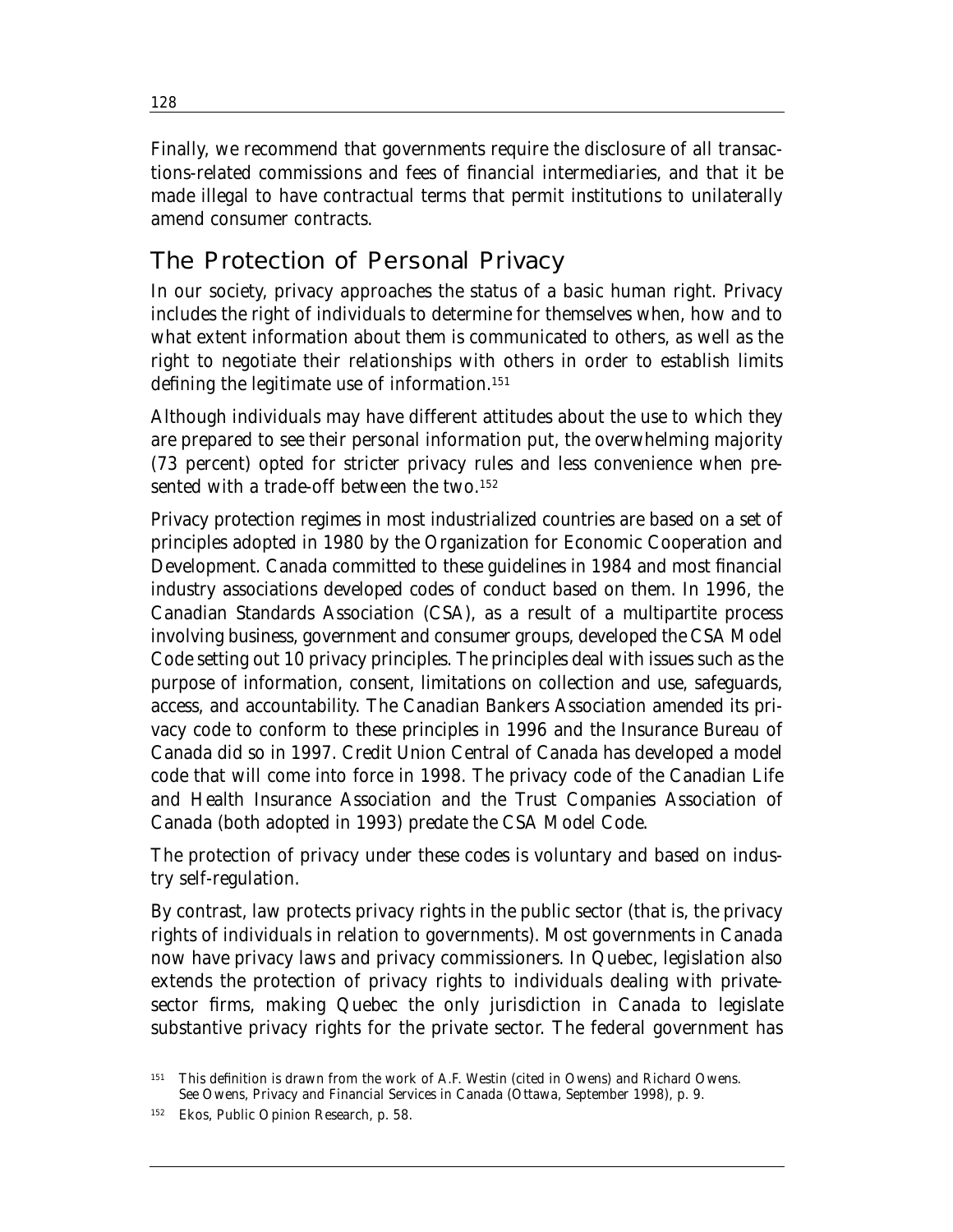enacted a limited privacy framework for banks and federally regulated insurance and trust companies. This legislation does not impose any standards on the institutions. Rather, it requires them to take reasonable precautions to ensure that their records are accurate and protected, and to establish procedures restricting the use of confidential information.

The federal government has announced its intention to introduce, in 1998, legislation that would apply to the private sector and set "clear and predictable rules governing the protection of personal information."153 This would be consistent with recent trends internationally, as the European Union, the United Kingdom and New Zealand have legislative provisions governing the private sector as a whole, and the United States has sectoral provisions.<sup>154</sup> The European Union Directive, adopted in October 1995, contains provisions stipulating that data may be transferred to a non-member state only if there is an adequate level of protection in the third country. This has led to considerable debate about what constitutes "adequate" protection.155

Our assessment of the current privacy regimes in the financial services sector is that there is considerable scope for interpretation of the principles of the codes in developing operational standards and, as a result, there is considerable variation in the actual operation of privacy regimes among institutions. An illustration of the scope for interpretation is given in Chapter 4 of Background Paper #3 with respect to the principle governing consent in the privacy code of the Canadian Bankers Association. In brief, the principle provides that consent can be expressed orally, in writing or electronically, or can be implied through action or inaction. The principle states clearly that "express consent will be the preferred form."156 Significantly, the Code indicates that customers must consent specifically to the financial institution's using "personal information (except for health records) to market products and services to its customers, either directly through the bank or through its existing subsidiaries or affiliates. The bank will get the consent of the customer before using personal information for this purpose."<sup>157</sup>

This implies that consumers must opt in to direct or targeted marketing. However, because the principle allows for consumers to imply consent by using a bank product or service, or not responding to a bank's offer to have their personal information removed from a direct marketing list, the system,

<sup>153</sup> Industry Canada and Justice Canada, *The Protection of Personal Information: Building Canada's Information Economy and Society* (January 1998), p. 2.

<sup>154</sup> See Owens, *Privacy and Financial Services in Canada*, Part IV: The European Union.

<sup>155</sup> Ibid., pp. 95-106.

<sup>156</sup> Canadian Bankers Association, *Model Privacy Code*, Principle 3.3, p. 11.

<sup>157</sup> Ibid., Principle 5.3, p. 15.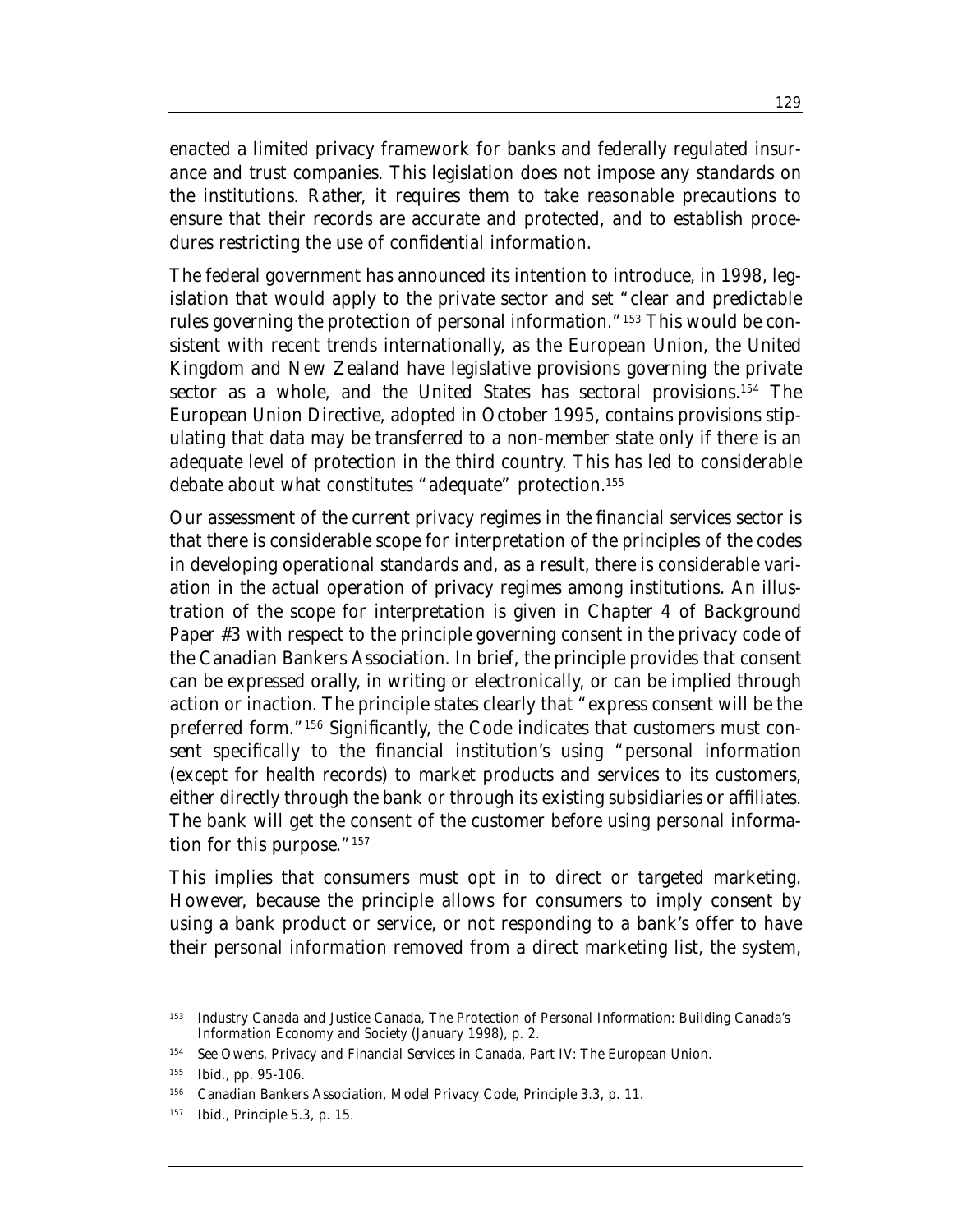in at least some institutions, functions more like an opt-out than an opt-in system. That is, the onus can be on the consumer to take explicit action if he or she does not want personal information used for marketing purposes. Different institutions can obtain consent from customers in different ways, some asking for express consent and others relying on implied consent.

Personal privacy should be a matter of personal preference. But it can only be so if consumers have explicit, understandable choices presented to them at an appropriate time in the purchase process so that they can indicate their preference clearly and unambiguously.

There is not a lot of evidence that the current privacy regime in the financial services sector is working badly, although some examples of practices that appeared questionable, at best, were brought to our attention. As the financial system becomes more integrated, however, and the use of technology becomes more widespread, the possible abuse of personal information inherent in a relatively loose privacy protection system will multiply. As insurance activities become increasingly integrated with other financial transactions, there are particular concerns with respect to the use of medical information – not only by deposit-taking institutions but by insurance companies as well.

With an increase in both the opportunity and incentive to abuse personal information by using it in ways the donor did not intend, it will be important to have high standards of behaviour to preserve the integrity of the relationship between customer and institution. In a situation where there is inadequate disclosure and transparency, and where consumers must expend considerable time and effort to comparison-shop, institutions will be tempted to implement lower rather than higher standards to gain a competitive advantage through the more intensive use of customer information. In such cases there is a clear public interest case for regulation.

We therefore strongly support the intention of the federal government to legislate standards for the collection, use and protection of personal information, and urge it to proceed expeditiously. On the basis of our consideration of privacy in the financial services sector, and our specific recommendations set out below for that sector, we conclude that there are certain principles that should be reflected in such general legislation. In particular, we suggest that the legislation set out basic minimum standards of behaviour, building upon the CSA Model Code. Individual sectors, such as the financial sector, should be required to develop binding sectoral codes consistent with the legislated minimum standards and going beyond them where appropriate. An appropriate authority should certify these codes as complying with the legislation, and should have the responsibility to audit conduct. We also suggest that there should be a redress mechanism for consumer complaints and a right of civil remedy.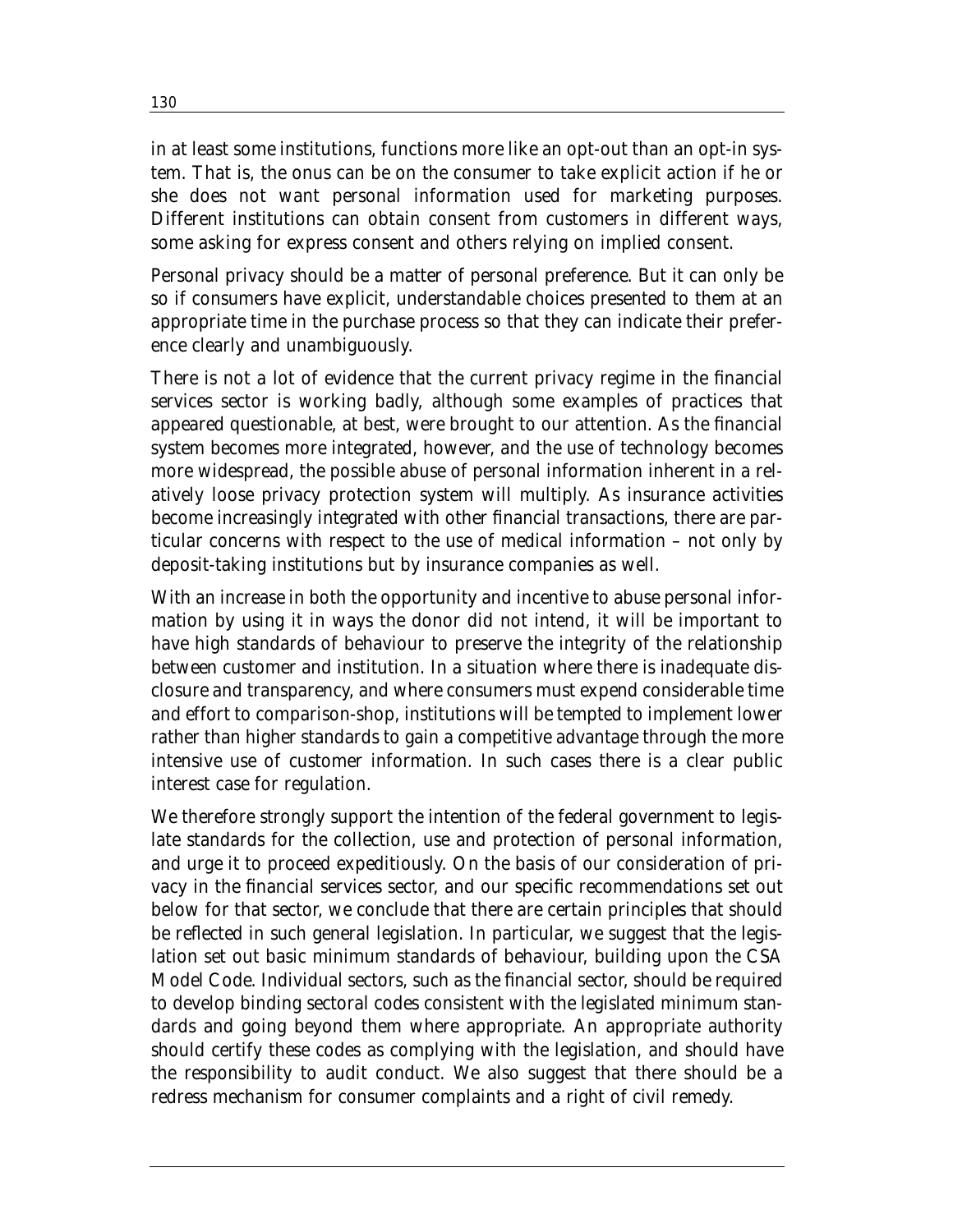With respect to the financial sector in particular, we recommend that the principles we have enunciated be elaborated as set out below.

## Basic Minimum Standards

The identification of the purpose for which the information is being collected should be specific to the relationship desired by the customer. If the customer is entering into what he or she perceives to be an ongoing financial relationship, then the purpose of the information that is being sought could be expressed in terms of furthering that relationship. This is now the case under the CBA Model Code. If the transaction is specific, however (for example, a one-time purchase of term insurance or a mortgage), the purposes for which information is collected should be expressed only in terms of the need to assess and complete the transaction. The consumer should be asked clearly and explicitly what relationship is being sought with the institution.

Consistent with the specification of the purpose of information collection, the financial institution or intermediary should specify what information might be sought about the individual from third parties.

Consent to the collection, use or disclosure of personal information should be express, not implied.

In the specific case of information used to market other products or services to the customer, the customer must agree in writing to such use. For existing customers, this requirement should apply whenever a "new" consent is required. If the customer does not give such consent in writing at that time, he or she should be deemed to have refused consent and any information should be removed from the appropriate data base. Any customer should have the right to revoke or alter consent at any subsequent time.

Any customer should be entitled to access his or her information file (which should include any information received about the customer from a third party), and to have factual corrections made. If access to any information in the file is denied, the customer should be informed in writing of the specific grounds for denial of access.

## Medical Information

The purposes for which medical information is collected from customers vary depending on the product lines of any given financial institution. The end result, however, is that financial institutions collect and hold medical information on their customers. This is a matter of particular sensitivity and concern, already recognized, for instance, in the CBA Model Privacy Code. It provides, in Principle 5, that health records may be collected only for specific purposes and that they cannot be disclosed within the corporate group (parent to subsidiary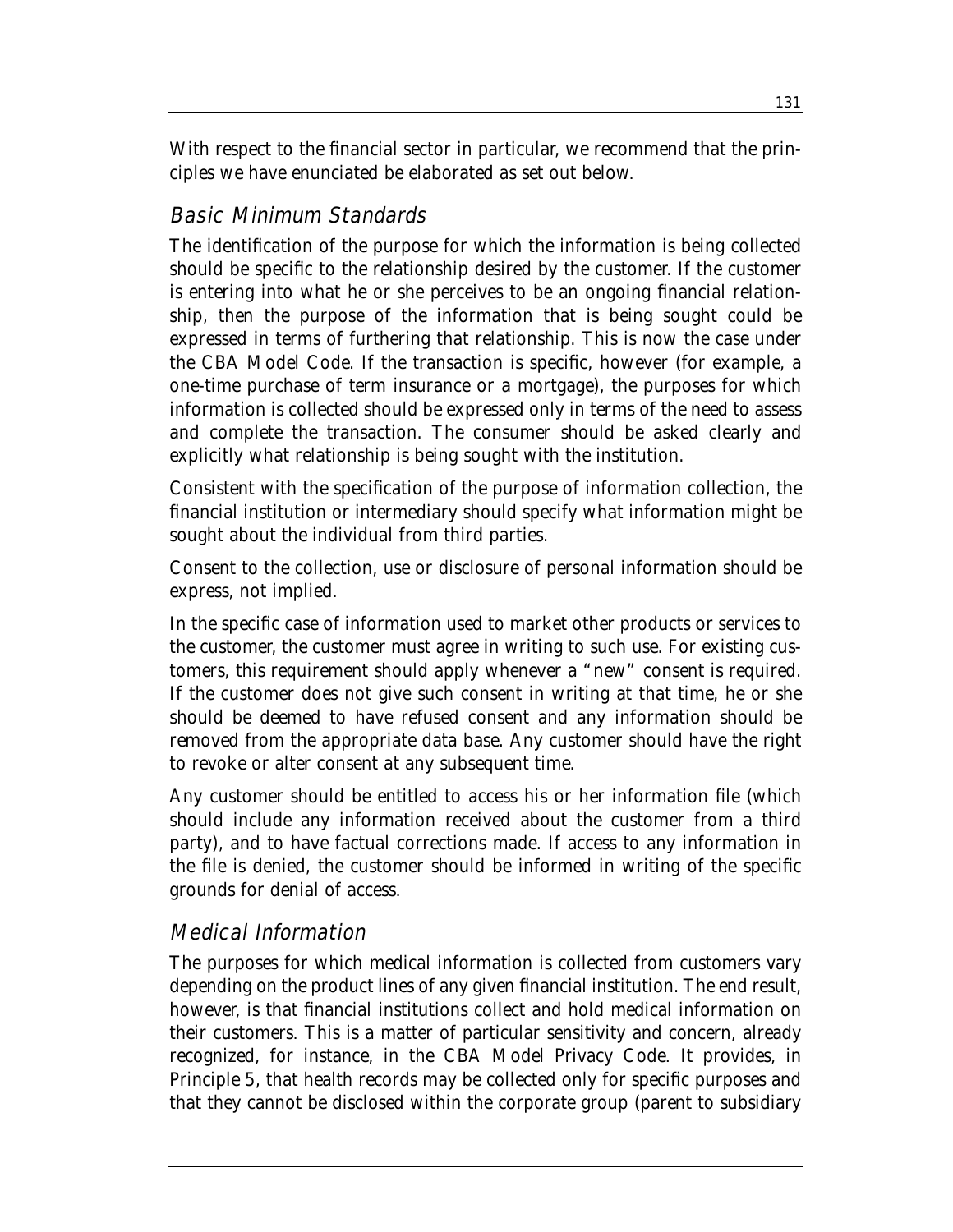or affiliate, or the reverse). Health records cannot be used in marketing. Personal information, presumably including health records, can be shared with third parties with the consumer's consent (Principle 7.6). The minimum standards contained in privacy legislation should contain provisions ensuring at least the same level of consumer protection.

A specific area of concern is the mingling of medical information with information related to credit decisions. The greatest potential for this exists in deposit-taking institutions that also distribute insurance. The privacy standards suggested above do not fully address this concern as the financial institution is collecting information wearing two hats, its own and that of the other entity for which it is acting in collecting the information as part of the distribution of that entity's products. Although it cannot share its own information within the corporate group or with third parties without consent, as the collector it will have access to other medical information collected in its role as distributor.

The Task Force recommends a strict regime to limit such mingling. The same employee should not be engaged in credit decisions and insurance sales. Medical and non-medical information collected in making an application for insurance should be collected on separate forms, and the medical or lifestyle information must be forwarded only to the insurer concerned with no copy being retained by the deposit-taking institution. Medical information collected for insurance should not be disclosed to any person other than the insurer concerned. An insurance company should not be allowed to share medical information with a deposit-taking institution, regardless of whether they are in the same corporate group and even if the consumer consents.

The whole area of the sharing of medical information with third parties, including medical bureaus which function in a similar fashion to credit bureaus, is of particular concern to consumers given the breadth of the information often collected and the wide-open nature of the consent for sharing such information usually presented to, and signed, by customers. This is a subject that would benefit from a fresh public policy review

### Designated Coverage

The federal government should legislate a privacy regime that would apply to all federally chartered financial institutions, and should consult with provincial governments in order to arrive at a proposed legislative package that could form the basis for harmonized legislation across the country, while maintaining minimum standards at least as high as those set out above.

Provincial governments, where they have not yet done so, should legislate a similar regime that is harmonized with the federal regime to the greatest extent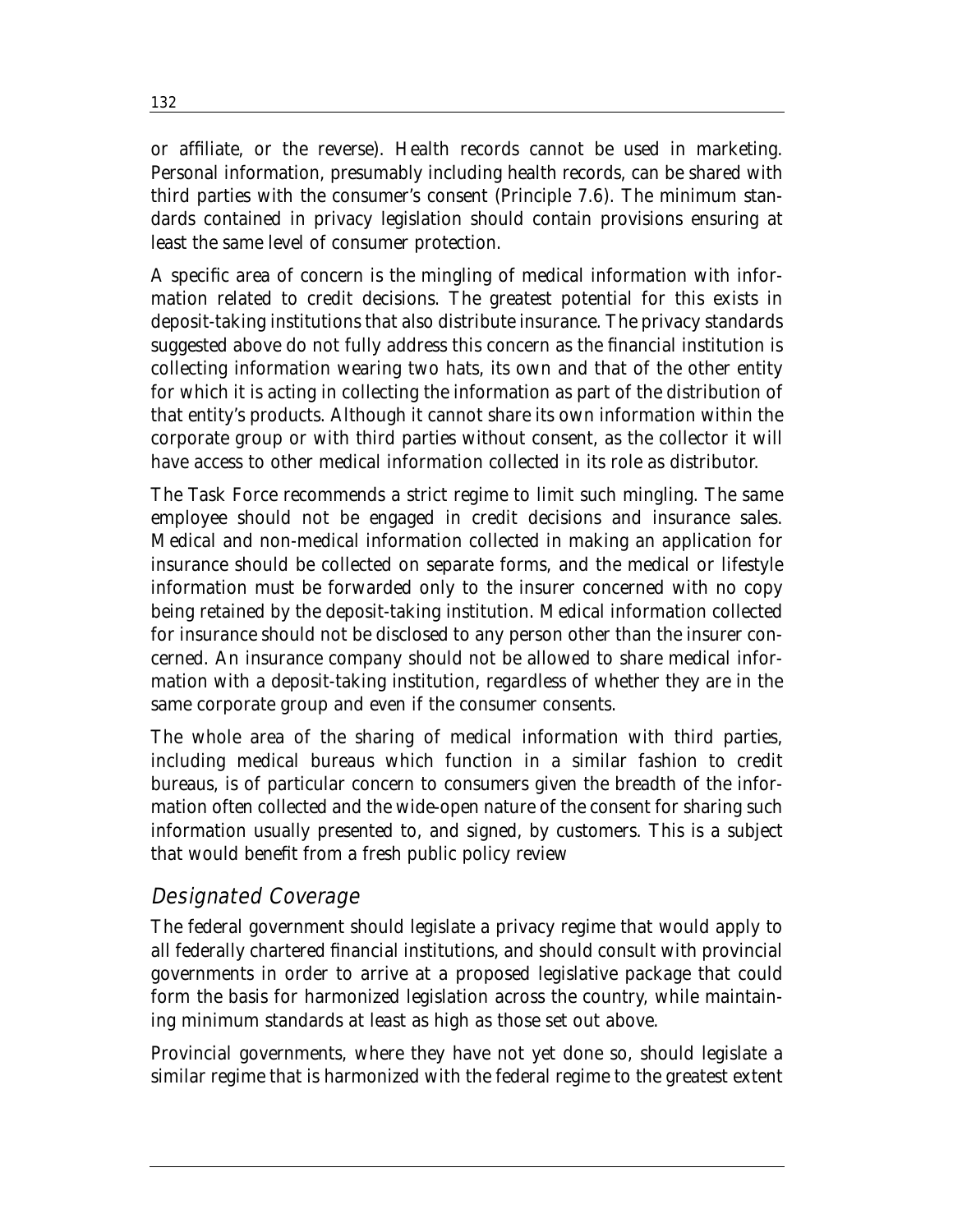possible. This would cover provincially chartered financial institutions, financial intermediaries, and unregulated financial institutions that deal with individuals and/or small businesses.

## Sectoral Binding Codes

Industry associations should work with government and consumer groups to develop binding codes under the legislation that are consistent with the CSA Model Code and contain the minimum basic standards set out above.

## Certification and Audit

OSFI should have the responsibility for certifying the codes of industry associations and individual institutions, for prescribing the consultative process to be followed in elaborating such codes and for ensuring that compliance is audited.

## Redress

Privacy complaints should be dealt with through the comprehensive redress system that the Task Force is recommending.

The Government should consider allowing civil remedies, including punitive damages, for breach of the certified privacy codes.

## Coercive Tied Selling

There has been considerable debate over the practice of coercive tied selling. In 1997 the Bank Act was amended to make it an offence to "impose undue pressure, or coerce, a person to obtain a product or service from ... the bank and any of its affiliates, as a condition for obtaining a loan from the bank."158 The relevant section is not yet proclaimed, but a recent report from the House of Commons Finance Committee, in June 1998, recommended that the Government proclaim the section.<sup>159</sup>

The recent history leading up to the enactment of that provision is reviewed in Chapter 5 of Background Paper #3.

Tied selling is widespread in our economy, and is generally considered a good thing. Combining products with certain attributes to form a new product can offer consumers more choice and convenience. For example, the purchase of a "combo" meal at McDonald's is a tied sale. In the financial services sector, bundling investment options with term insurance to create a life insurance product that allows consumers to earn a return on their premiums is a tied sale.

<sup>158</sup> Bank Act, section 459.1(1).

<sup>159</sup> House of Commons, Standing Committee on Finance, *Report on Tied Selling: Section 459.1 of the* Bank Act (7th Report, June 1998).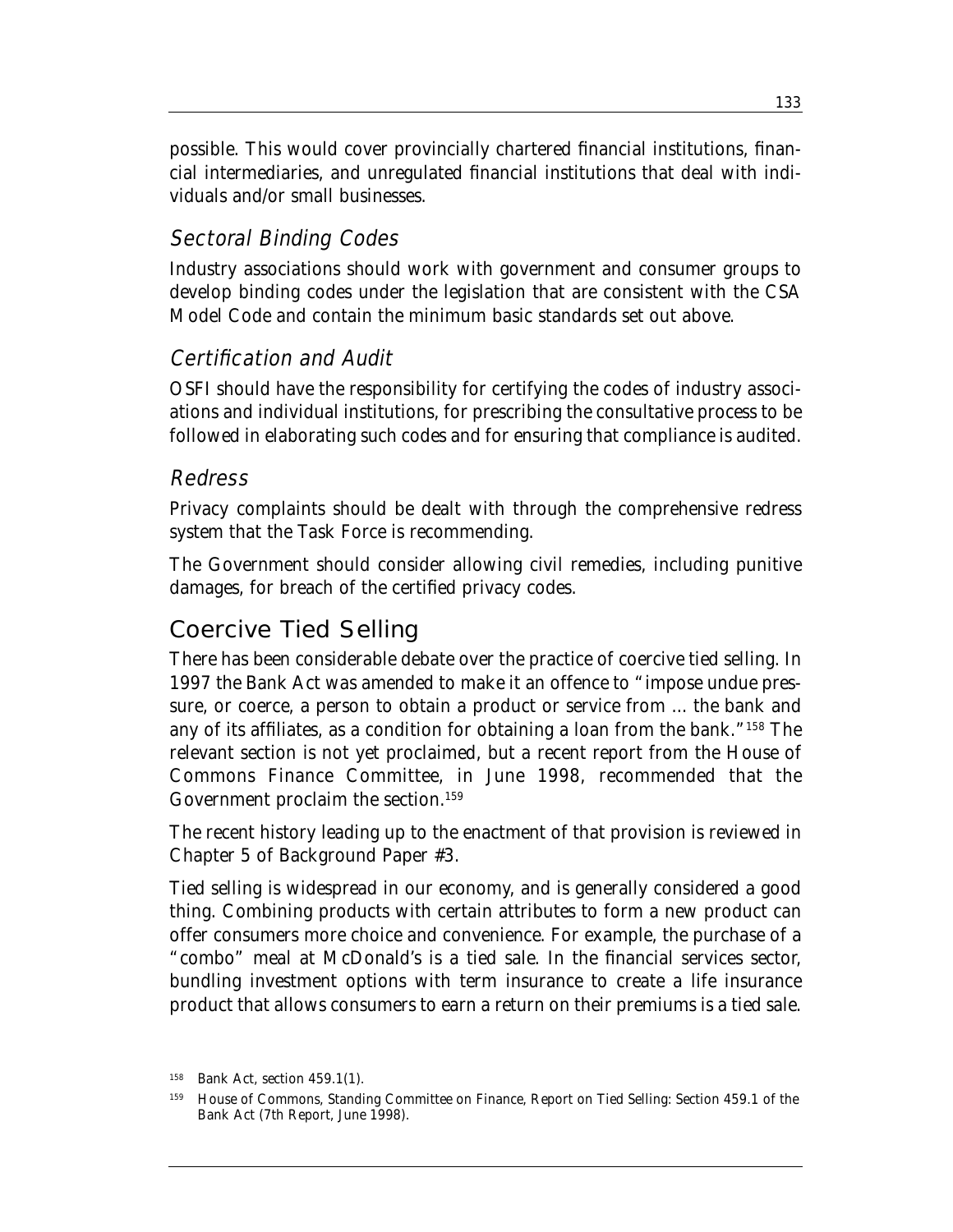So is offering a deposit account for a single price that includes access to other services such as travellers' cheques without additional charge. Tied selling itself is a neutral concept.

What is abusive is coercive tied selling. If a consumer is told that he or she cannot qualify for a loan unless an outstanding mortgage is also renewed with the same provider, choice is being constrained instead of augmented. Similarly, if a loan is made conditional upon transferring mutual funds from a third-party manager to the credit-granting institution, there is clearly coercive behaviour involved. Unfortunately, there is no simple black-and-white definition of when coercion occurs that will serve for all purposes. The examples above are clear. But a loan might justifiably be conditional on securing life insurance, and the consumer may still feel he or she is being coerced into buying life insurance from the loan provider if it is not clearly indicated at the time of sale that any provider could supply the insurance. Presented with identical circumstances, individual consumers may react in different ways. In many cases, the determining factor will be whether the consumer perceives coercion.

Institutions do not condone coercive tied selling and there is broad agreement that it is an unacceptable business practice. Yet it does occur. In public opinion research undertaken for the Task Force, 16 percent of respondents answered "yes" when asked, "Have you personally ever felt that one of your loans or mortgage may not be approved unless you also purchased another product like insurance from your institution?"160 We were both surprised and concerned that the perceived incidence of coercive tied selling attempts was so high.

In our view, concern about and consideration of coercive tied selling is justified in light of conditions in today's marketplace. As convergence continues to occur within the financial sector and as institutions and intermediaries offer a broader range of products, which they will wish to present to consumers in attractive packages, tied selling is likely to increase. This does not necessarily imply an increase in coercive tied selling but the potential for abusive practices will grow.

Chapter 5 of Background Paper #3 reviews tied selling in detail, including measures in place to deal with it at the provincial level, in the United States and in the United Kingdom. It also discusses remedies under the Competition Act. The conclusion is that these remedies are not adequate to deal with the practice because they focus primarily on the restraint of trade or lessening of competition among firms in the market, rather than on abusive treatment of consumers.

Our recommendations start from a basic premise: all consumers are entitled to expect freedom from coercion by the businesses with which they deal, including financial institutions. This value should be basic to the operation of the

<sup>160</sup> Ekos, *Public Opinion Research*, pp. 54, 55.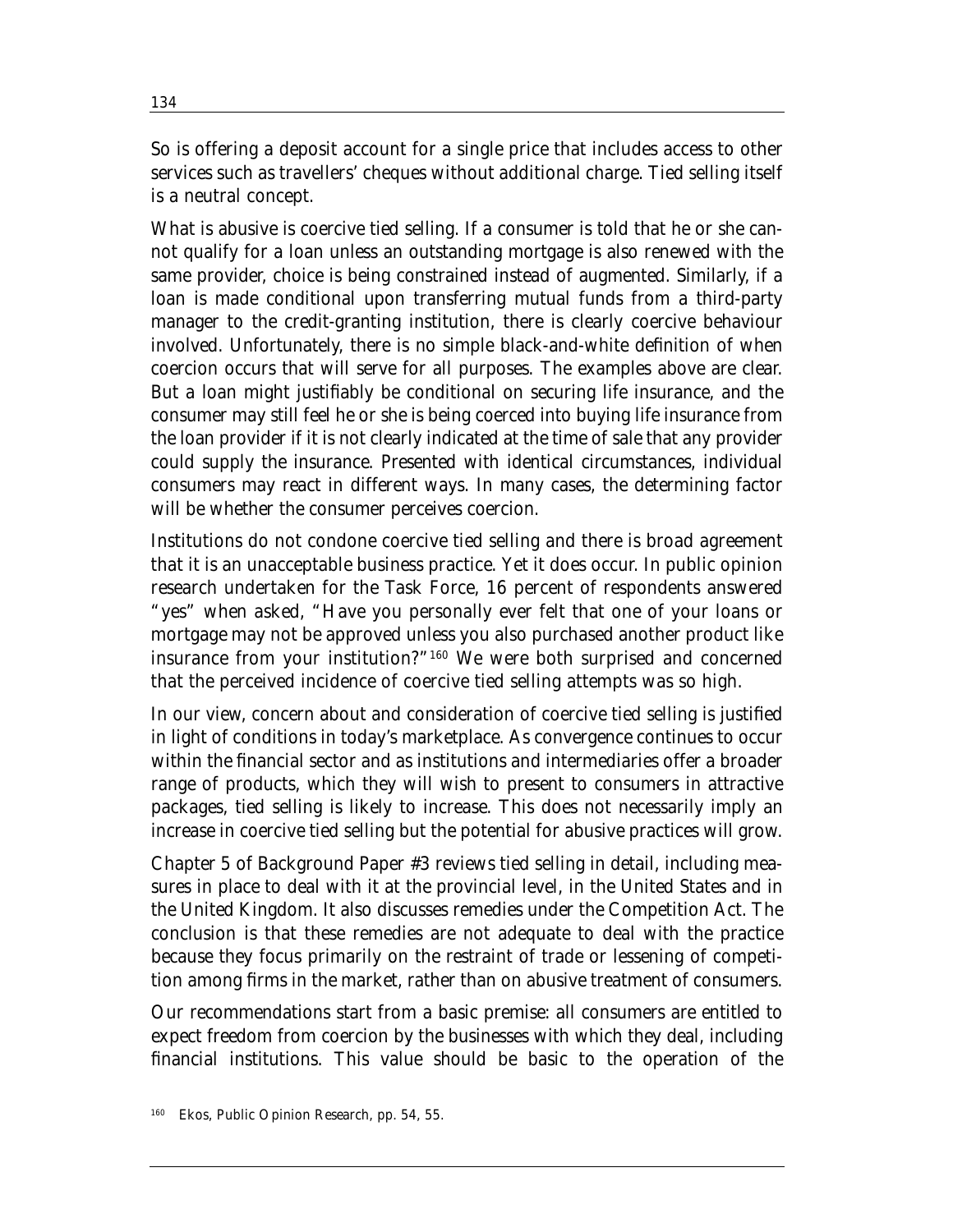marketplace. Building on this premise and recognizing the history of the current, unproclaimed section of the Bank Act, we have four recommendations to strengthen the legal regime that applies to coercive tied selling.

First, we believe it would be desirable for all jurisdictions to enshrine in legislation a general proscription against coercion in commercial relationships. Breach should constitute an offence (by an institution) or professional misconduct (by a licensed intermediary), and remedies should be available through the redress provisions recommended below. Although necessarily general, such a proscription would be comparable to many provisions that exist in law where society has deemed it appropriate to set a standard of behaviour. <sup>161</sup> It would confirm the high standards that apply to those who either give advice about, or deal with, other people's money; and it would assist consumers who seek redress by giving some guidance to courts or ombudsmen about expected standards of behaviour.

Second, we recommend that section 459.1 of the Bank Act be proclaimed after amendment in two respects. The offence of coercive tied selling, which now applies only to ties to a "loan" should be extended to apply to ties to all credit products and to insurance products. Further, in view of the pace of change in the marketplace and the desire for flexibility in regulation, regulators should be given legislative authority to designate other specific products or services to which the coercive tied selling prohibition would apply. This would ensure that flexibility exists in the regulatory framework to respond to unacceptable marketplace practices. We also recommend that the section in the Bank Act, amended as recommended, be applied to other federally regulated financial institutions.

Third, we recommend that as a matter of good business practice, where suppliers offer tied products as well as the components, they should itemize and price the different components in the package so that consumers can make comparisons to stand-alone products and other combinations.

We recognize the critical importance of disclosure in this area. We recommend that the law require institutions and intermediaries to notify every prospective customer in writing, prior to entering into any contract that includes the sale of insurance or credit products, of what constitutes coercive tied selling and the fact that coercive tied selling is illegal. Government should work with industry and consumer groups to develop an acceptable, easily understood statement that can be generally used by all institutions and intermediaries.

<sup>161</sup> For example, the Financial Institutions Act in British Columbia provides that agents must not coerce a prospective buyer of life insurance through the influence of a business or professional relationship (S.B.C., c. 47, s. 176) and the Insurance Act of Alberta (R.S.A. 1980, c. I-5) contains a virtually identical provision. The Insurance Act (Ontario), (R.S.O. 1990 c. I.8, s. 439) contains a general prohibition against unfair or deceptive acts or practices.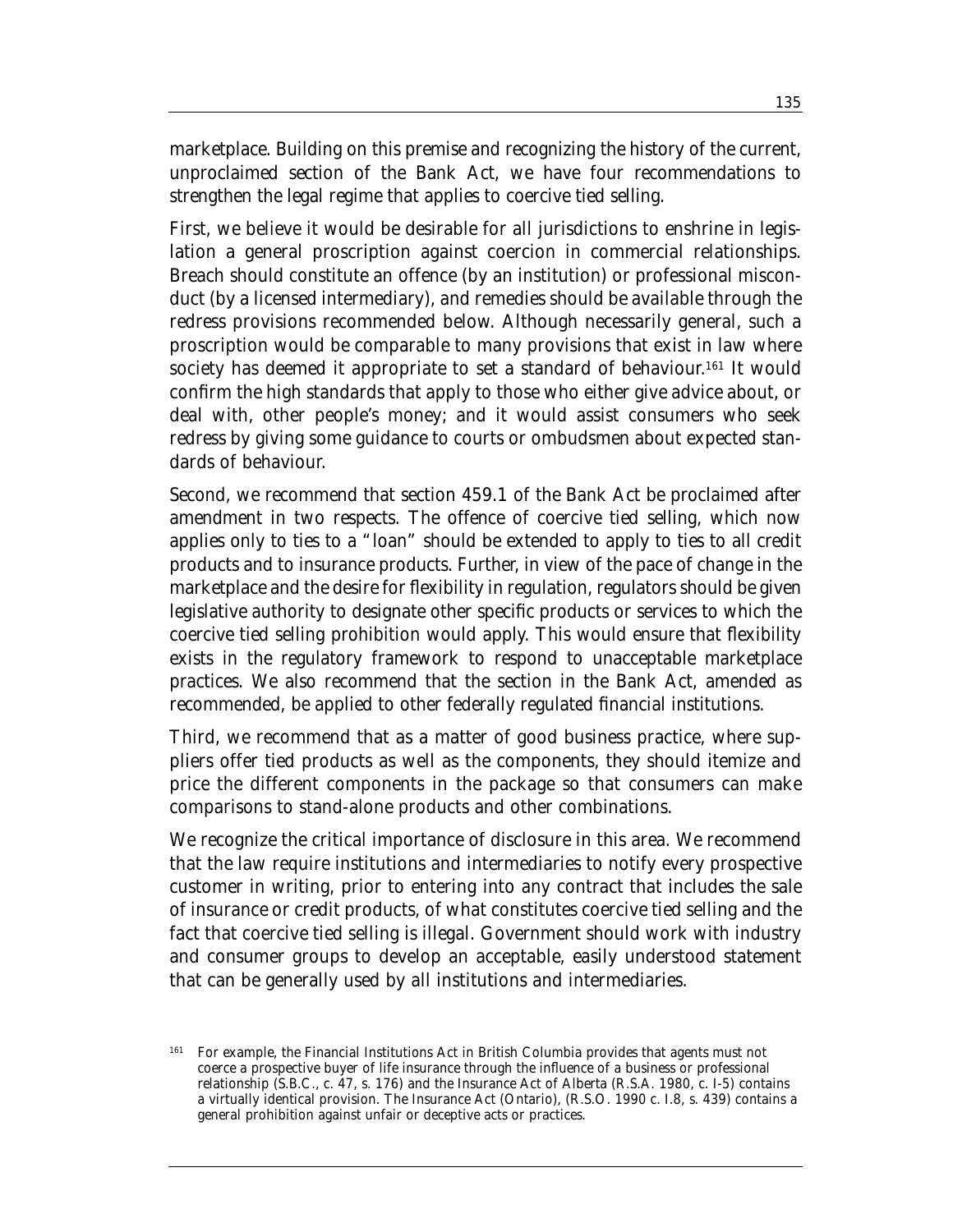Finally, we recommend that the Government consider legislating remedies for coercive tied selling, including the right of contract rescission and the possibility of private actions that would include punitive damages.

# Consumer Redress: Financial Sector Ombudsman

Given the great number of financial transactions that take place every day across the country, it is inevitable that mistakes will be made. At times, consumers may make ill-informed decisions and feel, after the fact, that they were misled. At times, they may indeed be misled – deliberately or by inadvertence. In addition, there may be situations where policies or procedures are simply improperly administered. No system in the world will be free from mistakes. The hallmark of a well-functioning system is the way in which it deals with mistakes.

By way of illustration, 9 percent of the people surveyed in our public opinion research indicated that in the previous year they had had a serious problem with the deposit-taking institution with which they deal. The comparable response in respect of insurance companies was 7 percent. Of the total number of complaints with respect to deposit-taking institutions, 54 percent were not fully resolved and in 21 percent of cases the people with a problem switched institutions. With respect to insurance companies, 66 percent were not fully resolved and in 31 percent of cases people switched institutions.162

Chapter 6 of Background Paper #3 discusses the nature of redress mechanisms that now exist in the Canadian financial services sector. These include:

- statute-based remedies, which provide for charges to be laid by the appropriate Crown authority on the basis of consumer complaints;
- disciplinary proceedings, which are similar to statute-based remedies but apply particularly to licensed intermediaries, such as insurance agents or brokers;
- regulatory assistance, whereby provincial and federal regulators offer assistance to consumers who have complaints, generally on an informal and nonstatutory basis; and
- industry initiatives, which include toll-free lines, designated officials to deal with complaints, and full-scale ombudsman systems.

Consumers may require different redress options depending upon the nature of their concern. The mix should include access to the courts as well as ready access to a general forum for redress in situations where the consumer has not been treated fairly or in accordance with good business practice, and where satisfaction has not been obtained from the institution. Such a general forum

<sup>162</sup> Ekos, *Public Opinion Research*, pp. 30-36.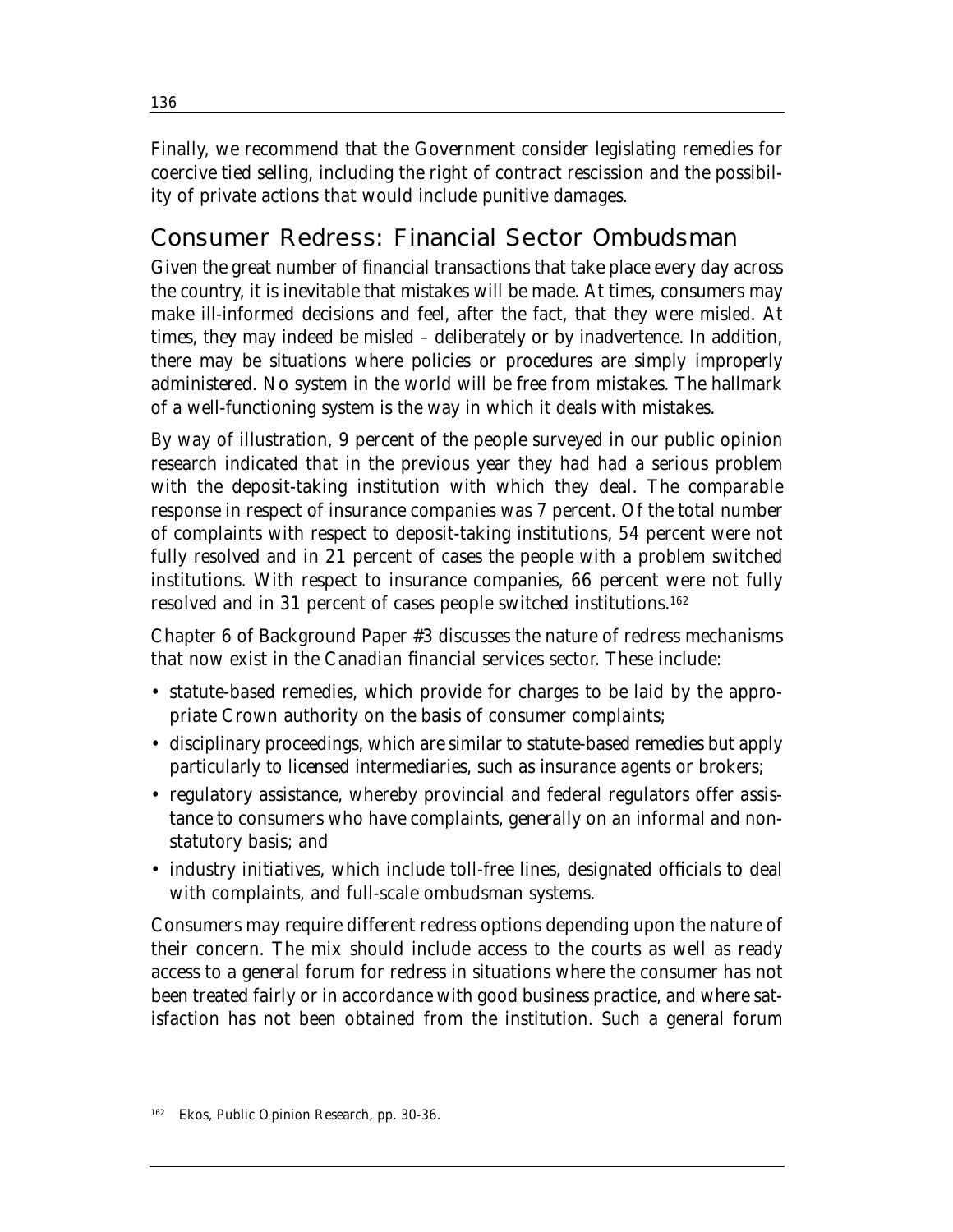should satisfy four principles: it should be accessible, independent, transparent and efficient. In this regard, a system that provides a good model to build on is the office of the Canadian Banking Ombudsman (CBO), established in July 1996 by Canada's chartered banks.

The origin of the CBO was an effort by the banks to improve relations with small business customers, but the mandate of the office was broadened to include personal banking customers in March 1997. The CBO describes itself as "an independent organization" whose "goal is to provide fair, impartial and prompt resolution of complaints, according to good business and banking practices."163 The Ombudsman is directed by the CBO's terms of reference to seek a resolution that is satisfactory to the complainant. Where there has been some loss, damage or inconvenience suffered, the Ombudsman may recommend appropriate compensation.

A board of directors composed of five senior bank executives and six independent directors governs the CBO. Changes have been made to the board to increase its independence. The Chair is chosen from among the independent directors, who have special responsibilities, including recommending the budget for the office and recommending candidates for Ombudsman. Moreover, an Ombudsman may not be dismissed without the unanimous approval of the independent directors. The board does not play any role in individual complaints.

Participation by the banks in the CBO is voluntary and at present 12 banks are members. The Ombudsman's recommendations are not binding, although all have been complied with to date. The Ombudsman is required to publicly name any bank that does not comply with a recommendation.

Bank-appointed ombudsmen in each of the participating banks complement the CBO. A customer's first recourse is to the ombudsman within the institution; failing satisfaction, the customer may appeal to the CBO.

It is too early to assess how well the CBO is working. Visibility is low, with only 20 percent of consumers aware that this redress option is available.164 The Ombudsman is working with member banks to increase awareness of the Office. Further, the CBO is inviting additional banks and other types of financial institutions to join, at which point it would become a broader financial services ombudsman with appropriate modifications to its terms of reference and structure. There is no indication of whether or not this initiative will be successful.

There has been some criticism of the CBO as being a public relations exercise, without bank commitment. That is not our view. We are impressed with the

<sup>163</sup> Canadian Banking Ombudsman, Annual Report, 1997, p. 2.

<sup>164</sup> Ekos, *Public Opinion Research*, p. 32.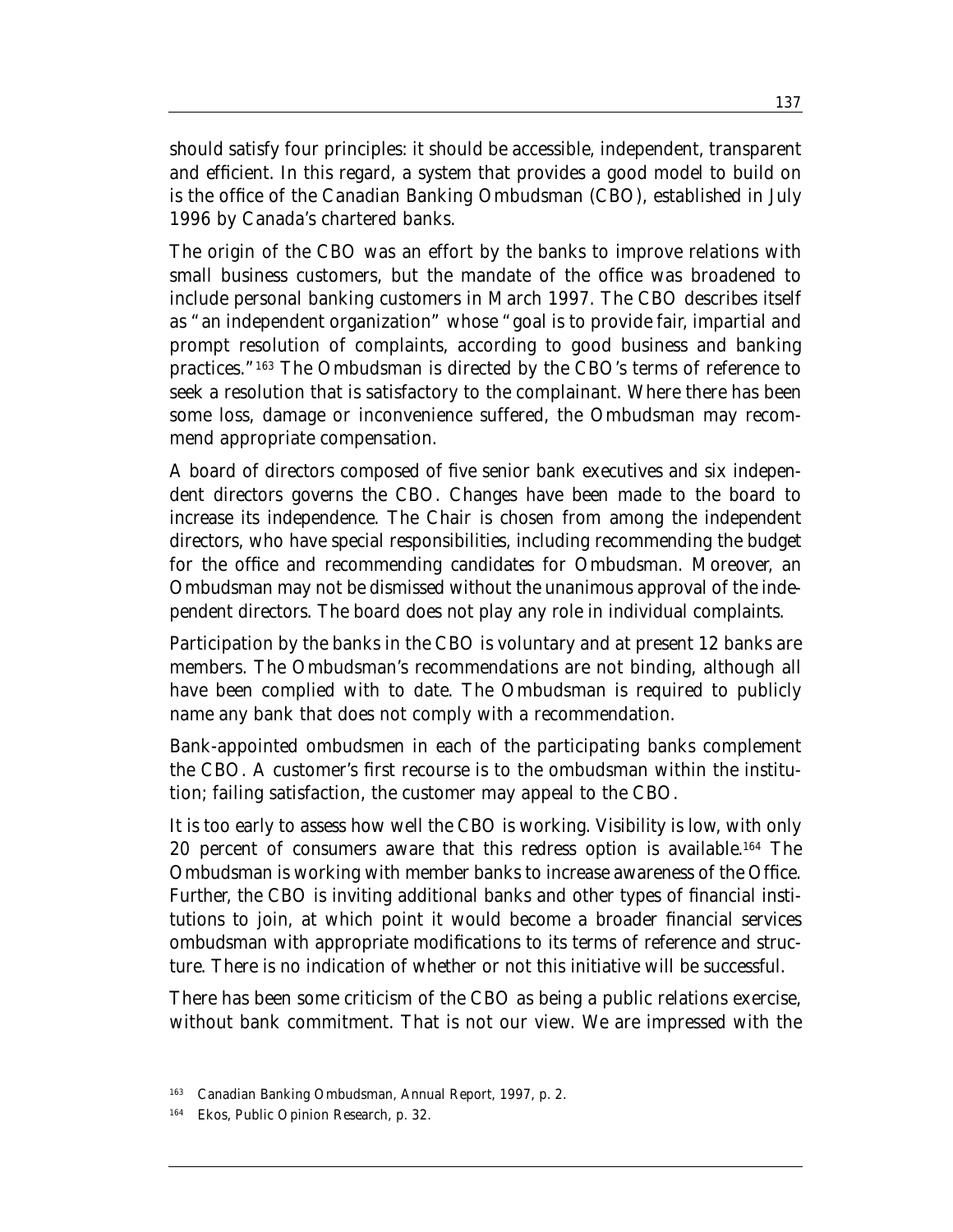spirit behind, and the structure of, the CBO, and we believe that it compares well in most respects with similar initiatives in other countries and industries.165 However, we see two major problems with the structure: because it is industry-sponsored, it is not perceived as independent, notwithstanding the changes in governance recently made; and it is not comprehensive since participation is voluntary. Even if member institutions cover most of the marketplace, some banking customers, as well as customers of other financial institutions, are left without access.

We recommend that the federal government establish a single financial sector ombudsman office, and that membership be mandatory for all federally chartered financial institutions and their regulated subsidiaries. Having both federal and provincial institutions in a single redress system would substantially limit consumer confusion. Accordingly, the office should be structured so that provincially chartered institutions could belong as well, either voluntarily or as a requirement should provinces choose to make membership mandatory.

### Mandate and Coverage

An important issue is the question of how broad the mandate and coverage of the office should be. We believe that the mandate should be based on concepts of fairness and good practice. Within this broad framework, it would normally focus on improper administration of existing policies and approved practices of institutions. We do not suggest that the ombudsman should have the authority to second-guess an institution's risk-management regime with respect to the granting of credit or the underwriting of insurance.

With respect to coverage, given the changes that are taking place in the industry and the diverse range of products in the same institution or financial group, we believe that coverage should be comprehensive. It would be a step backward to establish separate ombudsman offices for each of the former pillars in the financial services sector. A consumer who purchases creditor life insurance from the subsidiary of a bank, or who has a complaint against a trust company subsidiary of an insurance company, should not have to figure out which redress channel is the appropriate one. The United Kingdom, which has a long history of statutory and voluntary ombudsman systems, is now in the process of integrating eight different systems into a single office for consumers.

<sup>165</sup> Chapter 6 of Background Paper #3 reviews approaches to redress in the United States and the United Kingdom in some detail. Comparisons are also presented of banking ombudsman offices in Australia, the United Kingdom and Ireland.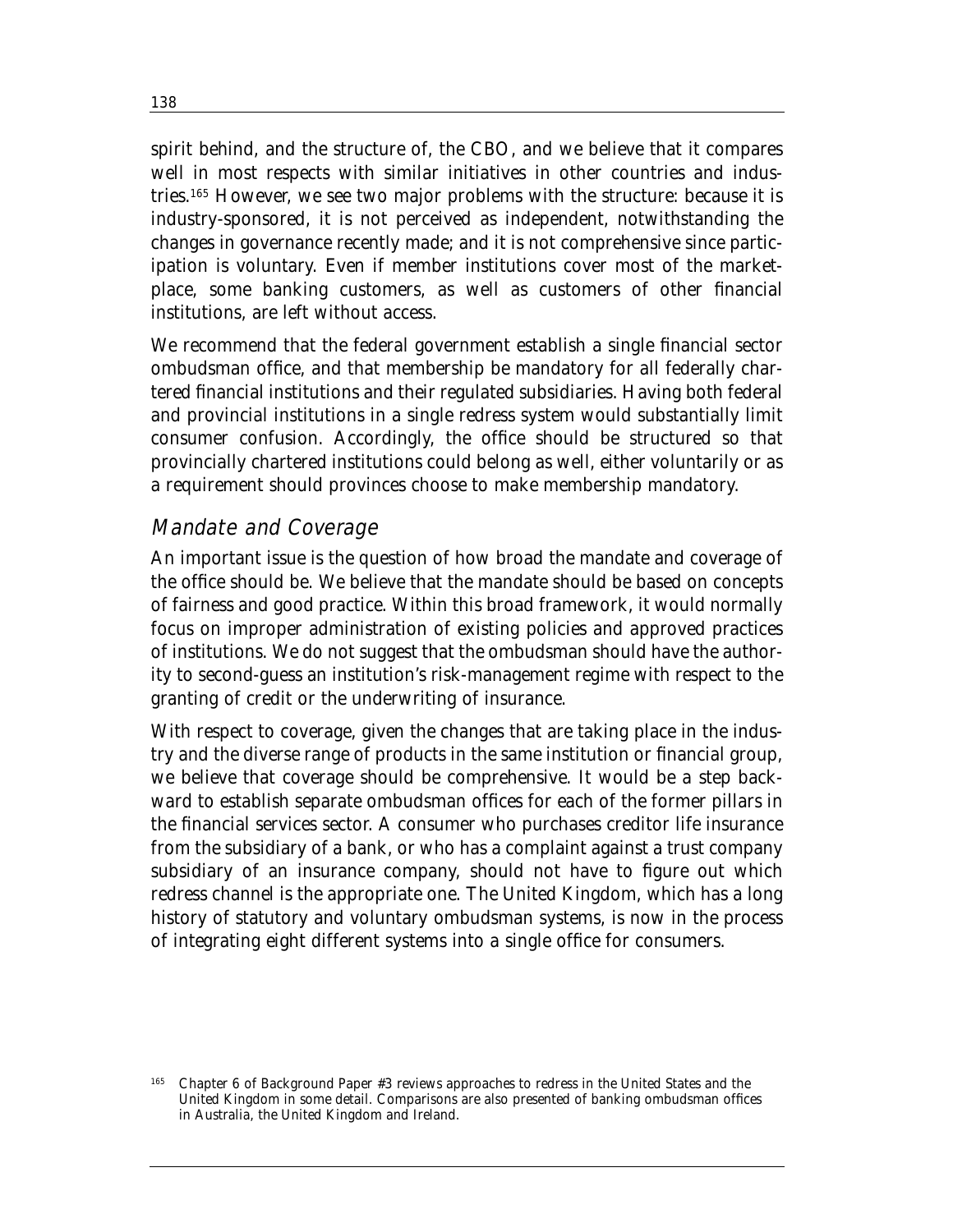## Independence

It will be critical that the office be independent and perceived as such, and for this reason a number of structural features are recommended. The office should report to Parliament through the Minister of Finance, who should have authority to appoint the board of directors. There should be a majority of directors who are independent of member institutions, and a minority of directors appointed from a slate nominated by member institutions. The Minister should approve the terms of reference of the ombudsman.

The board of directors should appoint the ombudsman. The office should be funded by member institutions, and the board should approve funding arrangements and the annual budget.

## Access and Cost

Each member financial institution should be required to make available an internal ombudsman as the first recourse for consumers. The mechanism should be aimed primarily at individuals and small businesses, but there should be flexibility and discretion for the ombudsman to accept other customers if the case is compelling. Some ombudsman systems levy a charge on the consumer, which is refunded if the consumer is successful. We recommend against such an approach, although the volume of complaints should be closely monitored and nuisance complaints that slow down response times should be discouraged.

## Decisions and Procedures

The issue of whether decisions should be binding is a difficult one. In the United Kingdom, the current banking ombudsman has the right to make binding decisions but the plan itself is voluntary and has no legislative basis. The new ombudsman office in the United Kingdom will be mandatory, legislatively based and empowered to make binding decisions. As a consequence, certain rights will flow to the participating parties, including the right to have the proceedings conducted in public, the right to legal representation, the right to call and crossexamine witnesses, and the right to have decisions published, with reasons.

The advantage of binding decisions is that they cannot be ignored by the institutions. The disadvantage is that they necessitate a formal, adversarial process. This process may deter consumers by making access more difficult, and it might also restore the resource imbalance between the institution and the customer, which the redress mechanism is designed to eliminate in the first place. Moreover, such a process can slow the system down considerably.

On balance, we conclude that binding decisions are not necessary and would not be desirable. We note that the public underpinning for the system should provide increased assurance of the independence of the office. Our conclusion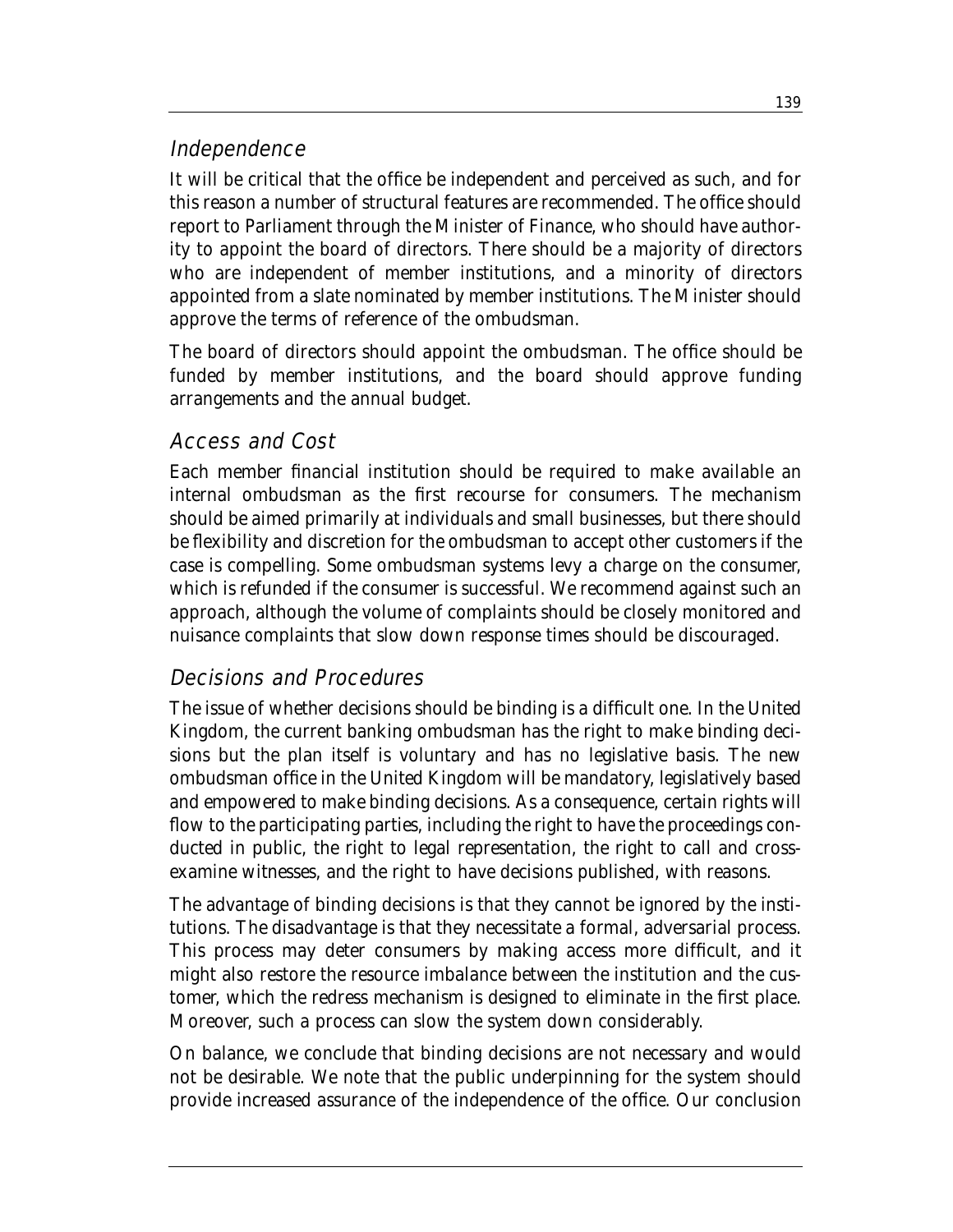with respect to the need for and advisability of binding decisions is based on an assumption that the member institutions will participate within the spirit of the initiative, and will respect the importance of the ombudsman process. Should it become clear that institutions are acting in a manner to frustrate or impede the effectiveness of the ombudsman process, binding decisions would probably be the inevitable outcome.

The ombudsman should have the right to make any recommendation public, should he or she feel that doing so would be influential or constructive. Recommendations not complied with should be made public.

## Visibility

Government and institutions should work together to ensure the visibility of the new office. We recommend efforts by the member institutions to ensure that the office achieves substantial visibility, for example including the use of periodic mailings to inform and remind customers that the institutional ombudsmen, as well as the office, are available to deal with complaints.

## The Licensing of Intermediaries

Intermediaries are licensed by provincial governments. Regulatory regimes differ from province to province and, indeed, sometimes two or three regimes operate within a province. The multiplicity of regimes stems from the historical structure of the sector, where intermediaries were associated with traditional pillars and usually single-licensed only. Convergence is leading to multi-licensing, which is now well established in Canada. Given the explosion of products and options in each pillar, let alone across pillars, today's market intermediaries are in a far different position relative to the consumer than they were in the past.

The changes taking place are leading many provinces to actively rethink traditional approaches to the certification and regulation of intermediaries. For example, Quebec enacted a bill in June 1998 that sets out a more integrated regulatory regime for market intermediaries in financial services by creating a single financial services bureau. A recent discussion paper issued by the Government of Ontario also proposes moving toward a more coordinated, industry-based regulatory regime for insurance intermediaries. The Ontario approach is based on regulating the transaction rather than the individual.

We believe that the role of the financial intermediary will become increasingly important. Some evidence suggests that advice-based channels have been the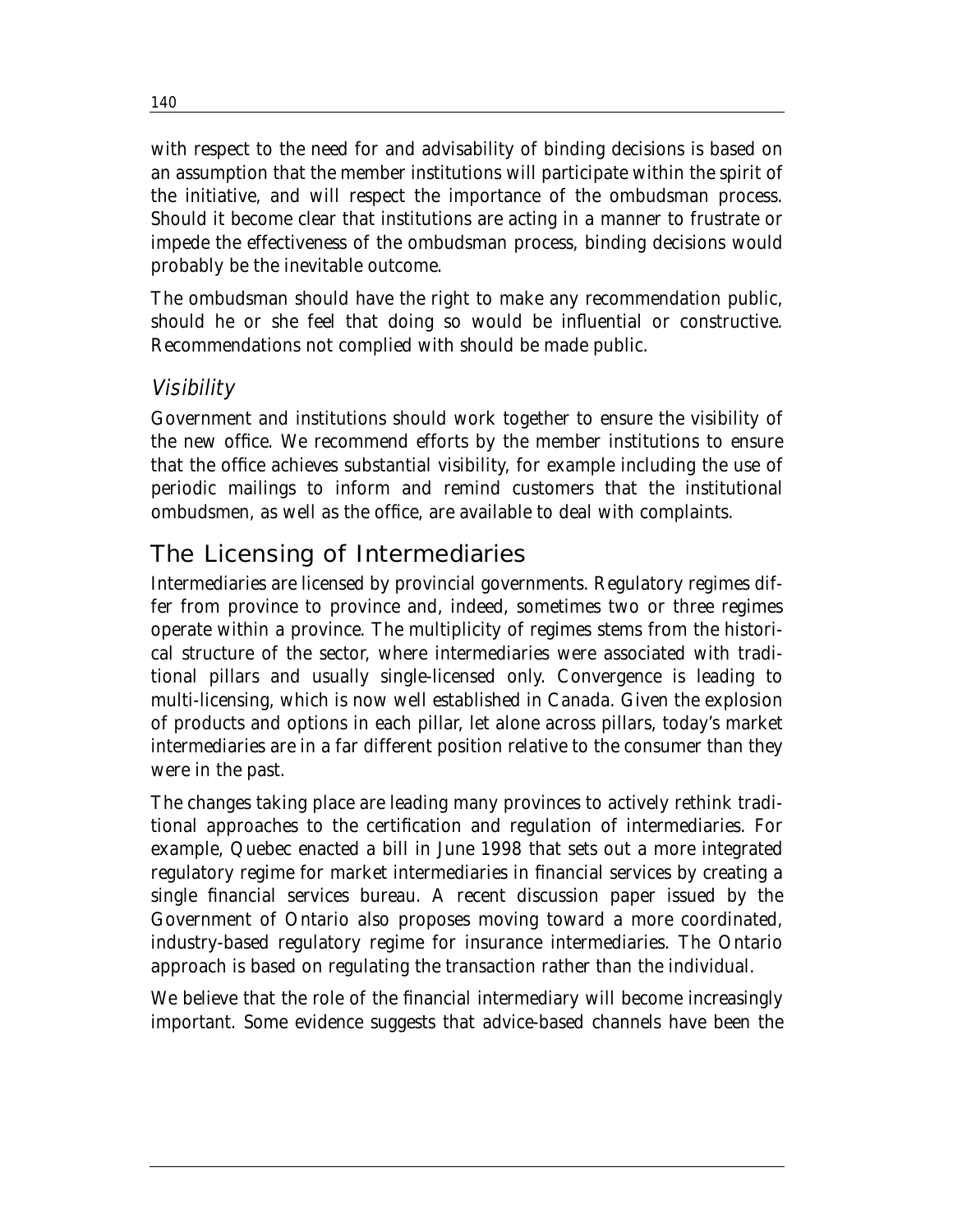fastest-growing channels in recent years,166 and there has been a proliferation of so-called financial planners – many of whom are neither certified nor regulated.

We endorse and encourage provincial initiatives to implement the concept of a single regulator for market intermediaries, and as far as possible to harmonize the proficiency standards across all jurisdictions. We believe that adequate proficiency standards for financial intermediaries should include:

- a post-secondary educational requirement of a diploma in a relevant and approved program for new applicants;
- examination standards that reflect the role of market intermediaries, and the reliance placed upon their advice; and
- enhanced continuing education standards for all licensed individuals.

Finally, we have noted that in some provinces occupational and residence restrictions limit the ability to offer certain financial services products within the province. Some of these restrictions, for example, prevent employees of deposittaking institutions from qualifying for a licence to sell insurance. Others require individuals to be employed full-time in dealing with a particular type of product or service. Residence requirements sometimes prevent residents of a province from being served from a call centre outside the province. In a world where work patterns, attitudes and even definitions about part-time work are shifting rapidly, where technology is increasingly making borders less relevant to selling practices, and where we are recommending that deposit-taking institutions be able to retail insurance products, these restrictions are anachronistic and constitute undesirable barriers to trade. We urge provincial governments to remove them.

The traditional rationale for occupational exclusions was to avoid licensing individuals who might be capable of exerting "undue influence" on prospective buyers of insurance. To the extent that this concern remains, it should be dealt with by making it illegal to use coercion in the sale of financial services products, as recommended earlier.

## Strengthening Consumer Organizations

The measures recommended in this chapter will provide a stronger and more effective framework of consumer protection. Documents will become more readily available and easier to read and understand. Consumers will have clear choices about the use of personal information. In clear and simple language, consumers will be advised at the point of sale what coercive tied selling is and that it is illegal. And consumers, if they are aggrieved, will have ready access to a single, comprehensive ombudsman system that will deal quickly and effectively

<sup>166</sup> Earl Bederman, *The Outlook for Retail Financial Services in Canada: The Next Decade (Edition III)*, (Toronto: Investor Economics, December 1996), p. 77.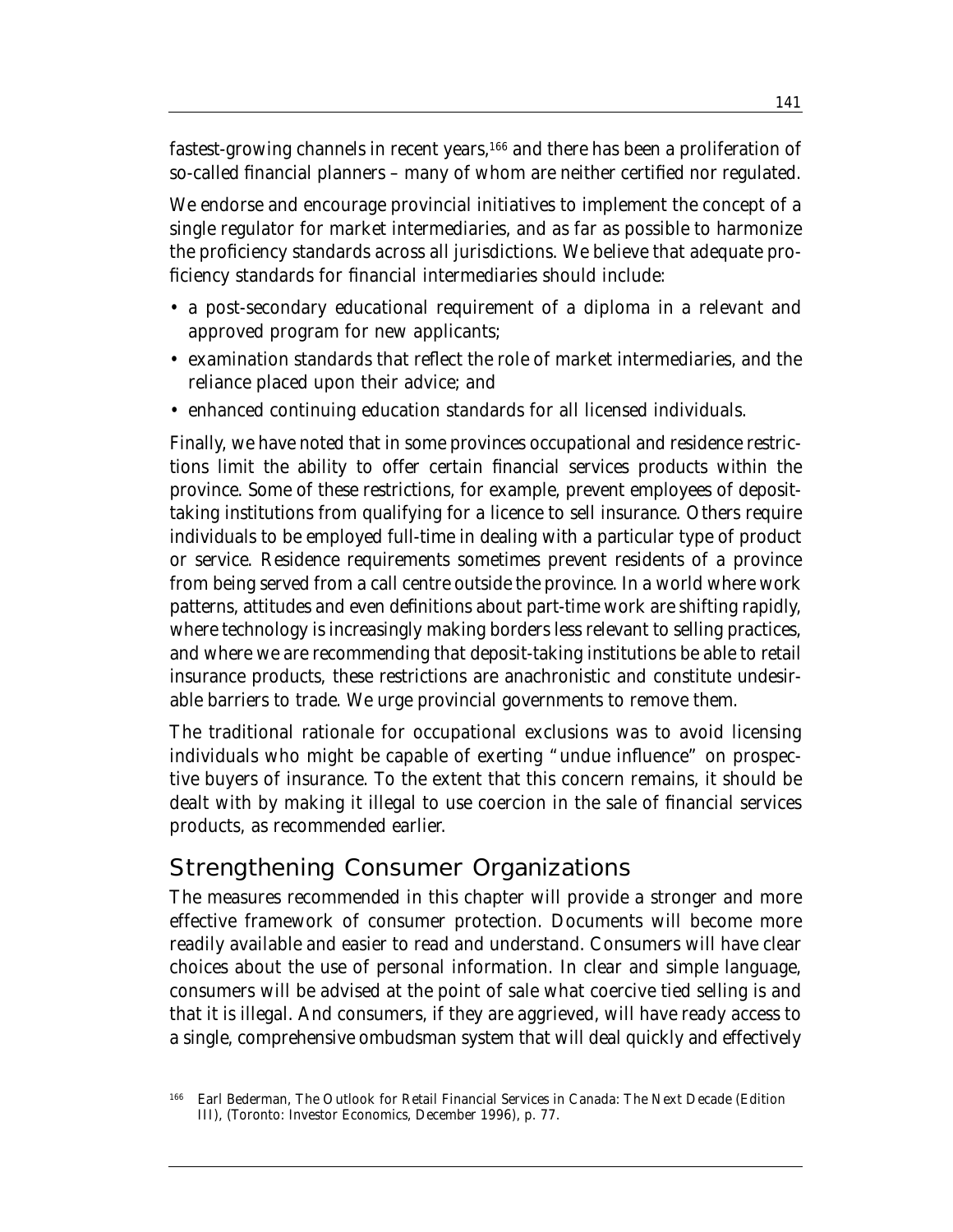with complaints. These measures will go a long way toward improving the functioning of the marketplace, with benefits to both consumers and customerfocussed providers.

But we are not likely to move to this state of affairs tomorrow. And many of the recommendations in this chapter call for processes to elaborate new ways of doing things in which consumer advocacy groups should participate. We believe that such groups need to be strengthened if they are to play this role constructively and effectively.

The Task Force has considered two options that might be considered to strengthen consumer advocacy groups in the financial services area, but we are not comfortable making a recommendation to support either one.

The first option is the proposal advanced by the Canadian Community Reinvestment Coalition (CCRC),167 that the utility-funding model used in the United States to fund ratepayers' groups be introduced in the Canadian financial services context. In this model, utilities include in their mailing to customers a notice that allows customers to make a contribution to a ratepayers' group that represents their interests at regulatory hearings.

In the Canadian context, the CCRC is suggesting that banks, as well as federally regulated trust companies and life and health insurance companies, be required to include in mailings to customers a similar notice inviting them to join a Financial Consumers Organization (FCO). The CCRC proposal suggests that the creation of the FCO should be coordinated by representatives of a broad-based coalition of existing citizens' groups which work in, or are concerned about, the area of financial services. The mandate of the FCO would be "to educate consumers about financial service industry issues, provide comparative shopping services and help with complaining about products or services, and advocate for consumer interests before the legislatures, regulatory agencies and the courts."168 The FCO would solicit membership fees from Canadians through voluntary or mandatory periodic mailings by institutions to their customers, and would also solicit donations that could be used to fund projects undertaken by existing citizens' groups.

We believe that this proposal may contain a basis for action, but we also believe it requires further elaboration before it should be considered.

The ratepayer group model is not strictly analogous since it has been developed in a context of a regulated industry and the need to give consumers adequate voice in regulatory hearings that determine price. Our financial sector is not a

<sup>167</sup> Canadian Community Reinvestment Coalition, *A Financial Consumer Organization for Canada*, Position Paper #4, December 1997.

<sup>168</sup> Ibid., p. 13.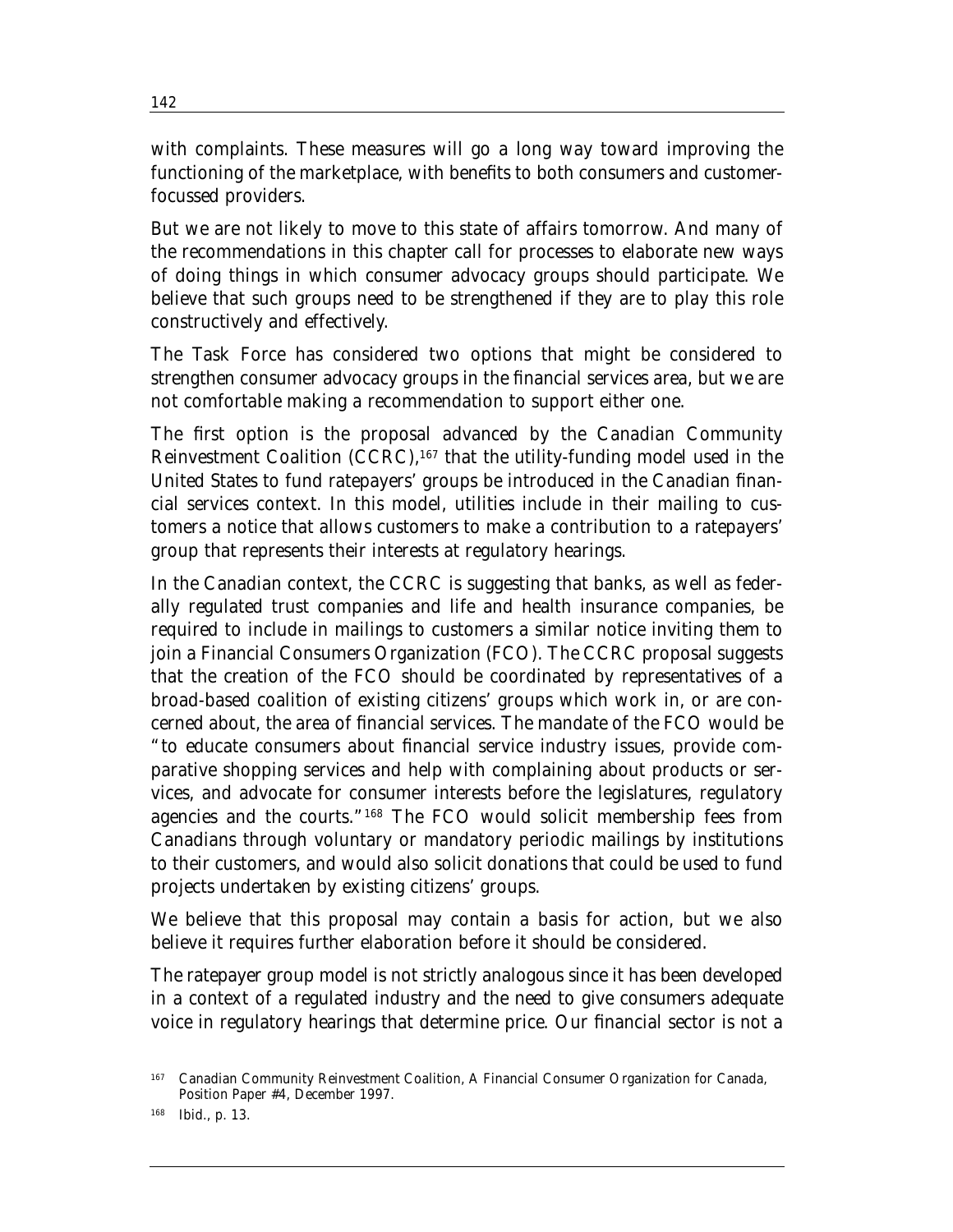public utility and not regulated in the same manner. The relevant regulatory structures have different mandates and processes. It is therefore critical to ensure that the mandate of such an organization is well specified since it will lack the operational focus that defines the U.S. groups on which it is to be modelled. In our view, the key functions of an active consumer advocacy group should be to educate and inform consumers, to promote comparison-shopping, and to advance their interests in exercises of policy or regulatory reform. We believe that complaints-handling processes should be restructured, as recommended earlier, with a view to making the system less formal, less adversarial and more amenable to direct access by consumers, although this might not eliminate the need for support and possibly representation in specific instances.

In our deliberations we heard from a number of consumer advocacy groups including the CCRC, but also including Options Consommateurs, the Insurance Consumers Group, the London Life Policyholders Association, the Canadian Federation of Independent Business, the Public Interest Advocacy Centre, and the Consumers' Association of Canada. We believe that all these groups have important roles to play. For a Financial Consumers Organization to succeed, it is important that groups such as these have an opportunity to contribute to it, to help shape it, to be active participants in it and to endorse it.

We urge these groups and others that might be interested to pursue the idea further and, once a broad consensus is reached on an acceptable mandate and an agreed structure, to present a refined proposal to the financial institutions and to the Government.

A second option we considered was to recommend creation of a new Office of Consumer Protection at the federal level. The federal government, through OSFI, already has substantial consumer protection responsibilities with regard to financial institutions, and the recommendations we are making in this chapter will extend them, particularly in the area of privacy protection and transparency, where OSFI would take on new responsibilities. We considered whether consumer protection functions should be split off from prudential functions, as has been done in Australia, and a separate office established. If this course were followed we would expect the office to have advocacy, as well as regulatory, responsibilities. That is, we would expect it to advocate consumer interests within the federal policy-making structure. We would have recommended an advisory board composed, at least in part, of representatives of consumer organizations, and a budget that could be used to fund projects undertaken by such organizations in support of the advocacy responsibilities of the office.

In the end we decided that, given the large and continuing role of the provincial governments in this area, a new federal office was not required and not desirable. We therefore recommend leaving the federal consumer protection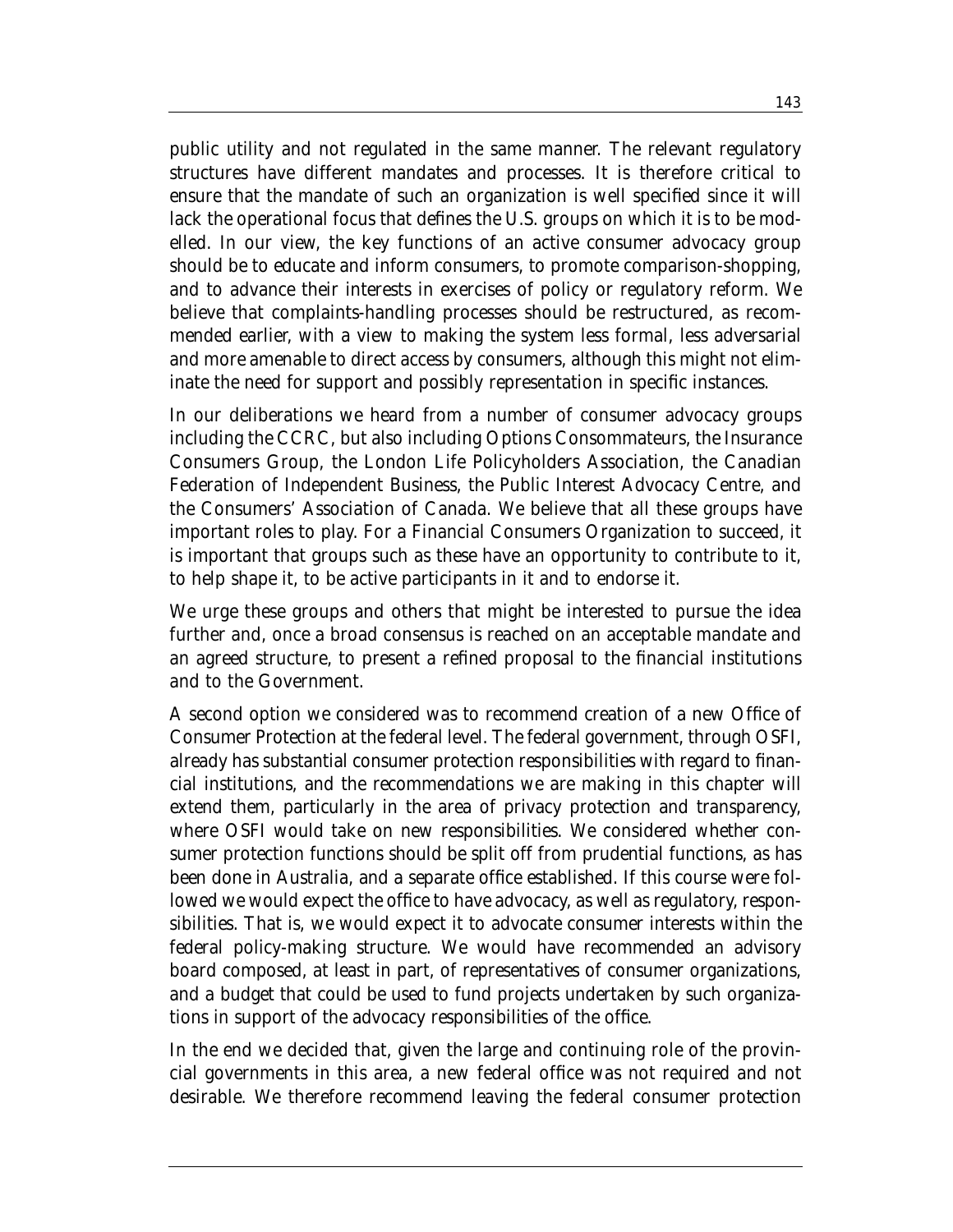functions with OSFI but, as discussed in Chapter 9, changing its mandate to reflect this role and enhancing its governance structure by adding a board of directors. We do not think it appropriate for OSFI to have advocacy responsibilities on behalf of consumers.

We believe it is important to move forward to strengthen consumer advocacy groups and, in particular, to enable them to participate in the multipartite exercises that we have recommended be carried out with respect to improving transparency and developing stronger privacy codes.

Within the Government of Canada, Industry Canada has responsibility for consumer issues. Our experience is that consumer advocacy groups would have been able to make a stronger contribution to the work of the Task Force if they had been stronger organizations, with some assurance of reasonable core funding. This was particularly the case with respect to the Consumers' Association of Canada, which indicated it was not able to participate fully in the work of the Task Force because of resource constraints. We believe it is important that the voice of consumer groups not be lost to public debate in Canada. We urge Industry Canada to work with consumer organizations to find ways to make them sustainable and strong contributors.

Industry Canada has a general mandate for consumer issues but it does not have a particular focus on financial institutions. That is the responsibility of the Department of Finance. The Department of Finance, in considering financial sector policy issues that would benefit from considered consumer input, should work with Industry Canada to ensure that resources are available to support project research.

Finally, with regard to the ongoing processes recommended in this chapter, we expect that OSFI would lead on the multilateral exercise directed at improving transparency and on the processes to develop sectoral privacy codes. Consumer advocacy groups should be involved in both these processes. We urge the Department of Finance, in collaboration with Industry Canada, to ensure that the relevant groups are not constrained from effective participation by lack of resources.

144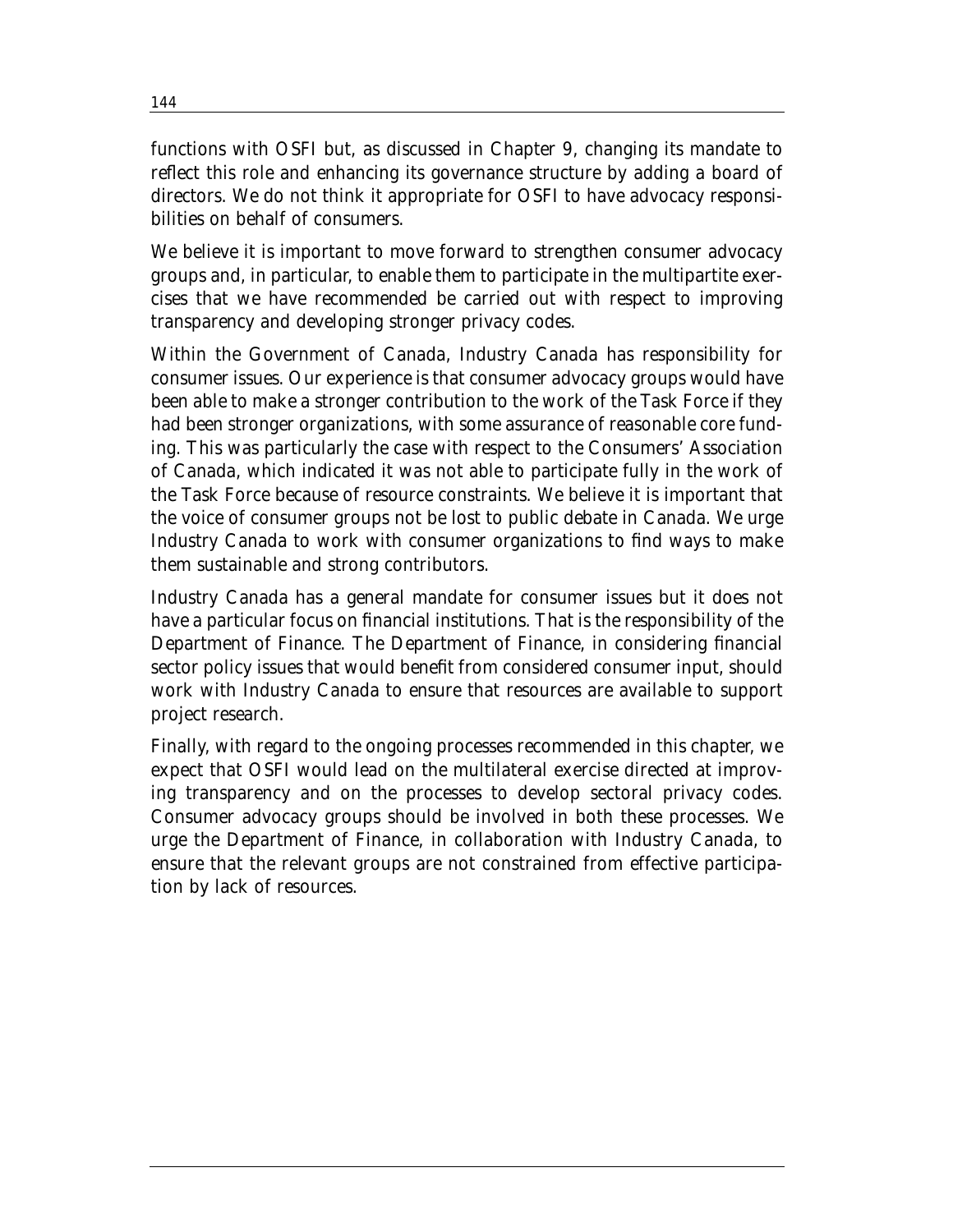# Canadians' Expectations and Corporate Conduct

# Introduction

Our terms of reference asked us to examine several specific issues that relate to the conduct of financial institutions. We were asked the following questions:

- What obligations does the financial services sector have to provide financial services to all Canadians, including those with low incomes?
- In what ways can the public policy framework assist the evolution of the financial services sector so that it can best meet the needs of the rapidly evolving new economy, including a growing number of knowledge-based and hightechnology firms?
- In what ways should the financial services sector evolve to ensure that the needs of small businesses are adequately met?169

Further, we received a number of submissions that asked us to examine particular areas of concern to interested parties. Several groups raised with us the role of financial institutions in supporting micro-credit<sup>170</sup> – that is, very small loans to individuals to start small businesses. The Chair of the National Aboriginal Financing Task Force met with the Chair of this Task Force to make us aware of the report that his group was submitting to the federal government,171 and to draw to our attention certain specific issues related to the financing of aboriginal businesses. We received a submission from the Voluntary Sector Roundtable172 outlining a number of ways in which the

<sup>169</sup> See Appendix 1.

<sup>170</sup> Groups that made presentations about micro-credit included Results Canada (Vancouver and Montréal), the Mennonite Central Committee (Calgary), and Self Employment Development Initiatives / Women & Rural Economic Development (Toronto).

<sup>171</sup> National Aboriginal Financing Task Force, *The Promise of the Future: Achieving Economic Self-Sufficiency through Access to Capital*, Final Report, September 1997.

<sup>172</sup> Voluntary Sector Roundtable, *Presentation to the Task Force on the Future of the Canadian Financial Services Sector*, April 8, 1998.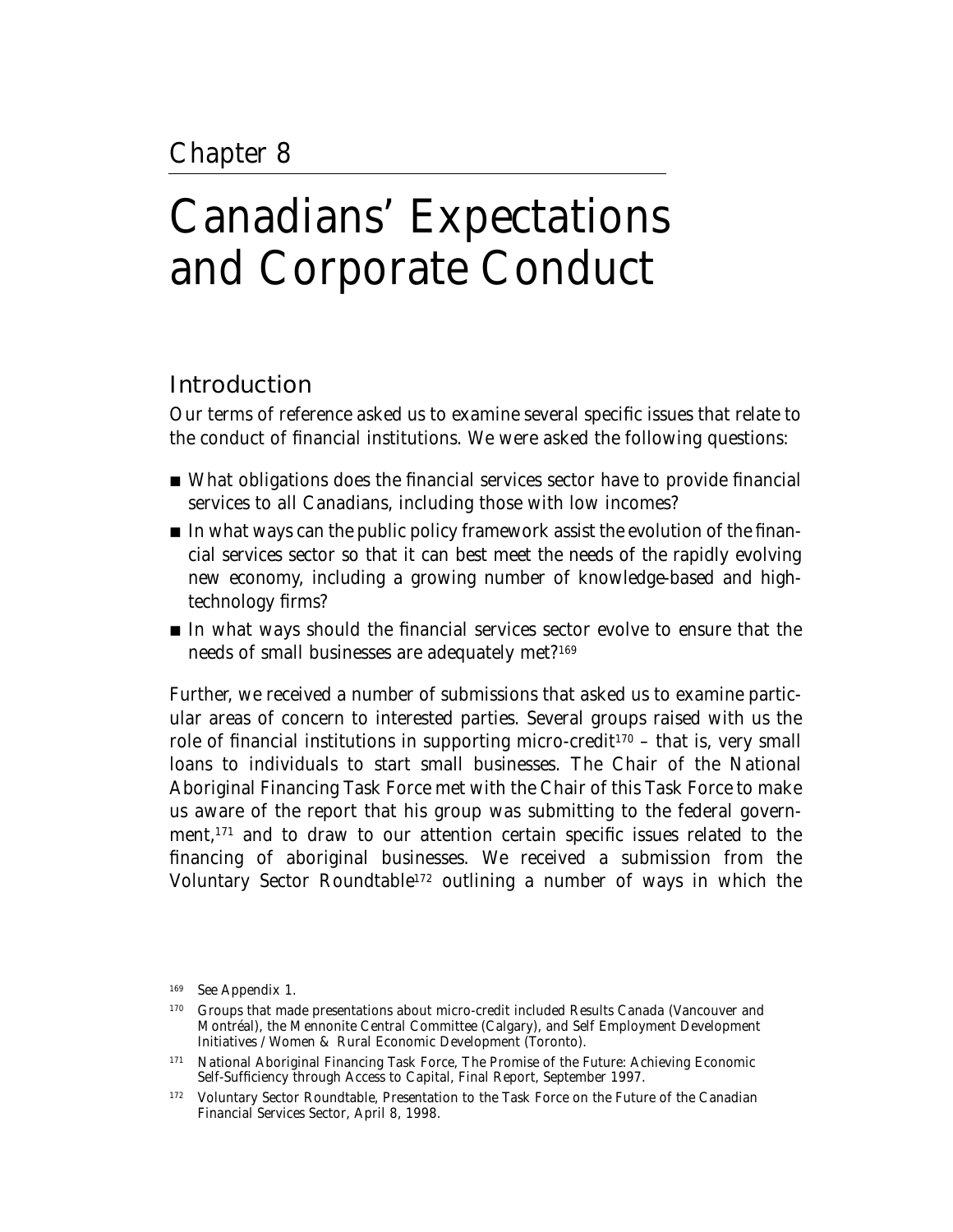financial sector could work more closely in partnership with Canada's voluntary sector. In addition, we received representations to the effect that Canada should adopt a U.S.-style Community Reinvestment Act.<sup>173</sup>

As we considered the substance of these issues, we recognized that most of the concerns being raised related more specifically to banks (and, to a much lesser extent, trust companies and credit unions) than to other financial institutions. And we recognized that underlying these issues was a premise that was more often unstated than expressed: that banks should be held to a higher standard of behaviour than is expected from other financial institutions or other businesses.

This is a premise that Canadians generally endorse. In our public opinion research, 58 percent of Canadians agree that banks have greater public responsibilities than other businesses. Canadians expect to be well served by banks in the normal course of business. But they also expect banks to play leadership roles in their communities. This special position places banks under closer scrutiny than other businesses.

It is timely to re-examine the relationship between banks and the communities they serve for three reasons.

First, the nature of economic activity is shifting toward small business and knowledge-based activity. These activities are the drivers of economic growth and job creation. But they are often costly, risky and difficult to finance. Are our banks and other financial institutions doing enough to support the capital allocation necessary to new and innovative activities?

Second, the business of banks and other financial institutions is converging. As boundaries continue to blur, should banks still be special? Should the higher expectations that banks are now subject to be reduced? Or should other financial institutions – as they become more "bank-like" – be subject to the same expectations as banks?

Finally, the relationship between banks and communities is strained. The financial services sector is strategically important to Canada's economic prospects. It is also critical to the daily needs of Canadians as they make payments for goods and services, save and invest for their retirement, seek credit for major purchases, or buy insurance to protect their loved ones. Our vision of an ideal financial services sector is one in which major institutions enjoy the broad confidence and support of Canadians. This does not appear to describe the current state of affairs with respect to Canada's banks. Only 31 percent of

<sup>173</sup> Canadian Community Reinvestment Coalition, *An Accountability System for Financial Institutions in Canada: How to Ensure They Meet a High Standard of Performance*, Position Paper #5, December 1997.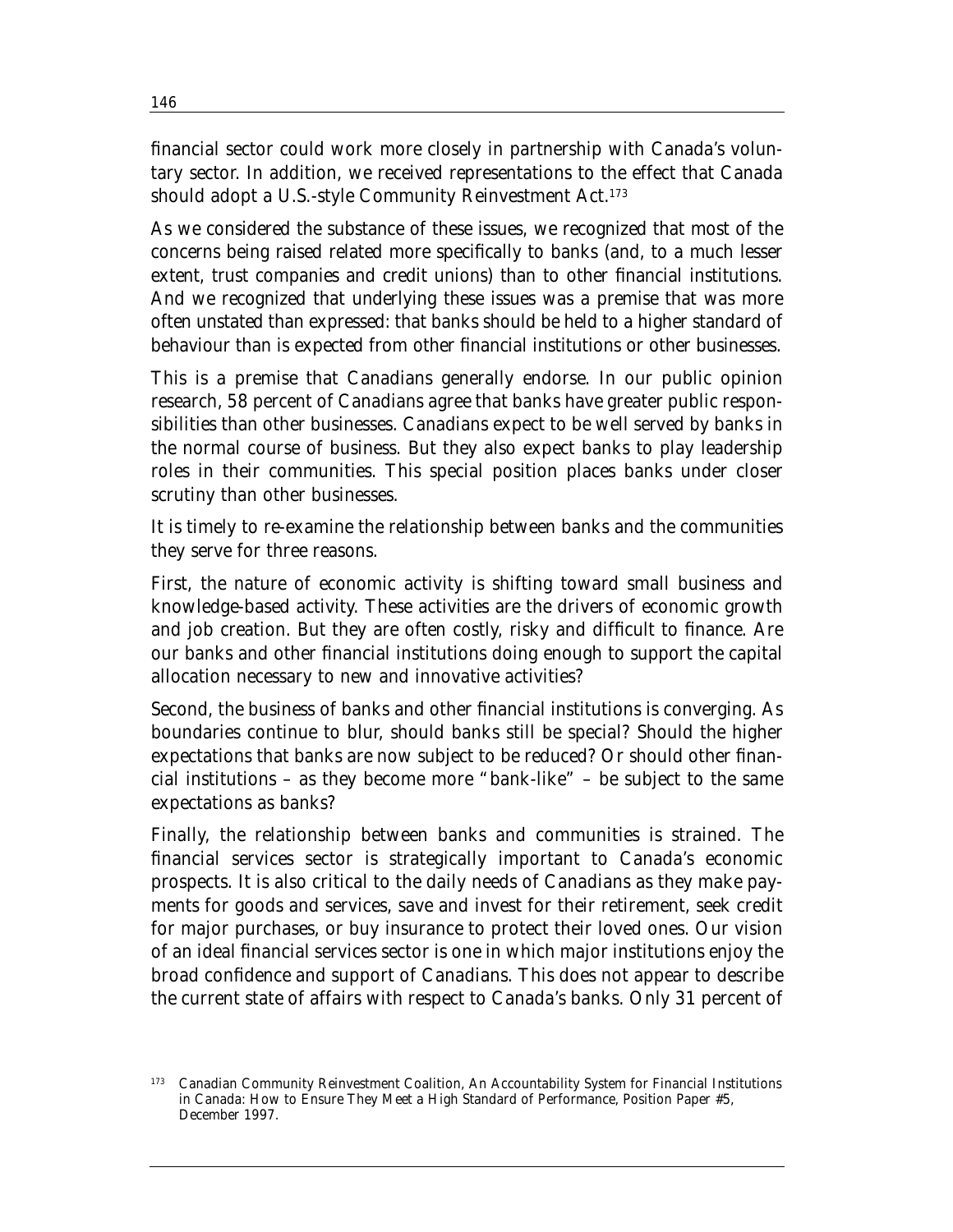Canadians place high trust in CEOs of large banks, 44 percent feel that banks are "heartless," and 59 percent believe that the large banks "exert too much influence and power in Canada."174

This chapter examines the basis for community expectations with respect to banks. It concludes that there is a legitimate basis in our history and public policy framework for higher expectations of banks, and that these expectations take two forms: expectations about social performance and expectations about business performance. The chapter then discusses the implications of these two sets of expectations in the context of the particular conduct issues that have been raised.175

# The Basis for High Expectations

There are two principal features of banks that give rise to high community expectations.

The first is simply their economic importance. Banks have traditionally been, and still are, fundamental to the economic and social well-being of communities. Moreover, they are very important repositories of people's money. Their role in facilitating transactions is critical to businesses and individuals across the country, and they play a particularly important stewardship role with respect to the deposits and savings of virtually all Canadians. Canadians interact with their banks more often, and on a more regular and systematic basis, than with many other private businesses. And a particular characteristic of such interactions is the special role that banks play in granting credit. Unlike most other industries with which consumers deal on a regular basis, banks have tremendous influence over individuals' abilities to pursue their plans – whether starting a business, buying a car or purchasing a house. It is no wonder that the behaviour of banks attracts attention.

Second, Canadians view banks as privileged institutions, operating with the sponsorship of governments in a protected and very concentrated environment. There is sometimes a debate about whether banks are public utilities or private businesses. We do not believe that they are public utilities. They are not monopolies and are subject to competition in most if not all markets in which they operate. But they have never been, and are not, strictly private enterprises.

In all social democracies governments grant bank charters and give banks their special powers and privileges. They also take responsibility for the health of banks both domestically and in dealings with governments of other

<sup>174</sup> Ekos, *Public Opinion Research*, pp. 37-43.

<sup>&</sup>lt;sup>175</sup> Supporting information on our conclusions and recommendations can be found in Background Paper #4.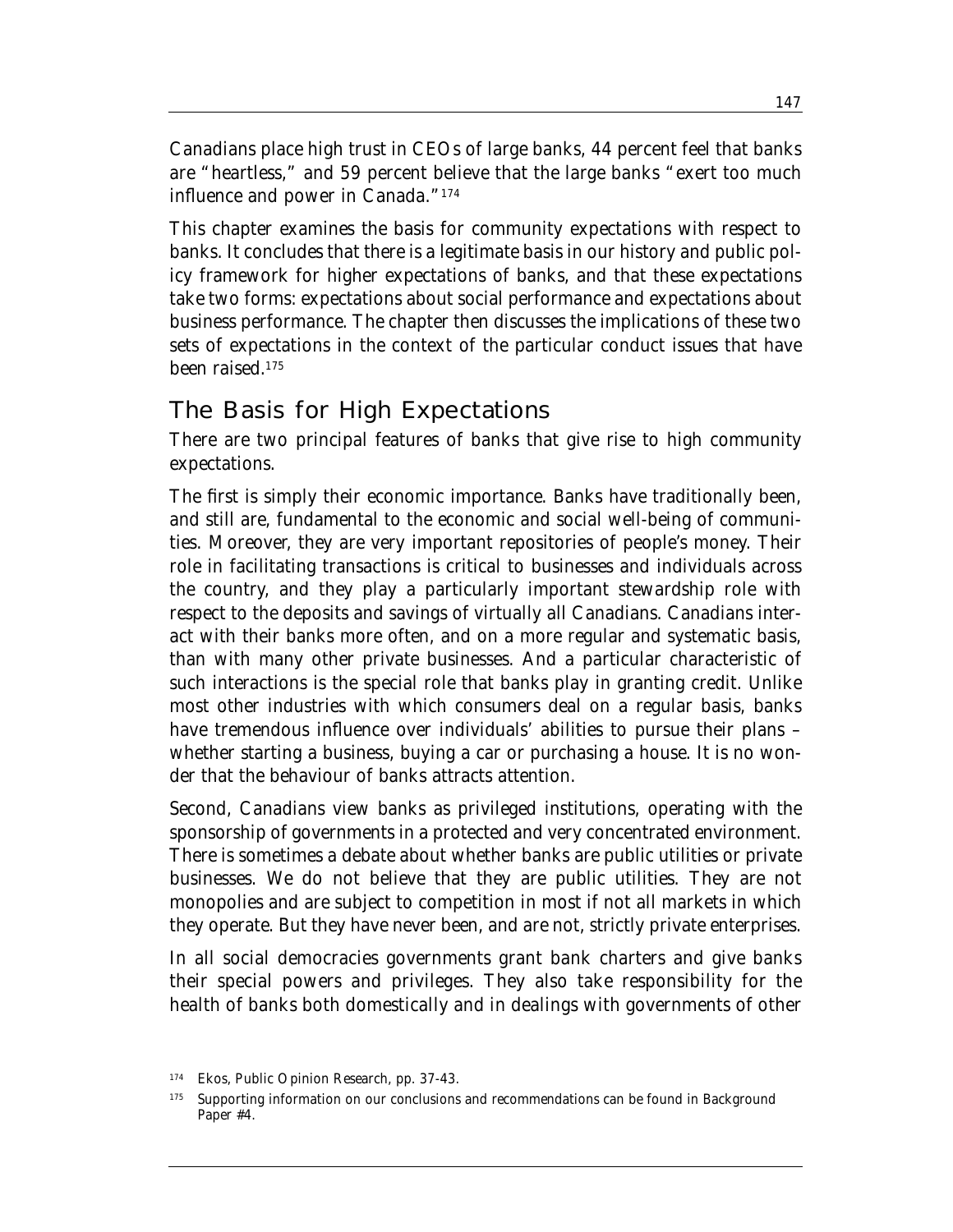countries in which their banks operate. Without this framework, banks would be very different from what they are today. It is questionable whether they would enjoy the same degree of public confidence, necessary to hold public deposits, as they now do.

## Public Policy Perspective

In Canada, public policy has deliberately aimed at facilitating the development of strong, large banks with national reach. The tools used to build a nationwide banking system have included the following:

- A restrictive foreign bank entry policy. Foreign banks were not allowed to be established in Canada from 1967 to 1980, and there are still restrictions on the manner in which they can be established.
- Deposit insurance coverage guaranteed by the government, beginning in 1967.
- Access to liquidity support from the Bank of Canada.
- A mandate to operate the payments system, which was run by the Canadian Bankers Association until 1983. Access is still restricted to deposit-taking institutions.
- A framework of federal regulation that gives credibility to banks wishing to establish operations in other countries.
- A wide-ownership policy that has successfully maintained Canadian control.

Some observers have referred to these characteristics of our banks as privileges. Equally, they should be regarded as tools of public policy. The tools have helped build a nationwide banking system that has been important in developing a strong national economy. Nationwide banking has also provided Canadians from Prince Rupert to Corner Brook and to Chicoutimi with the same choice of bank products at national prices, and with same-day access to cash through a very efficient cheque-based payments system.

These public policy tools are what have made banks special. Nevertheless, in today's evolving financial system, they need to be re-examined. Our report recommends many changes. Some of the so-called privileges, such as restrictions on foreign entry, should be eliminated. Others, such as access to the payments system and wide-ownership policies, should be shared with other financial institutions. Still others, such as deposit insurance, should be reconfigured to ensure that deposit insurance does not confer on banks a competitive advantage over life insurance companies.

Changing the public policy framework will change our future but it cannot change our history. As we move forward, banks will become less special and we believe that community expectations about performance will, and should, apply to other financial institutions as well.

148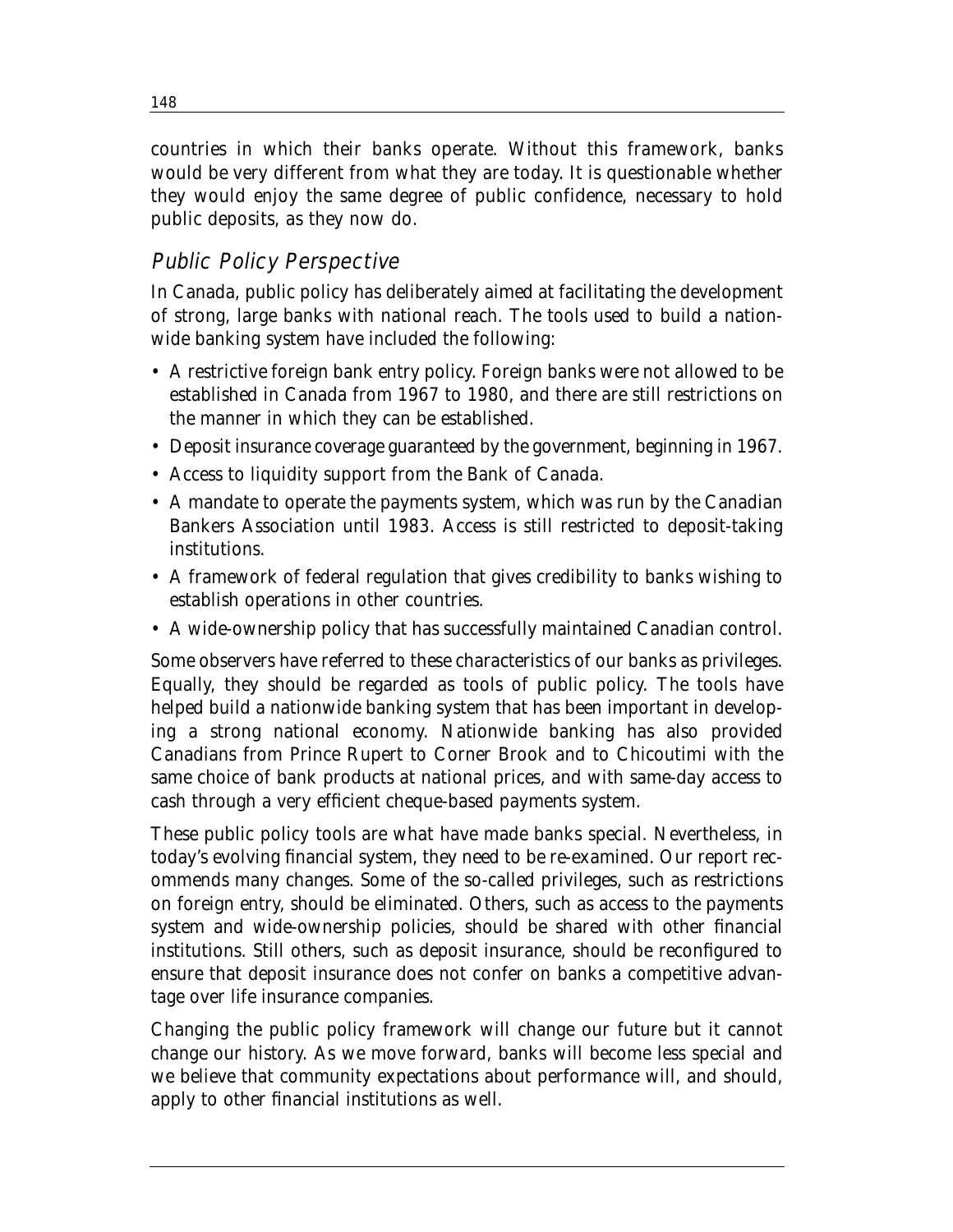Today, however, the strong market positions that banks enjoy are a beneficial legacy of our past. And it is the broad sweep of our history that forms the basis for public expectations about the behaviour of banks.

The special position of banks in our society leads to two types of expectations, about the financing of business and about social performance:

- In their business dealings, banks are expected to support the community. No one would ask or expect banks to make decisions that do not make business sense. But there is concern that banks may choose not to make profitable loans within the community because the risk-adjusted returns are not great enough or the administrative costs are too burdensome, compared with alternatives that may benefit shareholders but not other stakeholders.
- Banks are also expected to play a leadership role in the community, beyond their business imperatives. They are counted on to contribute to enhancing the quality of life for citizens through social responsibility and good corporate citizenship, by undertaking activities that may or may not be profitable.

# Expectations about the Financing of Business

In this section we address the questions of financing small and medium-sized enterprises (SMEs), firms in knowledge-based industries (KBIs), and certain specific issues with respect to financing aboriginal businesses.

# Financing Small and Medium-Sized Enterprises

SMEs are powerful engines of employment and growth. In 1996, some 99 percent of all firms in Canada had less than 100 employees and these firms accounted for 38.5 percent of employment.176 In addition, they have been the main generators of new jobs for some time.

Lending to business, especially small and medium-sized enterprises, is a core function of banks. Serving SMEs is also a profitable business. There is, nevertheless, a continuing public concern that banks may not be doing enough to finance SMEs, a concern that arises partly because of experience in the recession of the early 1990s and partly because such businesses have few alternatives and are so important to our economic health.

In order to get a better understanding of the issues arising in small business finance, we commissioned a comprehensive study by Professor Allan Riding. It reviews the many studies that have been undertaken on SME finance over the past several years, and provides an assessment of outstanding issues.177 Our

<sup>176</sup> Statistics Canada, *Employment Dynamics*.

<sup>177</sup> Allan Riding, *Financing Entrepreneurial Firms: Legal and Regulatory Issues*, (Ottawa, September 1998).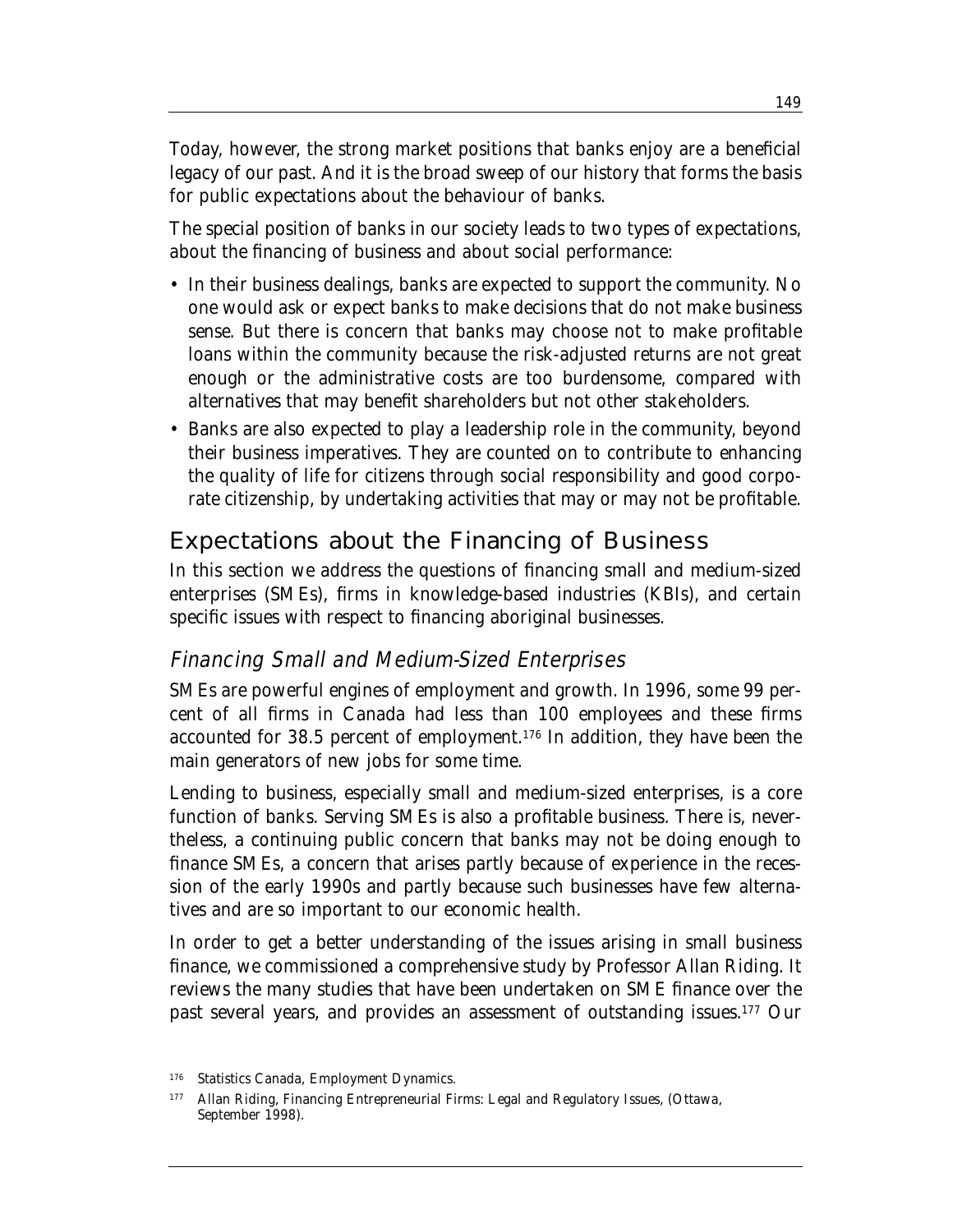150

analysis of the issues and conclusions are presented in detail in Chapter 4 of Background Paper #4.

A number of points warrant emphasis:

### *1) Data Limitations and the Nature of the Problem*

The SME category is a large and diverse collection of businesses. Differentsized firms, operating in different areas of activity and in different regions of the country, are likely to have distinct financing issues. Despite the numerous studies undertaken and the public attention focussed on these issues since 1994 in particular, <sup>178</sup> there is no data base adequate to support focussed research and solid public policy conclusions about the specific categories of small businesses that may be having particular financing problems. Anecdotes abound, but the plural of anecdote is not data. We make recommendations below to improve our knowledge of the financing and other characteristics of this important sector of the economy. We believe these recommendations are very important for future analysis and action.

Notwithstanding the unsatisfactory quality of the data, there is a general consensus that a great many SMEs have difficulty securing credit. Data do show that SMEs are less likely than larger firms to apply for financing, borrow from banks or have adequate equity. And they are more likely than other firms to require guarantees for their loans, have higher rates of loan loss, pay higher interest rates on loans, and be turned down on loan applications.179 SMEs clearly pose particular problems to traditional lenders. Often they are small, very young firms with no track record, no realistic business plan and untested management. Understanding their potential requires time, effort and specialized expertise. Financial institutions have to work hard to be successful small business lenders. Yet their relationship with SMEs is profitable, with an estimated return on equity to Canadian banks of 10 to 15 percent.<sup>180</sup>

### *2) The Changing Nature of the Marketplace*

The nature of the marketplace is changing. Canadian chartered banks clearly dominate the debt financing of SMEs. In 1996 they accounted for slightly more than 50 percent of the total credit extended to SMEs and almost 60 percent of commercial loans. From 1994 to 1996, the share of the domestic banks did not

<sup>&</sup>lt;sup>178</sup> In 1994, four separate Parliamentary and government-sponsored committees and Task Forces issued major statements or reports on financing SMEs. These were the Report of the Standing Committee on Industry (Berger Committee), *Taking Care of Small Business*, October 1994; Federal Ontario Liberal Caucus (Mitchell Committee), *Report of the Task Force on Access to Capital by Small Business*, August 1994; Small Business Working Committee, *Breaking through the Barriers: Forging Our Future*, 1994; and Industry Canada (Toriel Committee), *Financing the New Economy*, June 1994.

<sup>179</sup> See Background Paper #4, p. 52.

<sup>180</sup> McKinsey, *The Changing Landscape*, Exhibit 2-23.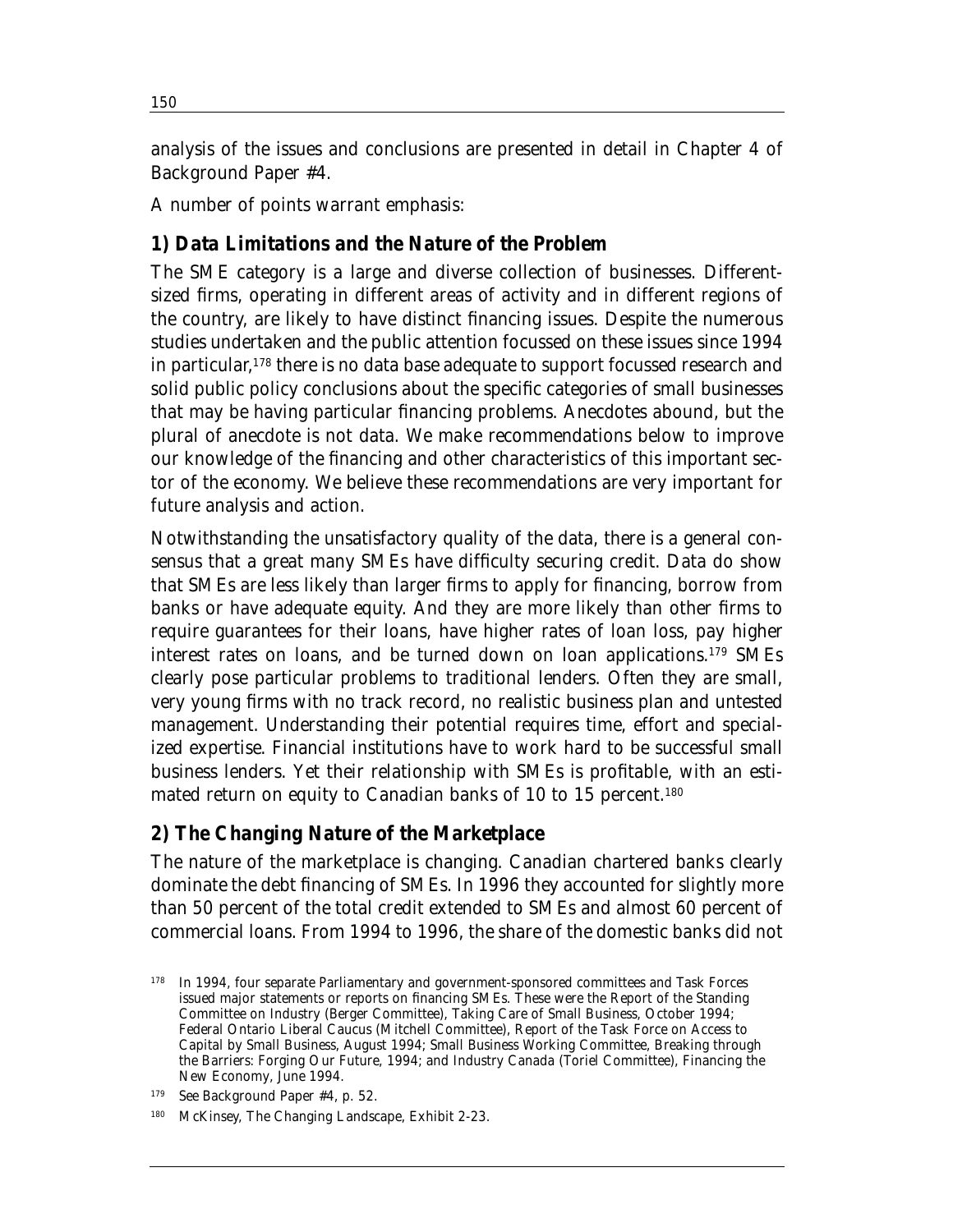change much. Specialized finance companies increased their share of the SME debt market from 9 percent to almost 16 percent, while all other participants lost share.<sup>181</sup> Comprehensive statistics on outstanding bank loans to small business are now available from data published by the CBA, but these data cover only half the credit market and do not deal at all with equity finance, which continues to be a very significant issue for SMEs.

The changing nature of providers reflects innovations in the marketplace. In particular, credit scoring, securitization and asset-based finance are playing increasingly important roles in SME finance.

Credit scoring is a technique that simplifies approval by using statistical profiles to judge credit risks electronically. It is being used increasingly by Canadian banks but its highest-profile use is by Wells Fargo – a U.S. bank that is offering credit to Canadian SMEs by mail and call centre, with no physical presence in Canada. Credit scoring offers convenience and speed of response to borrowers who qualify.

Securitization is a powerful innovation because it separates the funding of loans from their origination and management, allowing for the efficient use of capital and the development of specialized expertise in each of the three categories. For example, Newcourt Credit Group, which is now the second-largest asset-based lender in North America, specializes in loan origination and management, and funds many of its loans through securitization. The creation of a broader market for funding, separate from origination and management, has the potential to broaden the number of lenders and increase the available funds for SMEs. The securitization of small business loans has recently gained momentum in the United States but is still developing in Canada.

Asset-based finance ties loans or leases to capital equipment. Typically, the financing is arranged with the vendor rather than the purchaser. Such financing allows buyers to use equipment without tying up cash or using credit lines, and it also facilitates securitization by reducing the need to assess the creditworthiness of borrowers.

We expect the increased use of these techniques to assist small business finance, but they will play a major role in particular niches rather than being of general assistance to all.

<sup>181</sup> Catherine Moser and Pierre Vanasse, *What's New in Debt Financing for Small and Medium-Sized Enterprises?* The Conference Board of Canada, 208-97.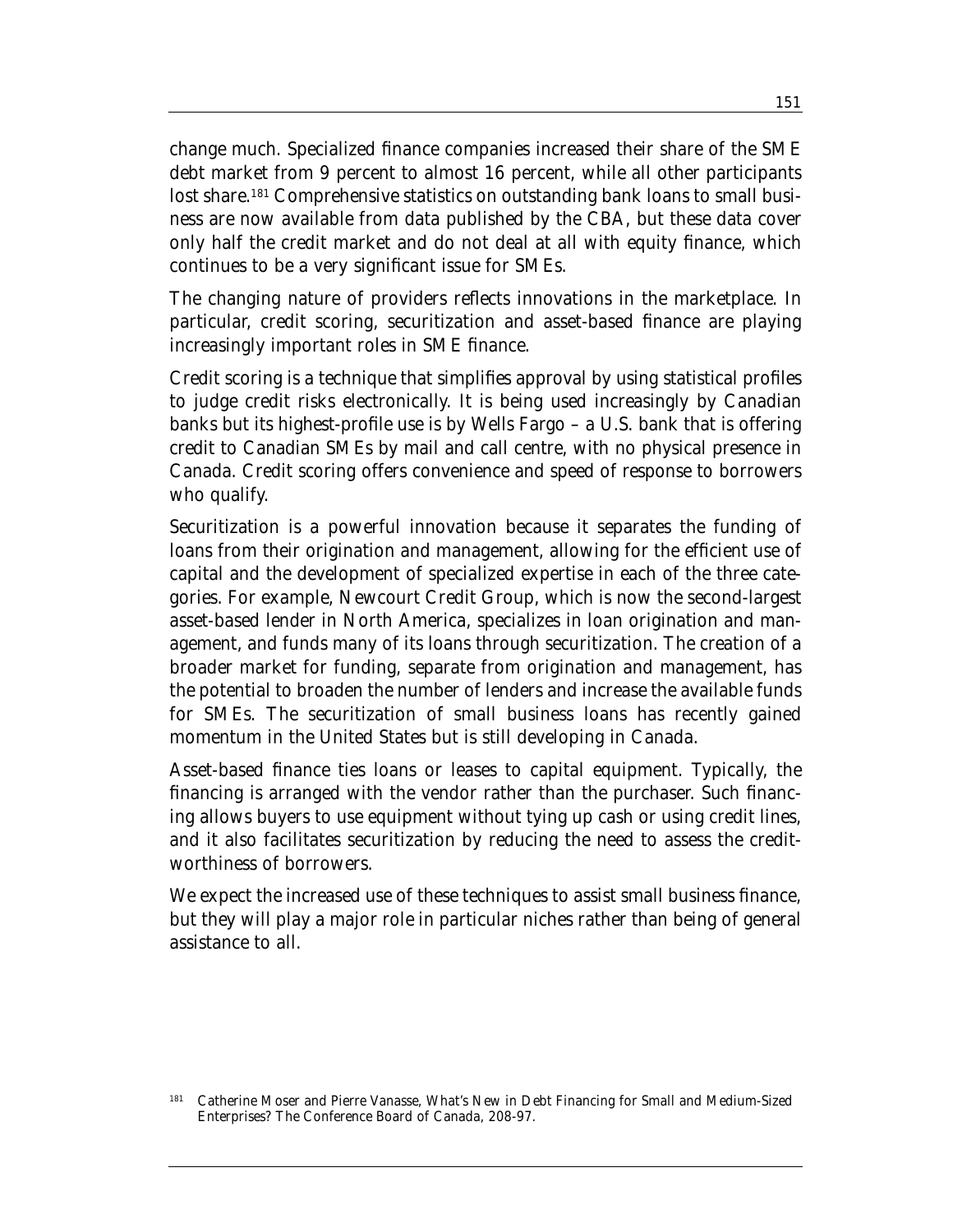#### *3) The Role of Banks*

Banks will continue to be the main lenders to SMEs.

The relationship between banks and the SME community will always be one of tension. Riding describes the conflicting expectations on both sides of the relationship: small businesses are seeking personal relationships with their lenders but small lending balances require loan account managers to administer large volumes of borrowers to cover overhead and profit. From the banks' perspective, large caseloads result in little time to monitor existing borrowers and appraise new applications. This is exacerbated by the turnover of managers. Fewer than 40 percent of small businesses responding to a survey initiated by the Canadian Federation of Independent Businesses (CFIB) have had the same account manager for the past three years.<sup>182</sup>

This relationship was seriously strained in the early 1990s. From 1989 to 1991 outstanding bank loans were drastically curtailed, particularly for the smallest borrowers. Loans outstanding under authorizations of less than \$200,000 fell by 25 percent in two years, while total business lending by the banks increased by 3.2 percent. The proportion of CFIB members expressing concern about credit availability rose from 15 percent in the late 1980s to an unprecedented 37 percent in 1994.

Since 1994, much has been done to repair the relationship. The Canadian Bankers Association has developed alternative dispute resolution models and a code of conduct for dealing with SMEs that have now been adopted by all major banks, and the banks have also established an ombudsman system to deal with small business complaints. The CBA also publishes extensive information about the small business lending of the banks, and undertakes a regular, annual survey focussed on SME attitudes toward financial institutions and their experiences with them.

Individual banks have introduced special credit programs and simplified procedures; most important, bank credit to small business appears to have recovered from the low points reached in the mid-1990s. It is difficult to assess the real extent of the progress made. For example, loans outstanding under authorizations for under \$200,000 are only now back to their pre-recession peak, notwithstanding the growth in the economy and the growth in the capacity of banks to lend over the past few years. Larger loans, in the \$200,000 to \$500,000 category and in the \$500,000 to \$1,000,000 category are, respectively, 40 percent and 19 percent above previous peaks. The concerns of CFIB members about credit availability, last measured in 1997, have abated somewhat. But the percentage of

<sup>182</sup> See Riding, *Financing Entrepreneurial Firms*, p. 17-19, and CFIB, Submission to the Task Force, October 1997, Exhibit 6.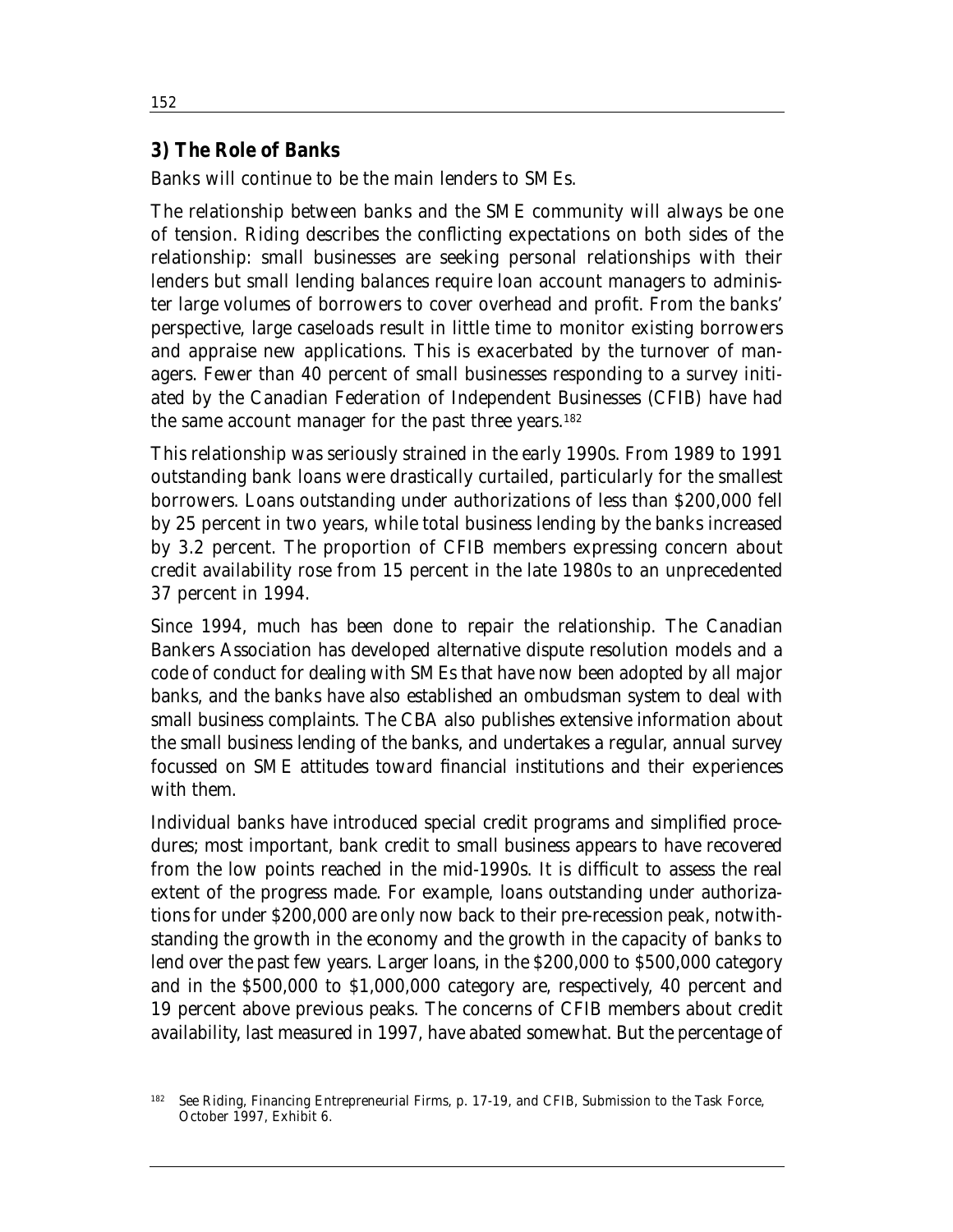members expressing concern has declined from 37 percent to only 28 percent, well above the 15 percent levels of the late 1980s.

While we believe that progress is being made, more should be done. If the financial sector is to evolve to ensure that the needs of small businesses are adequately met, we need healthy and effective competition, additional institutional initiatives and better information than is currently available.

## **The Importance of Competition**

A very important condition for a well-served SME community is that there be a dynamic and competitive marketplace, with many competitors. Many of our recommendations will increase competition by encouraging more foreign and domestic participants and assisting existing institutions – such as credit unions and insurance companies – to play a more active and vigorous role in meeting the full range of Canadians' financial service requirements.

With respect to SME finance in particular, we recognize the strong role that the Business Development Bank of Canada (BDC) is playing, particularly in innovative quasi-equity financing instruments. The BDC is filling an important niche and developing constructive partnerships with private-sector lenders. This activity should be encouraged.

Securitization offers potential to bring new lenders into the marketplace. We urge the Government to work with lenders to develop a healthy market for securitized SME loans in Canada. The BDC may have a role to play here in assisting pilot projects to help develop the market, possibly as an originator of securitized packages or as a partial guarantor. In addition, the ongoing review of the Small Business Loans Act (SBLA) should consider whether the SBLA guarantee could be used to facilitate securitization of SME loans.

#### **Institutional Initiatives**

We believe it is important that relationships between the banks and the SME community be enhanced. There are three particular initiatives that we believe should be pursued.

First, institutions should recognize the validity of the concerns in the SME community about the rapid turnover of account managers and the resulting inability for SMEs to build and maintain the personal credibility that underlies a sound small business-banking relationship. We urge the institutions to find new and creative ways of addressing this problem, including establishing career paths and compensation incentives that allow long-term, meaningful careers for community-based account managers. Consistent with this, we urge a continued decentralization of credit authorization limits in amounts that would allow most SME demands for credit to be dealt with at a local or regional level, with an emphasis on the local level.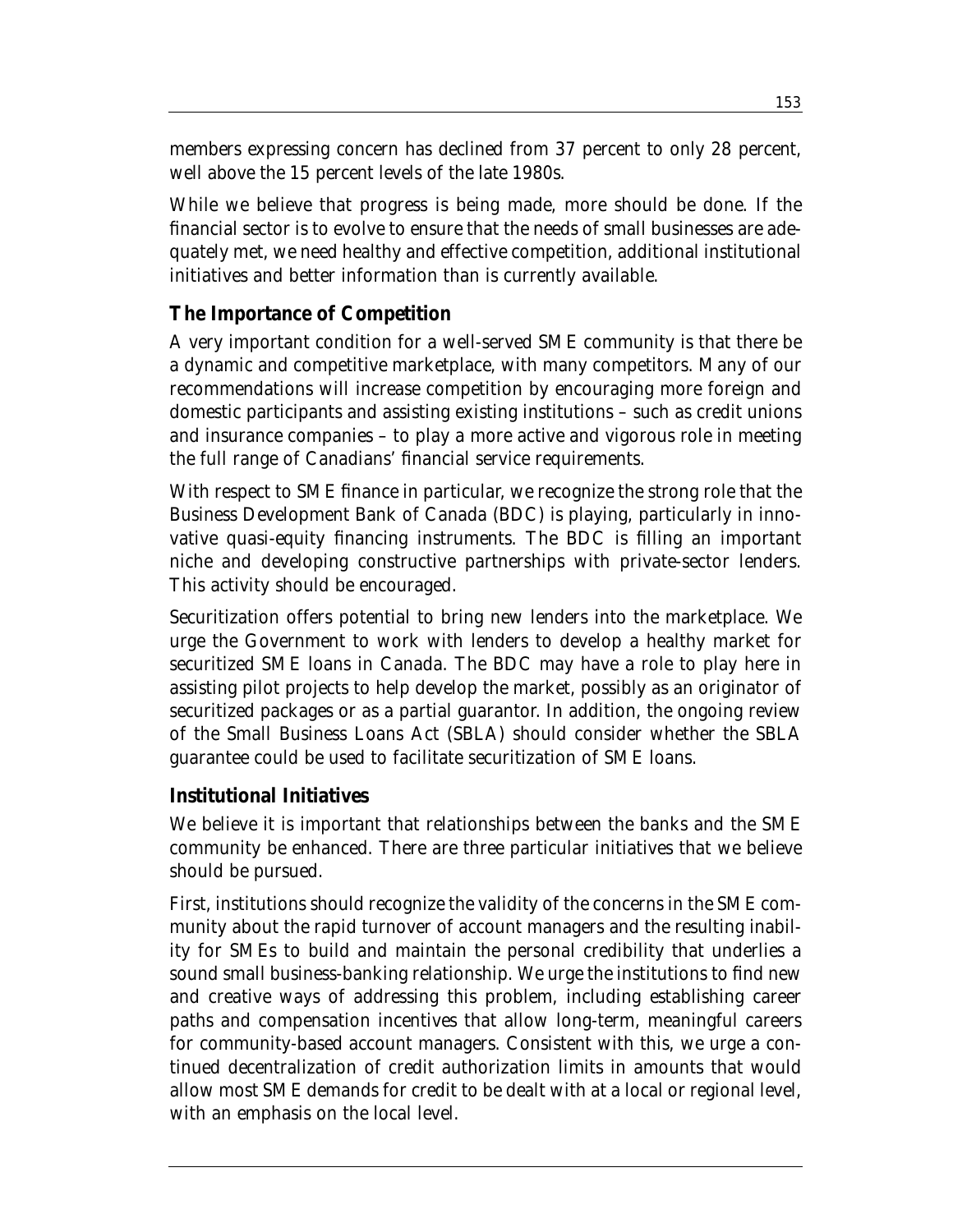Second, we believe that banks should be able to appropriately price for risk and additional cost, and should be encouraged to do so. Few if any loans today are granted to SMEs at rates above prime plus 3 percent. As a result, many SMEs finance themselves through their owners' personal credit cards at substantially higher rates. In contrast, financial institutions in the United States, where credit is perceived by the SME sector to be more readily available, offer customers a wider variety of terms and prices. Indeed, in Canada the BDC extends credit to willing borrowers at higher rates than prime plus 3 percent, and Wells Fargo is offering loans at rates that extend to prime plus 8 percent. In many cases, such loans are really of a near-equity nature, given the risks involved, and if they are to be granted higher returns are warranted. Our concern is not that the banks are charging too little, but that, because they are unwilling to charge higher rates, they are denying credit to those borrowers with risks that might be acceptable at higher pricing levels.

We would obviously not support a regime of pricing for risk if it became a veil behind which banks increased their spreads on loans that they would grant anyway at lower rates. That having been said, we believe that credit properly priced for risk would provide more financing to businesses that need it. We urge the banks to be willing to offer credit further up the risk curve, with appropriate pricing and more innovative financing packages and appropriate professional support. We also urge the community to recognize that this will result in some loans at higher rates than we are now accustomed to seeing, as credit is extended to those who were previously denied it.

Third, our assessment of SME financing needs suggests that, for many small businesses, unmet needs relate more to equity than to debt. Banks have not been traditional suppliers of equity and, with their fiduciary duties to depositors, must be cautious about large-scale equity investment. Most banks now have seed capital and venture capital initiatives. We believe this is a healthy development and urge the institutions to increase the supply of equity to smaller firms, through the specialized financing corporations and venture capital partnerships that are consistent with their prudential responsibilities.

#### **Improved Information**

Although the quality of existing data on small business finance has improved markedly in the last few years, it is still not adequate for analytical or public policy purposes. This is not a uniquely Canadian problem.183 In our particular circumstances, however, the information available is less than adequate because the data are not comprehensive and the supplementary survey information is not perceived to be independent.

<sup>&</sup>lt;sup>183</sup> See Background Paper #4, p. 82, for reference to data problems in other OECD countries and in the United States.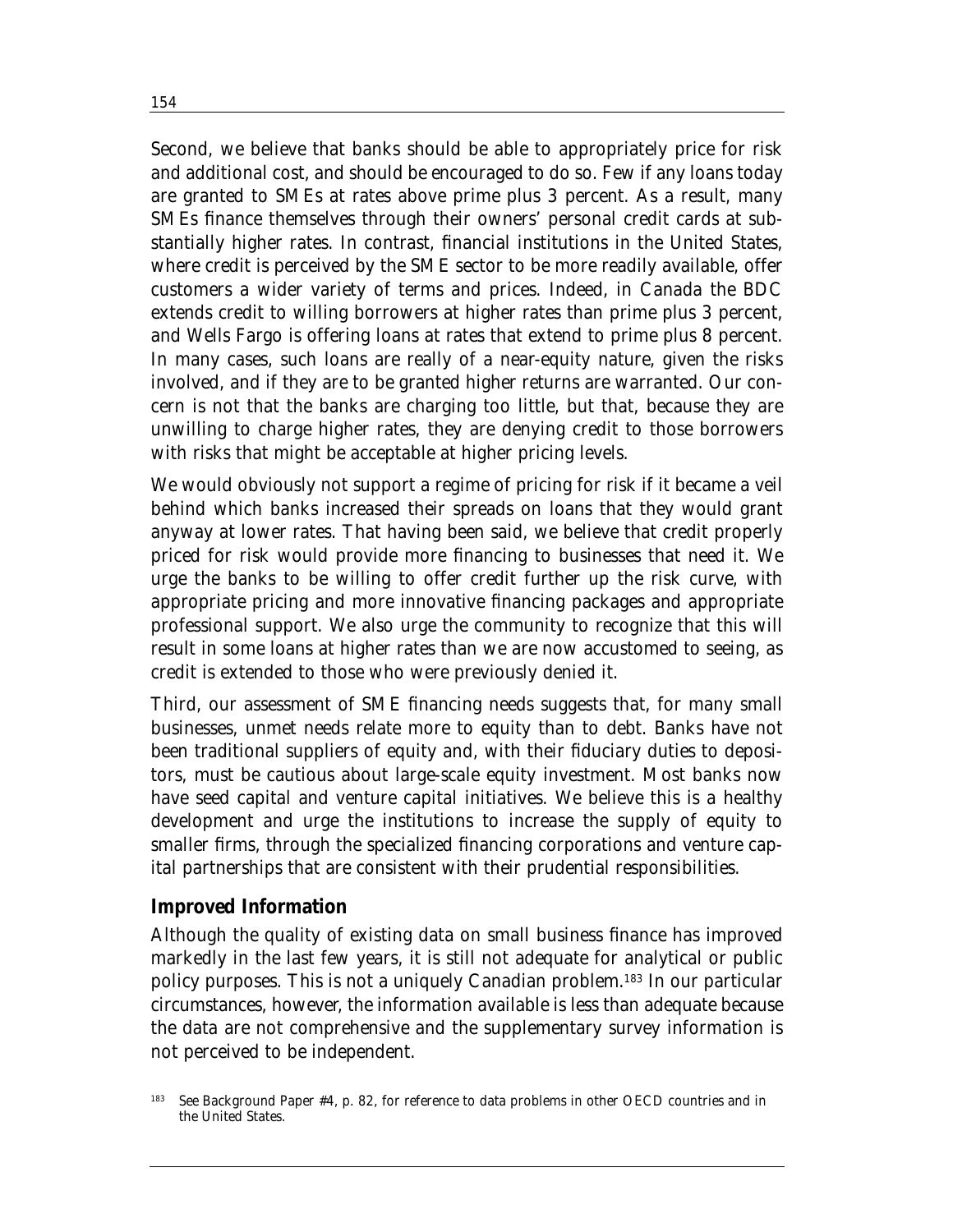Consistent, comprehensive data – supported by regular survey information that is perceived to be objective – can allow high-quality, focussed analysis of SME financing issues. Such data and analysis can provide valuable information about market gaps to suppliers of finance; can help SME firms know the full range of participants in the market and the niches they are serving; can assure the community that expectations about SME financing are being met; and can help government refine the public policy framework.

We recommend a comprehensive data collection, analysis and publication program, described in detail in Chapter 4 of Background Paper #4.184 It would have the following main characteristics:

- Statistics Canada would be given a legislated mandate to regularly collect and publish information from all substantial providers of finance to SMEs. This would include loans, leases and equity finance,<sup>185</sup> and would cover regulated and unregulated financial institutions as well as government funding programs. Particular attention should be paid to financing of firms in knowledgebased industries (KBIs). Appropriate definitions and coverage should be developed by Statistics Canada in consultation with data providers, potential data users, and representatives of Industry Canada. Some suggested criteria are set out in Background Paper #4.
- Financial institutions that play a major role in financing SMEs or firms in KBIs should be required to publicly release their submission to Statistics Canada, so that individual institutional performance can be easily tracked by the community on an ongoing basis.
- A dedicated SME Finance Group should be established within Industry Canada. The mandate of this group would be to assess and analyse the Statistics Canada data, to conduct other complementary surveys, and to prepare an annual report on the state of SME Finance to be tabled with the House of Commons Industry Committee. The Group should also conduct continuing research on SME finance, including KBI issues. Similar groups provide similar reports in the United States and United Kingdom.
- The SME Finance Group in Industry Canada should assume responsibility for coordinating the annual survey of SME attitudes, now conducted under the auspices of the CBA. Further, the Group should institute a new, periodic benchmark survey that would provide a comprehensive picture of financing from the perspective of users, to complement the provider information collected annually by Statistics Canada. Such a survey should be conducted once every three to five years.

<sup>184</sup> See Background Paper #4, pp. 82-89.

<sup>&</sup>lt;sup>185</sup> Riding points out that the need to better understand the equity requirements of small firms is critical. It is clear that there is a pressing need for greater research about the demand for equity capital among owners of new businesses. See Riding, *Financing Entrepreneurial Firms*, pp. 11, 51.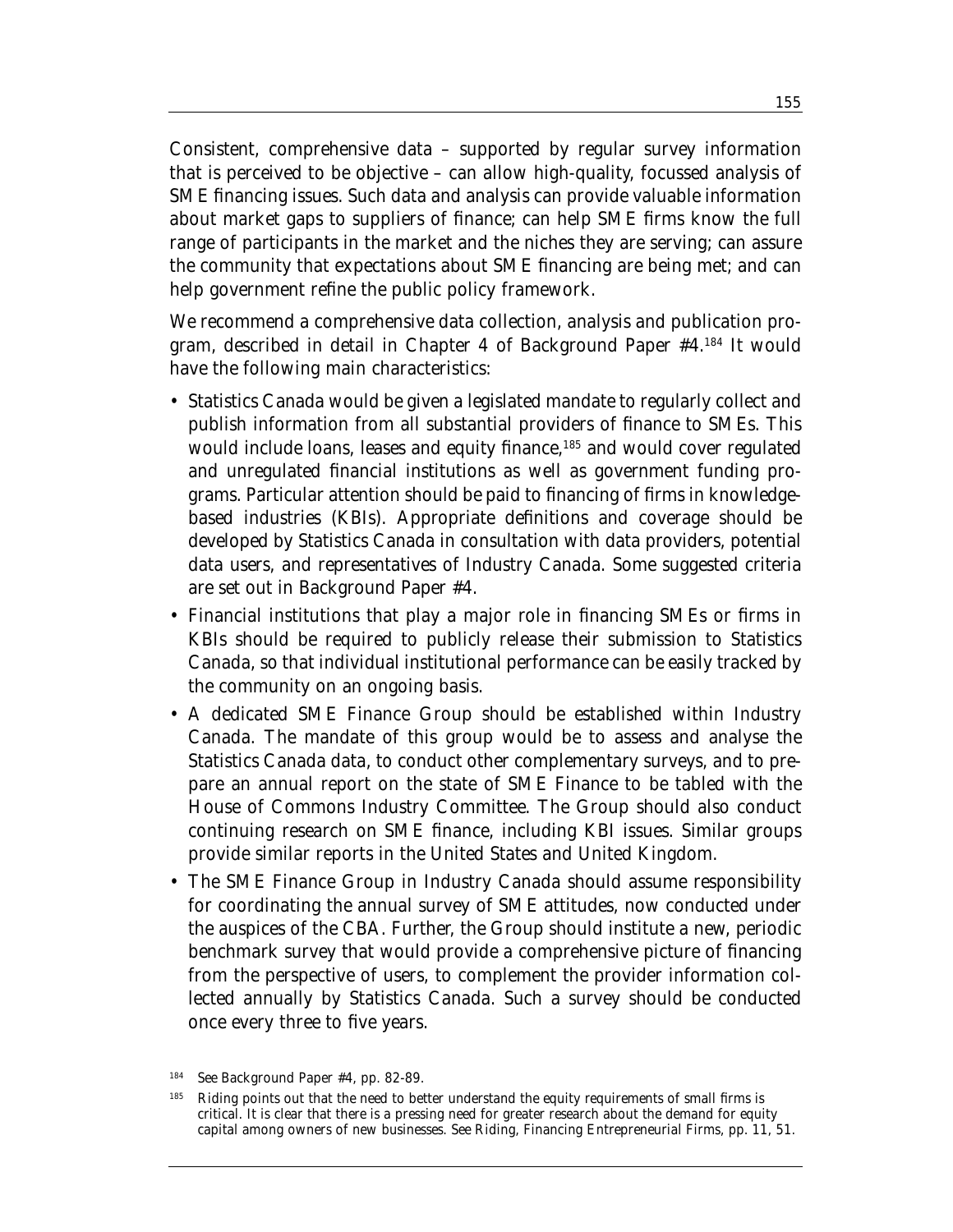# Financing Firms in Knowledge-Based Industries

Knowledge-based firms are the backbone of the "new economy." They have consistently outperformed the total economy in terms of growth and job creation since the 1970s. Because of their size and the nature of their activities, they pose particular problems for traditional suppliers of finance.

In order to understand this sector better, we commissioned research studies by Groupe Secor and Macdonald & Associates. Based on these studies and other material, Chapter 4 of Background Paper #4 presents a more extensive discussion of our analysis and conclusions.<sup>186</sup>

There is no single, agreed definition of what constitutes the knowledge-based industry sector. Indeed, one of the benefits we expect from our recommendation that Statistics Canada collect data on KBI firms is that an agreed definition can be established that will allow for consistent analysis of the sector. Whatever definition one uses, there can be no dispute that knowledge-based firms are becoming increasingly important to growth and employment. The creation, development and application of knowledge are at the root of innovations that raise productivity and living standards, and enhance our quality of life.

In considering the financing issues raised by KBI firms, we restricted our scope to science-based and high-tech craft firms.187 These are generally relatively small firms on the leading edge of discovery in their sectors (typically pharmaceuticals, health biotech, new materials, software, medical equipment and avionics). They have long product development cycles and their comparative advantage usually comes from highly innovative and creative people who make up the development team. These companies face particular financing challenges because of their lack of fixed assets, the difficulty that traditional lenders have in assessing their potential, and the unique operational risks they face.

As a result of these challenges, KBI firms tend to rely much more heavily than other firms on equity, although they do have requirements for working capital at an early stage and term debt as they mature. The federal government has introduced a number of policies to assist the financing of KBI firms. These include the following:

• The Scientific Research and Experimental Development (SRED) Tax Credit is refundable and provides cash flow to eligible KBI firms in early years even when there are no sales. This credit is enhanced by provincial credits in most provinces. Banks have been willing to provide bridge finance for SRED refunds.

<sup>186</sup> See Secor, *Financing Knowledge-Based Small Business*, Research Paper Prepared for Task Force, (Ottawa, September 1998); Macdonald & Associates Limited, *The Canadian Venture Capital Industry: Sources of Capital and Implications for Industry Structure*, (Ottawa, September 1998); and Background Paper #4, *Canadians' Expectations and Corporate Conduct*, pp. 70-82.

<sup>187</sup> These definitions are based on the work of Secor, *Financing Knowledge-Based Small Business*.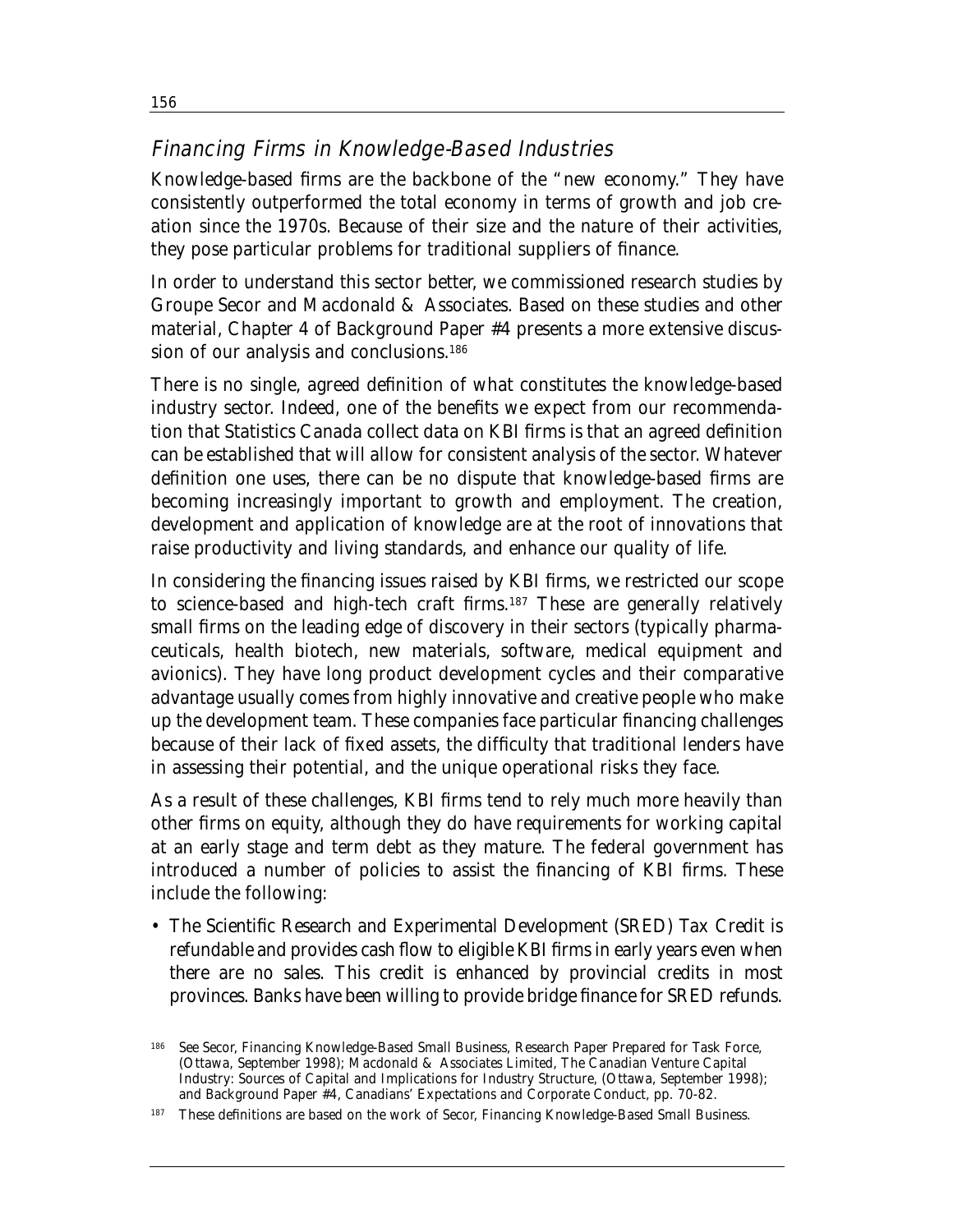- The Canadian Community Investment Plan (CCIP) program, run by Industry Canada, provides funding to communities that wish to match innovative business with sources of capital in the community. Many of the networks set up under CCIP also provide management and planning support to entrepreneurs.
- The Business Development Bank provides targeted financing and has increased its emphasis on KBI firms since its mandate was revised in 1995. BDC has been an innovator in developing new risk-sharing instruments. In 1997, some 36 percent of all BDC's loans went to KBI firms.
- Federal regional development agencies have entered risk-sharing partnerships with the banks to promote KBI investment. In a typical partnership, the bank would lend with a guarantee for a portion of potential loss being undertaken by the regional development agency. 188
- Loan guarantees and insurance are provided to eligible KBIs through the Small Business Loans Act (SBLA) program and the Export Development Corporation (EDC).
- Generous tax incentives to individual investors by federal and provincial governments have spawned the development of labour-sponsored venture capital corporations (LSVCC), which now play a major role in the industry.
- Changes to financial institution legislation in 1992 allowed regulated financial institutions to create "specialized financing corporations" (SFCs) that could be used to make equity investments in SMEs and KBI firms. Financial institutions can commit up to 5 percent of their regulatory capital to SFCs.

The balance of this section reviews recent developments with respect to venture capital and the role of the banks, and presents some approaches to improve the finance of KBI firms.

#### **Recent Venture Capital Developments**

The Canadian venture capital industry has exploded in the past five years and now plays an important role in funding "early stage" and "expansion" finance.189 Driven in large part by generous tax credits for labour-sponsored venture capital corporations, funds under management increased from \$3.3 billion in 1992 to \$8.4 billion at the beginning of 1998. LSVCC funds

<sup>&</sup>lt;sup>188</sup> For example, in a partnership with Western Economic Diversification (WED), the regional agency uses its local networks to identify potential clients and help develop their business plans, and contributes a loan loss reserve that covers up to 12.5 percent of losses incurred under each agreement. The take-up has been significant and a similar program has been introduced by the Federal Office of Regional Development-Quebec and FEDNOR in Northern Ontario. See Secor, *Financing Knowledge-Based Small Business*, p. 27.

<sup>189</sup> The data in this section are drawn from Macdonald & Associates, *The Canadian Venture Capital Industry.*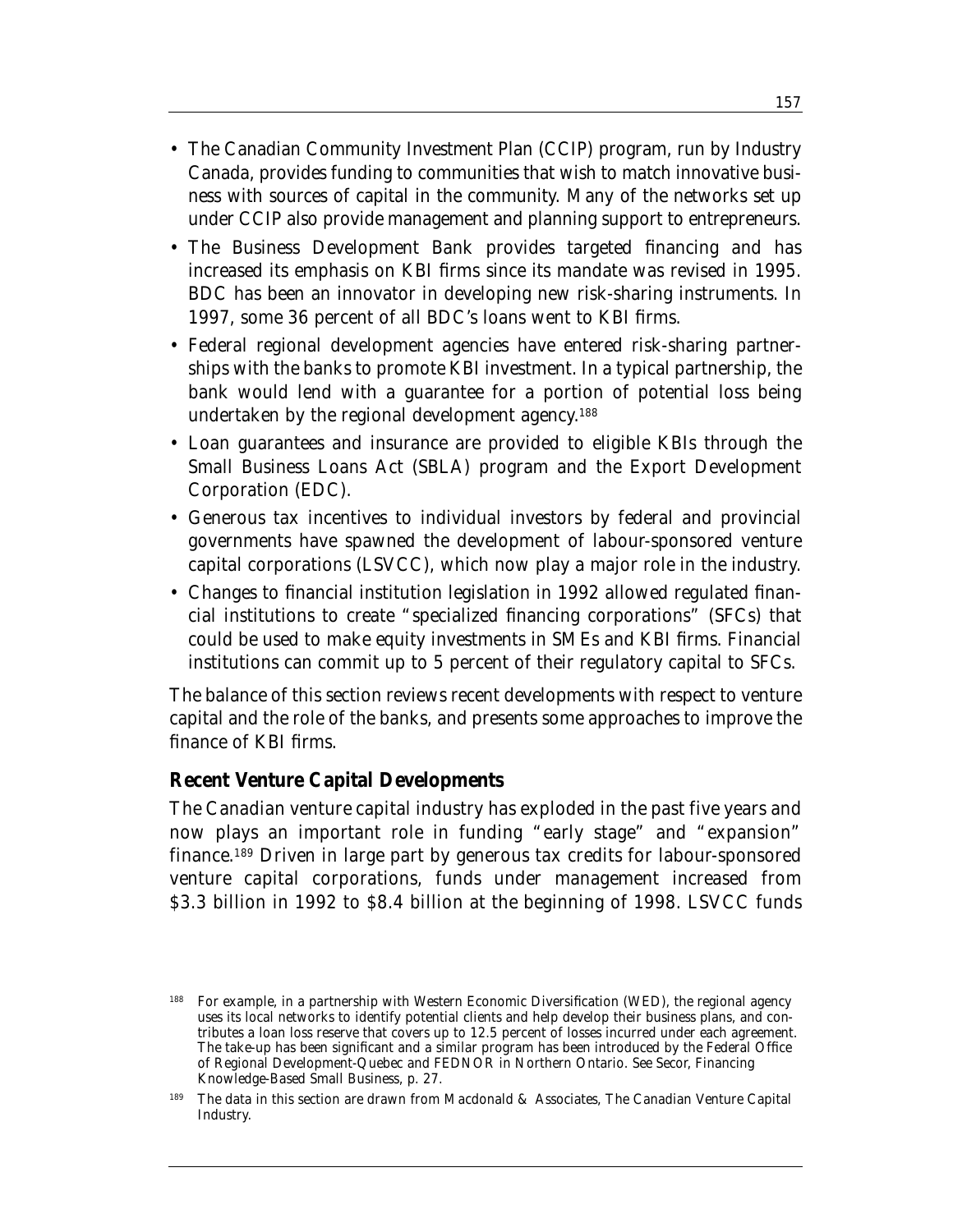account for half of the industry's funds under management. Private independent funds, which were dominant in the 1980s, account for slightly less than 25 percent; corporate funds, including bank groups, account for about 16 percent of the pool.

The amount of committed funds that are actually invested has also grown rapidly, from only \$302 million of new investments in 1992 to \$1.8 billion in 1997. The amount invested in 1997 compares favourably with the \$12.8 billion in investments made in the same year by the U.S. venture industry, which is acknowledged to be the world leader. <sup>190</sup> As a result of the high pace of investment in 1997, net liquidity of venture capital funds (the amount available for investment) declined in 1997 for the first time this decade. Net liquidity now stands at \$2.4 billion, representing only 1.3 years' supply at last year's disbursement rate.

Macdonald & Associates concludes that demand is likely to continue to grow and will create some supply-side pressures on development of the industry. The key to the ability of the venture capital industry to meet demand is identified by Macdonald & Associates as:

... the willingness of institutional investors to commit more capital to this asset class. While there are a handful of pension funds that are actively pursuing venture capital investments at present, the vast majority are still sitting on the sidelines. Whether the practical and attitudinal hurdles they face in becoming more active in the market can be overcome remains to be seen.<sup>191</sup>

#### **The Role of the Banks**

Banks have been active, particularly since the last legislative revisions in 1992, in supplying both equity and debt to KBI firms.

With respect to debt, Secor reports:

Most banks are developing KBI-specific lending models and risk management approaches to assess enterprise value rather than just individual assets, and to recognize the lending value of intangible assets. Indeed not all banks require full collateralization of loans in the traditional sense. But the definition of what can be accepted as collateral for KBI clients with intangible assets needs further development and circulation into the field.192

In response to a recommendation from the Toriel Committee in 1994,193 all major banks have established KBI lending units that have regional operations.

<sup>190</sup> See Price Waterhouse, "National Venture Capital Survey," 1997, at <www2.pw.com/vc/>.

<sup>191</sup> Macdonald & Associates, *The Canadian Venture Capital Industry*, p. 14.

<sup>192</sup> Secor, *Financing Knowledge-Based Small Business*, p. 24.

<sup>193</sup> Industry Canada, Financing the New Economy Committee (Paul Toriel, Chair), *Financing The New Economy: Towards a Positive Conspiracy*, Project Report, June 1994.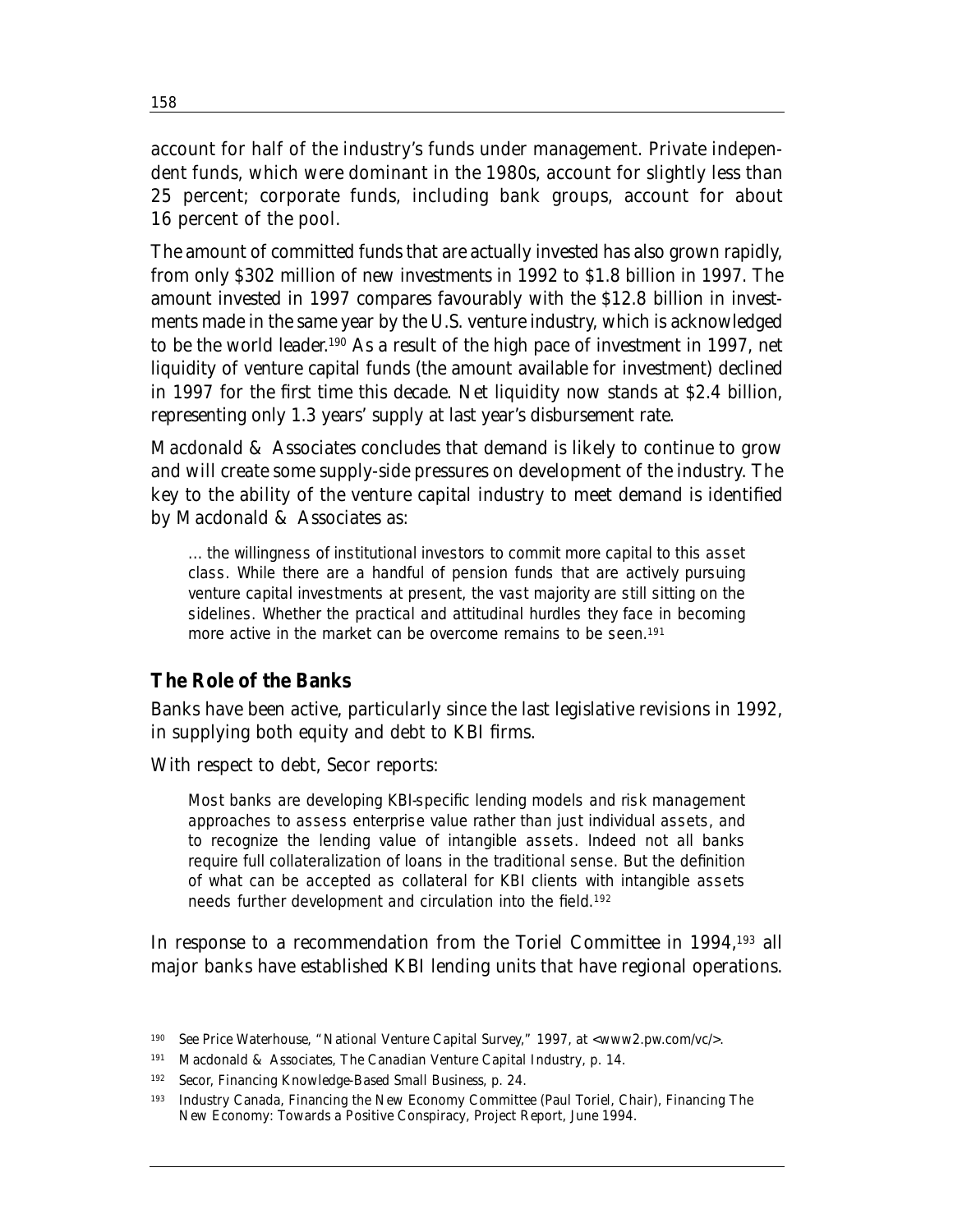In addition to direct lending, the banks have been active lenders in partnership with BDC and the federal regional development agencies, as noted earlier.

As of the third quarter of 1997, the seven major banks (including Hongkong Bank of Canada, which is active in this market) had made \$7.1 billion in loans to KBI firms. There were 16,071 KBI loan customers, and 15,555 of them had loans outstanding under authorizations of less than \$5 million.

As indicated earlier, banks are also becoming increasingly active in the provision of equity to KBI firms, through the specialized financing corporations that were authorized in 1992. All the major banks now have venture capital funds, many of which are operated in partnership with others who have more experience in venture capital investment. Several of these funds are dedicated to specific areas. For example, Royal Bank has a fund that specializes in life sciences, information technology and advanced materials, and another fund that specializes in neuroscience. Each of these funds has a different set of partners.

Over the past four years, banks have provided \$740 million in funding to corporate venture funds and a further \$150 million to private independent venture funds, accounting for about 17 percent of total venture capital funds raised over that period. Bank-owned venture groups, which had been investing \$10 to \$20 million per year in the early 1990s, invested \$129 million in 1997. While most other types of fund split their investments fairly evenly between new and follow-on transactions, almost 70 percent of the capital invested by bank groups went to first-time financings. At the beginning of 1998, bank groups had \$311 million still available for investment, a 2.4-year supply at 1997 investment rates.194

#### **Impediments to Raising Equity Capital**

In his research for the Task Force, Allan Riding reviewed the work of earlier public policy studies that indicated areas where Canadian securities laws and practices were not as conducive as they might be to raising early-stage equity financing. He identified a number of initiatives that could be undertaken to assist the equity financing of growing small firms.195 These include:

• broadening the exemptions from securities regulations for "love money" investments, relaxing offering memorandum requirements, and eliminating or shortening hold period requirements and other resale restrictions, all as recommended by a 1994 study by MacIntosh;

<sup>194</sup> Macdonald & Associates, *The Canadian Venture Capital Industry*, pp. 7-12.

<sup>195</sup> Riding, *Financing Entrepreneurial Firms*, pp. 63-73.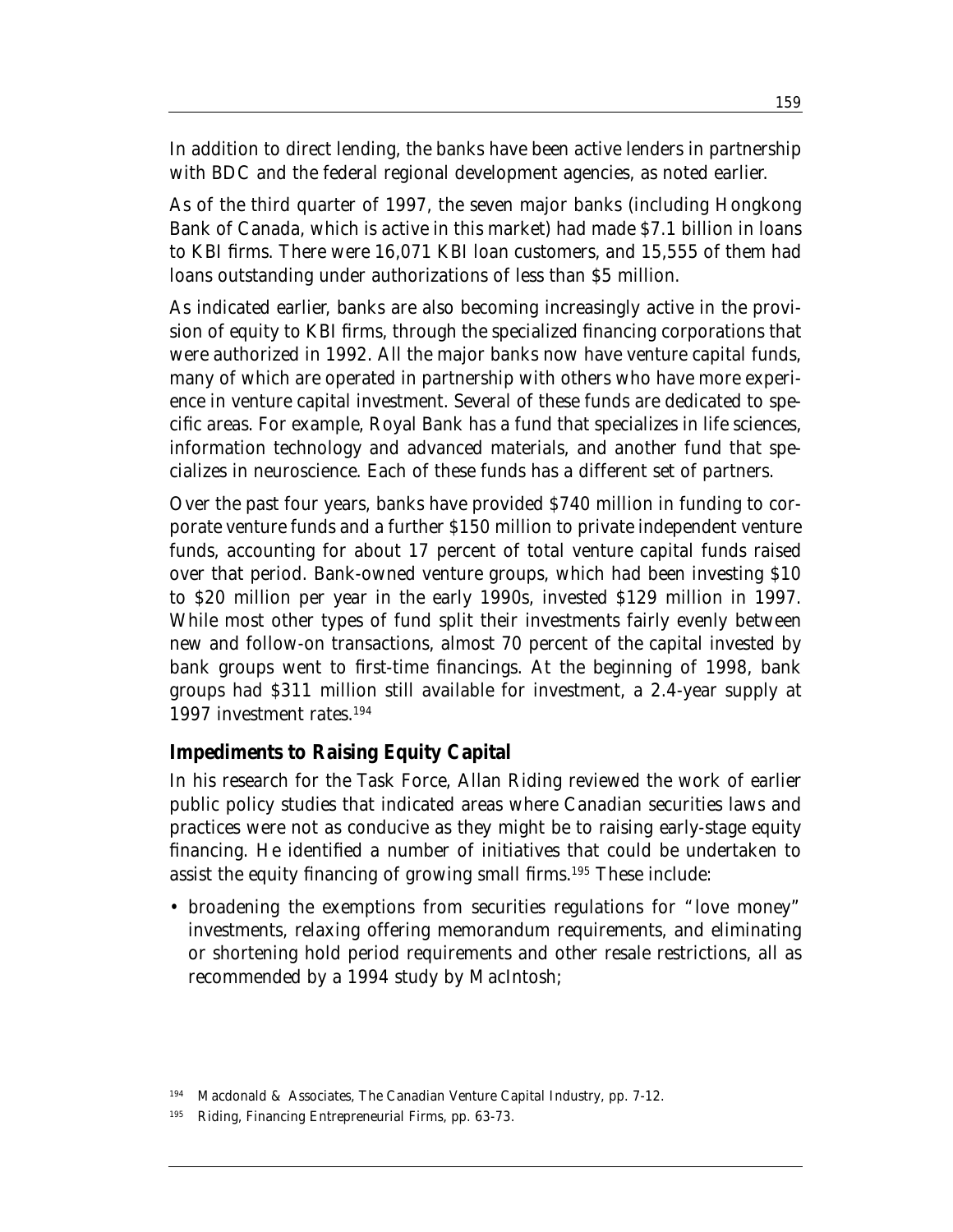- the development of a special offering system related to small public offerings, as proposed in the report of the McCallum Task Force to the Ontario Securities Commission in 1996;
- further consideration of the Alberta Junior Capital Pool Program as a model for other exchanges; and
- examination of the Small Corporate Offering Registration (SCOR) system in the United States, which provides for small enterprises to raise up to \$1 million of new capital per year from public equity markets with minimal registration and disclosure requirements, to see whether the system can provide a useful model for Canada.

These initiatives fall within provincial jurisdiction and a detailed review of them is beyond the scope of the Task Force. However, it is evident from Riding's study that access to equity is the key issue for many growing SMEs and particularly for KBI firms. It is equally clear that barriers have been identified and not yet acted on. These barriers do not relate to the role of financial institutions in providing equity capital but they appear to be significant. We therefore urge provincial authorities to review them and, where they can be implemented without giving rise to serious questions of investor protection, to act on them expeditiously.

#### **Approaches to Improving KBI Finance**

We believe that adequate finance of KBI firms is critically important to the future development of Canada's economic potential. We recognize that since the 1992 legislative changes a great deal of progress has been made in KBI financing, and we recognize as well that it takes time to achieve the training and attitudinal changes necessary to make successful venture investments and, indeed, to find suitable candidates.

However, concerns have been raised about the speed at which commitments are being translated into investments. There are cultural issues that need to be addressed and resolved within the banks. It will take consistent, determined leadership to develop a culture that can appropriately manage investing in and financing of KBIs. This is an urgent challenge, since many of these firms have potential to provide the innovation that can keep Canada competitive in a knowledge-based global economy. Further, they offer the opportunity to provide high-skilled, high-quality employment that can help reverse the current brain drain of skilled workers to the United States.196

<sup>196</sup> For a recent article on the brain drain see *Time* (Canadian Edition), "Pulling Up Stakes," May 11, 1998, pp. 44-51.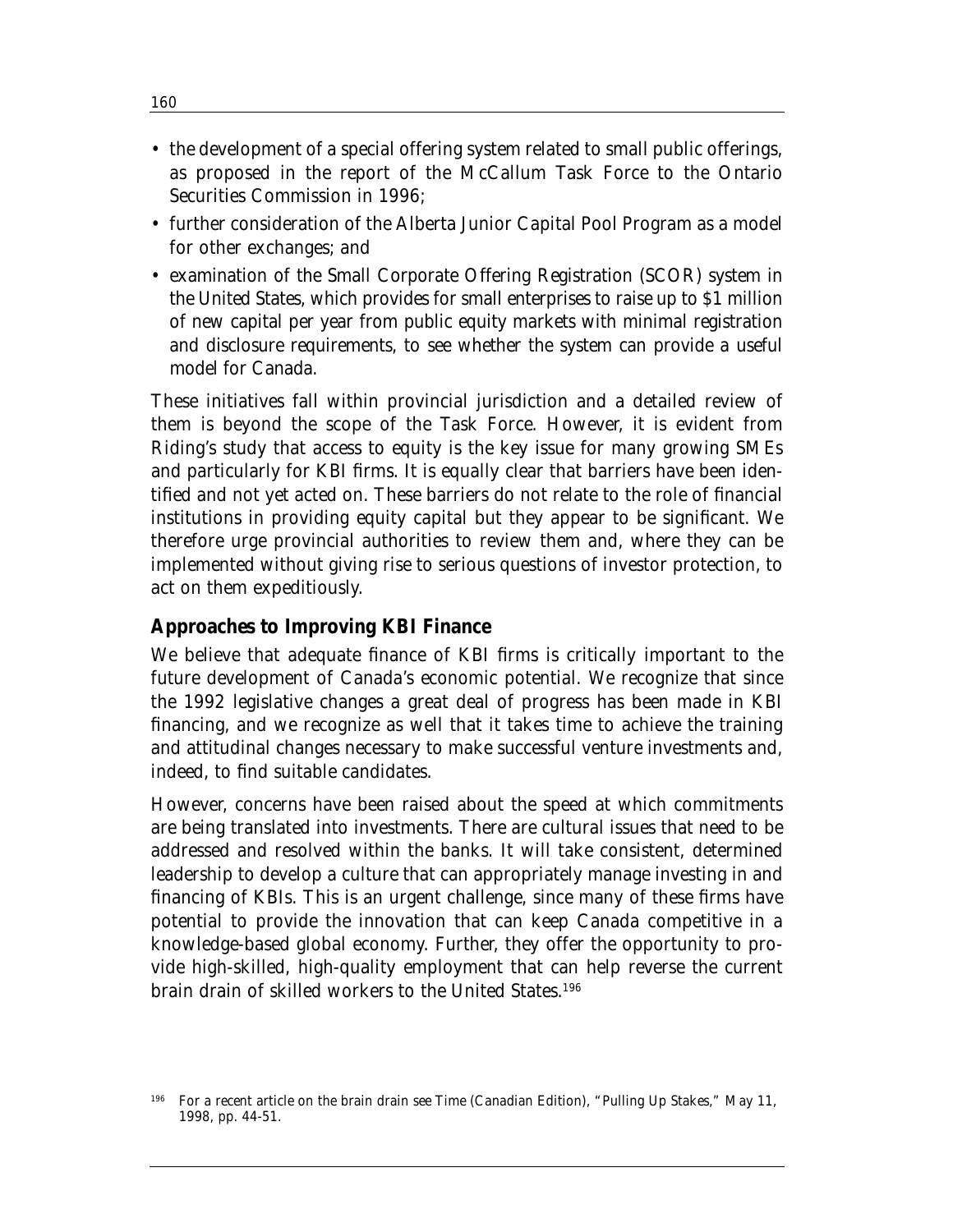We have considered how best the Task Force can assist in providing a continuing focus of attention on the progress being made and the distance yet to go in this important area. We have elsewhere recommended a comprehensive data collection and publication program for SMEs and KBIs. As part of that program, we have suggested that Industry Canada annually table a report on the state of SME and KBI finance with the House of Commons Industry Committee. We recommend that the Committee consider holding annual hearings on the state of KBI finance, at which the CEOs of the major banks would have an opportunity to update the Committee on the progress they are making to support the industries of the new economy.

### Financing Aboriginal Businesses

In recent years considerable steps have been taken to support the financing of aboriginal businesses. Special financing institutions have emerged, including first nations credit unions, Peace Hills Trust Company, and the First Nations Bank of Canada.197 Other institutions have established special units dedicated to financing aboriginal businesses.

We met with representatives of some of the aboriginal financial institutions and we reviewed the report of the National Aboriginal Financing Task Force (NAFTF), which was tabled in 1997. We believe it is important that aboriginal communities and individuals have the necessary tools, including access to capital, to participate fully in the Canadian economy.

Certain existing barriers to the provision of collateral stem from the provisions of the Indian Act; these were addressed by the NAFTF. We believe that these are constraining financial institutions from providing credit to these important sectors of our community. We endorse the recommendation of that Task Force that aboriginal community leaders support changes to the Indian Act, the SBLA and the Farm Credit Act to allow movable personal property to be used as security. We recommend that the Government move rapidly to amend these acts, subject to reasonable consensus within the aboriginal community.

We also endorse the initiatives that financial institutions are making in this area and urge them to continue their support for aboriginal financing initiatives.

Finally, we agree with the NAFTF recommendation that better data be collected. The data collection, publication and analysis program for SMEs that we recommend should be structured so that data on aboriginal business financing could be collected and analysed.

Peace Hills Trust Company is aboriginal-owned. First Nations Bank is a joint venture between Saskatchewan Indian Equity Foundation and Toronto-Dominion Bank. It will ultimately be owned entirely by first nations people.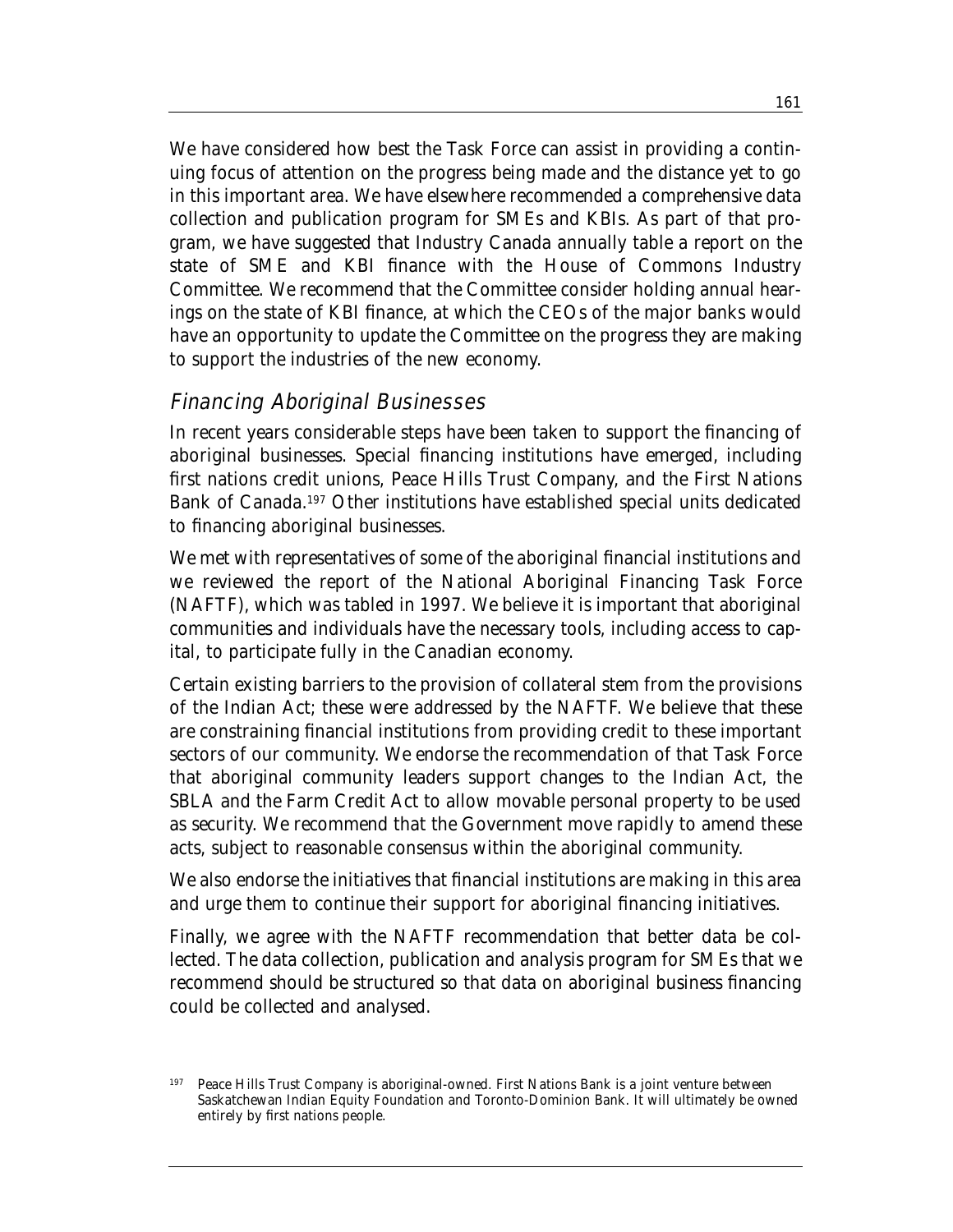# Expectations about Social Performance

In this section we address access to basic banking services, support for microcredit, relationships with the voluntary sector, and accountability to communities.

## Access of Low-Income Canadians to Basic Banking Services

In February 1997, the major banks and the federal government agreed on a new regime to facilitate access to account and cheque cashing services for lowincome individuals. This regime included a commitment by the banks to accept only two pieces of signed identification and to rely on sponsorship of potential customers by responsible customers known to the branch. It also made clear that employment would not be a condition for opening a bank account, and it committed the banks to ensuring that staff were appropriately trained and sensitive to the needs of low-income individuals. In December 1997, the agreement was augmented by an understanding that an unsatisfactory credit report in itself, so long as it did not reflect fraudulent or dishonest behaviour, would not be a reason to deny an account application, although it might lead to restrictions with respect to some activities on the account.

At the time of the agreement it was estimated that about 3 percent of Canadians over the age of 18 did not have accounts with financial institutions. For individuals with incomes of less than \$25,000 the number rose to 8 percent. It did not exceed 1 percent for any other income group.198

We heard many representations from interested groups about the importance of making basic banking services available to all Canadians. These concerns related to both the ability to open a basic transaction account and the lengthy holds that were sometimes put on government cheques by deposit-taking institutions.

In our public opinion research we asked how Canadians felt about basic banking services and about their experience with holds on cheques. A strong majority of Canadians views it as essential for all Canadians to have access to basic banking services. Access to a basic chequing account was viewed as essential or important by 85 percent of respondents. With regard to holds on funds, close to one in five Canadians reported facing a holding period before being able to access funds placed in their account, and as many as 8 percent reported holds on cheques issued by governments. Among young people and lower-income groups, 15 percent reported experiencing holds on government cheques.199

<sup>198</sup> Association coopérative d'économie familiale du Centre de Montréal, *The highs and lows of access to banking services in Canada*, Report to Industry Canada, June 26 1996, pp. 17-20.

<sup>199</sup> A research study by Michael Grant reported that holds have been placed on government cheques even when the financial institution bears no risk because of an indemnity agreement with the government concerned. See Michael Grant, *Canada's Social Payment Disbursement System and the Financial Services Sector* (Ottawa, September 1998), pp. 29, 30.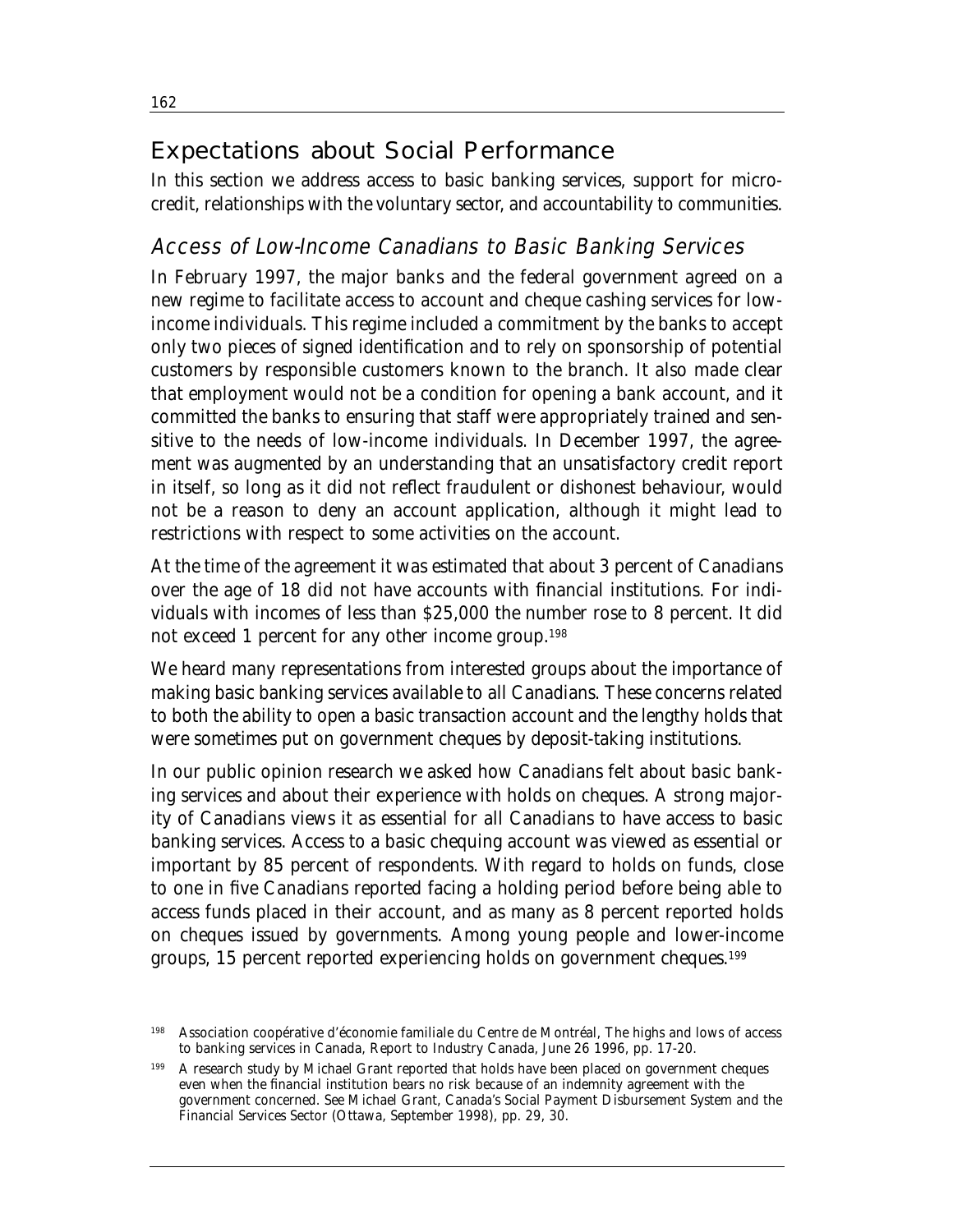We believe that access to basic banking services is an important policy objective, and its attainment should be a shared responsibility of government and financial institutions. We recognize the legitimate requirements to place holds on the use of funds from time to time, but we do not see any reason why holds should be placed on government cheques. This is especially the case when an indemnification program exists that protects banks against fraud when they follow appropriate identification procedures.<sup>200</sup> Further, we endorse the element of the 1997 agreement that commits the banks to clearly explain to customers bank policies on holding or freezing deposited funds.

There is considerable uncertainty about how well the agreement is working in practice. Follow-up "mystery shopping tours" sponsored by Options Consommateurs suggest that there has been only limited progress. The CBA and the Department of Finance have also sponsored "mystery shopping tours" but at the time of writing this report the results were not available to us. The Task Force conducted its own "mystery shopping tour": one of our research associates attempted to open an account with a government cheque at seven bank branches in Toronto one year after the agreement, using a SIN card, driver's licence and birth certificate. He was successful at three branches and unsuccessful at four. At one branch he was refused an account because he did not have a telephone.<sup>201</sup>

We are sceptical that the February 1997 agreement is making a substantial difference. We believe that the major problems preventing further progress are attitudinal and cultural, not problems of process. It appears that notwithstanding the stated policy of the banks, and some bright spots in actual practice, there is still a considerable problem "on the ground" in serving a class of customer that is not likely to be profitable to the branch. The increased trend in all financial institutions to focus more resources and attention on profitable customers is exacerbated in this situation by stereotypical attitudes toward individuals with low incomes. Unfortunately, this is a problem not simply of attitudes of some bank employees but of attitudes toward low-income individuals that are more general in our society.

Recommendations have been made to the Task Force that basic accounts at an affordable price should be legislated, as a right of all Canadians. Our research, reported in Background Paper #4,202 shows that transaction accounts at affordable prices (compared to the mandated account in New York state) do exist in

<sup>200</sup> Indemnification agreements vary. The federal government's agreement with financial institutions does not cover customers but applies only to those wishing to cash cheques without accounts. Other agreements (for example, the Alberta and British Columbia government agreements) cover customers and non-customers.

<sup>201</sup> Results are reported in more detail in Background Paper #4, p. 26.

<sup>202</sup> See p. 23.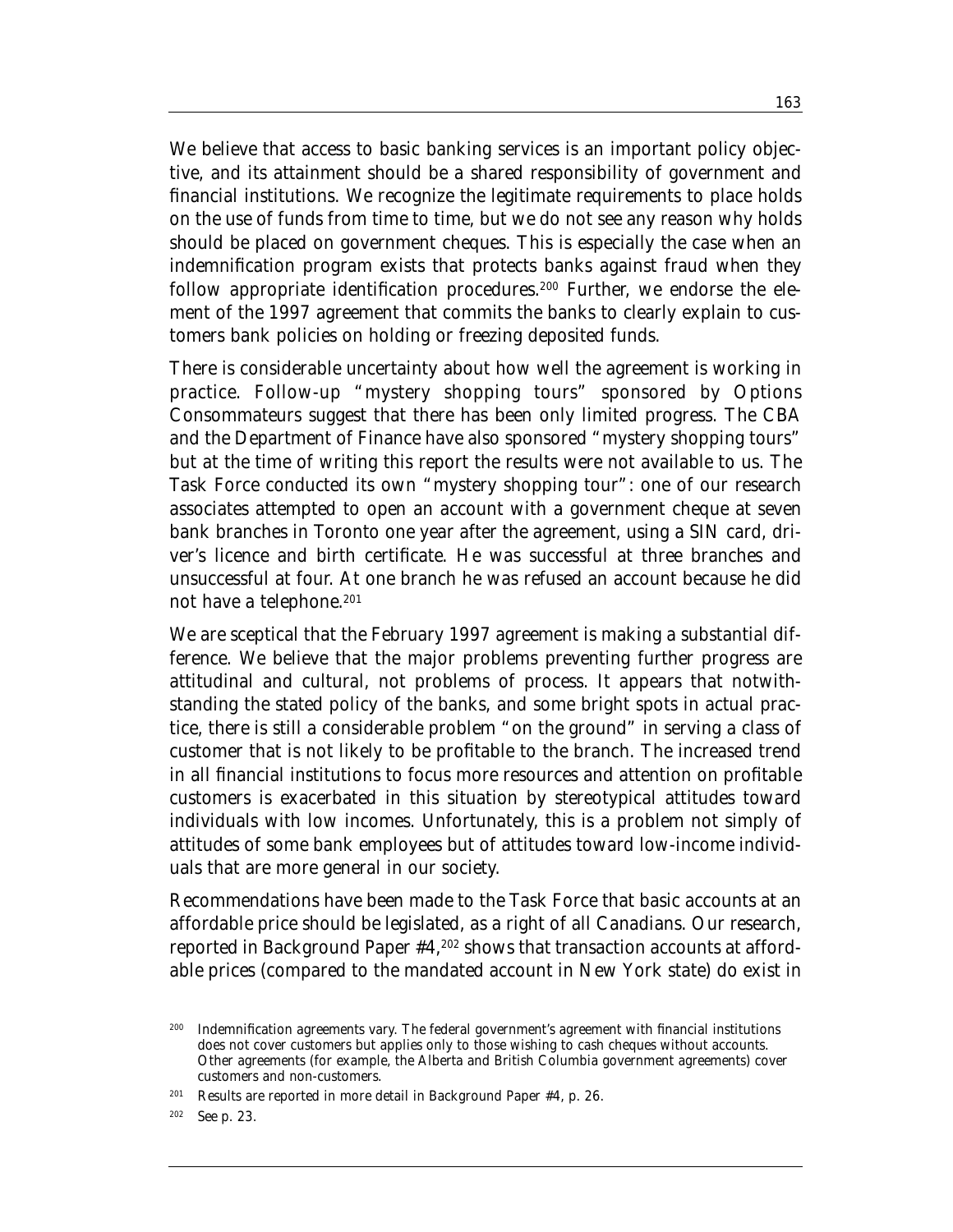most of our major banks. The issue is ensuring that they are made available to low-income people who want them, and that these customers are treated with courtesy and respect. It is not clear to us that the best way to attain that result is through legislation. Because the root cause of the problem is attitudinal and cultural, our view is that the committed cooperation of the leadership of the banks, community groups and governments holds the promise of achieving a more meaningful and durable solution. But this will only happen if such cooperation is effective.

We therefore recommend a number of specific steps:

- Federal and provincial governments should make low-cost identification available to anyone requiring it, as is now done in some jurisdictions.
- All deposit institutions should work with government and community groups to develop a standard basic account, and should prominently post in their branches the terms of the standard account and the identification required to open one. Beginning immediately, banks should prominently post in their branches the terms of their most economic transaction account and the identification requirements necessary to open one.
- Governments should expand the use of direct deposit for all government programs that offer regular benefits, using individual accounts or master accounts as is now done in Metro Toronto.203 Direct deposit provides a mechanism for providing bank accounts to all participants and eliminating holds on funds. Every effort should be made to encourage participation in such programs without forcing people to participate.
- All governments making regular payments to low-income individuals should enter into indemnity agreements with financial institutions that cover both customers and non-customers. This should effectively eliminate the need for holds on government cheques, and financial institutions should ensure that there are no holds when indemnification agreements are in place.
- Financial institutions should work with government and community groups to change the culture and attitudes within the institution, wherever necessary. This should include not only training programs but changes in incentive and compensation programs at the branch level if necessary, to ensure that the agreed policies on access are being implemented.
- The government should monitor results regularly. The government should undertake an early survey of the "unbanked" in Canada, both to benchmark the extent of the problem and to understand better the reasons why those

The Metro Toronto pilot project gives a choice between having payments deposited to an individual account or to a master account at Metro Toronto's bank. The master account allows people to withdraw cash from it using a personal debit card, with three free withdrawals per month.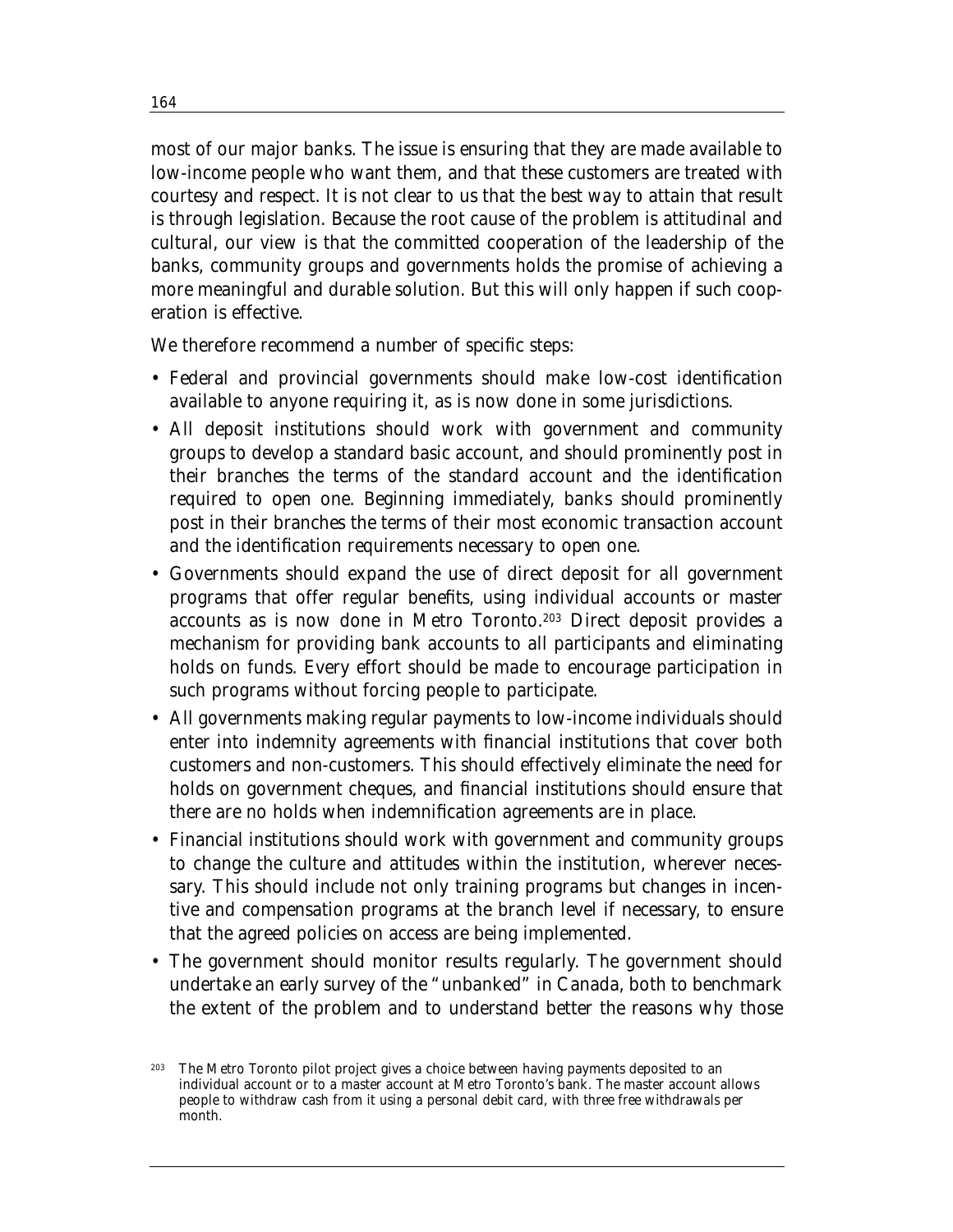individuals are outside the system. Progress toward access should be monitored regularly against this benchmark survey.

We are hopeful that these actions will increase access and we would expect progress within a reasonable period of time. If progress is not being made, we recommend that the Government legislate the terms of the February and December 1997 agreements, with appropriate sanctions for non-compliance.

## Access to Branch Services

Branch closures have a disproportionate impact on particular groups in society. They have been, until now, primarily a concern of those who live in smaller, rural communities and low-income neighbourhoods in urban centres. Recent merger proposals have raised the sensitivity of most Canadians to the issue.

There are increasing pressures on bank branches as we have traditionally known them. The population decline in many rural areas and the relative decline in deposits as consumers shift to mutual funds both make branches less economic to operate.204 In addition, electronic alternatives are reducing branch use. McKinsey & Co. reports that branches accounted for only 38 percent of retail transactions in 1995, and are expected to account for only 21 percent in 1998.205

As these pressures increase, the concept of a branch is changing. Banks are looking for more value-added products to offer and are building a higher sales and advice component into the functions of branch personnel. Further, many branches will continue in a scaled-down or modified way, such as kiosks or limited service branches in retail outlets, agencies in post offices, and mobile banking facilities. Nevertheless, many conventional branches will succumb to the pressures and close. There is no escaping this fact. The costs of the traditional distribution systems for traditional financial services products, including those of the banks, cannot be supported indefinitely in the face of rapidly growing, more efficient and appealing alternative channels.

The loss of a branch can cause serious dislocations within communities, particularly for small businesses and customers who are not comfortable with electronic alternatives. Current policy with regard to branch closures carries no obligations for deposit-takers other than the need to inform customers of the location to which their account has been transferred. There is also no industry policy among the banks with respect to branch closings.

<sup>&</sup>lt;sup>204</sup> A U.S. study estimates that a typical bank branch occupies 5,000 square feet and costs \$1.4 million per year to operate. For \$50 million in deposits, these non-interest costs amount to 2.8 percent, which compares with an expense ratio for money market funds of between 0.5 and 1.0 percent. See Daniel K. Gilow, Lawrence J. Radeck and John Wenninger, *Ongoing Restructuring of Retail Banking*, Federal Reserve Bank of New York, Research Paper 9634, pp. 3, 4.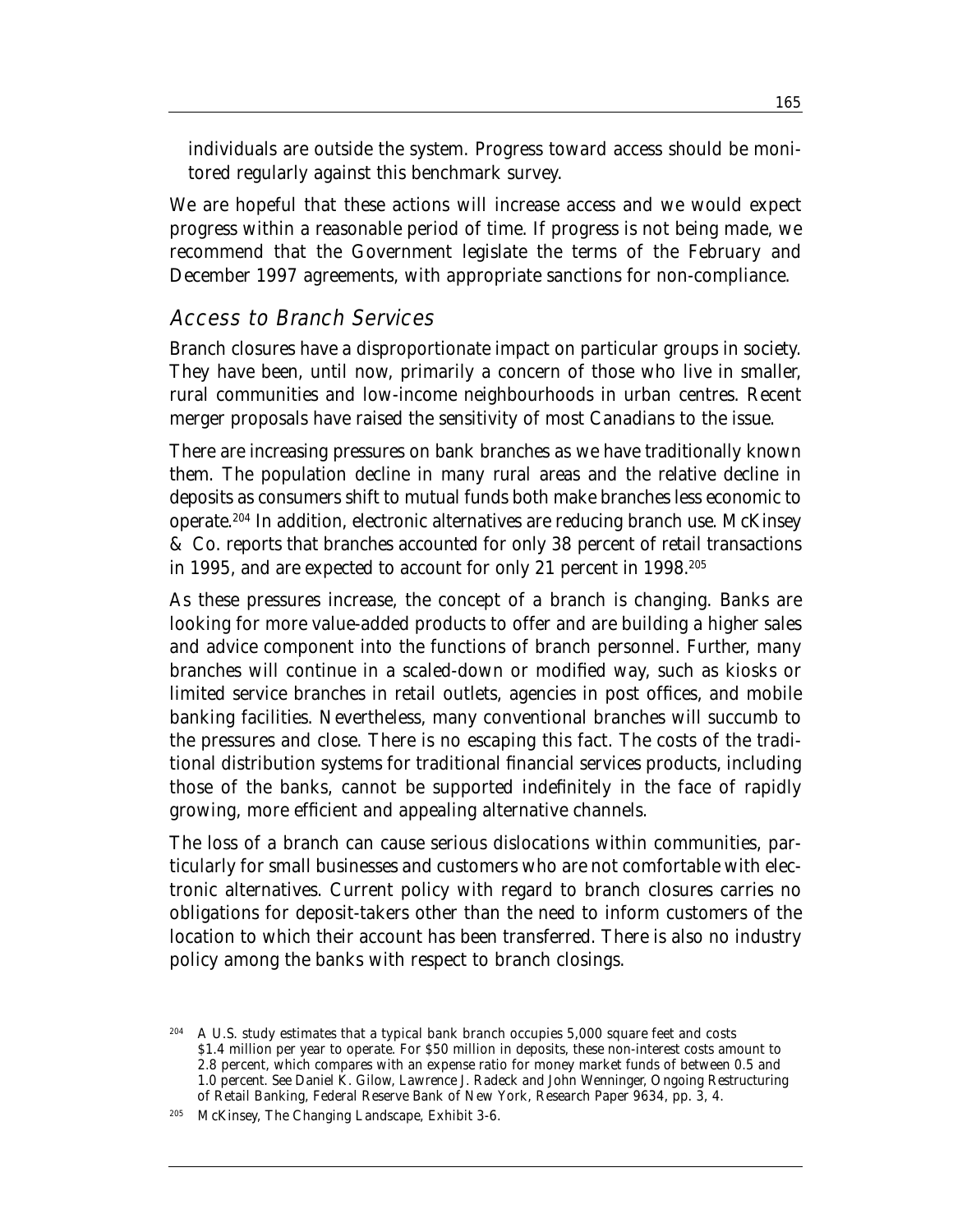We believe that if reasonable notice is given of branch closings, and if financial institutions work constructively and proactively with the community involved to explore options, the dislocations can be eased in many ways. Replacement institutions could be sought; new ways of accessing financial services could be learned; modified or limited-type service arrangements may be feasible. There are a number of options that could be explored and what works will depend on the circumstances.

We do not believe that banks should be prevented from closing branches or that they should require regulatory approval to do so. But we do feel that there should be an obligation to inform the community of the intention to close a branch at least four months in advance of the closing date. Such notice should be posted prominently in the branch, communicated to all customers and relevant local authorities, and published in community newspapers. The institution should work with local government, community organizations and other financial institutions to find innovative ways of minimizing disruption to customers.

We recommend that such notice be required for all federally regulated deposittaking institutions, and we urge provincial governments to consider a similar requirement.

## The Availability of Micro-Credit

Micro-credit refers to small loans made to individuals to sustain self-employment or start up very small businesses. Often such individuals are marginalized in our society and are working to escape from social assistance and a cycle of poverty. There is no standard definition but the representatives of the groups that met with us stressed that most of the loans are quite small, amounting to a few thousand dollars. Many individuals seeking micro-credit are often "unbankable" in the traditional sense, and most micro-loans are made on the character of the borrower.

There are a number of micro-credit programs in Canada, usually sponsored by private organizations.206 Each has its own distinctive features. Some use a "peer-lending" approach, where borrowers form small support groups and each vouches for the others' loans. Many programs have been successful in making loans and securing repayment, but they are not profitable enterprises and rarely cover all their costs.

The market for micro-credit is not well understood, there have been few studies that have addressed it, and there is a lack of data on this market segment.

<sup>206</sup> Such organizations include the Calmeadow Foundation, the Montréal Community Loan Association, the Community Opportunities Development Association in the Cambridge-Kitchener-Waterloo area, Results Canada (Vancouver and Montréal), and the Mennonite Central Committee in Calgary.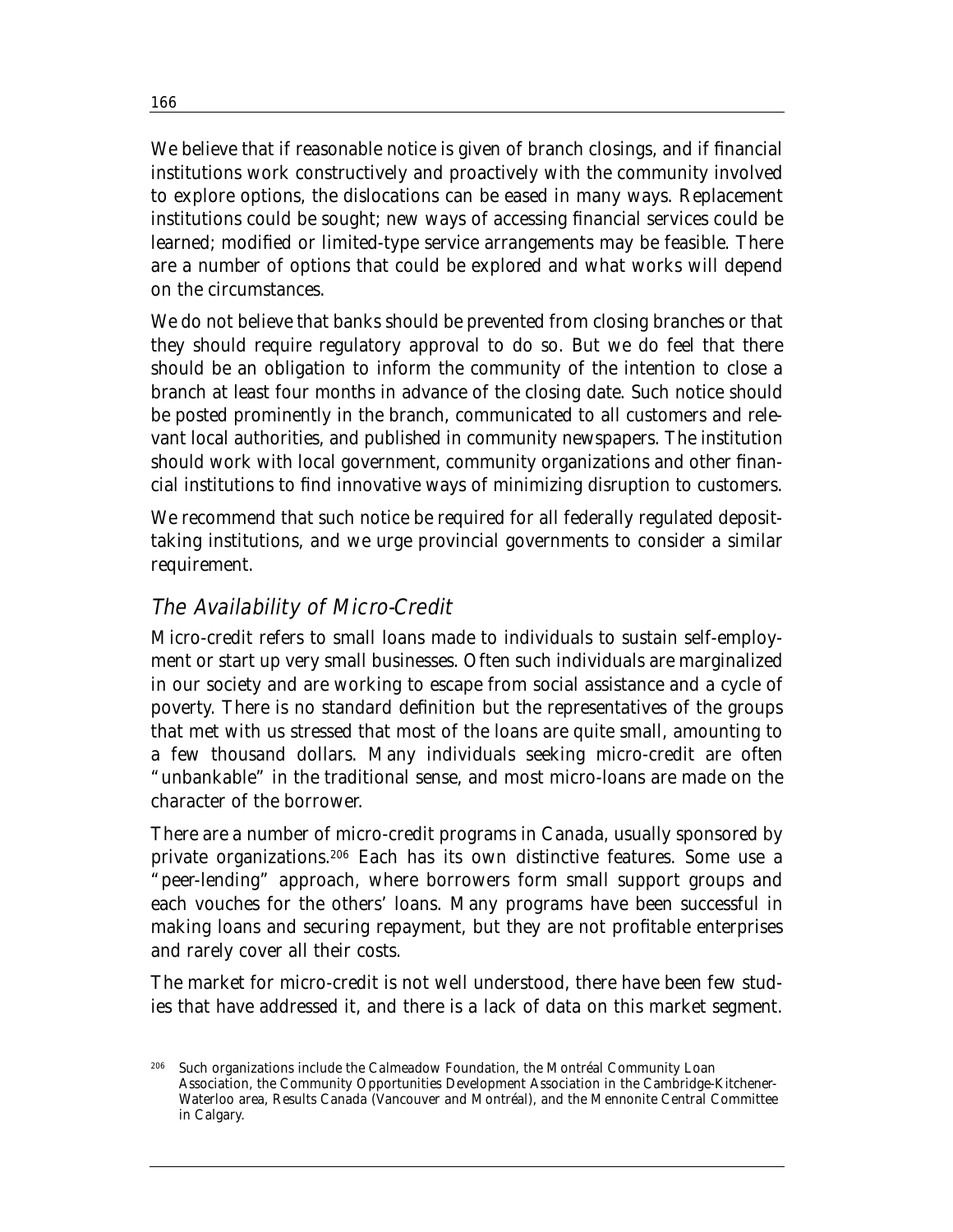The CBA is currently involved in a study of the rural micro-credit market with a number of federal government departments and agencies.

Notwithstanding the lack of studies and data, we have heard success stories about micro-loan funds operating in many regions of Canada. We have also been impressed by the diversity of approaches that have been taken, and by the commitment and ingenuity of the sponsors. We believe that modest support from government and institutions has the potential to make a big difference in the effectiveness of micro-credit programs.

It is important for their effectiveness that micro-credit programs retain a local, community-based focus. The roles that national and provincial governments can play are limited, but they can still be effective. Federal and provincial governments should consider providing start-up and, possibly, some portion of basic overhead funding support to micro-credit organizations. The federal government can also play a role in encouraging and supporting greater communication among the various micro-credit activities under way in Canada. We do not think it necessary or appropriate for federal funding to be used to finance micro-loans.

Provincial governments should ensure that their social assistance programs do not provide disincentives to the use of micro-credit. We understand that in some provinces recipients must count micro-credit loans as income and forfeit the equivalent in social benefits. This practice seems perverse and we urge that it be discontinued.

We believe that financial institutions could form mutually beneficial partnerships with micro-credit organizations at the local level. Credit-granting institutions could assist such organizations by providing expertise to help assess business plans and proposals, and by providing administrative and operational support. We recommend that financial institutions consider developing partnerships and explore other ways of cooperating with micro-credit providers.

#### Partnerships with the Voluntary Sector

The Task Force received a submission from the Voluntary Sector Roundtable (VSR) outlining a number of ways in which the financial sector might work more closely with the voluntary sector in Canada.<sup>207</sup>

The voluntary sector plays a critical role in strengthening Canada's communities and, in light of reductions in governments' role, its importance is increasing. The financial services sector already makes a substantial contribution to

<sup>207</sup> The VSR is an unincorporated group of national organizations and coalitions formed in 1995 to strengthen the voice of Canada's charitable, voluntary sector. Its submission was received on April 8, 1998.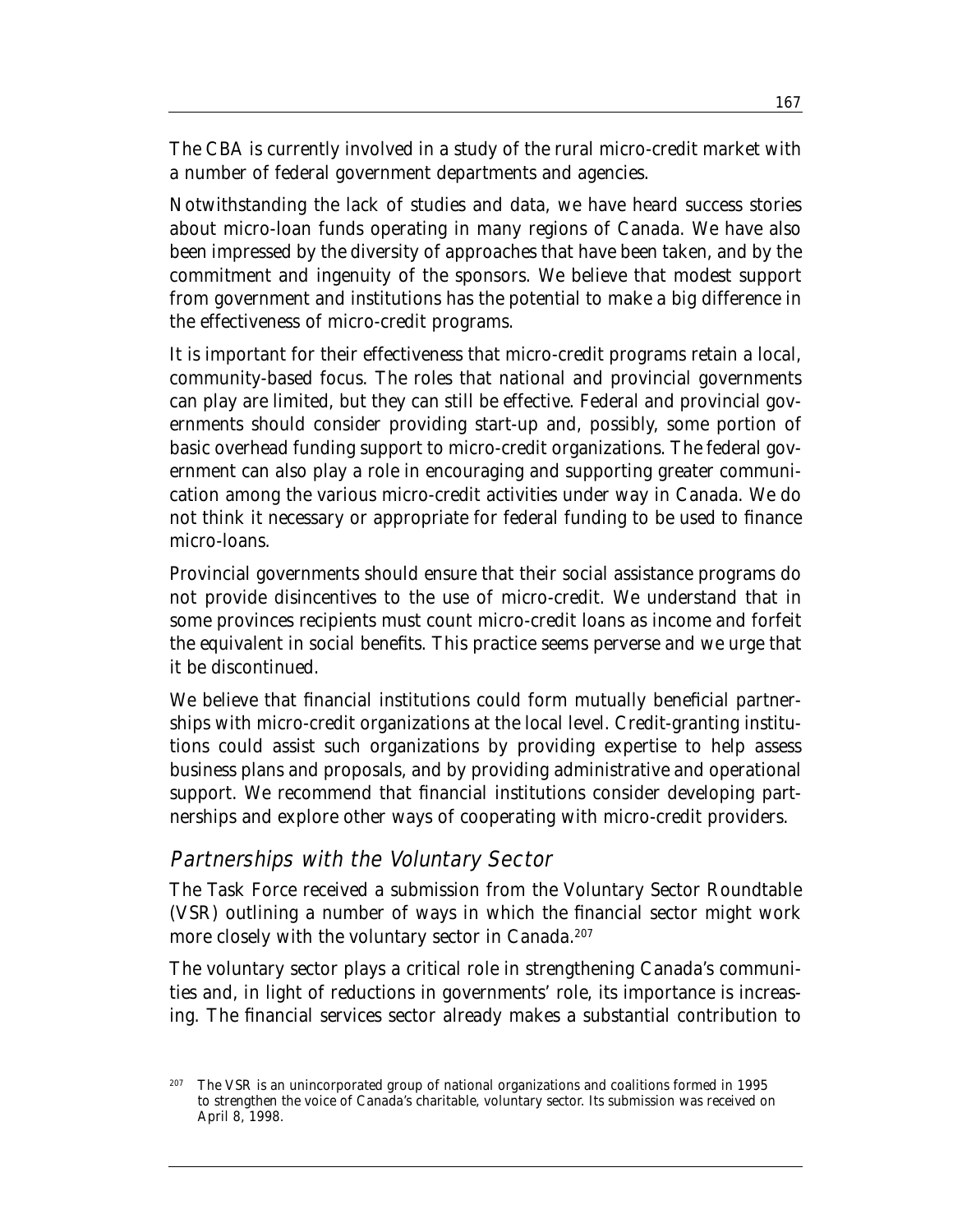communities. The five biggest banks are by far the largest contributors to charitable causes, donating an estimated \$78.5 million in 1997.208 Banks and insurance companies are major employers, and their employees and agents have traditionally played leadership roles in community activities.

The issue raised in the VSR brief is whether it is possible, in an environment of change, to look beyond traditional activities and consider new forms of partnership between the financial and voluntary sectors that could help build stronger, healthier and more caring communities. The VSR identified a number of issues and opportunities that we believe are worth exploring further. One example is the possible linking of contribution opportunities to financial services products so that consumers have options to contribute to charitable causes while saving. In the United States, for example, the concept of a "shared return mutual fund," where investors can automatically allocate a portion of their return to a designated charity, has been implemented. Citizens Bank offers a savings account with similar properties. There are many other examples in the submission, some quite imaginative.

We believe that this is an opportune time for leaders of the financial and voluntary sectors to explore how new ways of serving Canadians can be developed. We would urge the early beginning of conversations among the leaders of the two sectors, with a view to developing pilot projects that could be implemented quickly. We see no particular role for government in this area, but the Government might wish to sponsor a round table to discuss the issues, problems and opportunities if this would be helpful to launch the process.

## Accountability to Communities

We believe Canada should have a stronger accountability framework for financial institutions.

We received representations suggesting that we adopt a system similar to the Community Reinvestment Act (CRA), which applies to banks in the United States. The CRA requires banks to satisfy the service and credit needs of the communities where they are located, in a manner consistent with the safe and sound operation of the institutions.<sup>209</sup> It operates by requiring disclosure by banks of lending, investing and service activities within communities, including credit granted to small businesses. Regulators grade banks' efforts and the results are made public. Regulators take performance into account when permission is required to undertake major transactions or to change powers or structures.

<sup>208</sup> Canadian Centre for Business in the Community, reported in the *Globe and Mail*, January 29, 1998.

<sup>209</sup> Canadian Community Reinvestment Coalition, *An Accountability System for Financial Institutions in Canada*, p. 14.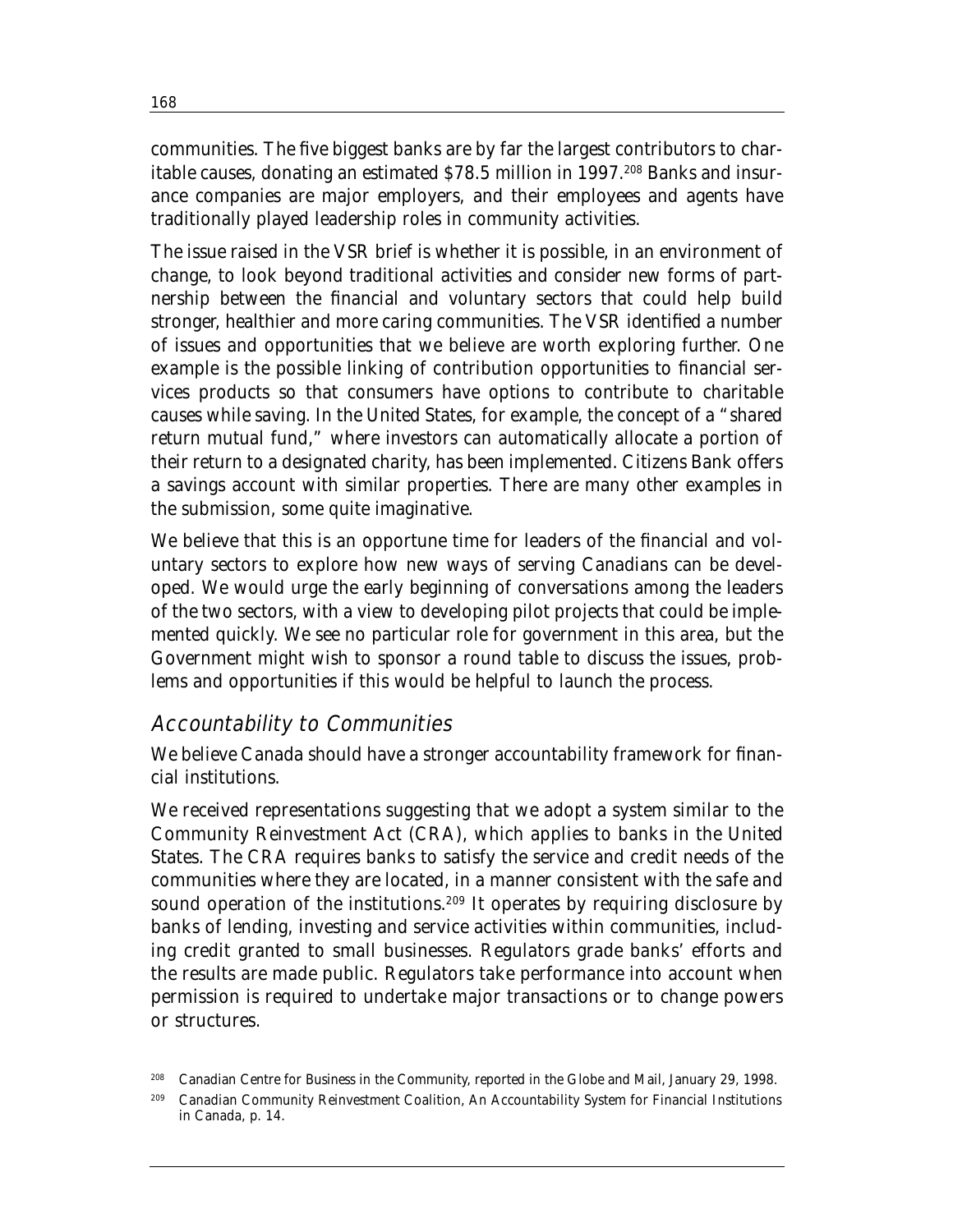The genesis of the CRA was the perception in the United States that banks denied loans to poor inner-city neighbourhoods, or discriminated against certain classes of borrowers. Allan Riding discusses the so-called "redlining" of neighbourhoods and quotes Senator William Proxmire, the sponsor of the CRA, as follows:

By redlining ... I am talking about the fact that banks and savings and loans will take their deposits from a community and instead of reinvesting them in that community, they will invest them elsewhere, and they will actually or figuratively draw a red line on a map around the area of their city, sometimes in the inner city, sometimes in the older neighbourhoods, sometimes ethnic and sometimes black, but often encompassing a great area of their neighbourhood.210

It has not been established that similar conditions exist in Canada at this time, and no instances of the deliberate discrimination that "redlining" would entail were brought to the attention of the Task Force. In the absence of such concerns, and without stronger evidence that there is a real problem to address, we are not prepared to recommend a full-blown CRA approach for Canada. Such an approach would entail an onerous review process that would require the definition of relevant communities, the development of appropriate standards of behaviour, and regular intensive monitoring. It would add substantial regulatory burden and cost. This might be appropriate if there were clear indications that it would serve to correct some systemic problems that seriously disadvantaged particular groups or communities, but we have received no factual evidence that systemic problems exist.

The comprehensive small business data collection and monitoring program we are proposing will, we believe, help shed light on whether there is any active and persistent discrimination in the availability of small business credit to particular communities. Statistics Canada, Industry Canada and the industry should design the data collection program bearing in mind that objective, among others.

We believe that accountability of all financial institutions – not just banks – should be increased. This is one of the reasons why we have recommended the data collection, analysis and disclosure regime for small business financing, which will be more informative to the community and policymakers than a CRA-type program focussed solely on federally regulated deposit-taking institutions. This regime will strengthen and codify in legislation the current reporting practice. It will also extend it to non-bank providers of small business finance, including providers of equity as well as debt. Together with the annual Parliamentary review that we recommend, it will provide a public forum for

<sup>210</sup> Cited in Riding, *Financing Entrepreneurial Firms*, p. 32.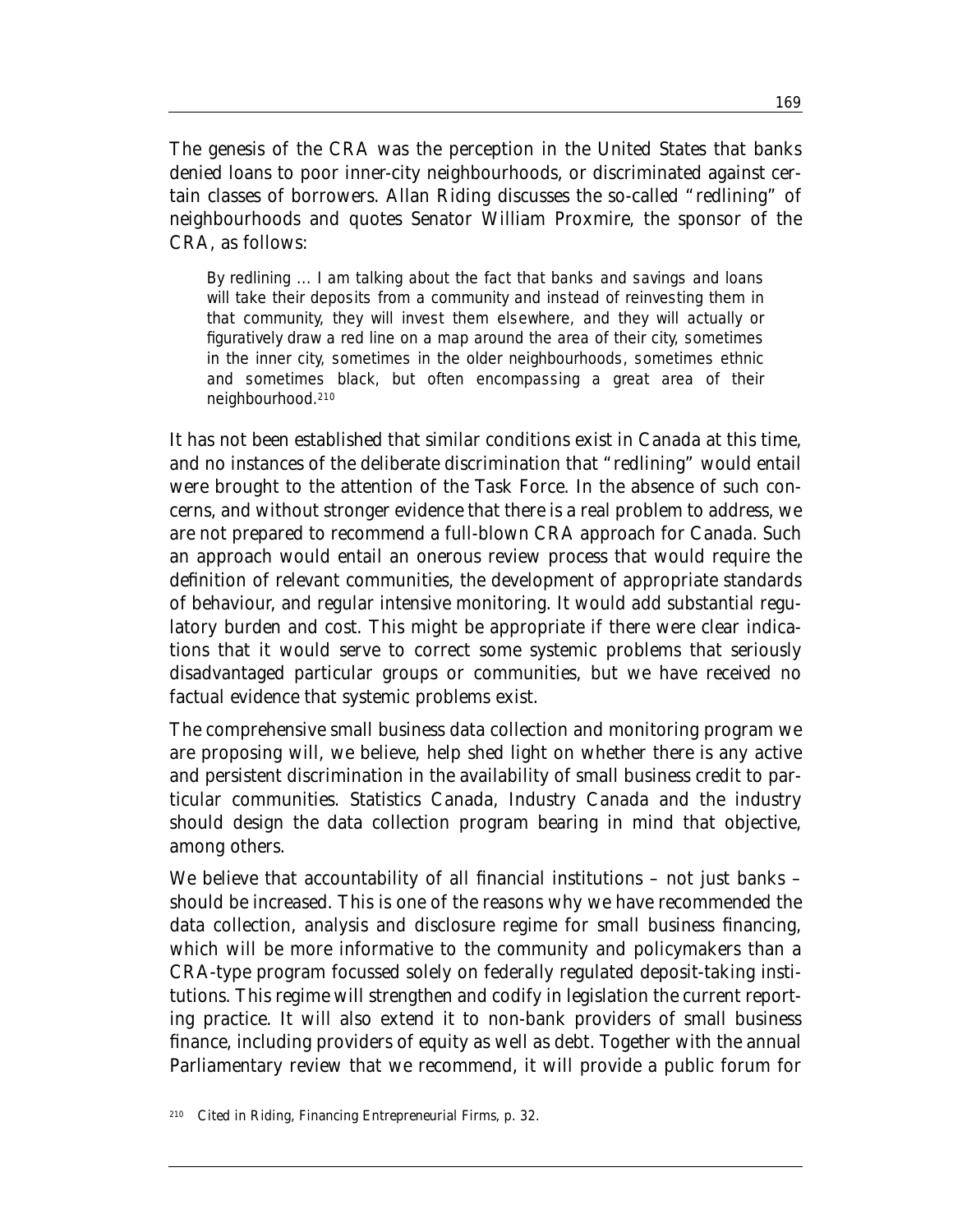dialogue on an activity that is critically important to economic growth and job creation, by all financial institutions engaged in the practice: banks, trust companies, credit unions, insurance companies, pension funds, venture capital funds and unregulated lenders. We believe that focussed, open dialogue is essential to enhance the relationship between institutions and communities.

Accountability extends to actions of institutions that go beyond the financing of small business. In this chapter, we have discussed :

- relations with the voluntary sector;
- micro-credit; and
- the important question of access to services by low-income individuals.

Other relevant aspects of the relationship include, for example:

- philanthropy;
- investment in community development;
- support of community activities;
- participation of employees in community service;
- taxes paid to all levels of government; and
- employment provided.

Our major banks and other financial institutions today make a significant difference to the well-being of our communities, and all of us would be poorer without the contribution they make. But whether or not financial institutions are doing enough, there is no commonly accepted way for them to report on their performance in order to provide a basis for discussion on community needs and expectations. We therefore recommend that all federally regulated deposit-taking institutions and life insurance companies be required to produce annual Community Accountability Statements informing the public about their contribution to the community through activities such as those enumerated above, or about other issues that may be relevant. We also recommend that provincial governments consider similar requirements to apply to financial institutions within their jurisdictions.

The format and content of such statements should be left to the discretion of the individual institution. In particular, we believe that the institution itself should define the community or communities it serves in terms of how it chooses to present information. We would expect, however, that institutions would report on the aspects of the relationship highlighted above, as well as on any other issues they felt were relevant. For example, we have recommended that progress in achieving more comprehensible documents should be reported.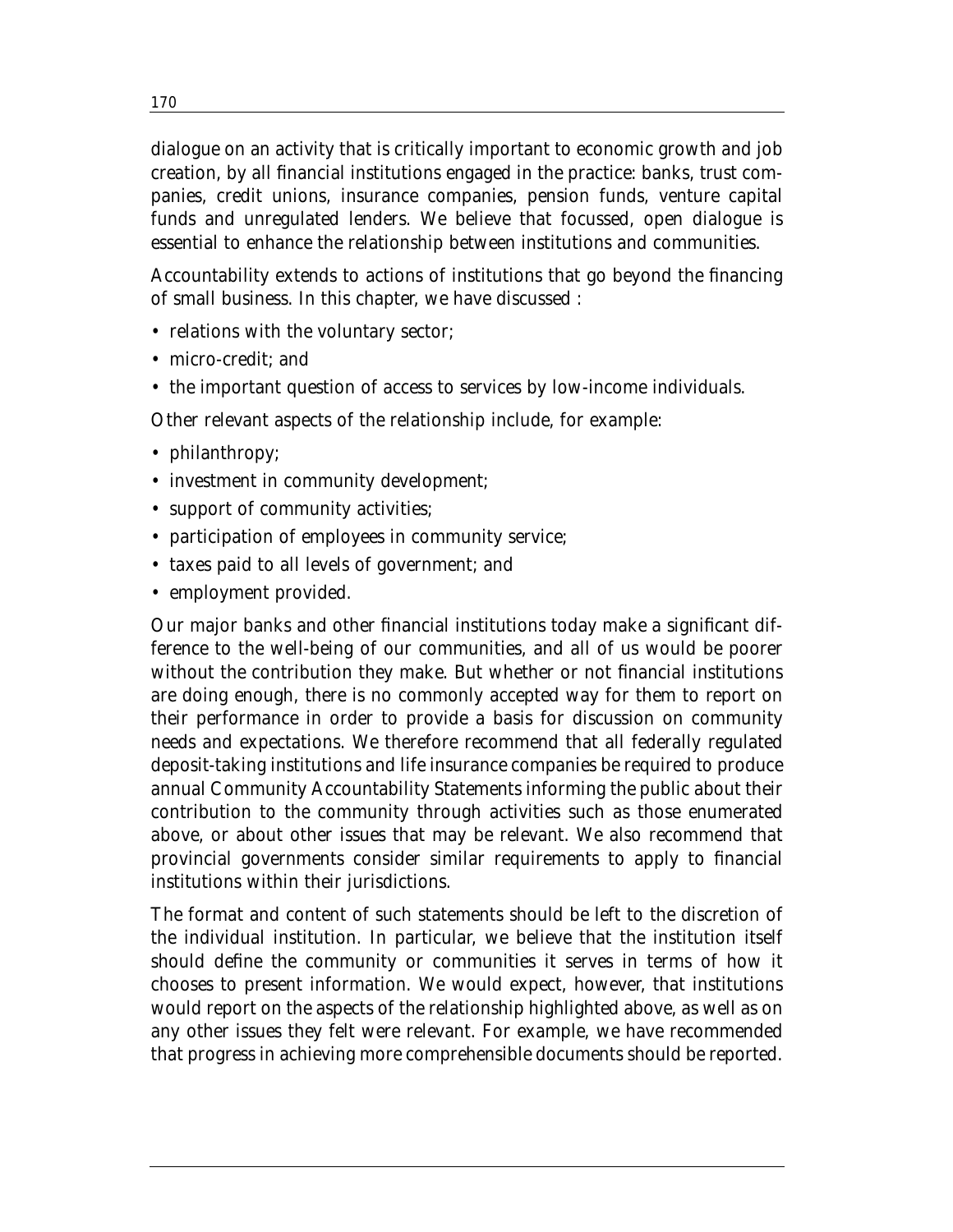We would expect, as well, that institutions would report in a manner that would allow Canadians in all regions of the country served by the institution to be able to relate the information to circumstances relevant to them.

Institutions should make these statements publicly available through their retail outlets and electronically. They should file them with the Minister of Finance, who would table them with the House of Commons Standing Committee on Finance.

# **Conclusion**

We hope and expect that the recommendations in this chapter will lead to an open, constructive dialogue between our major financial institutions and the communities they serve. Improvement in our understanding of SME financing issues and further progress in dealing with them will help meet public expectations about the financing of business. Progress on ensuring access for low-income Canadians, and support for initiatives that are important to communities – such as micro-credit and supporting the voluntary sector – will help meet public expectations about social performance.

The proposed Community Accountability Statements together with the comprehensive data collection program should, over time, foster a public dialogue leading to responsible action that will restore a healthy relationship between our institutions and our communities.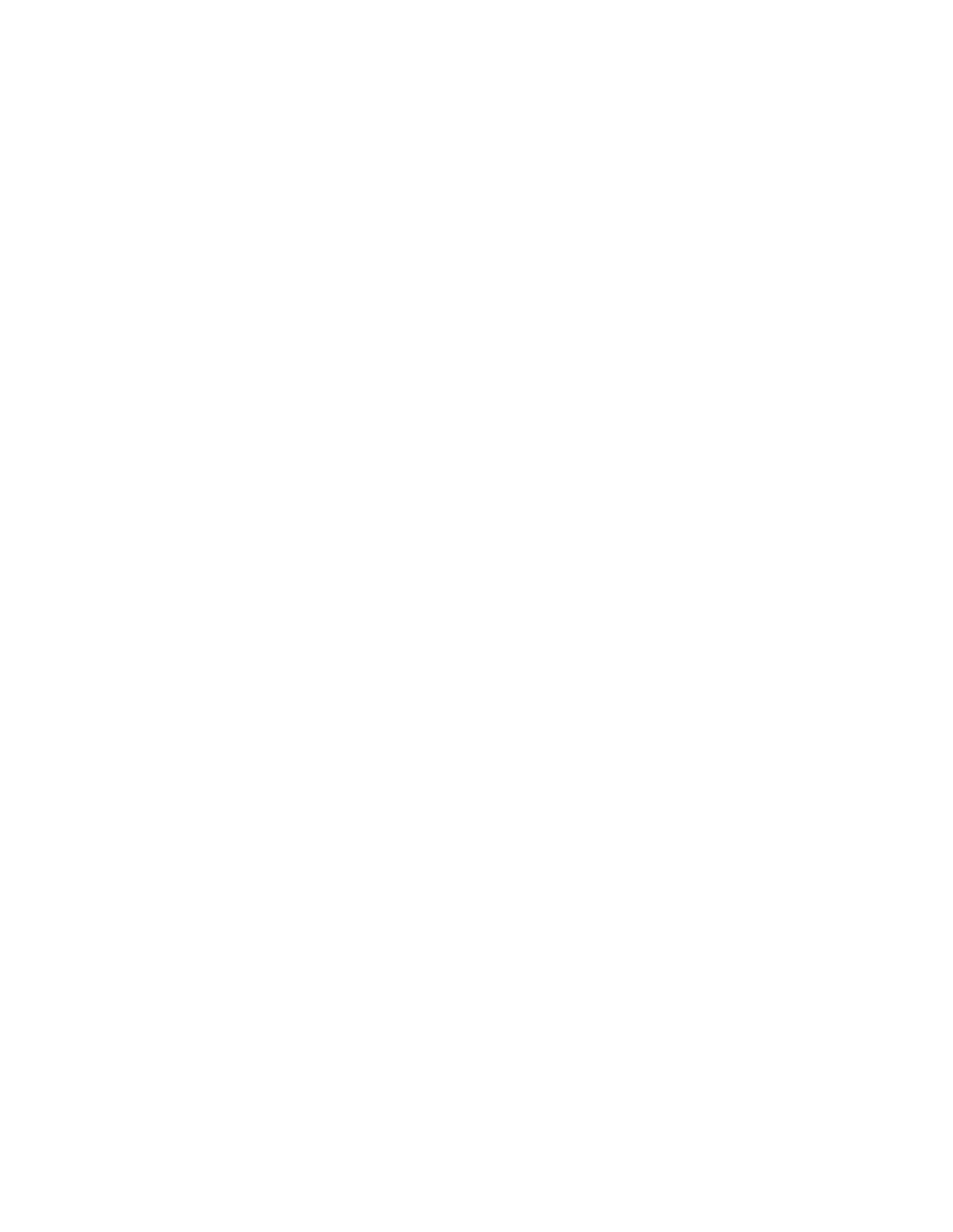# Improving the Regulatory Framework

# Introduction

This chapter discusses ways of ensuring that our prudential regulatory structure remains strong, is well focussed and supports broad national objectives. Our recommendations pertaining to market conduct and protection of consumers in transactions with providers and intermediaries are discussed and presented in Chapter 7. Our report does not deal with the regulation or supervision of mutual funds or of securities markets. These are strictly provincial areas; our understanding is that they are under review by the appropriate authorities within the provinces.

There are two rationales for prudential regulation. The first is safeguarding consumers against the risk of institutional failure. The reasoning is that individual consumers, particularly those with relatively small amounts of savings, cannot be expected to be aware of, and adequately assess, the risk of the institutions with which they entrust their savings or from which they purchase insurance. The second rationale is protecting the financial system from breakdown that can result from a general loss of confidence if one or more significant institutions fail.

The federal system of prudential regulation is administered primarily by OSFI, which supervises about 490 federally regulated financial institutions and some provincially regulated institutions. OSFI was created in 1987 by amalgamating the offices of the Inspector General of Banks and the Superintendent of Insurance. Canada was one of the first industrialized countries to bring the deposit-taking and insurance regulatory regimes together in one institution. The United Kingdom and Australia are only now moving in the same direction.

In addition to OSFI, the federal government supports a system of deposit insurance, administered through the Canada Deposit Insurance Corporation (CDIC), a federal Crown corporation which has been in existence since 1967 and protects individual deposits to the extent of \$60,000 per insured deposit. Deposit insurance is an important part of the prudential regulatory framework. CDIC, in addition to protecting deposits, has a mandate to "be instrumental in the promotion of standards of sound business and financial practices for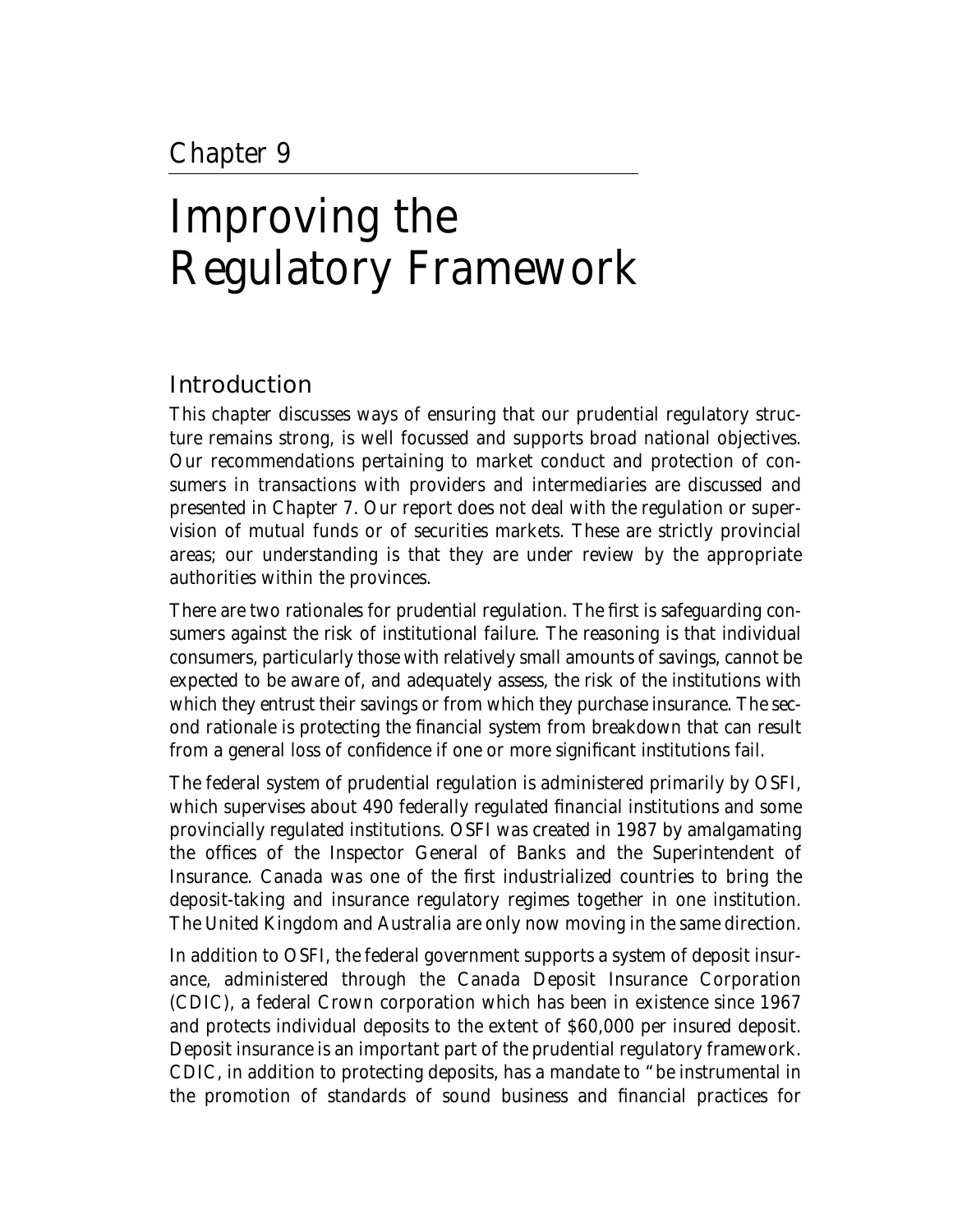member institutions."211 This has resulted in CDIC's developing standards of appropriate business practices for financial institutions and introducing a Standards Assessment and Reporting Program (SARP) that requires management and boards to certify that these standards of appropriate behaviour are, in fact, being adhered to in their institutions.

Provincial governments also have prudential regulators that supervise trust and insurance companies doing business in their province, regardless of where they are incorporated. This means that a federal trust or insurance company, for example, is regulated not only by OSFI but also by provincial regulators. Some provincial regulators have adopted a "home jurisdiction" approach, whereby they accept the prudential regulation of the incorporating jurisdiction (federal or another province) and do not duplicate prudential regulation. Other provincial regulators have delegated, or are in the process of delegating, their responsibility for prudential regulation to OSFI. The system is becoming more rationalized and harmonized, but there is room for further progress.

On balance, Canada's regulatory regime works well and is effective. On a sizeadjusted basis, it costs about one ninth as much as the regulatory regime in the United States.212 Further, substantial progress has been made in the past few years in harmonizing and streamlining federal and provincial prudential regulation, particularly since the province of Ontario rescinded its "equals approach."213

As strong as our system is, however, there are new challenges that require consideration of whether it can and should be strengthened further. Many of these challenges have been discussed in previous chapters, and particularly in Chapter 3.

The balance of this section reviews recent international regulatory and coordinating activities, as a context within which to consider some specific issues that should be addressed in Canada.

<sup>212</sup> A 1993 study by the Department of Finance concluded, "The U.S. appears to expend considerably more resources on supervision per institution and total assets than Canada or the U.K. Supervisory costs per billion dollars of supervised assets are some nine times higher in the U.S. or the U.K. This differential would be even higher if the supervisory costs of the ... Federal Reserve Board and the FDIC ... were factored in." See *The Cost of Supervision and Deposit Insurance in Canada, the United States and the United Kingdom*, Department of Finance, Working Paper, May 26, 1993, p. 1.

213 Ontario's "equals approach" was introduced in 1987. It applied Ontario regulatory rules to trust companies doing business in Ontario, regardless of where they were chartered. But it also applied Ontario regulatory rules to their activities in every province of Canada as long as they did business in Ontario. The Ontario rules were different from the federal rules and other provincial rules, which made the conduct of business difficult for trust companies subject to them. The "equals approach" was rescinded in 1997 and Ontario is currently negotiating with OSFI to allow OSFI to take over solvency regulation for all trust companies doing business in Ontario, including Ontariochartered trust companies.

<sup>211</sup> CDIC Act, para. 7(b).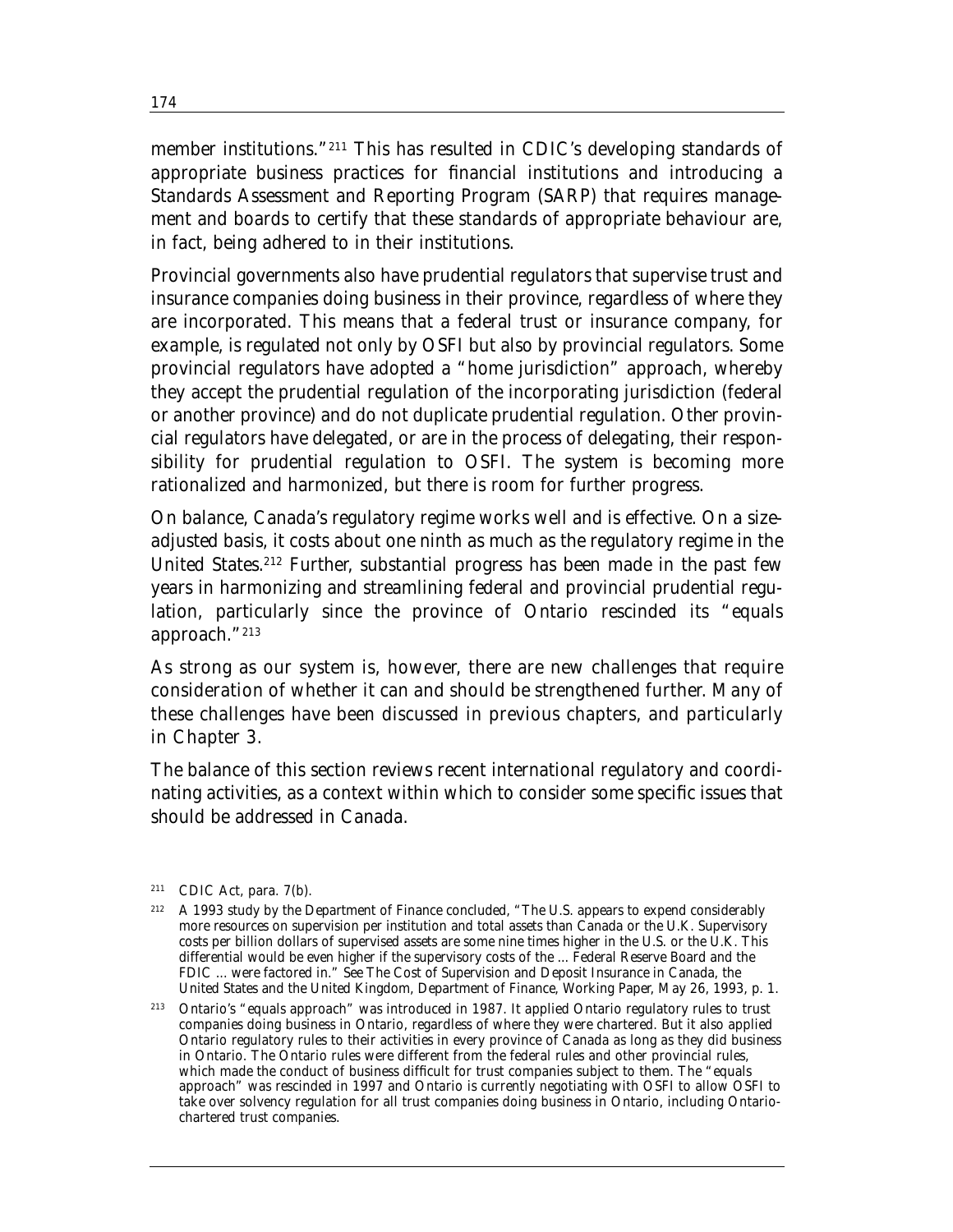## International Activities

The past decade has been a period of tremendous activity at the international level. New challenges have arisen in response to the convergence of functions within institutions, the ongoing formation of conglomerates, and globalization, which has led financial institutions and conglomerates to become increasingly active in many countries. These challenges have been intensified by the widespread adoption of sophisticated technology that has allowed institutions to develop new types of products and take on new types of risk. Regulators have been expending considerable effort, and making some progress, in coming to grips with the implications of these changes.

Ten years ago the Basle Committee on Banking Supervision, under the auspices of the Bank for International Settlements (BIS), broke new ground by recommending minimum capital adequacy tests and standards for banks regardless of which country they operated in. By 1992, all major industrialized countries had adopted those standards and their regulators continue to apply them. More recently, as change has accelerated, the Basle Committee has extended its work in three directions. It has continued to review and update the capital standards and amend them to reflect changing practices. In 1997, it developed 25 Core Principles for Effective Banking Supervision that were endorsed by the leaders of the governments of the Group of Seven (G-7) countries at their Summit in Birmingham, U.K., in May 1998. And it has also begun a process of developing principles and standards for the regulation of financial conglomerates, in cooperation with securities and insurance regulators. This latter process resulted in the formation of the Joint Forum on Financial Conglomerates, composed of an equal number of bank, insurance and securities regulators from 13 countries including Canada.<sup>214</sup> The Joint Forum is only beginning its work. It is concentrating on capital adequacy principles for financial conglomerates and principles of sound management.

In addition to these joint efforts, in 1992 insurance supervisors established an international coordinating group, the International Association of Insurance Supervisors (IAIS). The IAIS is developing regulatory principles similar to the core principles for banking noted above, and is also focussing on an appropriate regime for the effective regulation of companies doing business in many countries.

Canada has been a very active player in international regulatory and coordinating forums, particularly for banking and insurance. Because it combined banking and insurance in a single regulator, OSFI has played a major role in providing focus and leadership to the IAIS, and since 1997 has chaired the group. Because securities regulation is a matter of provincial jurisdiction and,

<sup>214</sup> Canada is represented by OSFI and the Ontario Securities Commission.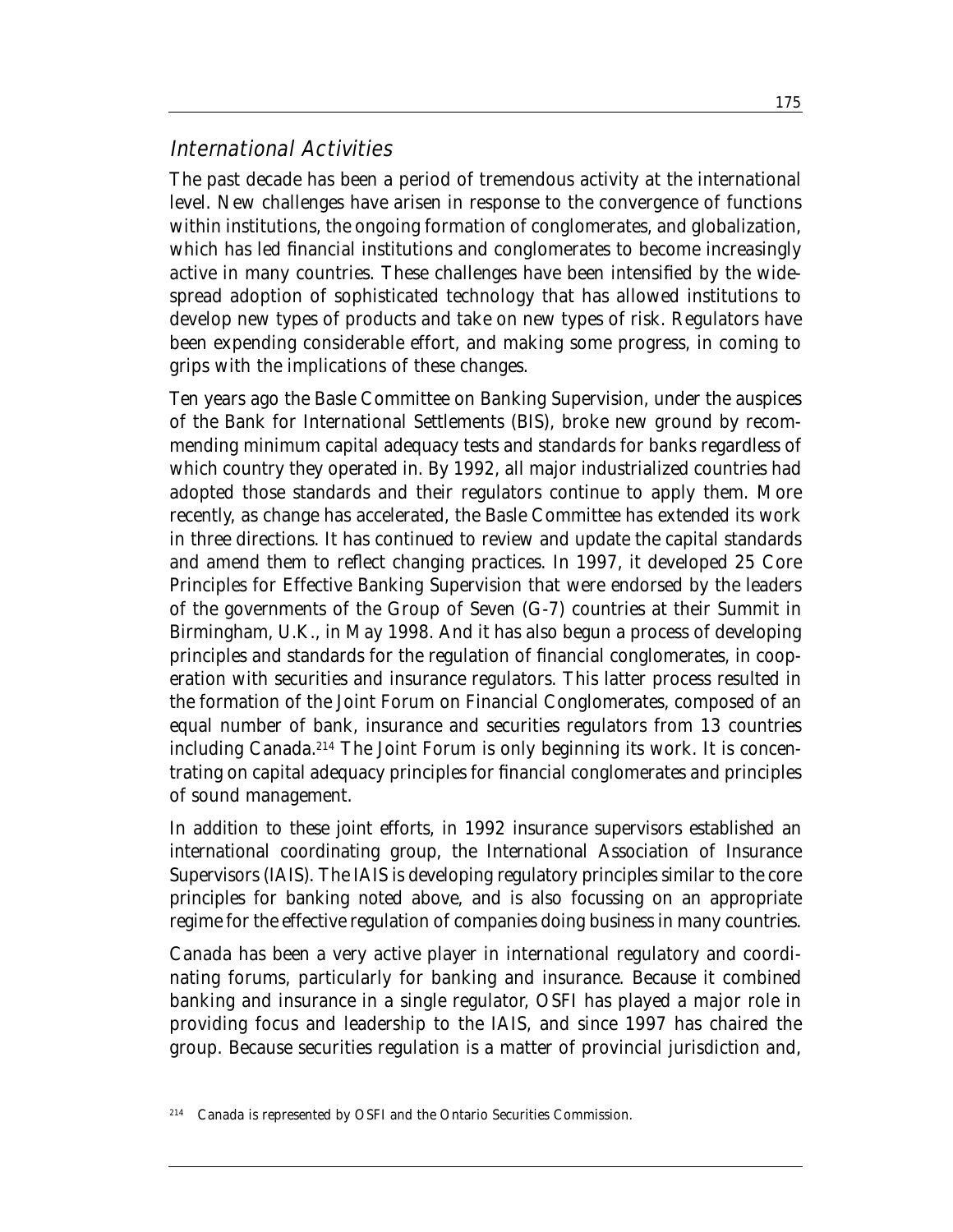as a result, there are many regulators, Canada's voice is less effective in this area than it is in banking or insurance.

The continuing crises in Southeast Asia, Russia and Japan have made it clear that a sound financial system is fundamental to healthy economic performance. They underline that international coordination and regulation is not a substitute for a strong national regulatory system. The shared knowledge at the international level must be accepted, adopted and implemented by national regulators. There is a need to modernize regulatory and supervisory regimes, and to move from general principles and coordination to effective implementation.

Canada has been an active proponent of measures to implement best practices in all countries. Two recent initiatives are worthy of note. The first is the establishment of the Toronto International Centre for Leadership in Financial Sector Supervision. The Centre is supported by OSFI and the Schulich School of Business at York University, where it is located; it is sponsored by the World Bank and the federal government. It aims to help developing countries improve their regulatory systems for banking and insurance by providing practical leadership training for supervisors from those countries. Second, the Minister of Finance has urged a framework for enhanced surveillance of national regulatory and supervisory systems, based on the principle of peer review. This proposal was endorsed by heads of government at the last G-7 Summit, and the International Monetary Fund and World Bank are now working out details of how such a scheme might be implemented.

More detail on these initiatives, and Canada's role in them, is presented in Chapter 5 of Background Paper #5.

### Implications for Canada

There are two implications that flow from our review of international efforts to strengthen regulation. The first is that we are moving into an era of unprecedented complexity with regard to how financial services providers can and should be regulated. The complexity has at least two dimensions. From the perspective of regulating providers, it encompasses the bundling together of risks that were previously isolated in separate legal entities, the emergence of new types of risk that regulators have not traditionally dealt with, and the increasing need to understand how risk is being managed on a global basis. From the perspective of protecting consumers, technology is opening up new horizons that allow provision of service from a distance, without the requirement to be physically present in countries with whose citizens providers are dealing. Both these sets of developments put a premium on the need to actively pursue international cooperation in developing regulatory standards and implementation agreements. National regulatory regimes should develop in ways that are consistent with and reinforce international cooperation.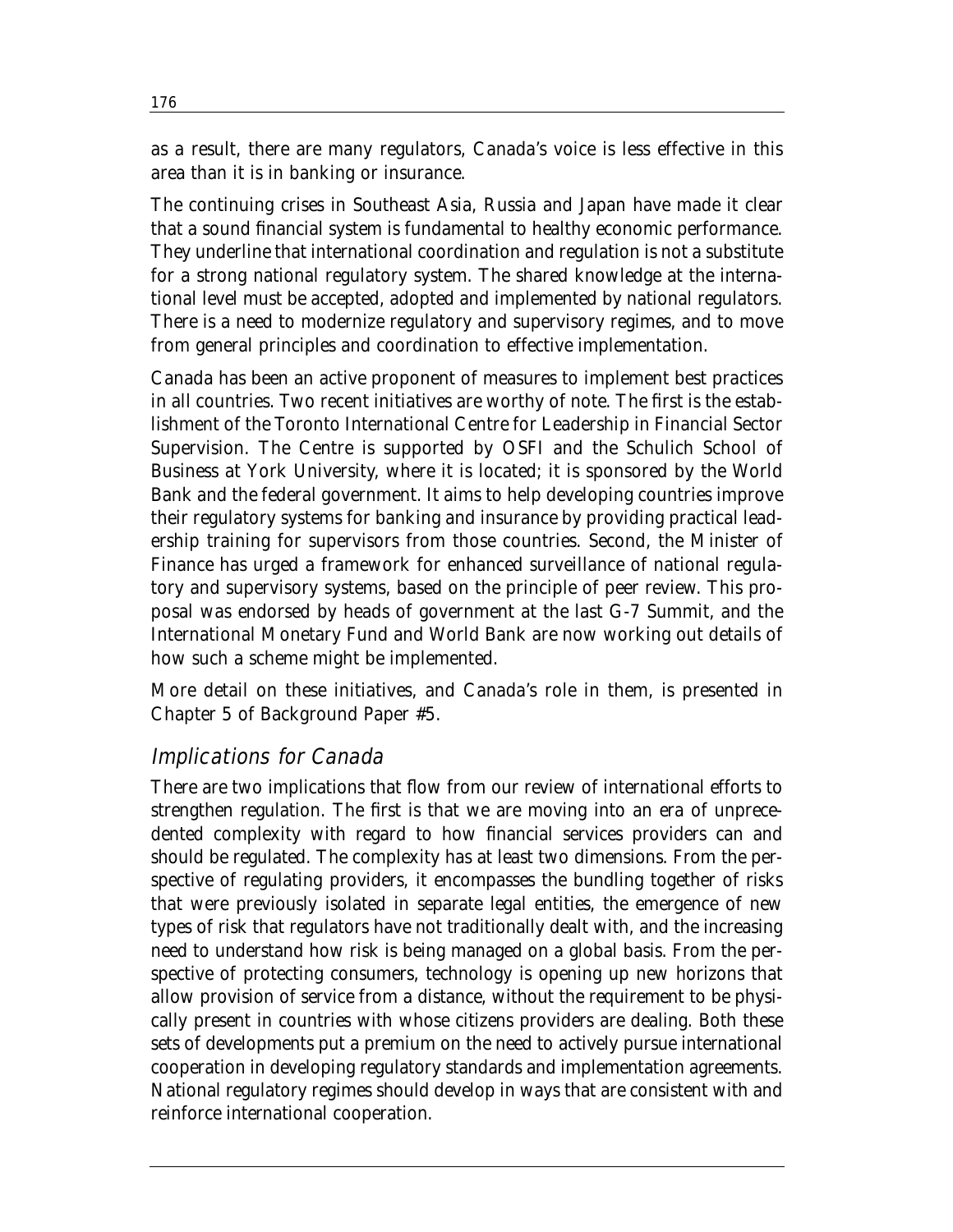At the same time, however, the experience of both regulation and international cooperation suggests that effective international cooperation will be slower in coming than is desirable. Markets move quickly, national regulatory systems move less quickly, and international systems even more slowly. For these reasons it will be imperative, while working for international cooperation, to ensure that our own system remains strong and supportive of national objectives.

In this connection, we believe that the existing system of prudential regulation can be improved by:

- broadening the mandate of OSFI and enhancing its governance structure;
- examining the governance of institutions from a regulatory perspective;
- revising the governance arrangements for the payments system;
- streamlining regulatory processes to remove overlap and duplication;
- integrating the existing deposit insurance and life insurance policy holder protection plans; and
- introducing some measures that will assist in protecting and informing consumers who wish to deal with financial service providers not physically present in Canada.

## The Role of OSFI: Mandate and Governance

### Broadening OSFI's Mandate

OSFI did not have a legislated mandate until 1996. To establish a standard by which OSFI could be held accountable to Parliament and the public, and against which to measure performance, the Government legislated a mandate for OSFI that, in brief, requires OSFI to:

- supervise financial institutions to determine that they are in sound financial condition and in compliance with the law;
- advise management if this is not the case and require remedial action to be taken;
- promote the adoption by management and boards of directors of policies to control and manage risk; and
- monitor events at the industry level that may negatively affect the financial condition of institutions.215

The Act also requires OSFI, in pursuing this mandate, to strive to "protect the rights and interests of depositors, policy holders and creditors of financial institutions having due regard to the need to allow financial institutions to compete effectively and take reasonable risks."

<sup>&</sup>lt;sup>215</sup> The precise mandate is found in section 4 of the OSFI Act and is reproduced in Background Paper #5, p. 32.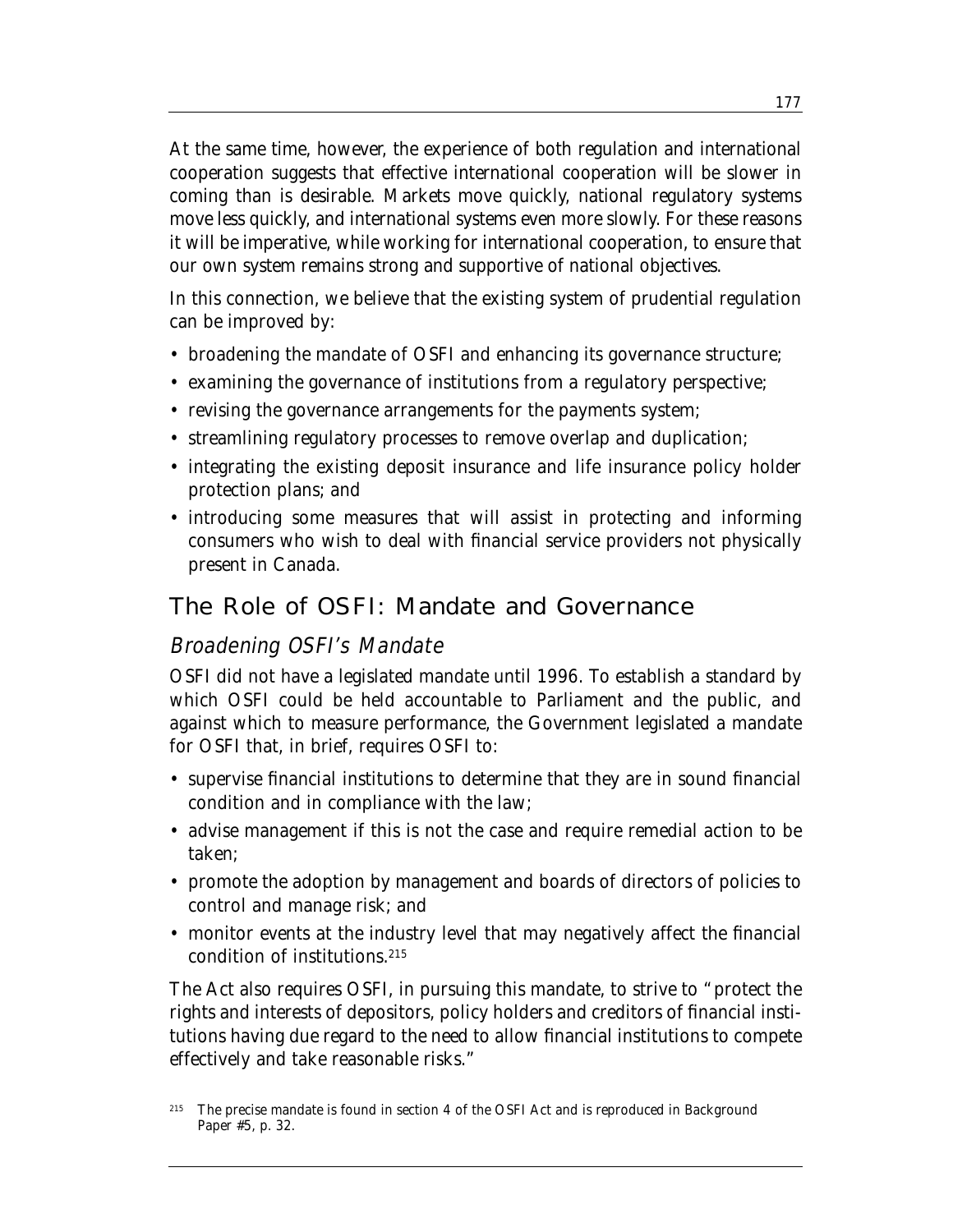We believe that OSFI's mandate needs revision in three areas.

First, OSFI in fact has an important responsibility for consumer protection. OSFI today administers the consumer protection provisions of federal financial institution legislation, including provisions related to disclosure and privacy. As set out in Chapter 7, we are recommending a number of areas where these provisions should be strengthened and OSFI's role enhanced. We believe that the responsibility to administer consumer protection provisions of federal financial institution legislation should be an explicit part of OSFI's mandate, and OSFI should have adequate resources to carry out the new responsibilities we are recommending.

Second, we believe that the mandate does not adequately reflect the need to balance safety and soundness considerations with the desirability of facilitating effective competition in domestic financial services markets. We do not believe that OSFI's role should be to actively promote or foster competition. It is, first and foremost, a prudential regulator. But within the scope of its activities, from time to time it will be called on to approve new entrants or to endorse new and innovative products or approaches brought forward by existing institutions. In these functions, we believe it is imperative that the impact on safety and soundness be weighed against the particular contribution to competition that such new entrants or innovations might bring to consumers, and that an appropriate balance be struck. In this context we are recommending that there be discretion for the Minister of Finance to reduce the amount of capital now required to start a new financial institution, on the basis of an assessment by OSFI of the business plan.

In Australia and the United Kingdom, both of which are currently implementing a single regulatory office along the lines of OSFI, proposed legislative mandates explicitly require that the benefits to consumers of competition and innovation be recognized and balanced with other considerations.

Finally, it seems to us that in carrying out its prudential mandate, the current obligation of OSFI to protect the rights of creditors is inappropriate. Governments do not work to protect creditors of any other institutions, and OSFI may be able to sustain greater focus if its obligations are confined to policy holders and depositors.

# Enhancing OSFI's Governance

The Superintendent of Financial Institutions is responsible for the administration of OSFI, its role in policy development and its operations. The Superintendent reports directly to the Minister of Finance. We believe that adding a board of directors would enhance the governance structure of OSFI. An independent, non-partisan and effective board would provide oversight of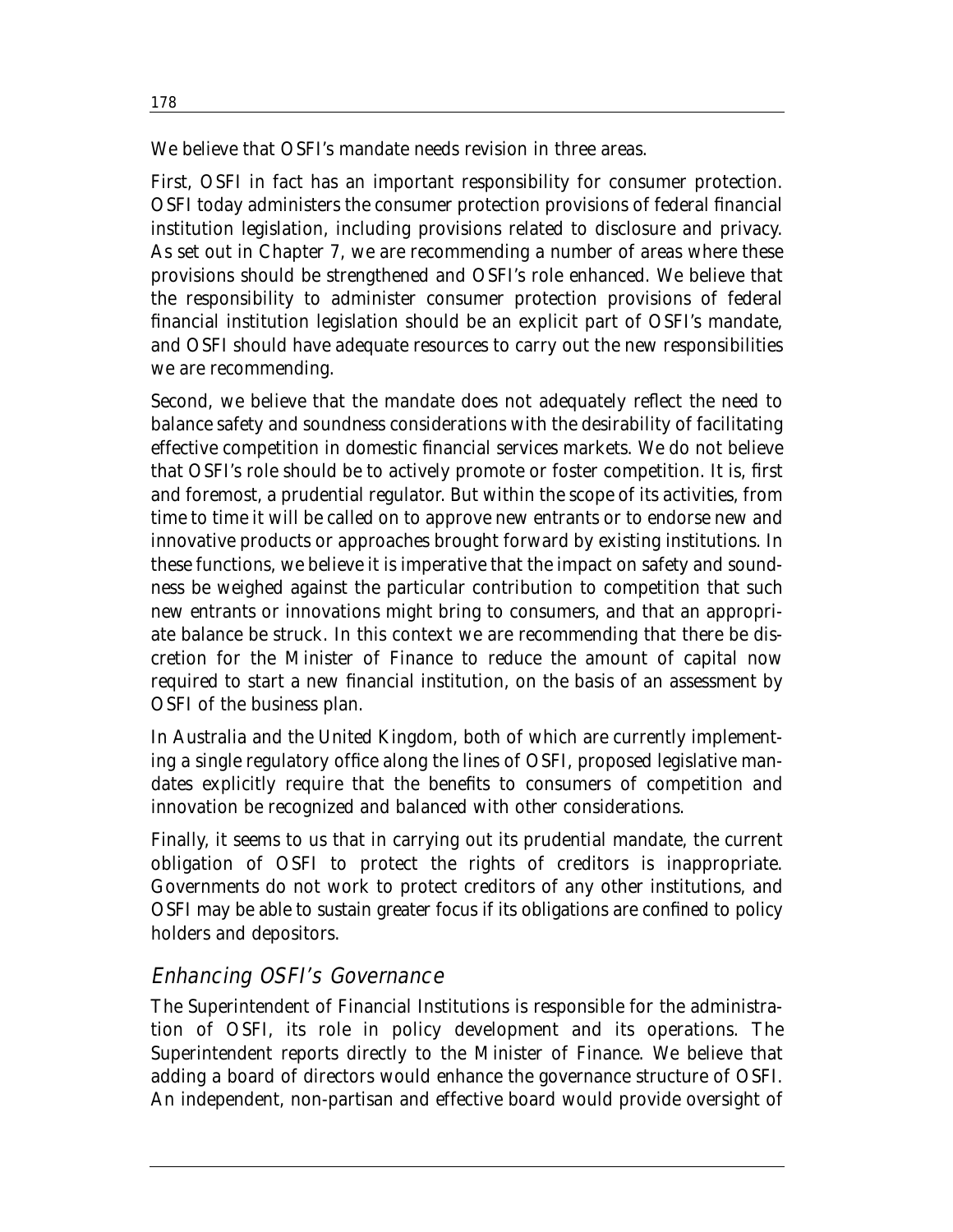the conduct of OSFI's business and administrative operations. It would approve major OSFI policies and strategies. It would monitor achievement of OSFI's progress against its strategic plans and statutory mandate. And it should play a particularly strong role with respect to human resource policies. OSFI will require highly skilled, dedicated individuals to fulfil its responsibilities adequately in a much more complex environment. The board should ensure that OSFI is appropriately staffed and that compensation policies are effective in achieving OSFI's objectives. In this connection, the board would approve senior management appointments within the office and provide recommendations to the Minister on the appointment of the Superintendent.

Other organizations within the federal financial institutions policy community (for example, CDIC and the Bank of Canada) now have boards of directors that function well and add value to those institutions. Further, the new prudential regulatory structures in the United Kingdom and Australia are being established with a board of directors as an integral part of their governance structure.

Our recommendation is that a relatively small board, with responsibilities as highlighted above and described more fully in Chapter 2 of Background Paper #5,216 be introduced. It should consist of a mix of experienced business people independent of institutions supervised by OSFI, people familiar with consumer issues, and persons from professional disciplines who are familiar with issues confronting the sector and its regulators. One of the independent directors should chair the board. The Superintendent, the Chair of CDIC, the Deputy Minister of Finance, and the Governor of the Bank of Canada should also be members by virtue of their office.

The governance structure that we recommend is not intended to change the present accountabilities of either the Superintendent or the Minister with respect to operating decisions. For this reason the board should not play a role in the operating decisions with respect to troubled institutions, but should conduct appropriate assessments after the fact to understand the decisions made and to ensure that the lessons from experience are built into ongoing strategies and policies.

It will be critical to clearly articulate the role of the board in the enabling legislation so that there will be no confusion as to responsibilities.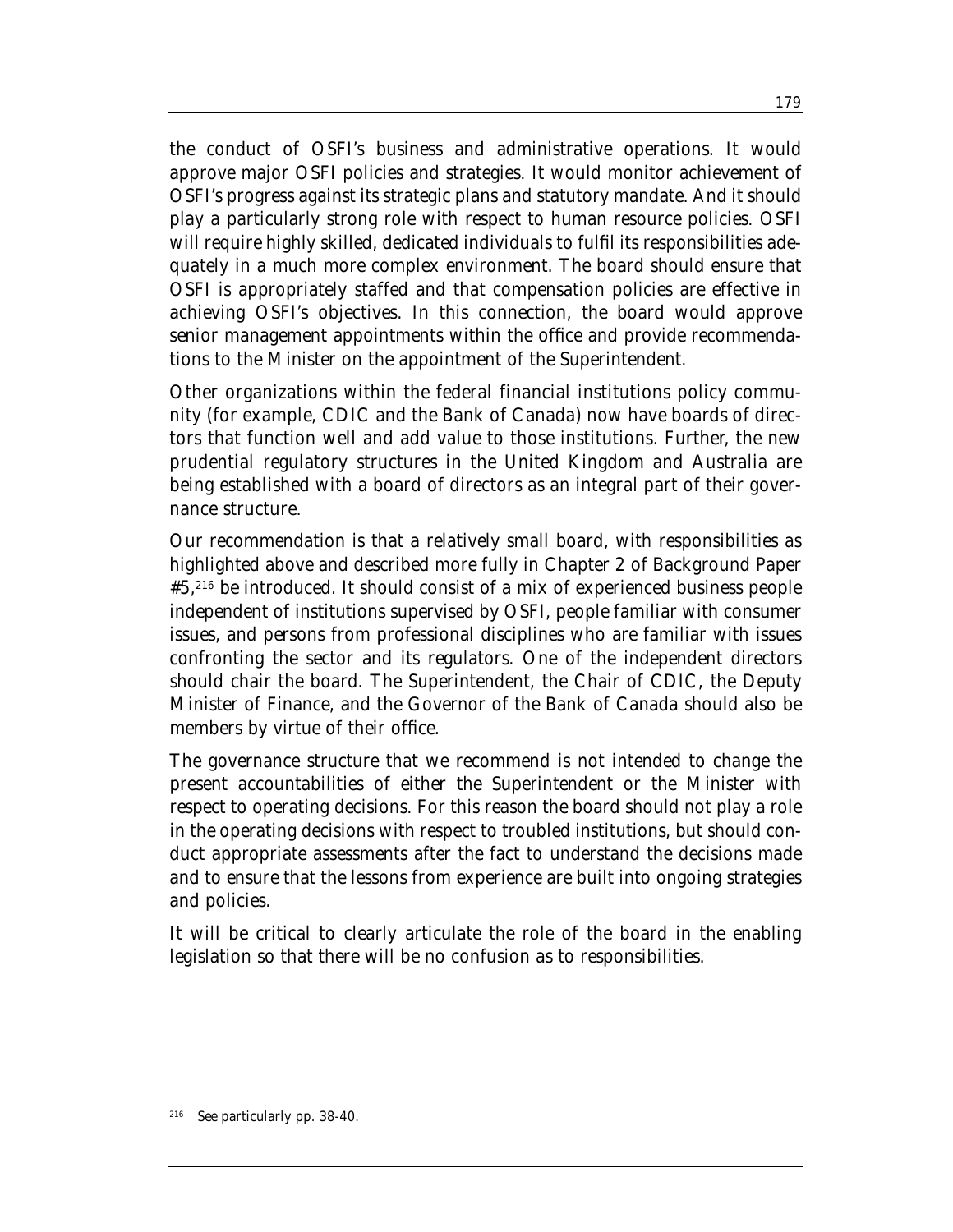# The Governance of Financial Institutions

Like regulators in other countries, OSFI increasingly relies on high standards of corporate governance in financial institutions to better ensure the good business practices and effective risk management that are essential to safety and soundness. OSFI now regularly deals with conglomerates with complex corporate structures, global activities, and a broad and constantly changing range of products. In that environment regulation becomes more complex, and more reliant on the assessment of the risk management techniques and capabilities of the regulated institutions. This reliance has led OSFI to look to sound corporate governance as one of the key factors in ensuring excellence in risk management and other business functions.

In recent years, there have been three streams of development with respect to the governance of financial institutions.

In December 1994, the Toronto Stock Exchange Committee on Corporate Governance in Canada released its report entitled *Where Were the Directors?* (the Dey Report), $217$  which made significant recommendations for improving governance in Canadian public companies. Securities regulators now require that companies report regularly to their shareholders on their governance procedures, including the extent to which they comply with the Dey Report recommendations.

For financial institutions, the 1992 legislative changes added important new governance requirements. These included a requirement for one third of the directors to be unaffiliated, the creation of a conduct review committee and the imposition of a strict set of restrictions against self-dealing.

At the operating level, both OSFI and CDIC have taken steps to highlight the importance of governance and to firmly and unambiguously make directors aware of their obligations and accountability, through initiatives such as the Standards Assessment and Review Program.

We have not conducted a detailed study of corporate governance practices in regulated financial institutions. We did, however, review steps taken by some major financial institutions in recent years to respond to these new governance expectations. It is clear that much has been done. In particular, boards of directors either have organized their structures and procedures to respond to the recommendations of the Dey Report and to the other legislative and regulatory requirements and guidelines, or are in the course of doing so. Pressure continues from shareholder interest groups to make further changes.

<sup>217</sup> Report of the Toronto Stock Exchange Committee on Corporate Governance in Canada, *Where Were the Directors? Guidelines for Improved Corporate Governance in Canada*, December 1994.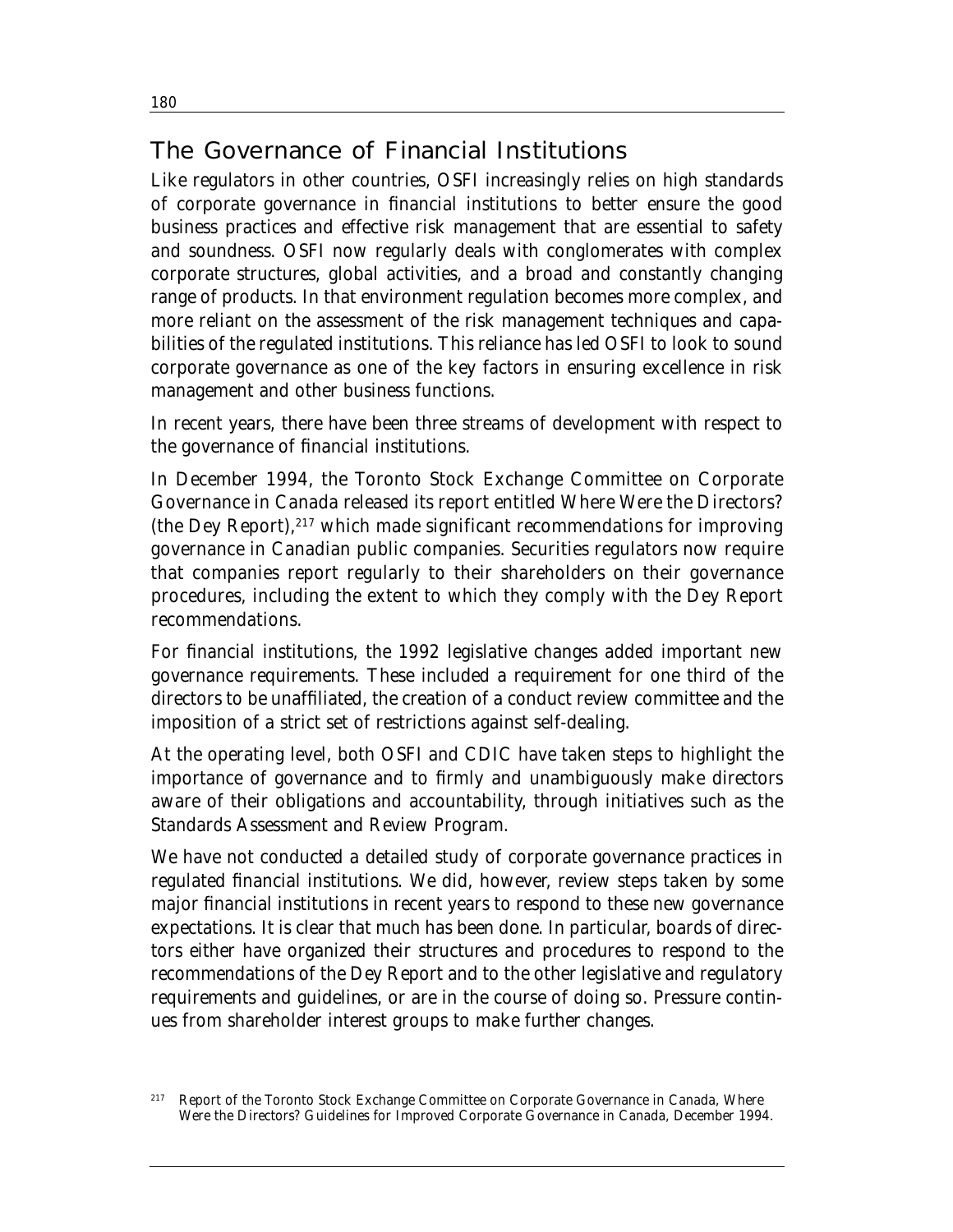Although we have not undertaken a comprehensive review of corporate governance, we believe that there is one area where further action should be considered by financial institutions. That is the separation of the positions of board chair and CEO. The Dey Report recommended that either the positions be separated or there be a lead director who would not be a member of management. We understand that most, if not all, financial institutions have complied with this second recommendation. We urge that this be done at a minimum. But we also feel strongly that effective governance is enhanced by the presence of a nonexecutive chair, with adequate resources and time to fulfil the responsibilities of the position.

Because we indicated in our Discussion Paper that we were unlikely to consider governance issues, and because we did not solicit and did not receive submissions on this subject, we are not prepared to put our conclusion forward in the form of a recommendation for legislative action. We wish to encourage a public discussion of the pros and cons of non-executive chairs in the post-report debate, and we hope that this discussion might lead to action.

## More Effective Governance of the Payments System

At present the governance of the payments system is in the hands of the Canadian Payments Association, which is governed by a board of directors with equal representation from bank members and non-bank deposit-taking institutions. By-laws require the approval of the Governor-in-Council but rules established by the board do not.

In recent years, the CPA has moved to provide channels for outside advice through establishing a Stakeholder Advisory Council, where the perspectives of a variety of interested groups are brought to bear, and a Consultative Committee with the Department of Finance that examines broad public interest issues related to payments system developments.

The governance of the payments system was examined by the Advisory Committee and is discussed in a recent paper issued by the Department of Finance.<sup>218</sup>

We recommend that, in order to ensure that payments system decisions are consistent with the public interest, the Minister of Finance have the authority to review and revoke any changes in the rules of the CPA, as well as the power to approve in advance the by-laws of the CPA or any changes to the by-laws. The Minister should also have the power to issue directives to the CPA board to make changes to by-laws, rules or operating practices when such changes are deemed to be in the public interest.

<sup>218</sup> Department of Finance, *Payments System Review: Discussion Paper*, July 1998.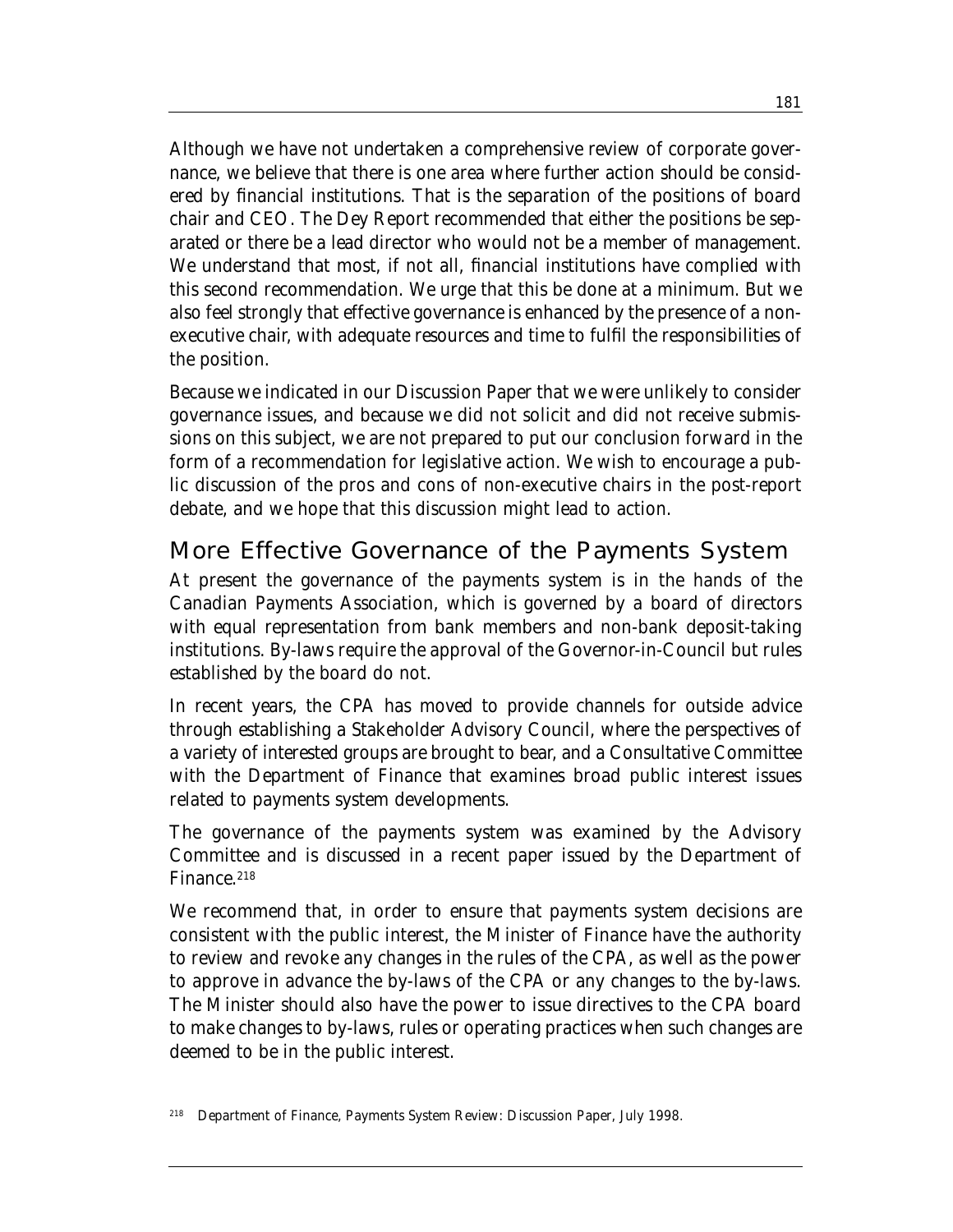# Streamlining Regulatory Processes

Duplicative and conflicting regulation, together with cumbersome approval processes, lead to higher costs of compliance that can disadvantage regulated institutions when they are competing with unregulated providers of particular services. It can also discourage new entrants and suppress innovation. It is important that approval processes be efficient and as transparent as possible, and that overlap and duplication be eliminated where possible through delegation or harmonization.

There are three areas that we have considered:

- intergovernmental overlap;
- overlap between OSFI and CDIC; and
- streamlining approvals.

## Intergovernmental Overlap

As indicated above, particularly since Ontario abandoned its "equals approach," strides have been made in harmonizing regulation among the provinces and introducing more effective federal-provincial operating procedures.

For example, Ontario now leaves the prudential regulation of federal trust companies to OSFI and is negotiating with OSFI to transfer to it responsibility for prudential regulation of Ontario-chartered trust companies. OSFI examines Manitoba trust and insurance companies operating in the province on behalf of the provincial regulator, and British Columbia has generally delegated prudential regulation of trust companies operating in the province to the regulator of the home jurisdiction.

In the case of federally regulated life insurance companies, the provinces almost always accept the examination of OSFI for purposes of determining capital adequacy. Quebec has worked with OSFI and the industry to develop common standards of sound business and financial practices for the industry, paralleling those developed by CDIC for deposit-takers.

Initiatives that could be taken to make further progress toward reducing duplication and achieving harmonization include:

- developing common capital adequacy tests for regulated financial institutions, and accepting the opinion of the "home" regulator (that is, the regulator in the jurisdiction of incorporation) for capital adequacy and corporate reorganizations;
- establishing a central, electronic data base with standardized reporting formats and required information that could be accessed by both federal and provincial regulators; and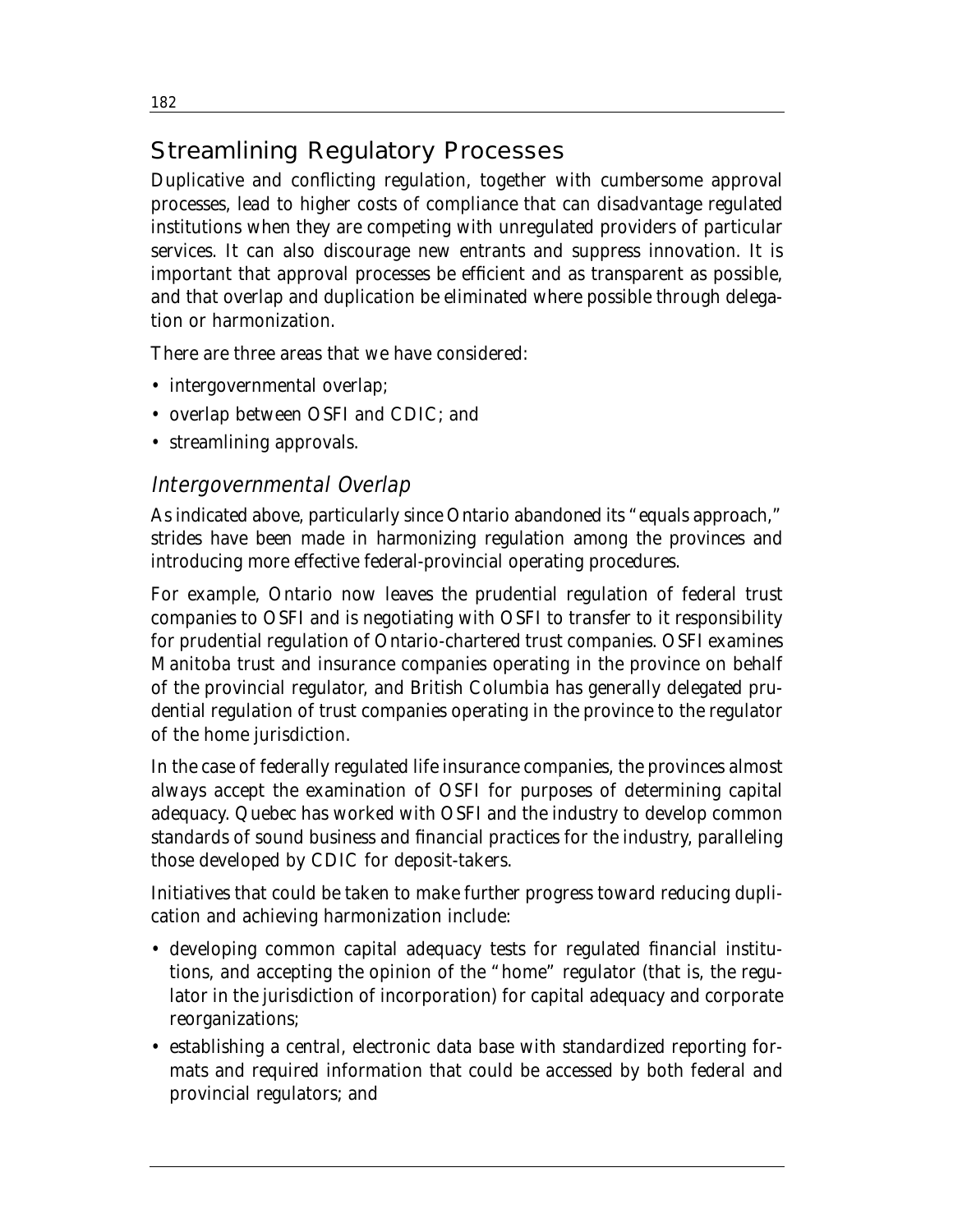• delegating solvency regulation of trust, loan and life insurance companies to OSFI, as is already done in some instances.

We recommend that these initiatives be seriously pursued. In particular, OSFI should agree to take the lead on the possibility of establishing a common data base as described above, and on developing common capital adequacy tests.

## Overlap between CDIC and OSFI

CDIC has no direct supervisory role. Its mandate, however, requires that it be "instrumental in the promotion of standards of sound business and financial practices for member institutions." This requirement overlaps with that part of OSFI's mandate that requires it to "promote the adoption by management and boards of directors of financial institutions of policies and procedures designed to control and manage risk."

In fulfilment of its mandate, CDIC developed standards of sound business and financial practice and, since 1995, has required management and boards to attest that these standards are being followed. The standards overlap in many cases with regulations or guidelines published by OSFI.

CDIC is also introducing a system of risk-based premiums and is in the process of collecting extensive information as a basis for administering the system.

We believe that the portion of CDIC's mandate that requires it to promote standards for members overlaps with OSFI's role for no valid purpose. We recommend that CDIC's mandate be amended to remove this overlap.

The responsibility for the standards and the assessment program should be transferred to OSFI. CDIC should continue to have responsibility for setting the basic parameters of the risk-based premium system, but institutions should be categorized within the system on the basis of information collected by OSFI and made available to CDIC.

We considered whether CDIC and OSFI should be amalgamated. We believe that the insurer and the regulator have different purposes that are clearly distinct and should remain so. Further, the insurer and the regulator have different objectives with respect to failing institutions: the regulator's interest is in rehabilitation and the insurer's interest is in minimizing exposure. We believe that there is a healthy tension between these objectives that serves public policy best when they are not combined in a single institution. Although we see no reason why CDIC should have or require supervisory or regulatory responsibilities, an effective system will require very close cooperation between CDIC and OSFI. For this reason, we recommend that the CDIC Chair be a member of the OSFI board, and we also recommend that CDIC have a right to review and comment on proposed regulatory initiatives that will affect its operations.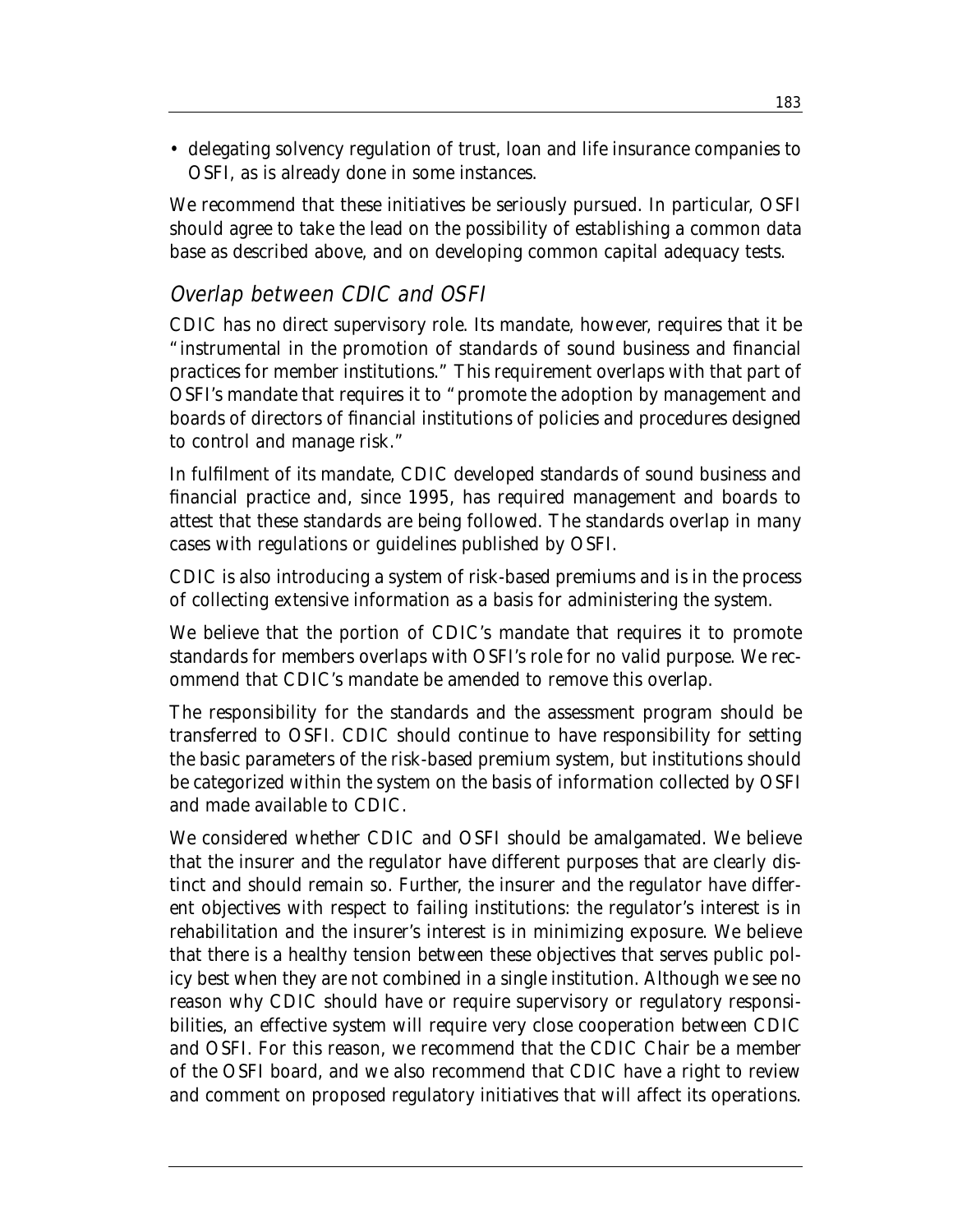## Streamlining Approvals

OSFI has put forward a number of proposals for streamlining the approval process. These proposals fall into two broad categories: reducing the number of situations requiring approval, and improving the efficiency of the approval process. The proposals are highly technical and are described in more detail in Chapter 2 of Background Paper #5 and a submission to the Task Force by OSFI.219

We have not analysed these proposals in detail but we endorse the initiative and direction that OSFI is taking. We believe that OSFI should strike a working committee with Department of Finance and industry representation to develop these proposals further with a view to early implementation.

Overseeing this process would be one of the immediate tasks of the new OSFI board. We also urge that, in this process of elaboration, priority be given to proposals that can provide the greatest regulatory relief to the institutions.

One particular area in the current approval process seems to us anachronistic. The Governor-in-Council currently has approval authority for many aspects concerning the entry and activities of foreign banks in Canada. This seems to us less relevant in today's environment than it may have been in 1980, when the wisdom of foreign bank entry was being considered. We recommend that these approval authorities be transferred from the Governor-in-Council to the Minister of Finance.

# Integrating Deposit Insurance and Policy Holder Protection Plans

The Canada Deposit Insurance Corporation (CDIC) insures deposits at banks and most trust companies.<sup>220</sup> CDIC is a federal Crown corporation and the federal government guarantees its obligations, although payments made by CDIC are recovered from deposit-taking institutions by way of premiums and there is no cost to the taxpayer. The Canadian Life and Health Insurance Compensation Corporation (CompCorp) provides compensation coverage for policies issued by life insurance companies. CompCorp is a corporation established and funded by the life insurance industry. It does not have any government guarantee behind its obligations. The structure, powers, mandates, membership, coverage and other characteristics of CDIC and CompCorp are compared in detail in Chapter 3 of Background Paper #5.221

184

<sup>219</sup> See Background Paper #5, pp. 47-49, and Office of the Superintendent of Financial Institutions, *Streamlining Regulatory Approvals*, Submission to the Task Force. Ottawa, July 7, 1998.

Some trust companies are insured by provincial government plans. Deposits in credit unions and caisses populaires are protected by deposit insurance or guarantee plans that vary from province to province.

<sup>&</sup>lt;sup>221</sup> See in particular Exhibit 3.4 (p. 63) and discussion, pp. 56-62.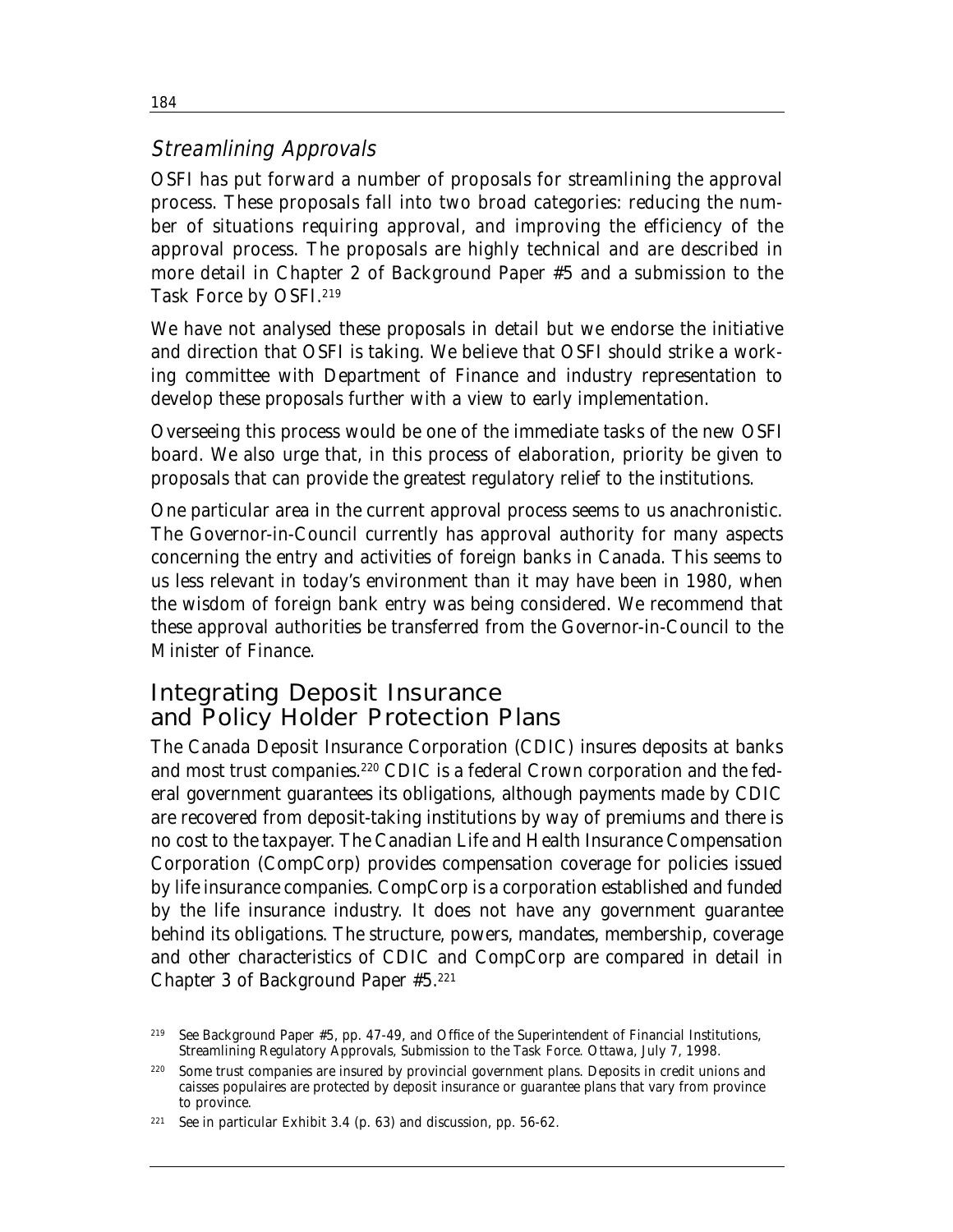The life insurance industry has been arguing for some time that insurers are disadvantaged in the marketplace when selling products similar to those of deposit-taking institutions. This is due to a perception among consumers that CDIC, with the strength of the Government of Canada behind it, provides more secure protection than CompCorp. We have reviewed survey data relating to these issues and have received evidence that customers have selected products of deposit-takers rather than competing products of life insurance companies because of the strength of the CDIC "brand."222 In our view, the perception is real and it is well founded. CDIC does provide potential strength, because of the federal guarantee, that CompCorp cannot. This market reality creates a disadvantage for life insurance companies in competing against banks and trust companies.

We believe that it is important and timely to address this competitive inequity. In our vision of the ideal financial services sector, we emphasize open and competitive markets as the most critical factor that will bring benefit to consumers and ensure that Canadians are well served. Our markets now are highly concentrated and one of the greatest public policy challenges is to encourage vibrant, alternative institutions that can compete head-to-head with the large banks across the country. We have presented a number of recommendations aimed at achieving this, including – with respect to life insurance companies – facilitating demutualization and providing access to the payments system. We believe that these initiatives will place life insurance companies in a better position to offer meaningful competition for wealth management services. We would be disappointed, and we believe Canadians would be ill served, if this potential competition were unnecessarily frustrated by government backing for bank deposits that disadvantaged competing products offered by life insurers.

When this issue was discussed in the past, equality of treatment was rejected on the basis that the primary objective of deposit insurance was to promote systemic stability through preventing runs on institutions that were members of the payments system. It was suggested that life insurers posed no threat to system stability, and that therefore their liabilities did not merit protection by an agency of the government.

Events have moved on since that earlier consideration, and there are three principal reasons why we believe it is timely to reconsider the issue.

<sup>222</sup> Canadian Life and Health Insurance Association, *Canada's Life and Health Insurance Industry: Consumer Compensation Arrangements*, Submission to the Task Force, October 1997, p. 17. See also Angus Reid Group, Inc., "Consumer Protection Plans," in *Confidence in Financial Institutions*, April 1997, and "Consumer Evaluation of Regulatory Issues," in *Confidence in Canada's Financial Institutions*, 1992.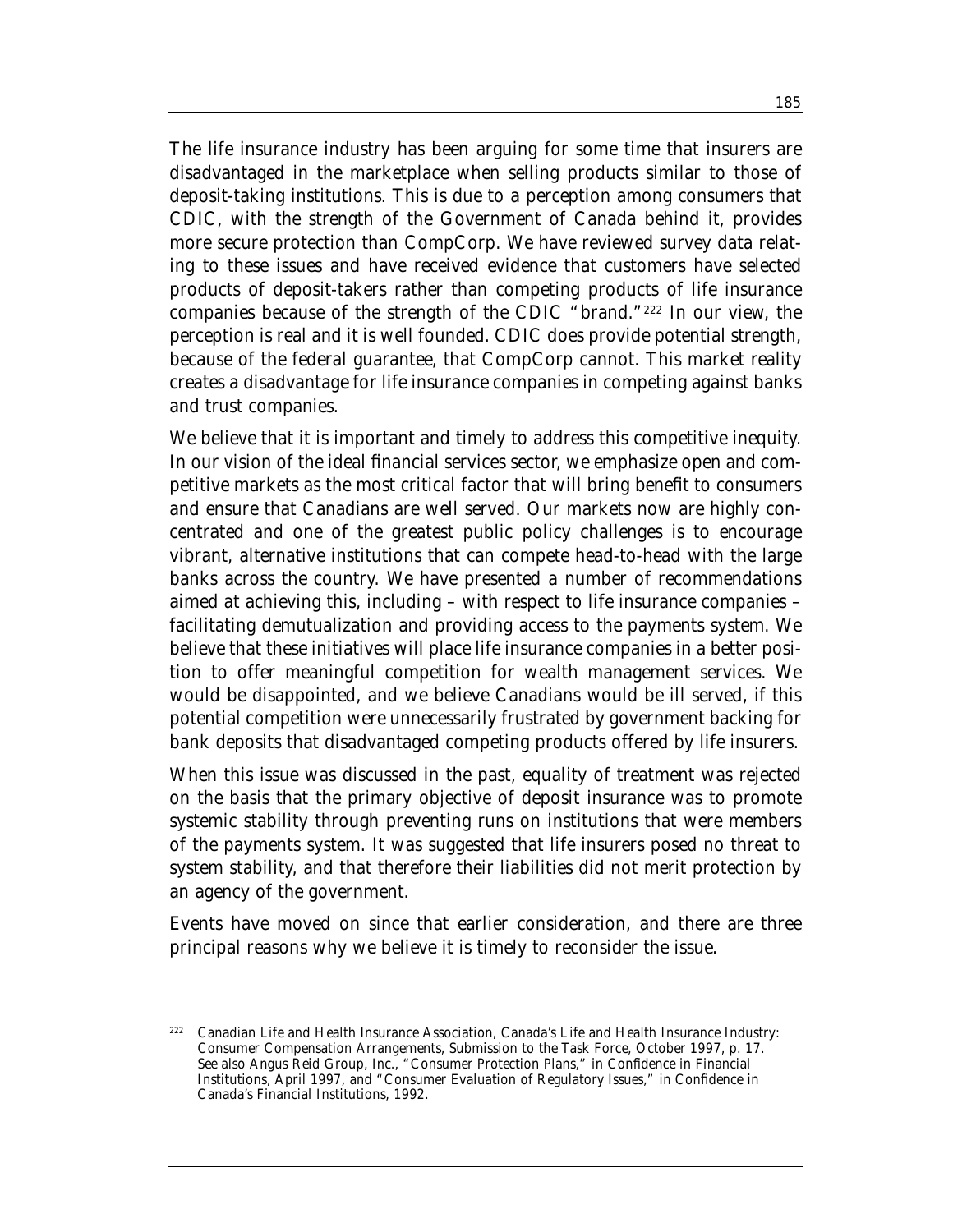First, we note that the risk management characteristics of the payments system are being strengthened, through the introduction of the Large Value Transfer System and the explicit regulatory role and responsibilities of the Bank of Canada. We believe that deposit insurance is relatively less important than it may have been in the past as a mechanism to avoid payments system crises. Moreover, we are recommending that life insurance companies become members of the payments system as soon as reasonably possible.

Second, we believe that the primary rationale of deposit insurance in today's marketplace is protecting the savings of unsophisticated consumers who cannot make appropriate risk calculations about the safety of the institutions with which they are entrusting their savings. On the basis of this argument, we see no reason why consumers who wish to save through a deferred annuity issued by a life insurer should have second-class coverage compared to those purchasing a GIC issued by a bank.

Indeed, as life insurers become members of the payments system and their customers choose to leave claims or benefit payments on deposit with them, we see no reason why they should not be entitled to the same quality of coverage that they would have if they moved the funds to a deposit-taking institution.

Finally, we believe that deposit insurance plays a role in levelling the playing field for deposit-taking competitors to the banks that lack the brand advantage held by the major banks, and that without deposit insurance would have difficulty attracting consumer deposits. On the basis of this argument, we see no reason why similar products should not be insured through similar arrangements, regardless of the nature of the institution that provides them.

For all these reasons, we believe that the time has come to put CDIC and CompCorp on a common footing. We believe that the two plans should be integrated, and we propose three principles that should guide the government in this integration:

- The minimum that is required is to put CDIC and CompCorp on the same basis with respect to the Crown guarantee, which should apply to the obligations of both or neither, and with respect to the ability to borrow from the Consolidated Revenue Fund (CRF), which should apply to both or neither.
- Convergence at both the product level and the institutional level requires a parallel convergence of compensation plans. There should be one plan for both deposit-taking institutions and life insurance companies, with a common administration and parallel coverage, but with separate funds and separate premiums.
- Compensation plans should not have supervisory responsibilities.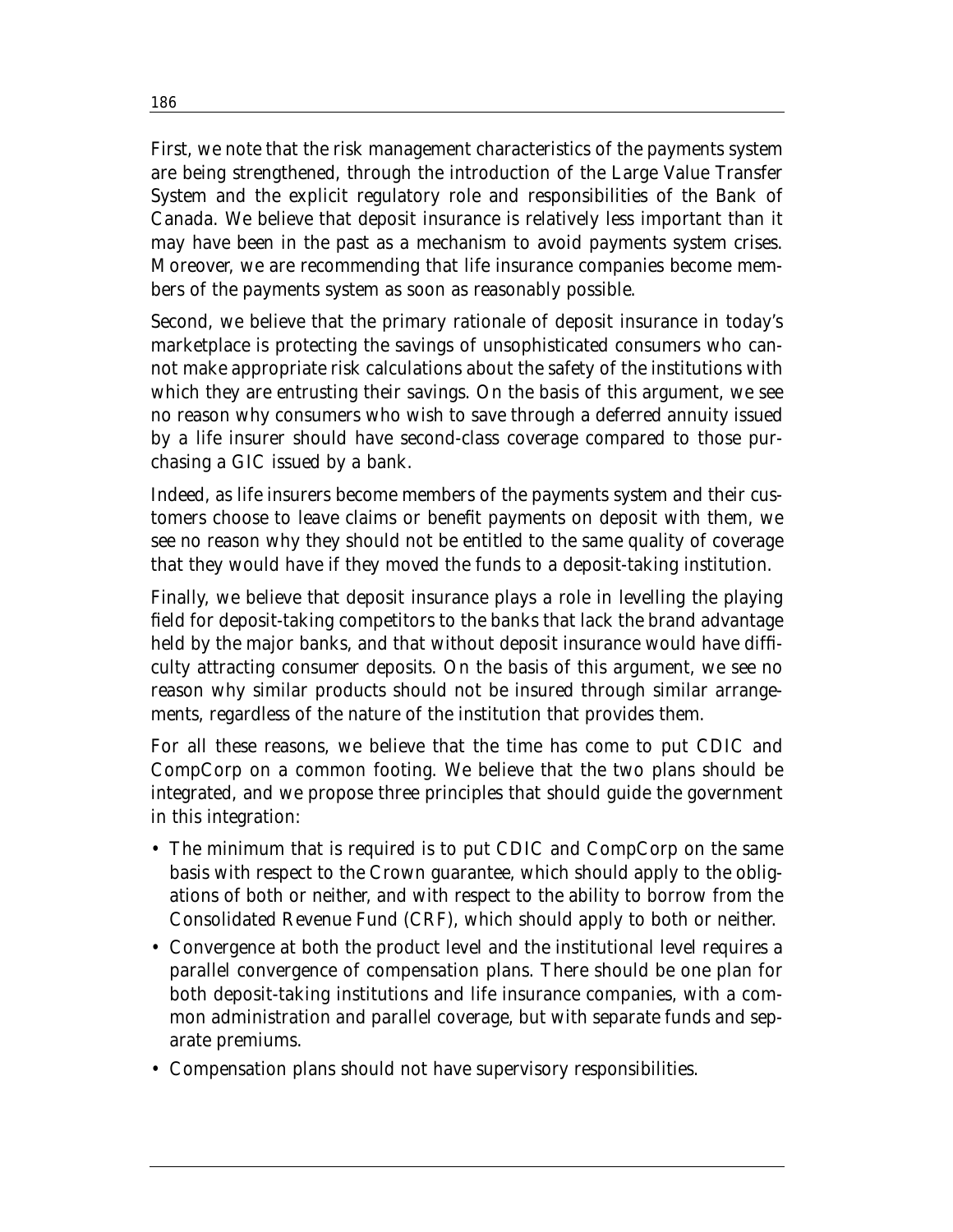A single, integrated plan would offer other potential benefits besides achieving a level playing field. It would assist in reducing current consumer confusion about insurance coverage, and it would provide an administrative framework within which to pursue comparability with respect to coverage, priorities in the event of liquidation, and payout practices for products that are essentially the same although sold by different institutions.

In Background Paper #5, we present two alternative models for an integrated plan, each of which respects the principles set out above.223 In brief, the first plan would see CompCorp integrated into CDIC, which would retain its Crown corporation status, its current governance structure and its current powers with the exception of supervisory responsibilities, which would be transferred to OSFI, as recommended above. The second model would see the creation, by legislation, of an independent insurer that would take on the responsibilities of both CDIC and CompCorp. It would have an independent board appointed by the Minister of Finance. It would not be a Crown corporation and would not have a government guarantee, although the Minister of Finance would be empowered to authorize liquidity loans from the CRF to the insurer if necessary and under strict conditions. In this model, safeguards would be introduced to ensure that insurance was available at reasonable rates to all regulated financial institutions. In both models, premium payments would be appropriate to the risks covered by the funds, and both funds would establish minimum balances through pre-funding.

In our view, either of these models would achieve the purposes we believe to be necessary to effective competition, and would well position the integrated plan to deal with the complexities of a world in which the boundaries between products and institutions are continuing to erode.

## Regulating Market Entry without a Physical Presence

As technology increases the scope for foreign firms without a physical presence in the country to provide financial services to Canadians, it is becoming increasingly clear that there is a significant gap in the regulatory structure. This is not a problem specific to Canada. In Chapter 5 of Background Paper #5, we review some of the activity going on at the international level with respect to the regulation of electronic commerce, and the electronic provision of financial services in particular. In general, governments are continuing to rely on existing laws and regulations rather than enacting comprehensive new measures. National governments, as well as the international community, tend to be taking a wait-and-see attitude. There is a real concern that international cooperation is necessary for effective action, and that premature domestic regulation may stifle innovation and experimentation.

See Background Paper #5, pp. 66-69.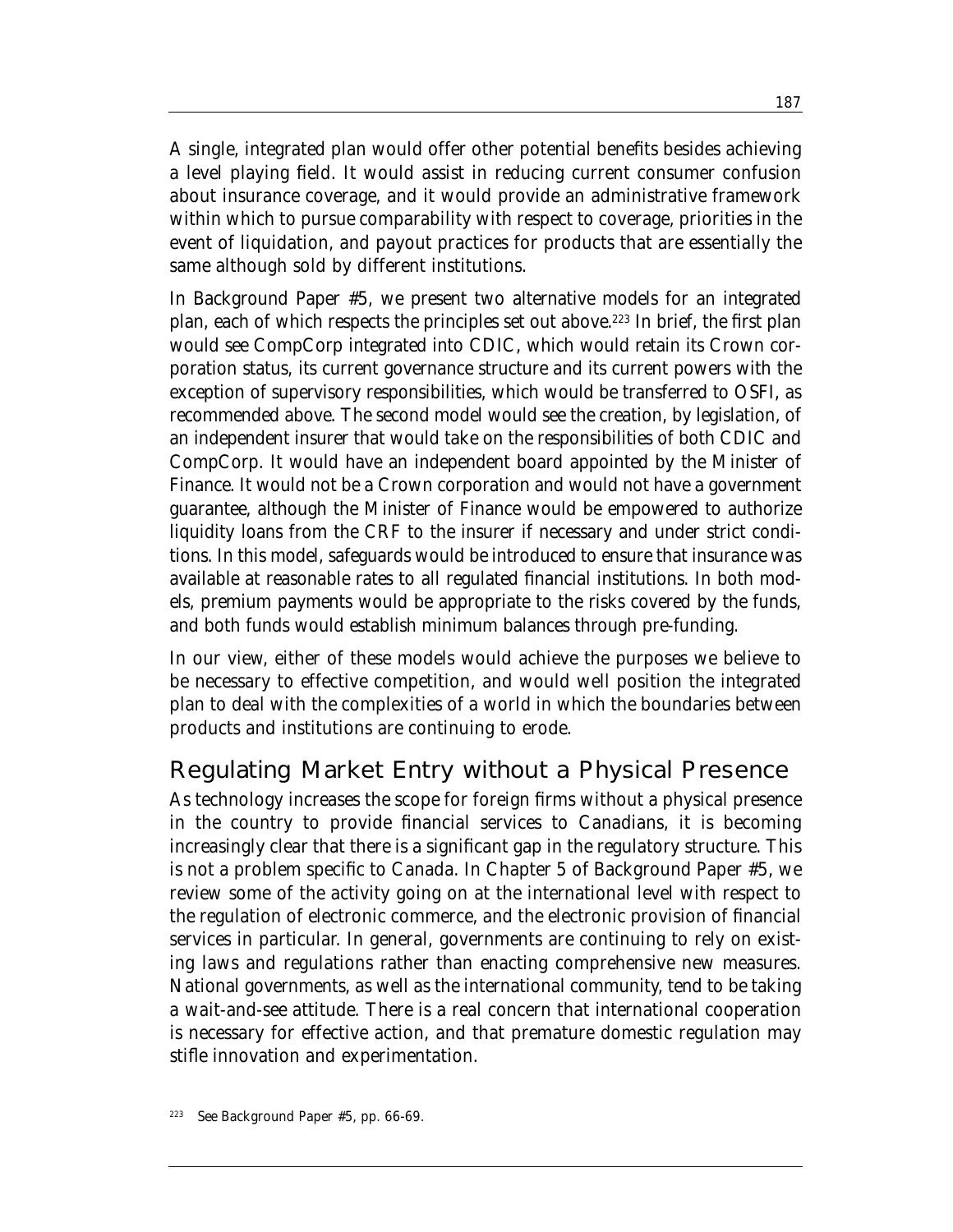In considering options for dealing with foreign providers without a physical presence, we started with three objectives:

- There should be no restriction on Canadians' ability to choose from the widest possible selection of financial service providers and products.
- To the greatest extent practicable, information should be easily available about providers so that Canadians can make informed choices.
- Any regulatory regime considered must be workable and not discourage entry into Canada.

We also made a distinction, which we believe is quite important, between providers that wish to lend money to Canadians and those that wish to solicit money from Canadians in the form of deposits or premiums.

The current legislative regime is described in some detail in Background Paper #5.224 In brief, the Bank Act contains a definition of "foreign bank" that is extremely broad and far-reaching. Having defined a foreign bank, the Act prohibits any foreign bank from directly or indirectly undertaking any "banking business" (an undefined phrase) in Canada. There are then a number of exceptions to this prohibition, but all the exceptions are premised on having a physical presence in Canada.

For a foreign bank or any other provider that wishes to operate from outside the country, there is no clear legislative framework that applies because there are no criteria to judge whether such an entity is undertaking banking business in Canada when it enters into transactions with Canadians. Because there is no legislative framework, a foreign bank that wishes to operate from outside the country in compliance with Canadian law and with the permission of the regulator is faced with significant uncertainty as to what it can and cannot do. For example, when Wells Fargo approached OSFI to seek permission to lend money to Canadians from the United States, the only course open to OSFI was to require business arrangements that made it absolutely clear that Wells Fargo was not undertaking any banking business in Canada. The business requirements necessary to achieve this outcome make no sense from a business or a prudential point of view, and deny some economic activity to Canada that we otherwise could have enjoyed.

In considering the nature of a legislative and regulatory regime that might begin to address these problems and provide a basis for further action, we start from the principle that it is desirable that providers of services to Canadians follow Canadian consumer protection rules and submit to Canadian jurisdiction, to the greatest extent that this can be practically attained. In order to develop such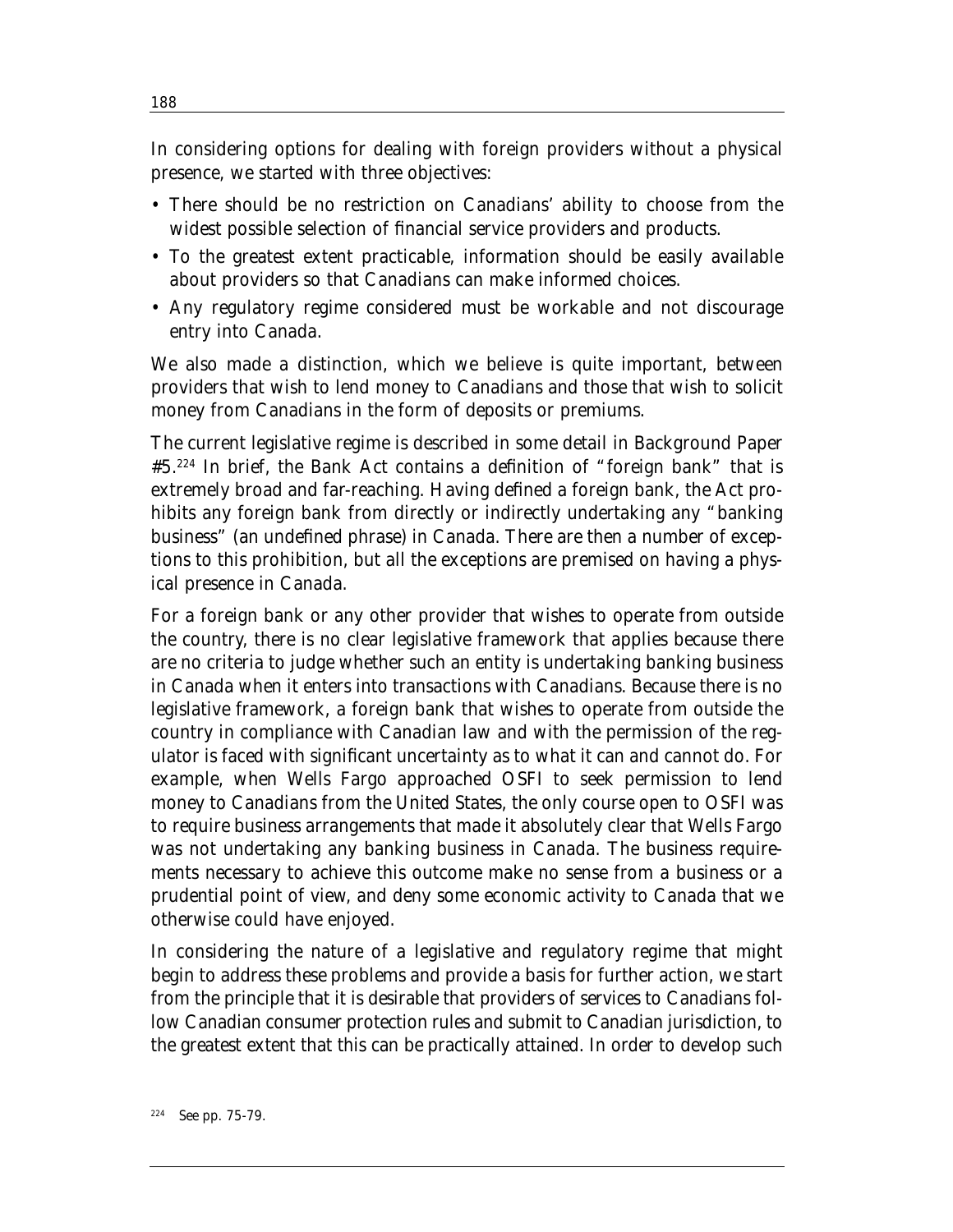a regime, three requirements are necessary. First, the class of potential providers must be identified and regulatory authority assigned for dealing with them. Second, potential providers should be divided into those that wish to lend money to Canadians and those that wish to take money from them. Third, appropriate measures should be developed to deal with each category of provider.

# The Definition and Regulation of Foreign Providers

As noted above, the definition of "foreign bank" in the Bank Act is broad. Those who fall within that definition, but who do not want to establish a physical presence in Canada, have difficulty determining whether their provision of financial services to Canadians from outside the country does or does not constitute "banking business," which is undefined in the Bank Act.

In order to facilitate the conduct of business in Canada by such foreign providers, we recommend that there be a limited definition of "banking business" to make it clear that it includes the provision of financial services by foreign banks without a physical presence that undertake mass solicitations or target marketing to Canadians. Such an amendment would clarify the present uncertainty by bringing foreign banks that do business in Canada in this way within the regulatory regime. The activity would be proscribed but there would be a clear authority in the Bank Act to obtain regulatory permission to carry on the activity in the case of lending.

We also recommend that this same regulatory regime be extended to all providers, whether or not they fall within the present definition of a foreign bank, who might wish to offer financial services to Canadians through mass solicitation or target marketing and without establishing a physical presence in Canada.

For both classes of providers, the condition required to obtain permission to carry on lending activities would include providing the binding undertaking described in the next section.

## A Framework for Lenders

A foreign lender wishing to extend credit to Canadians without establishing a physical presence should be able to obtain certification from OSFI, upon providing a binding undertaking that the lender will comply with market conduct rules applicable to banks in Canada, will disclose that it is not regulated in Canada, and will provide a mechanism for dispute resolution in Canada. Certification should allow lenders to develop an appropriate business plan that would not deny Canada economic benefits from ancillary activities such as call centres.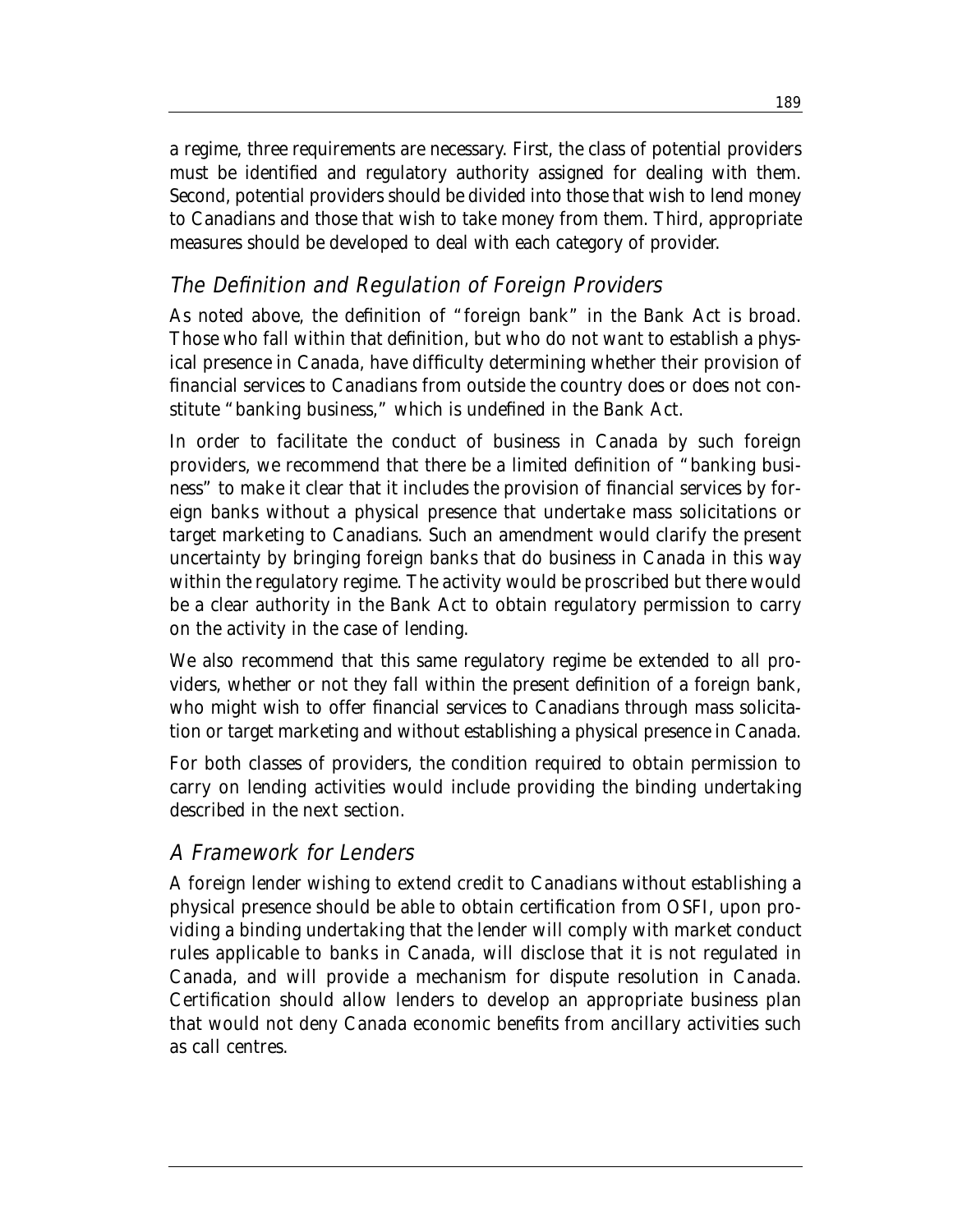Certified lenders could be entitled to exhibit an OSFI-approved logo in their advertising. On its Web site, OSFI should maintain a list of the institutions it certifies.

# A Framework for Deposit-Takers

Extracting money from Canadians for deposits or insurance has the potential to create far more serious problems than lending money to them. For this reason, the current situation that allows these activities to take place only through a regulated Canadian institution subsidiary or branch of the foreign provider should remain in place, and efforts should continue at the international level to encourage a common approach based on mutual recognition of home-country jurisdiction. Ultimately, a similar accreditation system may be possible based on regulatory confidence about the quality of supervision applied by the homecountry regulator, although the existence of deposit insurance will make this objective difficult to achieve.

In the meantime, public policy should recognize that in the world of the Internet there is no effective way to bar foreign-based institutions from soliciting Canadians. The appropriate short-term response is to provide as much information as possible to allow Canadians to make informed decisions. OSFI currently publishes on its Web site two lists of institutions: those it regulates and a "Warning Circular" listing over 200 entities that have come to its attention as possibly operating in Canada illegally. We recommend that this practice be continued; that the first list of regulated institutions include all regulated institutions operating in Canada (not only those regulated by OSFI); that a third list be added of lenders that have obtained certification from OSFI as described earlier in this section; and that all three lists be given a much more prominent position on OSFI's Web site and more widespread exposure through other channels.

# Electronic Commerce

We considered one further initiative with respect to foreign service providers that have no physical presence and are not accredited by OSFI, and that was to deem such providers to be subject to the jurisdiction of Canadian courts. Doing so would create the possibility for Canadians to seek judgments against them, if wronged, even though those judgments might not be capable of being enforced in Canada. We consider that this idea has merit, but it is premature for us to make a firm recommendation. It requires further consideration in the context of federal-provincial jurisdictional issues and the broader question of electronic commerce. We recommend that Industry Canada, as part of its deliberations on the appropriate legal framework for electronic commerce, give further consideration to such an initiative.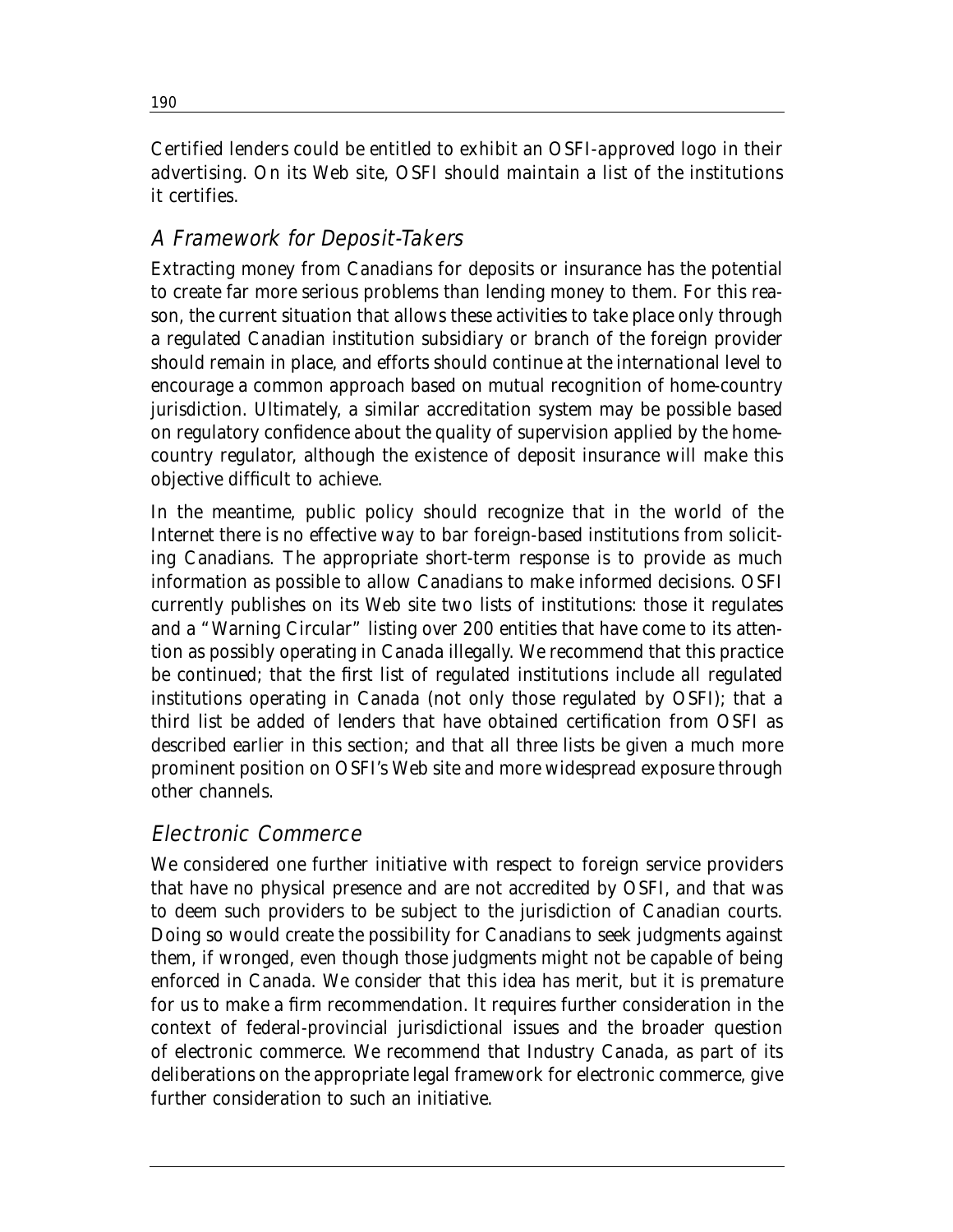## **Summary**

We are confident that the recommendations we are making to improve the operation of prudential regulation will assist in achieving national objectives of enhanced competition, without sacrificing the high quality of safety and soundness that our financial sector now enjoys. The new OSFI mandate and governance structure will broaden the scope of OSFI as its operational capacity is strengthened. The considerable streamlining of regulatory oversight that we envisage – through rationalizing CDIC and OSFI overlap, through reducing OSFI's approval processes and making them more efficient, and through encouraging harmonization among governments – will reduce costs and assist the process of product and service innovation. Restructuring CDIC and CompCorp will assist the life insurance industry to become a stronger competitor to the banks. And the framework that we have begun to sketch out for foreign entry with no physical presence will offer the ability to attract economic benefits to Canada from foreign lenders while enhancing information to Canadian consumers so as to allow them to make meaningful choices among potential providers.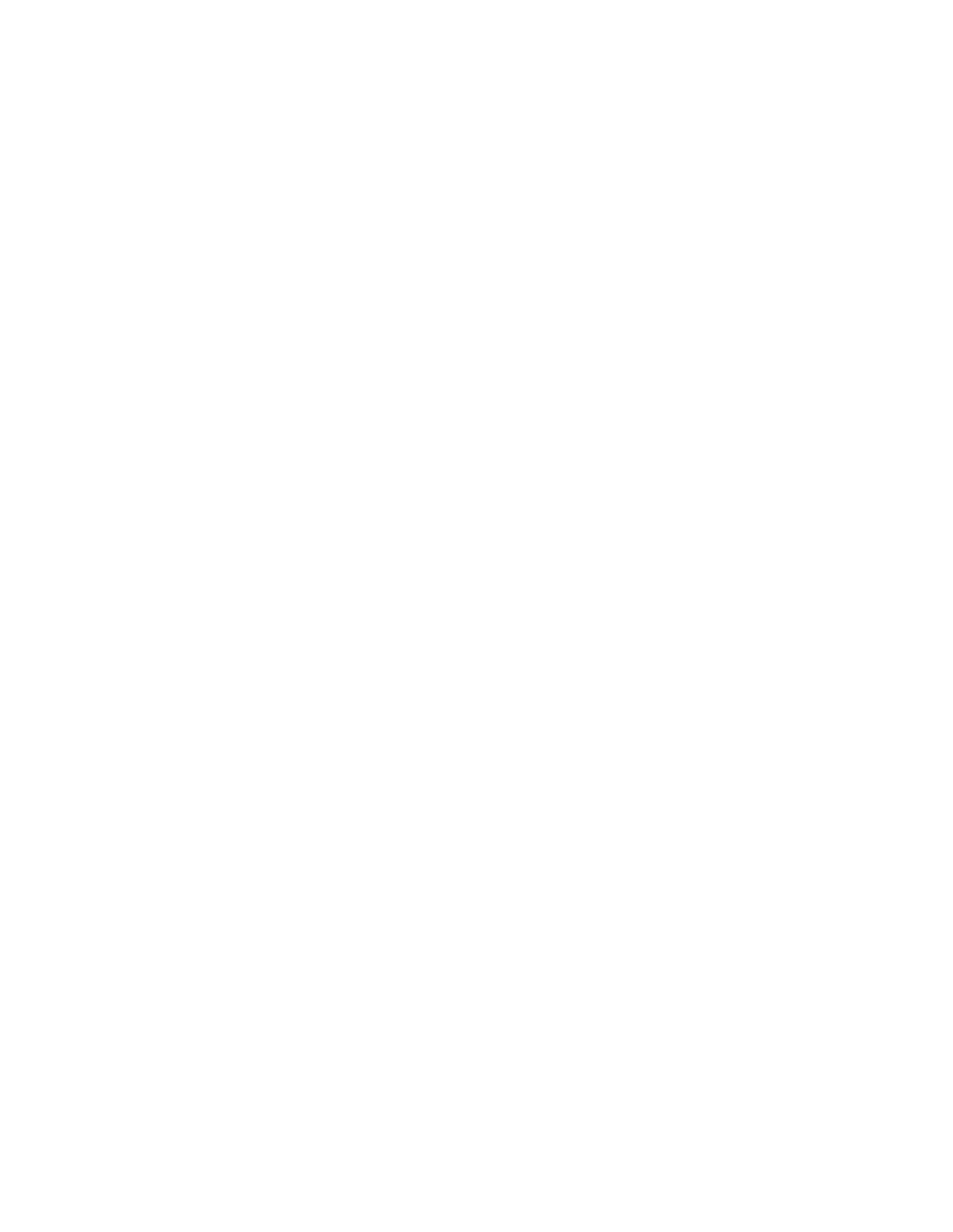# List of Recommendations

This chapter sets forth the recommendations of the Task Force. They are organized by reference to the four basic themes of the report:

- enhancing competition and competitiveness;
- empowering consumers;
- Canadians' expectations and corporate conduct; and
- improving the regulatory framework.

# Enhancing Competition and Competitiveness

#### General

- 1) Because the financial services marketplace in Canada, as in the rest of the world, is in a state of rapid change, governments and institutions should respond promptly to this report. In the case of the federal government, the implementation of these recommendations should not await the regular review of federal financial institutions legislation scheduled for 2002.
- 2) Sound corporate governance practices in individual institutions lie at the heart of ensuring a Canadian financial services sector that is both competitive and prudentially safe and sound. In light of this:
	- (a) The Task Force urges OSFI and other Canadian regulators to emphasize the constant improvement of corporate governance in their regulatory work.
	- (b) The Task Force encourages further active public discussion of ways to improve the governance of publicly traded Canadian financial institutions, including the requirement that there be a non-executive board Chair with adequate resources and time to fulfil the important responsibilities of such a position.
- 3) Canadian public policy should continue to support the Canadian control of large regulated financial institutions carrying on business in Canada. Specifically: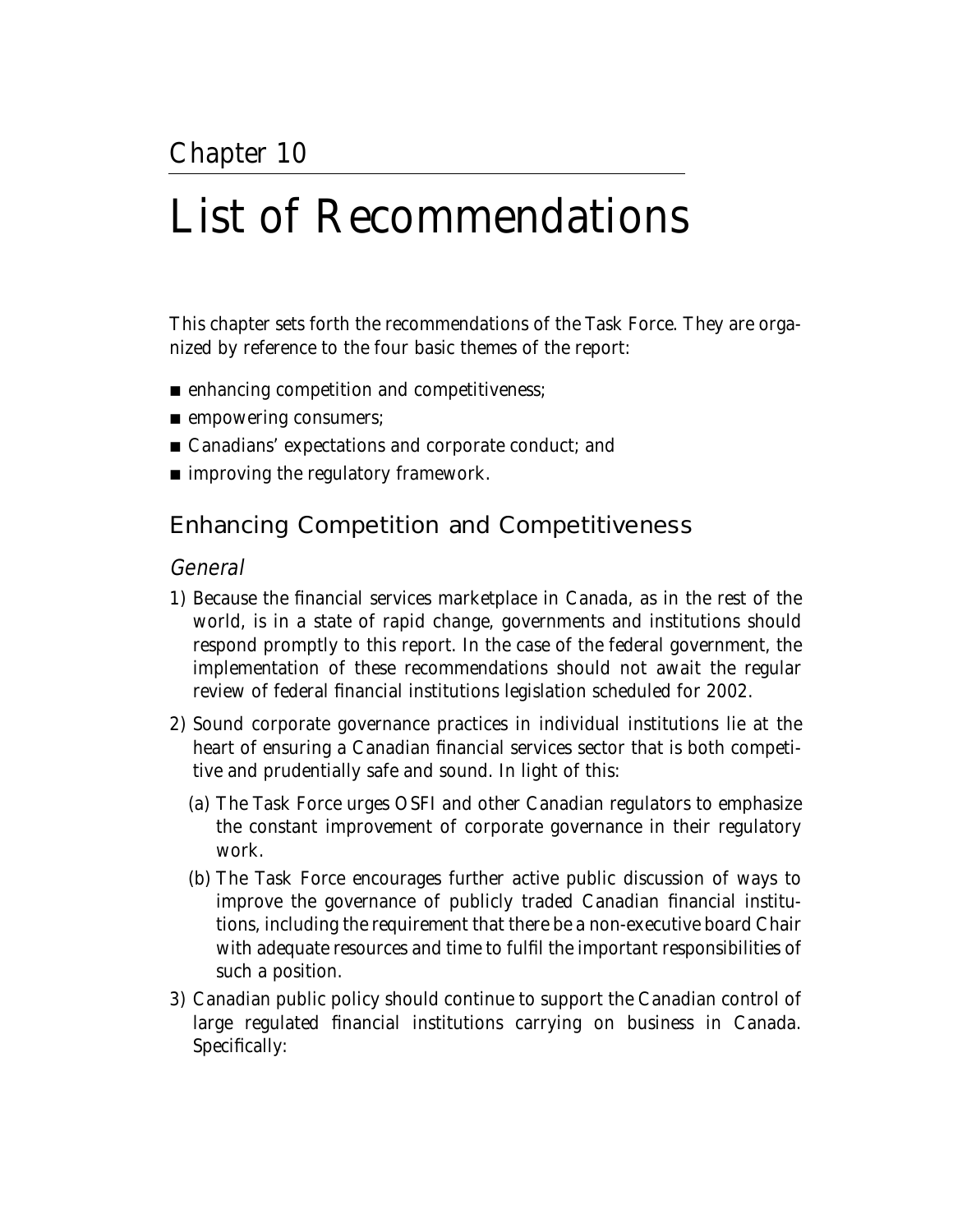- (a) There should be a redefined widely-held rule applicable to all large federally regulated financial institutions, designed to foster continuing Canadian control of a significant part of the financial services sector.
- (b) The other existing legislative requirements designed to achieve Canadian control should be maintained.
- (c) The legislation should be strengthened by a provision to make it clear that the principal executive functions of widely held, federally regulated financial institutions are required to be carried out in Canada.

## Enhancing Competition: Facilitating New Entrants to the Market

- 4) The criteria and processes for the incorporation and regulation of financial institutions should be revised to facilitate the establishment and growth of new financial institutions. Specifically:
	- (a) The Minister of Finance should have discretion to allow a new financial institution, including a bank, to incorporate with less than the \$10 million in capital currently required, subject to approval by OSFI of the institution's business plan.
	- (b) OSFI should streamline its processes to ensure that applications for approval of the establishment of new financial institutions are processed as efficiently as possible and within a period of time not to exceed 120 days as the norm.
	- (c) Ongoing regulatory requirements should be revised from a "one size fits all" policy. The administrative burden of regulation for smaller or niche institutions should be commensurate with their size and the nature of their business activities, and not determined by requirements designed for large multi-product financial conglomerates.
- 5) There should be a 10-year holiday for new financial institutions from federal capital tax (including both large corporation and Part VI tax). The Task Force urges provincial governments to introduce similar holidays to encourage new entrants in their jurisdictions, free from the debilitating impact of capital taxes on start-ups.
- 6) Ownership rules should be revised as described under the heading "Ownership Rules and Enhanced Competition" to permit the establishment of new closely held banks and cooperative banks.
- 7) There should be a clearer regulatory framework within which providers of financial services from outside Canada can do business with Canadians. See Recommendation 119.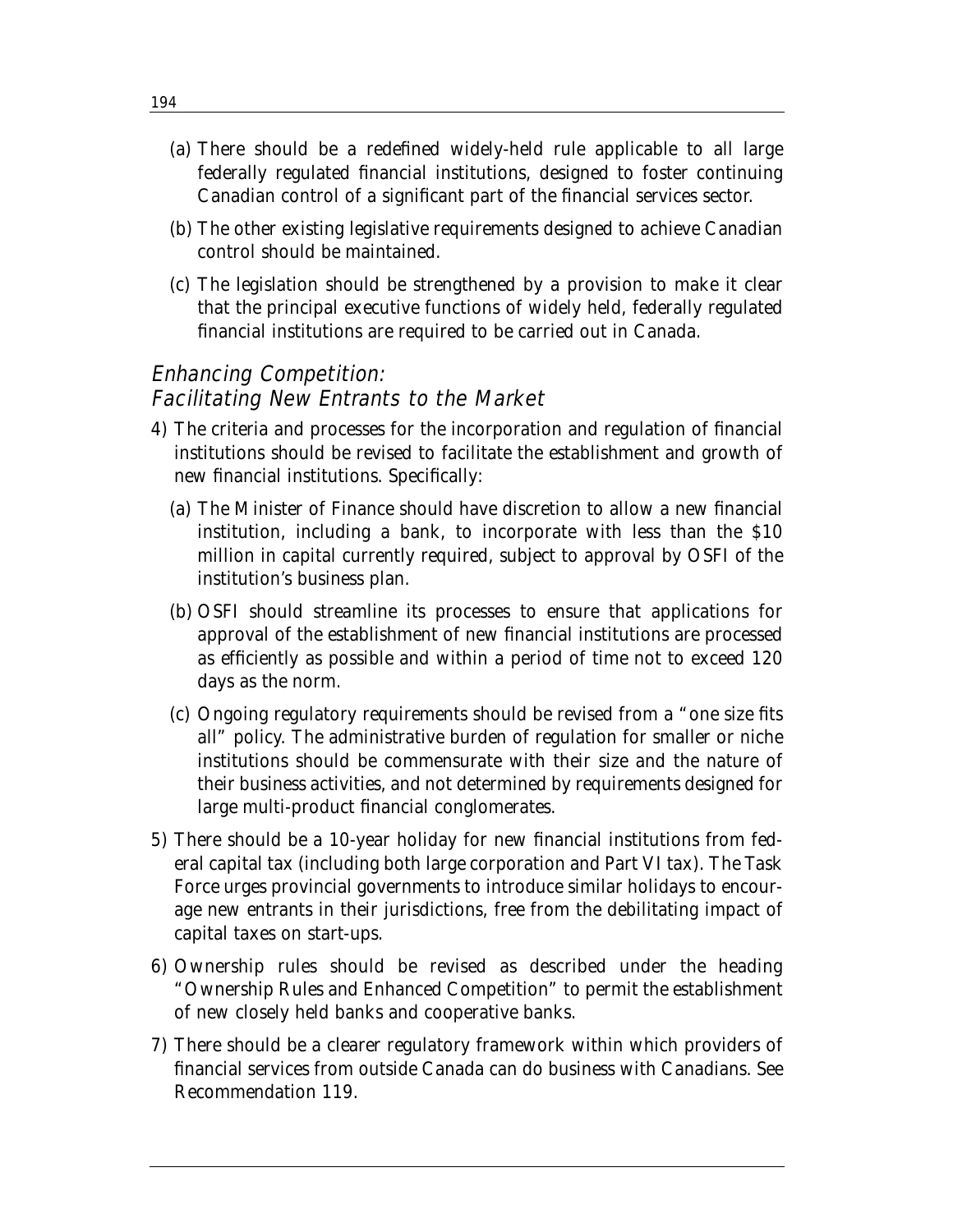- 8) Withholding taxes should be removed for interest on all arm's-length borrowings, regardless of their term, to encourage non-resident lenders to compete in extending credit to borrowers in Canada.
- 9) Canadian public policy should encourage foreign financial institutions to carry on business in Canada in order to broaden the choice of providers of financial services to Canadians. To that end:
	- (a) Foreign banks should be able to carry on any banking business in Canada, other than the taking of retail deposits (i.e., deposits below \$150,000), through branches of the foreign banks as well as through subsidiary corporations, as is now the case.
	- (b) The Task Force endorses the conditions for branch entry outlined in the Department of Finance consultation paper published in September 1997, except that:
		- (i) the proposed condition that the foreign bank must have \$25 billion in assets worldwide should be revised to permit smaller, well-capitalized foreign banks to compete in the Canadian marketplace through branch operations; and
		- (ii) the requirement that the foreign bank should have international experience should be restated to encourage entry from competent banks that may not have international experience, but may still be able to contribute to enhancing competition in Canadian markets.
	- (c) Foreign banks that wish to take retail deposits in Canada should continue to do so through subsidiaries and branches of those subsidiaries, to ensure adequate depositor protection.
	- (d) The regulatory regime applicable to foreign bank subsidiaries and branches should be as light as possible. Prudential regulation should be substantially reduced where the foreign bank does not take retail deposits.
- 10) OSFI's statutory mandate should be revised to make it clear that OSFI should balance competition and innovation considerations with its present responsibilities in respect of safety and soundness. See Recommendation 112.
- 11) To facilitate the early adoption in Canada of electronic commerce in financial services and the added competition it will bring, governments at all levels should make it a priority to ensure that all legislation is compatible with an electronic commerce market environment.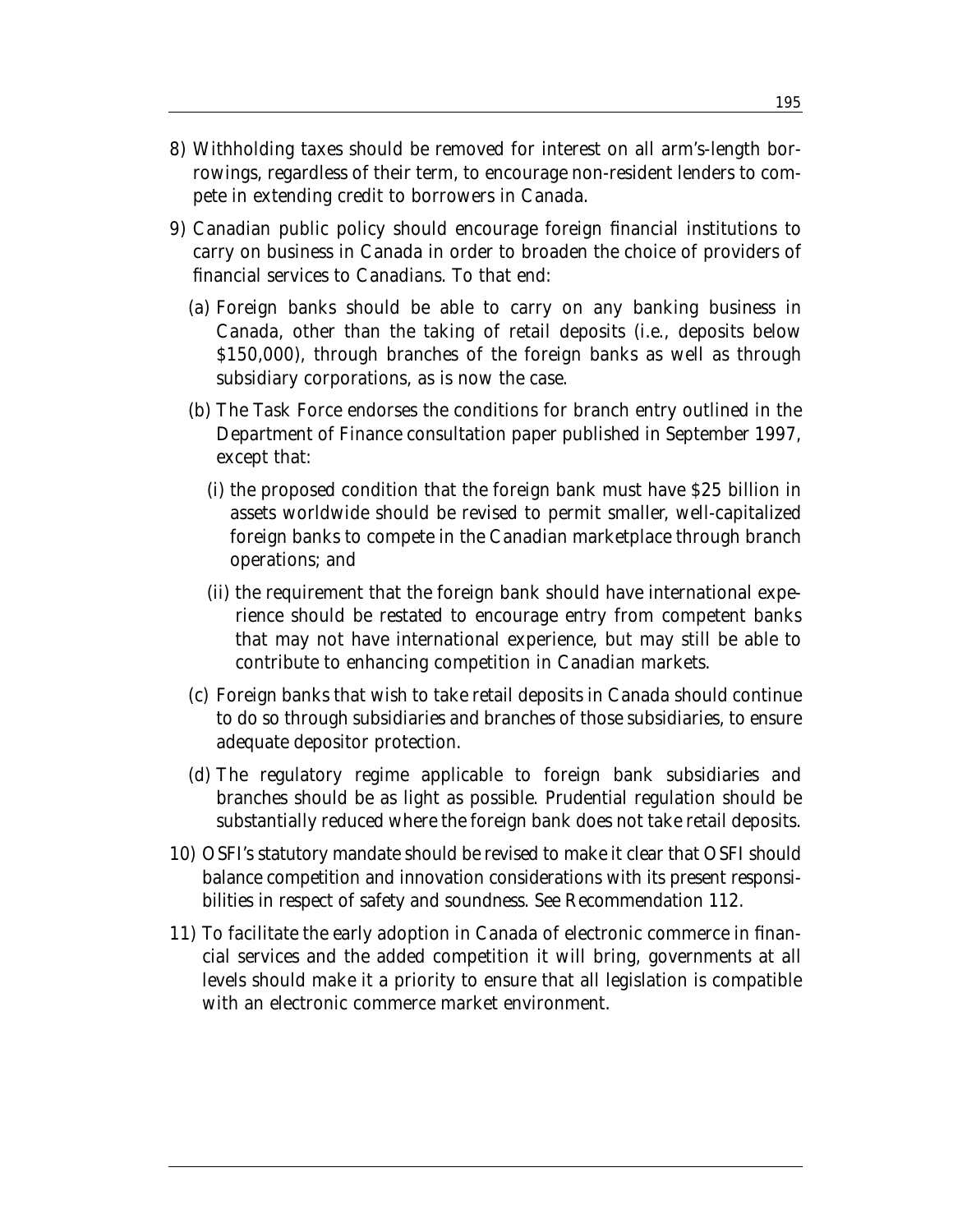### Enhancing Competition: Equity in Consumer Insurance Plans

12) In order to promote more effective competition between banks and life insurance companies, there should be the same level of support from the federal government for the insurance plans protecting customers of deposit-taking institutions and customers of life insurance companies. See Recommendation 117.

## Enhancing Competition: Expanded Business Powers

#### **Payments Systems Issues**

- 13) The Canadian Payments Association Act should be amended to permit financial institutions other than deposit-takers to become members of the Canadian payments system upon designation by the Minister of Finance as meeting criteria related to their solvency, liquidity, and regulatory and legal frameworks. The Department of Finance, working with the Canadian Payments Association, should give high priority to determining the classes of institutions which should be eligible. The Task Force expects life insurance companies, securities dealers and money market mutual funds to qualify with few, if any, restrictions.
- 14) The Minister of Finance, rather than the Governor-in-Council, should have the power to approve new by-laws of the Canadian Payments Association or changes in existing by-laws. In addition, the Minister of Finance should have the power to review all new or revised rules of the Association, and to revoke any new rule or revision to existing rules which the Minister determines to be contrary to the public interest.
- 15) The Minister of Finance should also have the power to issue a directive to the Canadian Payments Association to require a change in a by-law, rule or operating practice which the Minister determines to be in the public interest.

#### **Access to Other Networks**

- 16) The Minister of Finance should monitor the operations of all networks in Canada to ensure that they are operated in a manner designed to enhance competition in financial services and competitive equity among financial services providers. If significant anti-competitive practices are found, legislation should be considered to ensure network access to all competitors on reasonable terms and conditions, and with fair compensation to network sponsors.
- 17) The members of Interac should take the necessary steps so that the Interac network is fully functional to permit the network to be used for as many functions as the technology permits, including the making of deposits through any ATM to any participating deposit-taking institution.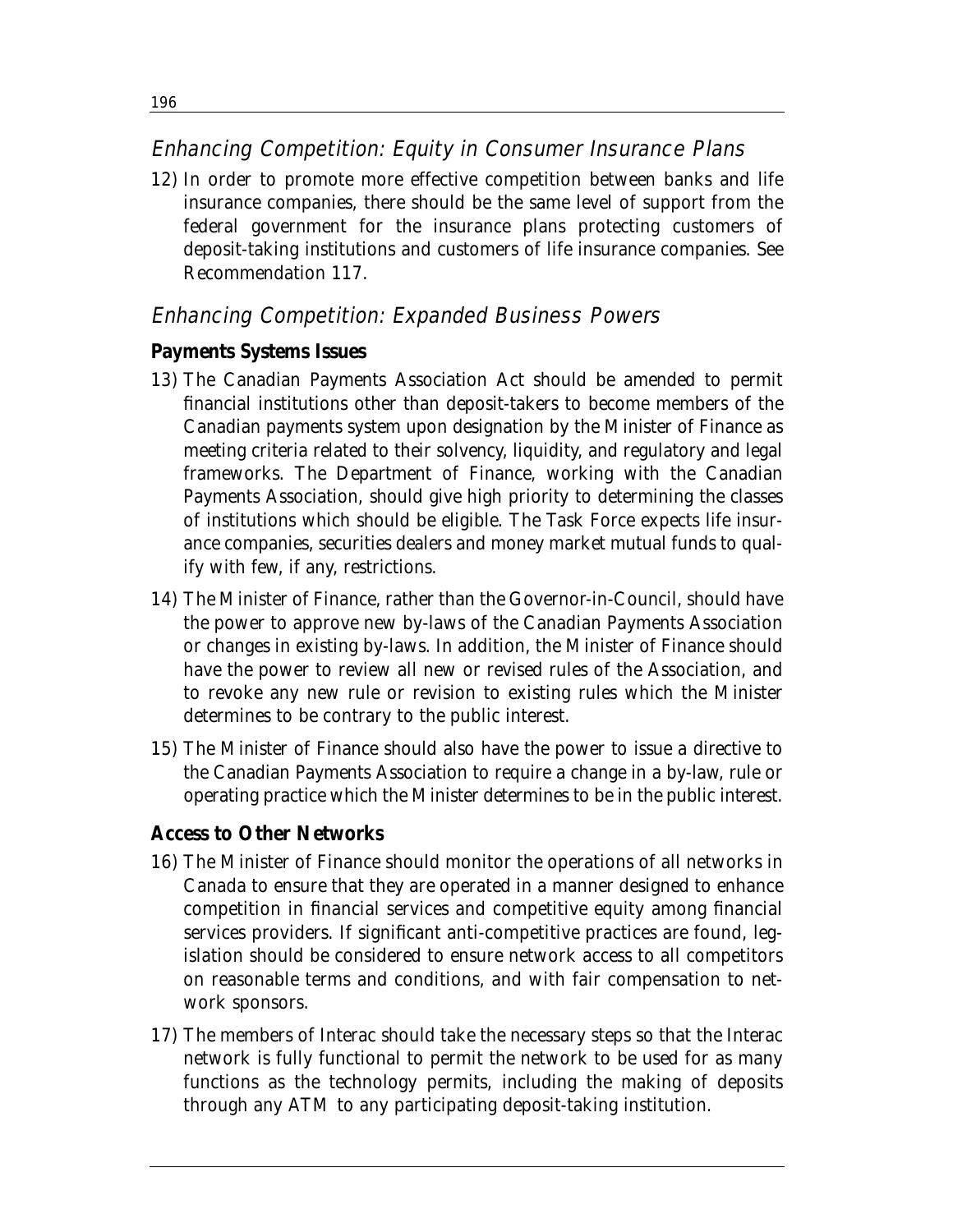#### **Retailing Insurance by Deposit-Taking Institutions**

- 18) Subject to the adoption of appropriate privacy and tied selling regimes, federally regulated deposit-taking institutions should be permitted to retail insurance through their branches and to use their customer information files to assist in retailing insurance.
	- (a) Deposit-taking institutions with less than \$5 billion in shareholders' equity should be permitted to retail insurance through their branches and to use their customer information files to assist in retailing insurance, as soon as legislation in respect of privacy and tied selling is in place.
	- (b) All other companies should have access to the new powers on January 1, 2002.
- 19) Employees of deposit-taking institutions who are engaged in the sale of insurance should comply with applicable provincial requirements with respect to the education and licensing of insurance salespersons, so long as such requirements are non-discriminatory.
- 20) The insurance and deposit-taking sectors should work with the provinces to develop a model code for licensing and consumer protection issues arising from the sale of insurance at branches of deposit-taking institutions.

## **Light Vehicle Leasing**

- 21) Subject to the adoption of appropriate privacy and tied selling regimes, federally regulated deposit-taking institutions and life insurance companies should be permitted to lease light vehicles, including automobiles, to consumers.
	- (a) Deposit-taking institutions and life insurance companies with less than \$5 billion in shareholders' equity should be permitted to lease light vehicles as soon as legislation in respect of privacy and tied selling is in place.
	- (b) All other companies should have access to the new power on January 1, 2002.

## Enhancing Competition: The Cooperative Sector

22) Federal legislation should permit cooperative banks and other financial institutions to be chartered as new institutions, with ownership and governance to be based on cooperative principles. Subject to compliance with applicable provincial legislation, provincial credit unions and credit union centrals should be able to continue as cooperative banks under the Bank Act.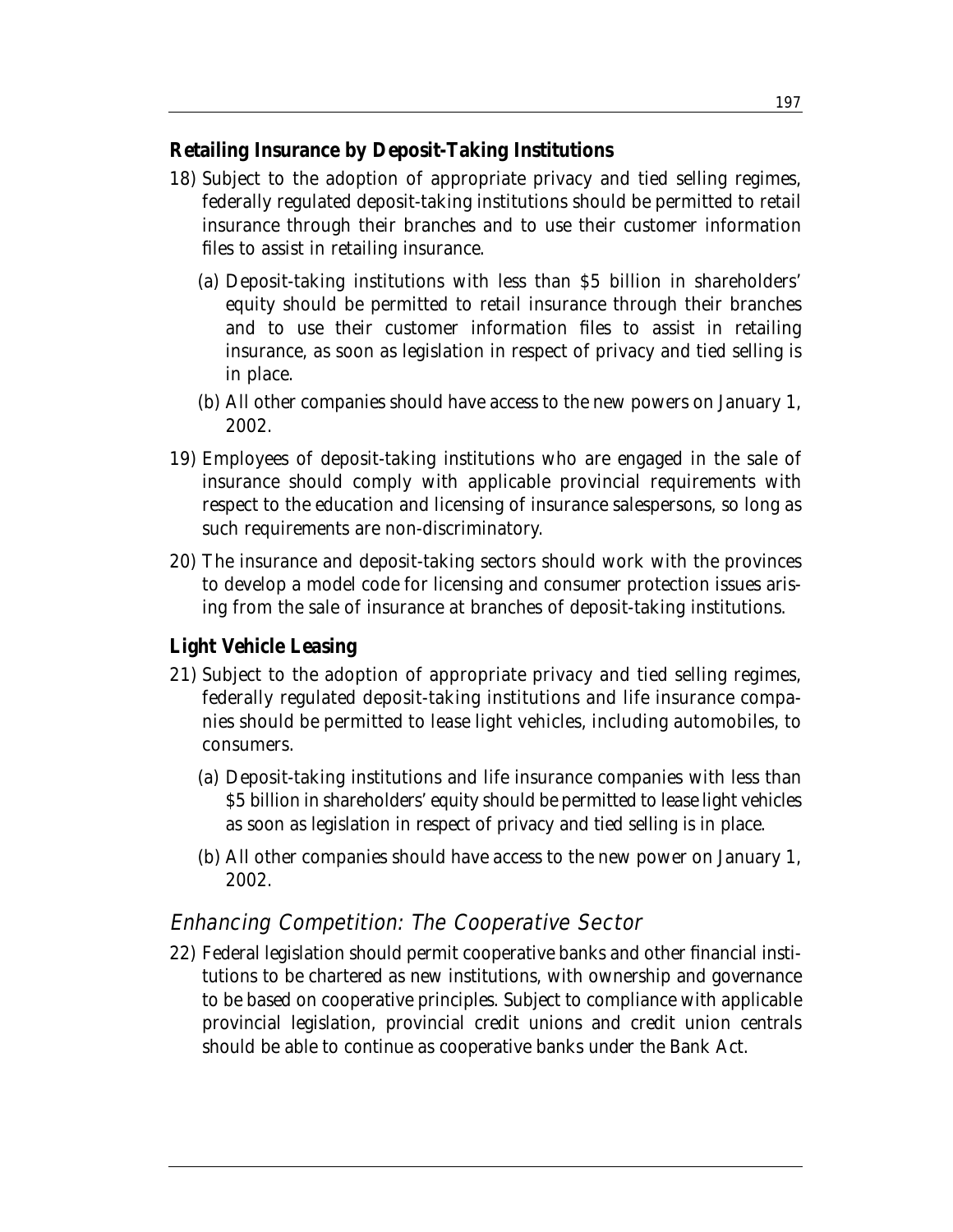- 23) Federal and provincial governments should take such steps as may be available, within their respective jurisdictions and subject only to prudential constraints, to remove legislative and other regulatory barriers to the success and growth of the cooperative financial services sector, including in particular credit unions and caisses populaires.
- 24) Restrictive provisions contained in the Cooperative Credit Associations Act upon the business activities of credit union centrals should be removed except to the extent that they are necessary for prudential reasons. Specifically:
	- (a) A credit union central should have the ability to provide wholesale financial services to another financial institution without the present requirement that the other institution first make an investment in a subsidiary service corporation of the credit union central.
	- (b) Credit union centrals should have the ability to provide retail financial services directly to members of local credit unions.
	- (c) Where credit union centrals act in concert in relation to an investment, they should be treated as one entity for purposes of the Minority Investment Regulations.
	- (d) The credit union movement, OSFI and the Department of Finance should establish a Working Group to resolve any prudential issues.

#### Enhancing Competition: More Flexible Corporate Structures

- 25) There should be no restrictions on corporate structures available to financial institutions unless required by safety and soundness considerations.
- 26) Federally regulated financial institutions should have the option of being organized as subsidiaries of regulated financial holding companies incorporated under a new Financial Holding Companies Act. Specific principles to be applicable in the holding company regime would include the following:
	- (a) The regulatory requirements applied to the holding company and its unregulated subsidiaries should be as non-intrusive as possible.
	- (b) The ownership requirements, and the other prescribed indicia of Canadian control which are applicable to regulated financial institutions, would also be applicable to financial holding companies.
	- (c) The holding company would be required to have a controlling interest in its principal Canadian operating regulated financial institutions.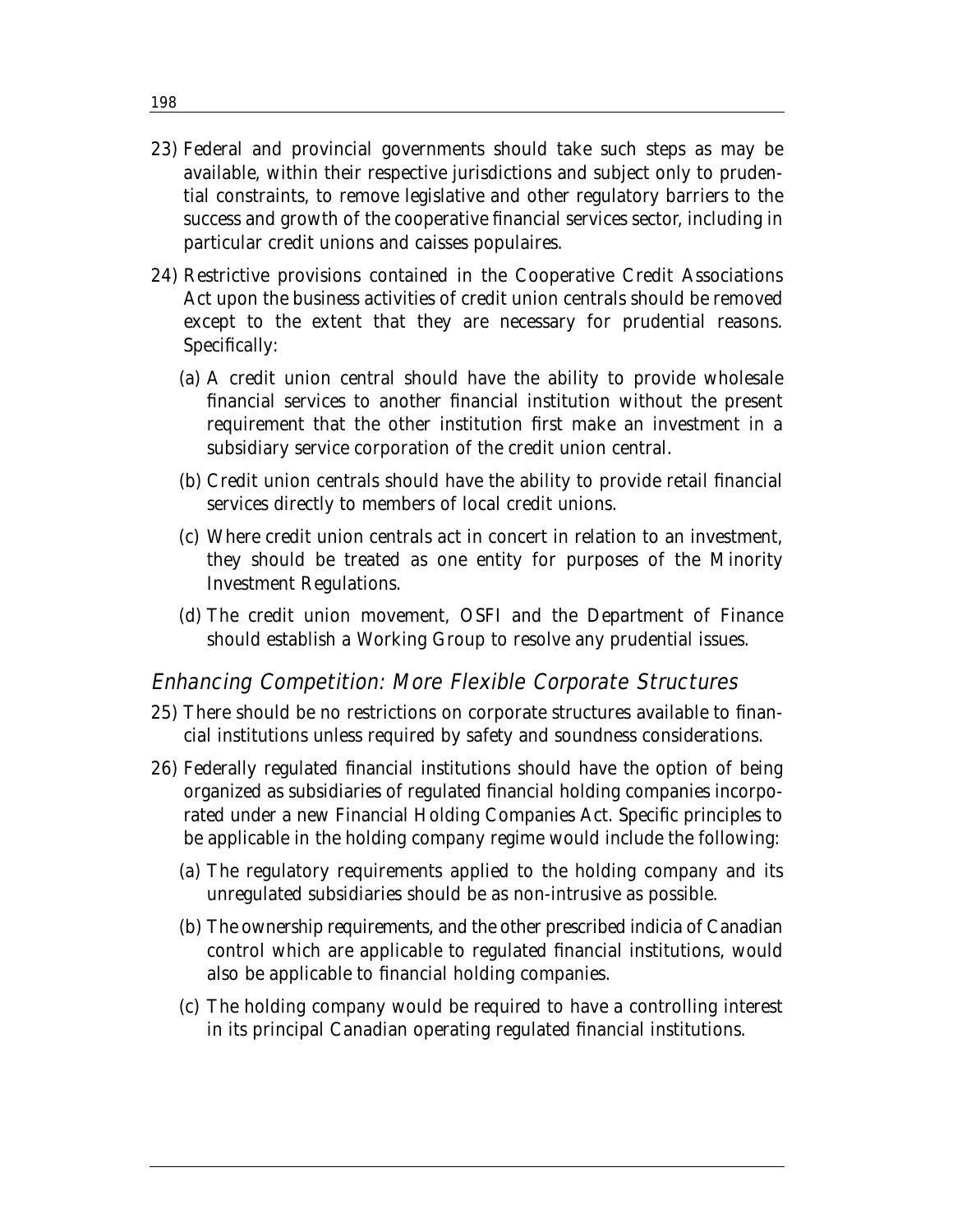- (d) The holding company should be capitalized in such a way as to avoid double gearing and so that the holding company can serve as a source of strength for the group.
- (e) The holding company would be a non-operating company and its permitted investments and downstream subsidiaries should mirror those of operating regulated financial institutions conducting business under the financial institution parent model.
- (f) Related-party rules would apply to transactions between the holding company and its subsidiaries.
- (g) OSFI should have full access to information from all companies in the corporate group.
- (h) There should be disclosure rules to ensure that persons dealing with unregulated entities in the corporate group are clearly informed that the entities are not regulated, that their securities are not deposits and are not insured or guaranteed by CDIC or any other government-sponsored insurance program, and that related regulated financial institutions do not provide guarantee support. Unregulated entities within the group should not be able to use the name "bank."
- (i) A reorganization of a regulated financial institution as a subsidiary of a holding company under the Financial Holding Companies Act would require the approval of OSFI.
- 27) Existing unregulated holding companies should be grandfathered so that they would not be required to comply with the provisions of the Financial Holding Companies Act, subject to OSFI's continuing to be satisfied with the quality and substance of undertakings in respect of prudential issues. The grandfathered status would be lost if the grandfathered company controlled both a bank in Canada and a foreign bank.
- 28) The Department of Finance and OSFI should review the present downstream restrictions on subsidiaries and minority investments with the objective of determining:
	- (a) whether activities that are currently required to be conducted in the parent financial institution could be permitted to be conducted either in a permitted subsidiary or in minority investment form; and
	- (b) whether functions which are now required to be carried on in a subsidiary could be permitted to be carried on by way of minority investment.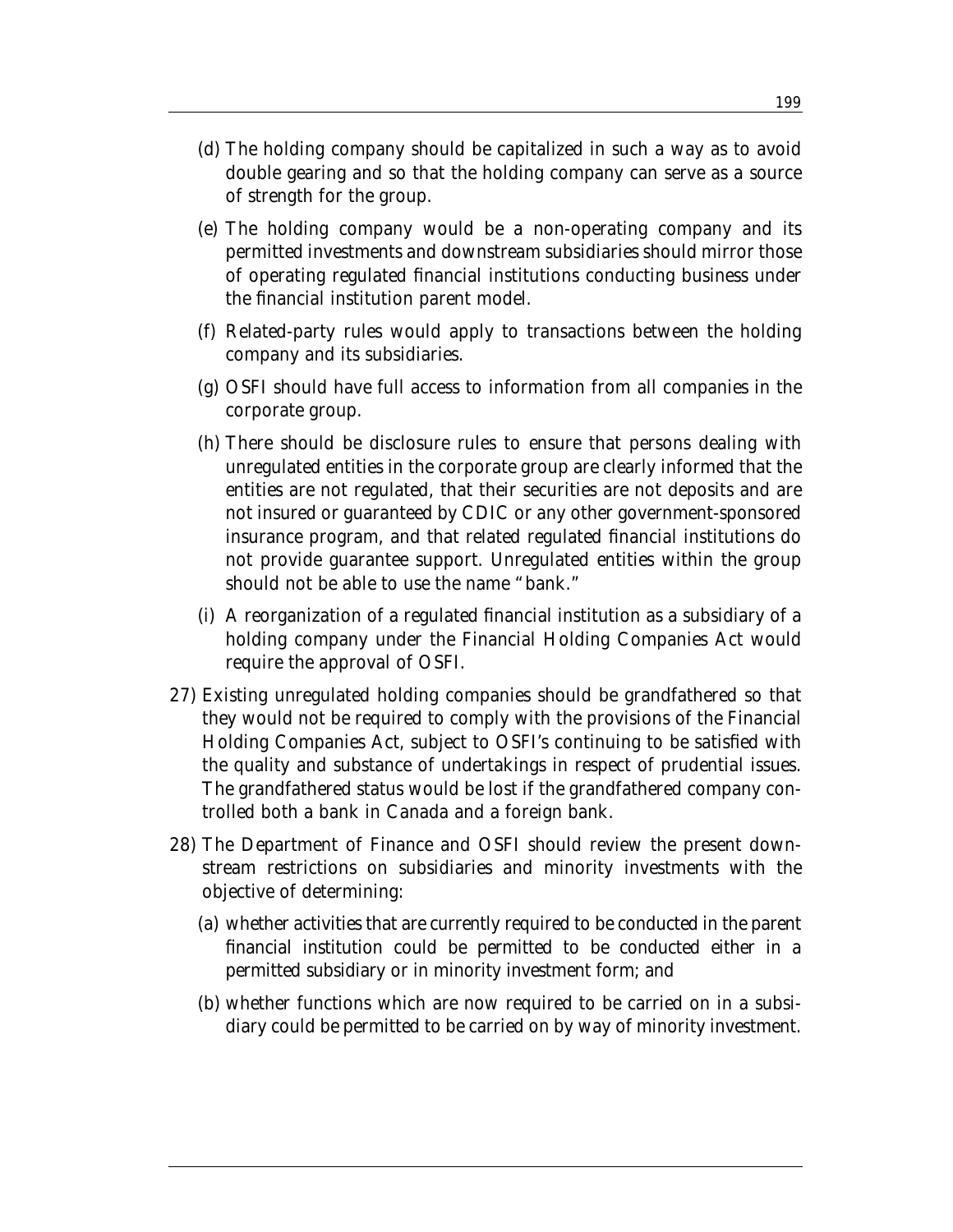#### Enhancing Competition and Competitiveness: Ownership Rules

- 29) The ownership rules should be designed to foster:
	- (a) entrepreneurship and competition;
	- (b) the safety and soundness of the system; and
	- (c) the preservation of Canadian control of substantial parts of the financial services sector.
- 30) In respect of large financial institutions, the maintenance of Canadian control and the better assurance of safety and soundness by the separation of commercial and financial interests are key principles underlying the ownership rules. For those reasons, large financial institutions should be widely held, as defined in Recommendation 33. It is important to foster entrepreneurship and competition in the start-up and growth of new financial institutions; accordingly, smaller financial institutions should not be required to be widely held.
- 31) Any holding of more than 10 percent of any class of shares in a federally regulated financial institution by a person or group of persons acting jointly or in concert should continue to require the prior approval of the Minister of Finance, on a "fit and proper person" test.
- 32) There should be a single ownership regime, consistent across the financial services sector, which is based on the size of the institution measured by its shareholders' equity. The essential parameters of the ownership regime would be as follows:
	- (a) In order to foster start-ups and competition, institutions with less than \$1 billion in shareholders' equity would be able to be closely held, including sole ownership by one person or company.
	- (b) In order to provide enhanced corporate governance in the interest of safety and soundness for growing institutions, financial institutions with more than \$1 billion but less than \$5 billion in shareholders' equity would be required to have at least 35 percent of their voting participating shares widely held and publicly traded.
	- (c) The Minister of Finance would have the authority to exempt a subsidiary of a foreign financial institution from the requirement to have a 35 percent public float.
	- (d) The largest financial institutions, those with shareholders' equity in excess of \$5 billion, would be required to be widely held as described in Recommendation 33.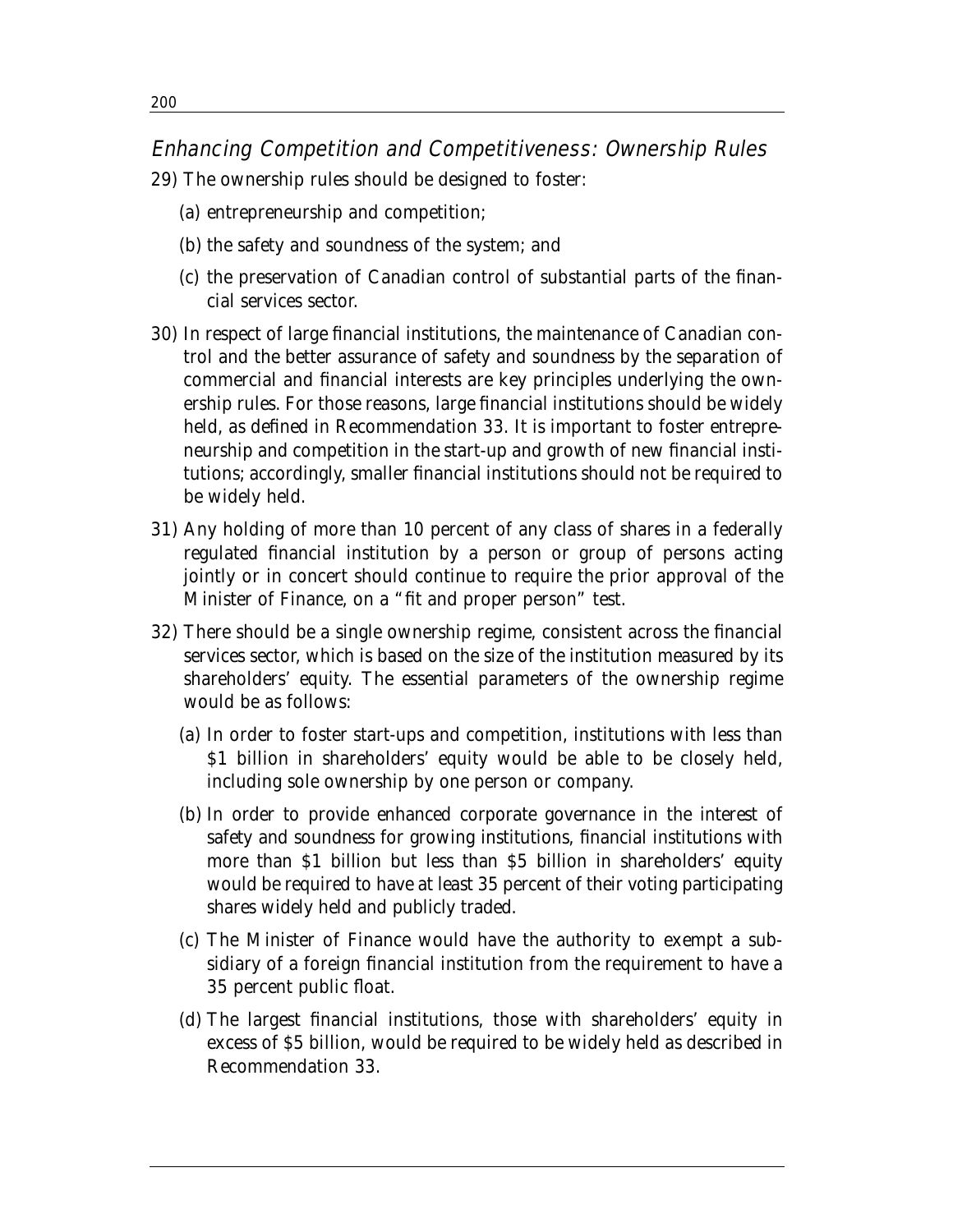- (e) A widely held, regulated financial institution that is incorporated in Canada should be able to hold up to 100 percent of the shares of another regulated financial institution, regardless of size.
- (f) Where a single owner or group of related owners has effective control of more than one regulated financial institution, the applicable ownership rule will be determined on the basis of the combined shareholders' equity of the controlled financial institutions.
- 33) Large financial institutions, i.e., those with shareholders' equity in excess of \$5 billion, would be subject to the following widely-held requirements:
	- (a) As described in Recommendation 31, no person, or group of persons acting jointly or in concert, would be allowed to own or control more than 10 percent of any class of shares without the approval of the Minister of Finance.
	- (b) The Minister of Finance should have discretion to permit ownership positions in any class of shares in excess of 10 percent and up to 20 percent. Shareholders permitted by Ministerial order to own more than 10 percent should not collectively own or control more than 45 percent of any class of shares.
	- (c) The Minister of Finance should also have the discretion to permit a shareholding, on a temporary basis, in excess of the 20 percent limit, subject to the Minister's approving a plan from the shareholder to divest to an agreed percentage (not to exceed 20 percent) within a fixed time period. The Minister should be empowered to obtain and enforce undertakings from any person holding such an excess shareholding, both to confirm the agreement in respect of the divestiture of the shares and to assure that voting rights will not be exercised on the shares in excess of 20 percent during the period prior to disposition.
- 34) Although the discretion of the Minister of Finance to permit a shareholding in excess of 10 percent for institutions that must be widely held should not be constrained by statute:
	- (a) The discretion should be exercised when the Minister concludes that the excess shareholdings would:
		- (i) enhance competition or competitiveness in the financial services sector;
		- (ii) enhance the safety and soundness of the Canadian financial services system; or
		- (iii) foster the growth of the Canadian financial services industry by, for example, facilitating a business alliance or an acquisition by a Canadian financial institution.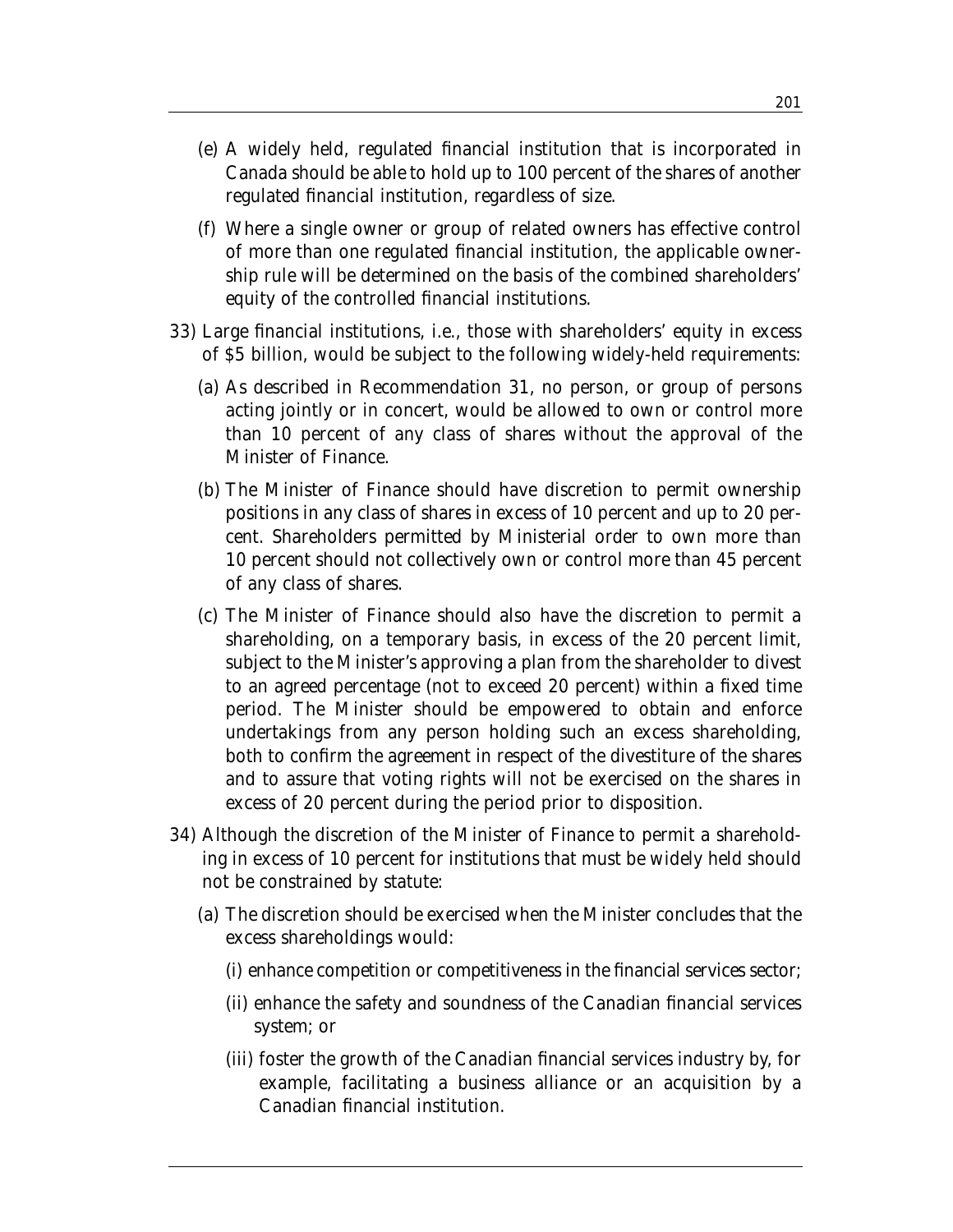- (b) The increased shareholding limit should not be generally available for passive investments in which the excess shareholding would add no value to the business beyond the investment of the shareholder.
- (c) The Minister should issue guidelines to identify the circumstances in which the Minister would be prepared to consider an application to exercise the discretion.
- 35) An institution which reaches the \$1 billion and \$5 billion thresholds, and which therefore becomes subject to new ownership criteria, should have a reasonable period of time, to be determined with the approval of the Minister, to comply with the applicable requirements of the ownership regime.
- 36) Businesses organized in the cooperative or mutual form of ownership should be deemed to comply with the widely-held rules by definition and without the need for special exemption, whatever their size.
- 37) In respect of financial institution holding companies, the ownership rules should apply to the holding company on the basis of the combined shareholders' equity of the regulated financial institutions controlled by the holding company.
- 38) In respect of demutualized life insurance companies, they should become subject to the general, size-based ownership regime after a transition period of three years from the date of demutualization. Demutualized companies with shareholders' equity in excess of \$5 billion would have to be widely held and remain so from the date of demutualization. Transition guidelines for the three-year period should assure that all demutualized companies, as a matter of principle, are not subjected to hostile takeover bids or amalgamation proposals. The guidelines should therefore provide that the smaller demutualizing companies should also be widely held for the three-year transition period. The transition guidelines should also provide that, in the normal course, the Minister of Finance should not approve any proposal for merger or acquisition of any newly demutualized company. However, should any demutualized company and its board of directors propose a transaction that, in the opinion of the Minister, is clearly in the public interest and desirable to conclude within the three-year transition period, it should be allowed to proceed.
- 39) The Government should have the power, to be used only in exceptional cases, to approve the acquisition of a large widely held Canadian financial institution by a foreign purchaser, free from the impact of the widely-held rules. Any such transaction should be subject to: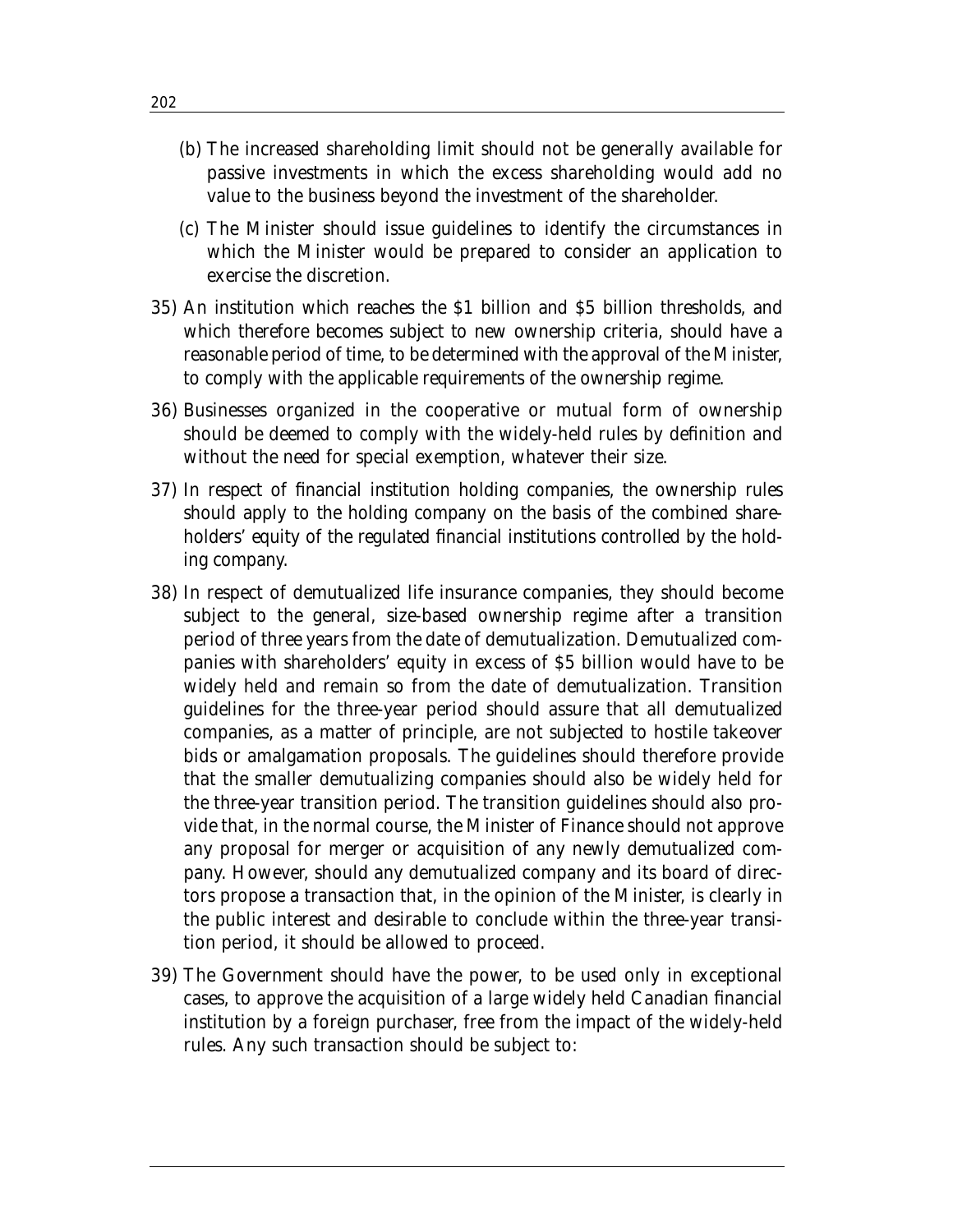- (a) the completion of the usual processes for merger approval (i.e., review by the Competition Bureau and OSFI, and Ministerial approval following the completion of the Public Interest Review Process); and
- (b) the following additional criteria being met:
	- (i) the buyer should be a widely held, regulated financial institution approved by OSFI;
	- (ii) the acquisition should be approved by the Governor-in-Council on the recommendation of the Minister of Finance that the acquisition would be in the Canadian public interest by enhancing competition or competitiveness in the financial services sector or by enhancing the safety and soundness of the Canadian financial services system; and
	- (iii) enforceable undertakings should be provided by the buyer to the Minister to ensure that the transaction provides its intended benefits to Canada.
- 40) A Schedule I bank which is subject to the present 10 percent rule but which would not, by reason of its size, be subject to the new size-based, widelyheld regime would initially be subject to the new widely-held rule but would have the right to be recategorized into the class of financial institution, with the resulting ownership rules, which would apply by reason of its shareholders' equity. This recategorization would require the approval of the board of directors of the bank, confirmed by a special resolution of the shareholders and the approval of the Minister of Finance.
- 41) A company with share ownership not conforming to the new ownership rules at the time of their introduction should be permitted to continue business without altering its ownership structure, subject to the Minister being satisfied with the quality and substance of the undertakings provided by any controlling shareholder in respect of prudential issues. Such a company should not be permitted by reason of its grandfathered status to acquire an institution that, by virtue of its size, must be widely held. There would be no requirement for the dilution of the share ownership of the control block, whatever the shareholders' equity of the financial institution might be at any time. A regime should be adopted so that, over time, the nonconforming institution would come into compliance with the ownership regime. Particulars of options which the Task Force suggests should be available to the controlling shareholder are set out in Background Paper #2.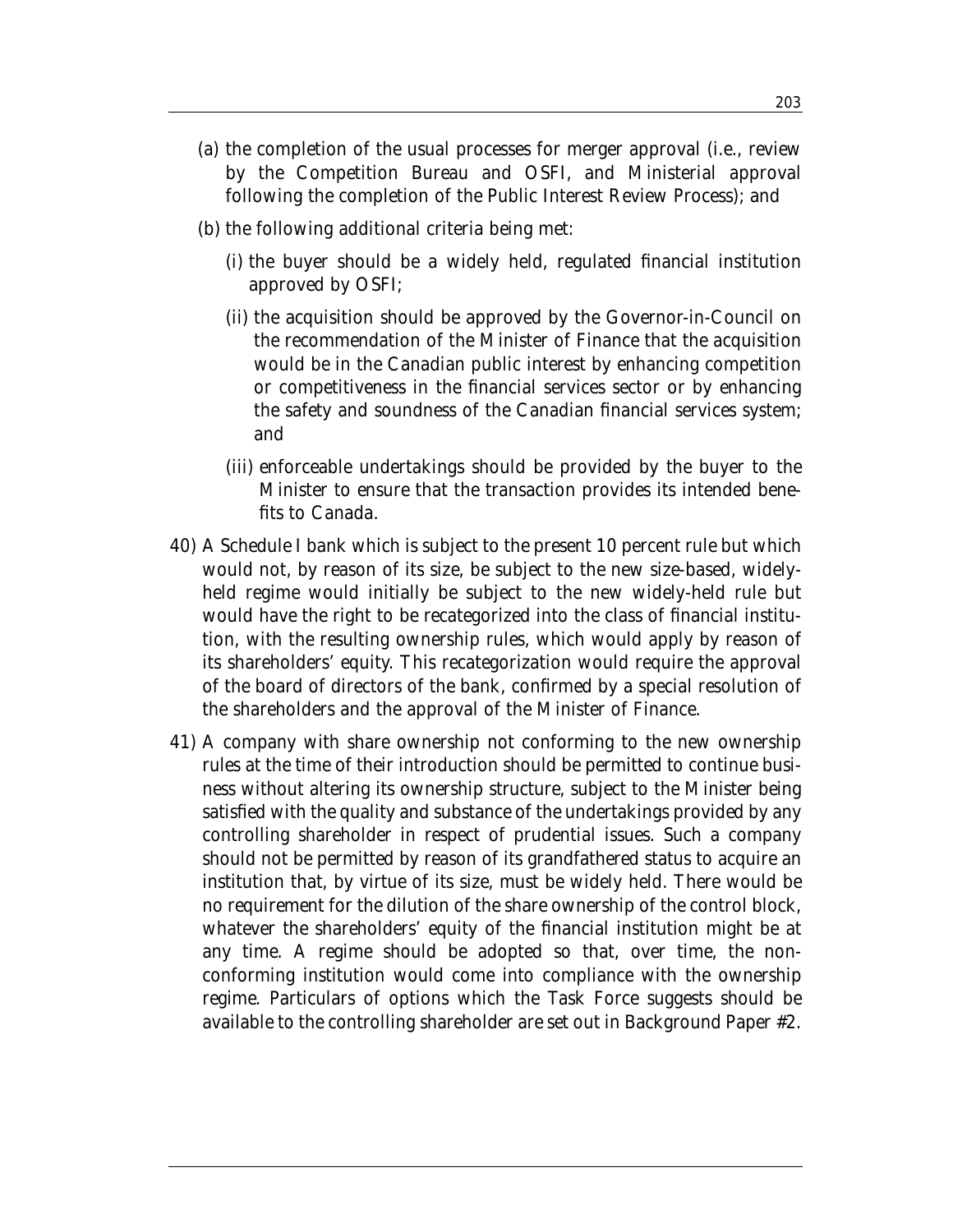## Enhancing Competitiveness: Accounting Principles

- 42) Canadian accounting principles relating to the creation and amortization of goodwill in business combinations should be revised to eliminate their present negative impacts on financial sector restructuring in Canada and on the ability of Canadian financial institutions to successfully compete for acquisitions outside Canada. To that end:
	- (a) The Task Force urges the Canadian Institute of Chartered Accountants, working with OSFI and the financial institutions, to develop a mutually acceptable interim solution, to be applicable until such time as Canadian and U.S. accounting principles in respect of business combinations are harmonized.
	- (b) If the Canadian Institute of Chartered Accountants is not able to determine a solution, OSFI should use its power to specify principles for business combinations and goodwill accounting so as to (i) facilitate consolidations of small and mid-sized Canadian financial services companies into stronger competitors in the Canadian marketplace, and (ii) permit Canadian companies to participate on a competitive basis in pursuing acquisition opportunities.
- 43) The Canadian Institute of Chartered Accountants, in its ongoing work, should be sensitive to changes, and the timing of changes, in Canadian accounting principles and practices that might negatively affect the international competitiveness of Canadian financial institutions or impede the start-up and growth of new Canadian financial institutions.

## Enhancing Competitiveness: Taxation

- 44) Governments in Canada should recognize the importance of financial institutions to the Canadian economy, both as strong domestic industries with significant international potential and as vital contributors to the health of other Canadian enterprises. Because the level of taxation of Canadian financial institutions is damaging to the competitive position of Canadian companies and is increasing costs to Canadian users of financial services:
	- (a) As fiscal conditions permit, governments should take steps to reduce the level of taxation so that the financial services industry is equitably treated vis-à-vis other sectors in the Canadian economy, and competitively taxed vis-à-vis financial institutions in other countries.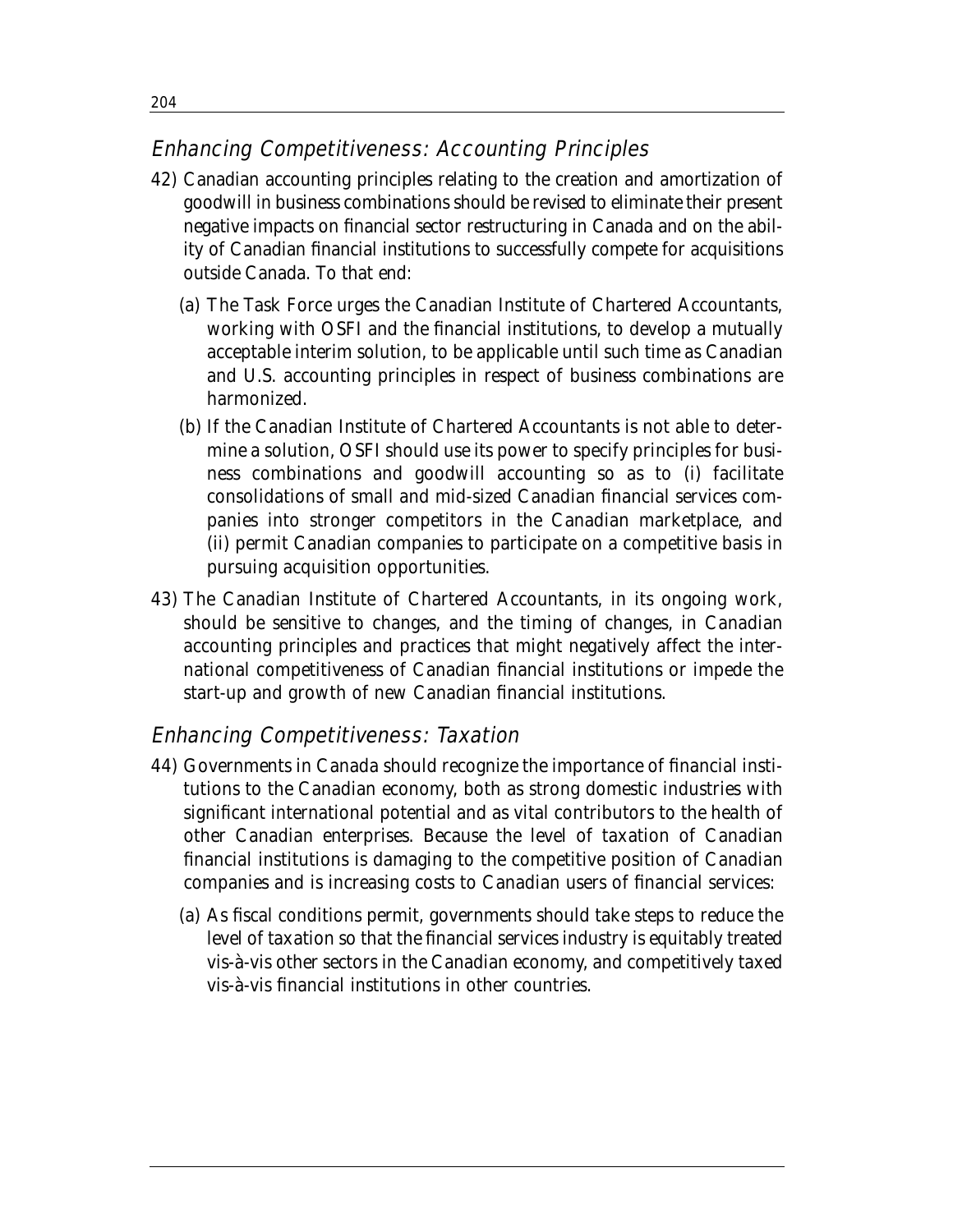- (b) In particular, steps should be taken both at the federal and provincial level as soon as possible to address the burden which special capital taxes place on financial institutions:
	- (i) Special capital taxes on financial institutions should be eliminated. If this is not possible, the recommendations in (ii), (iii) and (iv) should be pursued.
	- (ii) To the greatest extent possible, the tax burden should be shifted from capital and toward profits.
	- (iii) The federal government should work with the provinces to define a common tax base related to capital.
	- (iv) Efforts should be made to define a capital tax base that would tax capital in excess of that required for regulatory purposes very lightly or not at all, so as to encourage Canadian financial institutions to be well capitalized.
- (c) The Task Force urges provincial governments to be sensitive to the double taxation consequences of transaction taxes on insurance premiums (such as the GST, sales taxes and premium taxes) and their impacts on consumers and, over time, to take measures to alleviate those impacts.

#### Preserving Competition: Consolidation and Mergers

- 45) There should be no general policy which prevents large institutions from entering into business combinations with other large institutions, whether by amalgamation, acquisition or in other ways. The "big shall not buy big" policy should not apply to any federally regulated financial institution, including the Schedule I banks.
- 46) Business combinations involving a federally regulated financial institution should be assessed by (a) the Competition Bureau under the Competition Act in respect of competition concerns, (b) the Office of the Superintendent of Financial Institutions in respect of prudential issues, and (c) the Minister of Finance in respect of general public interest considerations. Relevant information should be shared on a confidential basis among these parties as part of the review process.
- 47) In respect of the review by the Competition Bureau:
	- (a) The Task Force endorses the general approach proposed by the Director of Investigations and Research in his submission to the Task Force in November 1997, as amended by the Merger Enforcement Guidelines for Financial Institutions issued on July 15, 1998.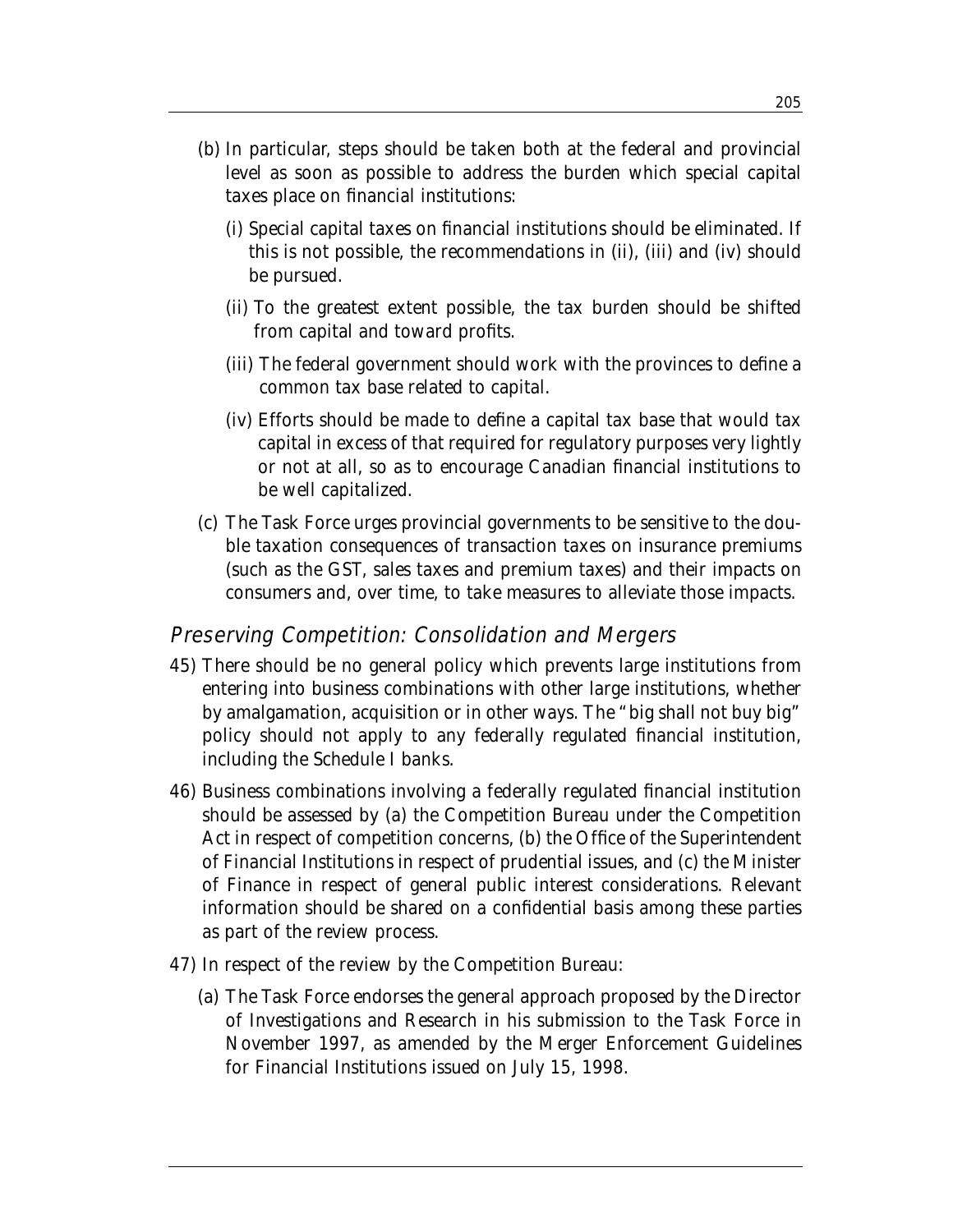- (b) The Task Force agrees, in particular, that the Director should not assess mergers on a "first in, first out basis," but rather should consider all merger proposals separately and in combination, as the Bureau makes its determination.
- (c) The Director should pay particular attention to the competition concerns of small and medium-sized business, users of personal financial services who may still be branch-dependent, and regional markets where there are few alternative suppliers.
- (d) The Director should consider the new competitive choices which already exist in respect of certain product lines and which are also likely to emerge as a result of the emergence of new channels of distribution and liberalization of public policy constraints.
- (e) Where necessary, the Director should actively pursue remedial options.
- (f) In reviewing merger proposals and in carrying out other responsibilities under the Competition Act, the Director should consider the extent to which the terms and conditions of access to networks, and their functionality, inhibit effective competition.
- 48) In respect of the review by OSFI:
	- (a) The Superintendent's attention should be directed at identifying any new prudential risks that may arise by reason of the transaction.
	- (b) OSFI should be prepared to provide assistance, including the secondment of personnel, to the Competition Bureau to ensure that it has sufficient expertise, with industry experience and awareness, to assess and protect the public interest from the competition perspective.
- 49) In respect of the review by the Minister of Finance:
	- (a) The approval of the Minister should be required for all business combinations involving one or more federally regulated financial institutions, except for a transaction between two federally regulated institutions which does not require pre-notification under the Competition Act. This should be subject to approval by the Superintendent.
	- (b) If two or more institutions, at least one of which is federally regulated, propose to combine to form an enterprise with shareholders' equity of more than \$5 billion and where each of the combining institutions has at least \$1 billion of shareholders' equity, the Minister should require a formal Public Interest Review Process prior to determining whether to grant approval. The Minister should have the right to invoke the Public Interest Review Process in the case of other transactions.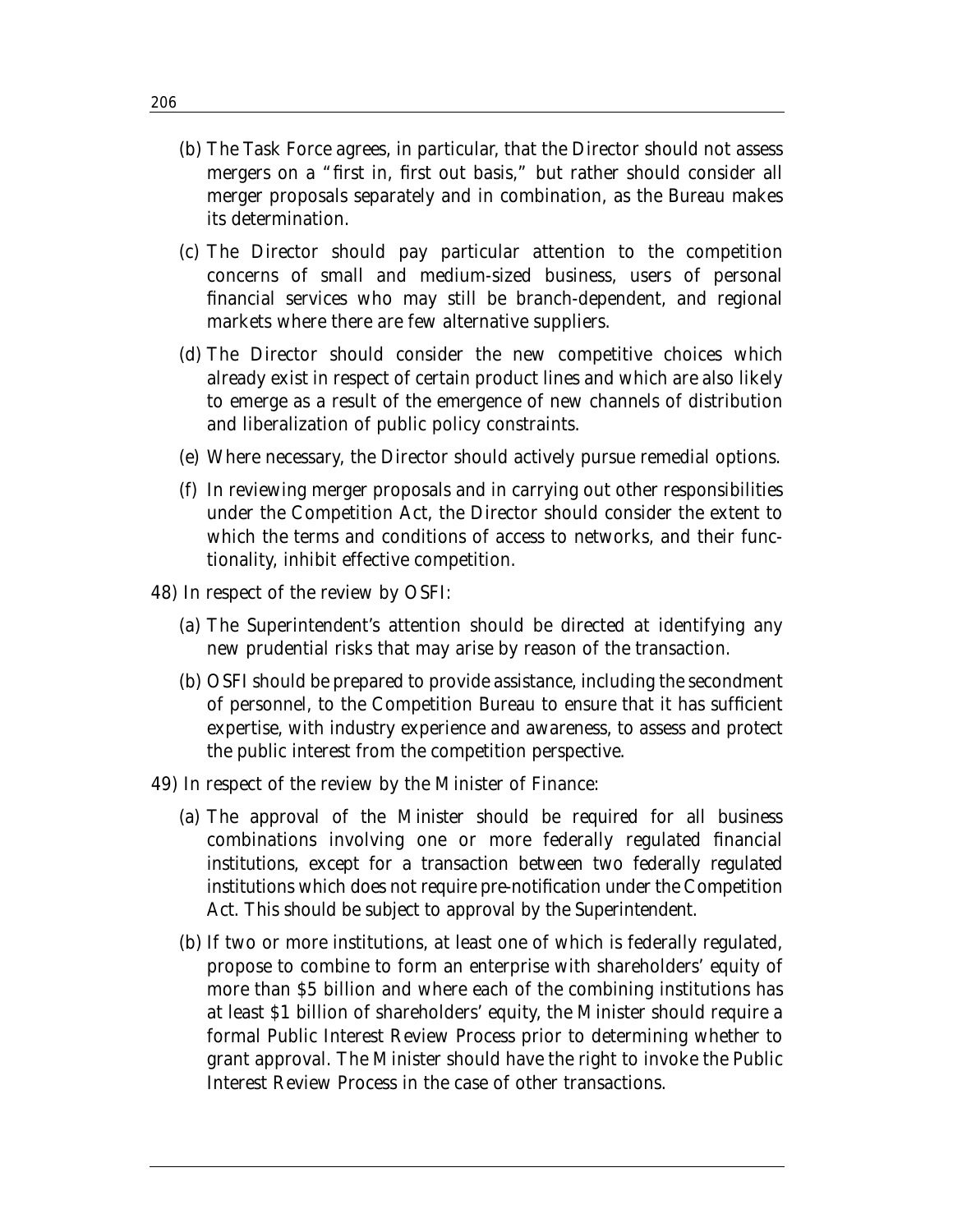(c) The Minister should issue Public Interest Review Process guidelines to describe the mechanics of the process. The guidelines should require merger proponents to submit a detailed Public Interest Impact Assessment (i) describing their business plan and objectives; (ii) clearly identifying the benefits and costs to the nation and the public of the proposed transaction, including the considerations described in (d) below and such other considerations as the Minister may specify; and (iii) outlining any remedial or mitigating steps in respect of public interest costs, and any assurances in respect of public interest benefits, which are proposed by the merger proponents.

The Public Interest Impact Assessment should be available for public comment for a reasonable time period to be specified by the Minister. The decision of the Minister on the proposed transaction should be made as promptly as possible following the public comment period.

- (d) In assessing whether approval should be given, the Minister should review the recommendations of the Director and the Superintendent, and the views obtained in the Public Interest Review Process, in light of all relevant public interest considerations, including:
	- (i) the costs and benefits to individual customers and small and mediumsized business;
	- (ii) regional impacts;
	- (iii) international competitiveness;
	- (iv) employment;
	- (v) the adoption of innovative technologies; and
	- (vi) the extent to which approval may create a precedent.
- 50) Merger proponents should endeavour to structure their proposals in a manner that is consistent with public interest goals. It should be the objective of all parties to balance (a) institutional interests, e.g., the achievement of substantial efficiencies and enhanced competitiveness from the merger, with (b) public interest objectives, e.g., continued competitive markets, the mitigation of public interest costs and the maximization of public interest benefits. The Minister should be prepared to work with merger proponents to help them structure transactions with important public interest considerations in a manner which will better assure the public good.
- 51) Mergers of large financial institutions should be permitted as long as, after implementing any necessary remedial or mitigating steps, the Minister is of the opinion that markets will remain competitive, that there are no material safety and soundness concerns, and that the transaction is in the public interest.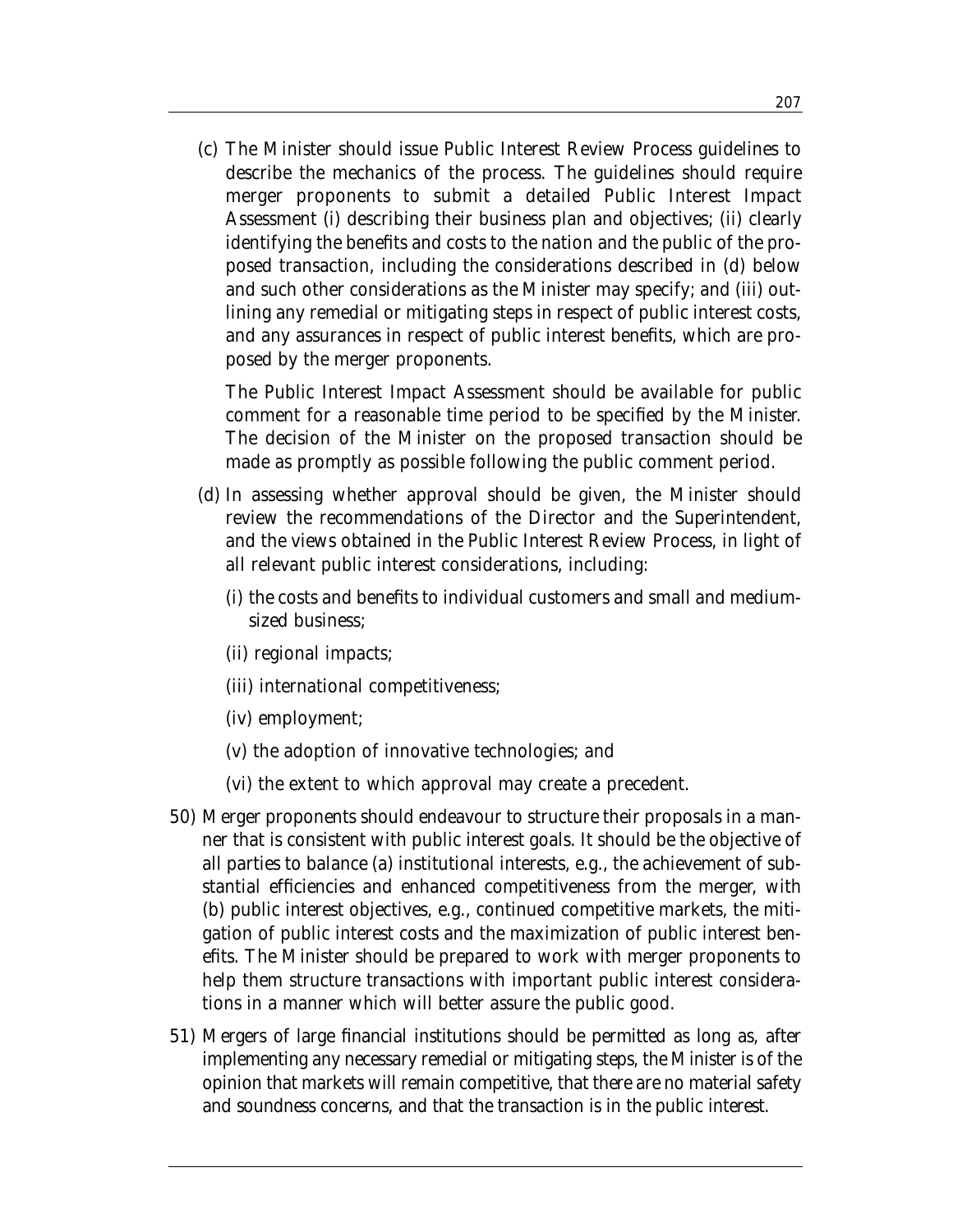- 52) The Minister should have legislative authority to seek and obtain enforceable undertakings from merger proponents to ensure that commitments made to address competition and other public interest concerns are fulfilled:
	- (a) The Department of Finance should monitor compliance with such undertakings and report regularly to the Minister, who in turn should report to Parliament.
	- (b) The Governor-in-Council, on the recommendation of the Minister of Finance, should have the authority to issue directions in respect of undertakings, including a direction to cease from committing an act, or to perform such act, as in the opinion of the Minister is necessary to remedy a situation where an undertaking is not being met.
	- (c) Strong sanctions should be provided for non-compliance with undertakings given by merger proponents and directions of the Governor-in-Council.

## Empowering Consumers

#### General

- 53) An efficient, competitive marketplace requires that the market conduct practices of suppliers of financial services should be such as to ensure full, plain and adequate disclosure to consumers; fair, reasonable and non-abusive transaction practices; and adequate redress mechanisms to resolve disputes. Governments and financial institutions should work together to achieve those goals.
- 54) The federal government should ensure that market conduct regulation, within areas of its constitutional jurisdiction, embodies best practices, bearing in mind the criteria described in Recommendation 53.
- 55) To ensure consistent market conduct treatment across Canada and across the spectrum of financial services providers, the federal government and the provinces should intensify harmonization and coordination efforts in respect of the standards of market conduct.
- 56) An efficient and competitive financial services marketplace requires continuing consumer vigilance and advocacy. To that end:
	- (a) The Task Force urges consumer advocacy groups to work together to pursue the concept of the establishment of a Financial Consumers Organization to ensure that there is effective consumer advocacy in the sector. Once a broad consensus of the groups is reached, governments and financial institutions should work with the sponsors to facilitate the organization's success.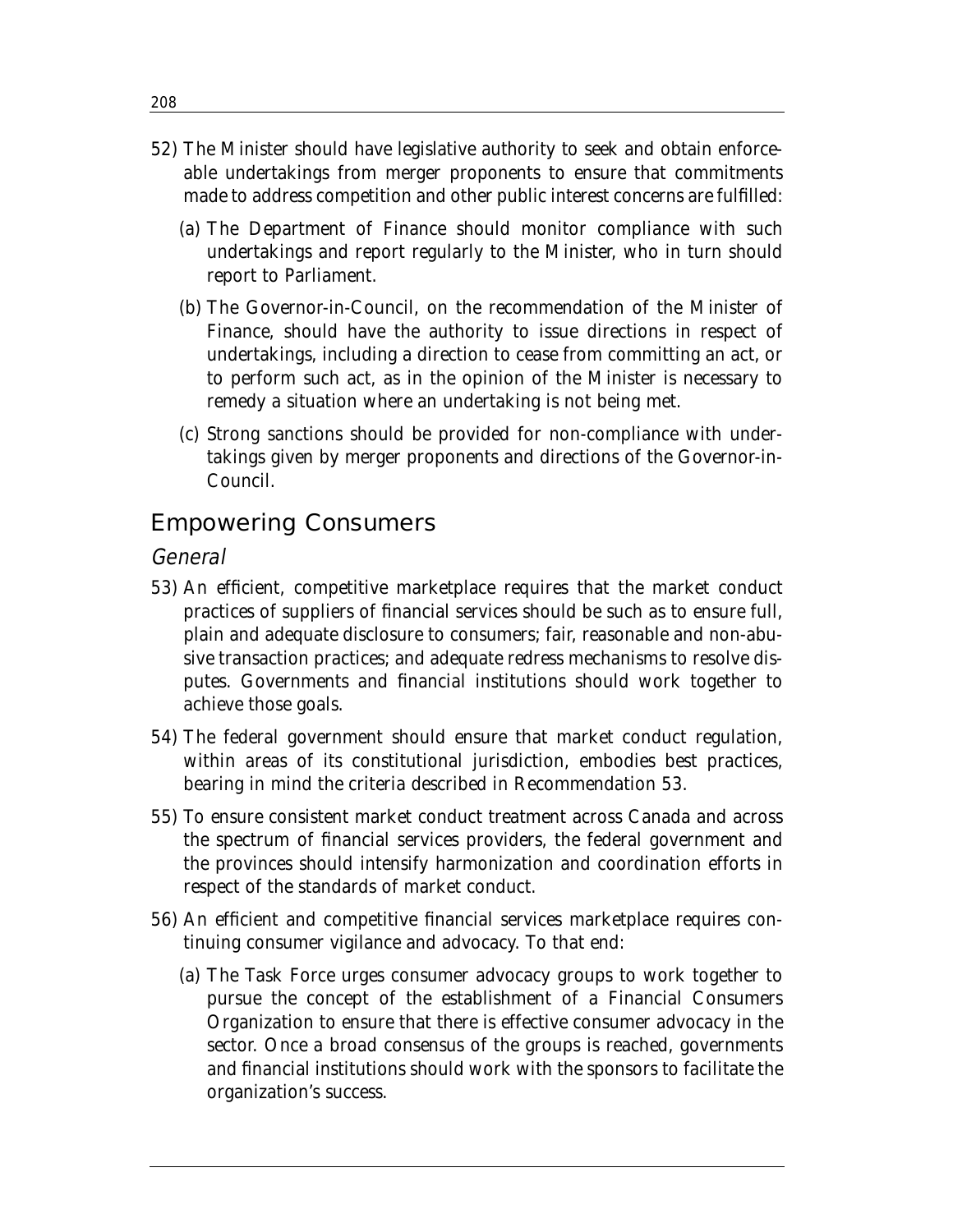(b) OSFI, the Department of Finance and Industry Canada should ensure that adequate resources are available to support project research on consumer issues and to fund relevant consumer advocacy groups to participate fully in important public policy initiatives relating to consumer protection, including those recommended in this report.

#### Disclosure and Transparency

- 57) Because the level of transparency in many financial services consumer contracts and marketing documents in Canada falls short of what Canadian consumers have a right to expect and industry is capable of delivering, financial institutions and their industry associations should intensify efforts to improve transparency and disclosure, using the following "best practices" guidelines:
	- (a) *Timing*: All essential information should be provided to the customer before a transaction is entered into, including the terms of the agreement between the provider and the customer.
	- (b) *Presentation clarity*: Documents should be presented in a manner which is capable of ready comprehension by a reasonably intelligent consumer in the marketplace.
	- (c) *Organizational clarity*: Documents should be formatted to highlight information that is important to the customer.
	- (d) *Brevity*: Documents should be as brief as possible, given the need for reasonable completeness from a commercial and legal perspective.
- 58) The federal government, working with the provinces, industry and consumer groups, should establish a multipartite Working Group to carefully review Canadian financial services contracts and marketing documents and to assess the extent to which Canadian institutions meet the best practices of transparency and disclosure. Where they fall short in a significant way, the Working Group should establish an action plan so that appropriate remedial action is taken, whether at the institutional level or by regulation. The Working Group should consider the feasibility of developing model forms for routine transactions, as has been done in other countries, and of establishing basic standards of document readability and comprehensibility.
- 59) Leaders of financial institutions should make increased disclosure and transparency high, visible corporate priorities, and should ensure that adequate resources are available to ensure best practices, including participation in the multipartite process described in Recommendation 58. Institutions should set milestones and benchmarks against which to assess their progress, should monitor it by periodic user testing programs, and should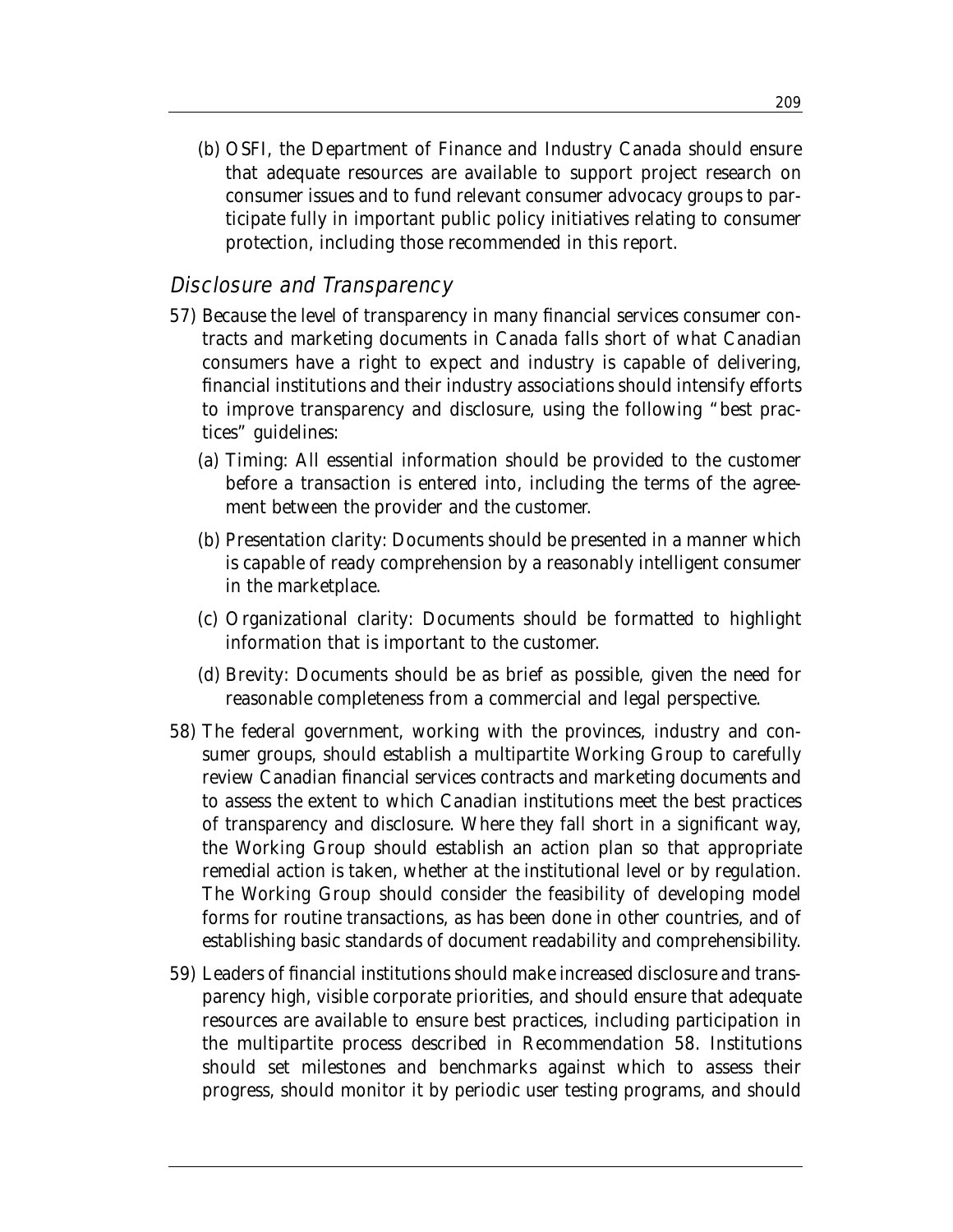report progress in their annual Community Accountability Statements described in Recommendation 99.

- 60) Whenever governments review financial institutions or market conduct legislation on an ongoing basis, they should take all appropriate steps to improve disclosure and transparency. To that end, they should remove or reduce regulatory requirements that prevent the use of clear language, and should give positive reinforcement in law to the results reached by the multipartite Working Group.
- 61) Market conduct regulators, at both the federal and provincial levels, should audit financial institutions on a regular basis for best practices in respect of transparency and disclosure in transaction documents, in light of the benchmarking conclusions arising from the activities of the Working Group. OSFI should have this responsibility at the federal level.
- 62) To provide more adequate disclosure, fees and commissions paid to employees or third parties in respect of any financial services transaction should be required to be clearly disclosed before the transaction is entered into.
- 63) There should be a statutory prohibition on contract terms that permit the unilateral amendment of financial services consumer contracts by financial institutions.

#### **Privacy**

- 64) The Task Force supports the announced intention of the Government to legislate a comprehensive privacy regime applicable to all commercial enterprises. With respect to financial institutions, we recommend that the legislation be based on the premise that privacy of personal information is a fundamental right. The legislation should prescribe Basic Minimum Privacy Standards.
- 65) The Basic Minimum Privacy Standards should include the following requirements:
	- (a) The customer should be able to specify the relationship the customer seeks with the financial institution and information collected should be specific to that relationship.
	- (b) The financial institution should specify what information may be sought from third parties, in accordance with the relationship sought by the customer.
	- (c) Customer consent to the collection, use or disclosure of information should be express and not implied, and the customer should be able to revoke or alter consent at a subsequent time.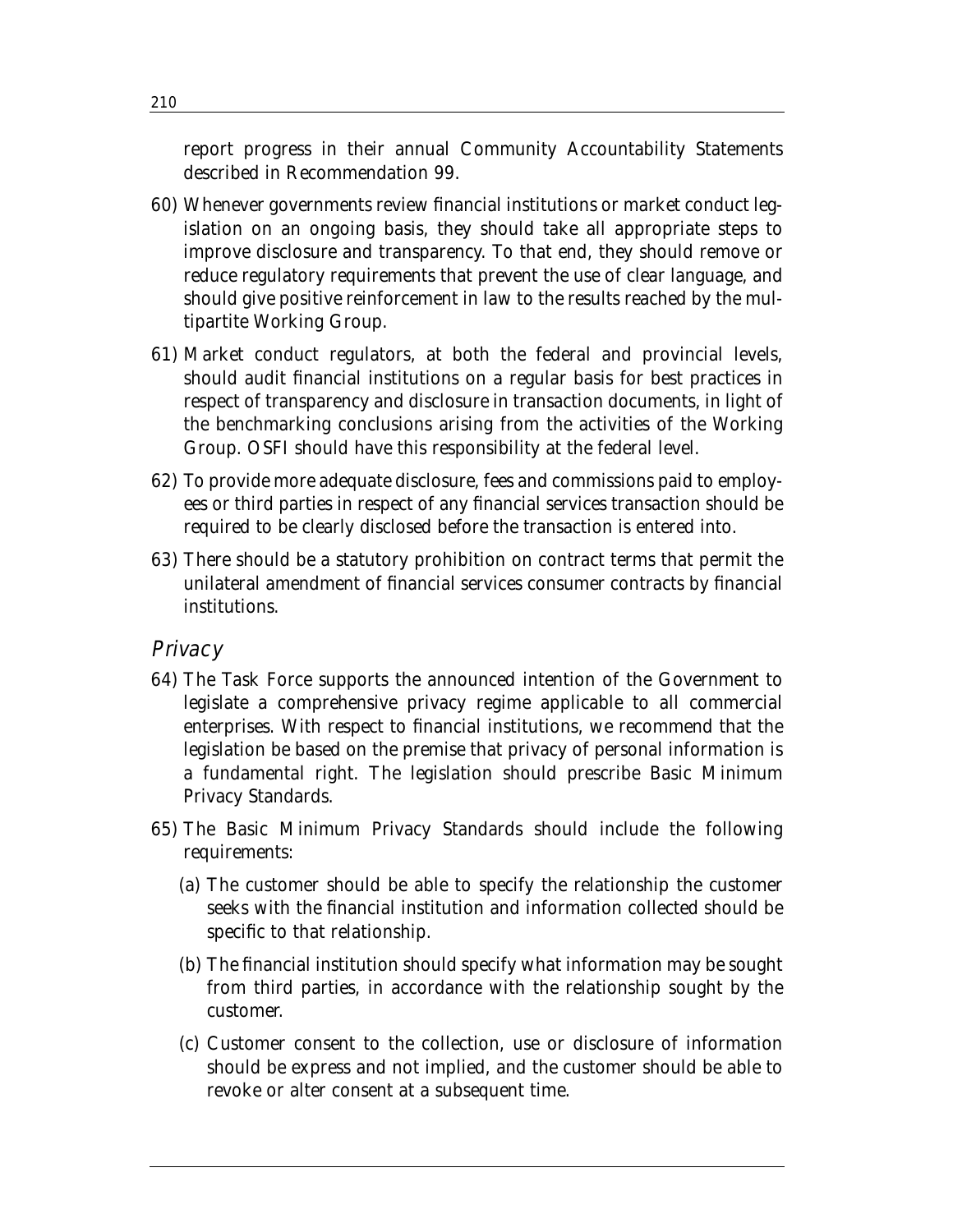- (d) Target marketing should be subject to the customer's express agreement in writing.
- (e) The customer should have access to the customer's personal information files and the right to require the correction of erroneous data.
- 66) Federally regulated financial institutions, either individually or through industry associations, should be required to develop an acceptable, legally binding privacy code, building upon the CSA Model Code and incorporating the Basic Minimum Privacy Standards. Provisions of the codes should expand the Basic Minimum Privacy Standards when appropriate. OSFI should have the responsibility to certify the codes of federally regulated financial institutions and to ensure that compliance is audited.
- 67) Medical information should receive special protection in the privacy regime. In particular:
	- (a) The same employee of a financial institution should not be engaged in both insurance sales and credit granting functions.
	- (b) There should be strict segregation within institutions of information collected for insurance and credit purposes.
	- (c) An insurance company should not be allowed to share medical information with a deposit-taking institution, whether or not it is affiliated, even with customer consent.
- 68) Consumers should have redress in respect of privacy matters to the financial services sector Ombudsman and, in addition, should have appropriate civil remedies, including punitive damages.
- 69) The federal government should work with provincial governments with the objective of ensuring that there is harmonized privacy legislation applicable to all regulated and unregulated providers of financial services in their dealings with individuals and small businesses. Provincial governments, where they have not already done so, should legislate a privacy regime which incorporates the Basic Minimum Privacy Standards.

#### Coercive Tied Selling

- 70) Because of the inequality of information and bargaining power between financial institutions and their customers, financial services legislation in all jurisdictions should unequivocally enshrine the freedom of financial services customers from coercion in their dealings with financial institutions.
- 71) There should be a specific legislative ban on coercive tied selling by banks and other financial institutions. With that aim, section 459.1 of the Bank Act should be proclaimed with amendments to broaden its scope to include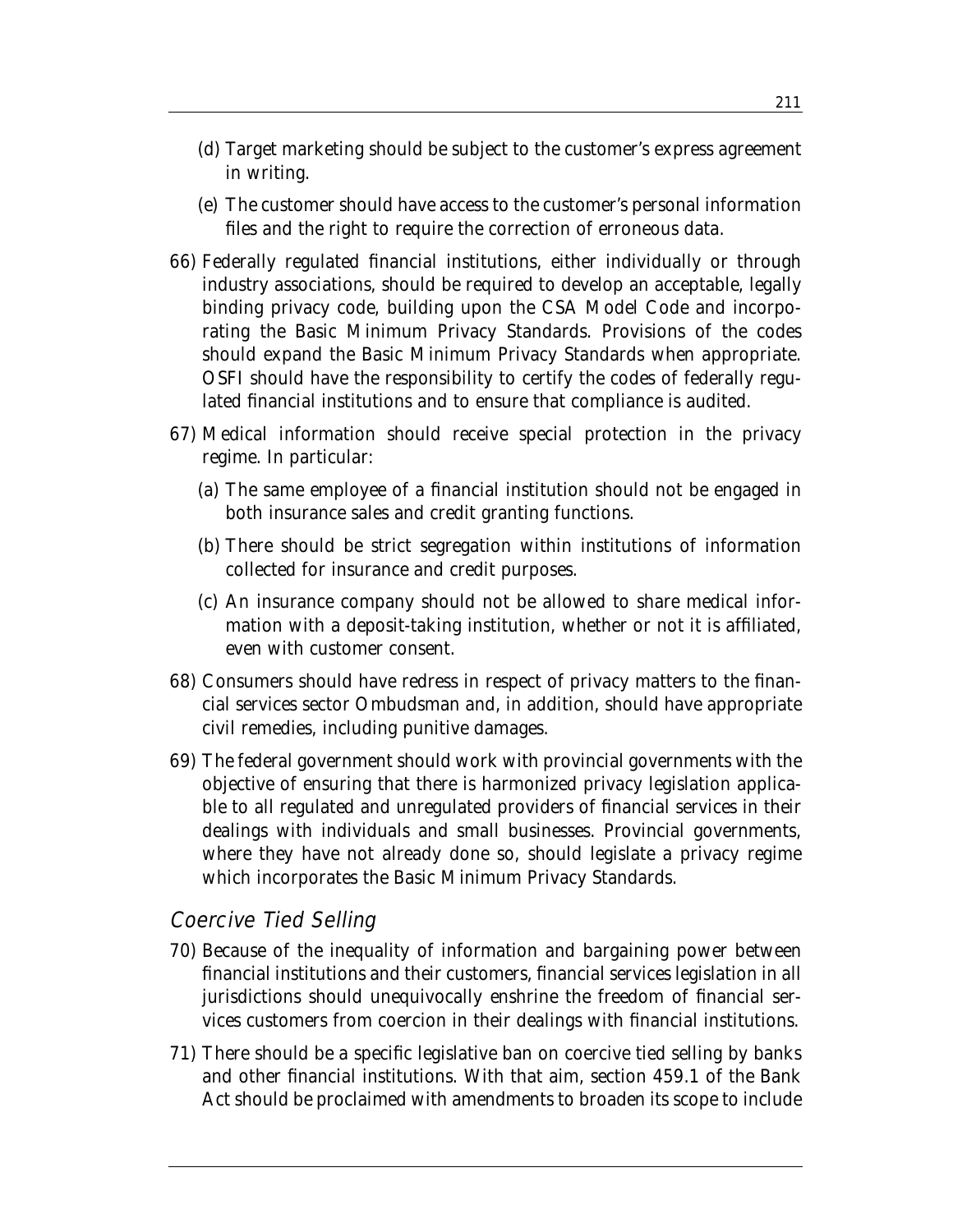all credit products, insurance and such other products or services as might be prescribed by regulation. Similar legislation should be applicable to all federally regulated financial institutions. As contemplated in section 459.1, regulations should be passed to further elaborate on the statutory terms "undue pressure" and "coercion."

- 72) Prior to entering into any financial services contract for the sale of insurance or the granting of credit, suppliers and intermediaries should be required to provide the customer with a clearly written description of what constitutes coercive tied selling and advice that coercive tied selling is not legal. The Government should work with industry and consumer groups to develop a common, easily understood notification statement.
- 73) The legislation should provide appropriate remedies for breach of the prohibitions against coercive tied selling, which would include prosecution, and private recourse through the ombudsman and court systems. Civil remedies should include punitive damages.
- 74) Suppliers and intermediaries should be required to ensure that every salesperson is trained to avoid coercive sales practices, including coercive tied selling. Initiatives such as the Canadian Bankers Association Code should be pursued.
- 75) Financial institutions should endeavour to itemize and price separately the different components of a package of services offered to customers which, under reasonable business practices, might be priced and sold separately.

#### Redress

- 76) Consumers of financial products and services should have improved means of private redress in the case of a dispute with a financial services provider, including a dispute arising from unfair or illegal market conduct practices.
- 77) Federal legislation should establish an Ombudsman office to which all federally regulated financial institutions and their subsidiaries would be required to belong.
- 78) The Ombudsman system should also be made available, on a voluntary basis, to provincially chartered and unregulated financial institutions. Provinces should require provincially regulated institutions to opt in to the Ombudsman system so that there would be a common redress system available to all Canadians, regardless of the financial institution with which they do business.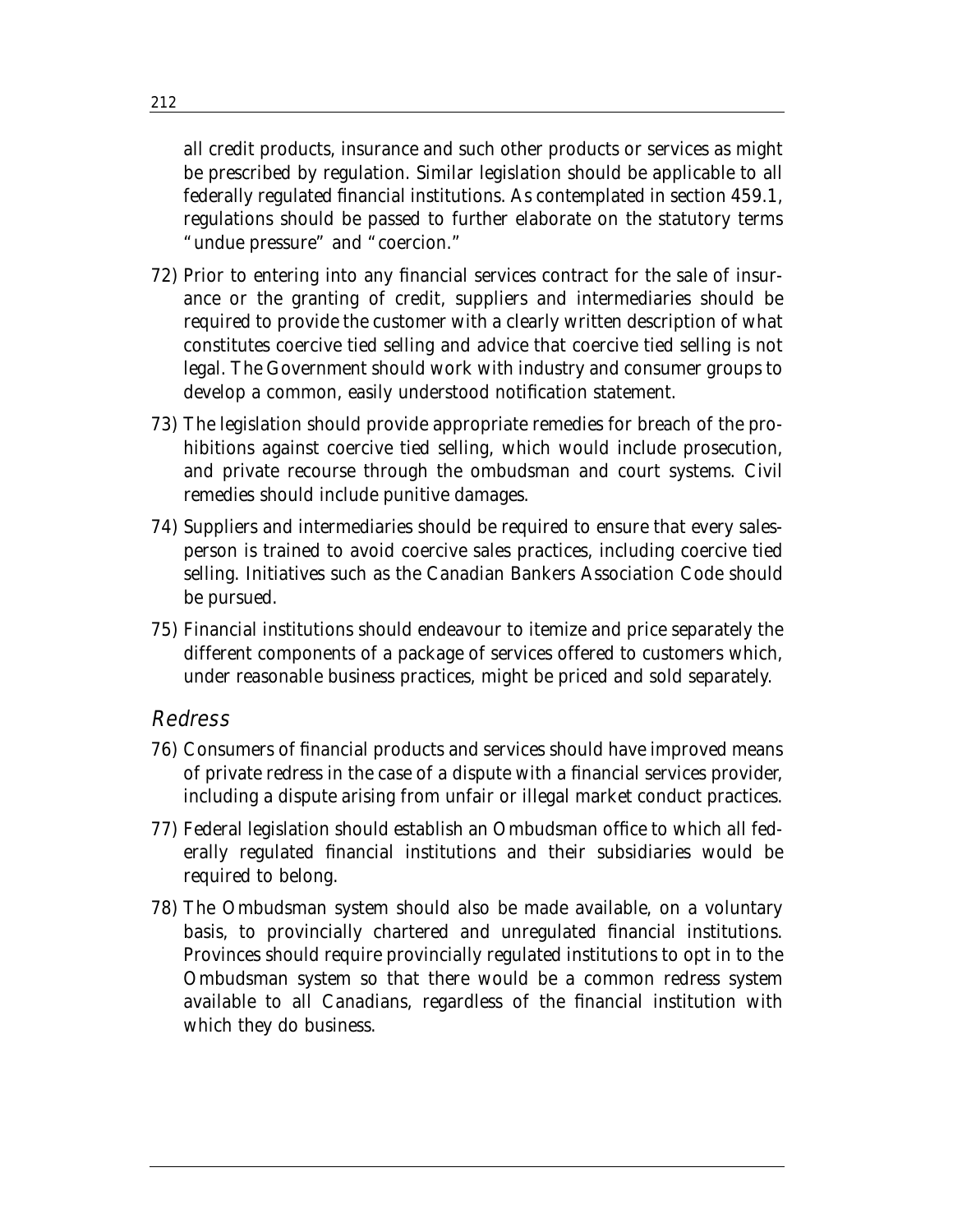- 79) Each member financial institution should be required to make available an internal ombudsman who would be the first recourse for consumers.
- 80) The Ombudsman office should be structured in a way which will engender public confidence in its independence, mandate, accessibility and reliability, and which will be readily visible in the community. To that end:
	- (a) *In respect of independence*: The Ombudsman office should report to Parliament through the Minister of Finance. It should be under the management and direction of a board of directors, with representation from financial institutions, but with a majority of independent directors, all of whom would be appointed by the Minister of Finance. The board would appoint the Ombudsman, would approve funding arrangements, would recommend terms of reference of the Ombudsman for approval of the Minister, and would determine issues of policy.
	- (b) *In respect of mandate*: The mandate of the Ombudsman office should include all issues of fairness and maladministration by a financial institution, determined by reference to its legal obligations, good practice and the institution's established policies and practices.
	- (c) *In respect of accessibility*: Individual and small business customers should be able to access the system. Other customers should have access at the discretion of the Ombudsman. Costs of the Ombudsman office should be borne by the industry members on an assessment basis determined by the board of directors and approved by the Minister.
	- (d) *In respect of reliability*: Disputes should be resolved in a cost-effective, informal environment, entailing mediation where appropriate, and with the Ombudsman having the power to issue a ruling where mediation fails. To ensure cost-effective and non-legalistic proceedings, the rulings should not be binding. Any ruling of the Ombudsman which is not complied with by an institution should be made public, with the name of the defaulting institution and with appropriate protections to ensure the privacy of the complainant. Should financial institutions act in a manner to frustrate or impede the effectiveness of the Ombudsman process, including any persistent failure to follow the Ombudsman's recommendations, binding decisions should be considered.
	- (e) *In respect of visibility*: The existence and nature of the Ombudsman office, together with means of access to it, should be made widely known. Regulated financial institutions should be required to include information about the Ombudsman system, in an agreed format, in regular mailings to customers.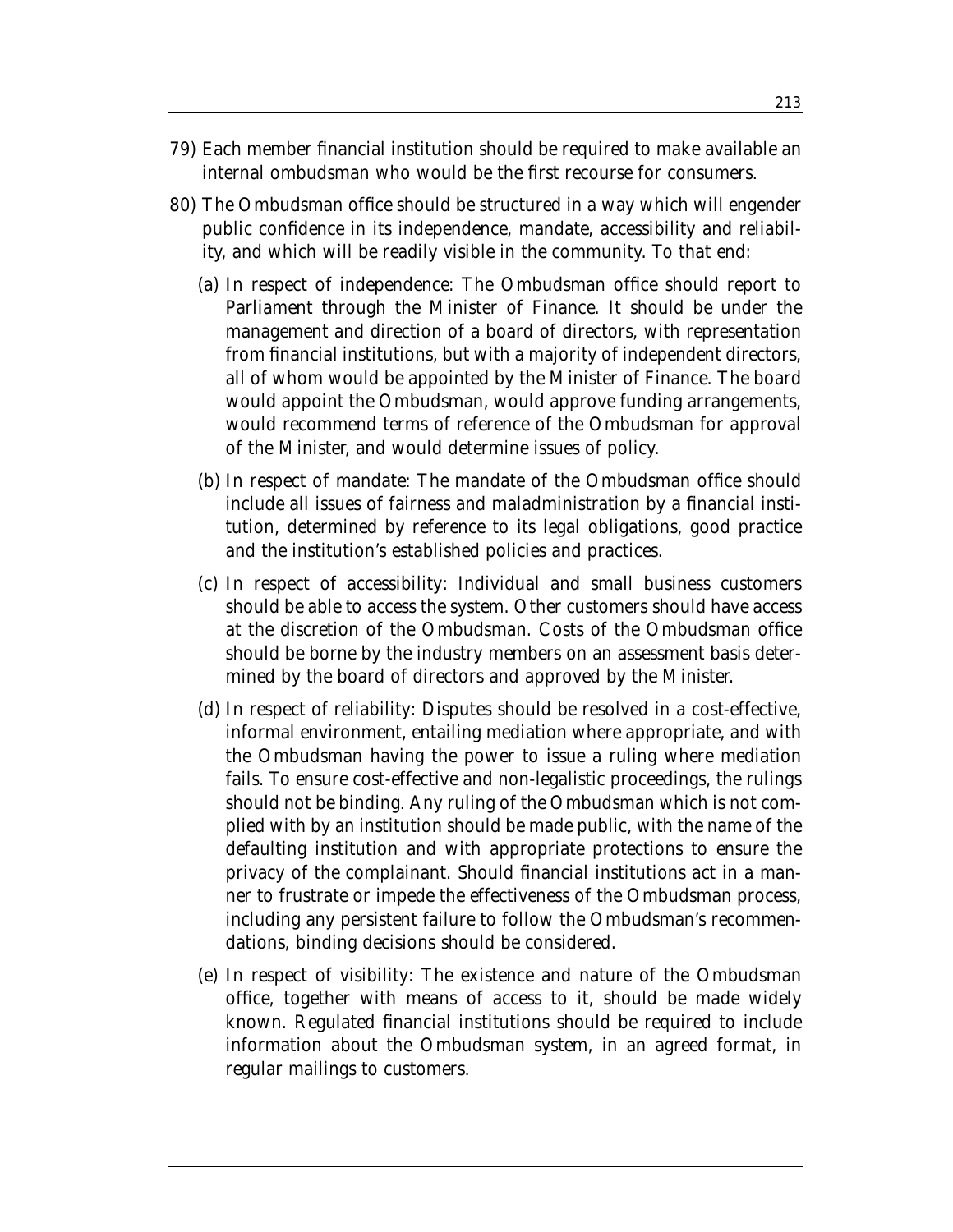## Proficiency Standards

- 81) Because an effective marketplace requires both that consumers be informed and that salespersons be well equipped to provide sound advice, there should be more effective training of persons who deal with the public in the sale of financial services products, including both intermediaries and employees of financial services institutions.
- 82) Well-defined and adequate proficiency standards should be adopted for market intermediaries, including a post-secondary diploma for new entrants, adequate examination standards and enhanced continuing education requirements.
- 83) Proficiency standards should be harmonized to the greatest possible extent across jurisdictions.
- 84) Given marketplace characteristics and consumer interests, the Task Force supports the regulation of financial services market intermediaries under provincial jurisdiction by a single regulator in each province.
- 85) Licensing restrictions for intermediaries based on occupation should be removed. Provincial governments should remove restrictions mandating full-time employment and should enter into reciprocal licensing agreements relating to residence of intermediaries, with the objective of improving service and lowering costs to the consumer.
- 86) The Task Force supports provincial review of:
	- (a) the current exemptions from provincial licensing requirements to determine whether those who benefit from the exemptions do in fact have training and supervision which is equivalent to the standards proposed for licensed market intermediaries; and
	- (b) the status and training of market intermediaries who are not currently covered by any proficiency regime even though they deal with retail consumers.

# Canadians' Expectations and Corporate Conduct

#### **General**

87) There should be greater disclosure and transparency in respect of the performance of financial institutions in meeting community expectations. Government, institutions and concerned public interest groups should cooperate in identifying and resolving issues of unmet public expectations as they arise.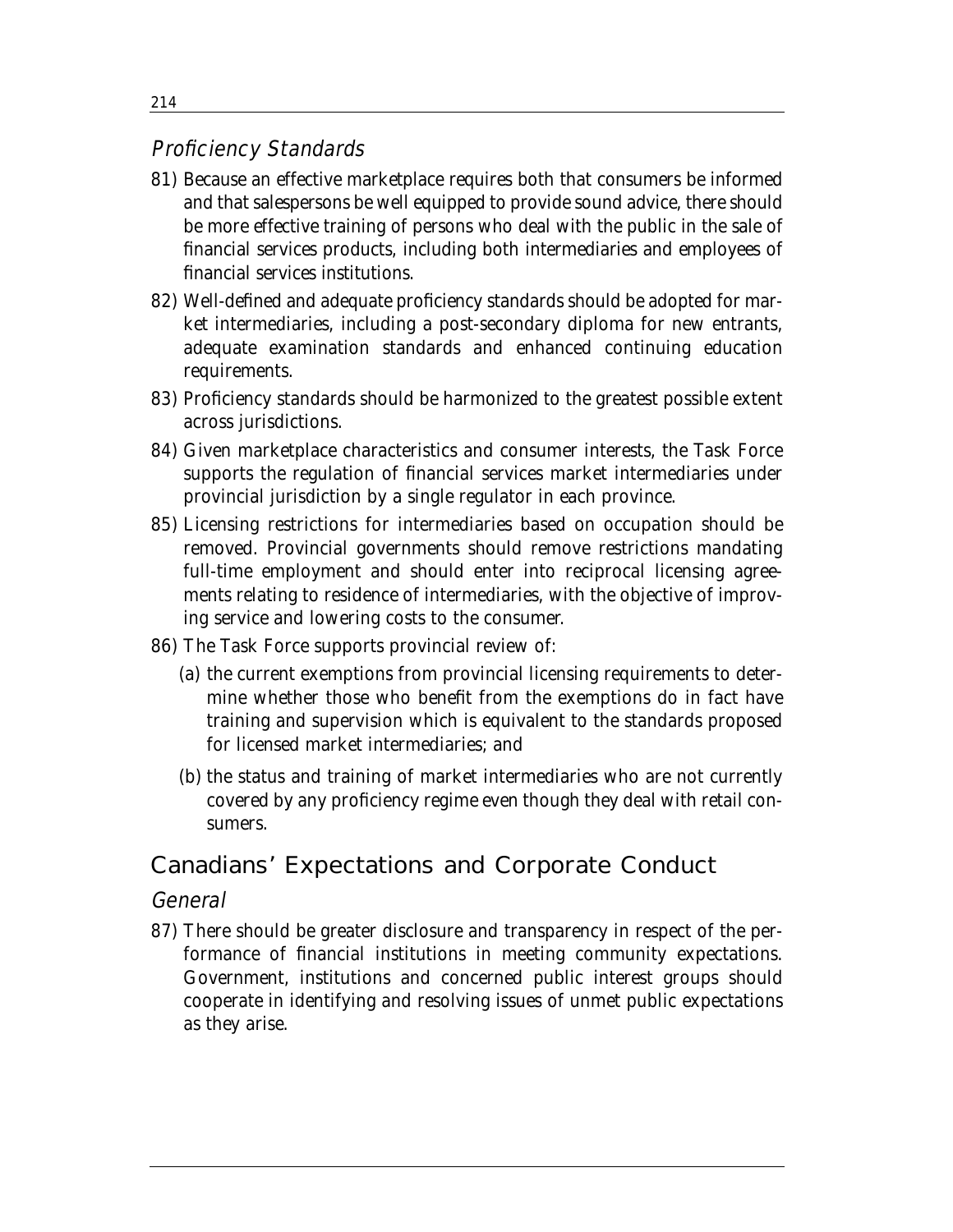## Responding to Expectations about Social Performance

#### **Access**

- 88) The Task Force affirms that access by low-income Canadians to basic transaction services of banks and other deposit-taking institutions is a very important policy objective, and it urges the Government, financial institutions and social interest groups to continue to work constructively together to attain it.
- 89) Federally regulated deposit-taking institutions should aggressively pursue the implementation of the agreements reached between the Government and major banks in February and December 1997 concerning the opening of accounts and other access questions. Provincially regulated deposit-taking institutions should implement arrangements that are at least as effective.
- 90) To ensure access to basic banking services:
	- (a) The federal and provincial governments should make low-cost personal identification available to anyone requiring it, so as to eliminate problems of access arising from lack of satisfactory identification.
	- (b) Financial institutions, governments and social interest groups should work together to develop a common basket of services included in a standard basic account to be offered by all deposit-taking institutions. The basic account should recognize the impact of technology on basic banking services and, accordingly, should include a debit card as well as the right of the holder of a basic account to a specified number of withdrawals without additional charge.
	- (c) Deposit-taking institutions should make standard basic accounts available at reasonable charges. There is no need to legislate the price to be charged by financial institutions as long as the basic accounts are readily available at a reasonable price. From time to time, the Department of Finance should monitor the basic account prices charged to ensure that they remain reasonable.
	- (d) Deposit-taking institutions should be required to post prominently in each branch the terms and conditions of their most economic transaction account, together with the identification requirements needed to open one.
	- (e) In order to encourage access to accounts, governments should use direct deposit for all government programs that provide regular benefits. There should be provision for master accounts where appropriate. Although such programs should be optional for those who do not want to receive direct deposits, every effort should be made to encourage participation.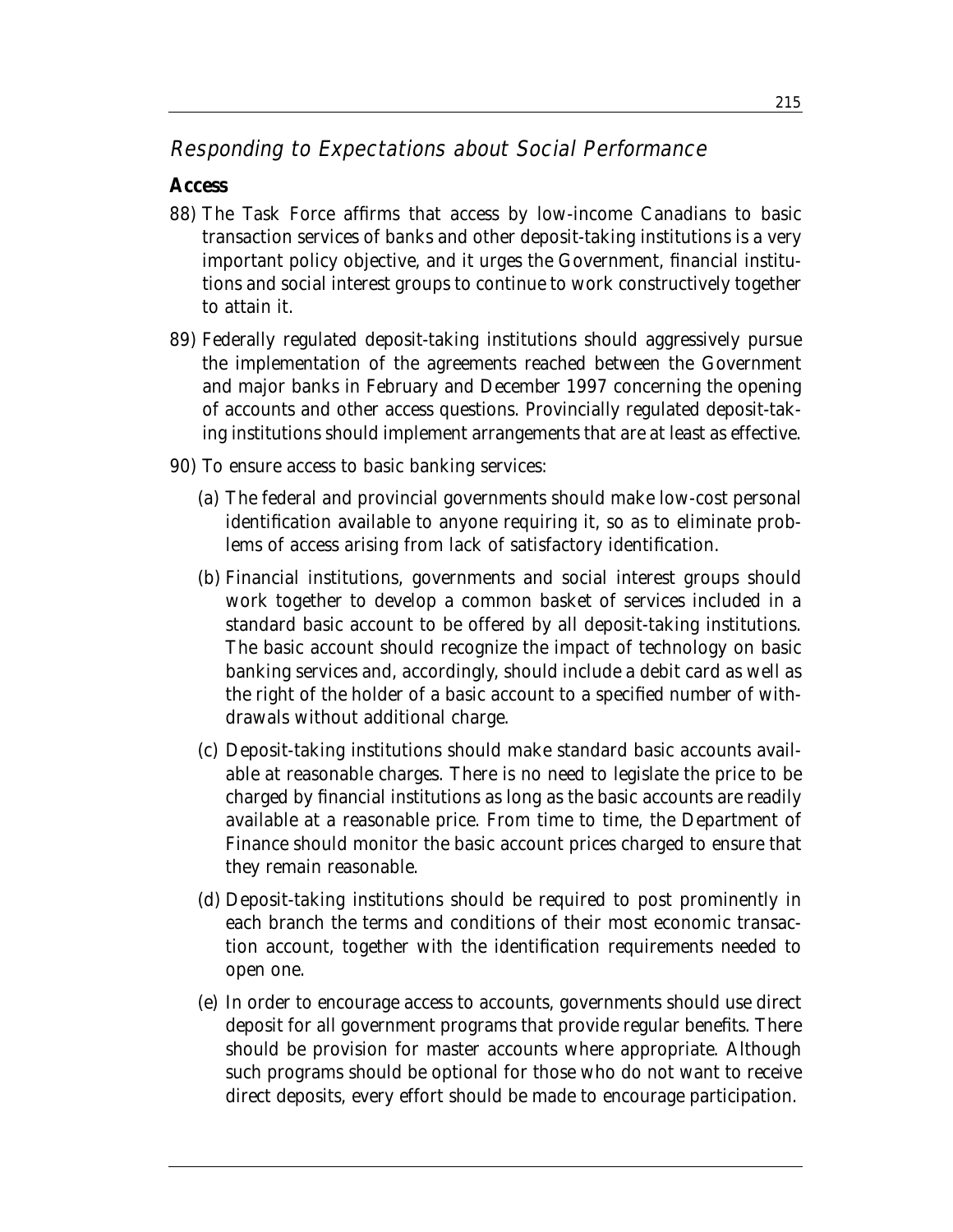- (f) To eliminate any reason for financial institutions to place holds on government cheques when adequate identification is presented, governments should implement indemnity programs with financial institutions pursuant to which low-income people, whether or not they are customers of the institutions, can gain immediate access to their funds. Financial institutions should ensure that there are no holds when indemnification agreements are in place.
- (g) Financial institutions should continue to work with community groups to develop and implement effective training programs for staff, reinforced by incentive and compensation policies at the branch level, to ensure that the objectives of the February and December 1997 agreements on access are achieved.
- 91) The Task Force notes the absence of solid data on the number of "unbanked" in Canada and the reasons why persons remain outside the system. The Department of Finance should immediately undertake a careful survey to benchmark the extent and nature of the access problem so as to better develop public policy and enable financial institutions to be fully responsive. The Government should regularly monitor progress toward improved access through "mystery shopping" and other methods, and should repeat the benchmark survey at regular intervals.
- 92) Although the Task Force would prefer to see access problems resolved by a cooperative effort of governments, financial institutions, and social interest and community groups, it must be recognized that in a modern society access to financial services is of vital importance. Therefore, if significant progress is not made within a reasonably short time to resolve access issues, the Government should legislate the terms of the February and December 1997 agreements, with appropriate sanctions for non-compliance.

#### **Branch Services Access**

- 93) In order to provide customers and affected communities with a reasonable time to adjust and seek alternative services when the branch of a deposittaking institution is to be closed:
	- (a) Federally regulated deposit-taking institutions should be required to provide at least four months' advance notice before closing branches. The notice should be posted prominently in the branch, communicated to all customers and relevant local authorities, and published in community newspapers.
	- (b) The financial institution should work proactively with the community to explore alternatives and to ease the transition.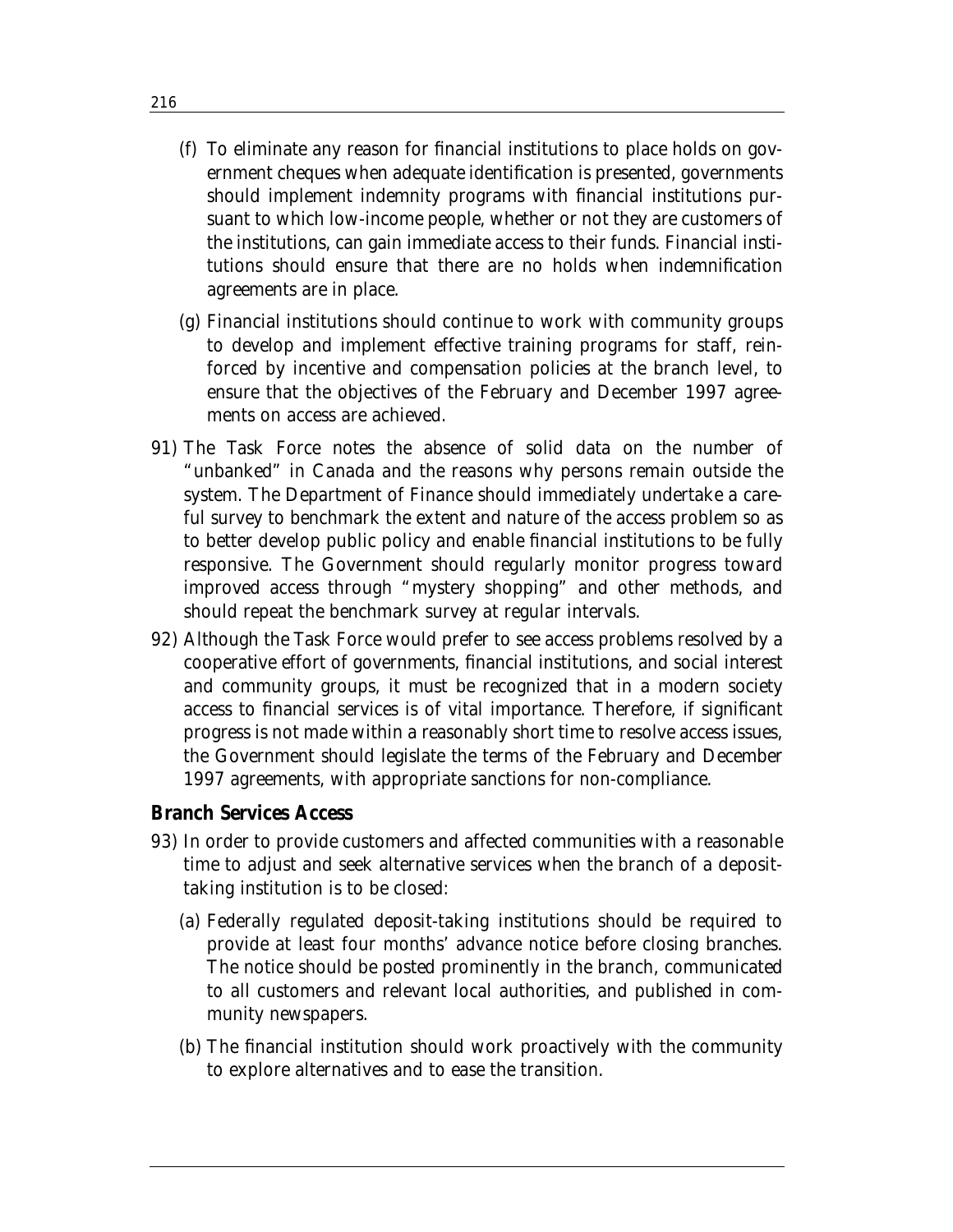(c) The Task Force urges provinces to consider a similar requirement for provincially chartered deposit-taking institutions.

### **Micro-Credit**

- 94) The Task Force recommends that governments, financial institutions and community groups establish partnerships to promote micro-credit programs that assist individuals to establish and build new businesses and thereby contribute to self-employment.
- 95) Governments should participate in micro-credit by providing basic start-up and infrastructure support to pilot micro-lending programs that can demonstrate soundly based loan plans and that are unable to secure administrative financing from other sources. Governments should not fund loans under micro-credit projects.
- 96) Governments should review all social assistance programs to ensure that micro-credit loans do not reduce social assistance benefits, thereby creating a disincentive for individuals seeking self-reliance through micro-credit financing.
- 97) Banks and other financial institutions should be encouraged to develop partnerships with micro-credit programs in local communities. For example, credit-granting institutions could provide administrative support and know-how to micro-credit enterprises to develop systems, such as loan application evaluation procedures, or could fund program overhead costs.

### **Partnerships with the Voluntary Sector**

98) Financial institutions should work with the voluntary sector to develop new, innovative partnerships that would help build stronger, healthier and more caring communities. Leaders in the financial institutions and in the voluntary sector should work together to this end, beginning with innovative pilot projects.

### **Community Accountability Statements**

99) Each federally regulated deposit-taking institution and life insurance company should be required to make available to the public and file with the Minister of Finance one or more annual Community Accountability Statements to describe its contribution to the community and to identify emerging community needs to which it intends to respond. The Minister should table all such statements with the Standing Committee of the House of Commons on Finance. The Community Accountability Statements will serve as the basis for a continuing dialogue between leaders of the financial institutions and the community.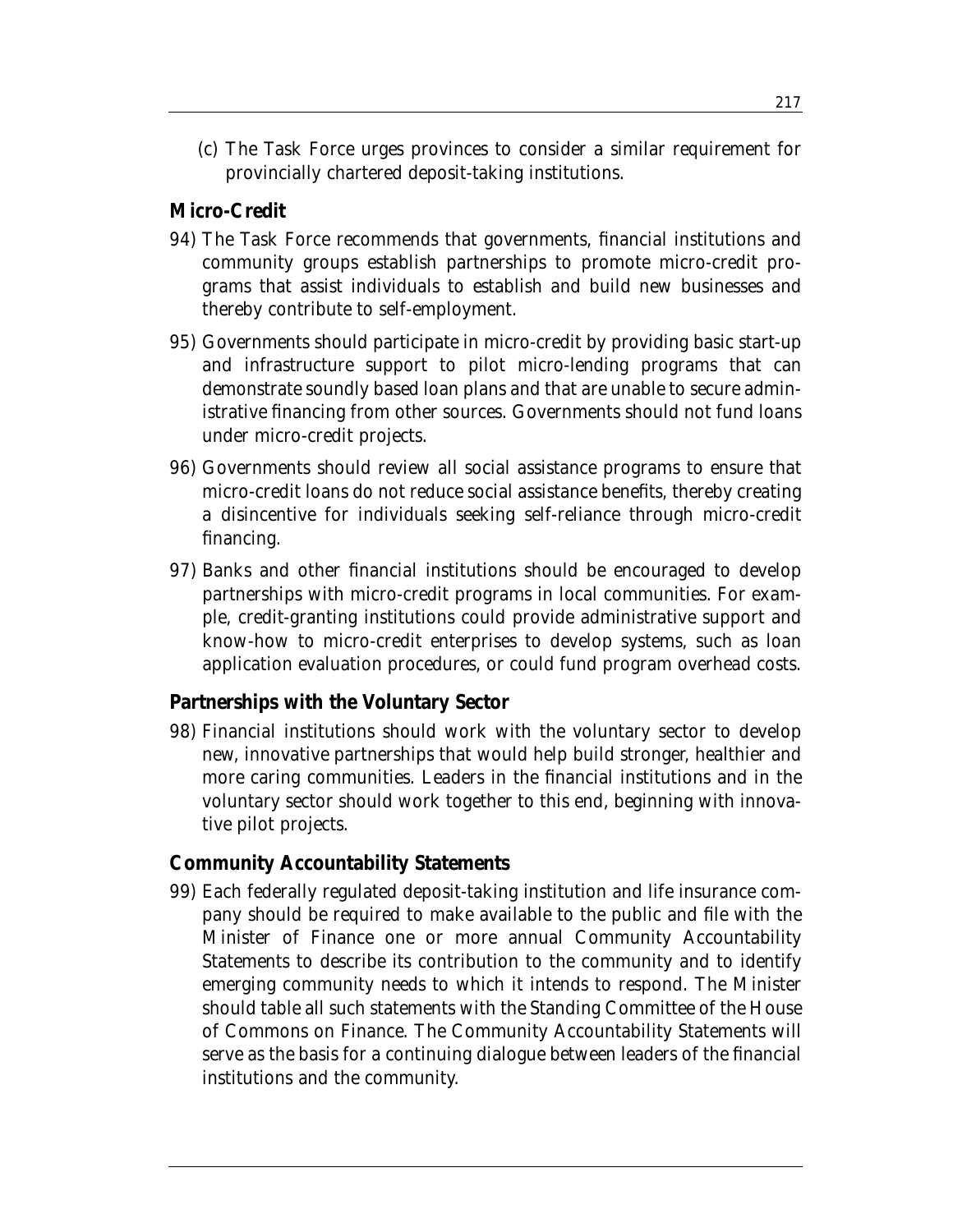100) Provincial governments should consider implementing similar requirements for Community Accountability Statements from financial institutions within their jurisdiction.

## Responding to Expectations about Business Financing **SME and KBI Finance Issues**

- 101) The Government should undertake a substantial program of information collection and analysis to ensure that there is adequate information relating to the financing needs of small and medium-size businesses (SMEs) for effective public policy development. To that end:
	- (a) Statistics Canada should collect data on the supply of debt and equity financing to small and medium-size enterprises, including in particular coverage of knowledge-based industries (KBIs), aboriginal enterprises, and other sectors or subsectors determined from time to time to be of particular public interest. The data collection program should cover all regulated and unregulated private- and public-sector financial institutions engaged in significant loan, lease, equity investment, or securitization activity in the small business market. Details of the information collection program, which should be comprehensive, should be determined by Statistics Canada in consultation with data providers, potential users in the community, and representatives of Industry Canada.
	- (b) Financial institutions should be required to publicly release their responses to Statistics Canada, with appropriate modifications to protect the confidentiality of commercial relationships.
	- (c) On a regular basis, Statistics Canada should publish compilations of the data collected for public review and analysis.
	- (d) Industry Canada should assume responsibility for coordinating an annual survey of SME attitudes to examine the availability of financing from the perspective of small businesses. The survey would be similar in concept to the studies currently being conducted under the auspices of the Canadian Bankers Association. The scope of the studies would be extended to cover all substantial providers.
	- (e) In addition, Industry Canada should conduct and publish periodic benchmark surveys of small business users, including knowledgebased firms, to provide a comprehensive benchmark picture of the financing they require and the sources of finance upon which they rely, as markets evolve. An initial benchmark survey should be completed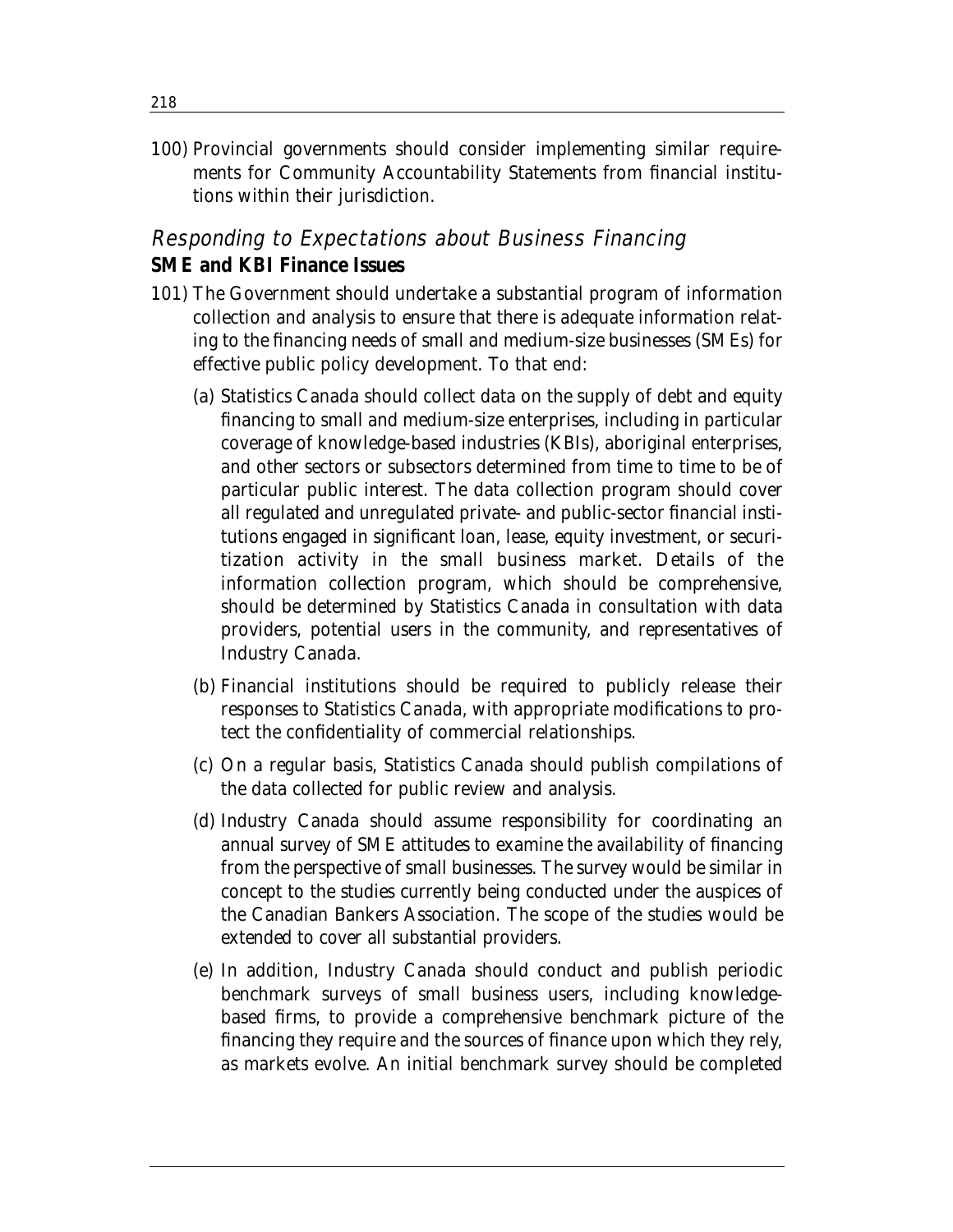as soon as possible, and follow-up benchmark surveys should be conducted once every three to five years. These surveys would complement the annual information collected by Statistics Canada and Industry Canada.

- 102) The Task Force urges deposit-taking institutions, particularly banks, to find new and creative ways to address the problem in small business financing created by the frequent turnover of business account managers, including the establishment of career paths and compensation incentives that provide long-term meaningful careers for community-based SME account managers.
- 103) The Task Force urges banks to continue to decentralize decision making in respect of credit-granting authority and collection practices, including a meaningful delegation to the local level.
- 104) The Task Force urges Canadian financial institutions to be prepared to make credit available to higher-risk borrowers with more innovative financing packages and appropriate pricing.
- 105) There should be more systematic and rigorous policy analysis of small business finance needs. To that end:
	- (a) An SME Finance Group should be established within Industry Canada to undertake continuing research on SME finance, including KBI enterprises. The SME Finance Group should oversee the user surveys, analyse the data collected by Statistics Canada and report annually to the Industry Committee of the House of Commons on the state of small business financing.
	- (b) The SME Finance Group should also pursue a program of special research on topical small business finance issues, such as the regional availability of finance, gender discrimination in SME finance, and aboriginal finance.
- 106) In order to better understand the financing needs of knowledge-based industries, the SME Finance Group should give priority to the adoption of a common definition of "knowledge-based industries" for purposes of data collection and analysis of the sector.
- 107) The Task Force urges financial institutions to pursue their recent KBI initiatives, with a focus on seed and venture capital, and to ensure a vigorous rate of investment in innovative KBI firms, subject to appropriate due diligence and prudential constraints.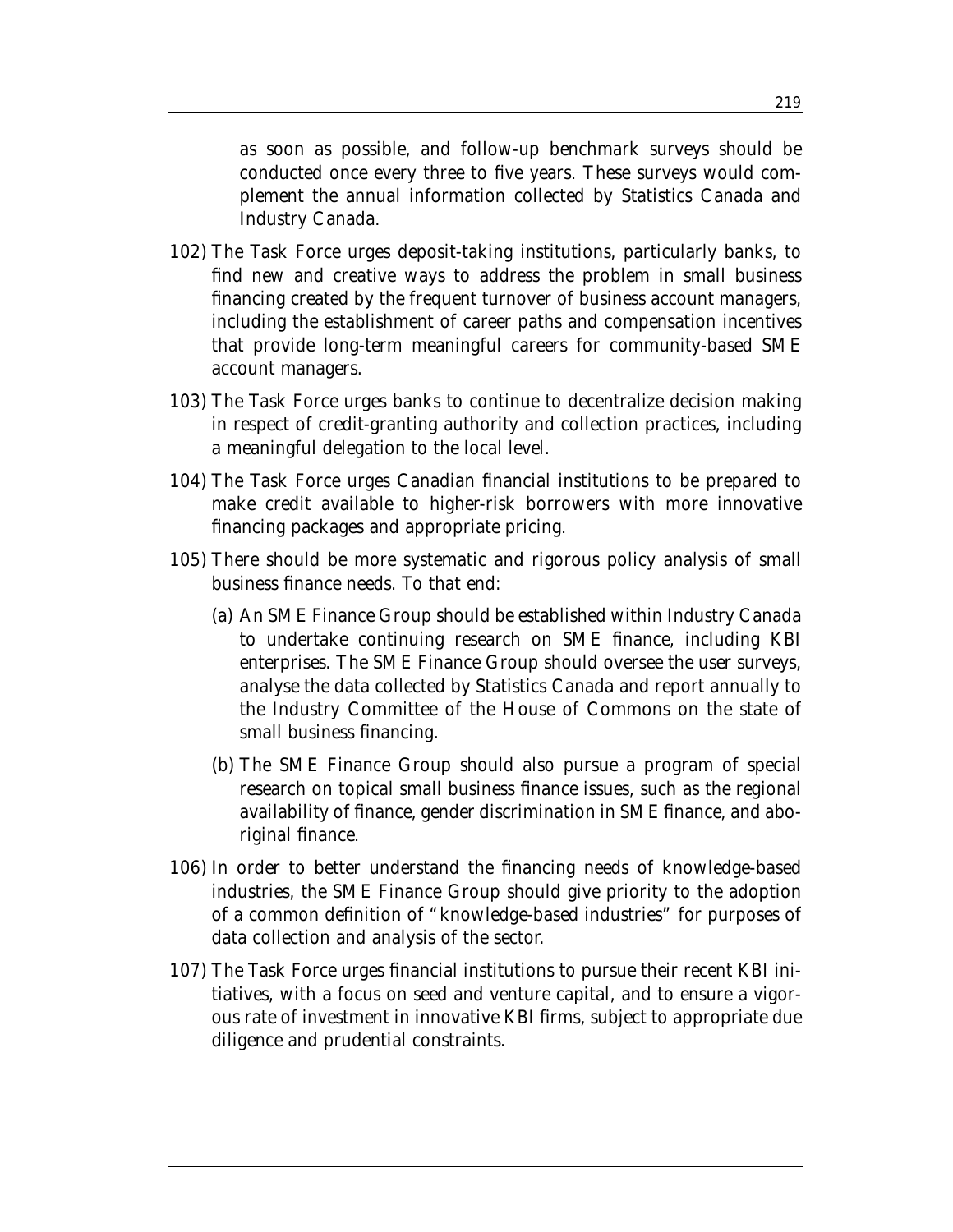108) The Industry Committee of the House of Commons should hold annual hearings on the state of KBI finance, at which the chief executive officers of the major banks would be invited to appear and update the Committee on the progress being made by their institutions to support the industries of the "new economy."

### **Financing Aboriginal Business**

- 109) The Task Force endorses the recommendation of the National Aboriginal Financing Task Force that, subject to reasonable consensus within the aboriginal community, changes be made to federal legislation so that movable personal property situated on reserves may be used as security, thereby facilitating the provision of credit by financial institutions to aboriginal individuals and institutions.
- 110) The Task Force urges financial institutions to continue to pursue initiatives which are supportive of the economic development initiatives of aboriginal peoples and, for that purpose, to establish and maintain tailored, innovative financing programs.
- 111) The data collection programs to be undertaken by Statistics Canada and Industry Canada should include detailed information gathering on aboriginal financing issues to fill the void in data identified by the National Aboriginal Financing Task Force.

## Improving the Regulatory Framework

## OSFI Mandate and Governance

- 112) There should be revisions to the OSFI statutory mandate to better describe its ongoing responsibilities with regard to the federally regulated financial services sector.
	- (a) OSFI should have a clearly defined statutory responsibility to administer the consumer protection provisions of federal financial institutions legislation, including legislation in respect of disclosure and transparency, privacy and coercive tied selling.
	- (b) Given the importance of effective competition in the Canadian financial services sector and the rapidly changing competitive environment, the OSFI mandate should be revised to make it clear that OSFI has the responsibility to balance competition and innovation considerations with its present statutory obligations in respect of safety and soundness.
	- (c) It should be made clear in the OSFI mandate that OSFI is required to protect the rights and interests of depositors and policy holders, but that it has no special responsibility to other creditors of financial institutions.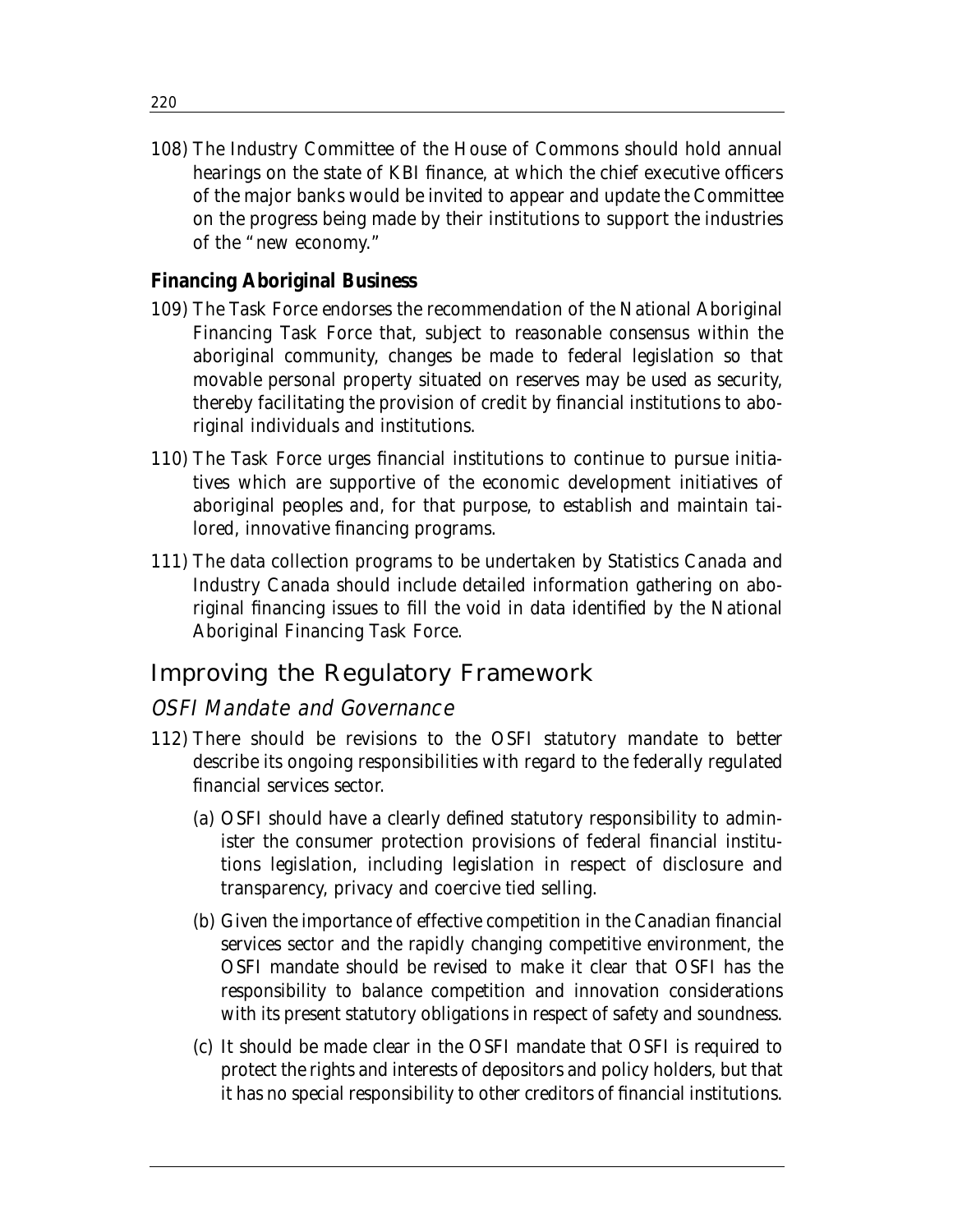- 113) The governance structure of OSFI should be strengthened to make it more appropriate to the increasingly complex needs of regulation and its revised mandate. To that end:
	- (a) The OSFI Act should be amended to provide for a board of directors for OSFI, made up of a majority of independent directors, including experienced independent businesspeople and persons familiar with consumer issues, together with the Superintendent of OSFI, the Chair of CDIC, the Governor of the Bank of Canada and the Deputy Minister of Finance. An independent director should serve as board chair.
	- (b) The board of directors would be responsible for:
		- (i) overseeing how OSFI conducts its business and administrative affairs;
		- (ii) approving major OSFI policies and strategies;
		- (iii) monitoring the achievement by OSFI of progress against its strategic plans and statutory mandate; and
		- (iv) ensuring that there is effective senior management, particularly in the position of the Superintendent, who should be appointed by the Minister of Finance on the recommendation of the OSFI board.

## Regulatory Overlap

- 114) To eliminate regulatory overlap at the federal level, OSFI should have the sole responsibility for promoting standards of sound business and financial practices in financial institutions and for establishing policies and procedures to manage and control risk. To that end, the present overlapping statutory mandate of CDIC on these subjects should be repealed. OSFI should collaborate closely with CDIC in establishing business standards, financial practices and risk management policies, and should act on behalf of CDIC in monitoring compliance.
- 115) Governments should work aggressively to eliminate overlap in prudential regulation, both between the federal and provincial governments and among provincial governments. To that end:
	- (a) In consultation with provincial regulators, OSFI should establish a central, electronic data base which would permit common reporting formats and single-window electronic filings.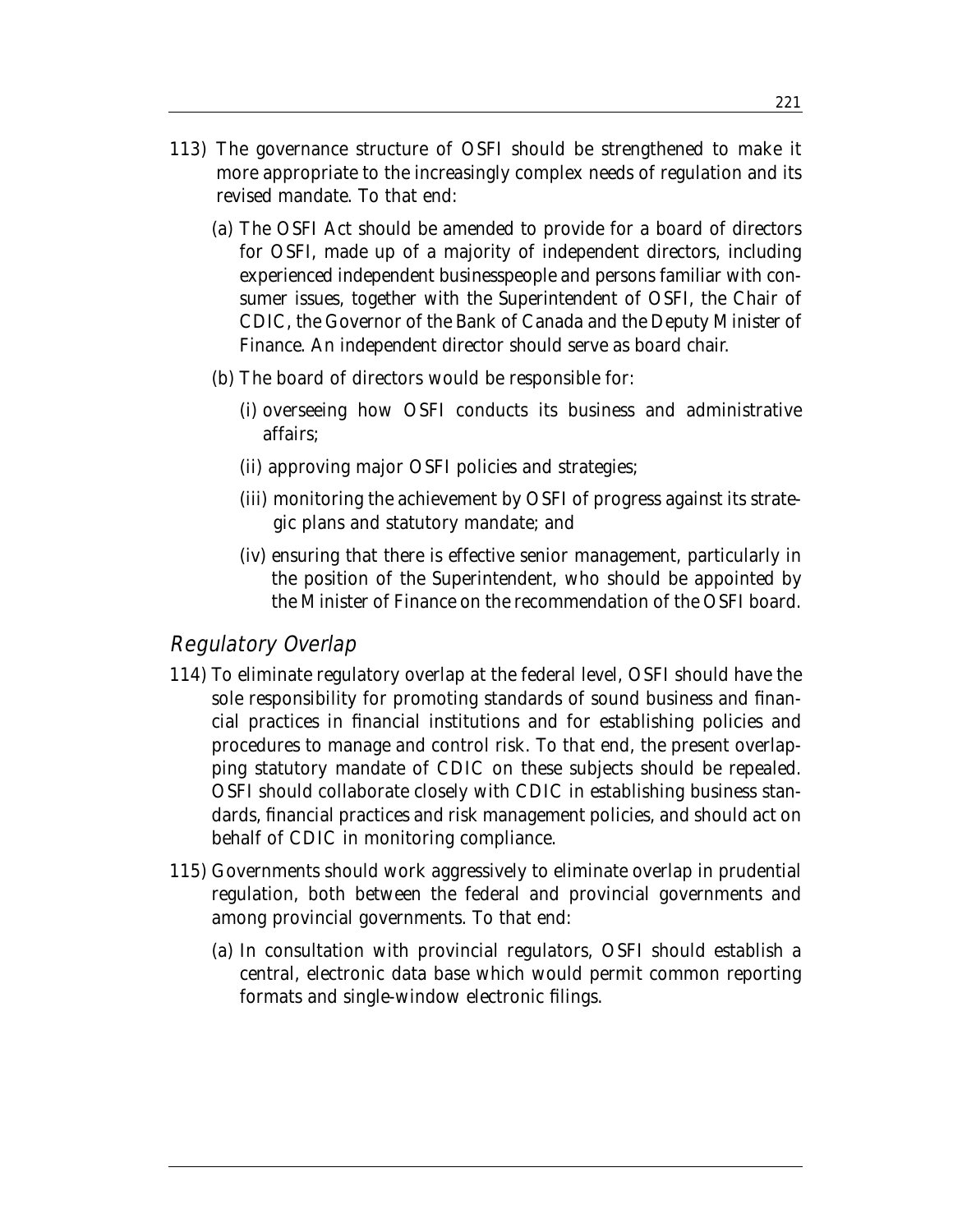- (b) The provinces should be encouraged to delegate solvency regulation of trust, loan and life insurance companies to OSFI so that, over time, prudential regulatory responsibilities for financial institutions could be consolidated in a single, well-resourced, and experienced regulator, applying common practices and international standards.
- (c) To the extent that delegation cannot be achieved, the federal government and the provinces should harmonize the laws and regulations relating to trust, loan and insurance companies, including in particular the development of common capital adequacy tests and the recognition of home-jurisdiction regulation.
- 116) Regulatory procedures at the federal level should, wherever practicable, be streamlined. Among other things:
	- (a) Approvals of regulatory action should be taken at appropriate levels within government. Wherever practicable, the Superintendent of OSFI should be mandated to provide approvals without the need for referral to the Minister of Finance, except where matters of policy are involved.
	- (b) Decisions on the entry into Canada of foreign banks should, in routine cases, be made by the Superintendent of OSFI rather than the Governor-in-Council. Only in cases involving significant policy issues should the approval of the Minister of Finance be required.
	- (c) Wherever possible, approvals should be replaced with notice filings or eliminated entirely for non-material matters and in other circumstances in which there is little or no prudential risk.
	- (d) Mechanisms such as blanket or consolidated approvals and fast-track approvals or advance rulings should be developed to streamline the regulatory process.

To implement this proposal, a committee should be struck with representation from OSFI, the Department of Finance and the affected financial services industries to review streamlining options, with priority to be given to easing requirements which entail the greatest regulatory burden.

### Consumer Insurance Plans

117) In order to promote effective competition between banks and insurers, to eliminate public confusion and to provide equivalent protection to Canadians, regardless of their choice of financial services provider, the insurance plans for federally insured deposit-taking institutions and life insurers should be amalgamated. The Task Force proposes that one of two possible models be adopted: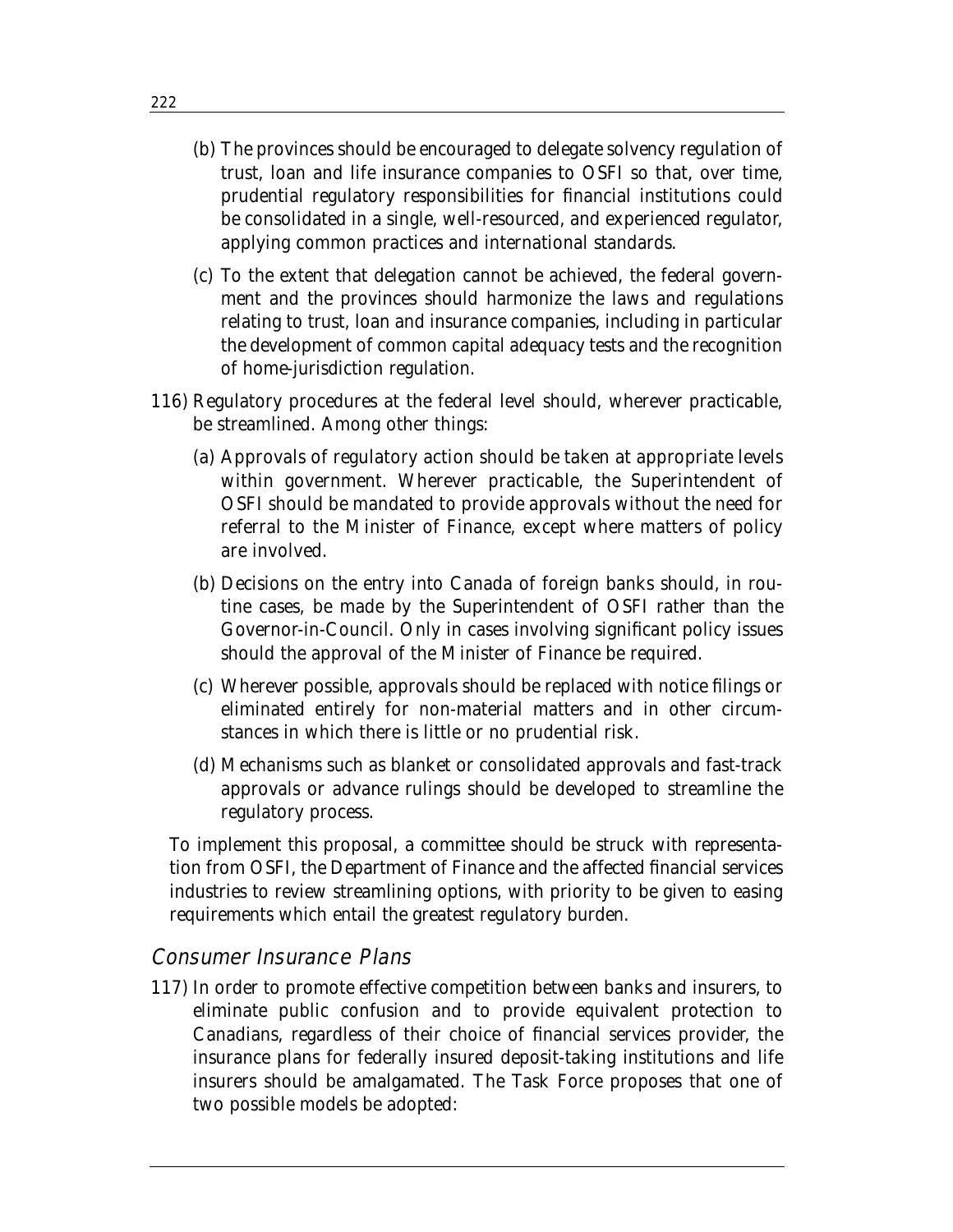- (a) The continuation of the Canada Deposit Insurance Corporation (CDIC) as a Crown corporation, with access to the Consolidated Revenue Fund, but with an expanded scope to cover the activities now conducted by the Canadian Life and Health Insurance Compensation Corporation (CompCorp).
- (b) A new independent organization, established by statute and with provision for a liquidity backup borrowing authority from the Consolidated Revenue Fund, but without Crown corporation status.

Details of each of these structures as proposed by the Task Force are contained in Background Paper #5.

118) The amalgamated insurance plan would, in the first instance, maintain separate pre-funded insurance pools for deposit-taking institutions and for life insurers. It would also have the mandate to review and, where possible, to develop a common framework for priorities in insolvency, product coverage and other matters where there are now different legal rules or differing CDIC and CompCorp policies.

## Provision of Financial Services from Outside Canada

- 119) The Bank Act should be amended to make it clear that all providers of financial services that undertake mass solicitations or target marketing of financial services to Canadians without establishing a physical presence in Canada are required to comply with federal financial institutions legislation. For a lender, such compliance would entail the need to obtain certification from OSFI, which would be available upon the lender's filing a binding undertaking to comply with consumer protection rules applicable to banks in Canada, to disclose that it is not regulated in Canada, and to provide a mechanism for dispute resolution in Canada.
- 120) The certification process would not be available to financial services companies wishing to take deposits from, or sell insurance products to, Canadians from outside Canada. Such providers would continue to be required to conduct these activities through a regulated Canadian subsidiary or branch.
- 121) The Task Force affirms its belief that an important element of consumer protection in an age of electronic service providers will be the provision of timely and accurate information, designed to inform consumers accurately about the status of providers. To that end, OSFI should regularly publish on its Web site, and periodically make visible to Canadians through other appropriate media and means, accurate information whereby consumers will be able to know: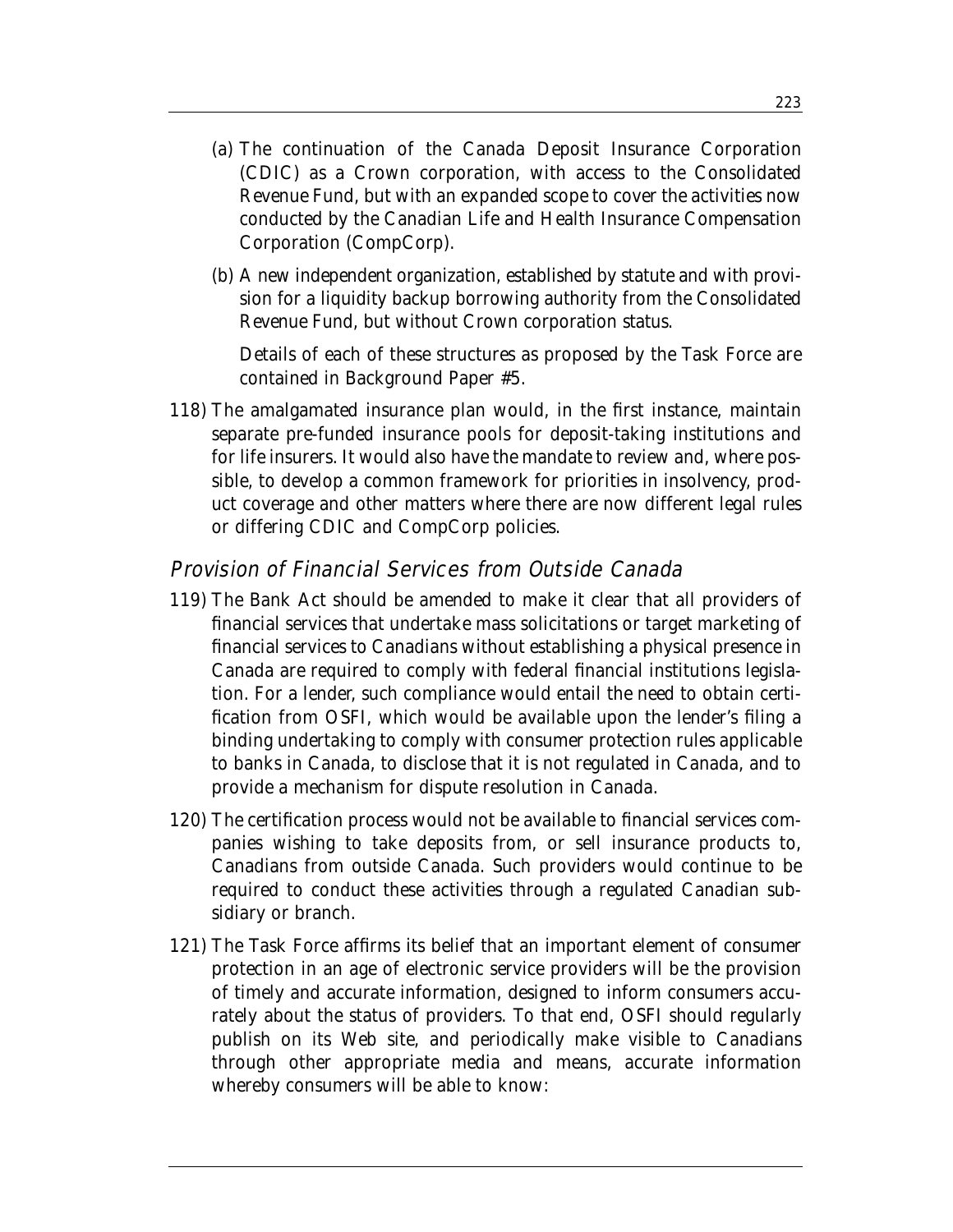- (a) the companies that are regulated by OSFI or other Canadian regulators;
- (b) the companies that do not have a physical operation in Canada but have obtained OSFI certification of their lending activities to Canadians; and
- (c) the companies which OSFI believes to be offering financial services to Canadians illegally.
- 122) Industry Canada, as part of its deliberations to develop an appropriate framework for electronic commerce, should consider deeming Internet providers of financial services to have agreed to permit dispute resolution in Canadian courts and by the application of Canadian law, thereby providing Canadians who are wronged by such providers located outside Canada with a means of redress in Canada.
- 123) OSFI should actively participate in international discussions designed to develop an appropriate regulatory regime applicable to trans-border Internet providers of financial services so that Canadian law and regulatory practice, in a timely manner, incorporate international best practices to protect Canadian consumers.
- 124) Canada should continue to play an active role in international initiatives to improve standards and processes for the regulation of financial institutions and, where required, should make timely changes to Canadian financial sector legislation and regulatory practices to implement international best practices.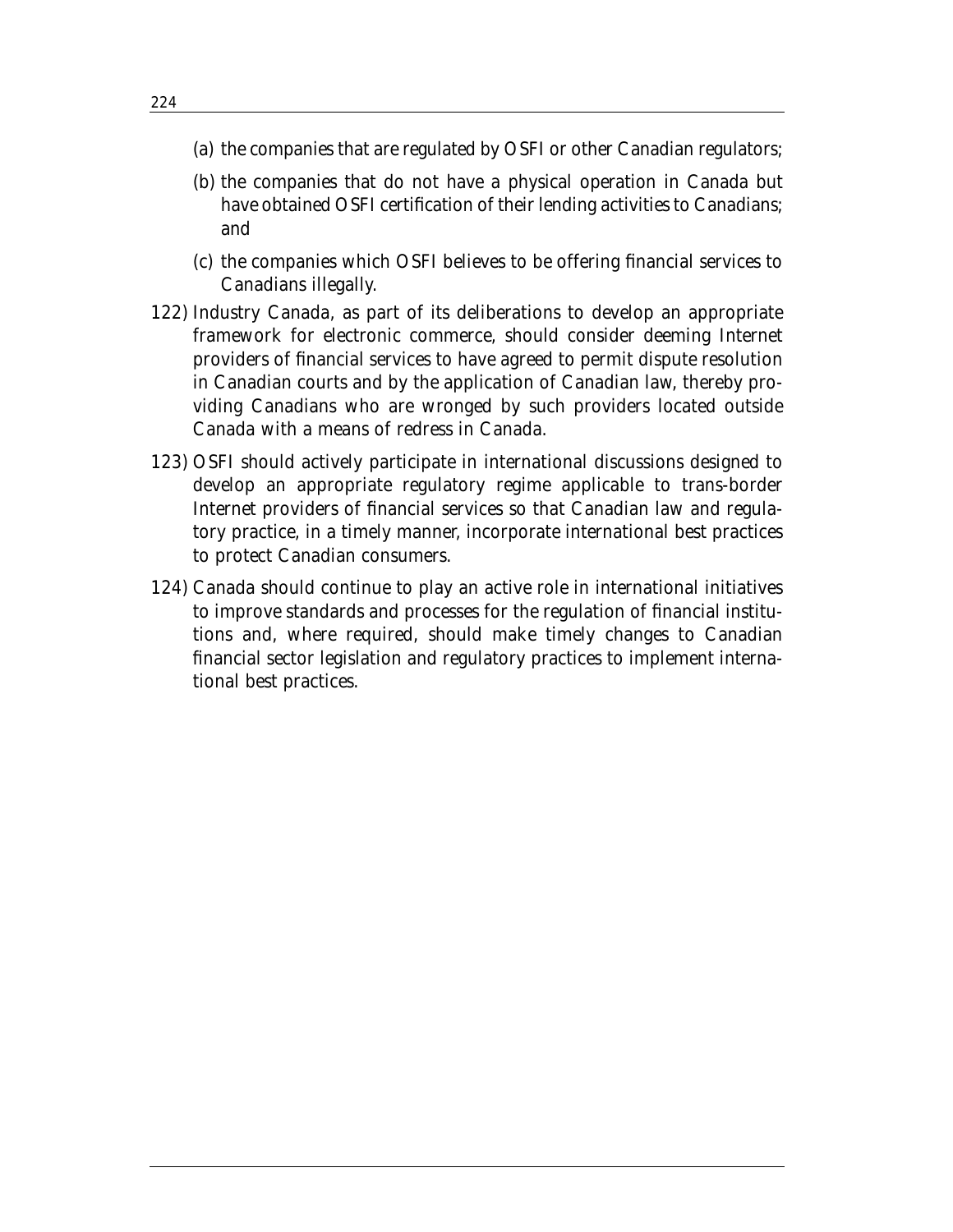# Concluding Observations

We have presented an integrated set of recommendations.

Our recommendations will make Canada's financial services sector more vibrant and dynamic by enhancing competition. We see stronger and more aggressive credit unions and life insurance companies emerging to challenge the dominant position of the major banks. Mutual funds will become even stronger competitors as they gain access to the payments system. New, dynamic and well-financed competitors will enter our markets, both from abroad and domestically.

Our recommendations will make our financial services sector more responsive to consumers. We see empowered consumers making informed choices that will force institutions to provide consumer value in their products, pricing and service. Consumers will have a greater sense of security about the protection and use of their private, sensitive information, and easier and more effective access to corrective action when they have complaints.

Our recommendations will make our financial services sector healthier by strengthening the relationship between our financial institutions and the communities they serve. We see continued, substantial progress in making basic financial services accessible to all.

We see new, productive partnerships being formed with the voluntary sector and with community organizations. Further progress in financing small business and the new economy will take place, and our recommendations for data collection and analysis will increase our understanding of what the problems are and what needs to be done. The new Community Accountability Statements will provide a basis for constructive, focussed dialogue on how our financial institutions can serve Canadians better.

Our recommendations will make our financial sector regulatory framework more flexible and more forward-looking. We see the development of a new culture of prudential regulation that will strive to balance the need for safety and soundness with the need to facilitate competition and innovation in our financial system.

Our recommendations will create a public policy framework that is well positioned to respond to the challenges that change will bring.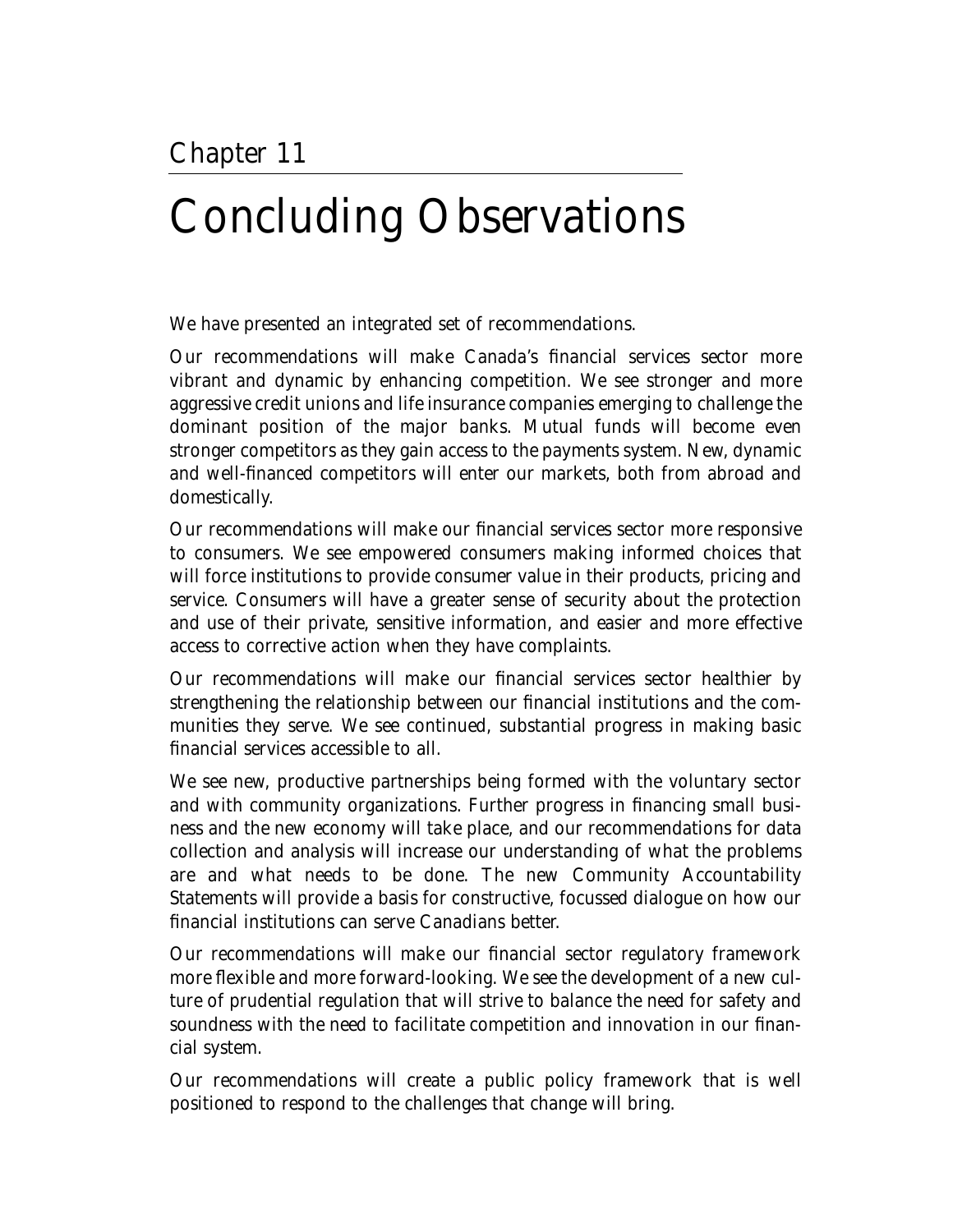Within this framework, Canada's institutions must develop their own business strategies to adjust to ever-changing realities in ways that build on their own strengths and that secure their ability to grow and prosper. Our recommendations will accelerate the trends to greater competition already in the marketplace, and they will make it imperative that our large banks and insurance companies, in particular, focus on which strategies are desirable for them.

Public policy should assist this process. In an increasingly competitive, global marketplace, strong and internationally competitive Canadian financial institutions bring benefits to all Canadians. A vibrant, dynamic Canadian-controlled industry, with major players active and competitive in world markets, provides benefits at home by importing best practices from around the world, by repatriating export earnings, and by assisting Canadian businesses to operate abroad. Competitive domestic institutions also contribute to thriving financial centres that offer value-added economic activity, innovation, higher tax revenues, and high-quality employment that can keep our talented young people in Canada.

We have recommended a process that can be used by the Government to judge whether further consolidation of our industry through merger is in the best interest of the country. This process is an open, transparent one that will get the facts on the table and allow informed judgments to be made, hopefully in an environment that can be as free from rhetoric and emotion as possible. We believe the process offers opportunity for Canadians to assess whether proposed mergers are in the public interest and, if they are not, to explore whether they can be conditioned or reconfigured so that opportunities for win-win situations are not missed.

Our recommendations, taken together, will help move us toward our vision of the financial sector that will best serve Canadians.

But we close with two cautions.

First, change is accelerating and time is short. We expect and look forward to public discussion of our report. We also urge, however, that debate be focussed and that action be timely. To delay is to deny opportunities that we think can be achieved and to make the challenges facing us harder to manage.

Second, a framework is merely a framework. It is important, but change will come through the actions of leaders, entrepreneurs and innovators. Allowing banks to be started more easily doesn't mean that they will be. Providing greater transparency of documents doesn't mean that consumers will take the time to read them or to make responsible decisions. Giving the Government more regulatory flexibility doesn't mean that it will be well used. All Canadians have a role to play, in their own spheres of influence, if we are to work successfully together toward achieving our vision.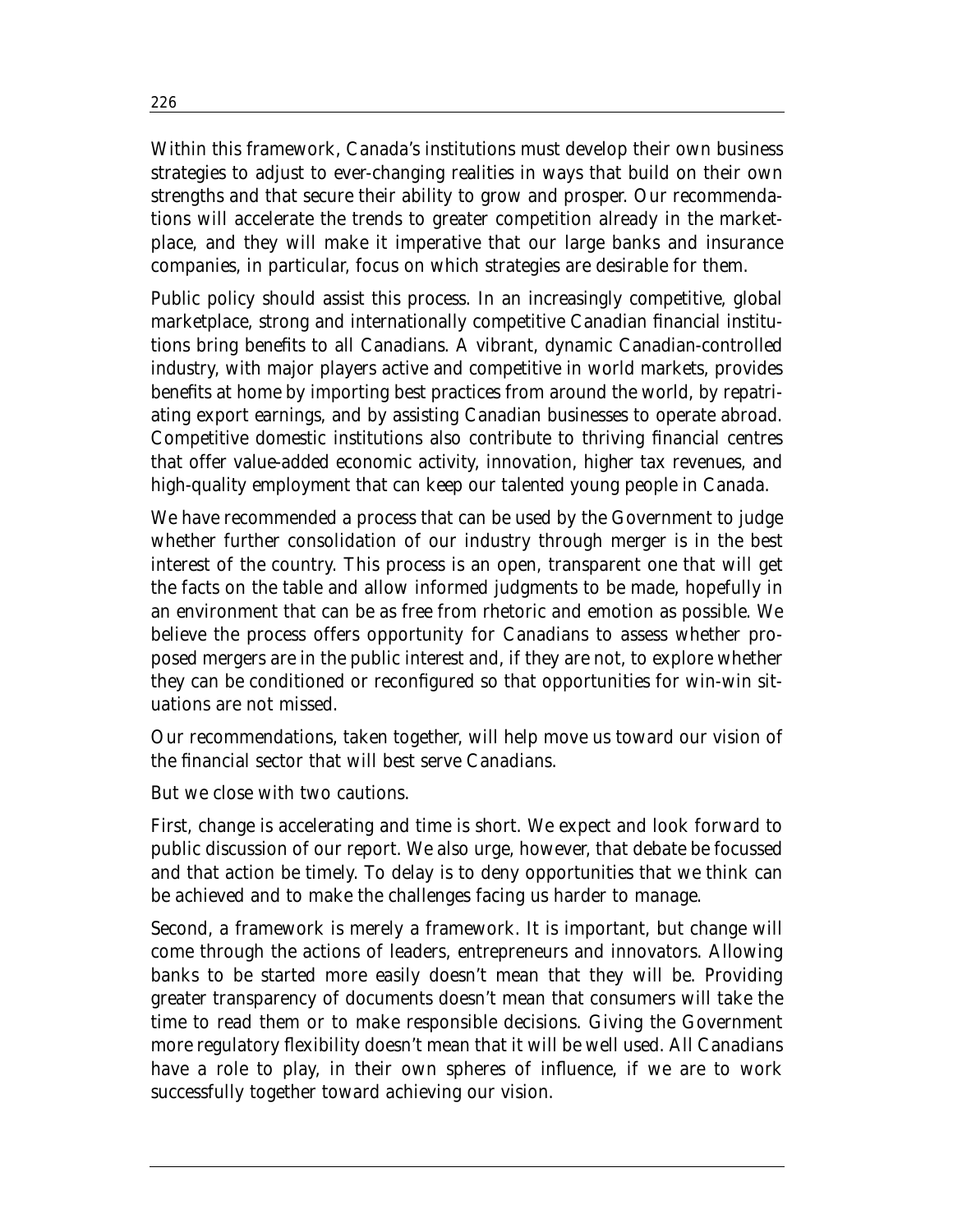# Terms of Reference

Given that:

- access to a full range of financial services at reasonable prices is important for Canadian consumers and Canadian businesses;
- an efficient, safe and sound financial services sector is essential if Canada is to succeed in the pursuit of its goals of economic growth and job creation;
- the financial services sector, with more than 500,000 employees, is itself an important sector of the Canadian economy;
- the financial services industry is now a globally competitive industry;
- the changing nature of financial products is affecting the degree and types of risks borne by financial institutions;
- globalization and developments in technology have dramatically changed, and will continue to change, the environment in which the financial services industry operates; and
- the rapidity of changes in this sector necessitates a review,

a Task Force on the Future of the Canadian Financial Services Sector is established. The Task Force will inquire into public policies affecting the financial services sector and make recommendations to enhance:

- 1) the contribution of the sector to job creation, economic growth and the new economy;
- 2) competition, efficiency and innovation within the sector;
- 3) the international competitiveness of the sector in light of the globalization of financial services, while at the same time maintaining strong, vibrant domestic financial institutions;
- 4) the ability of the sector to take full advantage of technological advances as they occur and to meet the competitive challenges resulting from the introduction of new technologies; and
- 5) the contribution of the sector to the best interests of Canadian consumers.

The Task Force will supervise research and analysis of relevant issues which it considers necessary to provide the basis for arriving at recommendations and will draw upon the Payments Systems work of the Department of Finance and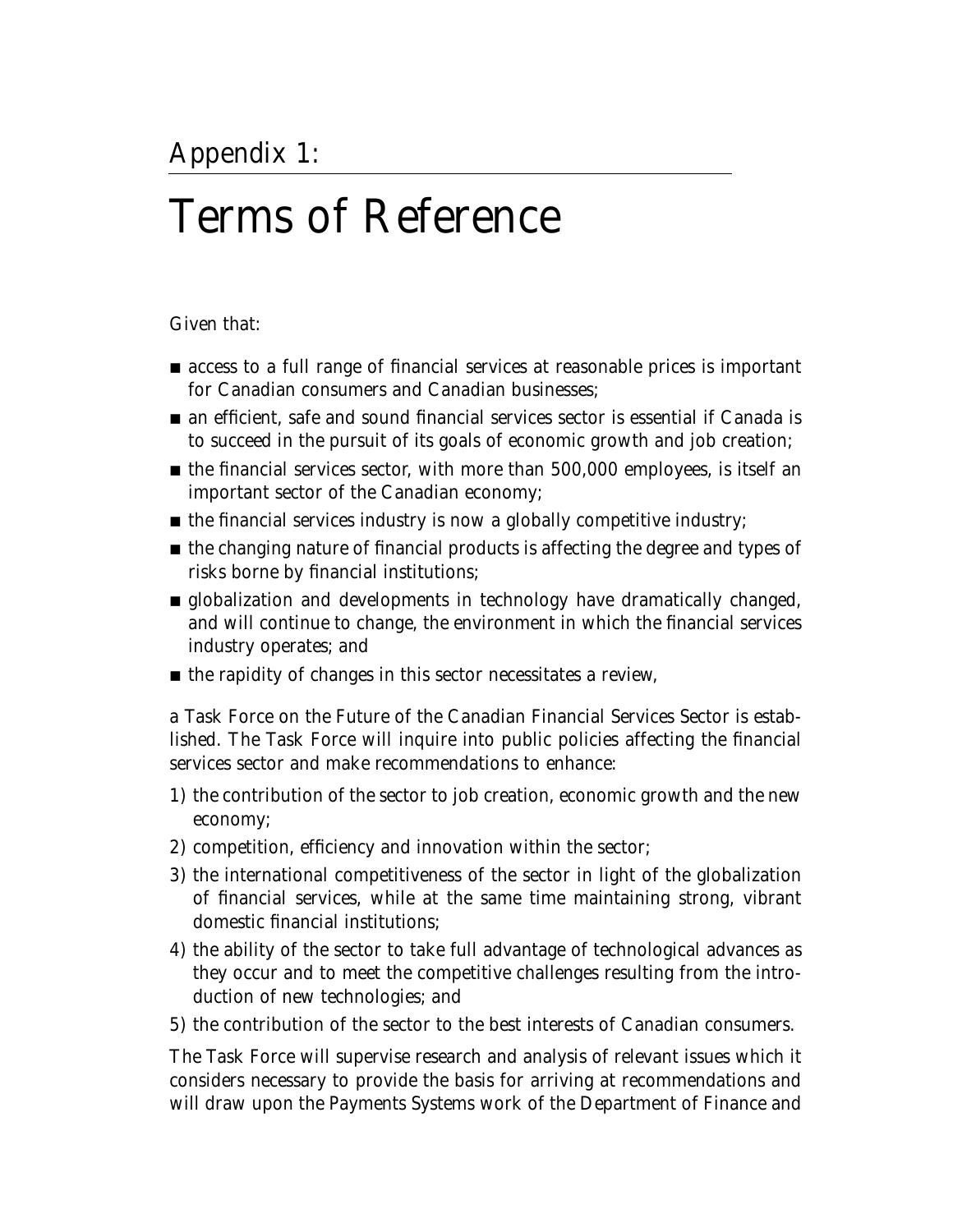its Advisory Committee as appropriate. It may make recommendations on the full range of public policy issues that affect the environment within which financial service providers operate. The Task Force will report to the Minister of Finance with its findings and recommendations by September 1998.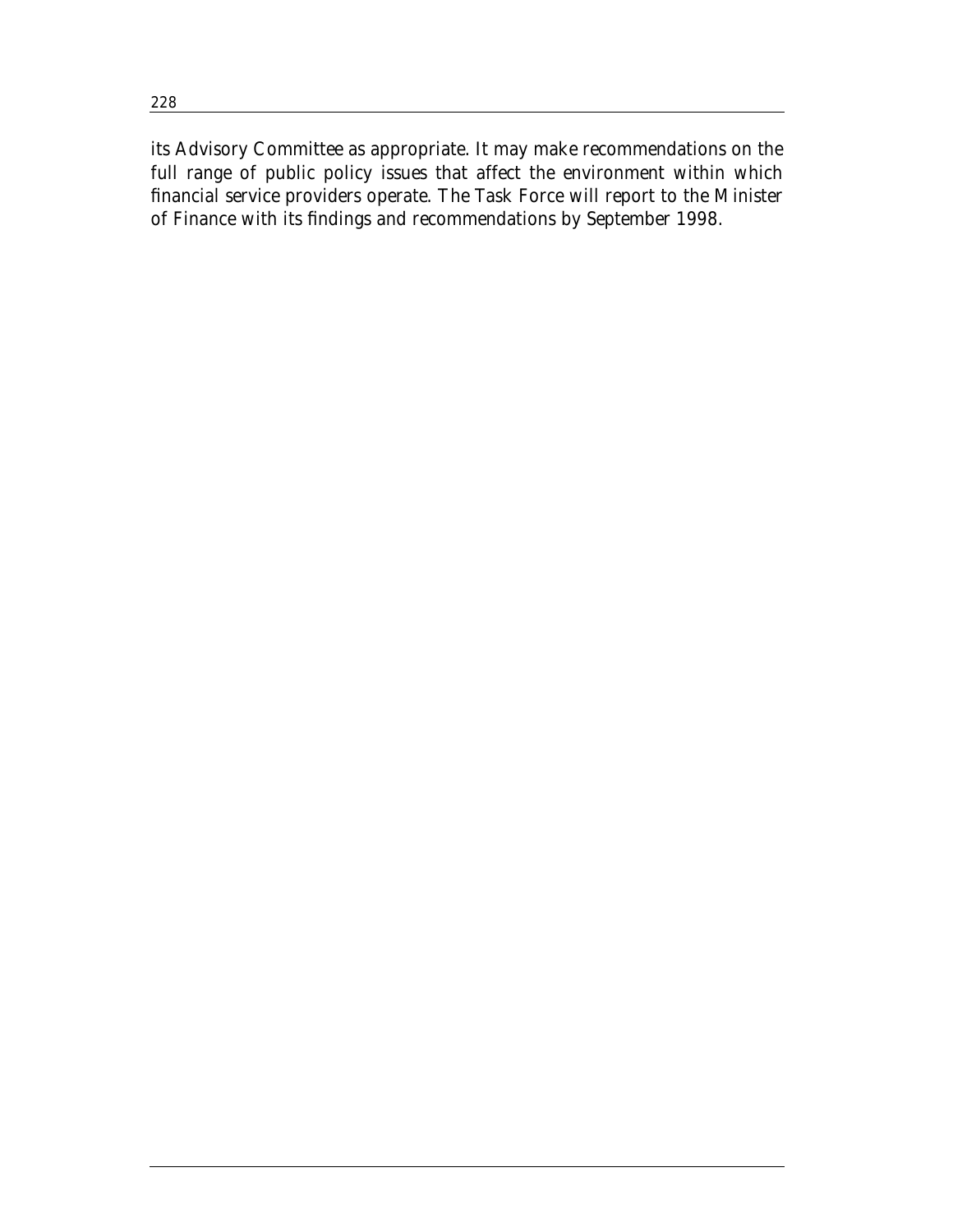# List of Submissions and Presenters

## List of individuals and organizations providing submissions to the Task Force

Abshez, C. Accord Business Credit Inc. Ackerman, J. Acorn Partners Ottawa Ad Hoc Committee on Islamic Financial Institutions, Canada AGF Management Limited Alberta – Provincial Treasurer Association des courtiers d'assurance de la province de Québec Association des intermédiaires en assurance de personnes du Québec Association of Canadian Financial Corporations Association of Canadian Insurers Association of International Automobile Manufacturers of Canada Assurlife Group, The

Ballan, E. Bank of Montreal Bank of Nova Scotia, The Bélanger, H. Bélisle Automobile Bellan, S. Berrigan, G. Biddell, J.L. Bleakney, D. Bousquet, J.J. Box, B.A. Brender, A. Brière, J. British Columbia – Ministry of Finance and Corporate Relations British Columbia Automobile Association Bullock, J.P.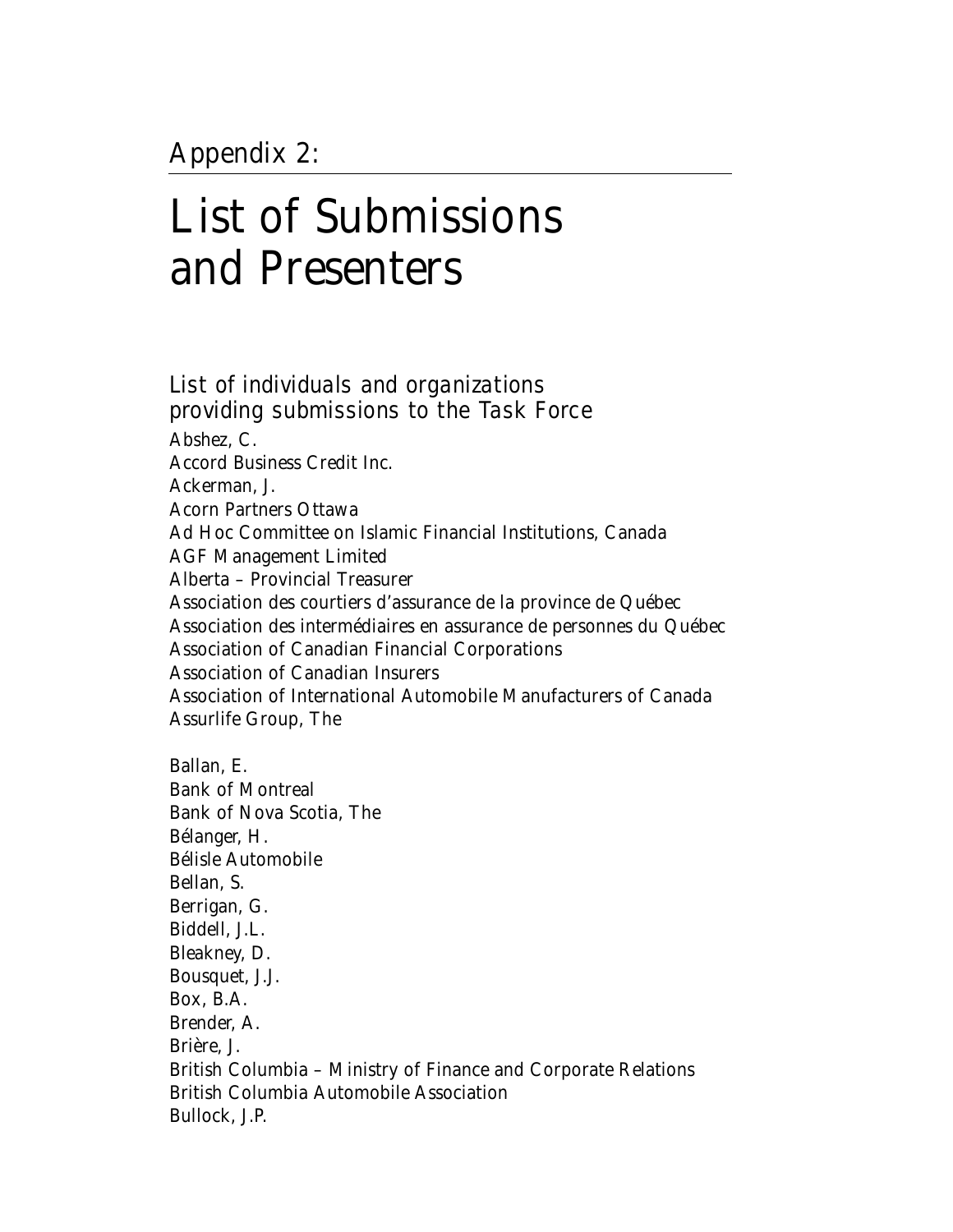Caisse Centrale Desjardins Caldwell Securities Ltd. Calgary West Insurance Ltd. Canaccord Capital Corporation Canada Trust Canadian Alliance of Individual Investors Canadian Association of Factors and Credit Insurers Canadian Association of Financial Institutions in Insurance Canadian Association of Insurance and Financial Advisors (formerly Life Underwriters Association of Canada) Canadian Association of Mutual Insurance Companies Canadian Automobile Dealers Association Canadian Bankers Association Canadian Banking Ombudsman, The Canadian Community Reinvestment Coalition Canadian Federation of Independent Business Canadian Finance & Leasing Association Canadian Fraternal Association Canadian Imperial Bank of Commerce Canadian Institute of Chartered Accountants Canadian Labour Congress Canadian Life and Health Insurance Association Inc. Canadian Life and Health Insurance Compensation Corporation Canadian Payments Association Canadian Real Estate Association, The Canadian Retail Building Supply Council Canadian Vehicle Manufacturers' Association Canadian Youth Foundation Capital One Financial Corporation Carney, L. Chelton Group Chrysler Credit Canada Ltd. Collerman-Elias, D. Committee on Monetary and Economic Reform Competition Bureau (Industry Canada) Consumers' Association of Canada Co-operators Group Limited, The CoreStates Financial Corp Credit Union Central of Canada Credit Union Central of Ontario Crowell, A. Crown Life Insurance Company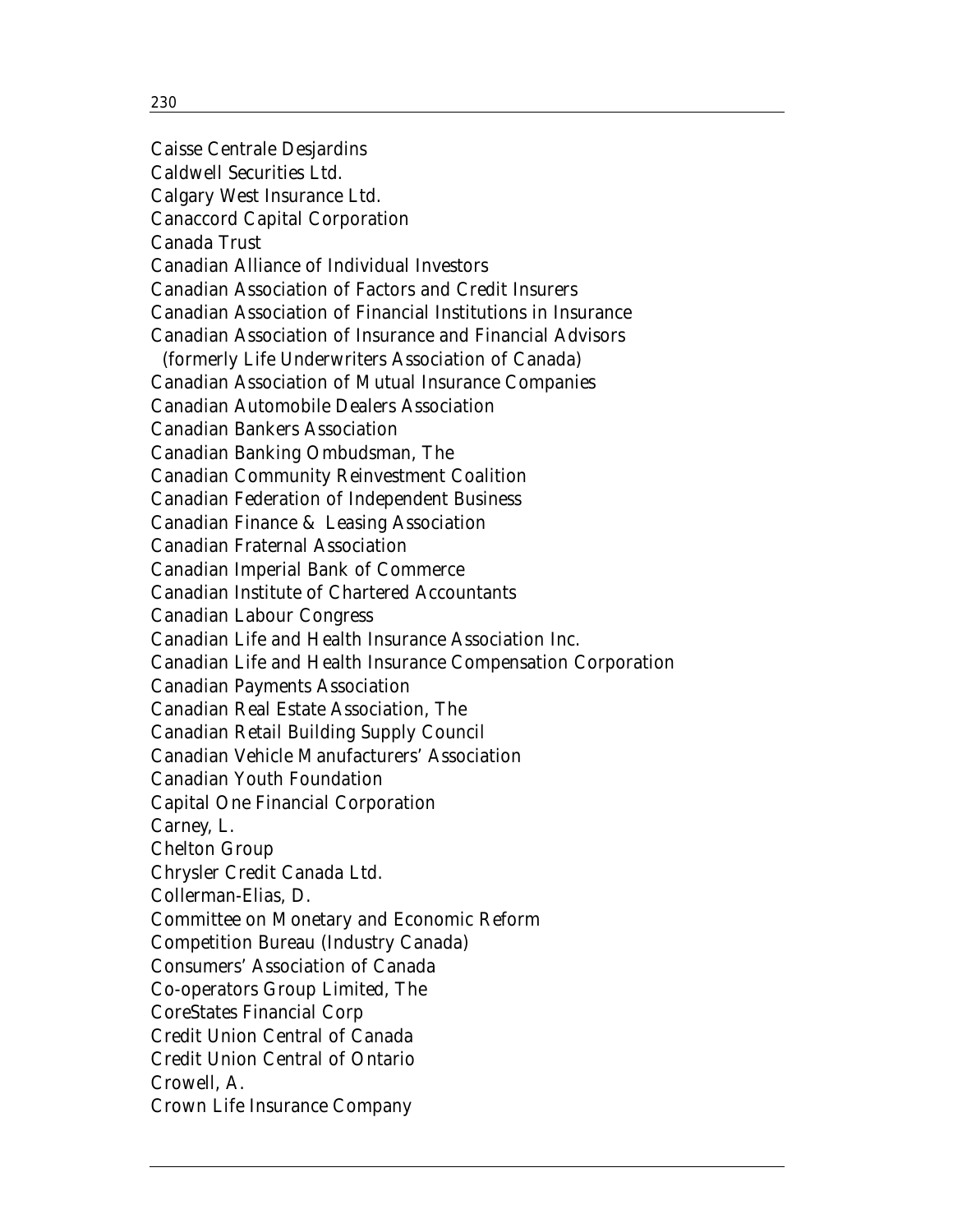Daily Bread Food Bank Deutsche Bank of Canada Dimond, S. Dixon, C.M. Dorais, P. Dubé, W.E.

Eidelman, J.M. Enchin, E. Equal Justice for All Organization Inc. Equifax Canada Inc. Ernst & Young Ernst, R.

Fair Isle Ford Sales Fegan, W. Fitzpatrick, D. Ford Credit Canada Limited Fort York Small Business Association Fournier, G. Fulton, G.M. FundSERV Inc.

Garand, D. General Motors Acceptance Corporation of Canada, Limited Georgian Bancorp Inc. Gollinger, B. Greenspan, H. Grubel, H.G. Guarantee Company of North America, The

Heide, I. Hodgson, K.L. Hogan Group, The Holt Agencies Insurance Ltd. Hongkong Bank of Canada Hyndman & Company Ltd.

IFC Vancouver Independent Investment Dealers Independent Life Insurance Brokers of Canada Insurance Brokers Association of Canada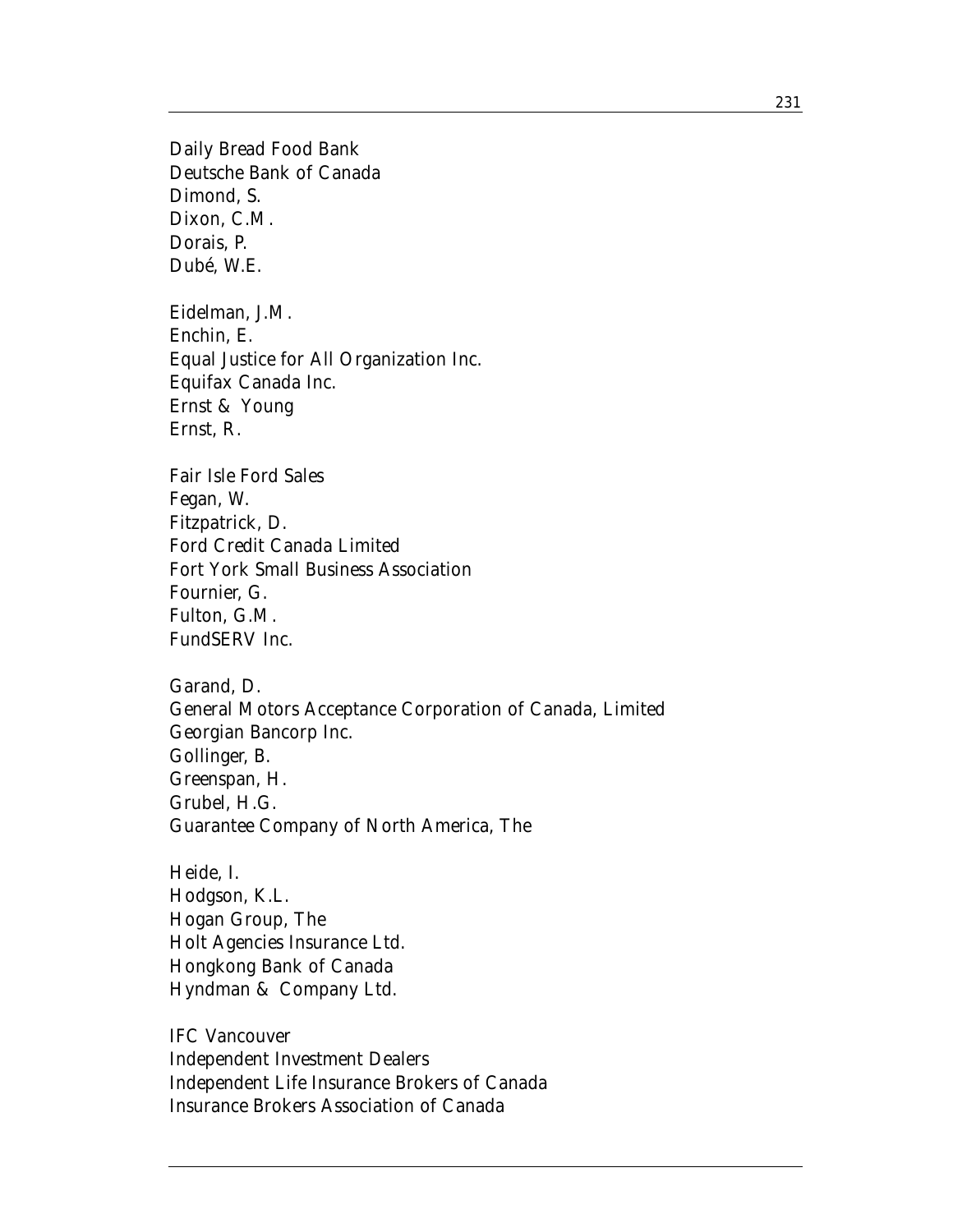Insurance Consumer's Group Insurance Council of Canada (formerly Insurance Bureau of Canada) Interac Association International Molecular Reactor Power Co. Inc. Investment Dealers Association of Canada Investment Funds Institute of Canada, The Irwin, D.A.

Jones, J. & M.A.

Kelly, F. Kings Mutual Insurance Company, The Kivenko, K.

L'Entraide, Mutual Life Insurance Company Laba, P. Lackie, J. Lafferty, Harwood & Partners Ltd. Laimon, S. Lancaster, J. Laurentian Bank of Canada Lefebvre, J. Leland, D. Lewis, R. LIFE\*SPIN Lloyd, J.E. Lloydminster Credit Union Local Anti-Poverty Organisation London Life Insurance Company London Life Policyholders' Association Lord, R.C. Lowry, D.

Macdonald, B. Mackenzie Financial Corporation Mackenzie, M. Manitoba – Minister of Consumer and Corporate Affairs Manufacturers Life Insurance Company, The McKenzie, A.R. McMurtry, J. Menka, F.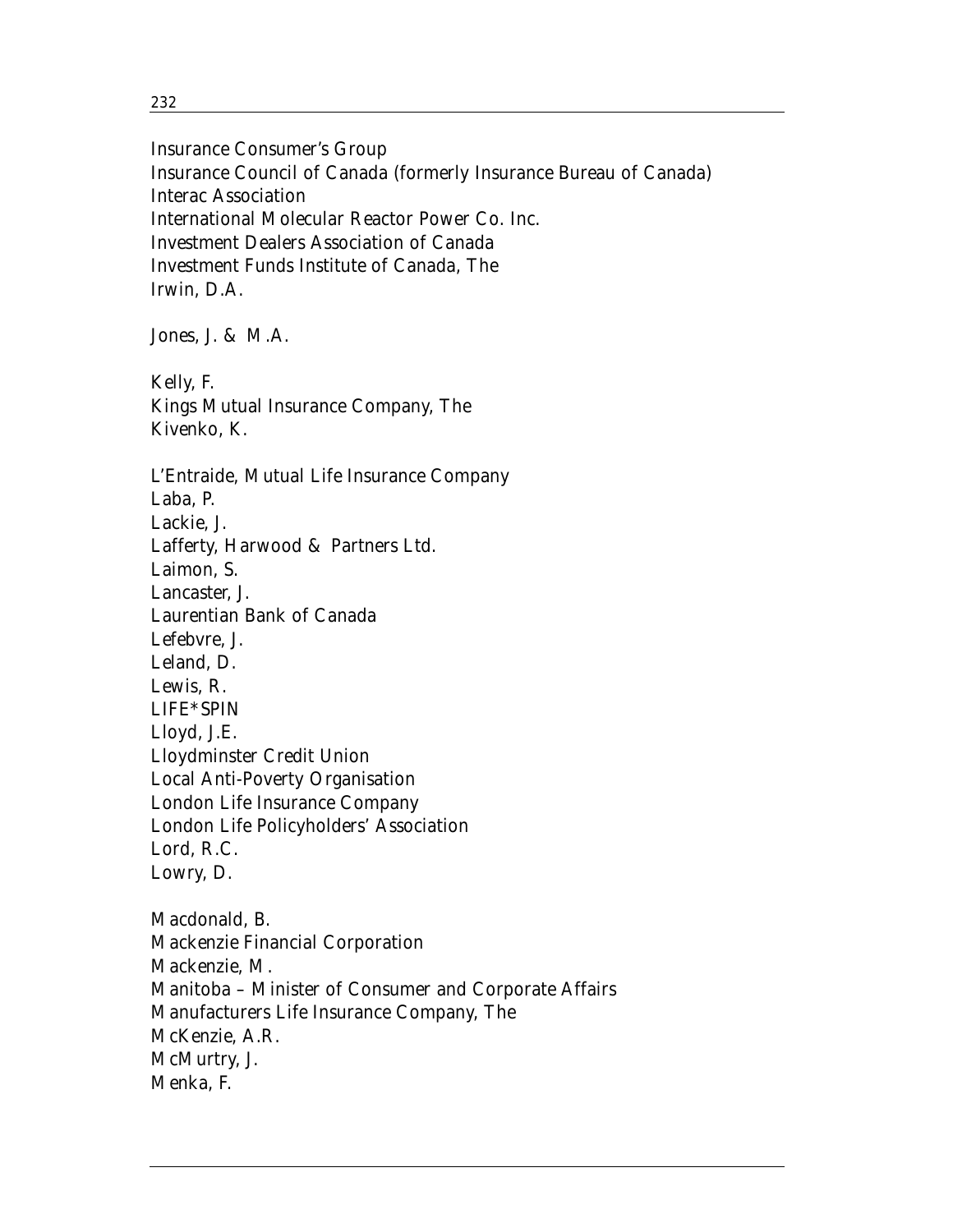Mennonite Central Committee Employment Development Merkas, D. Metro General Insurance Corporation Ltd. Michael Doyle & Associates Montréal Automobile Dealers Corporation, The Motels Ontario Musgrave, A. Mutual Life of Canada

National Action Committee on the Status of Women National Bank of Canada National Council of Welfare (Canada) National Council of Women of Canada, The New Brunswick – Premier Newcourt Credit Group Newell, J.C. Nolan, N. Nordic Communications Corp. Norwest Financial, Inc. Nova Scotia – Minister of Business and Consumer Services

O'Regan National Leasing Office of the Superintendent of Financial Institutions (Canada) Option consommateurs (formerly ACEF-Centre)

Padlesky, D. Portage La Prairie Mutual Insurance Company, The Power Financial Corporation Privacy Commissioner of Canada Public Interest Advocacy Centre

Quebec Association for the Protection of Savers and Investors Inc.

R.E.A.D.Y. Centre, The Rankin-Stokes & Associates Inc. Regroupement des assureurs de personnes à charte du Québec Regroupement des cabinets de courtage d'assurance du Québec Reniers, P. Results Canada Riddell, W. Rideout, G.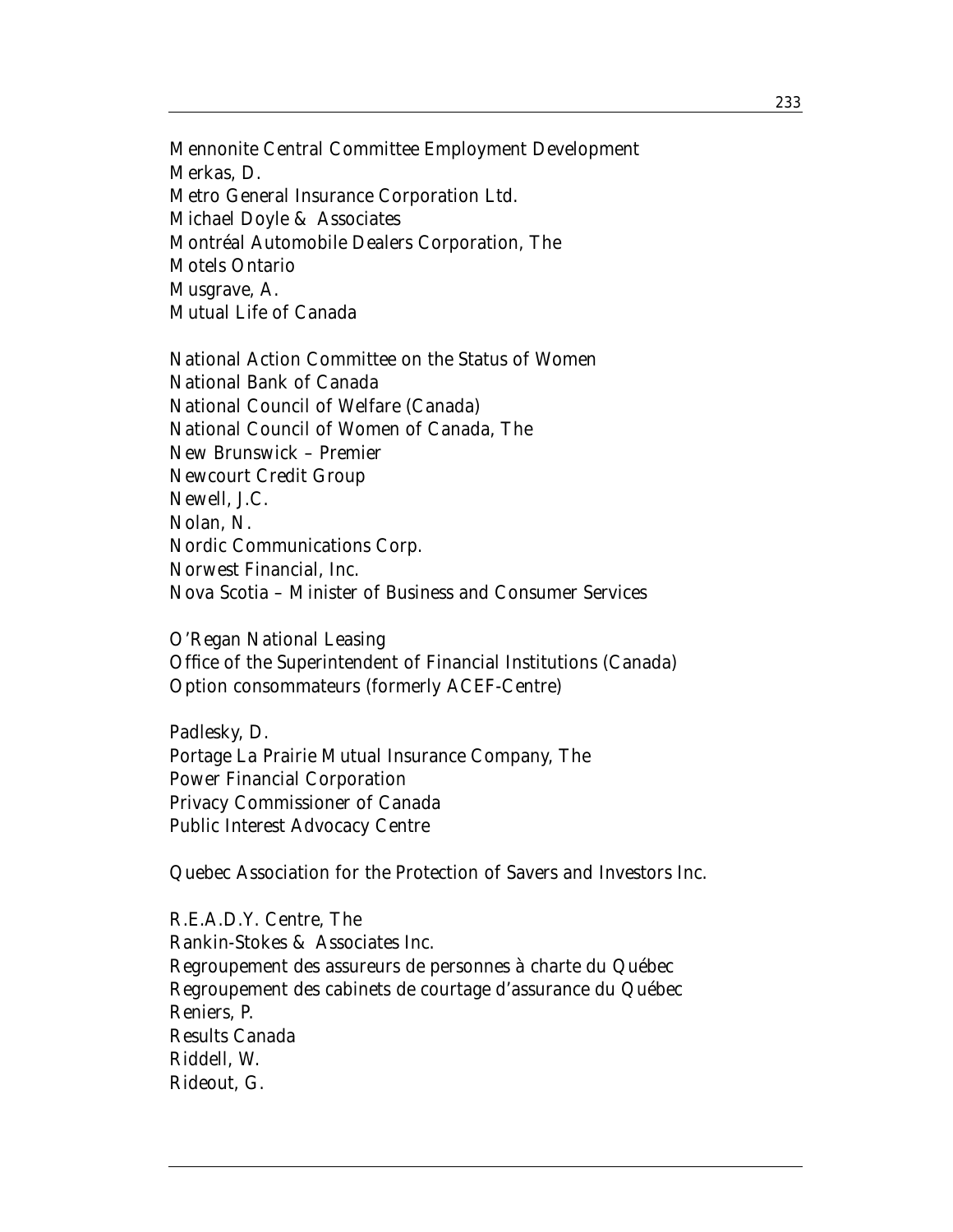234

Robertson, M. Roy, J. Royal Bank of Canada Royal Insurance Company of Canada Samson, D.B. Saskatchewan Action Committee, Status of Women Saskatchewan Federation of Labour Secor Self Employment Development Initiatives Senior Power of Regina Sharwood and Company Silbernagel, M.E. Slawsky, B. Smith, B.J. Southern Cross Sheepskins Inc. Speers, R.D. Spourdalakis, C. Standard Life Assurance Company Starbuck, S. Stein, B. Suikki, C. Sun Life Assurance Company of Canada Szolnyanszky, T. Taskforce on the Churches and Corporate Responsibility TelPay/CTI-ComTel Inc. Toews, K. Toronto Small Business Support Organization Toronto-Dominion Bank Trans Canada Credit Corporation Travis, R. Trimark Investment Management Inc.

Trust Companies Association of Canada, The

Tsutsumi, C.

Tucker, R.

United Way of Greater Toronto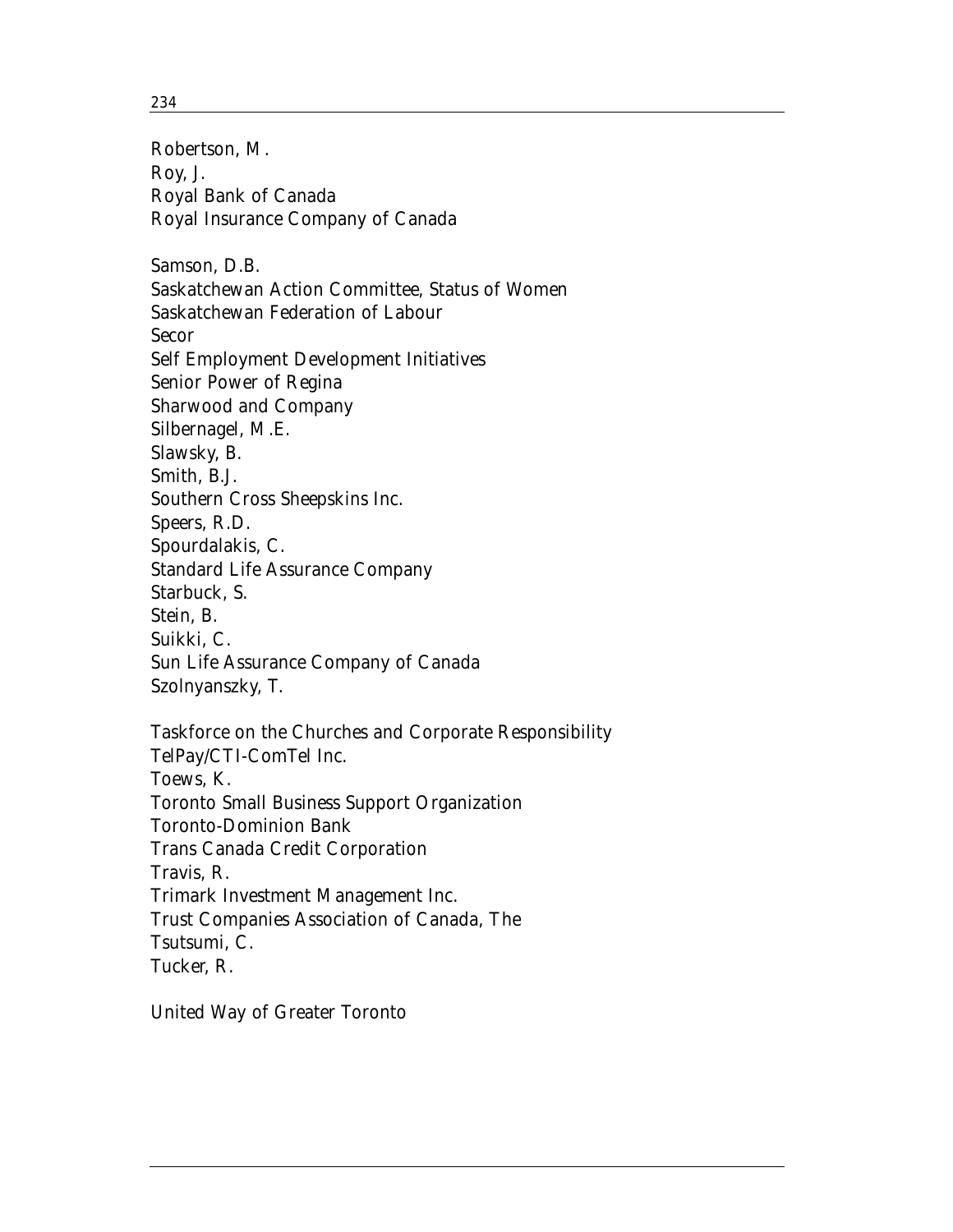Veith House, The Vipond, V.R. Voluntary Sector Roundtable Voogd, H.

Ward, W.D. Watson, M.L. Wawanesa Mutual Insurance Company Wells Fargo & Co. White, A.M.S. Women & Rural Economic Development World Sceptre Challenger

Yonge Street Small Business Association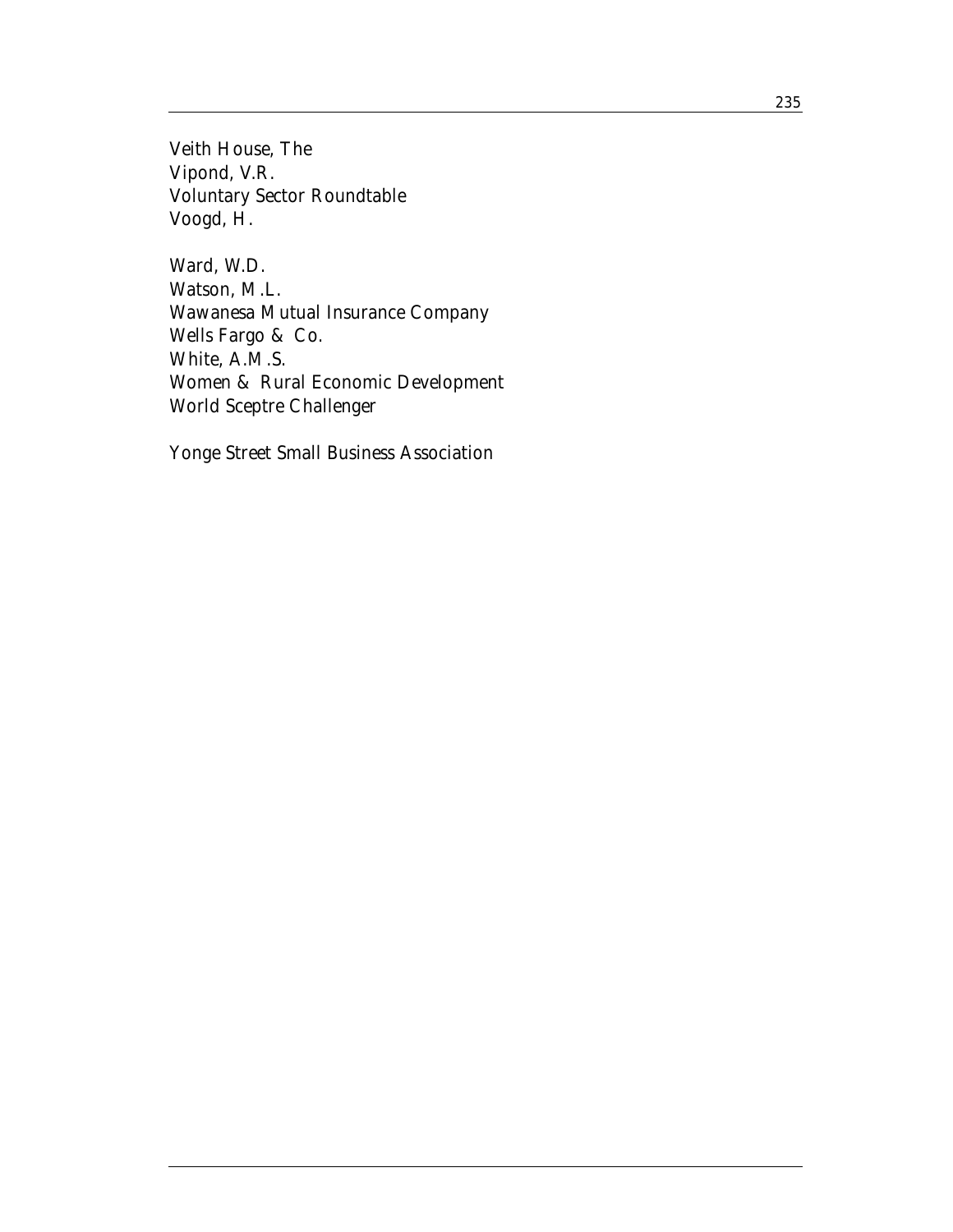## Participants in the Task Force Outreach Program

**Charlottetown, September 3, 1997**

Fair Isle Ford Sales Hyndman & Company Ltd. Insurance Company of PEI

## **Halifax, September 4, 1997**

Campbell, T. Canadian Bankers Association Kings Mutual Insurance Company, The O'Regan National Leasing Veith House, The

## **St. John's, September 5, 1997**

John Howard Society Metro General Insurance Corporation Ltd. R.E.A.D.Y. Centre, The St. John's Board of Trade

## **Vancouver, September 15, 1997**

British Columbia Automobile Association Canadian Banking Ombudsman, The Grubel, H.G. Honda City Insurance Brokers Association of British Columbia Results Canada

## **Calgary, September 16, 1997**

Credit Union Central of Alberta Kosh Lincoln Mercury Sales Mennonite Central Committee Employment Development Peace Hills Trust Results Canada Shaw GMC Pontiac Buick World Sceptre Challenger

236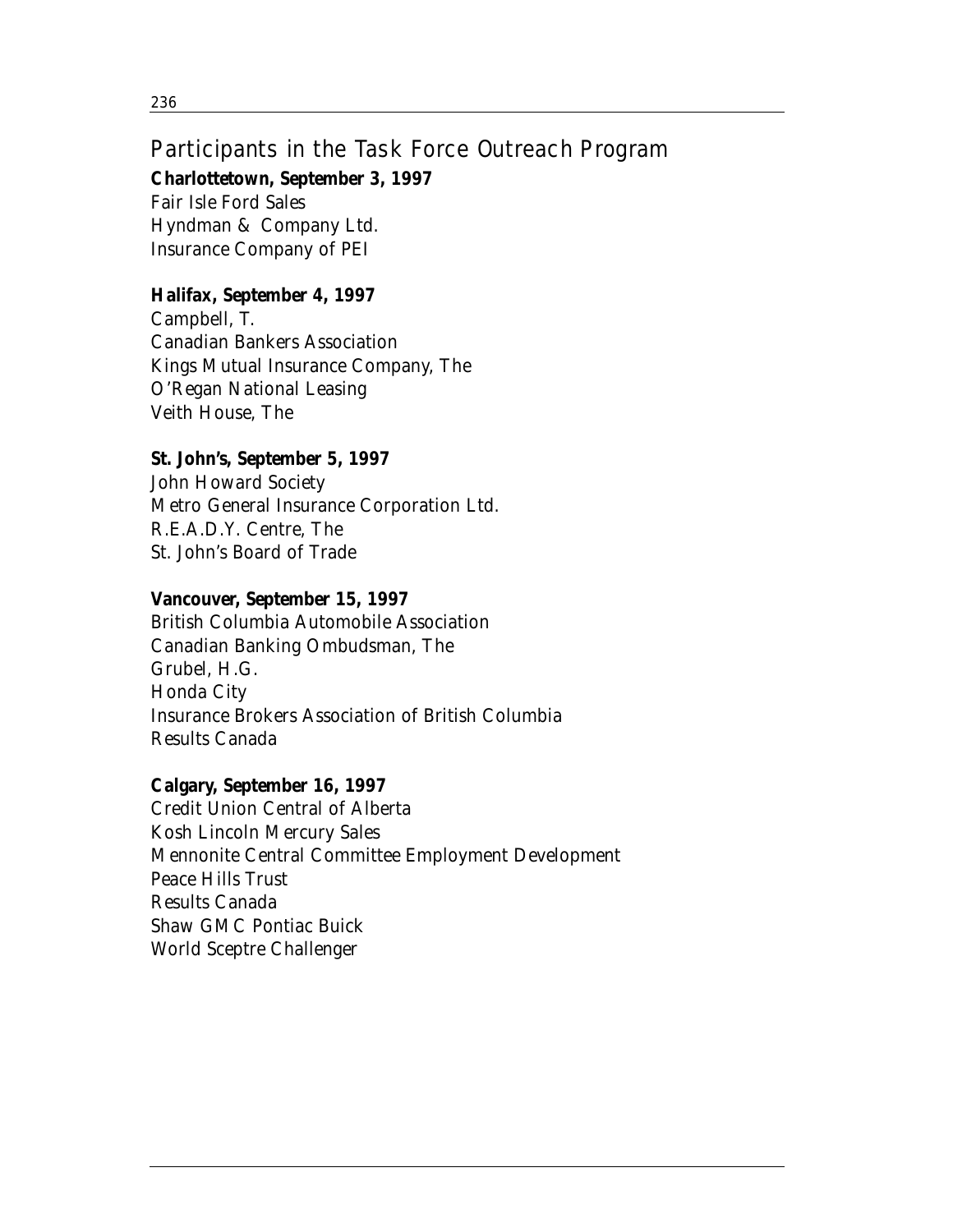### **Regina, September 18, 1997**

Crown Life Insurance Company First Nations Bank of Canada Lancaster, J. Pacific & Western Trust Saskatchewan Action Committee, Status of Women Saskatchewan Federation of Labour Senior Power of Regina

### **Winnipeg, September 18, 1997**

Feinberg, D. Insurance Brokers Association of Manitoba Portage La Prairie Mutual Insurance Company, The TelPay/CTI-ComTel Inc. Wawanesa Mutual Insurance Company Western Canadian Wheat Growers Association

### **Ottawa, October 6-7, 1997**

Acorn Partners Ottawa Bélisle Automobile Canadian Community Reinvestment Coalition Canadian Payments Association National Council of Welfare (Canada) National Council of Women of Canada, The Newcourt Credit Group Price Waterhouse Standards Council of Canada

### **Montreal, October 8-10, 1997**

Association des intermédiaires en assurance de personnes du Québec Assurlife Group, The Canadian Life and Health Insurance Association Inc. Imasco Limited Insurance Consumer's Group Lafferty, Harwood & Partners Ltd. Montréal Automobile Dealers Corporation, The Option consommateurs (formerly ACEF-Centre) Quebec Association for the Protection of Savers and Investors Inc. Regroupement des assureurs de personnes à charte du Québec Regroupement des cabinets de courtage d'assurance du Québec Results Canada Roy, J.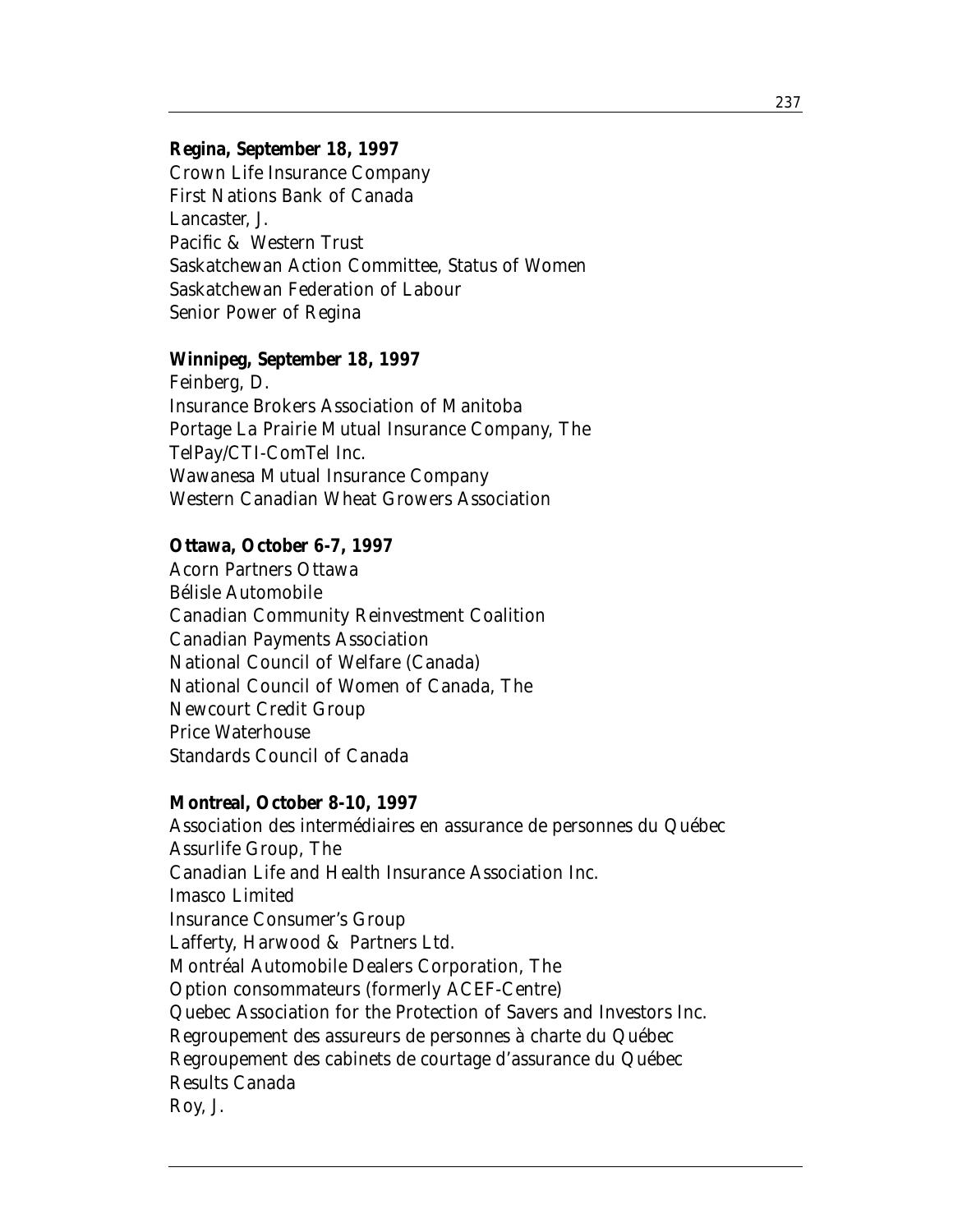### **Toronto, November 10-14, 1997**

Ackerman, J. Ad Hoc Committee on Islamic Financial Institutions, Canada Association of Canadian Insurers Association of International Automobile Manufacturers of Canada Bellan, S. Canadian Alliance of Individual Investors Canadian Association of Factors and Credit Insurers Canadian Association of Insurance and Financial Advisors (formerly Life Underwriters Association of Canada) Canadian Association of Mutual Insurance Companies Canadian Automobile Dealers Association Canadian Bankers Association Canadian Federation of Business and Professional Women's Clubs – Ontario Board Canadian Fraternal Association Canadian Institute of Chartered Accountants Canadian Vehicle Manufacturers' Association Canadian Youth Foundation Capital One Financial Corporation Committee on Monetary and Economic Reform CoreStates Financial Corp Credit Union Central of Canada Credit Union Central of Ontario Daily Bread Food Bank Dominion of Canada General Insurance Company, The Fort York Small Business Association General Electric of Canada Greenspan, H. Independent Life Insurance Brokers of Canada Insurance Brokers Association of Canada Insurance Council of Canada (formerly Insurance Bureau of Canada) International Molecular Reactor Power Co. Inc. Investment Dealers Association of Canada Investment Funds Institute of Canada, The LIFE\*SPIN Local Anti-Poverty Organisation Nicholas, T. Nordic Communications Corp. Power Financial Corporation Royal Bank of Canada – Banking Ombudsman Self Employment Development Initiatives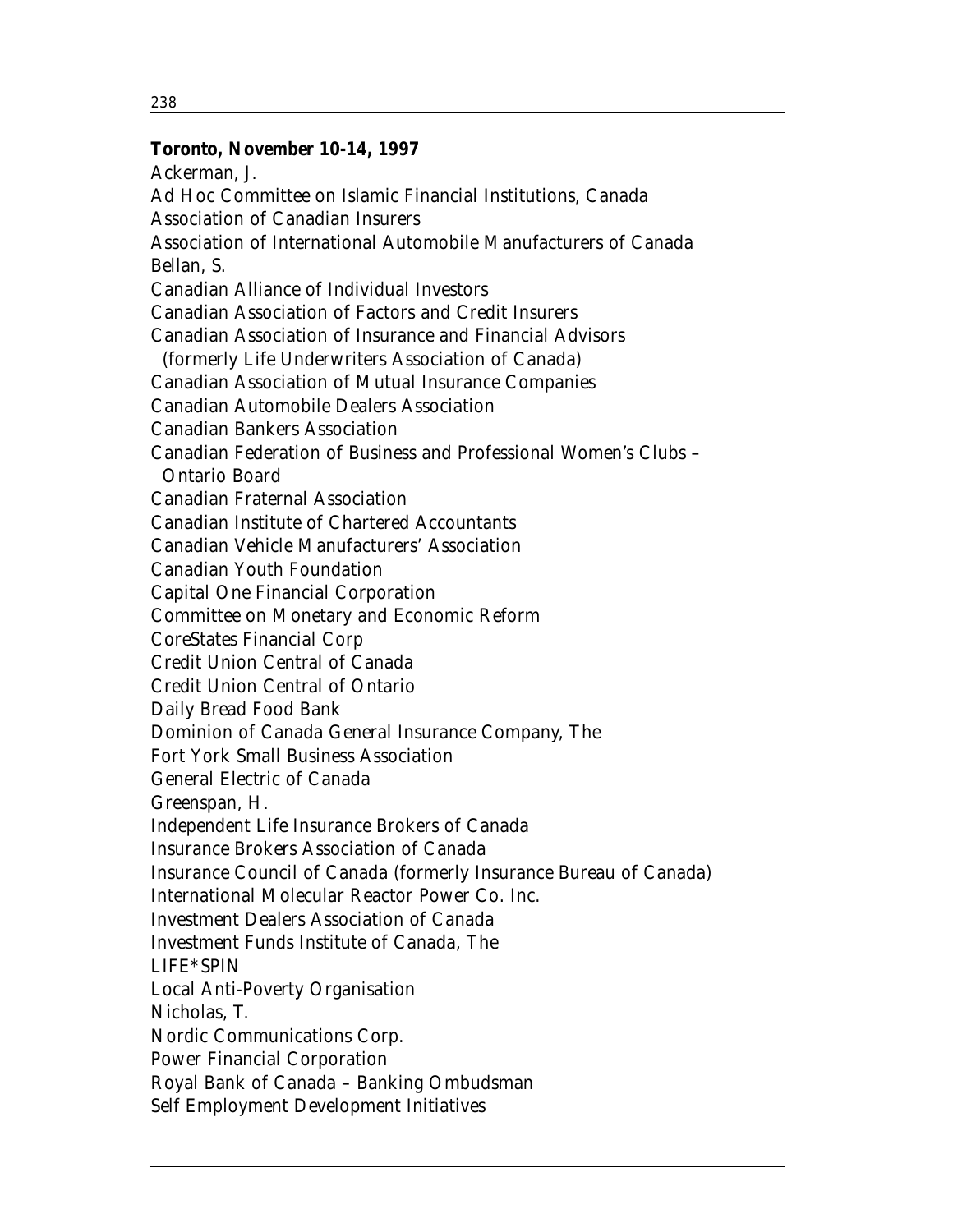Sharwood and Company Speers, R.D. Standard Life Assurance Company Sutherland, I. Taskforce on the Churches and Corporate Responsibility Toronto Small Business Support Organization Trust Companies Association of Canada, The Wells Fargo & Co. White, A.M.S. Women & Rural Economic Development Yonge Street Small Business Association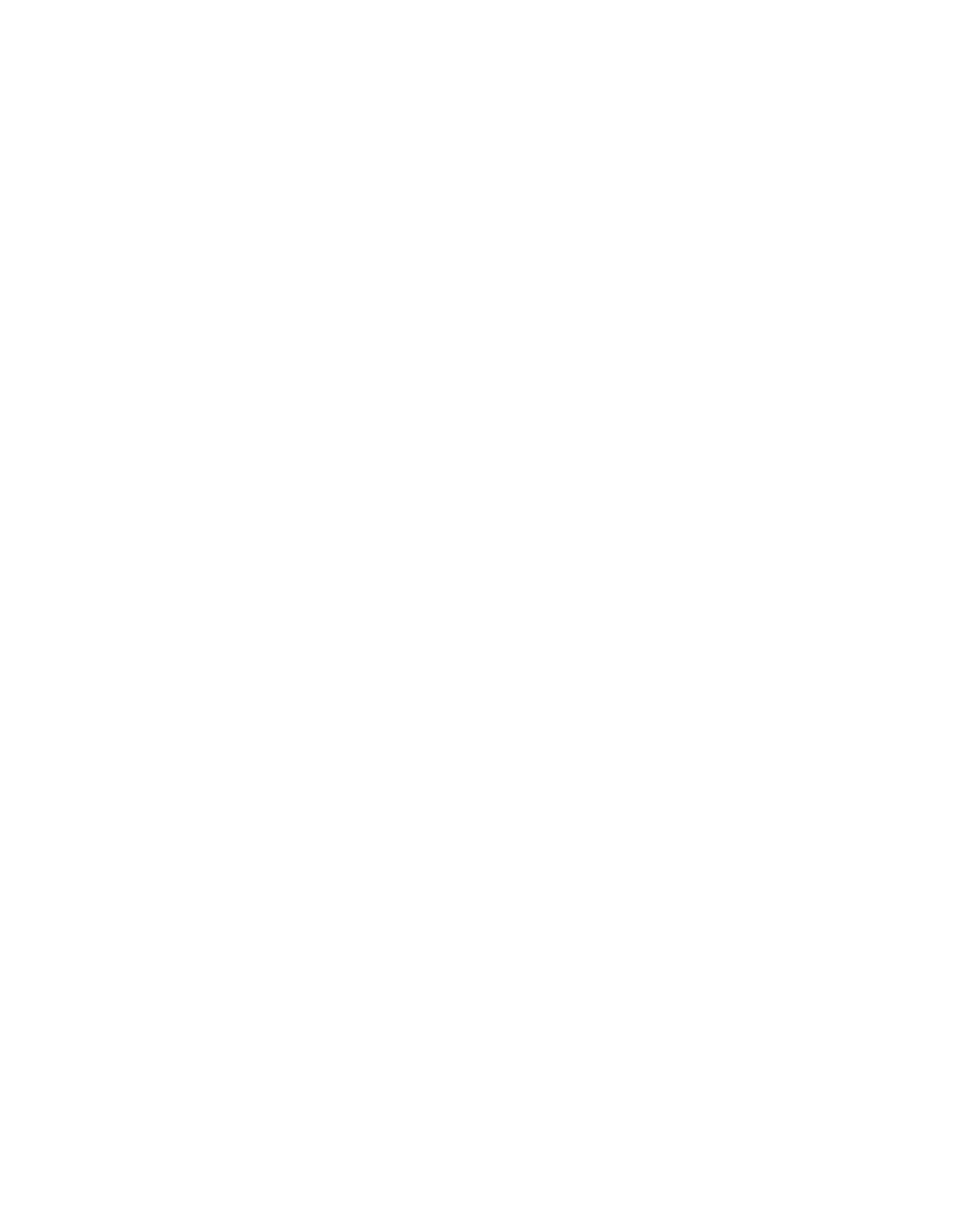Appendix 3:

## List of Research Studies

**The Changing Landscape for Canadian Financial Services New forces, new competitors, new choices**  by McKinsey & Company

**Competition Policy Issues**  by Donald G. McFetridge, Carleton University

**Ownership Restrictions and the Value of Canadian Bank Stocks** by Gerald Garvey and Ron Giammarino, University of British Columbia

**Impact of Taxation on the Financial Services Sector** by Kevin J. Dancey Coopers & Lybrand

**Canadian Financial Institutions and their Adoption of New Technologies** by Ernst & Young

**Corporate Banking Relationships in Canada: The CFO View** by The Conference Board of Canada

**Background Report on Extending Bank Powers to Include Light Vehicle Leasing** by DesRosiers Automotive Consultants Inc.

**Consumers in the Financial Services Sector Volume 1: Principles, Practice and Policy – the Canadian Experience Volume 2: International Experience** Edited by Robert R. Kerton, University of Waterloo

**Financing Entrepreneurial Firms: Legal and Regulatory Issues** by Allan L. Riding, Carleton University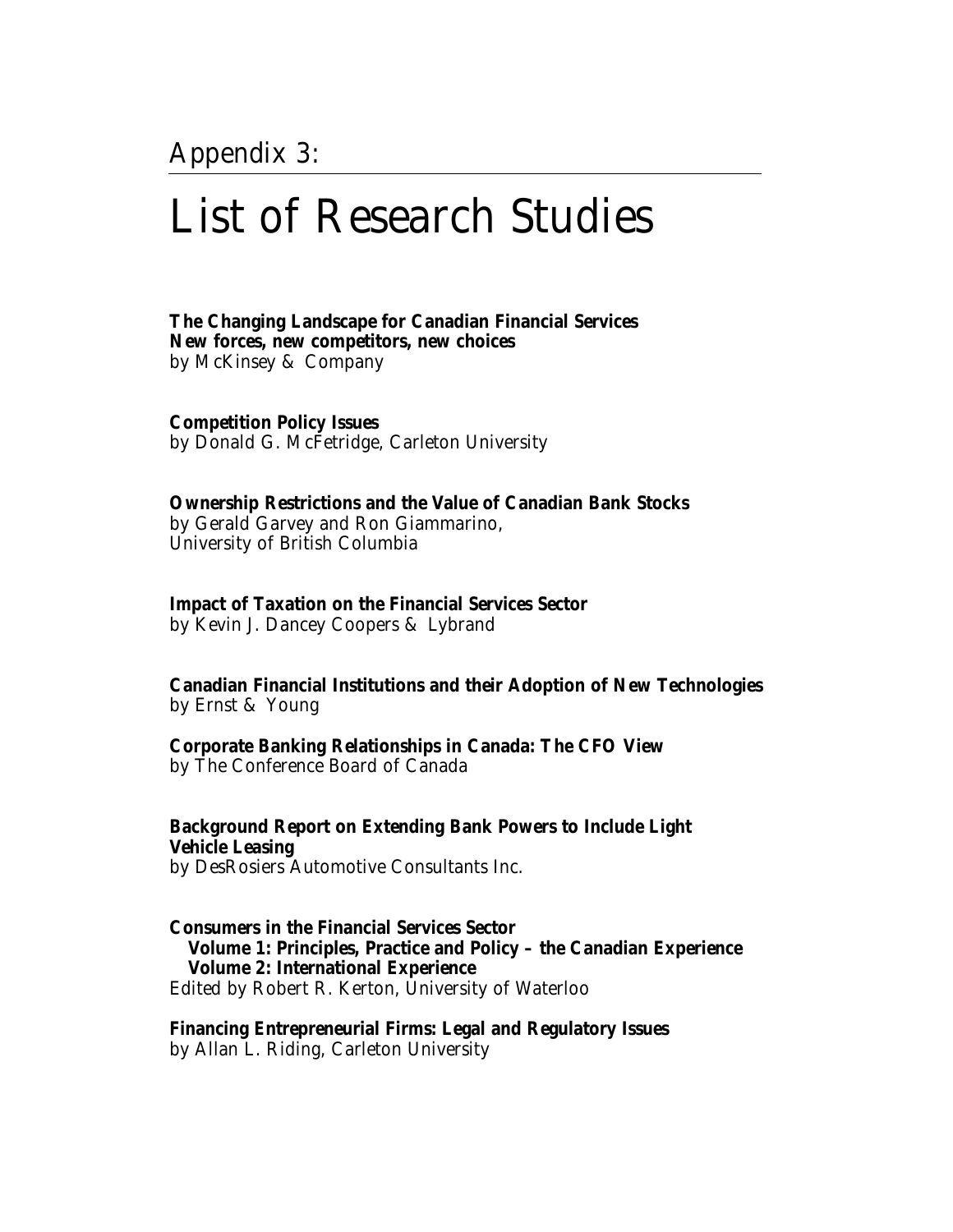#### 242

## **Financing Knowledge-Based Small Business**

by Groupe Secor Inc.

## **Privacy and Financial Services in Canada**

by Richard C. Owens, Smith Lyons

### **Canada's Social Payment Disbursement System and the Financial Services Sector Moving to a Mandatory Direct Deposit Scheme: The Case of Alberta** by Michael Grant, Grant Insights

## **Deposit Insurance and Other Compensation Arrangements**

by A. Warren Moysey

**Public Opinion Research Relating to the Financial Services Sector** by Ekos Research Associates Inc.

## **The Property/Casualty Insurance Industry**

by Coopers & Lybrand

**Mechanisms for Public Participation in Economic Decision-making 1. A Description of Experiences 2. Three Case Studies of Foreign Bank Mergers** by Jean Roy, Ph.D.

**Corporate Restructuring: Workforce Adjustment Strategies** by The Conference Board of Canada

**The Canadian Venture Capital Industry Sources of Capital and Implications for Industry Structure** by Macdonald & Associates Limited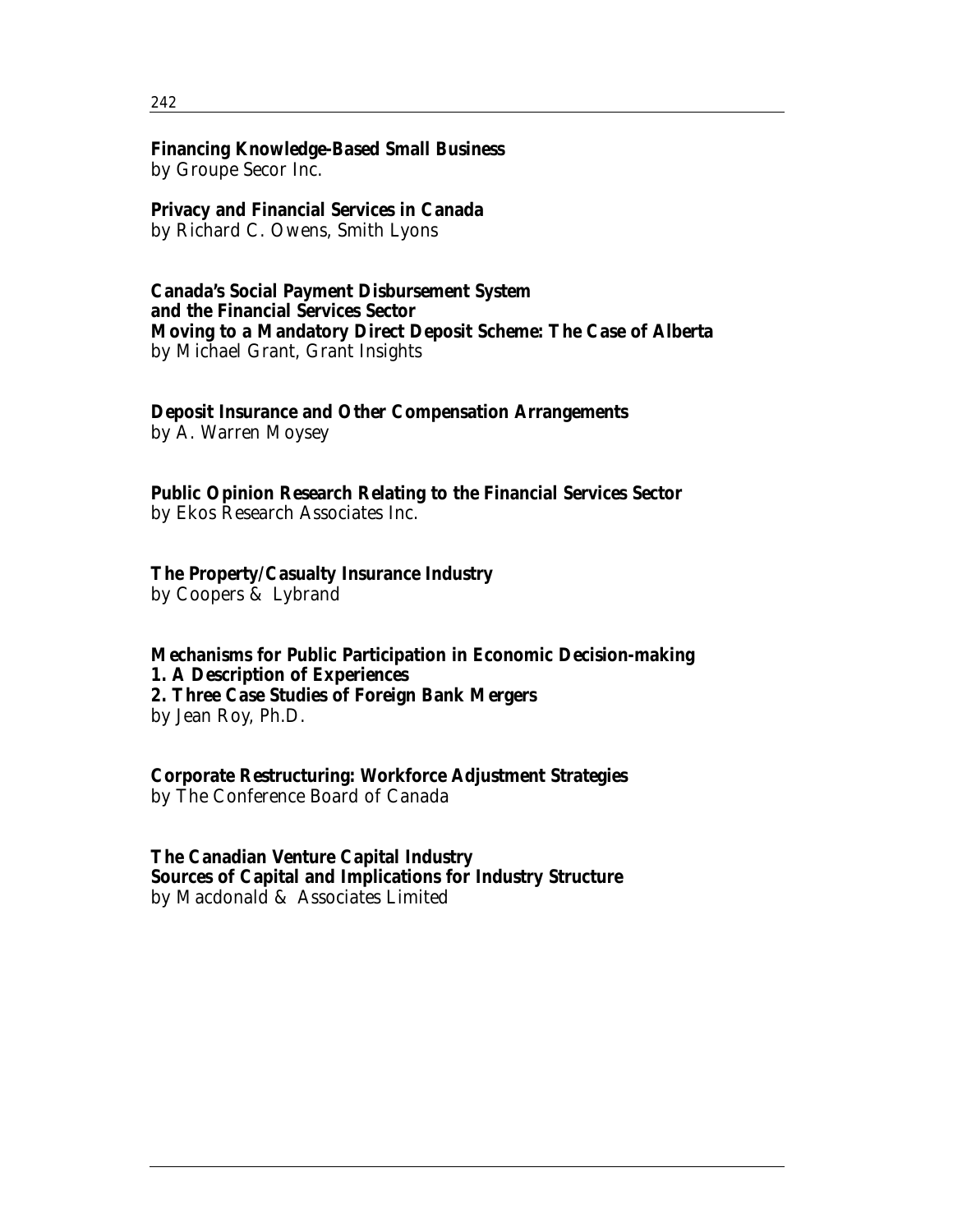# Interim Report of July 1997

July 11, 1997

The Honourable James Peterson, P.C., M.P. Secretary of State International Financial Institutions 140 O'Connor Street 21st floor, East Tower Ottawa, Ontario K1A 0G5

Dear Minister:

I am pleased to submit, on behalf of the Task Force, the attached Report which responds to your letter of June 24, 1997 requesting the preliminary views of the Task Force on appropriate criteria which the Government should take into account in reviewing particular transactions.

The Report represents the unanimous view of the Task Force on the issues considered.

The Report sets out a framework for consideration of transactions of the type you have asked us to consider. Such transactions exclude the merger of Schedule I banks and any transactions that would require a change to the current 10% ownership rule for Schedule I banks.

We note that you have not asked us to consider specific transactions and we have not done so. We would add that we do not believe such consideration would be within our mandate and, indeed, as we set out in the Report there are others who have the responsibility and the tools to conduct such reviews. The framework we propose is intended to help those with such responsibility to conduct their reviews and their assessments.

The framework contains recommendations of general applicability to such transactions, outlines a process that should be followed by the Director of the Competition Bureau, the Superintendent of Financial Institutions and the Minister of Finance in reviewing specific transactions, and suggests a number of criteria that should be considered in such assessments.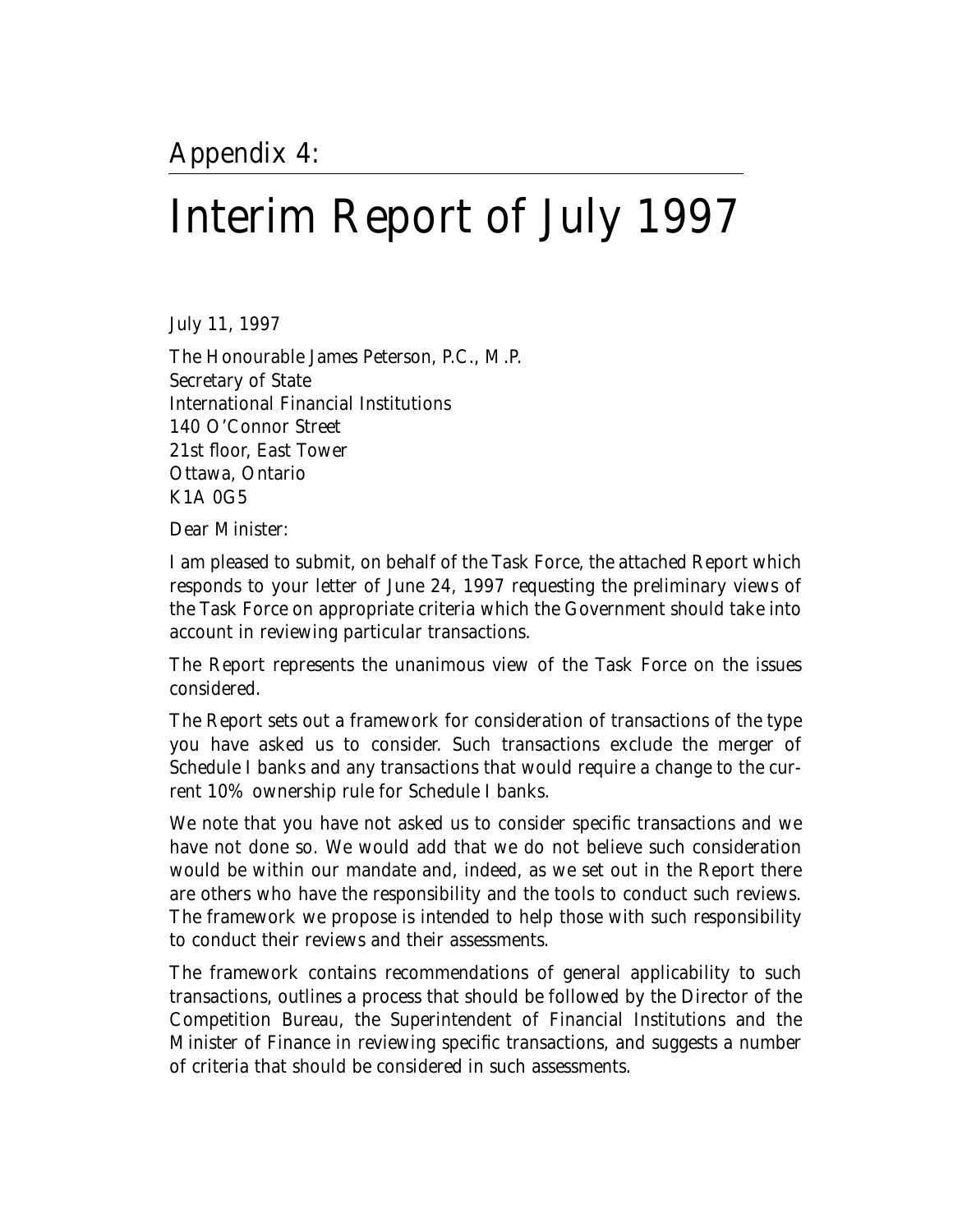The Report recommends that:

- 1. a "big shall not buy big" policy, as it affects transactions between entities other than two Schedule I banks, should not have general application and that any such proposed transactions be reviewed for approval on their merits.
- 2. the impact of mergers on the state of competition (both wholesale and retail) in local or regional markets should be given careful attention and efforts should be made to develop practical operational definitions of such markets.
- 3. the Director of the Competition Bureau seek, and the parties to such transactions supply, a waiver under Section 29 of the Competition Act that would allow the Director to share information, subject to appropriate arrangements to protect confidentiality, with OSFI and the Department of Finance.
- 4. the Superintendent of Financial Institutions acting with other appropriate regulatory bodies should, where transactions are approved, put in place at the outset arrangements to ensure that customers are informed, in a meaningful way, of the relationship between the two institutions that would be under common ownership, including appropriate information on the relevant product insurance or compensation plans that apply.

These recommendations are of general applicability to the class of potential transactions we have considered.

In assessing any specific transaction, we suggest a number of criteria that should be applied by the Director, the Superintendent and the Minister. These include Competition, Safety and Soundness, and the Public Interest.

With respect to the public interest, we specify that among the factors that the Minister may wish to consider, he give particular attention to the impact of any proposed transaction on international competitiveness, benefits to customers, employment, the adoption of innovative technologies, and the precedential impact of the transaction.

Our reasoning behind the recommendations and our discussion of the criteria are contained in the Report.

I hope you find the Report helpful and I wish to assure you that members of the Task Force and its staff would be pleased to discuss the analysis and recommendations in this letter with you or your officials.

Sincerely,

Pierre Y. Ducros Interim Chairman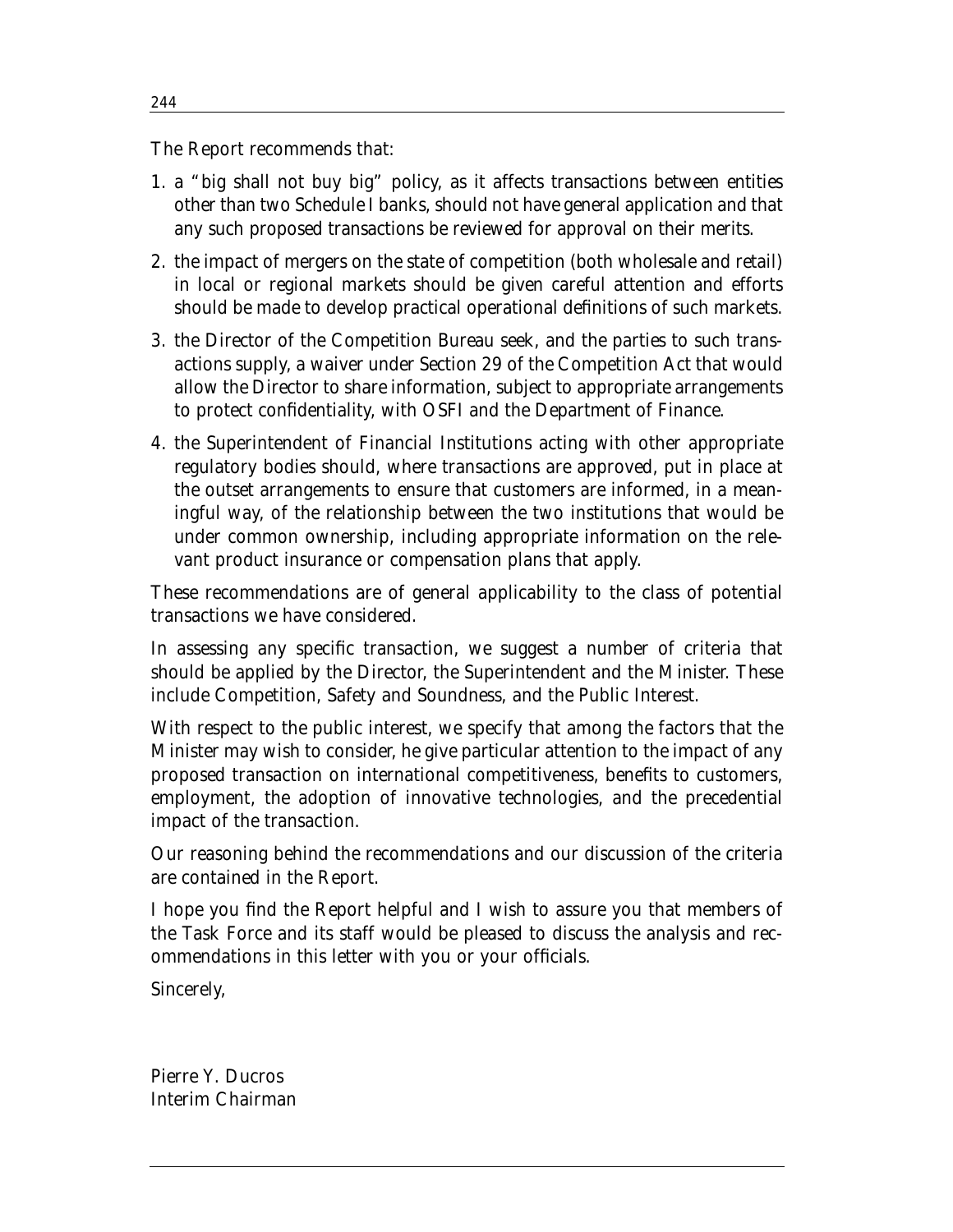## Report of the Task Force on the Future of the Canadian Financial Services Sector in response to a request by the Secretary of State (International Financial Institutions)

July 11, 1997

## I. Introduction

This Report is the Task Force's response to your letter of June 24, 1997, requesting the preliminary views of the Task Force on the appropriate criteria the Government should take into account in reviewing particular transactions. The Report contains recommendations as to the policy framework and analytical approach that the Government should use to assess such transactions. It also sets out criteria that should give guidance to such assessment. It does not attempt to apply the framework, approach or criteria to any specific transaction. You have not asked us to do this. Moreover it is something the Task Force was not created to do and would be reluctant to undertake. Also, you are not requesting at this time our views on the 10% widely-held rule for domestic banks, or the appropriateness of a merger of Schedule I banks.

Although our work is at an early stage we have concluded that we can responsibly provide you with this Report. We stress, however, that the Report has been prepared without benefit of public discussion, submissions on the issues raised in the Discussion Paper, and the results of the research in progress. We therefore ask you to recognize that we will undoubtedly be reviewing these issues further and that our recommendations at this time do, indeed, represent "preliminary views." We understand that you intend to make this Report public and we endorse that approach. We believe that the issues we address in this Report are important and that the process that you are about to follow with respect to the particular transactions to which you must respond, as well as our ongoing process of preparing a final report, will benefit from public comment on this Report.

## II. Background

There are three main points of background to this Report that we wish to emphasize:

i) It is important to recognize that the past ten years have seen an increasing integration of financial services not only in Canada but in all countries. Our preliminary research has indicated clearly that technology, demographics, and globalization are driving a process of consolidation in the financial services sector and the pace of that consolidation is accelerating. The ways in which people are choosing to save and invest are changing, and technology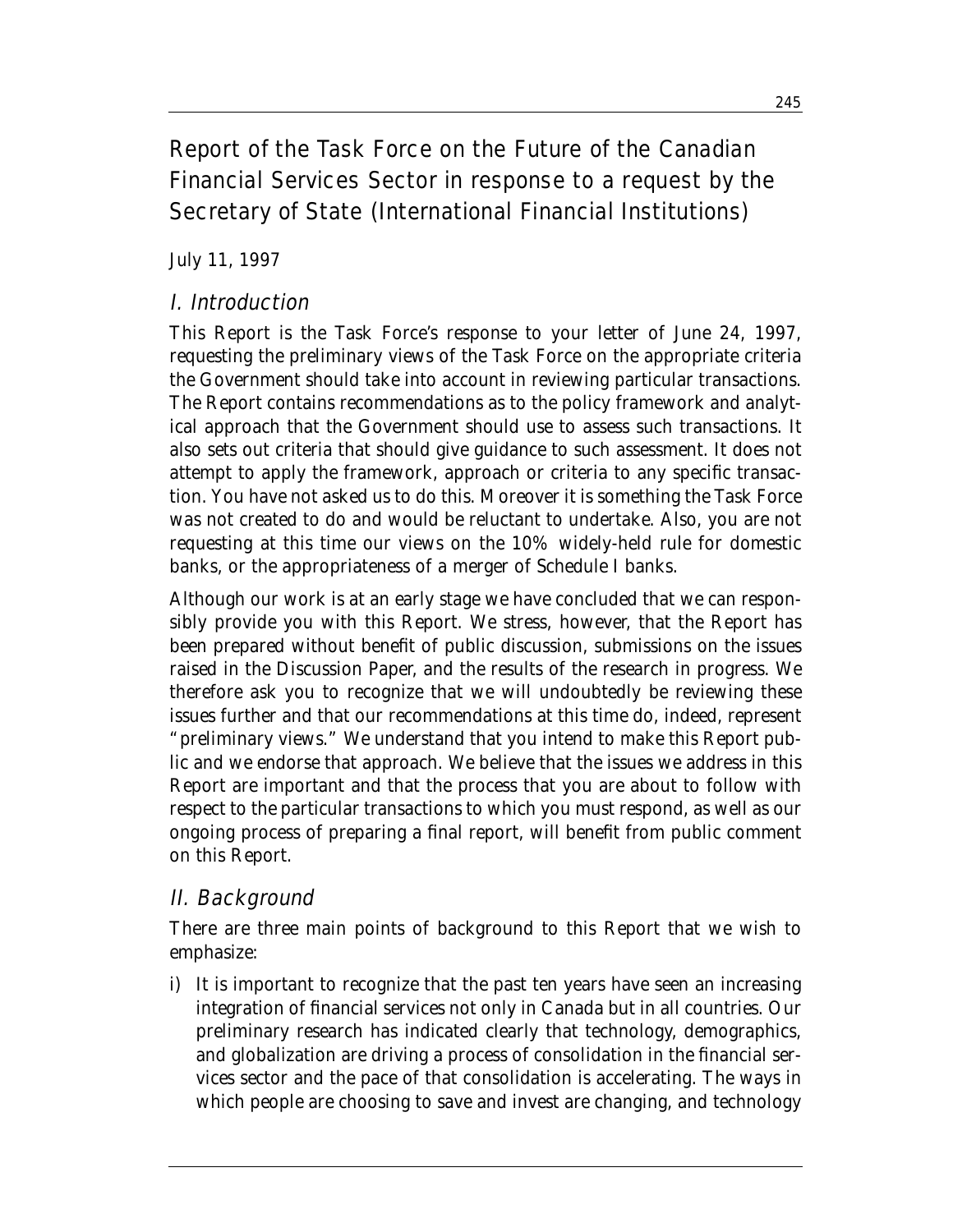is facilitating the ability of providers, including new providers, to meet customer needs more effectively. New competitors are emerging, new alliances are being formed, new and innovative product offerings are being developed, and new distribution channels are emerging. Many organizations are being redefined along functional lines as major financial service providers increasingly seek to serve global markets and the standards needed to be internationally competitive continue to increase.

In every major country, legislative regimes are under review to ensure that they facilitate the effective adaptation of the financial services sector to these forces of change, so that the sector can continue to serve the efficient operation of the economy, contributing to economic growth, customer choice and employment. This Task Force has been set up to examine these issues, but it is important to note that Canada's legislative framework for the financial services sector has already evolved considerably in ways that support these trends. Canada has over the past decade, been on the leading edge of change in the framework governing the regulation and supervision of financial institutions. It is important that this be maintained.

ii) We note that there is nothing of general applicability in current legislation that precludes transactions considered in this Report from going ahead. Indeed, from 1992 forward, our legislative framework has allowed banks to own trust companies or insurance subsidiaries; insurance companies can own trust companies and widely-held insurance companies can own Schedule II banks. In response to this legislative freedom, many insurance companies now have deposit-taking subsidiaries, all major banks now have trust company subsidiaries and almost all major banks have insurance company subsidiaries.

Transactions such as those considered in this Report may be subject to review under the *Competition Act*, and in the course of such review issues may arise that call into question, on the basis of anti-competitive impacts, whether such transactions should be allowed to proceed. Any such issues would, however, result from the specifics of such transactions and not from any general legislative prohibition. Similarly, such transactions require the approval of the Minister of Finance. The Minister, in reviewing the specifics of such transactions, may conclude that they are not in the public interest and should not be approved. Again, we stress that such a conclusion would be based on the specifics of such transactions rather than any general legislative prohibition.

iii) Notwithstanding the legislative framework, there is a general perception that Government policy has, for some time, precluded large financial institutions from acquiring other large financial institutions. This "big shall not buy big" policy has no legislative base. It appears to reflect two concerns: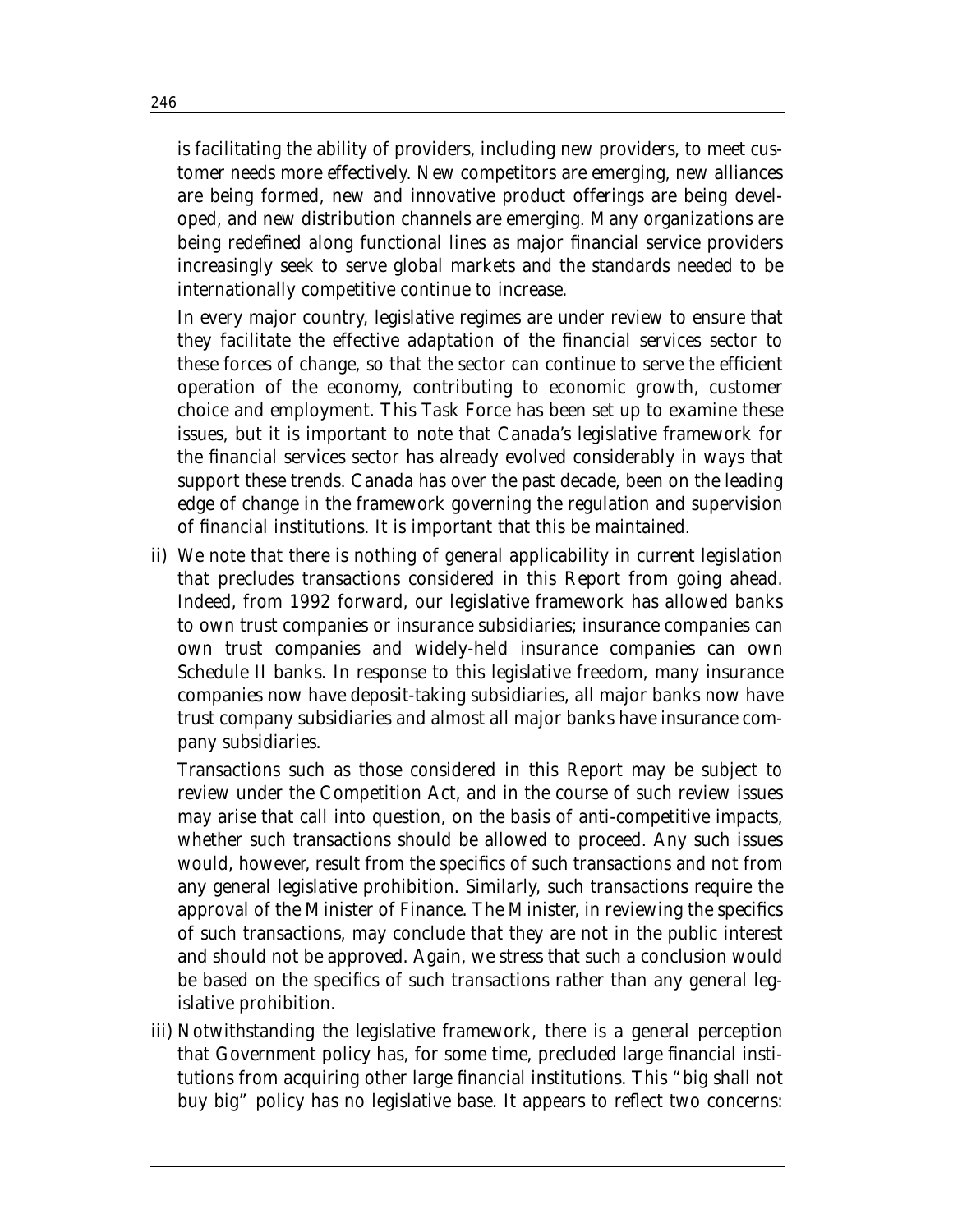the first is that a merger of two major players could give rise to anti-competitive behaviour; the second is that as the traditional four pillars began to break down in the mid-1980s it was felt desirable that institutions have an opportunity to adjust to the new competitive challenges and opportunities free from the immediate threat of major new competitors emerging as a result of the consolidation of industry leaders.

## III. Relevant Factors

Against these three background points, we wish to record the following relevant factors that have helped shape this Report:

- 1. With respect to these types of transactions, you are seeking preliminary views on criteria that would apply *within the existing legislative framework*. While we accept that assumption for purposes of this Report, we caution that our further work could result in proposals to change the legislative framework in ways that might affect transactions such as these in the future.
- 2. The major question at issue is whether "big shall not buy big" should apply as a general policy, for transactions not involving the merger of two Schedule I banks.
- 3. The process for reviewing these transactions will involve: obtaining clearance from the Director under the *Competition Act*; obtaining a recommendation from the Superintendent of Financial Institutions with respect to prudential consequences of the proposed transactions; and, finally, review by the Minister of Finance taking into account these factors and any other relevant factors.

## IV. Approach

Our approach to the issues considered in this Report is set out in Sections 1.10 and 1.11 of the Discussion Paper released June 13, 1997. In brief, we feel that Government intervention in the market should be limited to that necessary to give effect to public policy objectives and that where Government does intervene, care should be taken that the degree of intervention does not exceed what is reasonably necessary to attain these objectives. We put considerable emphasis on the roles that competition and disclosure can play as controllers of market conduct. We believe that effective competition and disclosure, together with well-targeted regulation, will provide an environment wherein the ability of financial institutions to adapt successfully to the forces of change will be maximized. Successful adaptation of the sector to those forces will enhance its efficiency and competitiveness. A healthy, well-functioning, competitive financial sector will enhance economic growth, customer choice in financial services, and employment.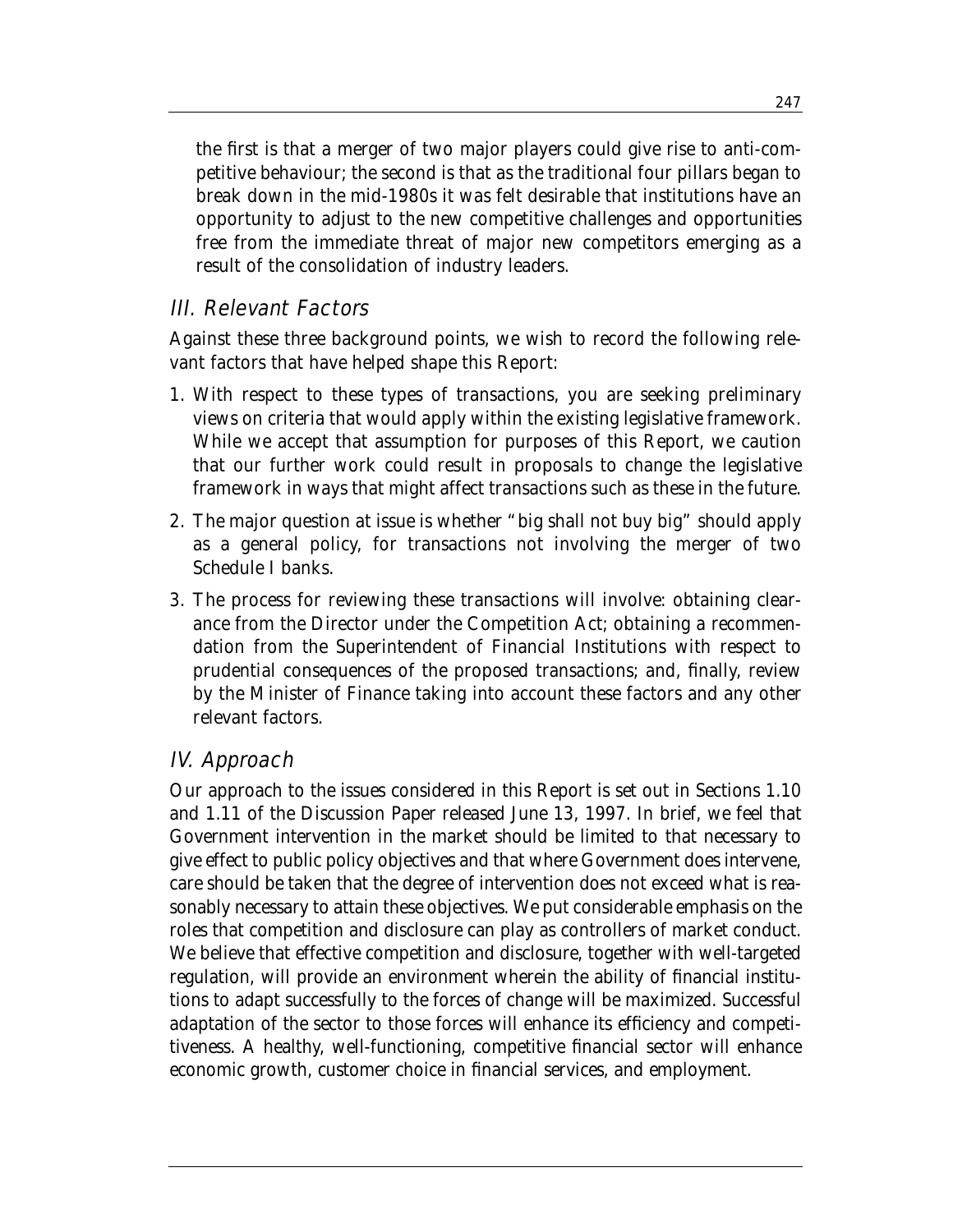This approach is buttressed by our analysis to date of the structure of the financial services sector. On conventional economic tests, the sector as a whole contains no dominant player and is exposed to the forces of competition. As at December, 1996, the major chartered banks are the largest participants in the sector. Together the six major banks account for 62% of deposits, 50% of residential mortgage loans, and 65% of consumer loans. But the largest of them accounts for only about 17% of deposits, 13% of residential mortgage loans, and 16% of consumer loans. The five largest life and health insurance companies have 47% of the market for individual life insurance, with the largest company having 16% of the market. The property and casualty insurance sector is less concentrated, with the five largest firms having 28% of the market.

The preceding paragraphs are not intended to suggest that there are no anticompetitive implications in such transactions, or that the overall state of competition in the Canadian financial services sector is as healthy as it might be. And we caution that, as transactions such as the types considered in this Report are reviewed, concerns about competition should extend beyond considerations of whether the transactions themselves would result in anti-competitive impacts and include questions of whether the overall framework of regulation encourages competition to the extent it might. In this connection we note the recent measures that the Government proposed with respect to foreign bank branching as positive and we return to this issue of competition when we discuss Benefits to Customers later in this Report.

## V. Recommendations and Criteria to be Applied

On the basis of the background we have sketched above, the relevant factors we have identified, and our approach, we set out below four general recommendations and a number of criteria that we conclude should be examined by those responsible for reviewing the specific transactions.

## **1. We recommend that a "big shall not buy big" policy, as it affects transactions between entities other than two Schedule I banks, should not have general application and that any such proposed transactions be reviewed for approval on their merits.**

We expect that any transactions that may be considered between now and the time the Task Force reports will be considered within the existing legislative framework, and we also indicated the possibility that the Final Report of the Task Force might recommend changes to the legislative framework that would affect such transactions. We do not expect the world to wait for our Final Report. Changes are taking place quickly, decisions must be made and it would be unrealistic to put everything on hold until our processes have concluded. We do believe, however, that if the Government in response to our Final Report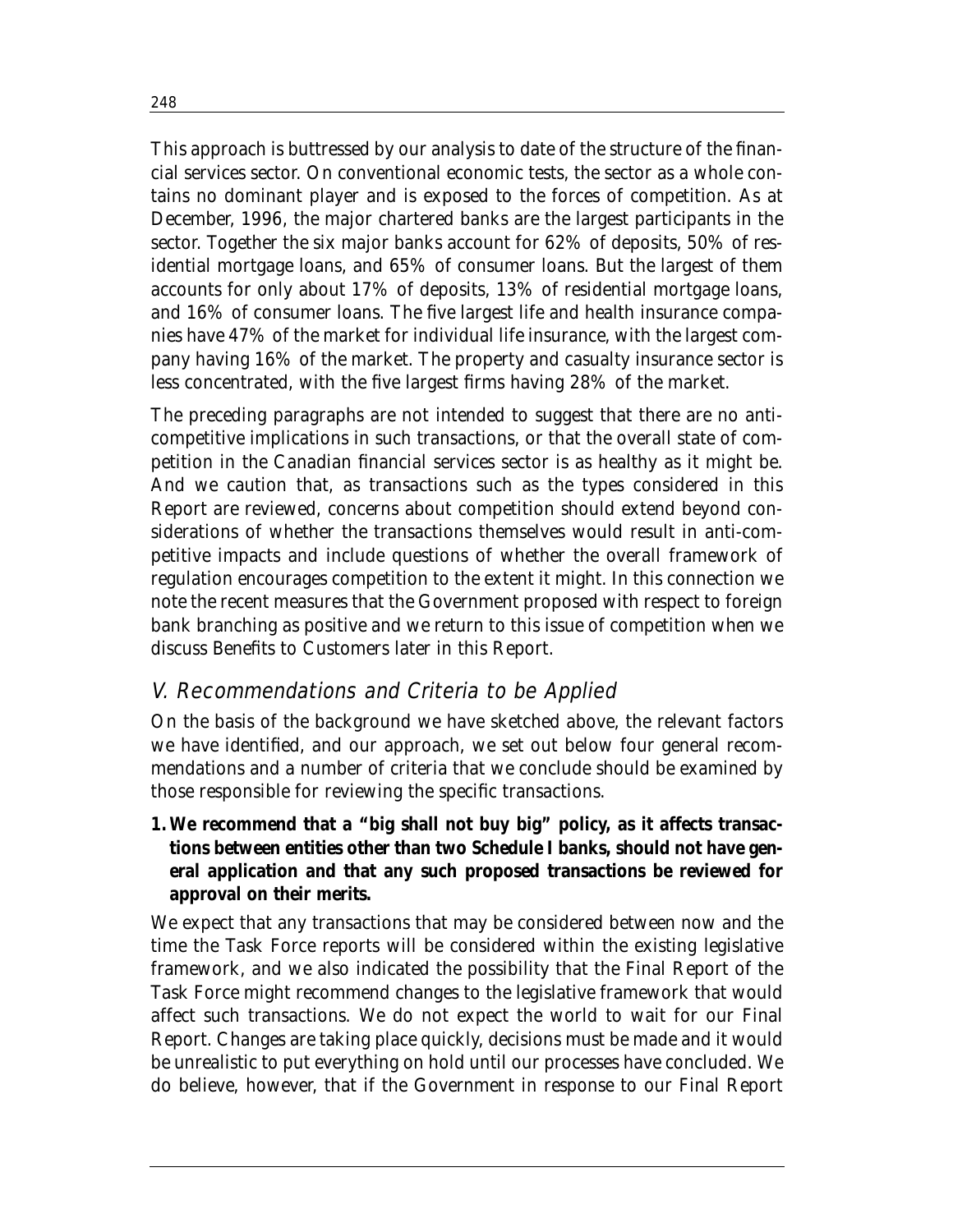makes legislative changes that would affect transactions that occur after our Final Report is submitted, such changes should – to the degree practical – also apply to any transactions that are approved between the submission of this Report and our Final Report. We want to be clear that we are not proposing that completed transactions be unwound. But if there are conditions of behaviour that are sought from participants in future transactions then it seems reasonable to us that such conditions be sought from participants in the type of transactions we are now considering, to the extent it is feasible for such conditions to be met.

Once it is determined that a specific transaction should not be prohibited by the "big shall not buy big" rule, it should be assessed on its merits. Prior to consideration by the Minister, such transactions should be reviewed by the Director of the Competition Bureau in order to assess whether the merger results in a substantial lessening of competition, and by the Superintendent to assess safety and soundness considerations. There is no reason why these reviews need be sequential in timing. They could proceed together.

Then the Minister, with advice from the Superintendent, would consider the request for approval, applying criteria felt to be relevant to a determination of the public interest. For analytical purposes, we assume the Superintendent deals primarily with safety and soundness while the Minister deals with the public interest elements, although we recognize that in practice there is no such sharp distinction between their areas of responsibility.

In what follows, we comment on the criteria that we think should be employed in assessing Competition, Safety and Soundness, and the Public Interest.

## **A. Competition**

In considering competition we draw a distinction between wholesale and retail markets. In wholesale markets it is generally the case that customers are large, relatively sophisticated, and have access to multiple suppliers of financial services, both domestic and international. It is true that there are exceptions to this, but as a general presumption it is a useful distinction between wholesale markets and retail markets where, more often, individual customers (including small businesses) are provided with financial services by suppliers that tend to be resident in a specific geographic area. Again, one can find exceptions for some services provided to retail customers (such as credit cards) but as a general characterization we think this distinction between retail and wholesale is a useful one.

The operational significance of this distinction is to underscore the necessity to examine the potential anti-competitive impacts of transactions such as those considered in the Report in terms of "local or regional" markets. As we use the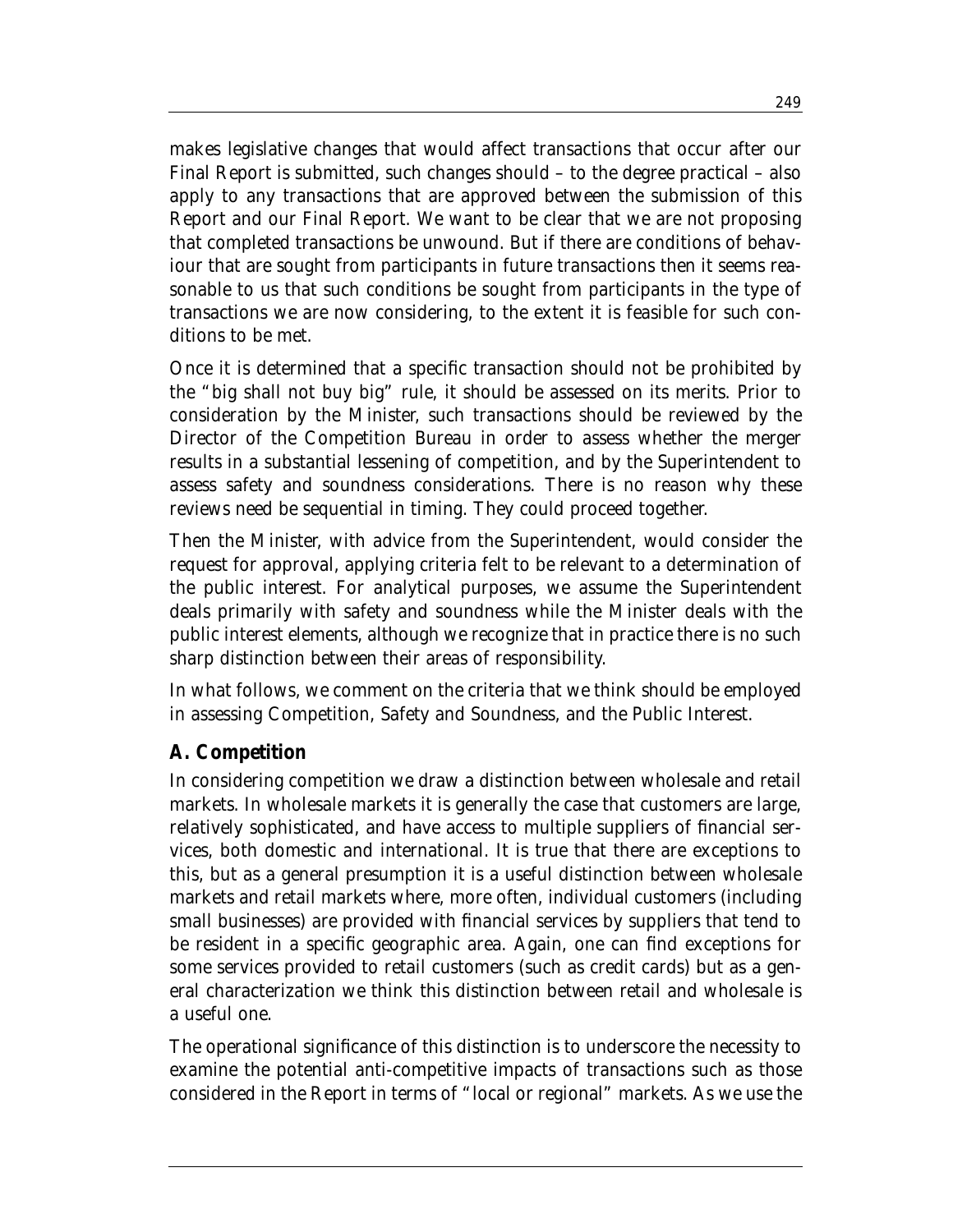term, a local market is one in which a particular segment of customers in a particular geographic area is highly dependent on providers of particular financial services products that are resident in that area. The paradigm situation today may well be retail depositors in a geographical area, but small business lending is likely also to be within this category.

The appropriate geographic area for analysis is not obviously apparent nor is the list of financial products that fall within this definition. The definition of a local market in an antitrust context is important but could become a very labour-intensive process when considering the impact of a financial sector merger. The Task Force recognizes this and also recognizes that, as technology continues to change the nature of financial services products and the way in which they are offered, operational definitions of both "locality" and product range will continue to evolve.

The economic and legal literature, the established practice of the Competition Bureau and experience in other countries is broadly consistent with our emphasis on local markets as being the prime concern in an assessment of the potential anti-competitive impact of a merger. But there is a lack of consensus as to the methodology by which to assess the extent of the competitive impact in those markets.

## **2. The Task Force recommends that the impact of mergers on the state of competition (both wholesale and retail) in local or regional markets should be given careful attention and efforts should be made to develop practical operational definitions of such markets.**

A merger can have favourable impacts, bringing to customers the benefits of efficiency and cutting-edge competition. In assessing potential negative impacts, the emphasis in competition law generally is on the ability of the merged entity to dictate and sustain a price increase, although other factors such as choice, quality and innovation are also considered. In the financial services sector related issues such as the potential for discriminatory pricing and coercive tied selling may merit greater concern than is generally the case with mergers in other sectors of the economy. This may be of particular importance when the influence of a merged entity in a specified geographic area results in substantial market positions in a number of complementary products, such that the potential for discriminatory pricing or coercive tied selling is less easily diminished by the ready availability of competitive offerings.

This is a topic we will analyse in our ongoing work. We cannot at this time predict whether any recommendations will emerge for changes in policy or regulations to address the issues, although we do not expect that our recommendations would lead to denial of any mergers that would pass scrutiny under the analysis set out in this Report.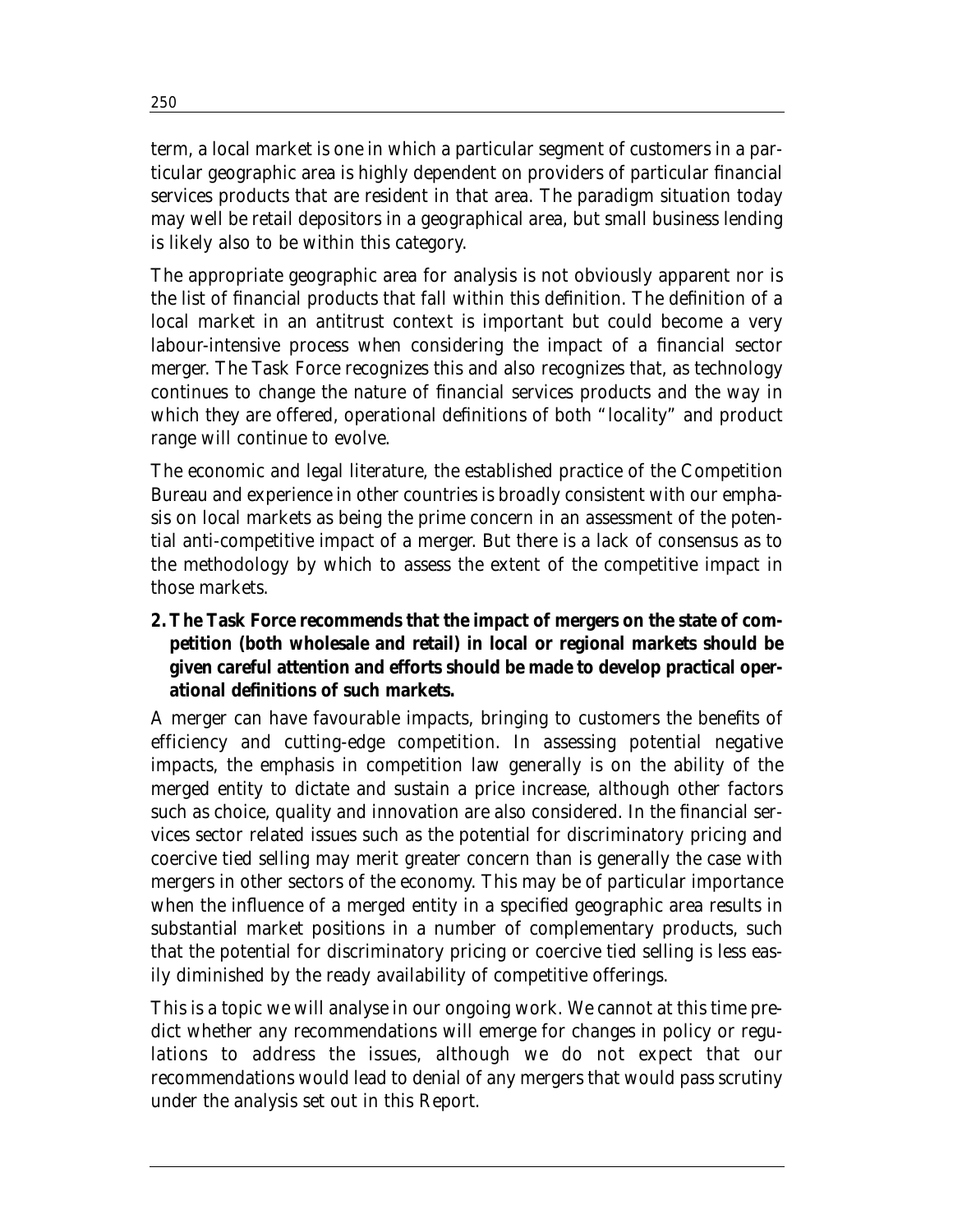We are also addressing in our work the more traditional concern of competition law with the ability of the merged entity to dictate and sustain a price increase. In March 1991, the Director published Merger Enforcement Guidelines that contain percentage principles to guide the Director in this analysis. If the Director follows these guidelines (which he is not obligated to do), it would mean that he would not challenge a merger transaction based on impact on competition within a market unless the transaction results in market shares that exceed these thresholds.

At this stage of our work we are not in a position to reach a firm conclusion about the appropriateness of these guidelines to mergers of financial institutions. We intend to pursue this issue in our research and may be prepared to offer more definitive conclusions in our final report.

Section 29 of the *Competition Act* precludes the Bureau from disclosing any information to which it is entitled to conduct its examinations "except to a Canadian law enforcement agency or for the purpose of the administration or enforcement" of the *Competition Act*. The Director can, with the approval of the merging parties, disclose to other parties information provided to him and his position relating to this information.

**3. The Task Force recommends that the Director of the Competition Bureau seek, and the parties to such transactions supply, a waiver under Section 29 of the** *Competition Act* **that would allow the Director to share information, subject to appropriate arrangements to protect confidentiality, with OSFI and the Department of Finance.** 

## **B. Safety and Soundness**

We have not conducted research as to the analysis used by the Superintendent of Financial Institutions in the application of safety and soundness standards to the consideration of a proposed acquisition or merger. This is, obviously, a critical element of the approval process but we have no reason to believe that any change is needed in the approach adopted to date by the Superintendent.

We expect the Superintendent will take into account any potential dilutive impact of a transaction on the capital of the merging institutions, and the accounting implications, for example as to the treatment of goodwill.

Among the additional questions to be considered in a safety and soundness analysis is whether prudential considerations flow from differences in activities of the merging institutions. In the United Kingdom, for example, there has been discussion of the prudential implications of a merger between a major bank and a major life insurance company. The discussion focuses on differences in the types of risk undertaken by the two businesses, on accounting differences and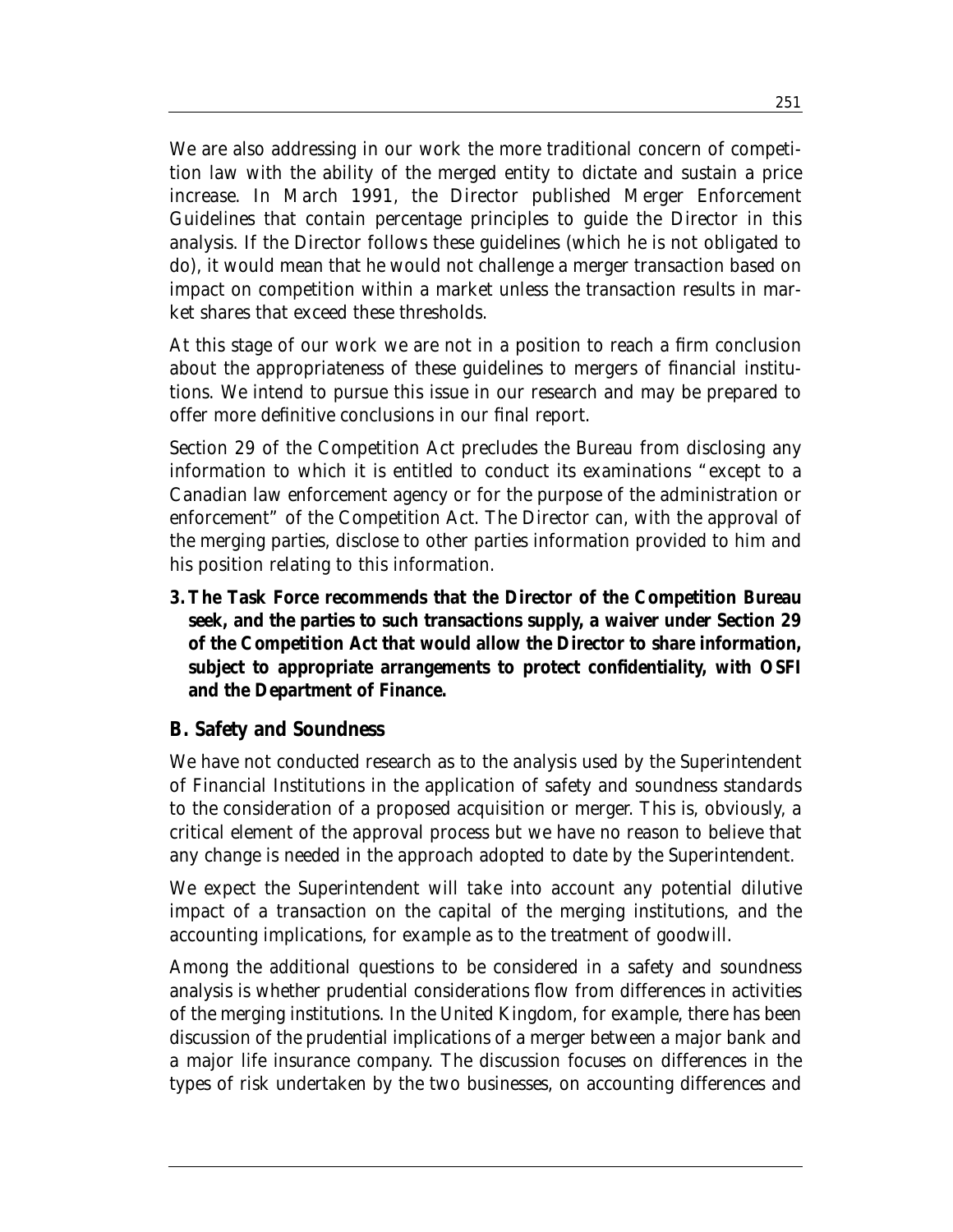on how best to formulate capital requirements for the consolidated enterprise. We do not refer to these considerations by way of suggestion that they should defeat such a transaction, but rather as matters the Superintendent should consider in the course of the safety and soundness review.

The Superintendent should identify any transaction-specific concerns that merit consideration. For example, the Superintendent might wish to consider all of the transparency implications if the acquiring institution proposes to continue to distribute products of the acquired institution under a name that is different from the acquiring institution. We recognize that this is an issue that concerns the Superintendent and on which the Office has acted in past transactions.

**4. The Task Force recommends that the Superintendent of Financial Institutions acting with other appropriate regulatory bodies should, where transactions are approved, put in place at the outset arrangements to ensure that customers are informed, in a meaningful way, of the relationship between the two institutions that would be under common ownership, including appropriate information on the relevant product insurance or compensation plans that apply.** 

## **C. The Public Interest**

Under the process outlined above, the Minister of Finance must assess the broad public interest considerations that ought to be brought to bear. In our view, if a financial institution merger of the type considered in this Report does not have anti-competitive considerations and does not involve difficulties from a safety and soundness standpoint it ought ordinarily to be approved, subject to considerations such as those noted below. In appropriate cases it is and should be open to the Minister to consider other policies. Areas where consideration could well be appropriate include:

- The impact of a proposed transaction on the international competitiveness of the financial system; on the benefits to customers, on employment; and on the adoption of innovative technologies.
- The precedential implications of the transaction for the development of the financial system.

## *International Competitiveness*

As discussed above, financial services are going through a major transition in all countries. Some analysts conclude that the financial market for wholesale services is now effectively global and that technological advance is leading quite rapidly to a similar internationalization in the supply of retail services. These trends imply greater choice and lower prices for customers. They also imply that competition worldwide will continue to intensify.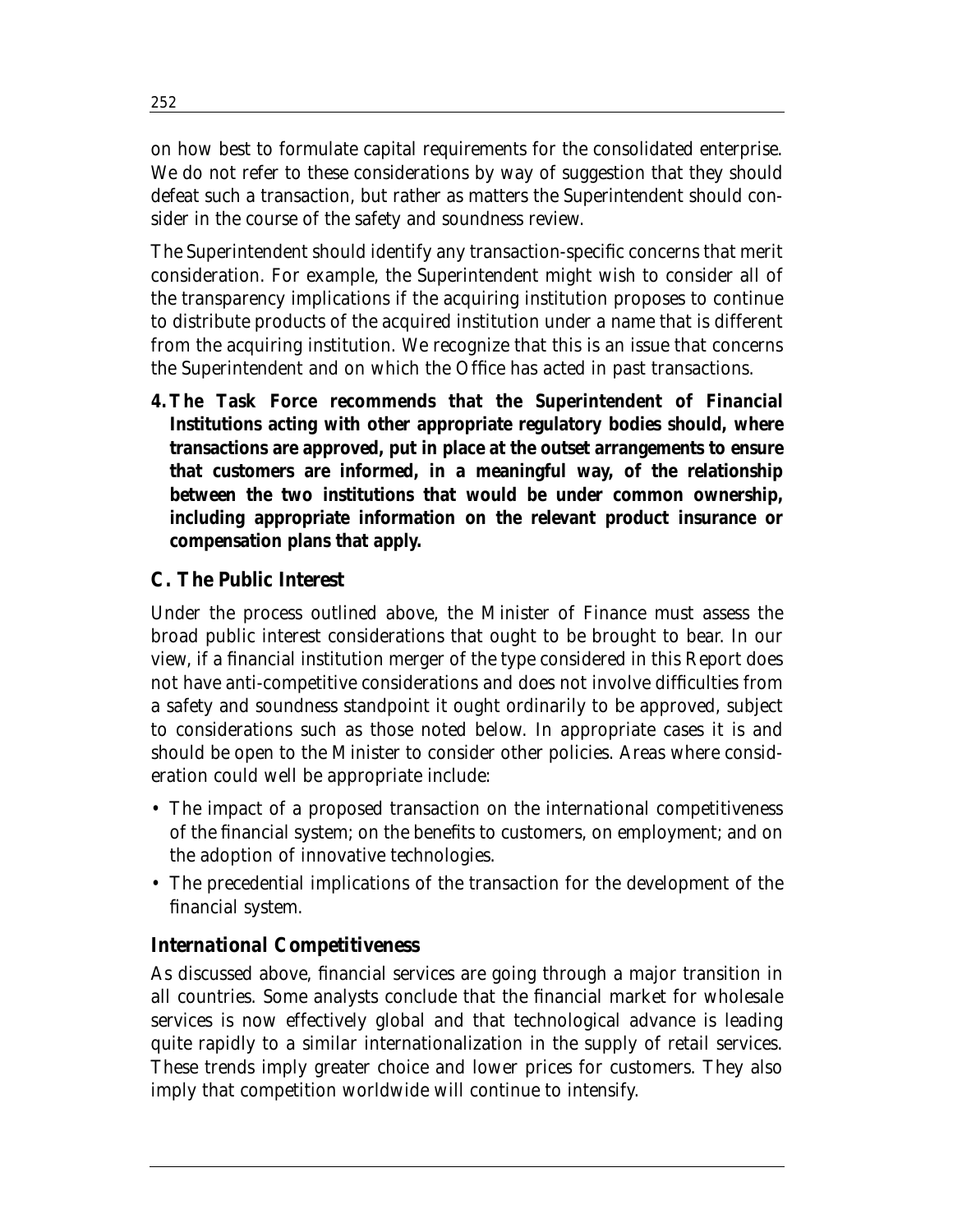Our major domestic institutions (both banks and life insurance companies) have historically conducted a considerable part of their business and derived substantial revenues from their operations outside of Canada. Their success abroad has been based in large part on their strength in the domestic market and has, in turn, enhanced their ability to serve Canadian customers well. The Task Force is undertaking research to understand better the relation between size and international competitiveness. This research is at an early stage and we have no firm conclusions to put forward at this time. But we do believe that it is important to recognize that we have been well served in Canada by financial institutions that have, historically, been internationally competitive and the extent to which such transactions contribute to more internationally competitive enterprises should be an important criterion in the Minister's assessment.

### *Benefits to Customers*

The Task Force believes that transactions such as those under consideration should provide benefits to customers. We use the word customer in the most general sense as including both individuals and businesses, small and large, that use the services of financial institutions. A finding under the *Competition Act* that such transactions do not substantially lessen competition is a necessary condition for such benefits to be provided. As indicated above we assume that such examination will extend to the assessment of potential for anti-competitive practices that go beyond pricing to include behaviour such as price discrimination and coercive tied selling. Even where it is concluded, however, that competition is not substantially lessened it does not automatically follow that the competitive structure in the marketplace (and particularly in some markets) will be robust enough to provide reasonable assurance that the efficiencies, synergies and innovative results of the transactions will be reflected in benefits to customers in the short term as well as in the longer run. It is open to analysis and examination as to whether such transactions need to be reviewed with regard to their particular impacts on, for example, access to financial services for low income Canadians, confidentiality of personal information, and availability of finance to small businesses or knowledge based industries.

At this stage in its deliberations the Task Force has no specific recommendations to make in this area. It does recognize, however, that these concerns that impact on the benefit to customers may be best examined in the context of the specific characteristics of individual transactions.

It is also important that individual transactions be examined against the background of existing and potential competition in particular sectors. To the extent that the general policy framework is conducive to new sources of competition, one can be more confident that the market environment will lead to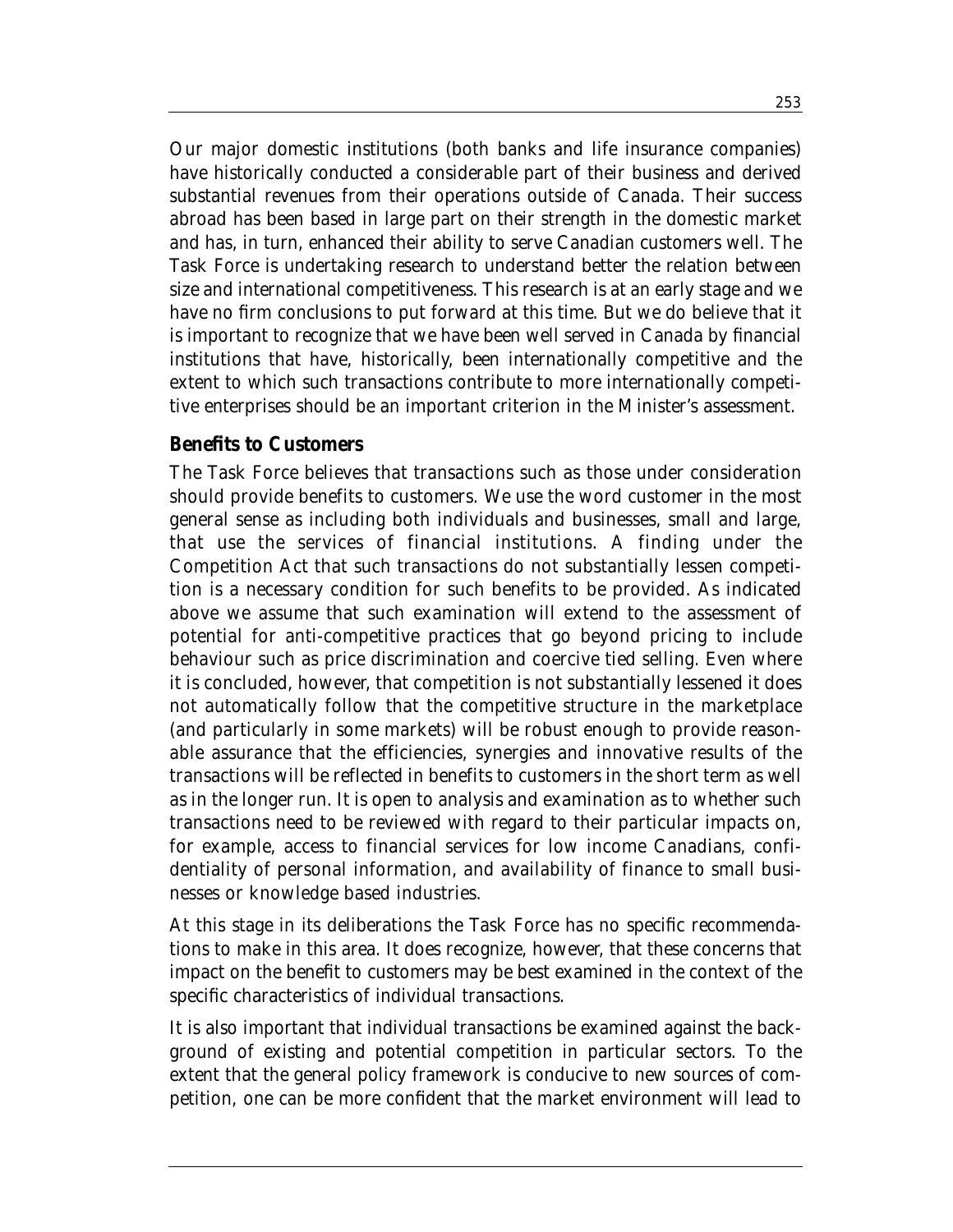customers reaping the expected benefits of such transactions. This is an important area that the Task Force will examine.

# *Employment*

The impact of transactions on employment is a significant criterion in assessing the public interest. It is important to distinguish between indirect and direct effects, and long-term and short-run impacts. By indirect effects we refer to the impact on employment elsewhere in the economy that comes from the contribution of the transaction to efficiency and economic growth, as distinct from the direct employment impacts of the transaction itself. Long-term impacts include not only the indirect impacts on the rest of the economy, but also the longer-term direct impacts that result from the future growth of the merged entity. Short-term impacts refer to the employment consequences of merging the operations of the parties to the transaction.

One would normally expect the indirect impacts to be positive and the longerterm direct impacts might be positive or negative, depending upon the nature of the transaction. Short-term impacts will usually be negative.

An important consideration to take into account in assessing employment impacts is the rapid internationalization and increasing competitiveness of the worldwide financial system. Canada is not an island unto itself, and it is unlikely that attempts to preserve the status quo in a rapidly changing world will best serve the public interest. The Task Force believes that mergers that can be shown to increase competitiveness, enhance innovation and benefit customers will – over the longer term – contribute to greater economic growth and greater employment opportunities for Canadians than we would otherwise enjoy. But in the short run there will most likely be transitional impacts that result in job loss.

The Task Force intends to examine these issues further. It will consider areas such as the importance of attrition and severance and retraining packages and it may, in its Final Report, provide conclusions and recommendations about ways in which transitional impacts can be most appropriately managed. At this stage of our work, we flag this as an important public policy issue for the Minister to take into account in reviewing the transactions.

### *The Adoption of Innovative Technologies*

This is an area in which the Task Force has commissioned research that will provide insight as to the effectiveness of our domestic financial institutions in adopting new technologies that can provide a broader range of choice to customers and contribute to a vibrant financial sector. The changes that are taking place in the world are leading to a competitive advantage for institutions that can maintain themselves at the leading edge of technological developments. To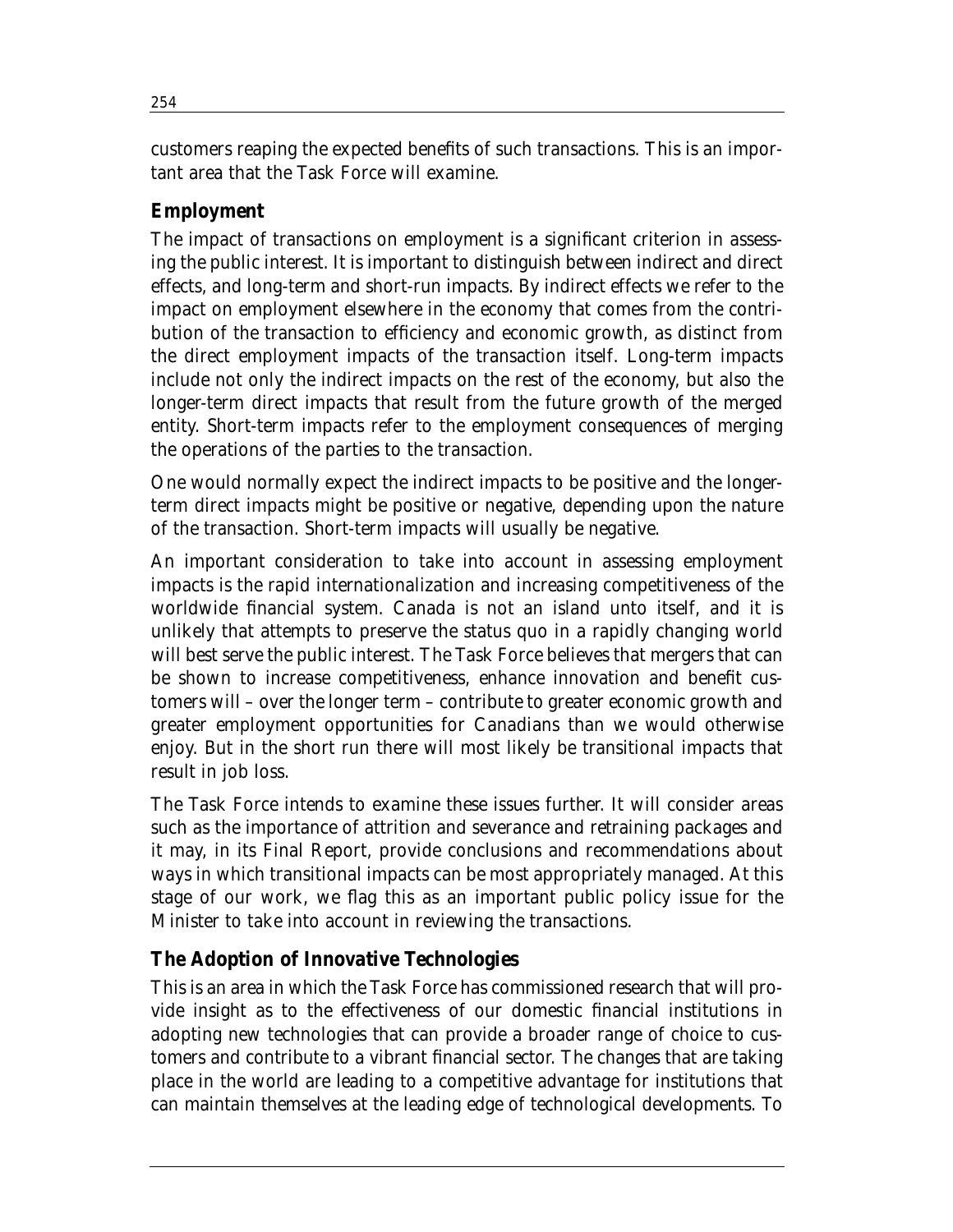do so increasingly requires relatively large expenditures. The Minister of Finance should consider whether transactions have a positive or negative impact on the capacity of institutions to adopt innovative technologies.

### *Precedential Impact*

As a final comment, we point out that approval for certain transactions – in the context of relaxing the "big shall not buy big" rule – may have precedential impact on decisions in the sector. We do not feel that these potential impacts are so serious at this time to cause us to reconsider our recommendation that the "big shall not buy big" rule not apply. However, we recognize that this is an issue that the Minister may legitimately wish to address.

# VI. "Failing Firms" Doctrine

There is a well-recognized exception in competition law to accommodate a merger that rescues a failing firm, even if the merger might not otherwise have been acceptable. Historic practice of the Minister in considering the approval of financial sector transactions recognizes similar considerations. We believe this exception should be preserved, and we recommend that it be applied where appropriate. The nature of a financial institution's business is such that serious problems can occur very quickly after the deterioration process has begun.

### VII. Conclusion

The Task Force believes that this Report will be helpful to the Minister of Finance in providing criteria to assist in his review of transactions. We do stress again, however that these views are preliminary and we will be continuing to consider them as our work progresses.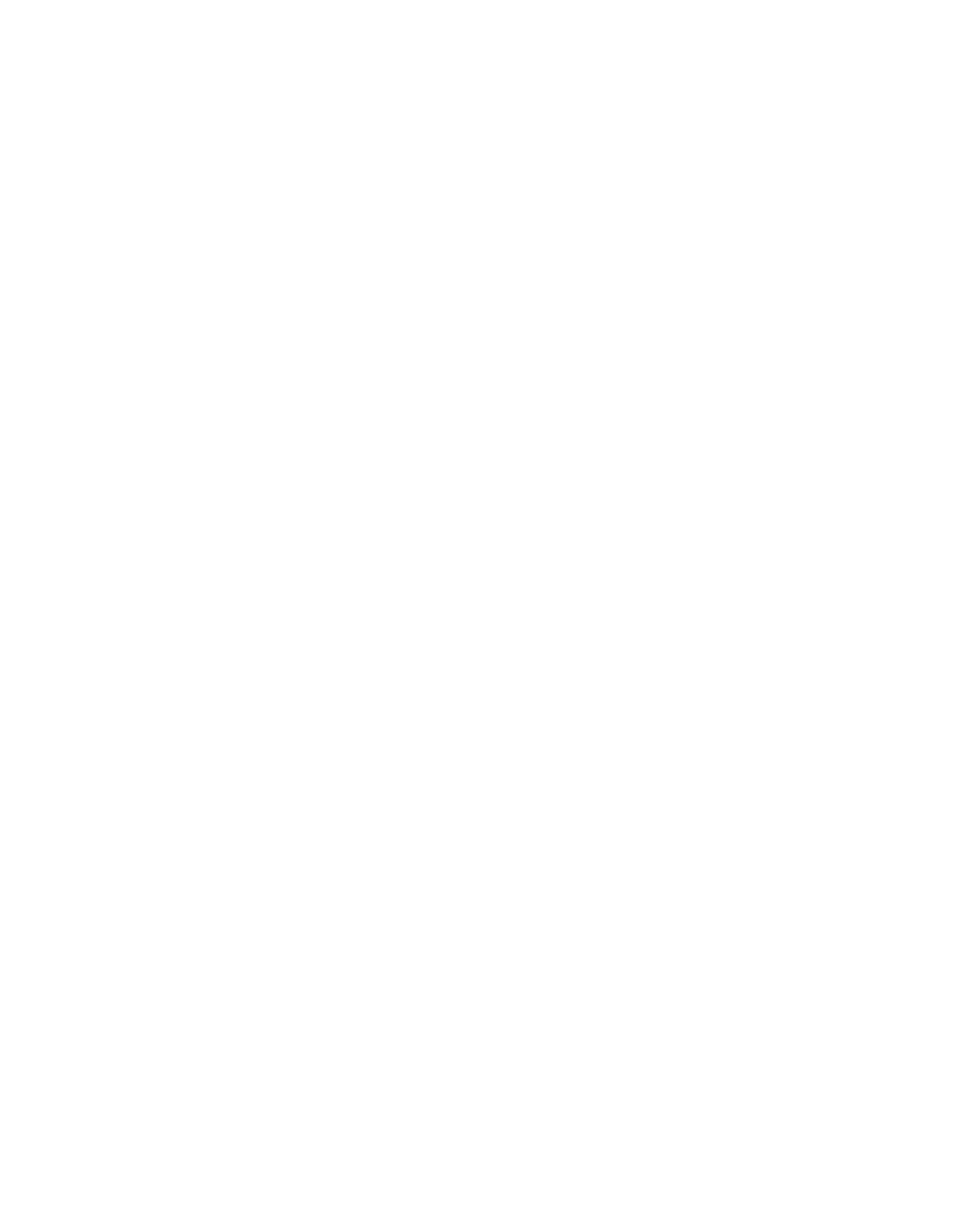# Members of the Task Force

### **Chairman**

**Harold MacKay** (Regina) Mr. MacKay is a partner and Chairman (on leave) of the law firm MacPherson Leslie & Tyerman. He served as a director of the Federal Business Development Bank from 1975 to 1981 and as its chairman from 1981 to 1985. He was also a member of the Board of Directors of the Bank of Canada from 1995 to his appointment to the Task Force. In 1996, he was appointed by the Saskatchewan government as Special Representative of the Minister of Post-Secondary Education & Skills Training to make recommendations in respect of university level education in the province. He is a director of IPSCO Inc. (Regina), IMC Global Inc. (Chicago), Weyerhaeuser Canada Ltd. (Vancouver), and other privately held companies. Mr. MacKay was named Queen's Counsel in Saskatchewan in 1980.

### **Vice Chairman**

**Pierre Ducros** (Montreal) Mr. Ducros is currently a private investor. He was formerly Chairman and CEO of DMR Group Inc., which he co-founded in 1973. DMR's focus is information technology consultancy and system integration. Mr. Ducros' prior affiliations include Chairman, Information Technology Association of Canada, from 1991 to 1993, and Director of the Chambre de Commerce de Montréal.

### **Members**

**Neil Baker** (Toronto) Mr. Baker is Chairman and founding partner of The Ridgeline Corporation, a company founded to supply entrepreneurial capital to ventures not funded by traditional sources. He was formerly a Senior Partner, Gordon Capital. Other prior affiliations include Investors Group, Edper Investments and Winnipeg Supply.

**Norm Bromberger** (Calgary) Mr. Bromberger was Chief Executive Officer of Credit Union Central of Saskatchewan from January 1973 to January 1994. Mr. Bromberger's past activities in the financial sector include those of Director of the Canadian Payments Association from 1981 to 1993 and membership on the Advisory Committee to the Minister of State for Finance on Regulation of Financial Institutions from 1983-1984.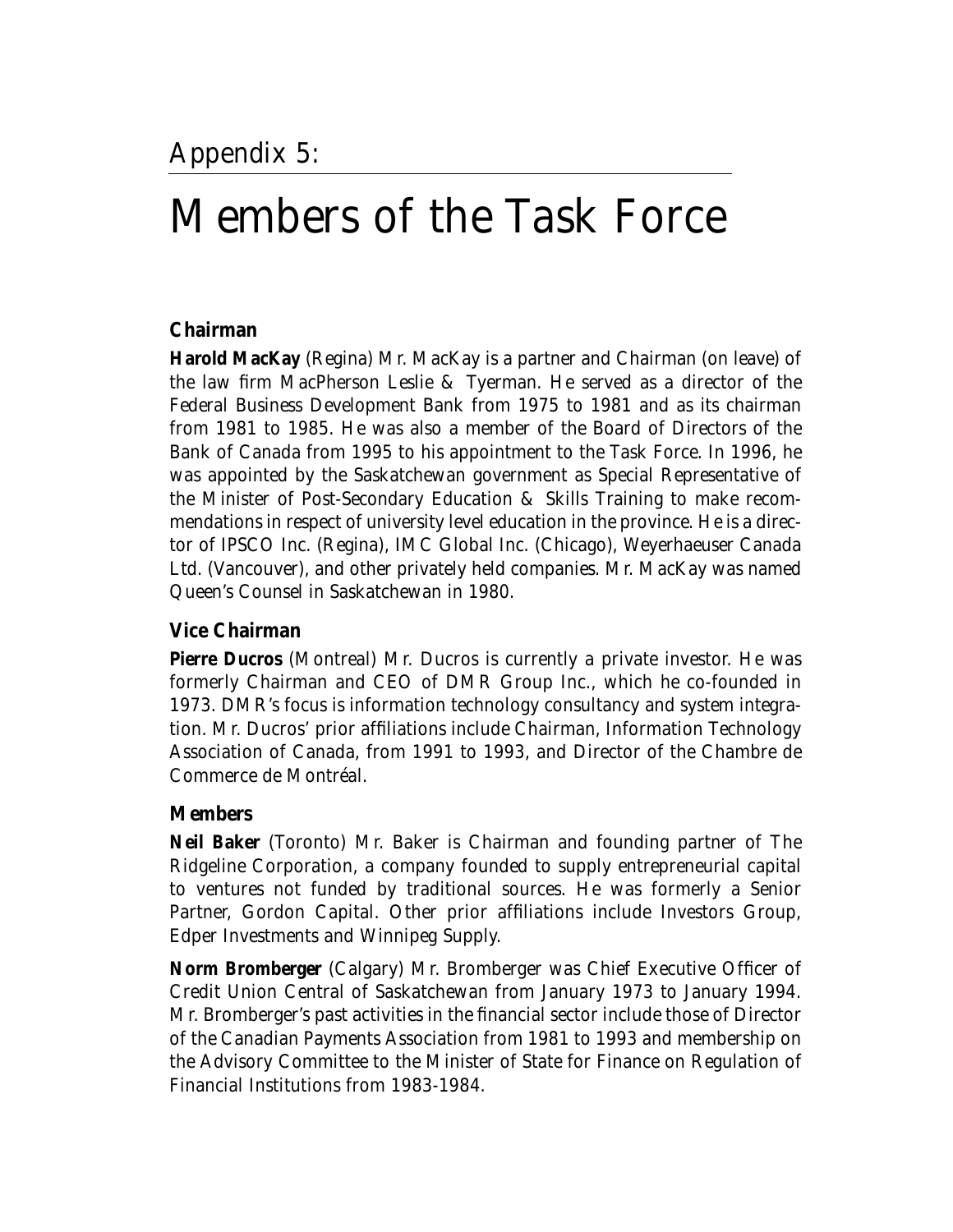**Donald Brown** (Toronto) Mr. Brown is a lawyer with the law firm of Blake, Cassels & Graydon. Prior to entering private practice, he was an Assistant Lecturer in the Faculty of Law at the University of Singapore and an Assistant Professor at Osgoode Hall Law School in Toronto. He is a director of the Tokai Bank of Canada and an officer or director of a number of other private companies. He was Chairman of the Administrative Law Section of the Canadian Bar Association in 1982 and in 1987-88, and has served in various other capacities with the association. Mr. Brown was named Queen's Counsel in Ontario in 1983 and was made a Fellow of the American College of Trial Lawyers in 1996.

**Moya Cahill** (St. John's) Ms. Cahill is founder and president of MNC Group Inc., a Business Management and Engineering Consulting company based in St. John's and Halifax. She is chairman of Marine Atlantic, director of a number of associations including Atlantic Provinces Economic Council (APEC), Premier's Advisory Council on the Economy and Technology and past president of Newfoundland's Ocean Industry Association. In 1994, she was recipient of the Canadian Women Entrepreneur (1994).

**John McArthur** (Boston, Massachusetts) Mr. McArthur is Dean Emeritus, Harvard Business School. Born in Vancouver he was educated at University of British Columbia and Harvard University. He has honorary degrees from Simon Fraser University, Queen's University, Middlebury College, University of Western Ont., and University of British Columbia. He is Senior Advisor at the World Bank Group and consultant to numerous companies and government agencies in Canada, Europe and the United States.

**Lynne Toupin** (Ottawa) Ms. Toupin is the Director of Special Projects for the Coalition of National Voluntary Organizations. Ms. Toupin's past positions include Executive Director of the National Anti-Poverty Organization and Associate Director of la Féderation des communautés francophones et acadienne du Canada.